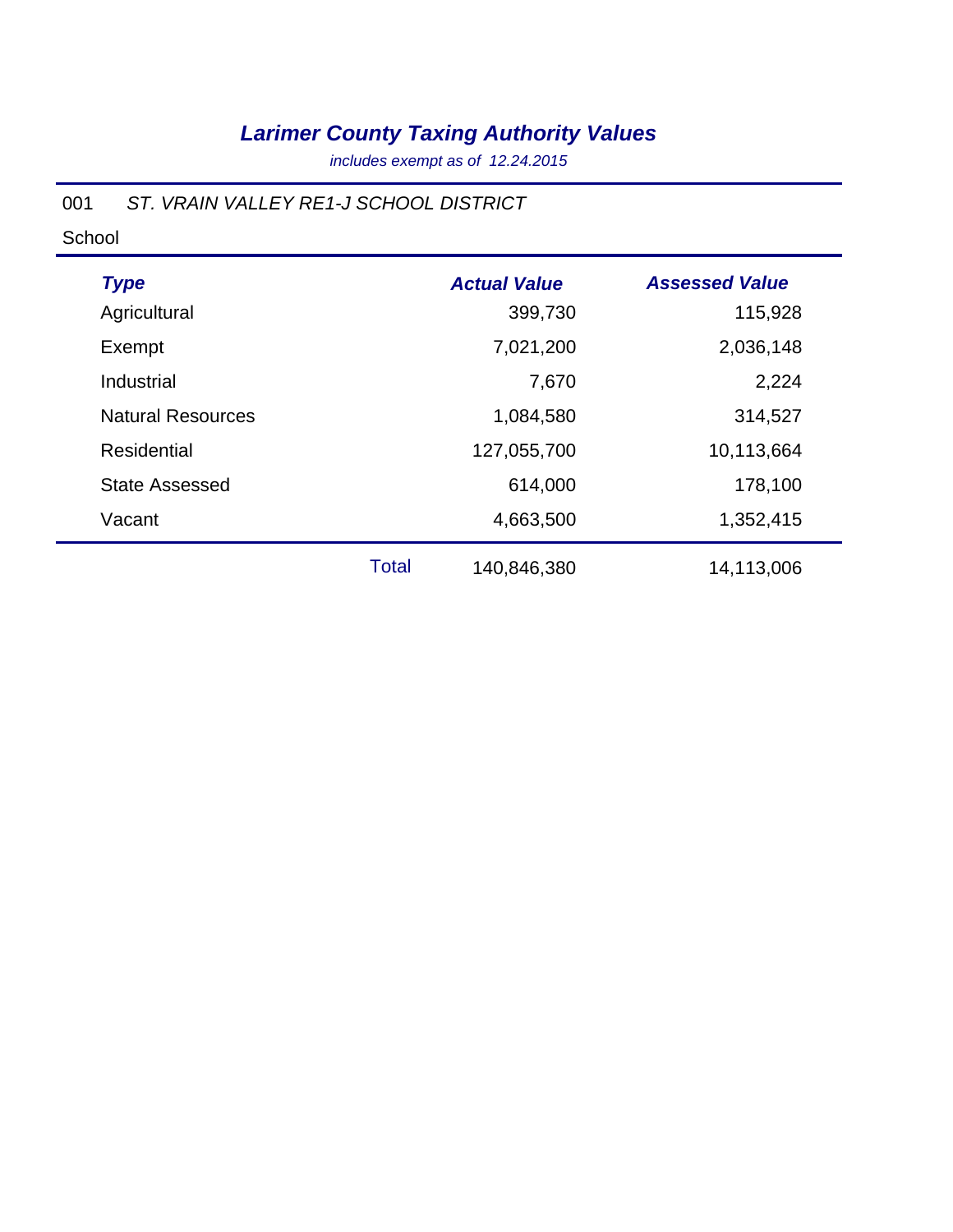*includes exempt as of 12.24.2015*

#### 006 *POUDRE R-1 SCHOOL DISTRICT*

| <b>Type</b>              |              | <b>Actual Value</b> | <b>Assessed Value</b> |
|--------------------------|--------------|---------------------|-----------------------|
| Agricultural             |              | 53,819,450          | 15,608,709            |
| Commercial               |              | 2,992,510,220       | 867,828,079           |
| Exempt                   |              | 3,249,604,040       | 913,933,466           |
| Industrial               |              | 1,027,758,310       | 298,049,921           |
| <b>Natural Resources</b> |              | 16,085,650          | 4,664,800             |
| Oil & Gas                |              | 6,975,182           | 4,649,858             |
| <b>Residential</b>       |              | 20,000,087,600      | 1,592,008,369         |
| <b>State Assessed</b>    |              | 276,870,000         | 80,292,700            |
| Vacant                   |              | 346,799,590         | 100,571,925           |
|                          | <b>Total</b> | 27,970,510,042      | 3,877,607,827         |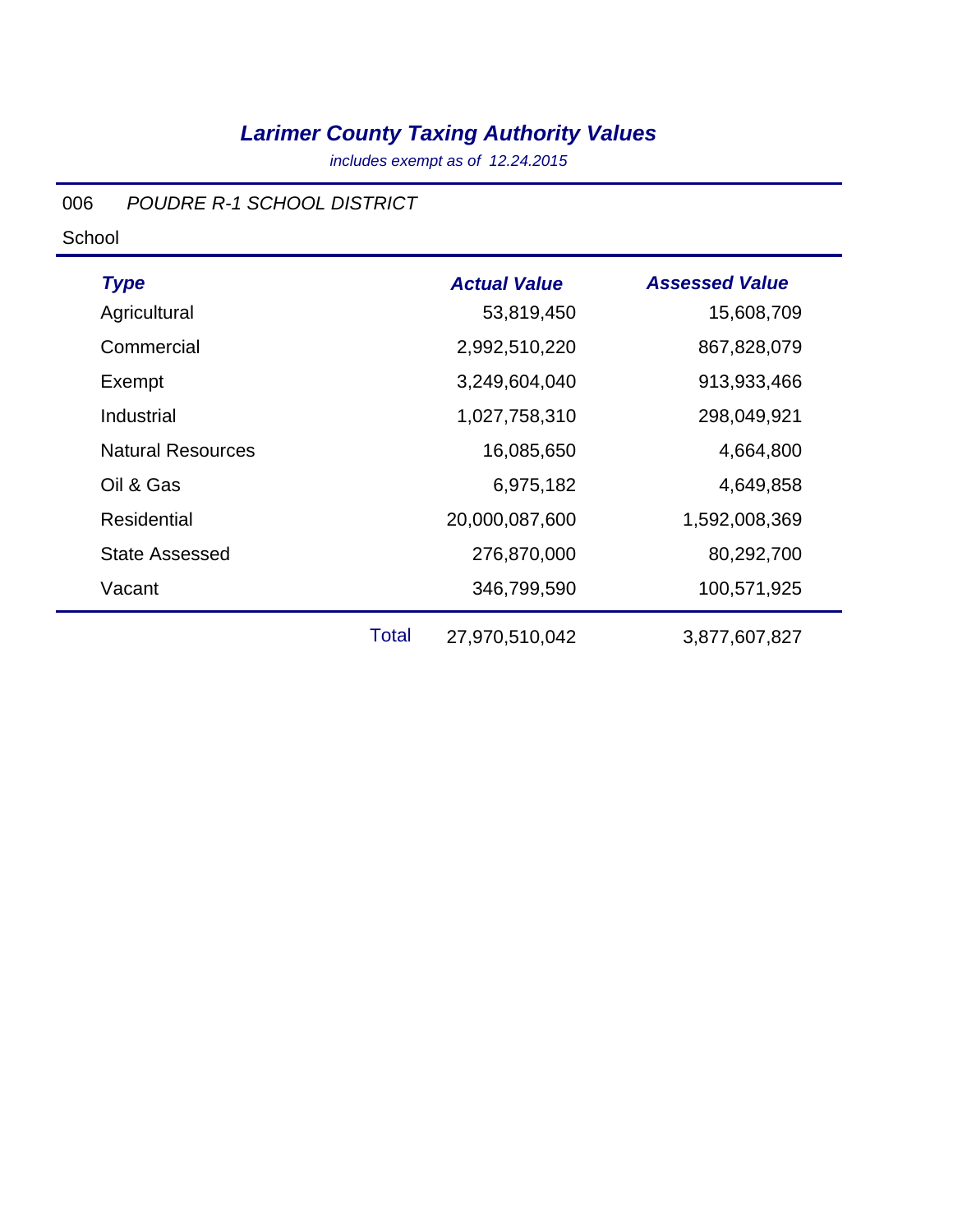*includes exempt as of 12.24.2015*

#### 011 *THOMPSON R2-J SCHOOL DISTRICT*

| <b>Type</b>              |              | <b>Actual Value</b> | <b>Assessed Value</b> |
|--------------------------|--------------|---------------------|-----------------------|
| Agricultural             |              | 26,485,880          | 7,682,934             |
| Commercial               |              | 1,802,742,550       | 522,795,404           |
| Exempt                   |              | 1,173,370,280       | 325,282,813           |
| Industrial               |              | 240,936,030         | 69,871,466            |
| <b>Natural Resources</b> |              | 3,474,820           | 1,007,715             |
| Oil & Gas                |              | 23,383,340          | 18,694,332            |
| <b>Residential</b>       |              | 11,332,710,800      | 902,084,932           |
| <b>State Assessed</b>    |              | 142,987,600         | 41,466,300            |
| Vacant                   |              | 245,566,850         | 71,214,451            |
|                          | <b>Total</b> | 14,991,658,150      | 1,960,100,347         |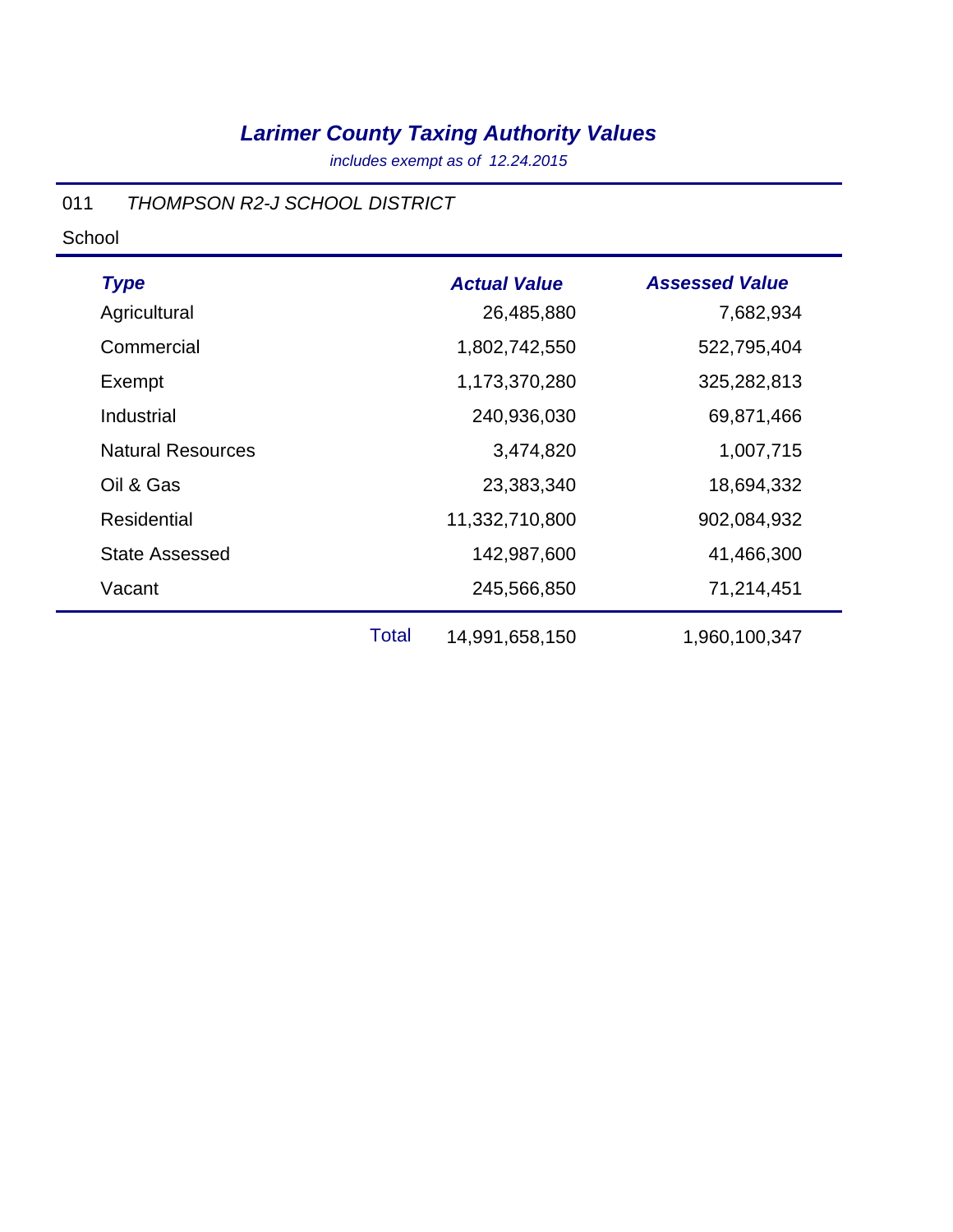*includes exempt as of 12.24.2015*

#### 016 *ESTES PARK SCHOOL R-3*

| <b>Type</b><br>Agricultural |              | <b>Actual Value</b><br>548,510 | <b>Assessed Value</b><br>159,081 |
|-----------------------------|--------------|--------------------------------|----------------------------------|
| Commercial                  |              | 320,364,270                    | 92,905,648                       |
| Exempt                      |              | 302,022,810                    | 82,423,825                       |
| Industrial                  |              | 886,770                        | 257,163                          |
| <b>Natural Resources</b>    |              | 39,500                         | 11,456                           |
| Residential                 |              | 2,670,553,100                  | 212,576,054                      |
| <b>State Assessed</b>       |              | 13,514,600                     | 3,919,100                        |
| Vacant                      |              | 94,739,380                     | 27,474,425                       |
|                             | <b>Total</b> | 3,402,668,940                  | 419,726,752                      |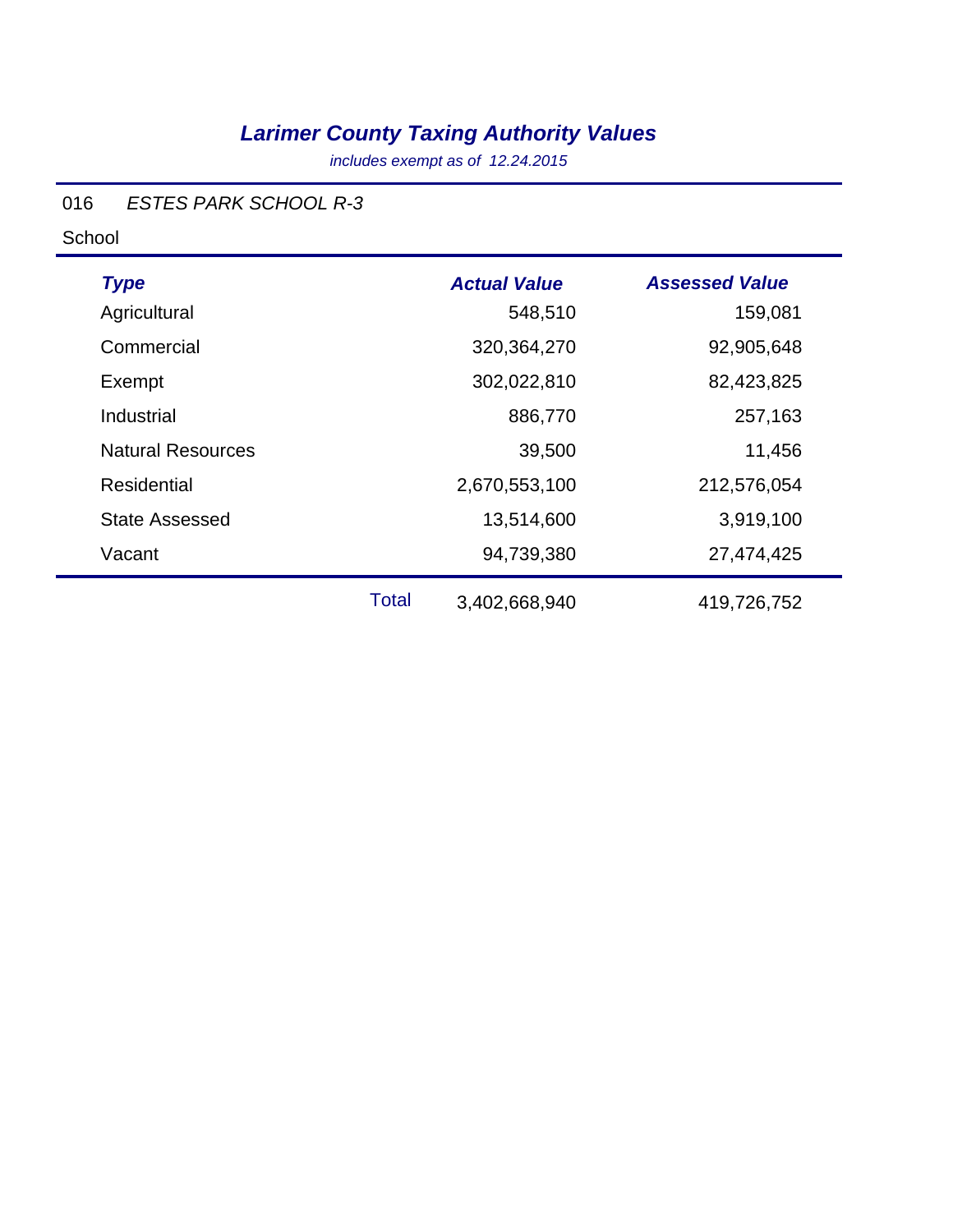*includes exempt as of 12.24.2015*

#### 021 *JOHNSTOWN - MILLIKEN RE5-J SCHOOL DISTRICT*

| <b>Type</b>              |              | <b>Actual Value</b> | <b>Assessed Value</b> |
|--------------------------|--------------|---------------------|-----------------------|
| Agricultural             |              | 675,200             | 195,812               |
| <b>Natural Resources</b> |              | 7,170               | 2,079                 |
| Oil & Gas                |              | 1,089,300           | 874,423               |
| <b>Residential</b>       |              | 1,762,100           | 140,264               |
| <b>State Assessed</b>    |              | 2,200               | 600                   |
|                          | <b>Total</b> | 3,535,970           | 1,213,178             |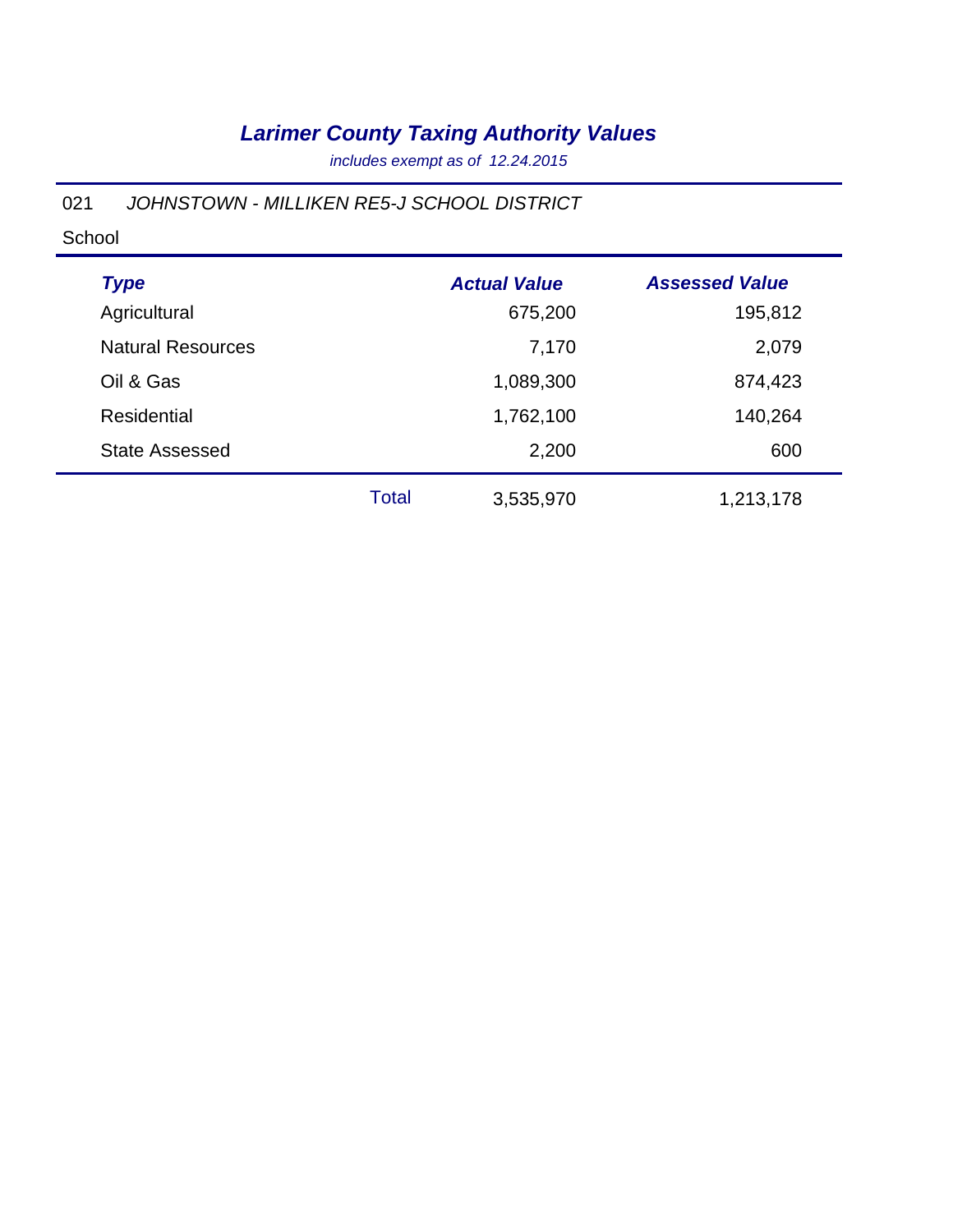*includes exempt as of 12.24.2015*

#### 026 *AIMS COMMUNITY COLLEGE*

# Community College

÷

| <b>Type</b>              |              | <b>Actual Value</b> | <b>Assessed Value</b> |
|--------------------------|--------------|---------------------|-----------------------|
| Agricultural             |              | 675,200             | 195,812               |
| <b>Natural Resources</b> |              | 7,170               | 2,079                 |
| Oil & Gas                |              | 1,089,300           | 874,423               |
| Residential              |              | 1,762,100           | 140,264               |
| <b>State Assessed</b>    |              | 2,200               | 600                   |
|                          | <b>Total</b> | 3,535,970           | 1,213,178             |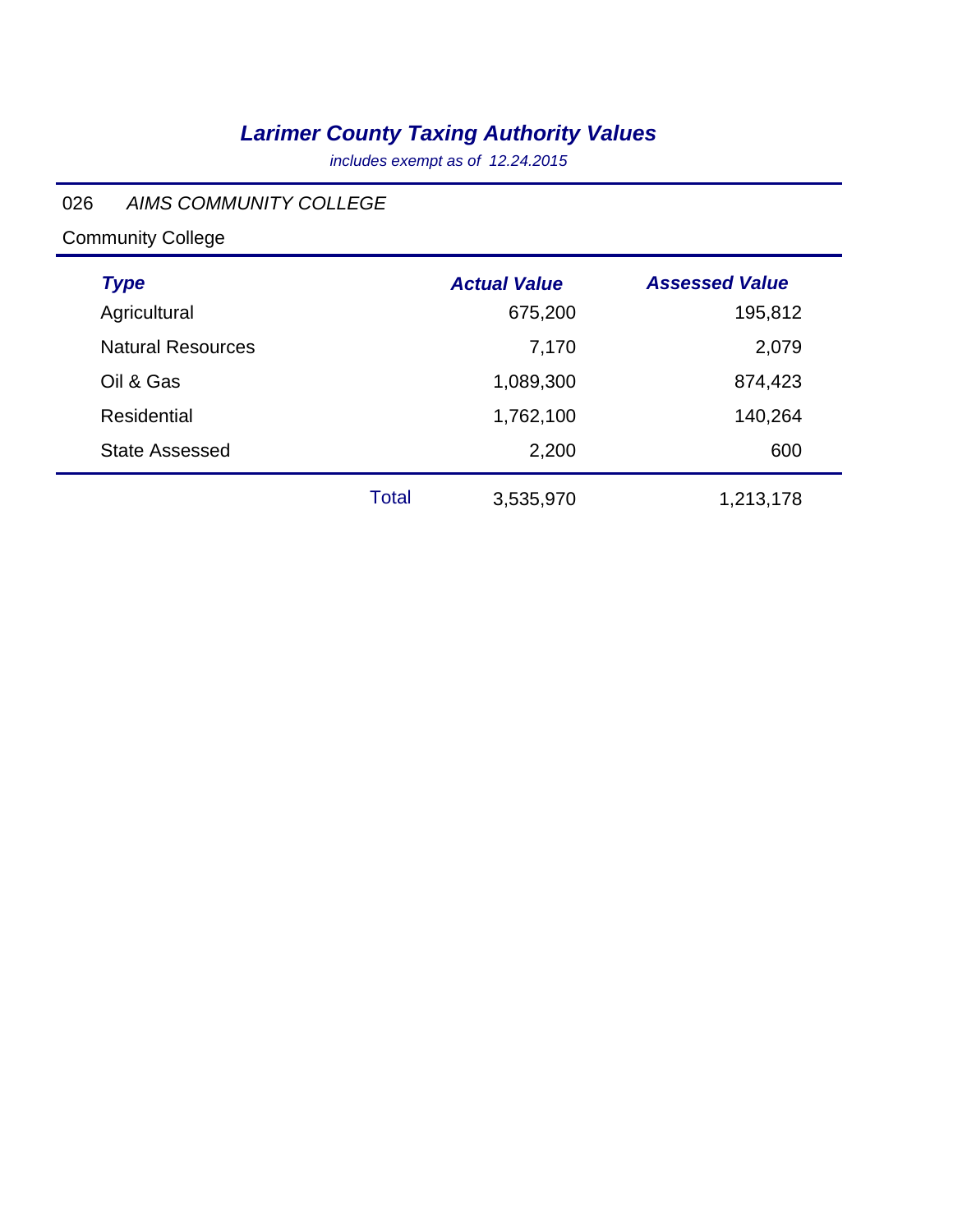*includes exempt as of 12.24.2015*

#### 028 *LARIMER COUNTY*

**County** 

| <b>Type</b>              |              | <b>Actual Value</b> | <b>Assessed Value</b> |
|--------------------------|--------------|---------------------|-----------------------|
| Agricultural             |              | 81,928,770          | 23,762,464            |
| Commercial               |              | 5,115,617,040       | 1,483,529,131         |
| Exempt                   |              | 4,732,018,330       | 1,323,676,252         |
| Industrial               |              | 1,269,588,780       | 368,180,774           |
| <b>Natural Resources</b> |              | 20,691,720          | 6,000,577             |
| Oil & Gas                |              | 31,447,822          | 24,218,613            |
| <b>Residential</b>       |              | 34, 132, 169, 300   | 2,716,923,283         |
| <b>State Assessed</b>    |              | 433,988,400         | 125,856,800           |
| Vacant                   |              | 691,769,320         | 200,613,216           |
|                          | <b>Total</b> | 46,509,219,482      | 6,272,761,110         |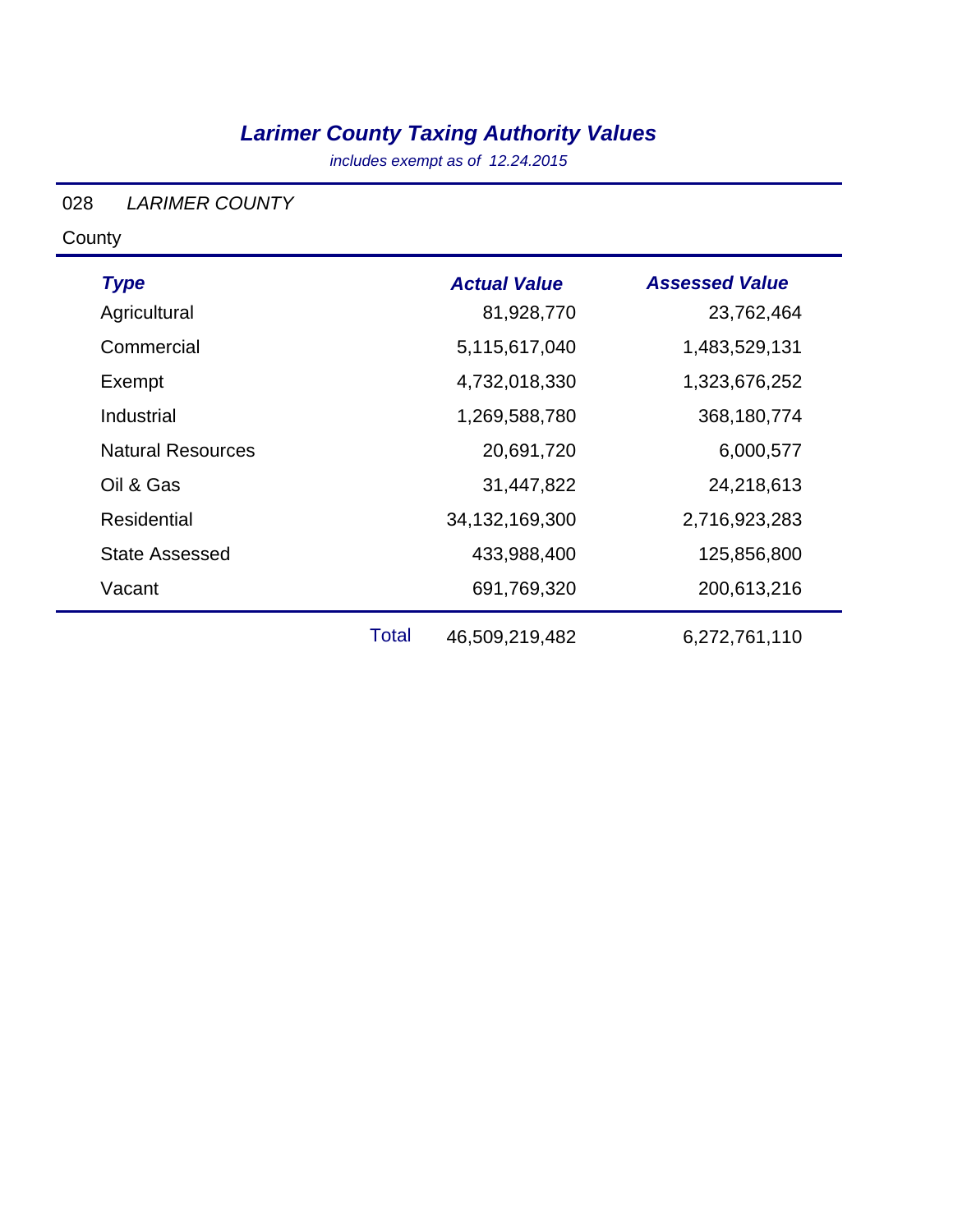*includes exempt as of 12.24.2015*

#### 029 *ESTES VALLEY FIRE PROTECTION DISTRICT*

| <b>Type</b>              |              | <b>Actual Value</b> | <b>Assessed Value</b> |
|--------------------------|--------------|---------------------|-----------------------|
| Agricultural             |              | 360,110             | 104,434               |
| Commercial               |              | 312,189,640         | 90,535,004            |
| Exempt                   |              | 134,922,770         | 33,973,019            |
| Industrial               |              | 860,910             | 249,663               |
| <b>Natural Resources</b> |              | 150                 | 44                    |
| <b>Residential</b>       |              | 2,370,763,500       | 188,712,879           |
| <b>State Assessed</b>    |              | 314,000             | 91,100                |
| Vacant                   |              | 79,387,180          | 23,022,287            |
|                          | <b>Total</b> | 2,898,798,260       | 336,688,430           |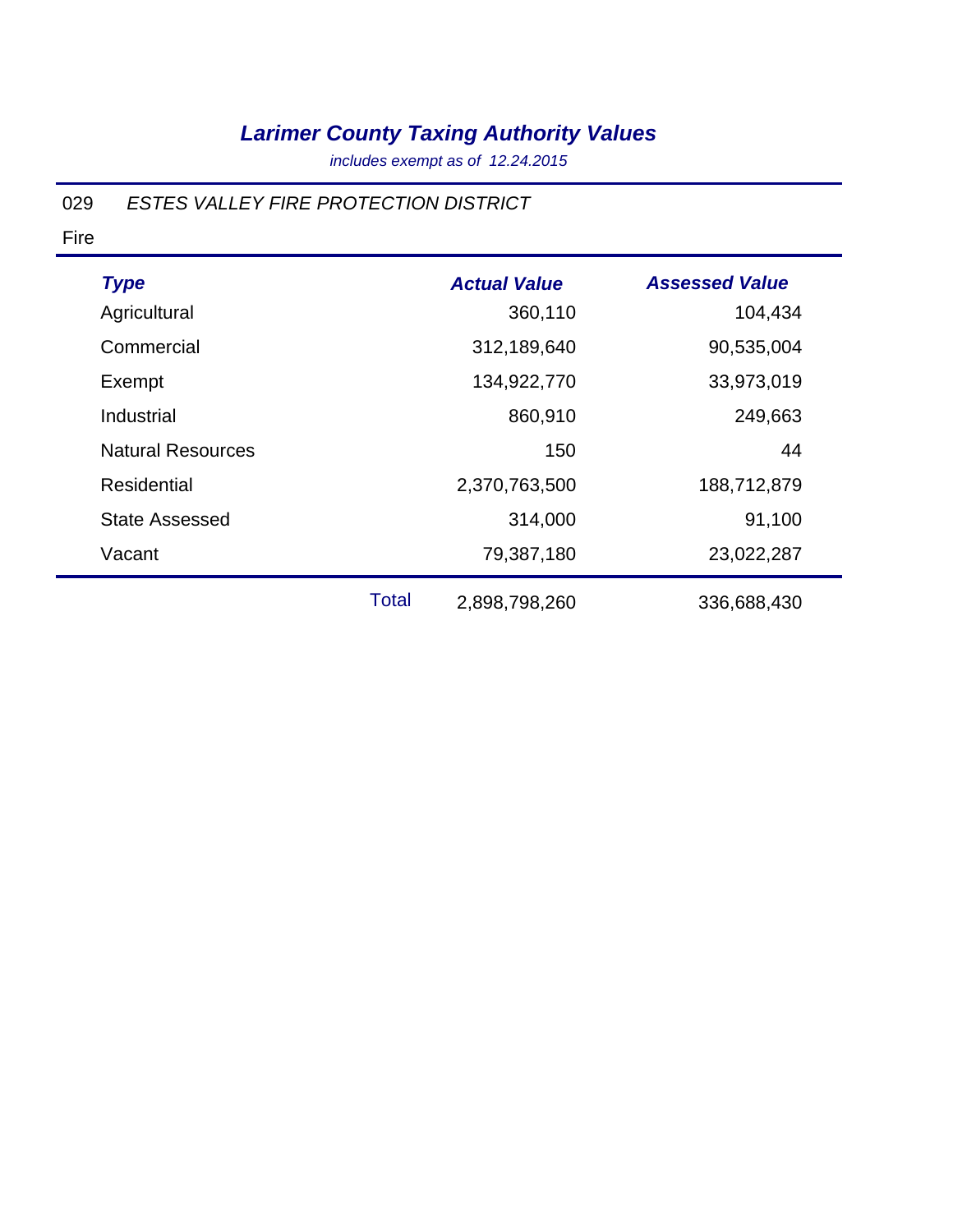*includes exempt as of 12.24.2015*

#### 030 *TOWN OF BERTHOUD*

| <b>Type</b>              |              | <b>Actual Value</b> | <b>Assessed Value</b> |
|--------------------------|--------------|---------------------|-----------------------|
| Agricultural             |              | 896,120             | 260,573               |
| Commercial               |              | 63,762,470          | 18,491,123            |
| Exempt                   |              | 61,588,830          | 17,751,259            |
| Industrial               |              | 14,298,050          | 4,146,438             |
| <b>Natural Resources</b> |              | 430                 | 126                   |
| Residential              |              | 515,922,100         | 41,067,490            |
| <b>State Assessed</b>    |              | 6,992,600           | 2,027,400             |
| Vacant                   |              | 11,466,120          | 3,325,176             |
|                          | <b>Total</b> | 674,926,720         | 87,069,585            |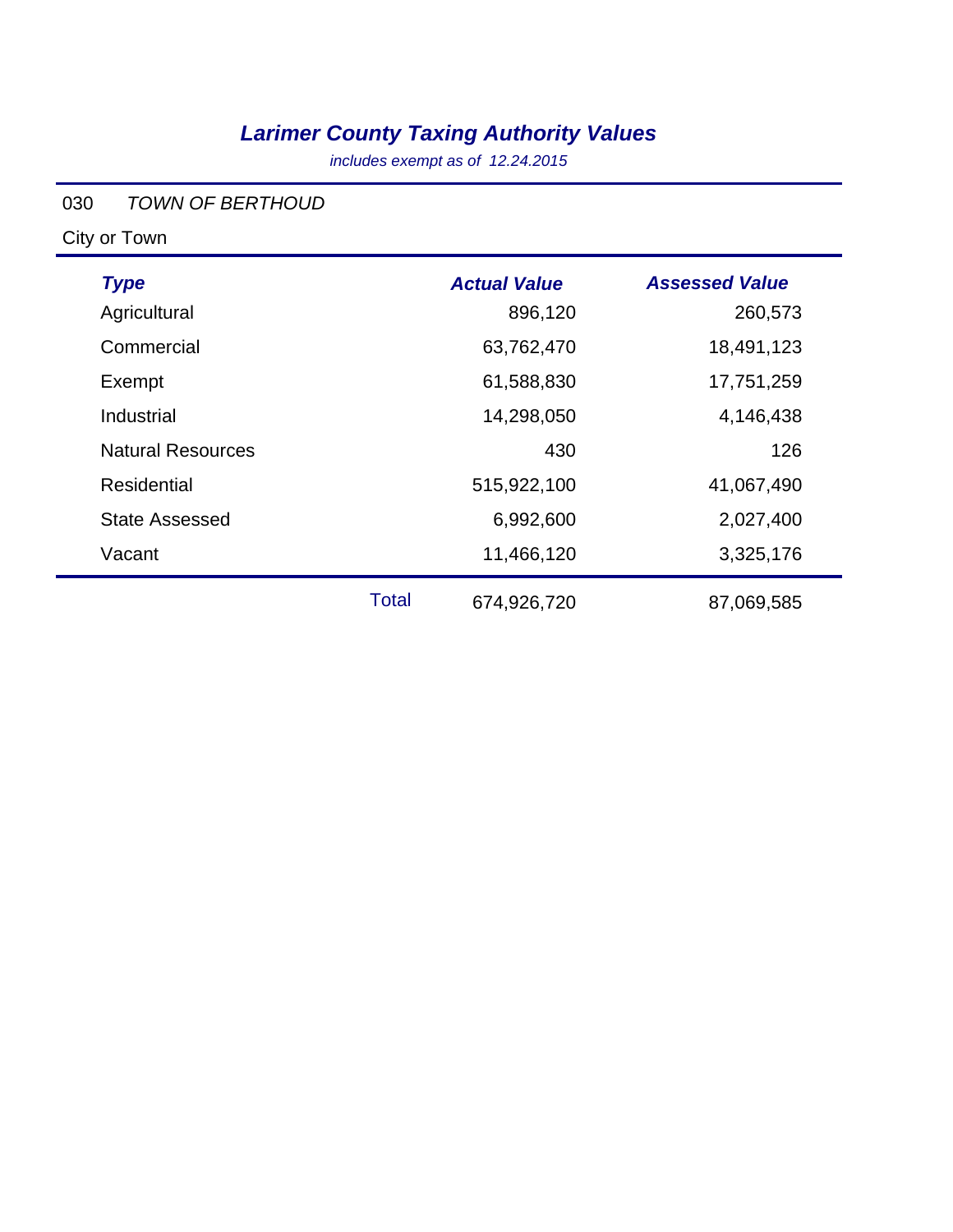*includes exempt as of 12.24.2015*

#### 031 *TOWN OF ESTES PARK*

| <b>Type</b>           |              | <b>Actual Value</b> | <b>Assessed Value</b> |
|-----------------------|--------------|---------------------|-----------------------|
| Commercial            |              | 270,683,050         | 78,498,089            |
| Exempt                |              | 72,136,670          | 16,346,214            |
| Industrial            |              | 696,950             | 202,115               |
| <b>Residential</b>    |              | 1,293,910,300       | 102,995,346           |
| <b>State Assessed</b> |              | 9,723,100           | 2,819,700             |
| Vacant                |              | 34,846,460          | 10,105,476            |
|                       | <b>Total</b> | 1,681,996,530       | 210,966,940           |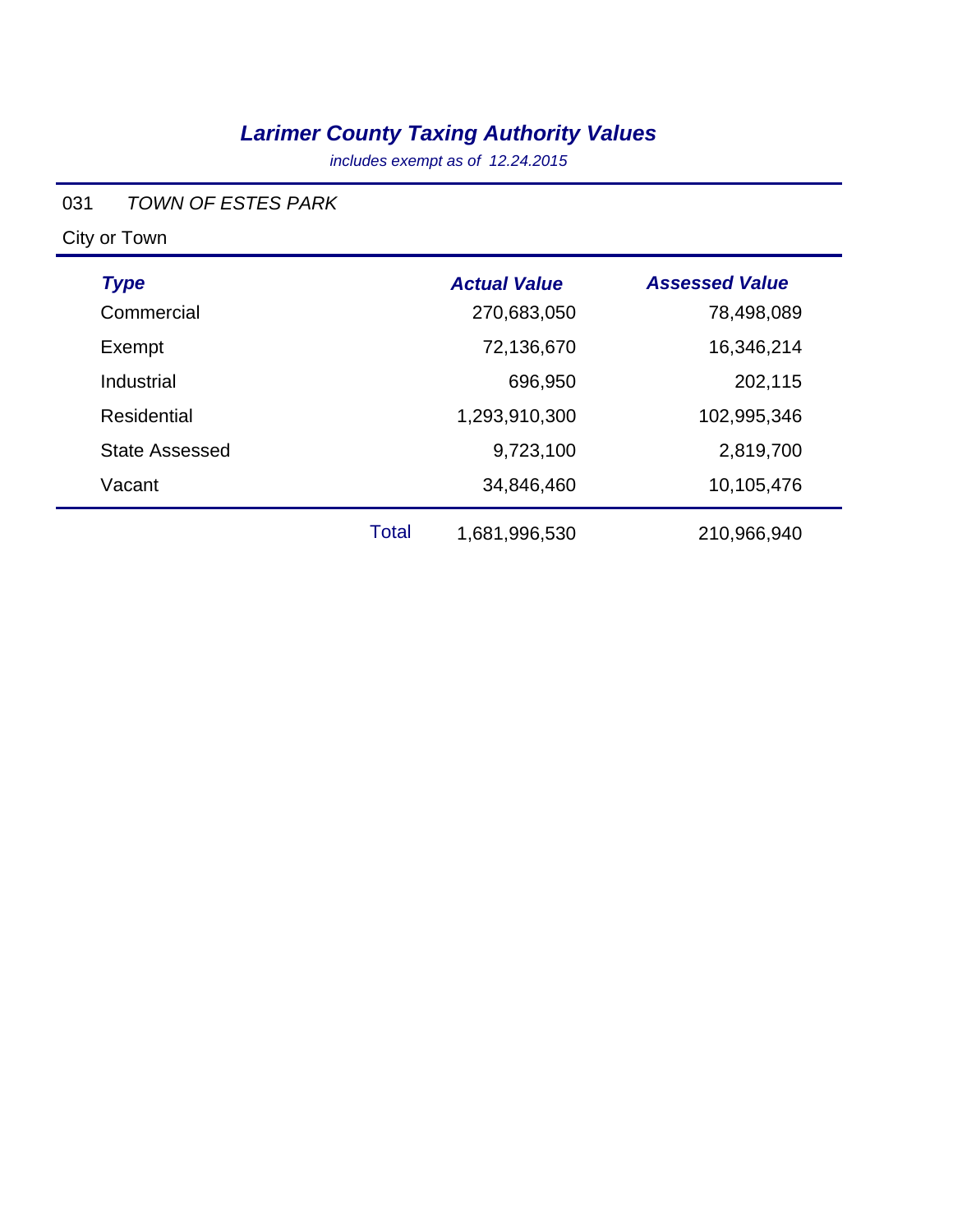*includes exempt as of 12.24.2015*

#### 032 *CITY OF FORT COLLINS*

| <b>Type</b>              |       | <b>Actual Value</b> | <b>Assessed Value</b> |
|--------------------------|-------|---------------------|-----------------------|
| Agricultural             |       | 1,782,350           | 516,954               |
| Commercial               |       | 2,498,713,520       | 724,627,014           |
| Exempt                   |       | 2,288,075,540       | 636,495,352           |
| Industrial               |       | 896,457,890         | 259,972,800           |
| <b>Natural Resources</b> |       | 77,330              | 22,448                |
| Oil & Gas                |       | 902,450             | 633,762               |
| <b>Residential</b>       |       | 14,576,825,800      | 1,160,316,617         |
| <b>State Assessed</b>    |       | 129,241,200         | 37,479,400            |
| Vacant                   |       | 158,633,920         | 46,003,885            |
|                          | Total | 20,550,710,000      | 2,866,068,232         |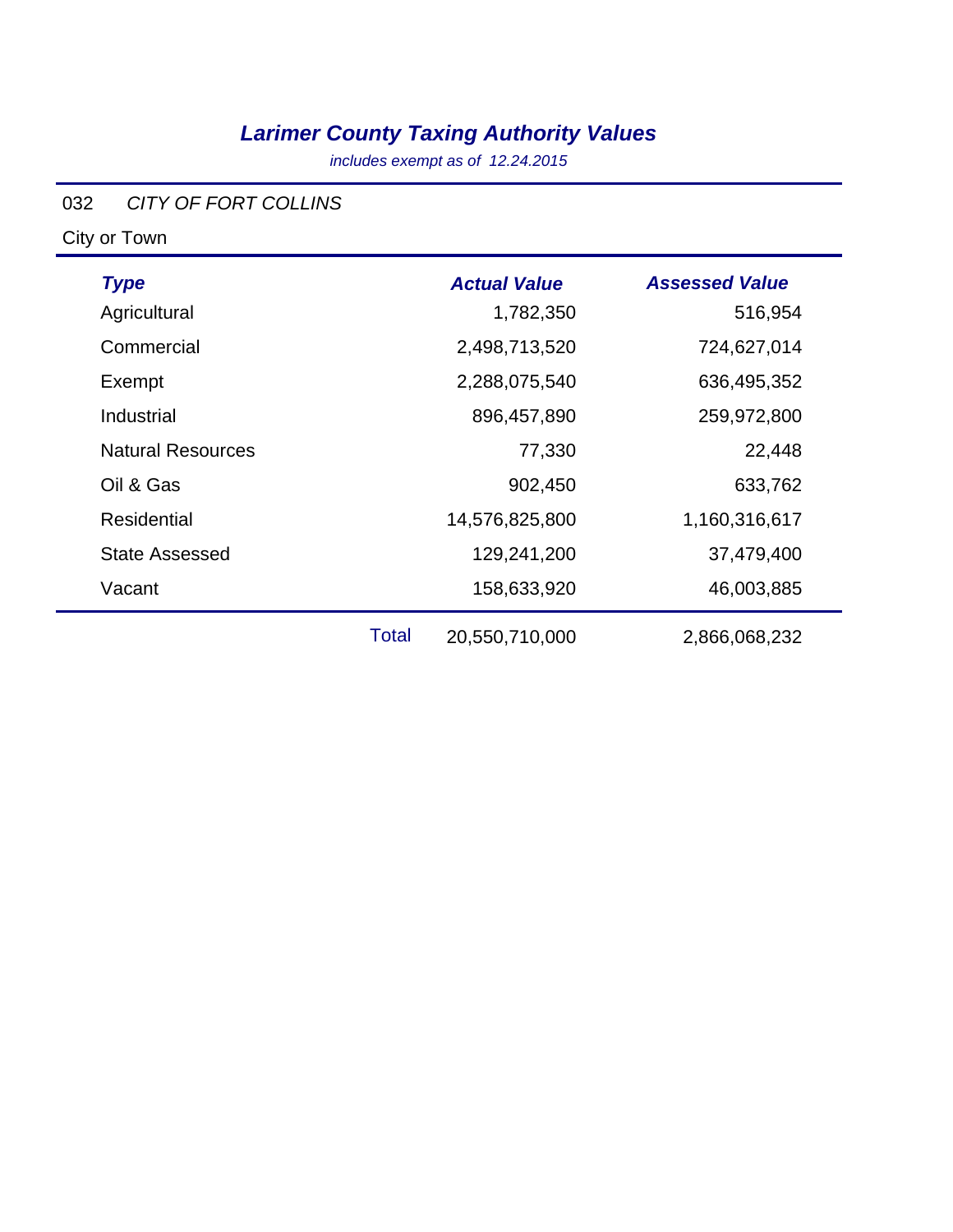*includes exempt as of 12.24.2015*

#### 033 *CITY OF LOVELAND*

| <b>Type</b>              |              | <b>Actual Value</b> | <b>Assessed Value</b> |
|--------------------------|--------------|---------------------|-----------------------|
| Agricultural             |              | 1,189,620           | 345,867               |
| Commercial               |              | 1,494,002,560       | 433,260,787           |
| Exempt                   |              | 929,903,290         | 257,571,707           |
| Industrial               |              | 176,695,920         | 51,241,829            |
| <b>Natural Resources</b> |              | 24,280              | 7,047                 |
| Oil & Gas                |              | 138,420             | 72,504                |
| <b>Residential</b>       |              | 6,386,606,900       | 508,374,775           |
| <b>State Assessed</b>    |              | 56,068,000          | 16,259,700            |
| Vacant                   |              | 117,161,590         | 33,976,890            |
|                          | <b>Total</b> | 9,161,790,580       | 1,301,111,106         |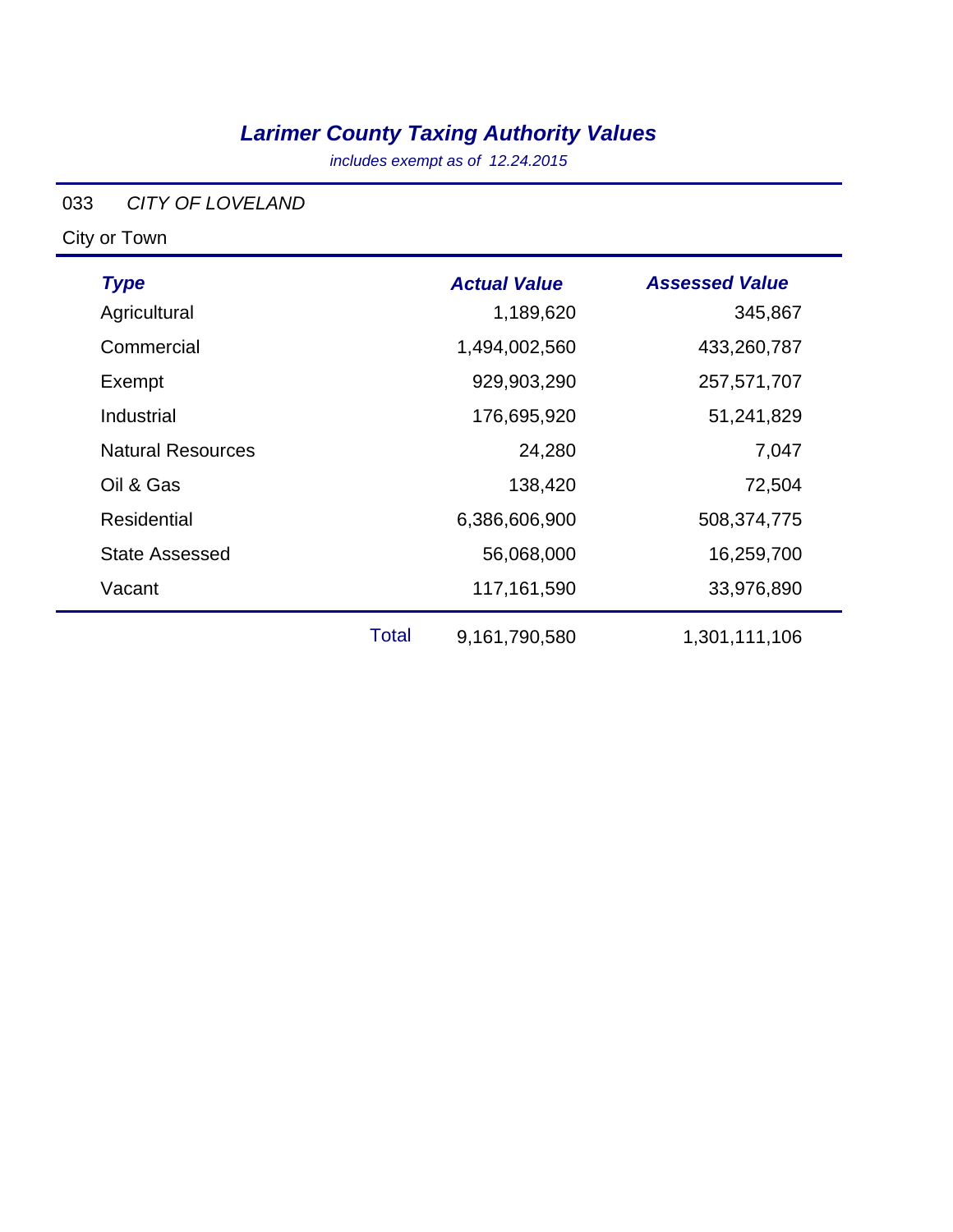*includes exempt as of 12.24.2015*

#### 034 *TOWN OF TIMNATH*

| <b>Type</b>              |              | <b>Actual Value</b> | <b>Assessed Value</b> |
|--------------------------|--------------|---------------------|-----------------------|
| Agricultural             |              | 731,970             | 212,301               |
| Commercial               |              | 40,816,900          | 11,836,901            |
| Exempt                   |              | 10,956,750          | 3,170,195             |
| Industrial               |              | 1,648,480           | 478,059               |
| <b>Natural Resources</b> |              | 2,600               | 754                   |
| <b>Residential</b>       |              | 456,339,400         | 36,324,393            |
| <b>State Assessed</b>    |              | 310,800             | 90,100                |
| Vacant                   |              | 48,586,430          | 14,090,081            |
|                          | <b>Total</b> | 559,393,330         | 66,202,784            |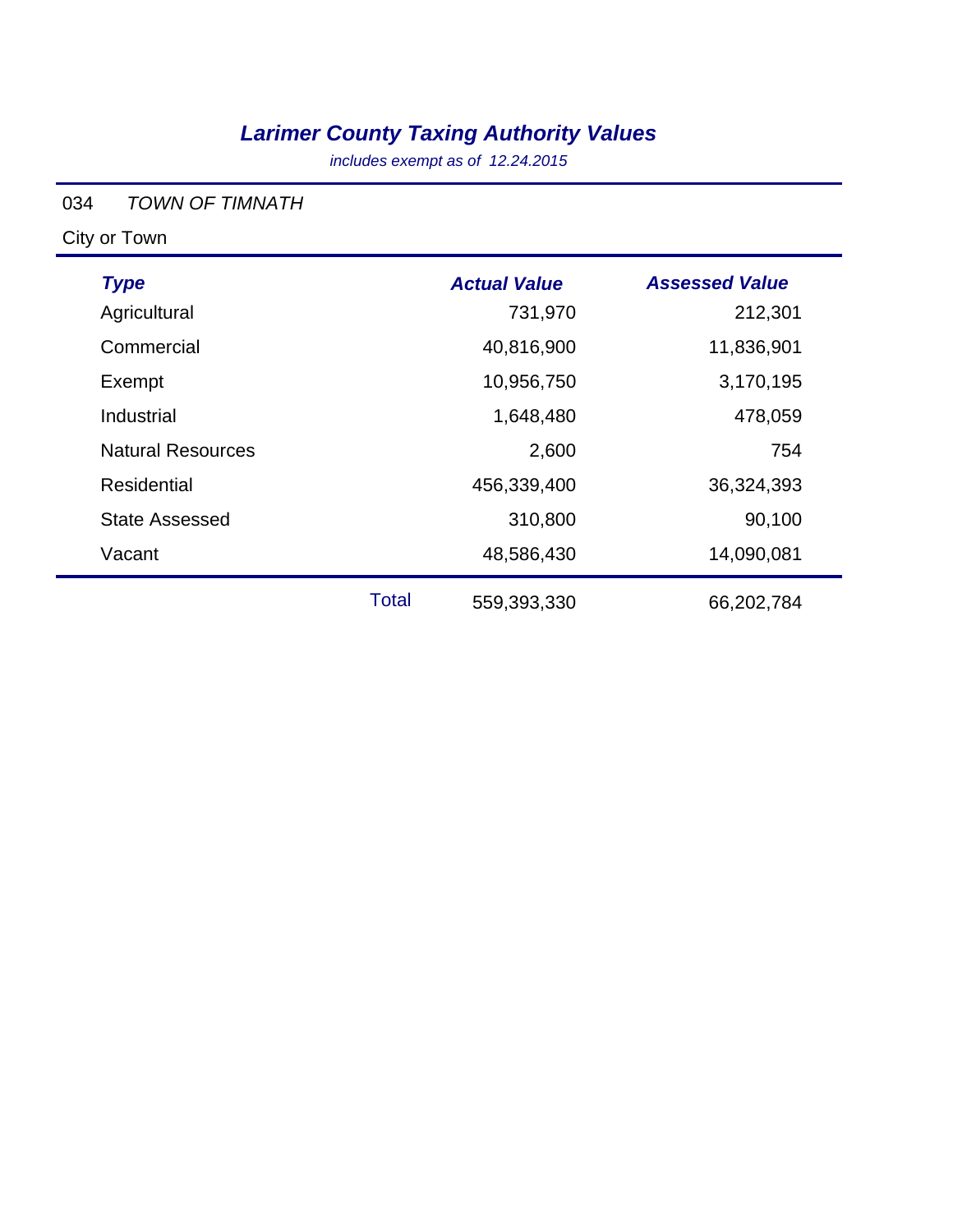*includes exempt as of 12.24.2015*

#### 035 *TOWN OF WELLINGTON*

| <b>Type</b>              |              | <b>Actual Value</b> | <b>Assessed Value</b> |
|--------------------------|--------------|---------------------|-----------------------|
| Agricultural             |              | 280,290             | 81,325                |
| Commercial               |              | 40,958,760          | 11,878,038            |
| Exempt                   |              | 44,396,120          | 12,219,835            |
| Industrial               |              | 26,724,140          | 7,750,000             |
| <b>Natural Resources</b> |              | 9,850               | 2,856                 |
| Residential              |              | 564,061,700         | 44,899,298            |
| <b>State Assessed</b>    |              | 5,055,100           | 1,465,500             |
| Vacant                   |              | 10,953,900          | 3,176,613             |
|                          | <b>Total</b> | 692,439,860         | 81,473,465            |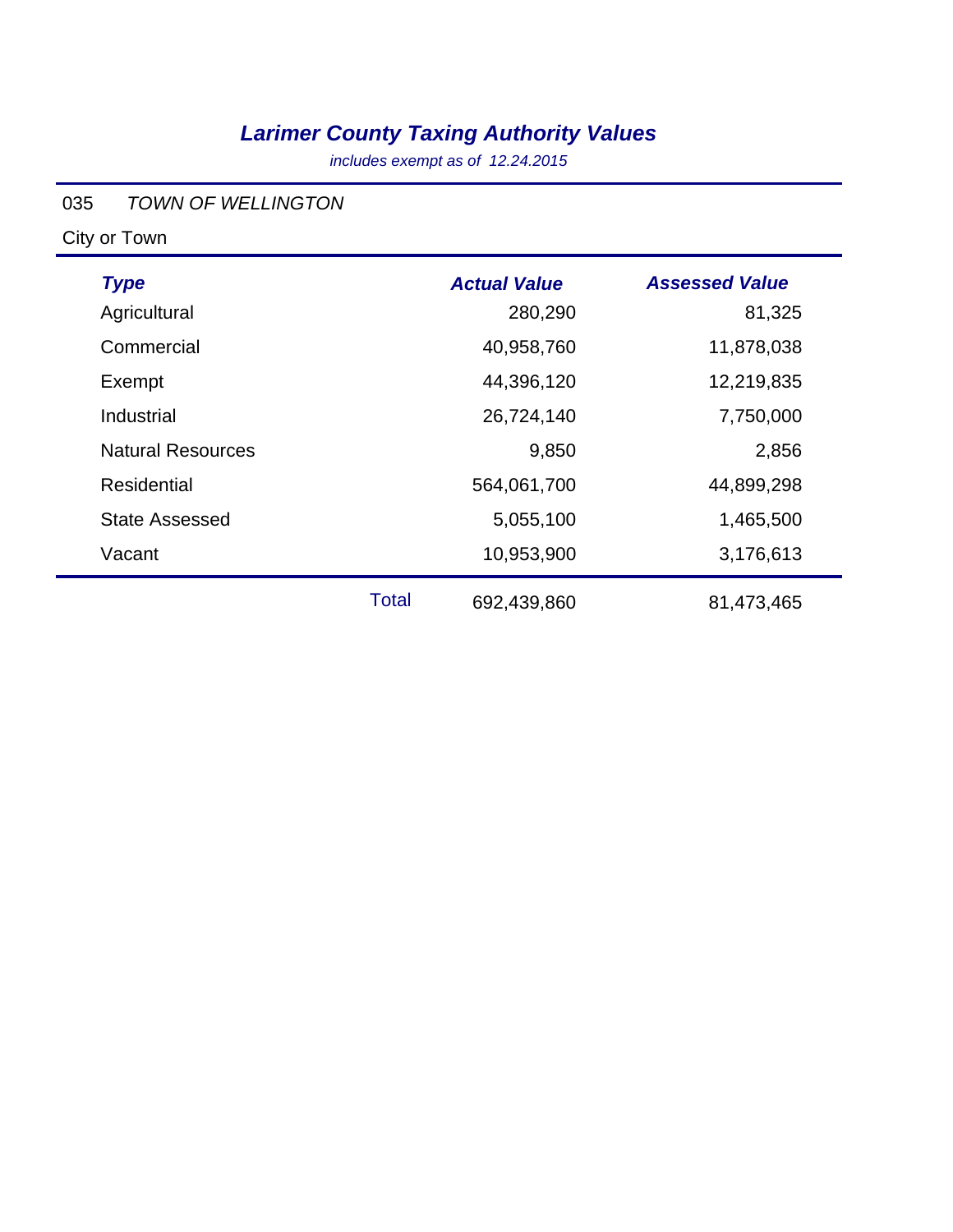*includes exempt as of 12.24.2015*

#### 036 *TOWN OF WINDSOR*

| <b>Type</b>              |              | <b>Actual Value</b> | <b>Assessed Value</b> |
|--------------------------|--------------|---------------------|-----------------------|
| Agricultural             |              | 146,030             | 42,349                |
| Commercial               |              | 68,692,680          | 19,920,881            |
| Exempt                   |              | 7,934,410           | 2,182,065             |
| Industrial               |              | 1,734,570           | 503,024               |
| <b>Natural Resources</b> |              | 547,740             | 158,844               |
| Oil & Gas                |              | 89,235              | 25,878                |
| Residential              |              | 1,084,744,000       | 86,345,743            |
| <b>State Assessed</b>    |              | 1,548,900           | 449,200               |
| Vacant                   |              | 36,028,860          | 10,448,396            |
|                          | <b>Total</b> | 1,201,466,425       | 120,076,380           |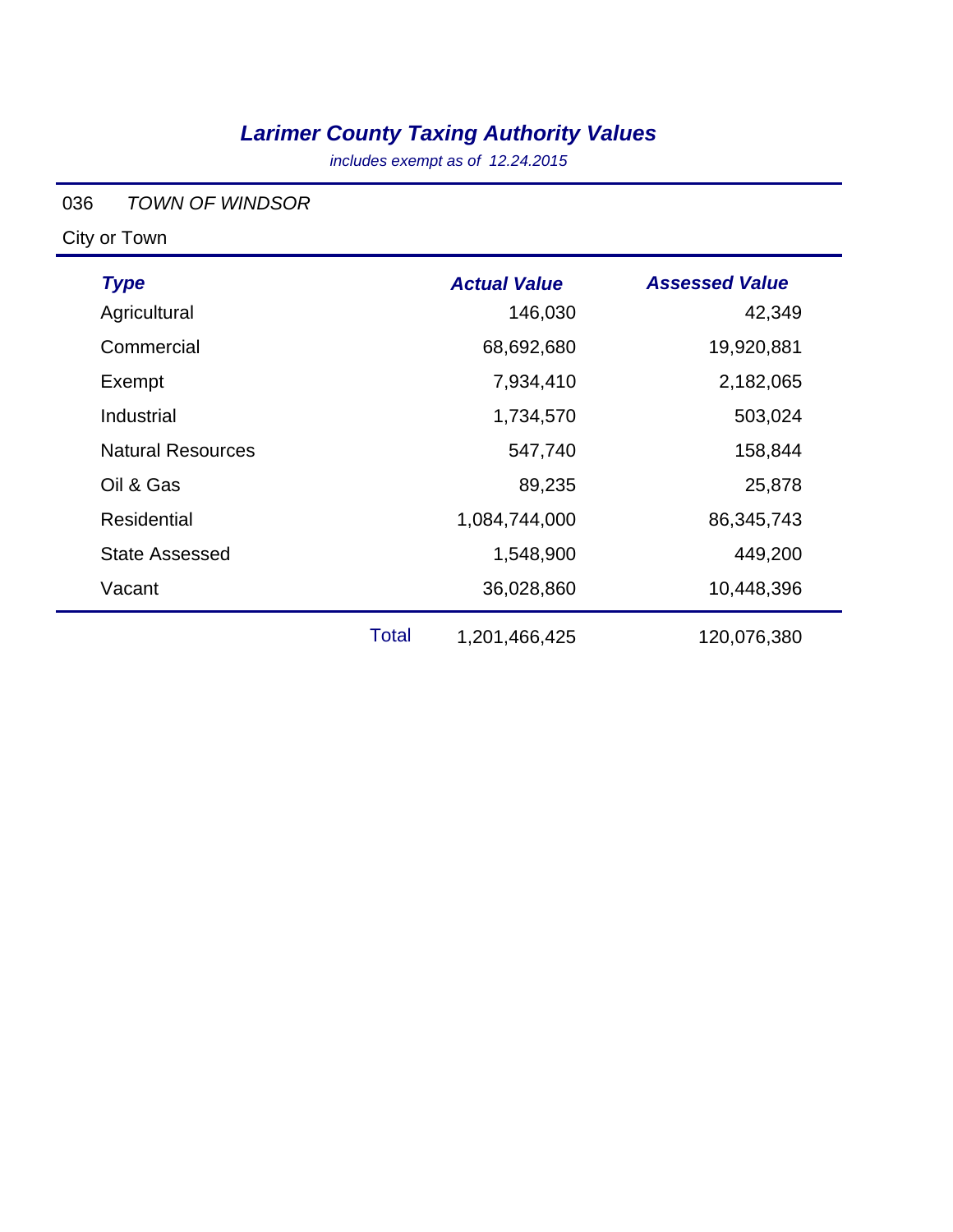*includes exempt as of 12.24.2015*

#### 037 *TOWN OF JOHNSTOWN*

| <b>Type</b>              |              | <b>Actual Value</b> | <b>Assessed Value</b> |
|--------------------------|--------------|---------------------|-----------------------|
| Agricultural             |              | 1,286,080           | 373,015               |
| Commercial               |              | 90,844,170          | 26,344,811            |
| Exempt                   |              | 791,150             | 109,055               |
| Industrial               |              | 26,129,040          | 7,577,421             |
| <b>Natural Resources</b> |              | 12,480              | 3,619                 |
| Oil & Gas                |              | 20,333,791          | 16,991,906            |
| <b>Residential</b>       |              | 222,603,800         | 17,719,256            |
| Vacant                   |              | 17,076,690          | 4,952,235             |
|                          | <b>Total</b> | 379,077,201         | 74,071,318            |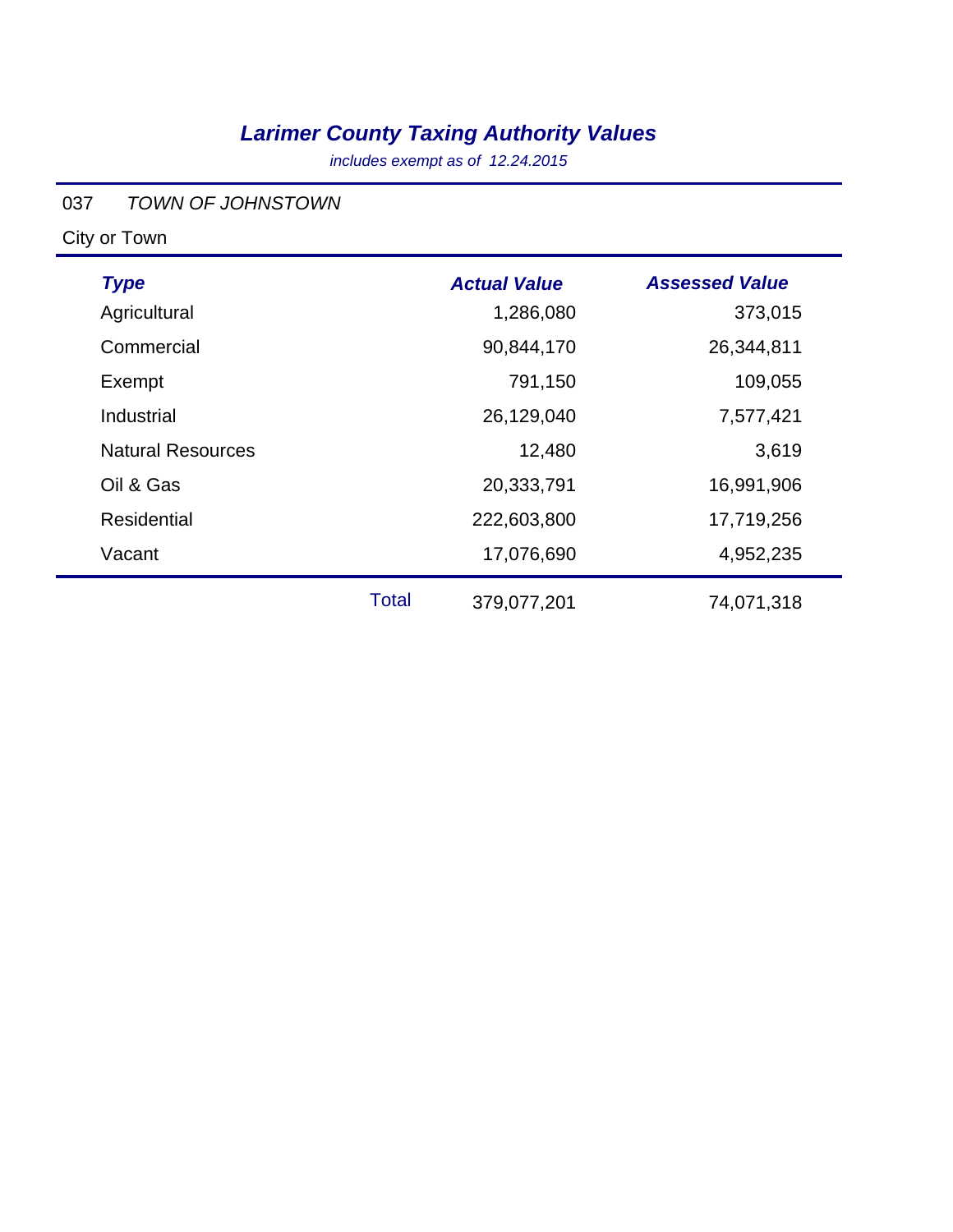*includes exempt as of 12.24.2015*

#### 038 *JOHNSTOWN FIRE PROTECTION DISTRICT*

| <b>Type</b>              |              | <b>Actual Value</b> | <b>Assessed Value</b> |
|--------------------------|--------------|---------------------|-----------------------|
| Agricultural             |              | 301,820             | 87,530                |
| Commercial               |              | 17,062,480          | 4,948,120             |
| <b>Natural Resources</b> |              | 7,170               | 2,079                 |
| Oil & Gas                |              | 1,082,691           | 896,414               |
| Residential              |              | 407,300             | 32,421                |
| Vacant                   |              | 1,362,110           | 395,012               |
|                          | <b>Total</b> | 20,223,571          | 6,361,576             |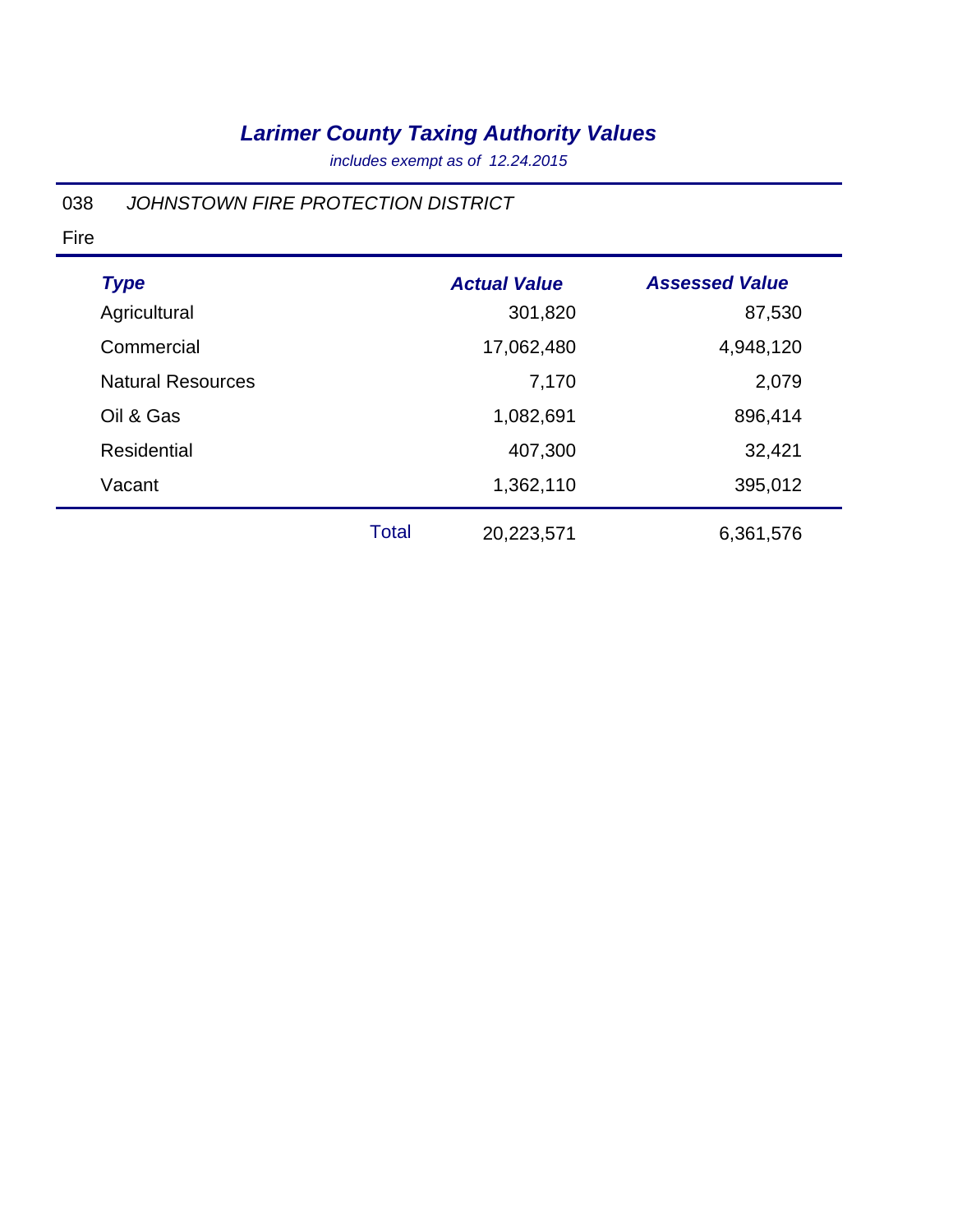*includes exempt as of 12.24.2015*

#### 039 *ALLENSPARK FIRE PROTECTION DISTRICT*

| <b>Type</b>           |              | <b>Actual Value</b> | <b>Assessed Value</b> |
|-----------------------|--------------|---------------------|-----------------------|
| Agricultural          |              | 122,370             | 35,493                |
| Commercial            |              | 5,014,110           | 1,454,092             |
| Exempt                |              | 11,260,210          | 3,265,462             |
| Residential           |              | 50,026,300          | 3,982,090             |
| <b>State Assessed</b> |              | 60,700              | 17,600                |
| Vacant                |              | 1,874,300           | 543,547               |
|                       | <b>Total</b> | 68,357,990          | 9,298,284             |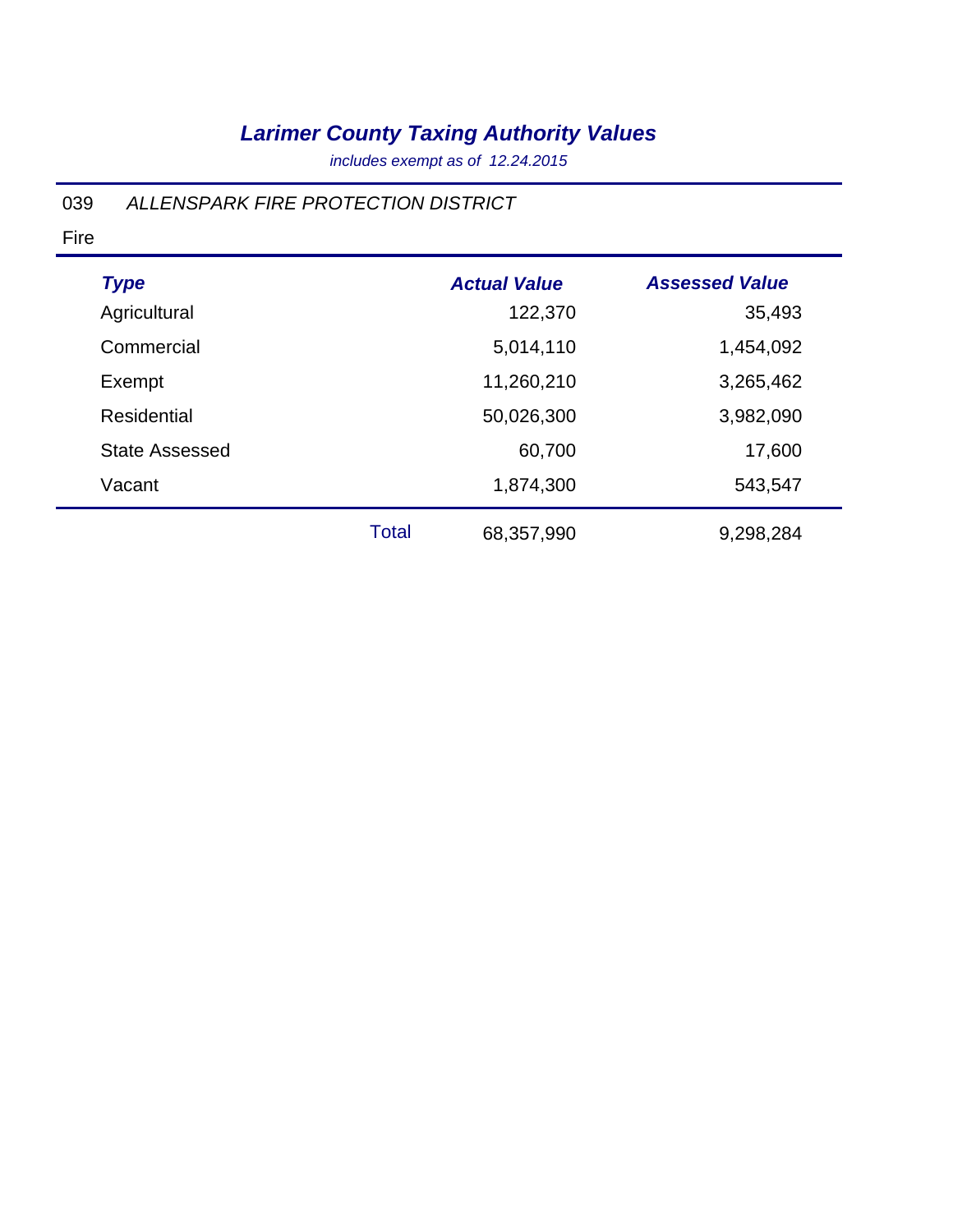*includes exempt as of 12.24.2015*

#### 040 *BERTHOUD FIRE PROTECTION DISTRICT*

| <b>Type</b>              |              | <b>Actual Value</b> | <b>Assessed Value</b> |
|--------------------------|--------------|---------------------|-----------------------|
| Agricultural             |              | 7,575,480           | 2,197,681             |
| Commercial               |              | 67,496,760          | 19,574,068            |
| Exempt                   |              | 72,908,850          | 21,034,068            |
| Industrial               |              | 16,223,900          | 4,704,935             |
| <b>Natural Resources</b> |              | 114,560             | 33,239                |
| Oil & Gas                |              | 506,465             | 157,821               |
| <b>Residential</b>       |              | 1,279,324,900       | 101,834,395           |
| <b>State Assessed</b>    |              | 15,697,500          | 4,551,800             |
| Vacant                   |              | 27,855,880          | 8,078,213             |
|                          | <b>Total</b> | 1,487,704,295       | 162,166,220           |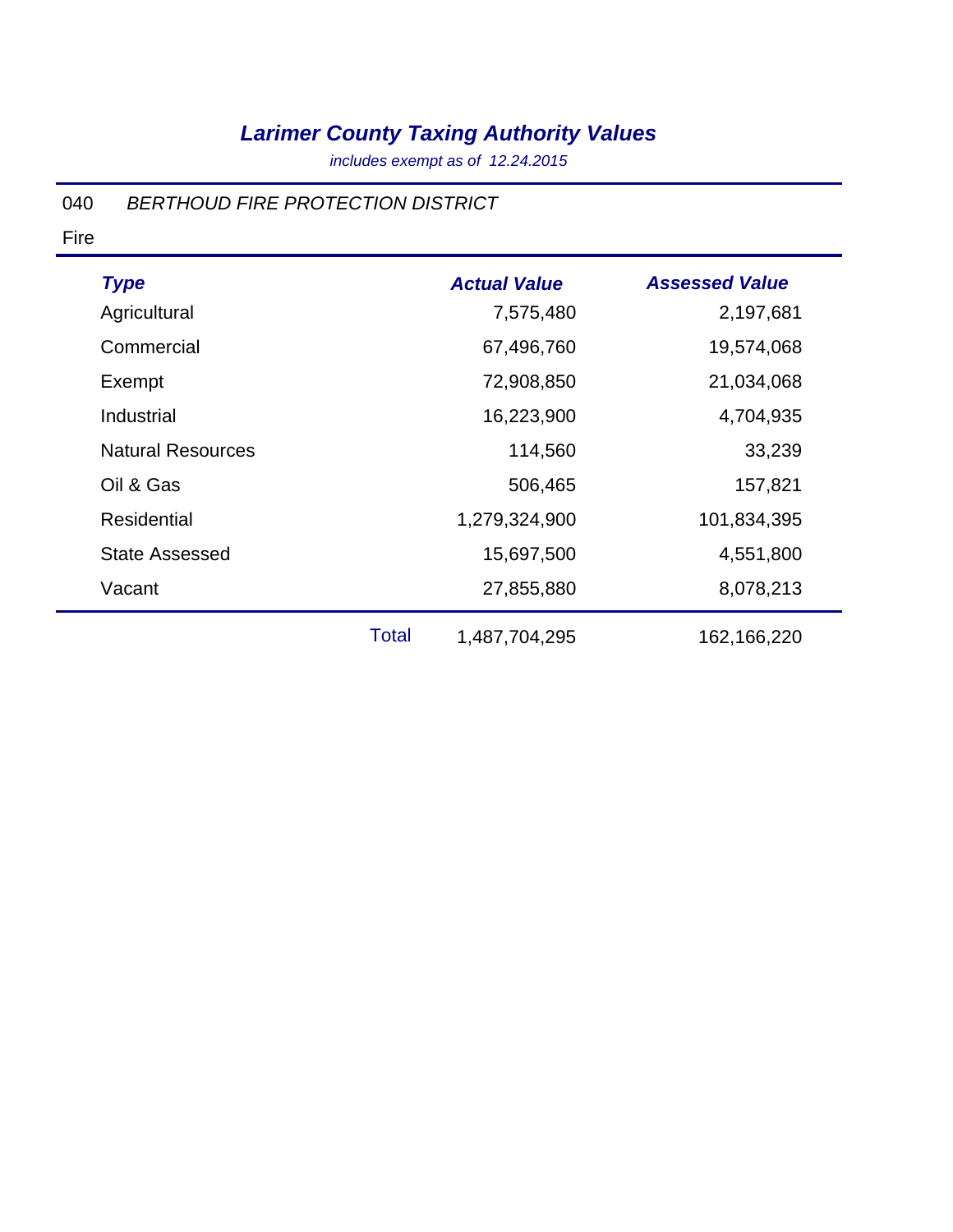*includes exempt as of 12.24.2015*

#### 041 *LOVELAND RURAL FIRE PROTECTION DISTRICT*

|                          |       | <b>Actual Value</b> | <b>Assessed Value</b> |
|--------------------------|-------|---------------------|-----------------------|
| <b>Type</b>              |       |                     |                       |
| Agricultural             |       | 17,323,580          | 5,024,171             |
| Commercial               |       | 171,630,940         | 49,772,980            |
| Exempt                   |       | 110,607,800         | 31,075,510            |
| Industrial               |       | 47,996,510          | 13,918,991            |
| <b>Natural Resources</b> |       | 3,294,150           | 955,301               |
| Oil & Gas                |       | 22,655,829          | 18,416,138            |
| <b>Residential</b>       |       | 2,154,461,500       | 171,495,240           |
| <b>State Assessed</b>    |       | 53,540,900          | 15,525,900            |
| Vacant                   |       | 55,710,650          | 16,156,091            |
|                          | Total | 2,637,221,859       | 322,340,322           |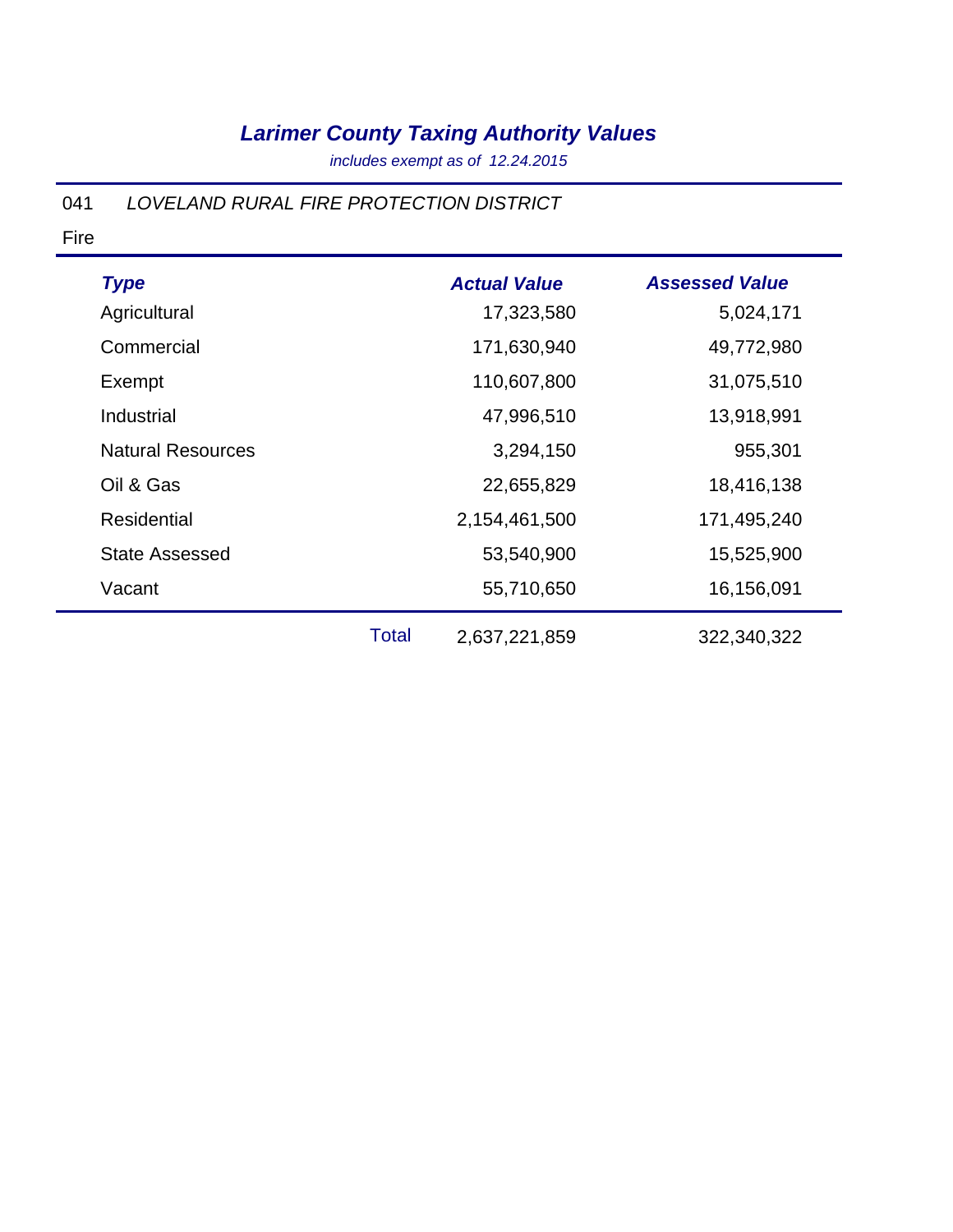*includes exempt as of 12.24.2015*

#### 042 *PINEWOOD SPRINGS FIRE PROTECTION DISTRICT*

| <b>Type</b>           |              | <b>Actual Value</b> | <b>Assessed Value</b> |
|-----------------------|--------------|---------------------|-----------------------|
| Agricultural          |              | 720                 | 209                   |
| Commercial            |              | 445,050             | 129,065               |
| Exempt                |              | 3,092,430           | 896,807               |
| Industrial            |              | 10,740              | 3,115                 |
| Residential           |              | 105,145,700         | 8,369,538             |
| <b>State Assessed</b> |              | 442,900             | 128,400               |
| Vacant                |              | 2,889,500           | 837,955               |
|                       | <b>Total</b> | 112,027,040         | 10,365,089            |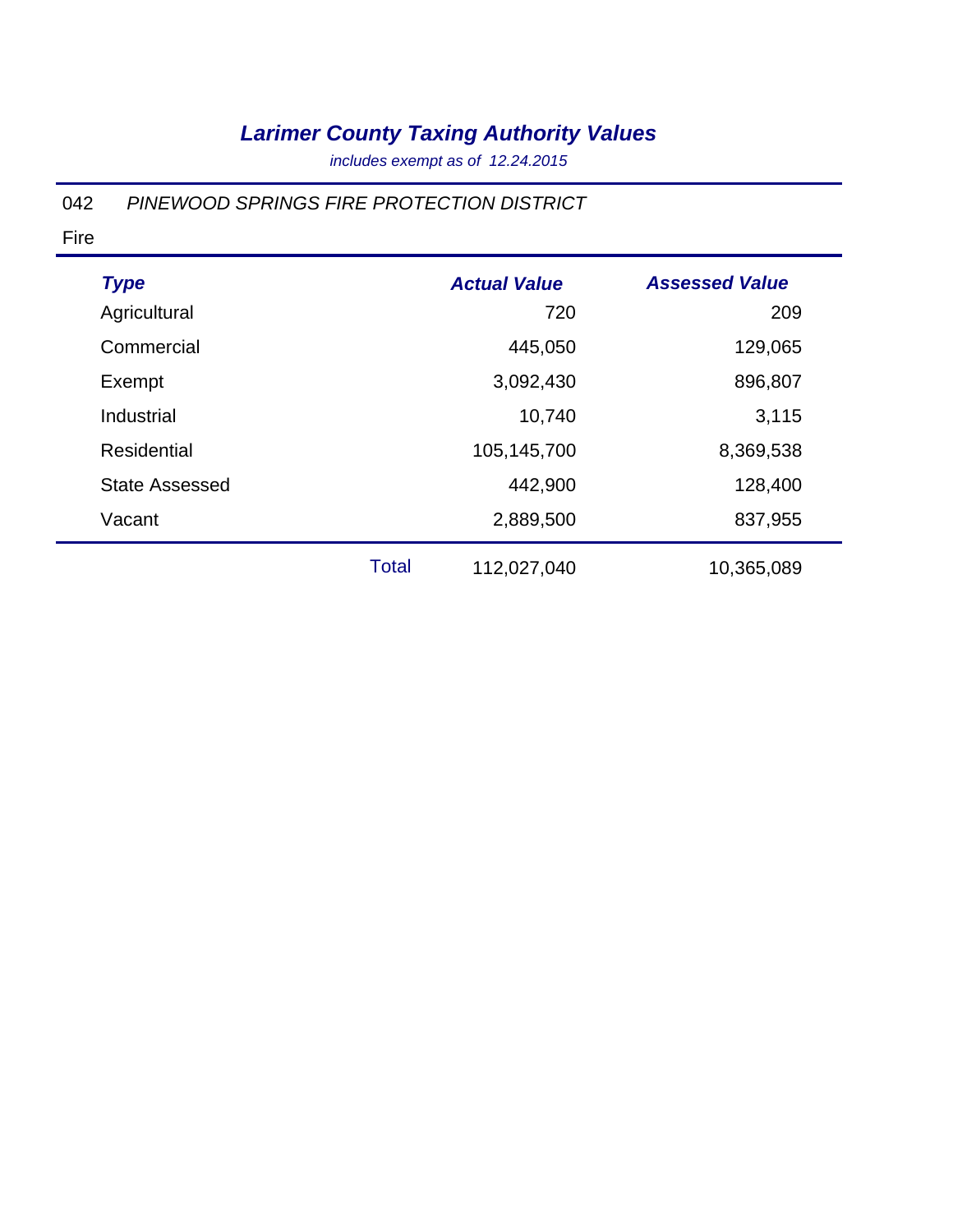*includes exempt as of 12.24.2015*

#### 043 *POUDRE CANYON FIRE PROTECTION DISTRICT*

| <b>Type</b>              |              | <b>Actual Value</b> | <b>Assessed Value</b> |
|--------------------------|--------------|---------------------|-----------------------|
| Agricultural             |              | 86,620              | 25,122                |
| Commercial               |              | 2,285,990           | 662,938               |
| Exempt                   |              | 102,052,360         | 29,364,782            |
| <b>Natural Resources</b> |              | 150                 | 44                    |
| Residential              |              | 82,618,800          | 6,576,427             |
| <b>State Assessed</b>    |              | 633,600             | 183,800               |
| Vacant                   |              | 4,378,840           | 1,269,863             |
|                          | <b>Total</b> | 192,056,360         | 38,082,976            |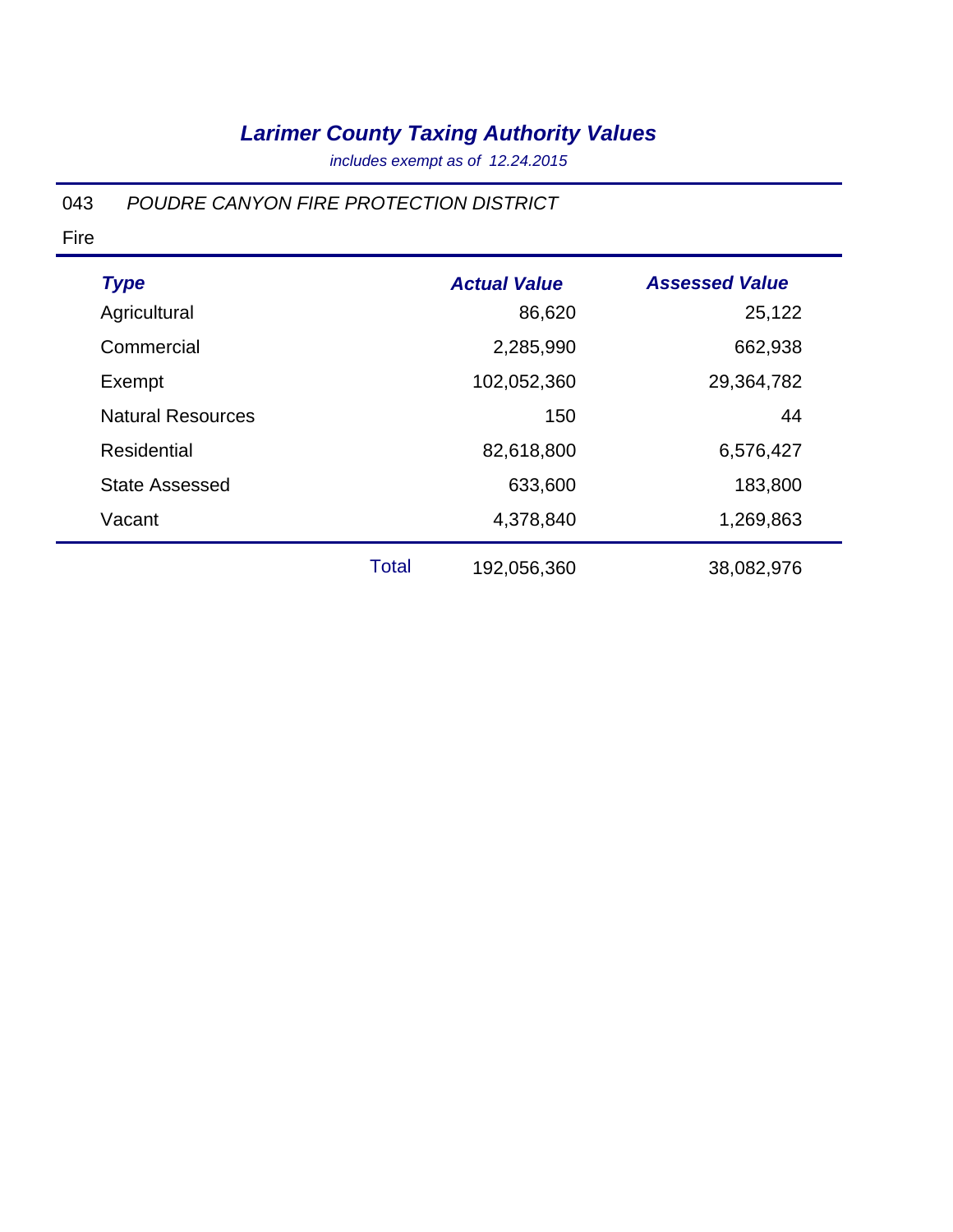*includes exempt as of 12.24.2015*

#### 044 *POUDRE VALLEY FIRE PROTECTION DISTRICT*

| <b>Type</b>              |       | <b>Actual Value</b> | <b>Assessed Value</b> |
|--------------------------|-------|---------------------|-----------------------|
| Agricultural             |       | 19,817,520          | 5,747,456             |
| Commercial               |       | 408,511,200         | 118,468,269           |
| Exempt                   |       | 316,100,430         | 90,073,269            |
| Industrial               |       | 101,113,770         | 29,322,992            |
| <b>Natural Resources</b> |       | 5,324,720           | 1,544,186             |
| Oil & Gas                |       | 3,133,046           | 2,037,743             |
| <b>Residential</b>       |       | 3,684,340,000       | 293,273,389           |
| <b>State Assessed</b>    |       | 89,817,400          | 26,047,400            |
| Vacant                   |       | 78,328,550          | 22,715,299            |
|                          | Total | 4,706,486,636       | 589,230,003           |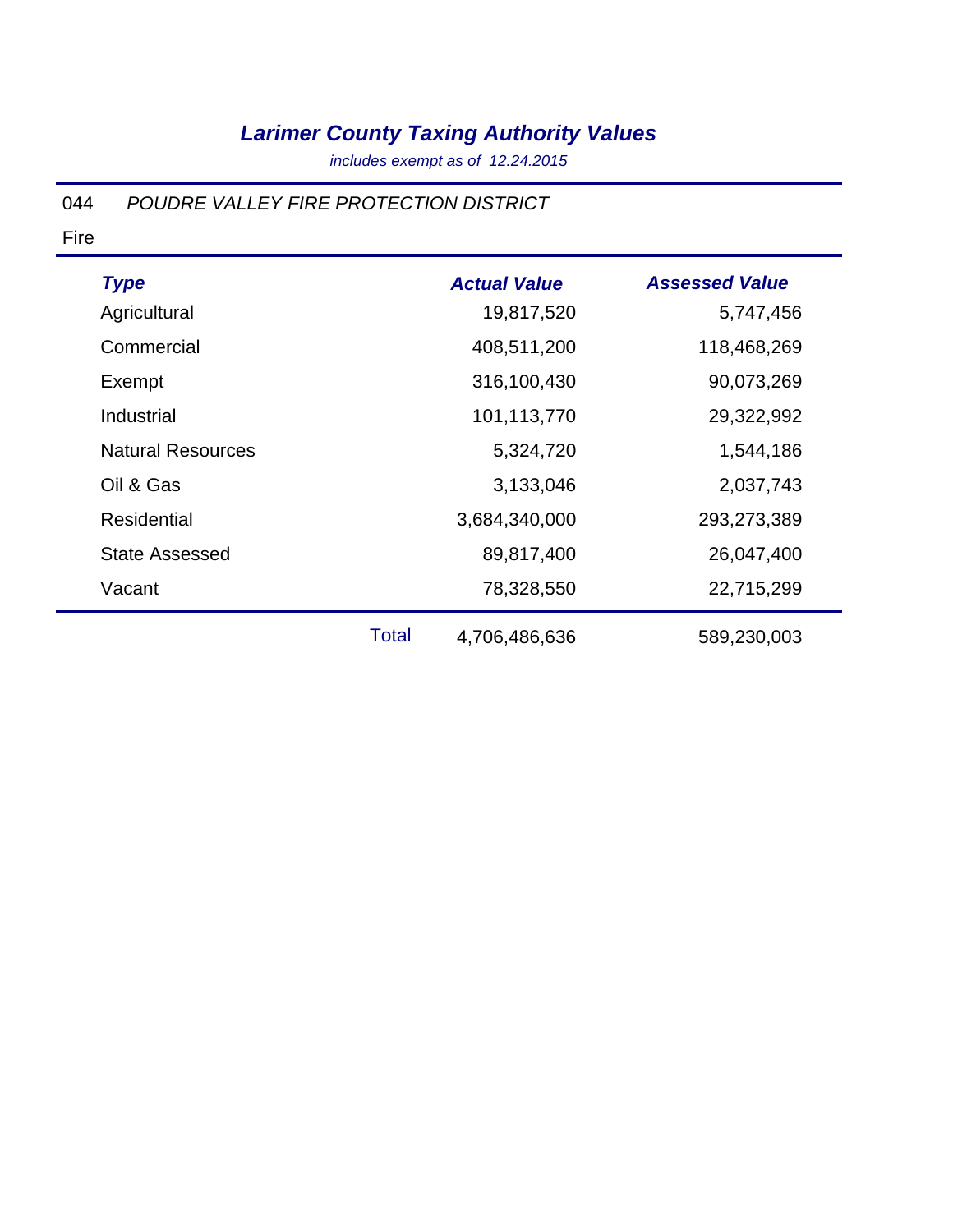*includes exempt as of 12.24.2015*

#### 045 *RED FEATHER LAKES FIRE PROTECTION DISTRICT*

| <b>Type</b>              |              | <b>Actual Value</b> | <b>Assessed Value</b> |
|--------------------------|--------------|---------------------|-----------------------|
| Agricultural             |              | 93,320              | 27,075                |
| Commercial               |              | 4,797,080           | 1,391,154             |
| Exempt                   |              | 5,200,430           | 1,468,795             |
| <b>Natural Resources</b> |              | 4,780               | 1,386                 |
| <b>Residential</b>       |              | 116,788,500         | 9,296,484             |
| <b>State Assessed</b>    |              | 863,100             | 250,200               |
| Vacant                   |              | 6,190,610           | 1,795,277             |
|                          | <b>Total</b> | 133,937,820         | 14,230,371            |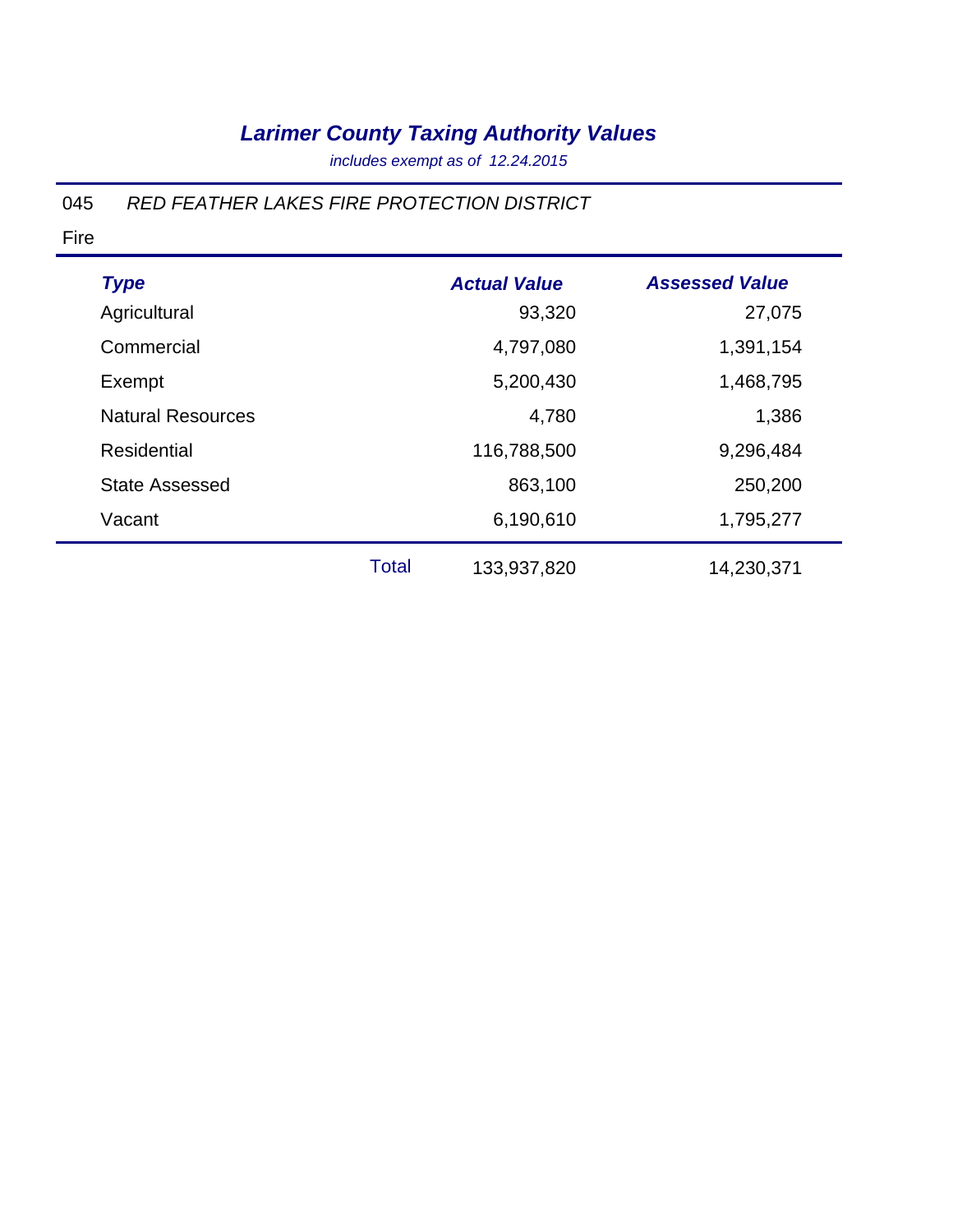*includes exempt as of 12.24.2015*

#### 046 *WELLINGTON FIRE PROTECTION DISTRICT*

| <b>Type</b>              |              | <b>Actual Value</b> | <b>Assessed Value</b> |
|--------------------------|--------------|---------------------|-----------------------|
| Agricultural             |              | 18,979,610          | 5,504,443             |
| Commercial               |              | 50,857,740          | 14,748,743            |
| Exempt                   |              | 136,484,070         | 38,480,302            |
| Industrial               |              | 27,751,300          | 8,047,877             |
| <b>Natural Resources</b> |              | 1,242,500           | 360,306               |
| Oil & Gas                |              | 2,144,763           | 1,437,683             |
| <b>Residential</b>       |              | 891,299,700         | 70,947,476            |
| <b>State Assessed</b>    |              | 29,453,800          | 8,542,000             |
| Vacant                   |              | 18,574,520          | 5,386,593             |
|                          | <b>Total</b> | 1,176,788,003       | 153,455,423           |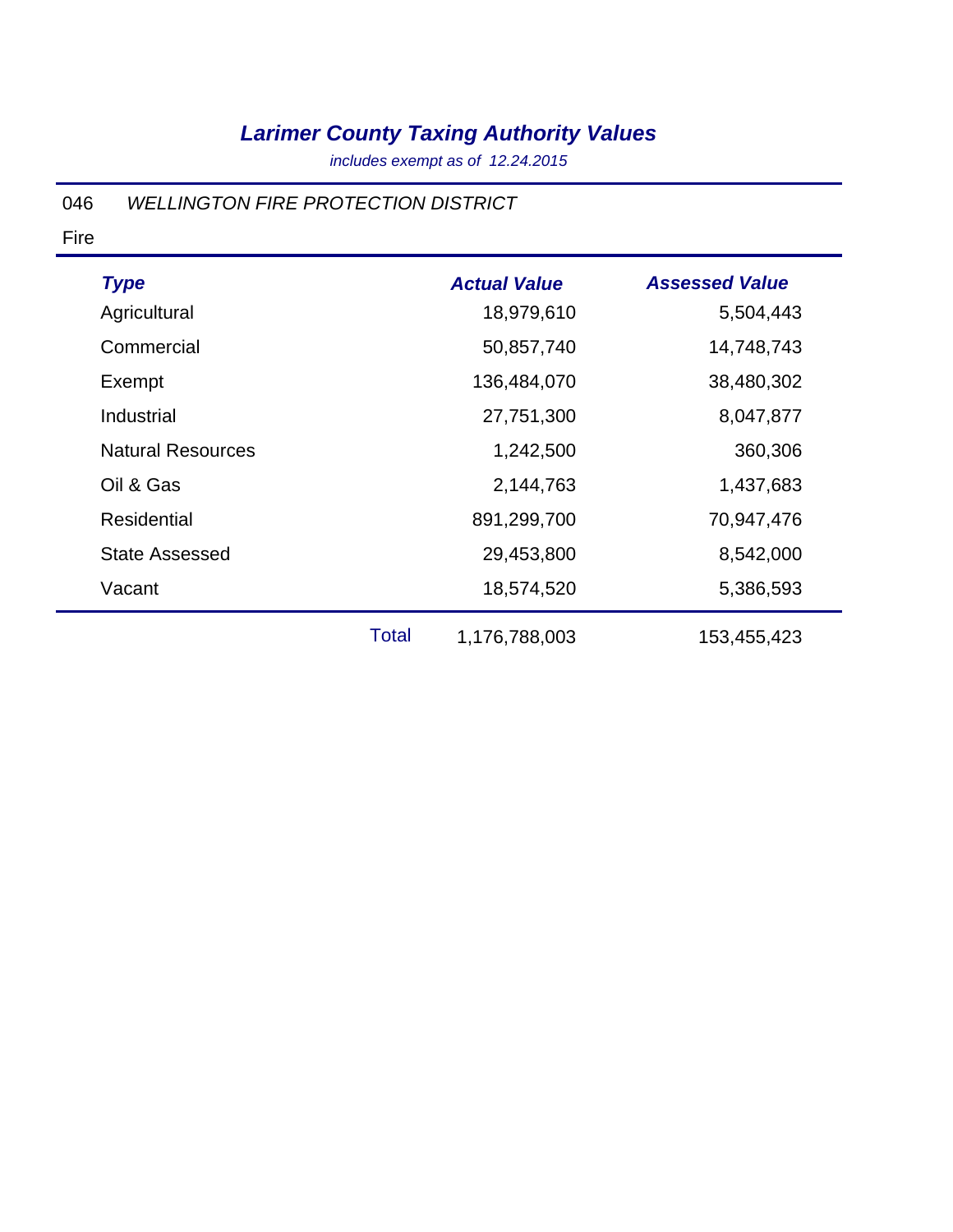*includes exempt as of 12.24.2015*

#### 047 *WINDSOR - SEVERANCE FIRE PROTECTION DISTRICT*

| <b>Type</b>              |       | <b>Actual Value</b> | <b>Assessed Value</b> |
|--------------------------|-------|---------------------|-----------------------|
| Agricultural             |       | 1,580,980           | 458,502               |
| Commercial               |       | 75,517,380          | 21,900,044            |
| Exempt                   |       | 8,633,290           | 2,384,741             |
| Industrial               |       | 1,827,950           | 530,104               |
| <b>Natural Resources</b> |       | 2,993,870           | 868,220               |
| Oil & Gas                |       | 884,158             | 566,548               |
| <b>Residential</b>       |       | 1,384,150,300       | 110,178,522           |
| <b>State Assessed</b>    |       | 10,053,700          | 2,915,500             |
| Vacant                   |       | 47,219,030          | 13,693,538            |
|                          | Total | 1,532,860,658       | 153,495,719           |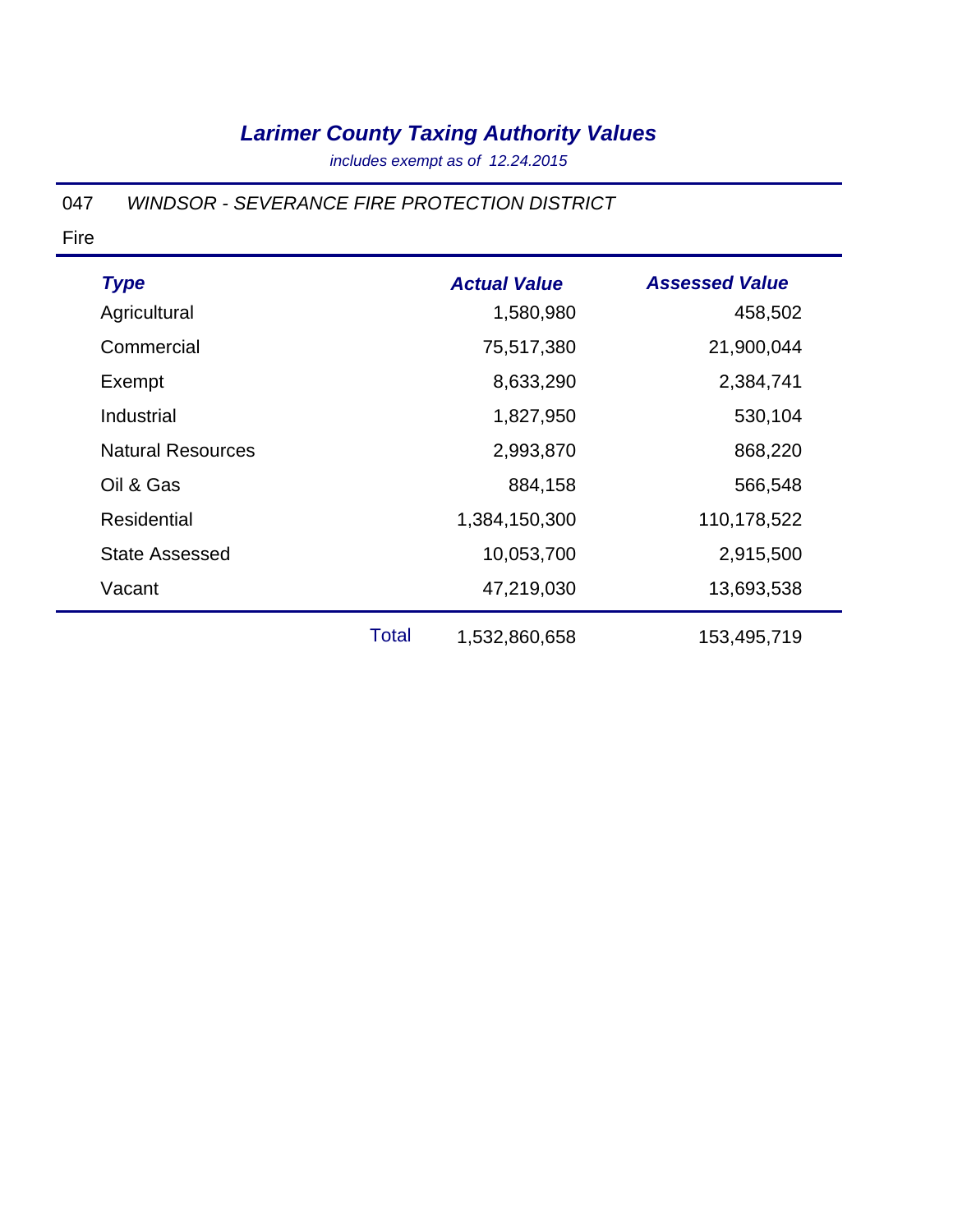*includes exempt as of 12.24.2015*

#### 048 *LYONS FIRE PROTECTION DISTRICT*

| <b>Type</b>              |       | <b>Actual Value</b> | <b>Assessed Value</b> |
|--------------------------|-------|---------------------|-----------------------|
| Agricultural             |       | 413,030             | 119,786               |
| Exempt                   |       | 2,842,070           | 824,200               |
| Industrial               |       | 7,670               | 2,224                 |
| <b>Natural Resources</b> |       | 1,083,960           | 314,347               |
| Residential              |       | 129,116,200         | 10,277,682            |
| <b>State Assessed</b>    |       | 73,600              | 21,300                |
| Vacant                   |       | 5,039,000           | 1,461,310             |
|                          | Total | 138,575,530         | 13,020,849            |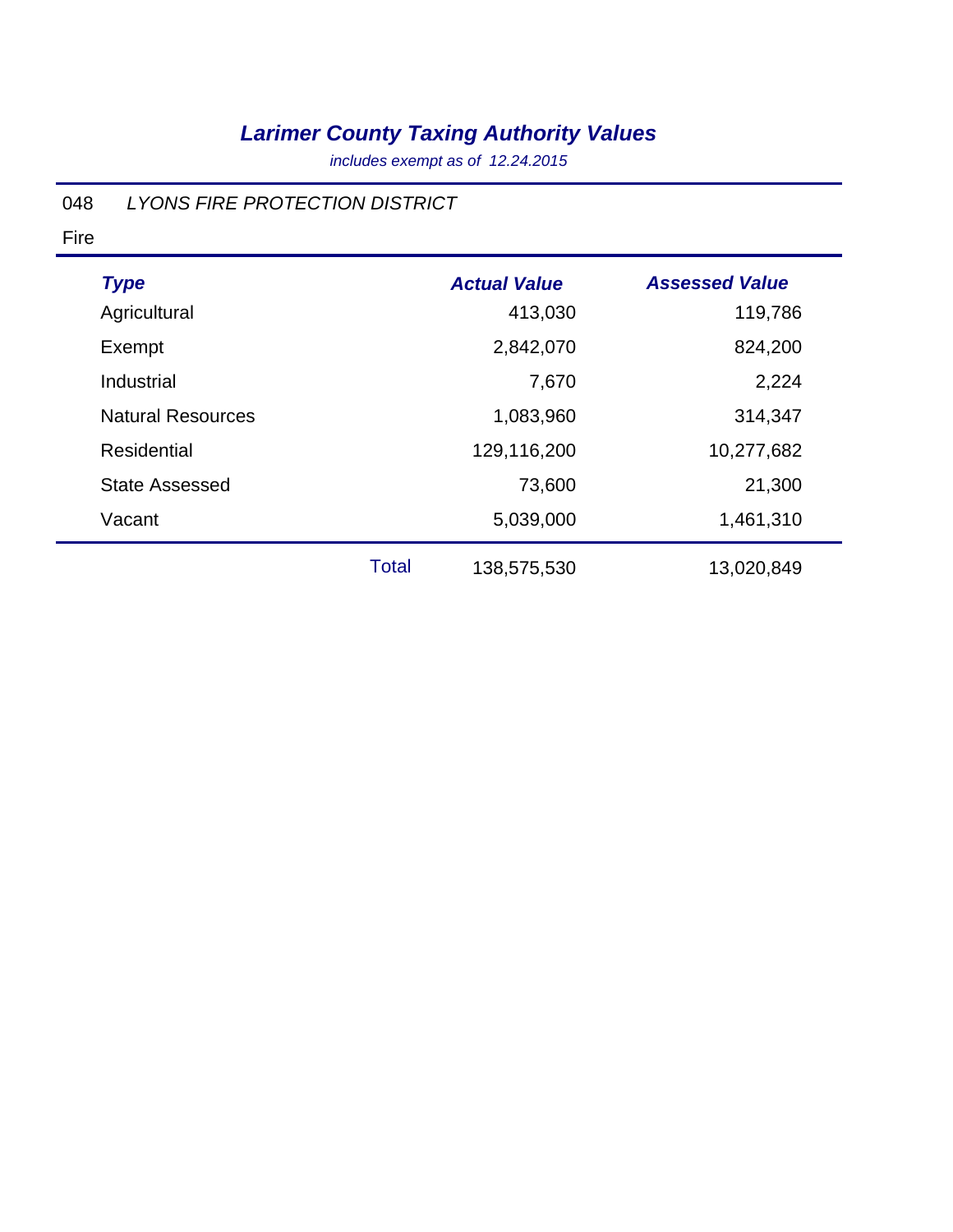*includes exempt as of 12.24.2015*

#### 049 *GLACIER VIEW FIRE PROTECTION DISTRICT*

| <b>Type</b>              |       | <b>Actual Value</b> | <b>Assessed Value</b> |
|--------------------------|-------|---------------------|-----------------------|
| Agricultural             |       | 635,700             | 184,365               |
| Commercial               |       | 612,480             | 177,619               |
| Exempt                   |       | 18,997,690          | 5,509,331             |
| <b>Natural Resources</b> |       | 5,640               | 1,635                 |
| <b>Residential</b>       |       | 187,929,200         | 14,959,069            |
| <b>State Assessed</b>    |       | 842,700             | 244,400               |
| Vacant                   |       | 12,171,800          | 3,529,822             |
|                          | Total | 221, 195, 210       | 24,606,241            |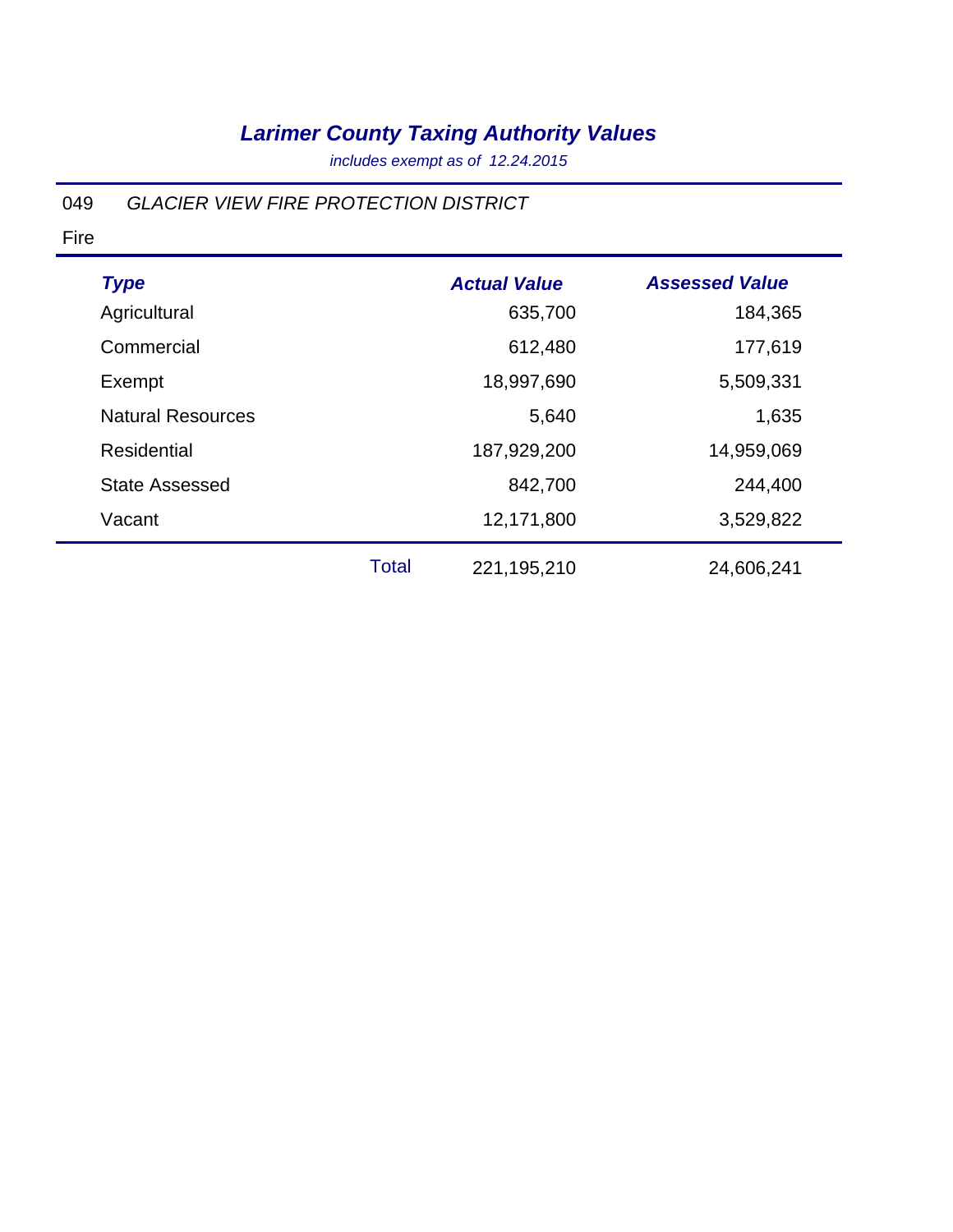*includes exempt as of 12.24.2015*

#### 050 *CRYSTAL LAKES FIRE PROTECTION DISTRICT*

| <b>Type</b>              |       | <b>Actual Value</b> | <b>Assessed Value</b> |
|--------------------------|-------|---------------------|-----------------------|
| Agricultural             |       | 45,090              | 13,081                |
| Commercial               |       | 407,160             | 118,077               |
| Exempt                   |       | 672,400             | 160,617               |
| <b>Natural Resources</b> |       | 47,800              | 13,860                |
| Residential              |       | 174,451,600         | 13,886,374            |
| <b>State Assessed</b>    |       | 79,500              | 23,100                |
| Vacant                   |       | 22,670,000          | 6,574,300             |
|                          | Total | 198,373,550         | 20,789,409            |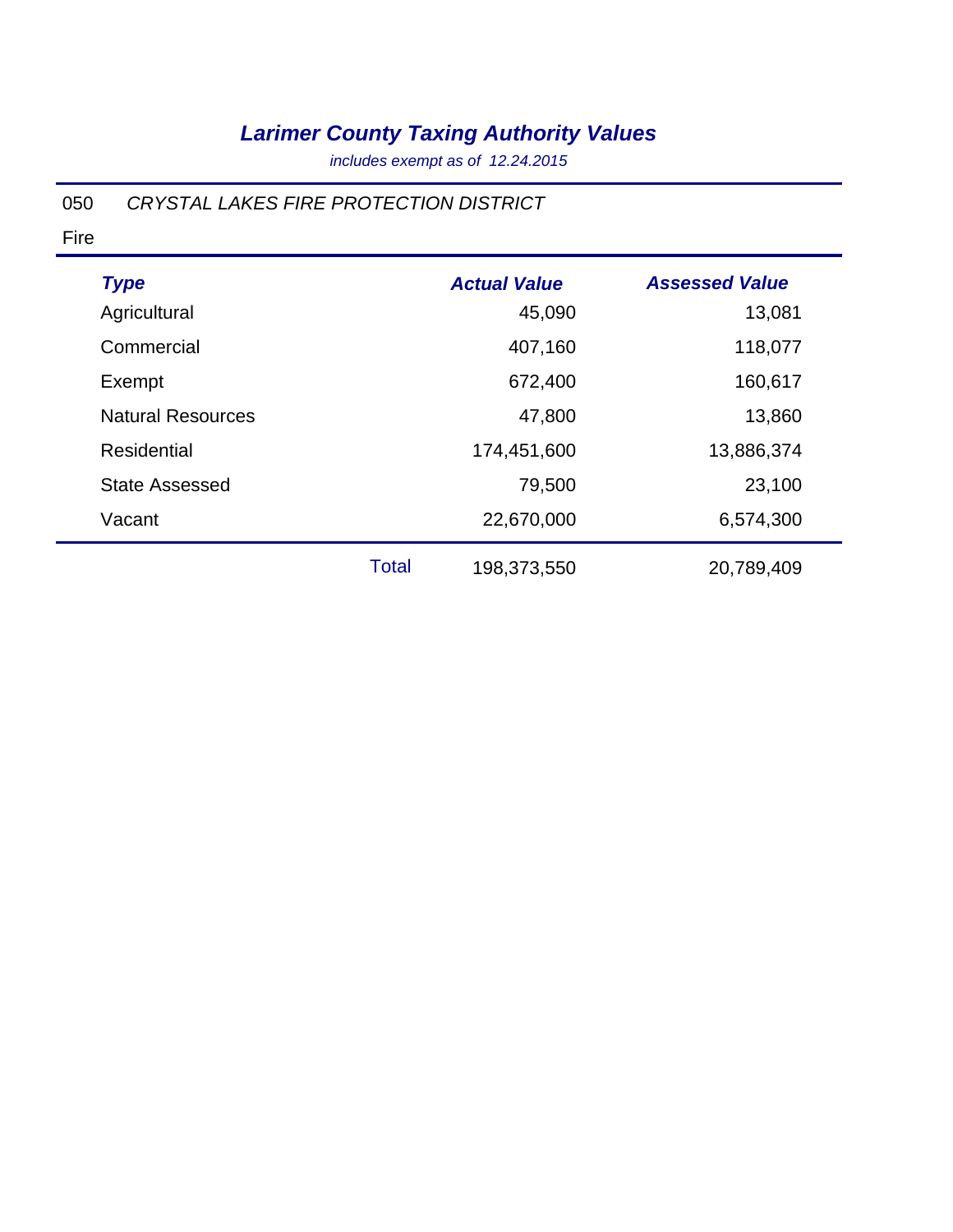*includes exempt as of 12.24.2015*

#### 051 *LIVERMORE FIRE PROTECTION DISTRICT*

| <b>Type</b>              |              | <b>Actual Value</b> | <b>Assessed Value</b> |
|--------------------------|--------------|---------------------|-----------------------|
| Agricultural             |              | 4,871,610           | 1,412,910             |
| Commercial               |              | 645,110             | 187,082               |
| Exempt                   |              | 13,484,720          | 3,910,573             |
| Industrial               |              | 627,100             | 181,859               |
| <b>Natural Resources</b> |              | 5,861,640           | 1,699,836             |
| <b>Residential</b>       |              | 147,183,000         | 11,715,756            |
| <b>State Assessed</b>    |              | 637,300             | 184,800               |
| Vacant                   |              | 7,937,940           | 2,302,003             |
|                          | <b>Total</b> | 181,248,420         | 21,594,819            |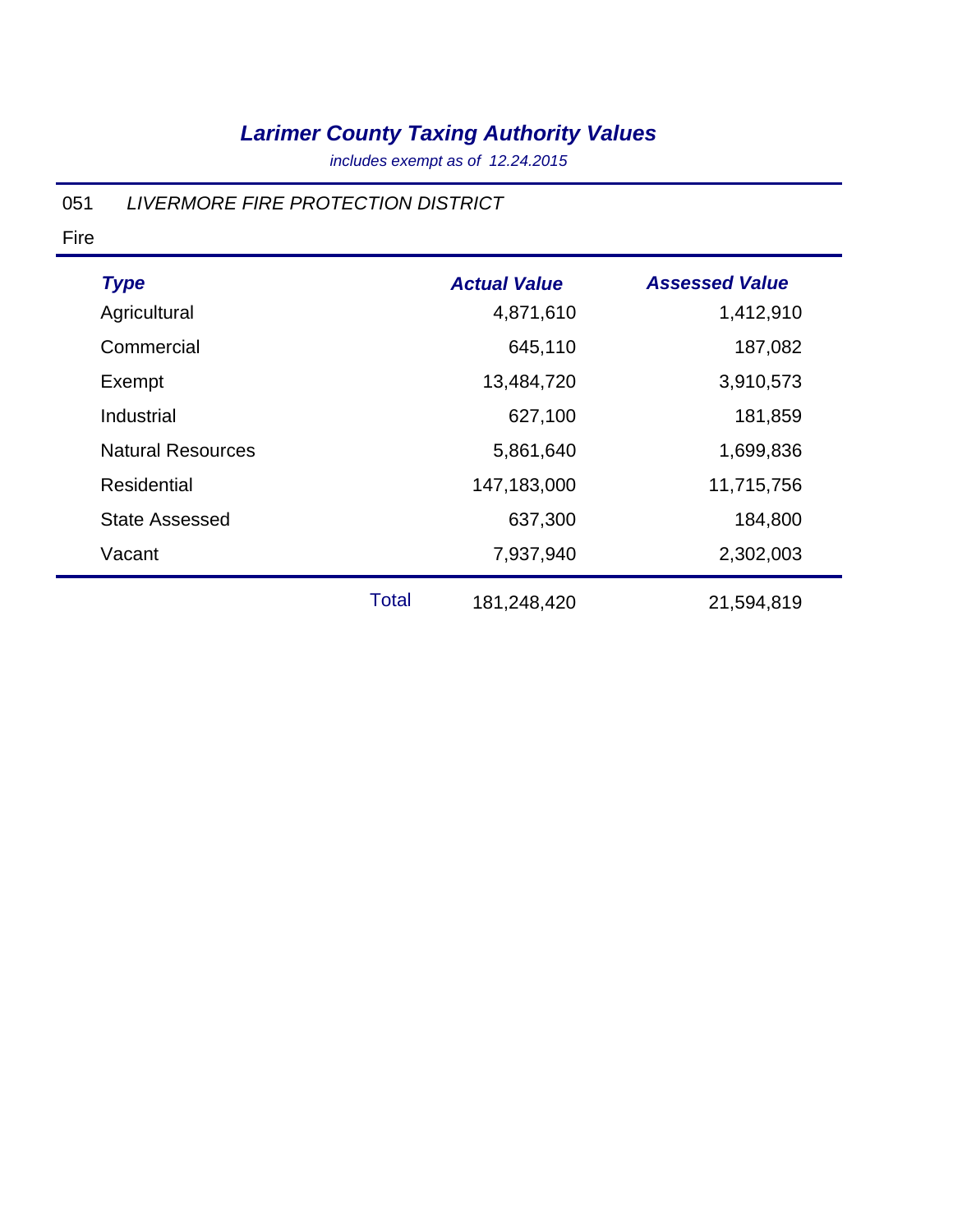*includes exempt as of 12.24.2015*

#### 052 *PINEWOOD LAKE FIRE PROTECTION DISTRICT*

| <b>Type</b>           |              | <b>Actual Value</b> | <b>Assessed Value</b> |
|-----------------------|--------------|---------------------|-----------------------|
| Agricultural          |              | 20,640              | 5,986                 |
| Exempt                |              | 625,510             | 181,399               |
| <b>Residential</b>    |              | 25,868,300          | 2,059,120             |
| <b>State Assessed</b> |              | 221,100             | 64,100                |
| Vacant                |              | 1,023,700           | 296,873               |
|                       | <b>Total</b> | 27,759,250          | 2,607,478             |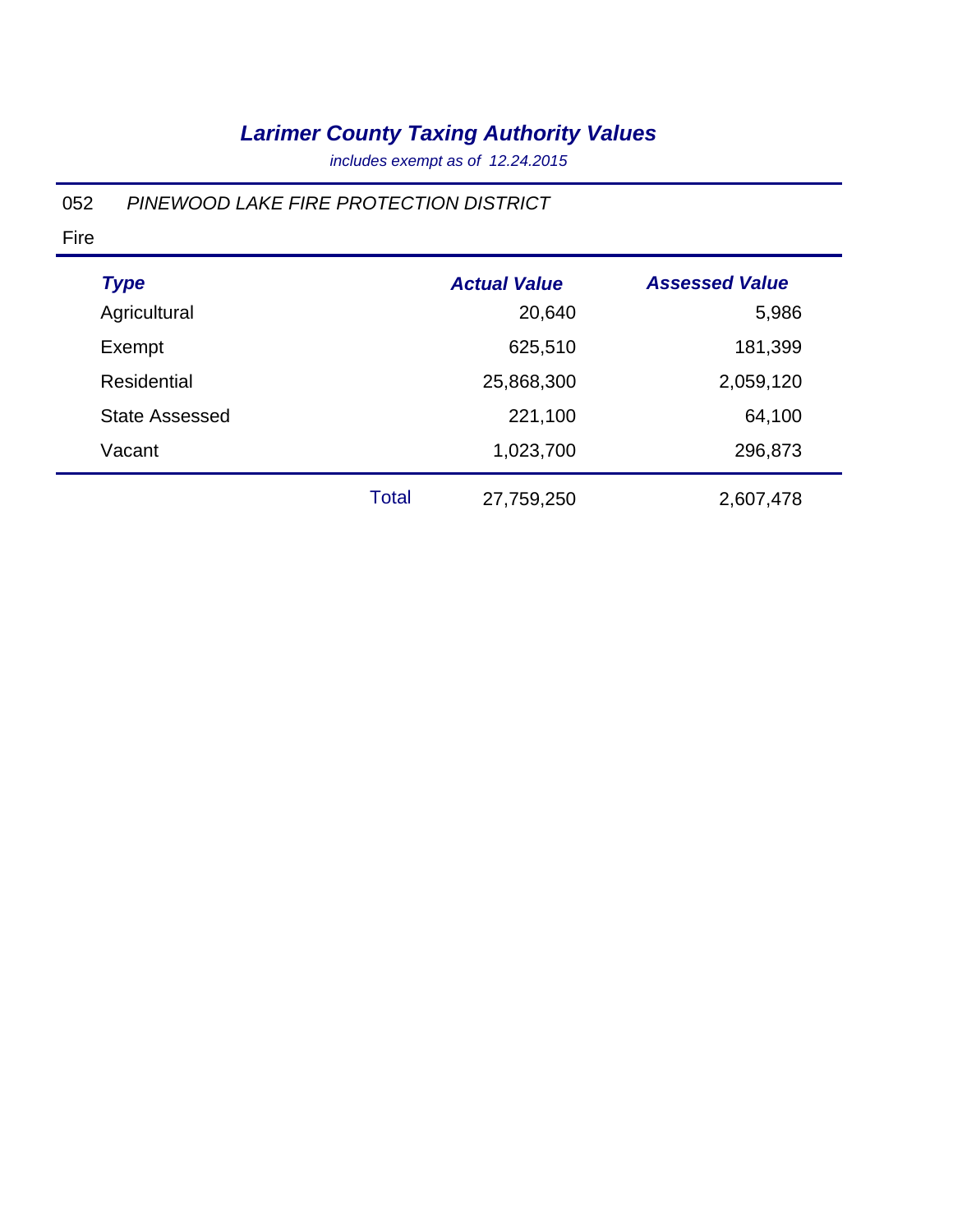*includes exempt as of 12.24.2015*

#### 053 *PARK HOSPITAL DISTRICT*

Hospital

| <b>Type</b><br>Agricultural |              | <b>Actual Value</b><br>580,960 | <b>Assessed Value</b><br>168,489 |
|-----------------------------|--------------|--------------------------------|----------------------------------|
| Commercial                  |              | 319,890,230                    | 92,768,176                       |
| Exempt                      |              | 284,728,990                    | 77,408,617                       |
| Industrial                  |              | 886,770                        | 257,163                          |
| <b>Natural Resources</b>    |              | 40,970                         | 11,882                           |
| Residential                 |              | 2,676,305,800                  | 213,033,978                      |
| <b>State Assessed</b>       |              | 13,553,700                     | 3,930,400                        |
| Vacant                      |              | 96,516,040                     | 27,989,656                       |
|                             | <b>Total</b> | 3,392,503,460                  | 415,568,361                      |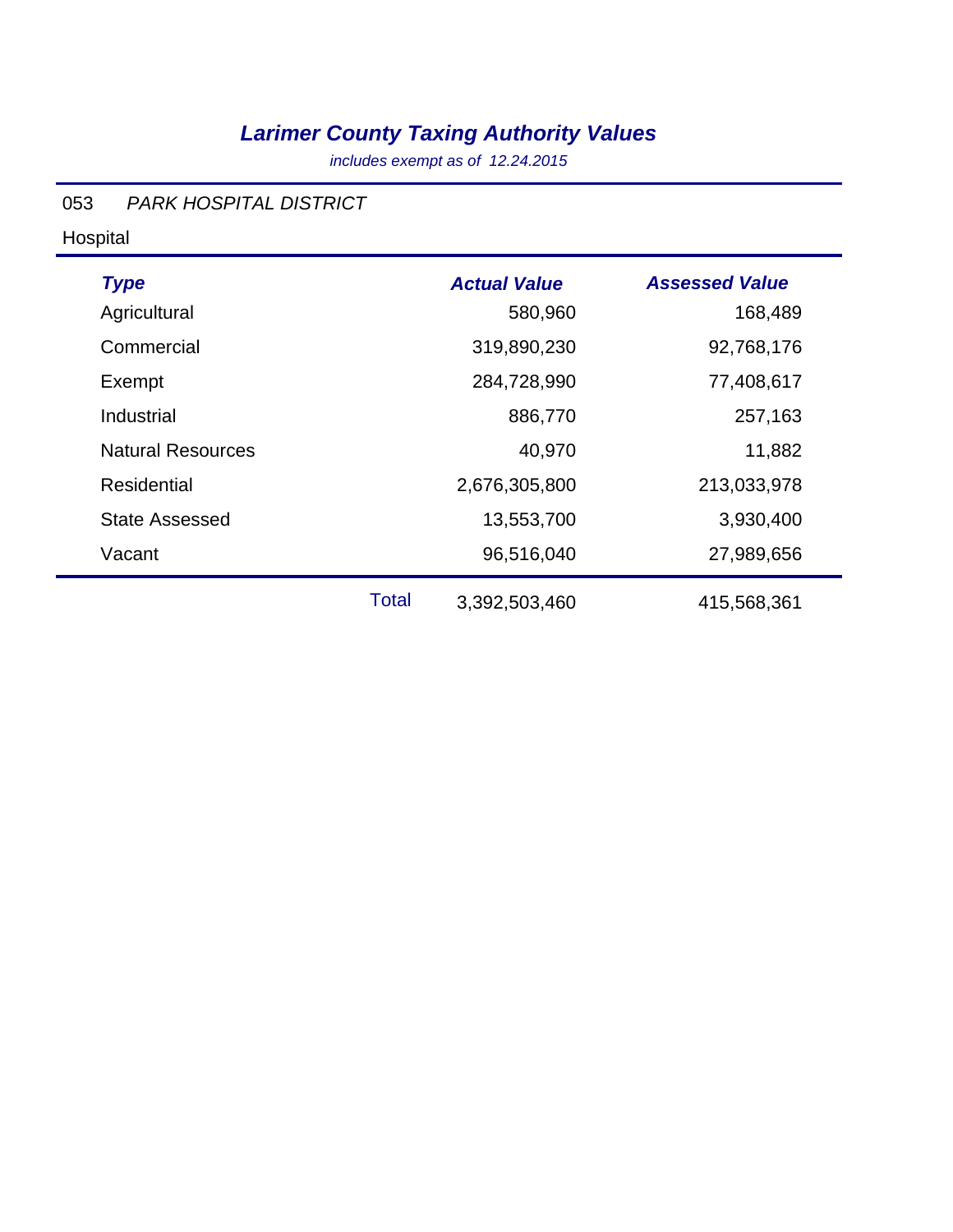*includes exempt as of 12.24.2015*

054 *HEALTH DISTRICT OF NORTHERN LARIMER CNTY*

#### Hospital

| <b>Type</b>              |              | <b>Actual Value</b> | <b>Assessed Value</b> |
|--------------------------|--------------|---------------------|-----------------------|
| Agricultural             |              | 53,079,890          | 15,394,228            |
| Commercial               |              | 2,996,746,340       | 869,056,554           |
| Exempt                   |              | 3,279,690,860       | 920,918,632           |
| Industrial               |              | 1,026,114,960       | 297,573,349           |
| <b>Natural Resources</b> |              | 16,067,640          | 4,659,577             |
| Oil & Gas                |              | 6,975,182           | 4,649,858             |
| <b>Residential</b>       |              | 20,634,993,400      | 1,642,546,804         |
| <b>State Assessed</b>    |              | 278,377,800         | 80,728,700            |
| Vacant                   |              | 345,077,600         | 100,072,548           |
|                          | <b>Total</b> | 28,637,123,672      | 3,935,600,250         |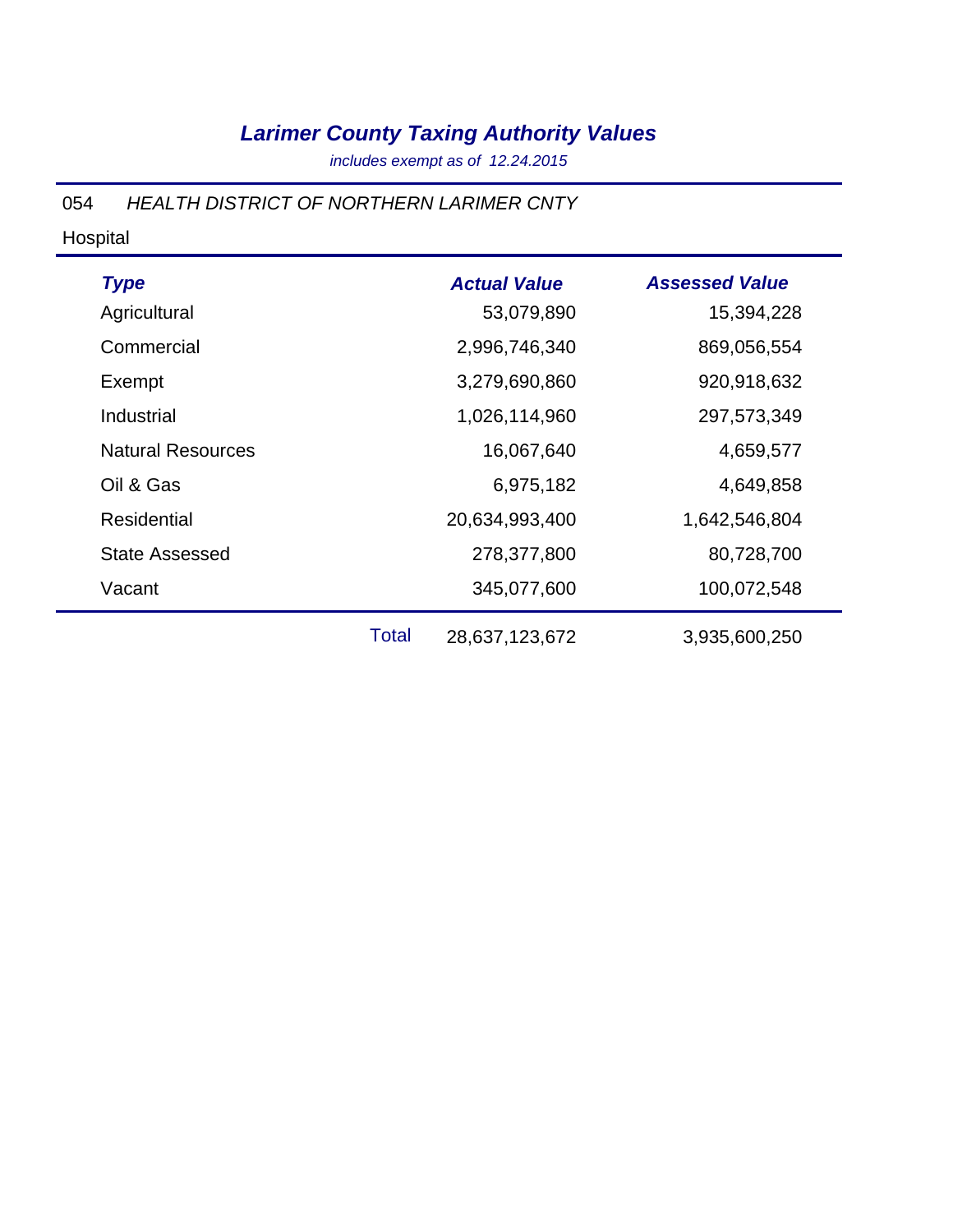*includes exempt as of 12.24.2015*

055 *THOMPSON VALLEY HEALTH SERVICES DISTRICT*

#### Hospital

| <b>Type</b>              | <b>Actual Value</b> | <b>Assessed Value</b> |
|--------------------------|---------------------|-----------------------|
| Agricultural             | 28,267,920          | 8,199,747             |
| Commercial               | 1,798,980,470       | 521,704,401           |
| Exempt                   | 1,167,598,480       | 325,349,003           |
| Industrial               | 242,587,050         | 70,350,262            |
| <b>Natural Resources</b> | 4,583,110           | 1,329,118             |
| Oil & Gas                | 24,472,640          | 19,568,755            |
| Residential              | 10,820,870,100      | 861, 342, 501         |
| <b>State Assessed</b>    | 142,056,900         | 41,197,700            |
| Vacant                   | 250,175,680         | 72,551,012            |
|                          |                     |                       |

Total 14,479,592,350 1,921,592,499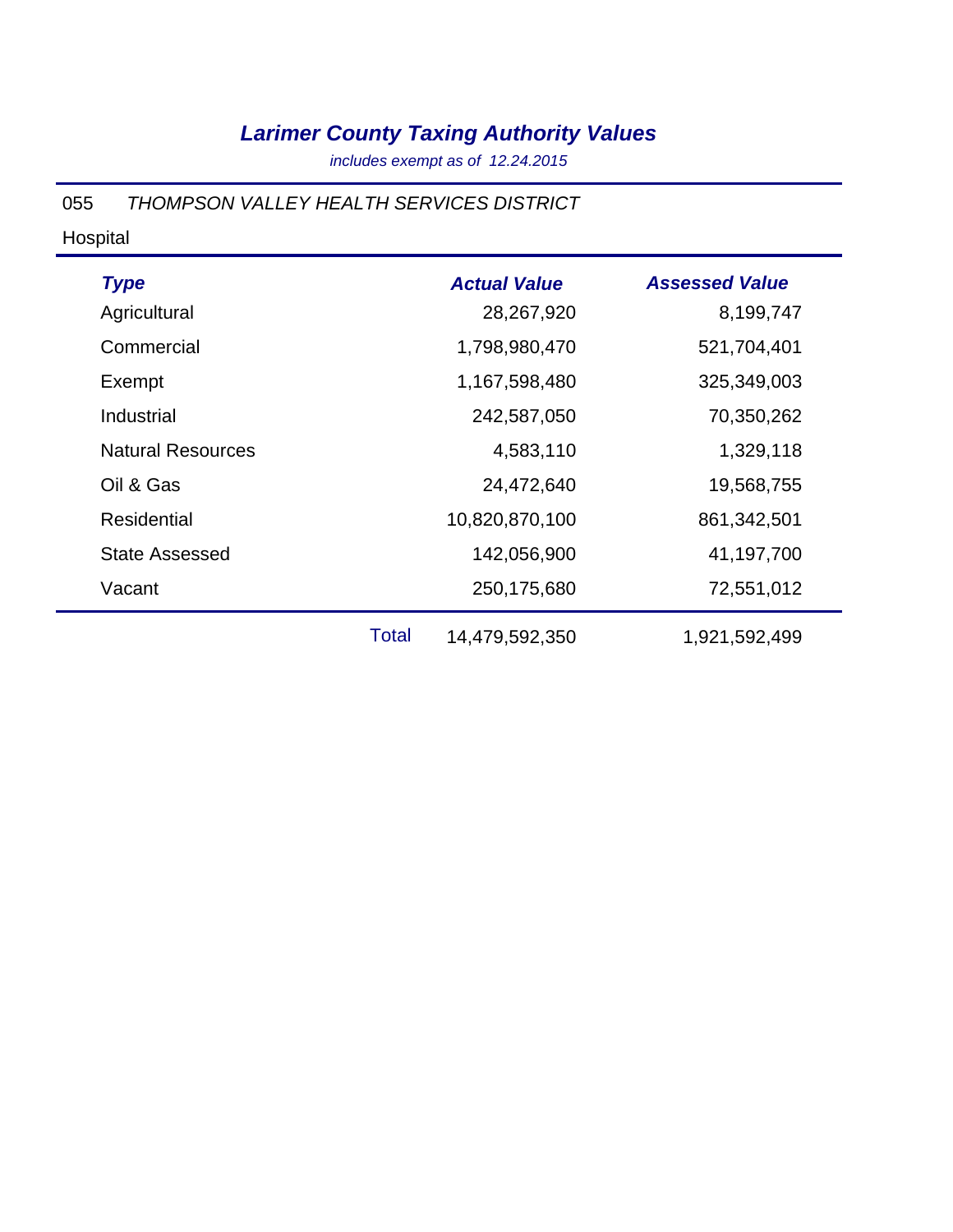*includes exempt as of 12.24.2015*

#### 056 *TIMNATH URBAN RENEWAL AUTHORITY*

Improvement

| <b>Type</b>              |              | <b>Actual Value</b> | <b>Assessed Value</b> |
|--------------------------|--------------|---------------------|-----------------------|
| Agricultural             |              | 494,390             | 143,389               |
| Commercial               |              | 40,168,420          | 11,648,842            |
| Exempt                   |              | 10,745,350          | 3,112,248             |
| Industrial               |              | 1,648,480           | 478,059               |
| <b>Natural Resources</b> |              | 2,600               | 754                   |
| <b>Residential</b>       |              | 409,510,400         | 32,596,799            |
| Vacant                   |              | 33,227,710          | 9,636,072             |
|                          | <b>Total</b> | 495,797,350         | 57,616,163            |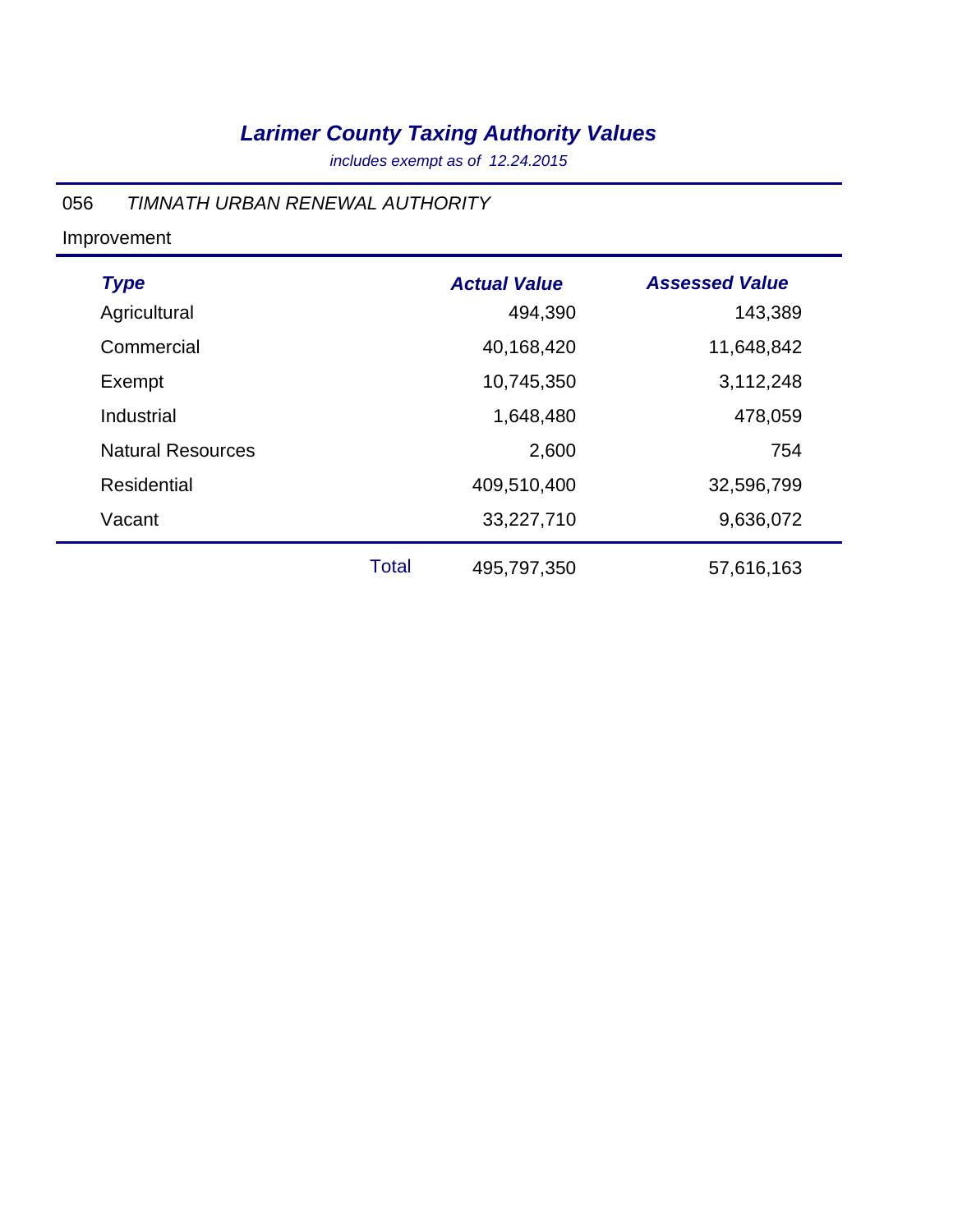*includes exempt as of 12.24.2015*

#### 057 *BLK 41 - FINLEYS ADD URP*

Improvement

| <b>Type</b> |       | <b>Actual Value</b> | <b>Assessed Value</b> |
|-------------|-------|---------------------|-----------------------|
| Commercial  |       | 3,193,690           | 926,170               |
| Exempt      |       | 3,127,800           | 907,062               |
| Residential |       | 42,500,000          | 3,383,000             |
|             | Total | 48,821,490          | 5,216,232             |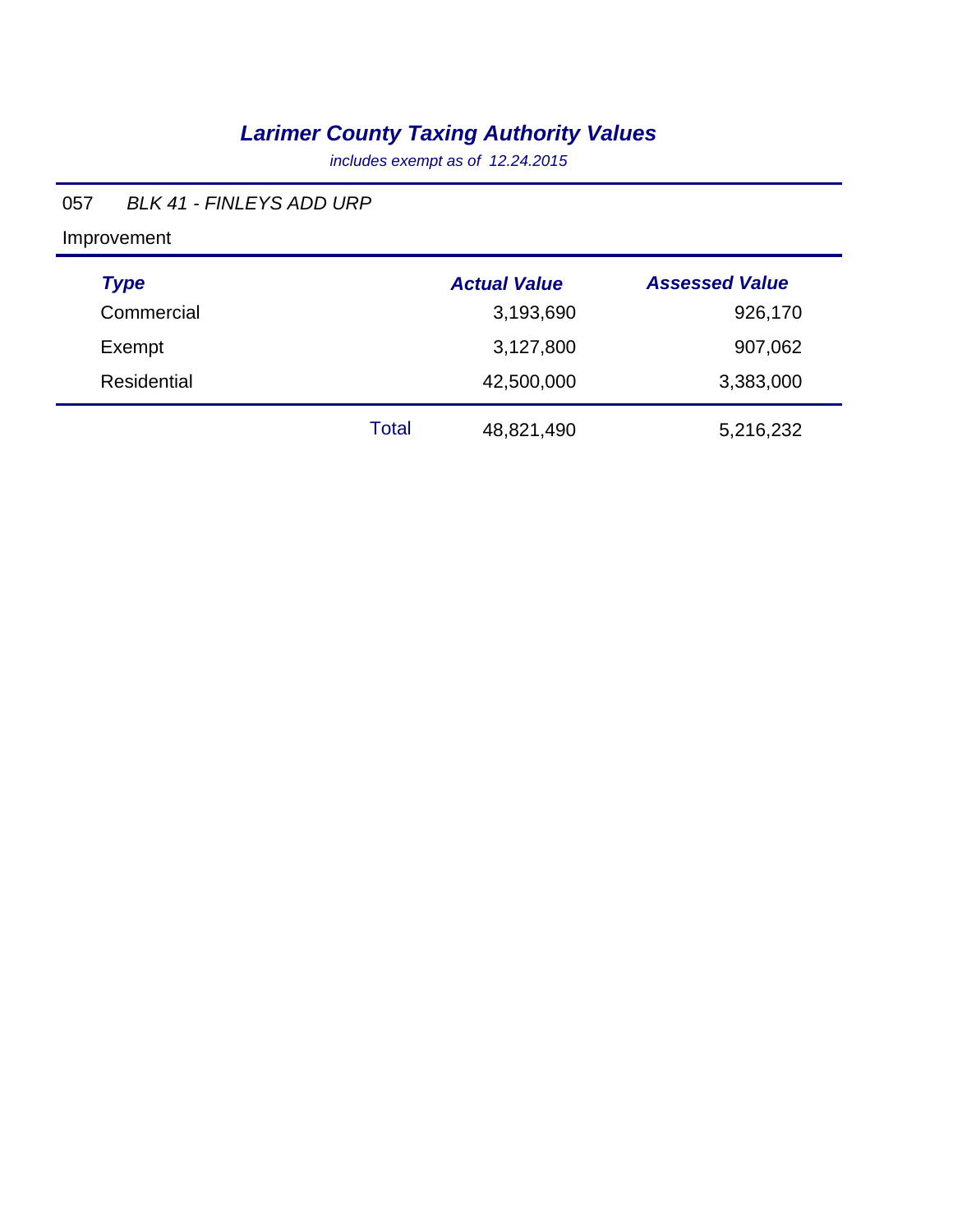*includes exempt as of 12.24.2015*

#### 058 *FORT COLLINS DOWNTOWN DEV. AUTH*

| <b>Type</b>              |              | <b>Actual Value</b> | <b>Assessed Value</b> |
|--------------------------|--------------|---------------------|-----------------------|
| Commercial               |              | 391,662,970         | 113,582,285           |
| Exempt                   |              | 290,767,190         | 82,236,551            |
| Industrial               |              | 98,709,750          | 28,625,830            |
| <b>Natural Resources</b> |              | 330                 | 110                   |
| Residential              |              | 152,634,700         | 12,149,747            |
| <b>State Assessed</b>    |              | 34,209,600          | 9,920,600             |
| Vacant                   |              | 12,383,930          | 3,591,346             |
|                          | <b>Total</b> | 980,368,470         | 250,106,469           |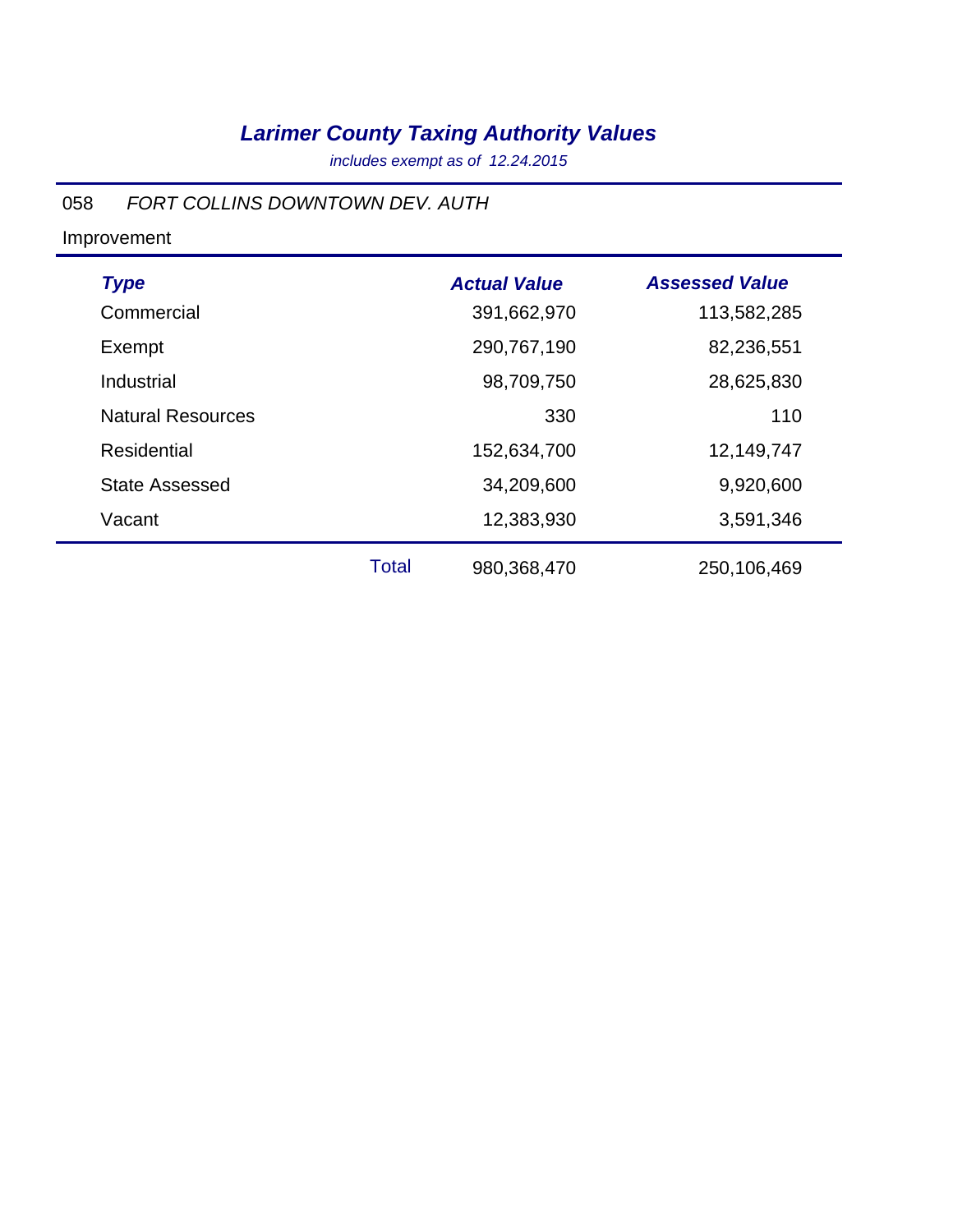*includes exempt as of 12.24.2015*

### 059 *FORT COLLINS G.I.D. NO. 1*

| <b>Type</b>           |              | <b>Actual Value</b> | <b>Assessed Value</b> |
|-----------------------|--------------|---------------------|-----------------------|
| Commercial            |              | 280,462,180         | 81,334,050            |
| Exempt                |              | 200,105,070         | 55,909,615            |
| Industrial            |              | 7,366,300           | 2,136,229             |
| Residential           |              | 127,316,100         | 10,134,361            |
| <b>State Assessed</b> |              | 30,357,400          | 8,803,400             |
| Vacant                |              | 5,981,080           | 1,734,515             |
|                       | <b>Total</b> | 651,588,130         | 160,052,170           |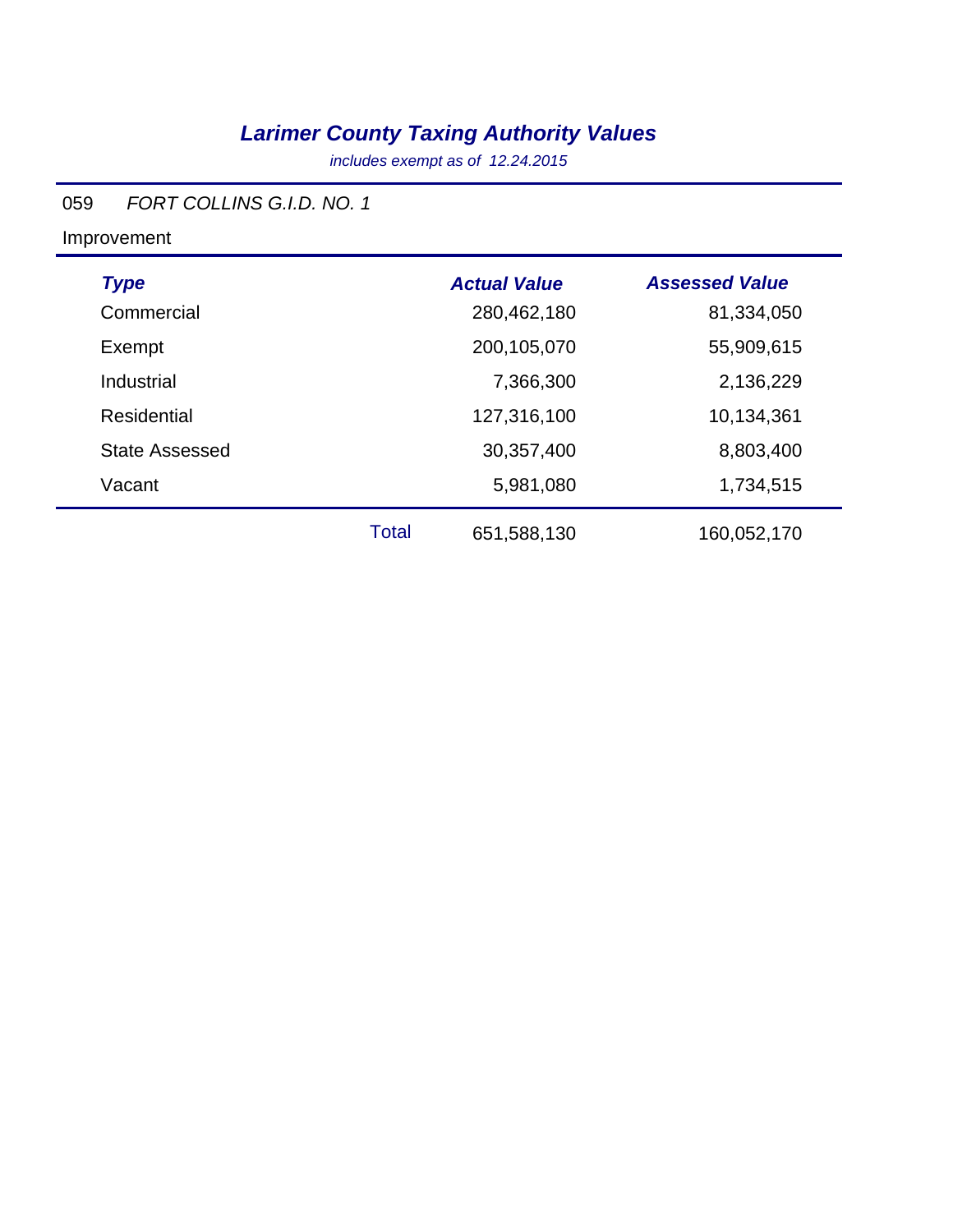*includes exempt as of 12.24.2015*

#### 060 *LARIMER COUNTY P.I.D. NO. 27 CROWN POINT*

| <b>Type</b> |       | <b>Actual Value</b> | <b>Assessed Value</b> |
|-------------|-------|---------------------|-----------------------|
| Residential |       | 7,297,400           | 580,873               |
|             | Total | 7,297,400           | 580,873               |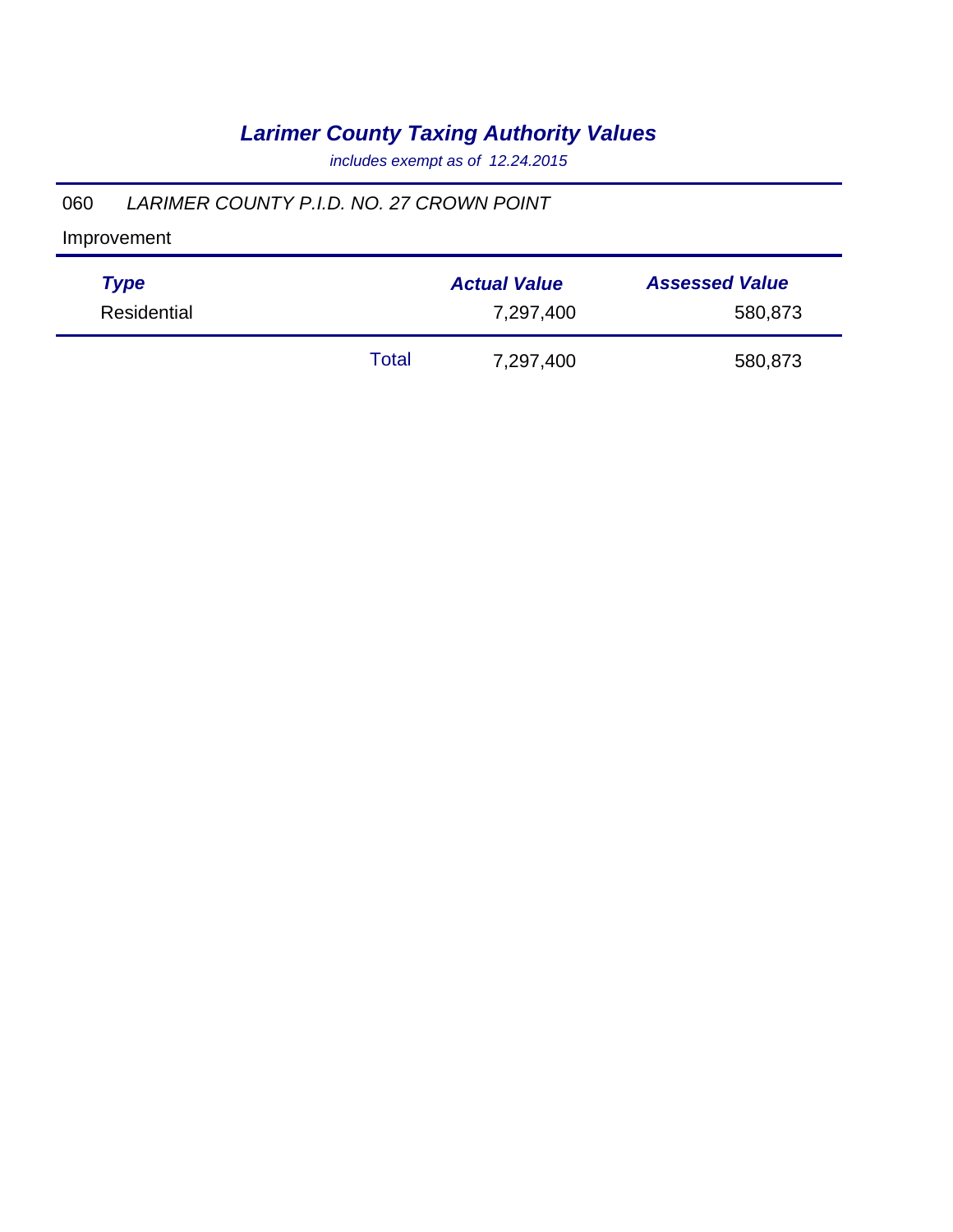*includes exempt as of 12.24.2015*

### 061 *LARIMER COUNTY P.I.D. NO. 32 CHARLES HEIGHTS*

| <b>Type</b>           |       | <b>Actual Value</b> | <b>Assessed Value</b> |
|-----------------------|-------|---------------------|-----------------------|
| Residential           |       | 16,823,000          | 1,339,109             |
| <b>State Assessed</b> |       | 5,400               | 1,600                 |
| Vacant                |       | 822,500             | 238,525               |
|                       | Total | 17,650,900          | 1,579,234             |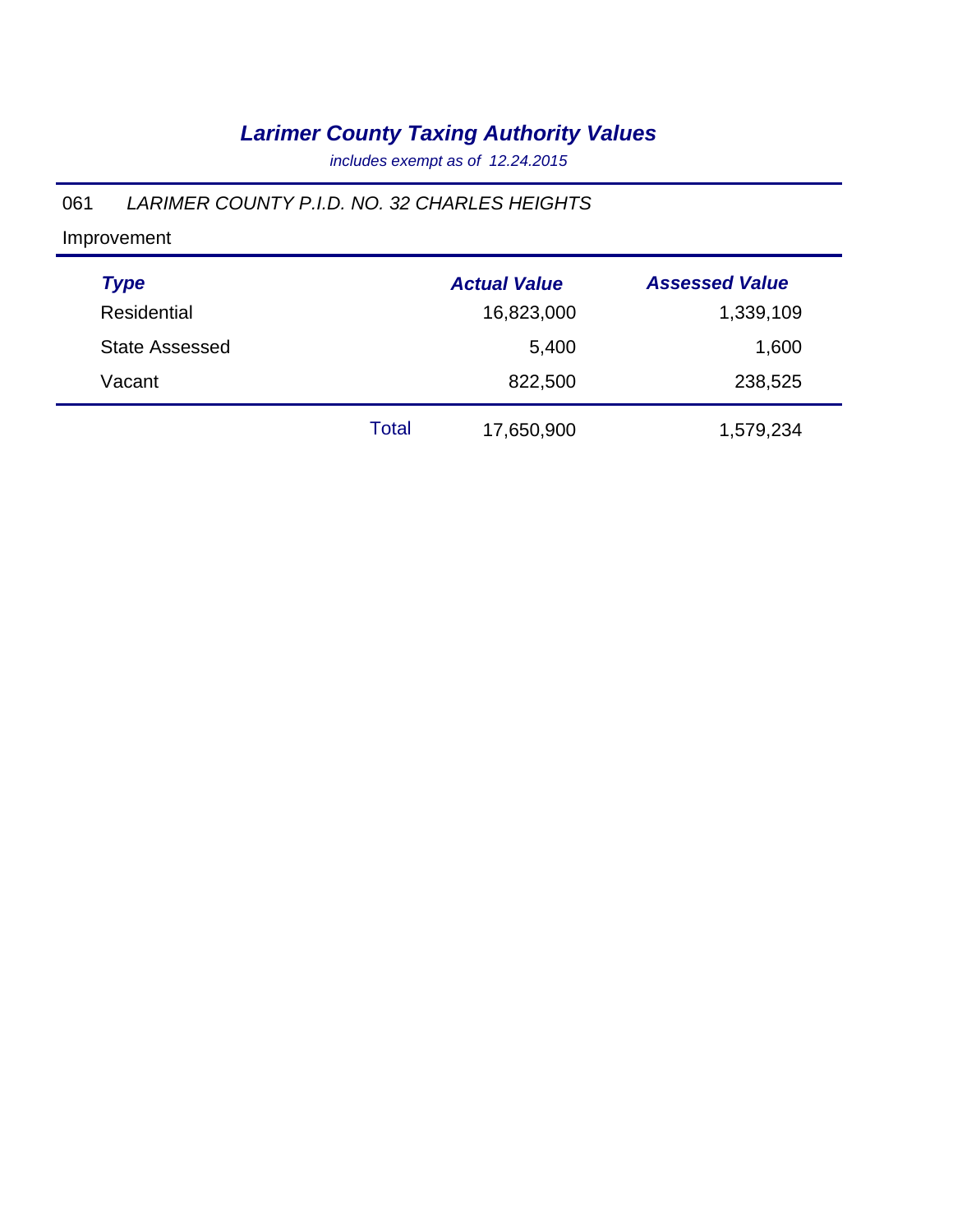*includes exempt as of 12.24.2015*

#### 062 *LARIMER COUNTY P.I.D. NO. 35 BRUNS*

| <b>Type</b>           |       | <b>Actual Value</b> | <b>Assessed Value</b> |
|-----------------------|-------|---------------------|-----------------------|
| <b>Residential</b>    |       | 11,483,200          | 914,066               |
| <b>State Assessed</b> |       | 19,400              | 5,600                 |
|                       | Total | 11,502,600          | 919,666               |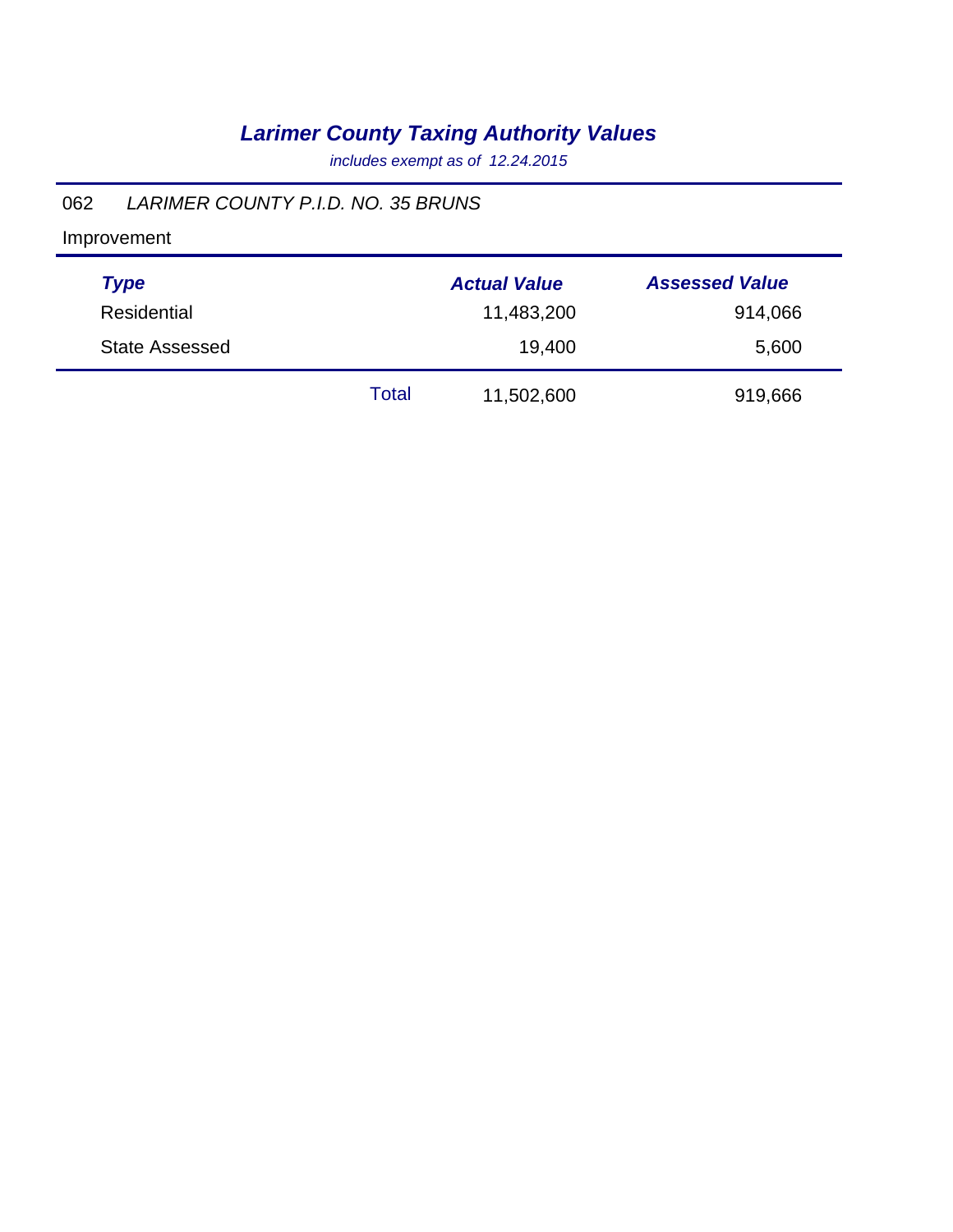*includes exempt as of 12.24.2015*

#### 063 *LARIMER COUNTY P.I.D. NO. 36 BONNELL WEST*

| <b>Type</b>           |       | <b>Actual Value</b> | <b>Assessed Value</b> |
|-----------------------|-------|---------------------|-----------------------|
| Residential           |       | 56,751,400          | 4,517,415             |
| <b>State Assessed</b> |       | 95,900              | 27,800                |
| Vacant                |       | 281,500             | 81,635                |
|                       | Total | 57,128,800          | 4,626,850             |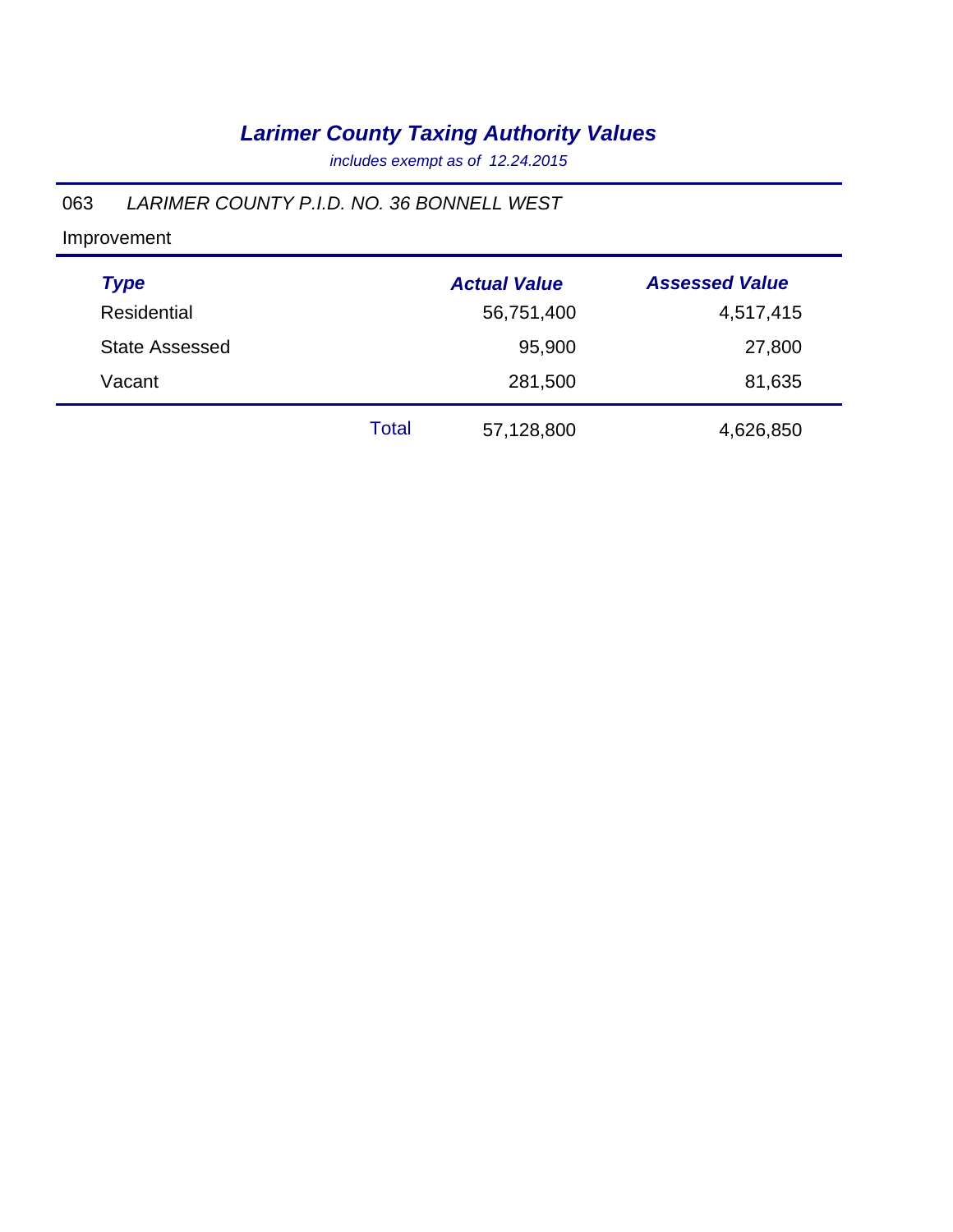*includes exempt as of 12.24.2015*

### 064 *LARIMER COUNTY PEST CONTROL*

Pest

| <b>Type</b>              |              | <b>Actual Value</b> | <b>Assessed Value</b> |
|--------------------------|--------------|---------------------|-----------------------|
| Agricultural             |              | 64,954,370          | 18,839,523            |
| Commercial               |              | 4,294,597,670       | 1,245,433,324         |
| Exempt                   |              | 3,761,906,200       | 1,047,934,923         |
| Industrial               |              | 504,813,150         | 146,395,814           |
| <b>Natural Resources</b> |              | 7,400,540           | 2,146,203             |
| Oil & Gas                |              | 25,695,951          | 21,897,532            |
| <b>Residential</b>       |              | 30,162,166,500      | 2,400,910,943         |
| <b>State Assessed</b>    |              | 53,008,800          | 15,372,500            |
| Vacant                   |              | 495,056,360         | 143,566,452           |
|                          | <b>Total</b> | 39,369,599,541      | 5,042,497,214         |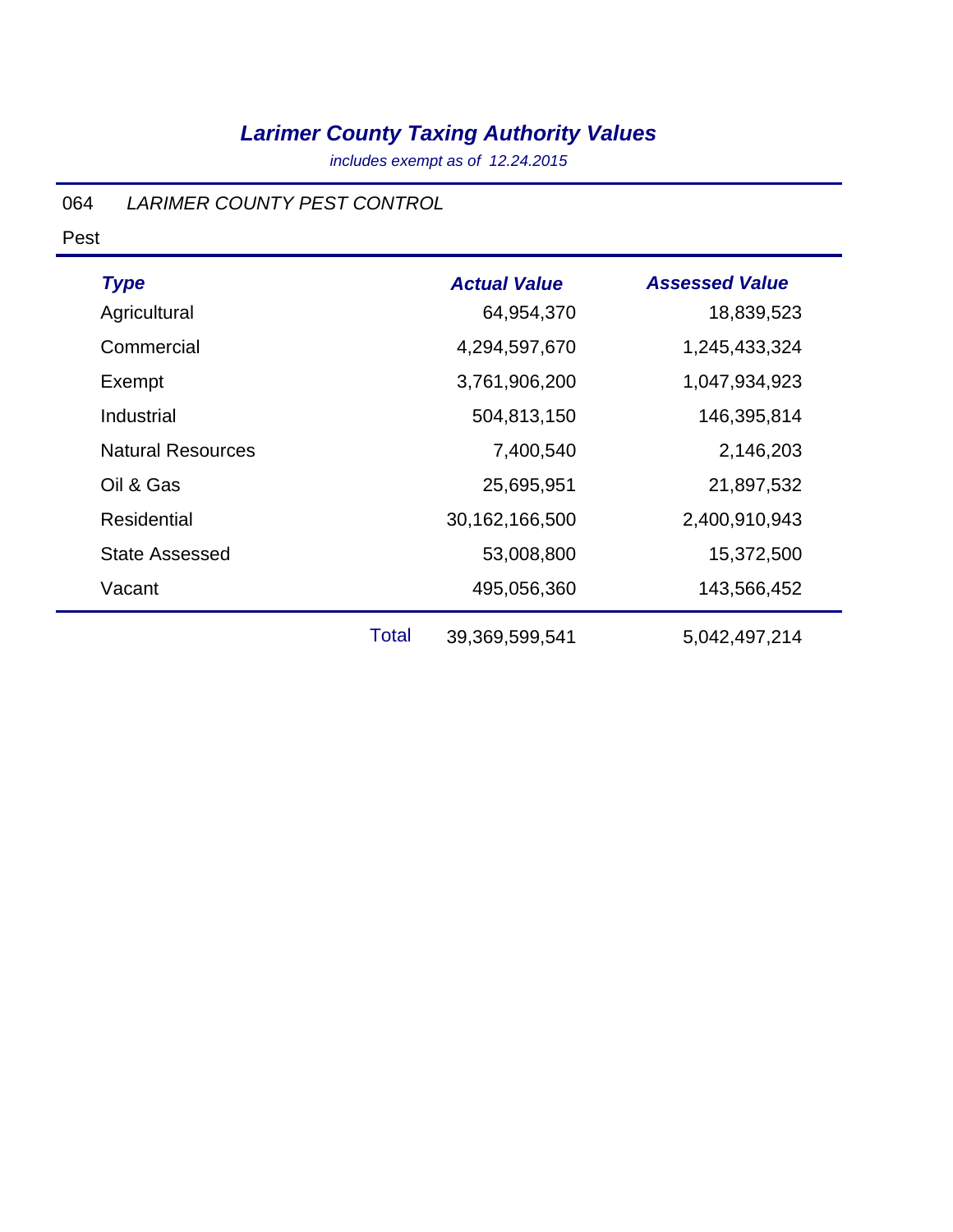*includes exempt as of 12.24.2015*

#### 066 *LARIMER COUNTY G.I.D. NO. 1 IMPERIAL ESTATES*

| <b>Type</b>           |              | <b>Actual Value</b> | <b>Assessed Value</b> |
|-----------------------|--------------|---------------------|-----------------------|
| Commercial            |              | 92,560              | 26,842                |
| Exempt                |              | 748,500             | 59,581                |
| Industrial            |              | 23,720              | 6,879                 |
| <b>Residential</b>    |              | 45,203,800          | 3,598,224             |
| <b>State Assessed</b> |              | 12,416,900          | 3,600,900             |
| Vacant                |              | 1,000               | 290                   |
|                       | <b>Total</b> | 58,486,480          | 7,292,716             |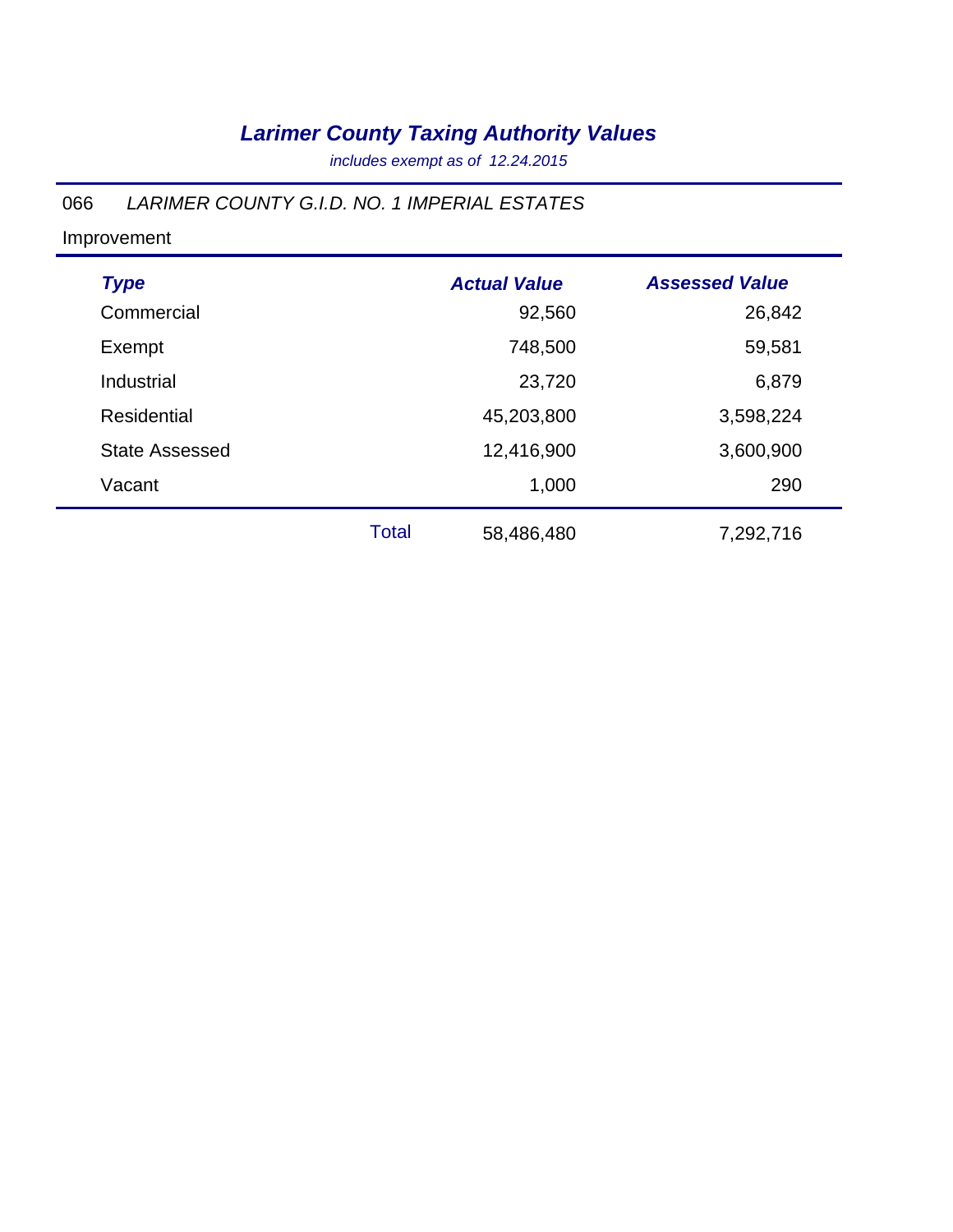*includes exempt as of 12.24.2015*

#### 067 *LARIMER COUNTY G.I.D. NO. 2 PINEWOOD SPRINGS*

| <b>Type</b>           |              | <b>Actual Value</b> | <b>Assessed Value</b> |
|-----------------------|--------------|---------------------|-----------------------|
| Commercial            |              | 445,050             | 129,065               |
| Exempt                |              | 3,092,430           | 896,807               |
| Industrial            |              | 10,740              | 3,115                 |
| Residential           |              | 92,923,300          | 7,396,654             |
| <b>State Assessed</b> |              | 48,000              | 13,900                |
| Vacant                |              | 2,255,500           | 654,095               |
|                       | <b>Total</b> | 98,775,020          | 9,093,636             |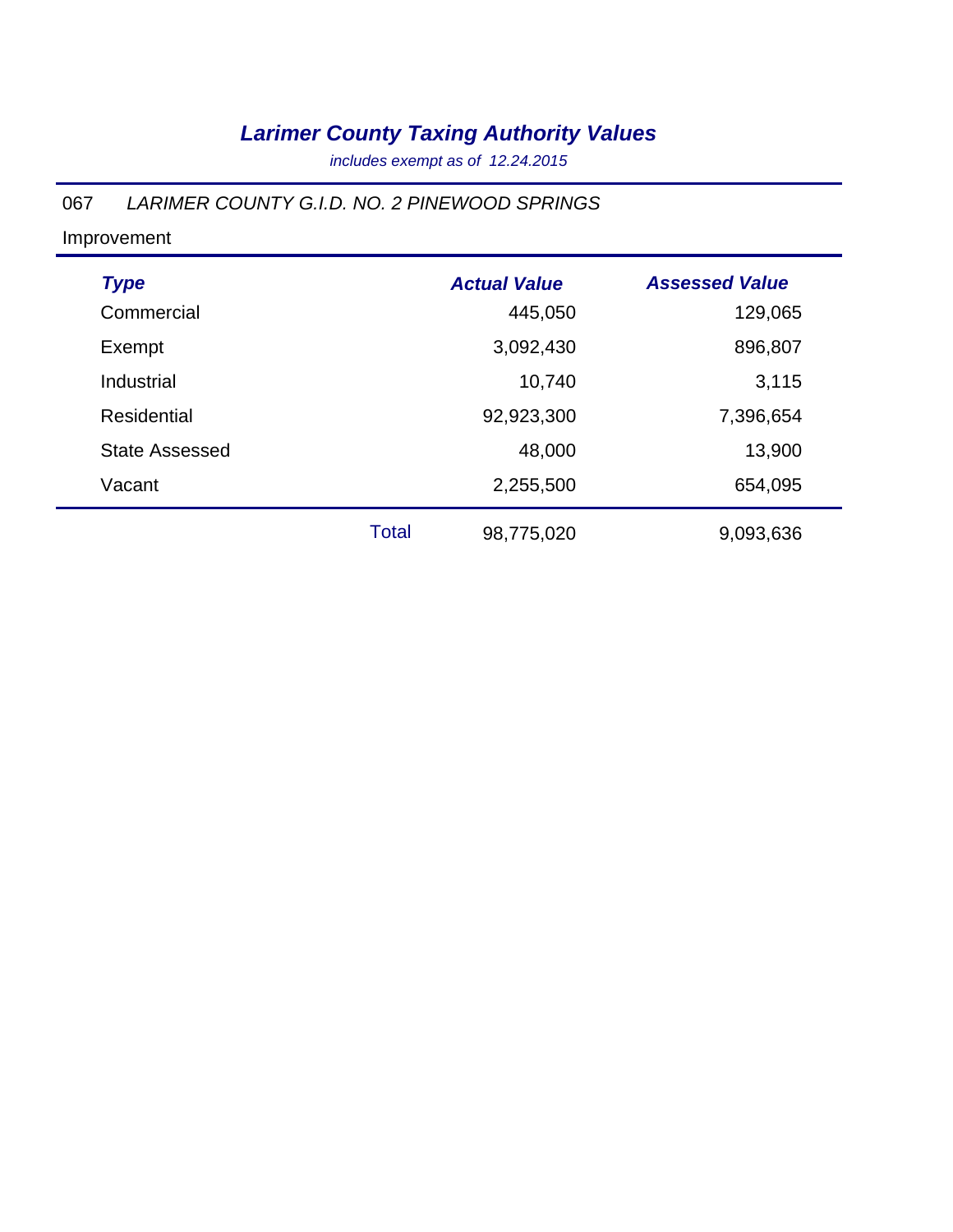*includes exempt as of 12.24.2015*

#### 068 *NORTH COLLEGE AVENUE URBAN RENEWAL AUTHORITY*

| <b>Type</b>              |              | <b>Actual Value</b> | <b>Assessed Value</b> |
|--------------------------|--------------|---------------------|-----------------------|
| Agricultural             |              | 8,050               | 2,334                 |
| Commercial               |              | 93,362,750          | 27,075,199            |
| Exempt                   |              | 31,712,890          | 9,196,740             |
| Industrial               |              | 3,469,410           | 1,006,130             |
| <b>Natural Resources</b> |              | 350                 | 102                   |
| <b>Residential</b>       |              | 79,633,100          | 6,338,798             |
| <b>State Assessed</b>    |              | 1,347,600           | 390,800               |
| Vacant                   |              | 11,888,490          | 3,447,667             |
|                          | <b>Total</b> | 221,422,640         | 47,457,770            |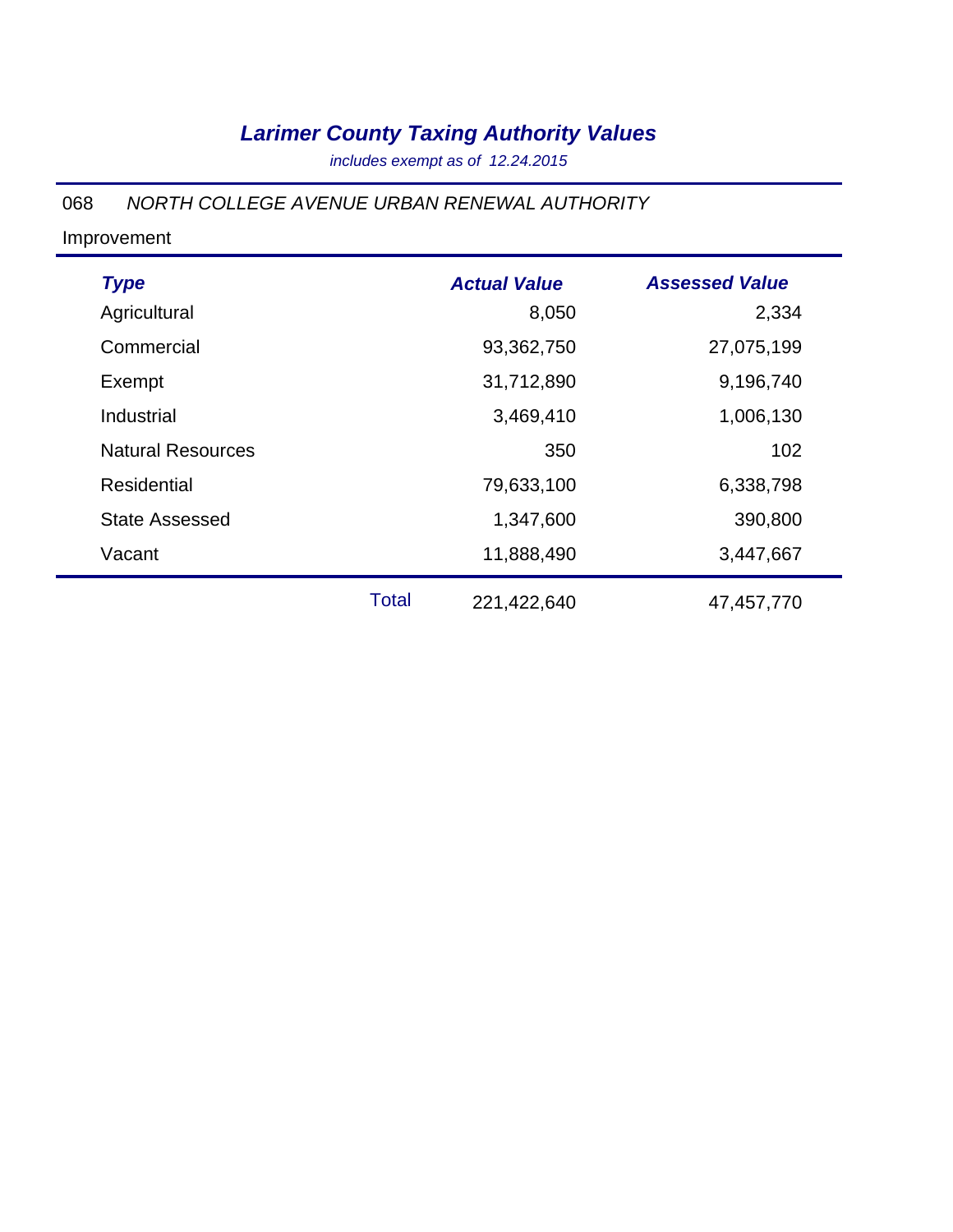*includes exempt as of 12.24.2015*

#### 069 *LARIMER COUNTY G.I.D. NO. 4 CARRIAGE HILLS*

| <b>Type</b>           |              | <b>Actual Value</b> | <b>Assessed Value</b> |
|-----------------------|--------------|---------------------|-----------------------|
|                       |              |                     |                       |
| Commercial            |              | 14,330              | 4,156                 |
| Exempt                |              | 156,390             | 45,353                |
| Industrial            |              | 10,310              | 2,990                 |
| <b>Residential</b>    |              | 161,726,900         | 12,873,488            |
| <b>State Assessed</b> |              | 457,300             | 132,700               |
| Vacant                |              | 2,534,400           | 734,976               |
|                       | <b>Total</b> | 164,899,630         | 13,793,663            |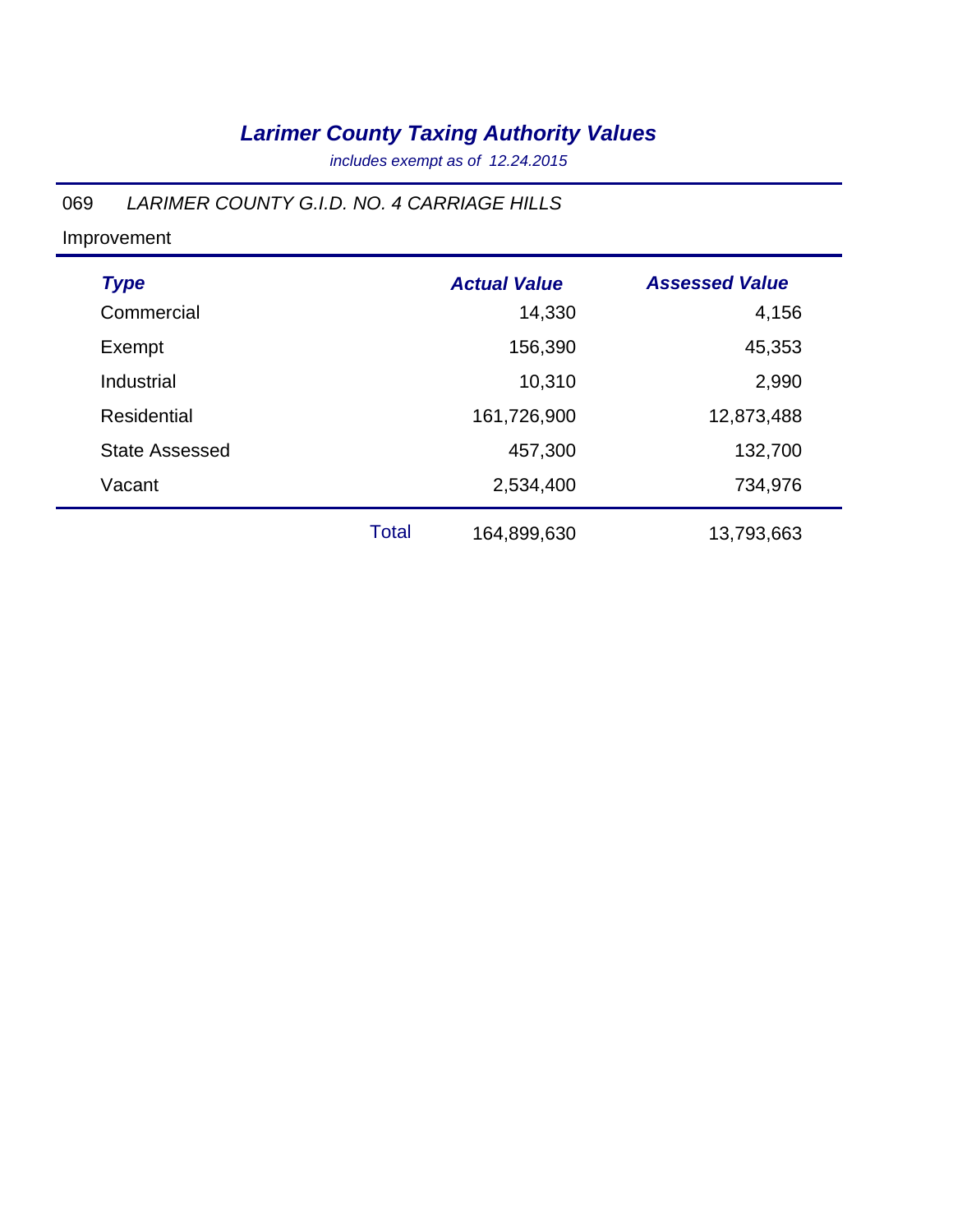*includes exempt as of 12.24.2015*

#### 070 *LARIMER COUNTY G.I.D. NO. 6 SHIDELER SUBDIVISION*

| <b>Type</b>           |              | <b>Actual Value</b> | <b>Assessed Value</b> |
|-----------------------|--------------|---------------------|-----------------------|
| Commercial            |              | 1,078,590           | 312,791               |
| Residential           |              | 8,478,400           | 674,879               |
| <b>State Assessed</b> |              | 197,900             | 57,400                |
| Vacant                |              | 500                 | 145                   |
|                       | <b>Total</b> | 9,755,390           | 1,045,215             |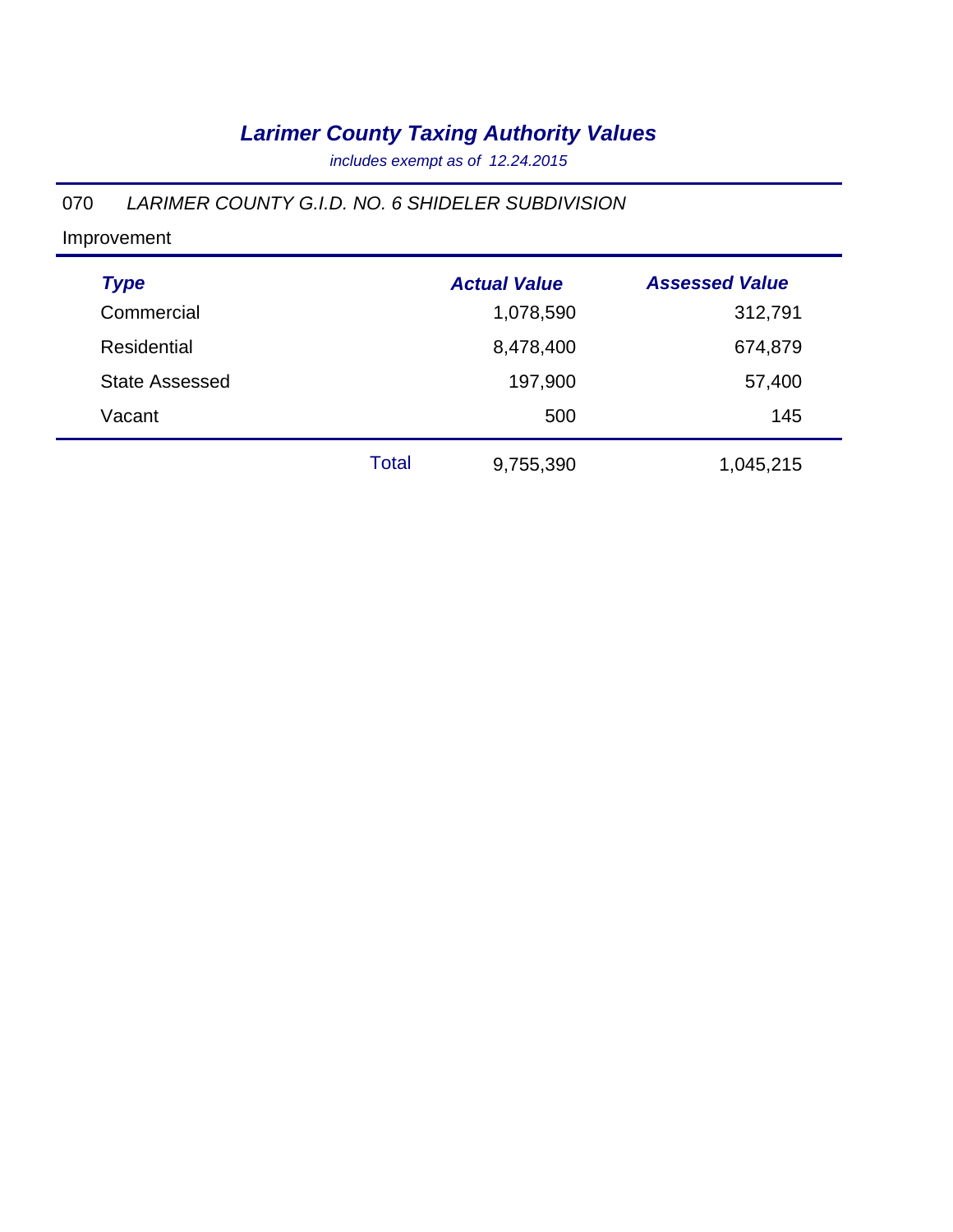*includes exempt as of 12.24.2015*

#### 071 *LARIMER COUNTY G.I.D. NO. 8 NAMAQUA HILLS*

| <b>Type</b>           |              | <b>Actual Value</b> | <b>Assessed Value</b> |
|-----------------------|--------------|---------------------|-----------------------|
| Exempt                |              | 401,690             | 116,490               |
| Residential           |              | 46,701,600          | 3,717,448             |
| <b>State Assessed</b> |              | 1,147,600           | 332,700               |
| Vacant                |              | 302,500             | 87,725                |
|                       | <b>Total</b> | 48,553,390          | 4,254,363             |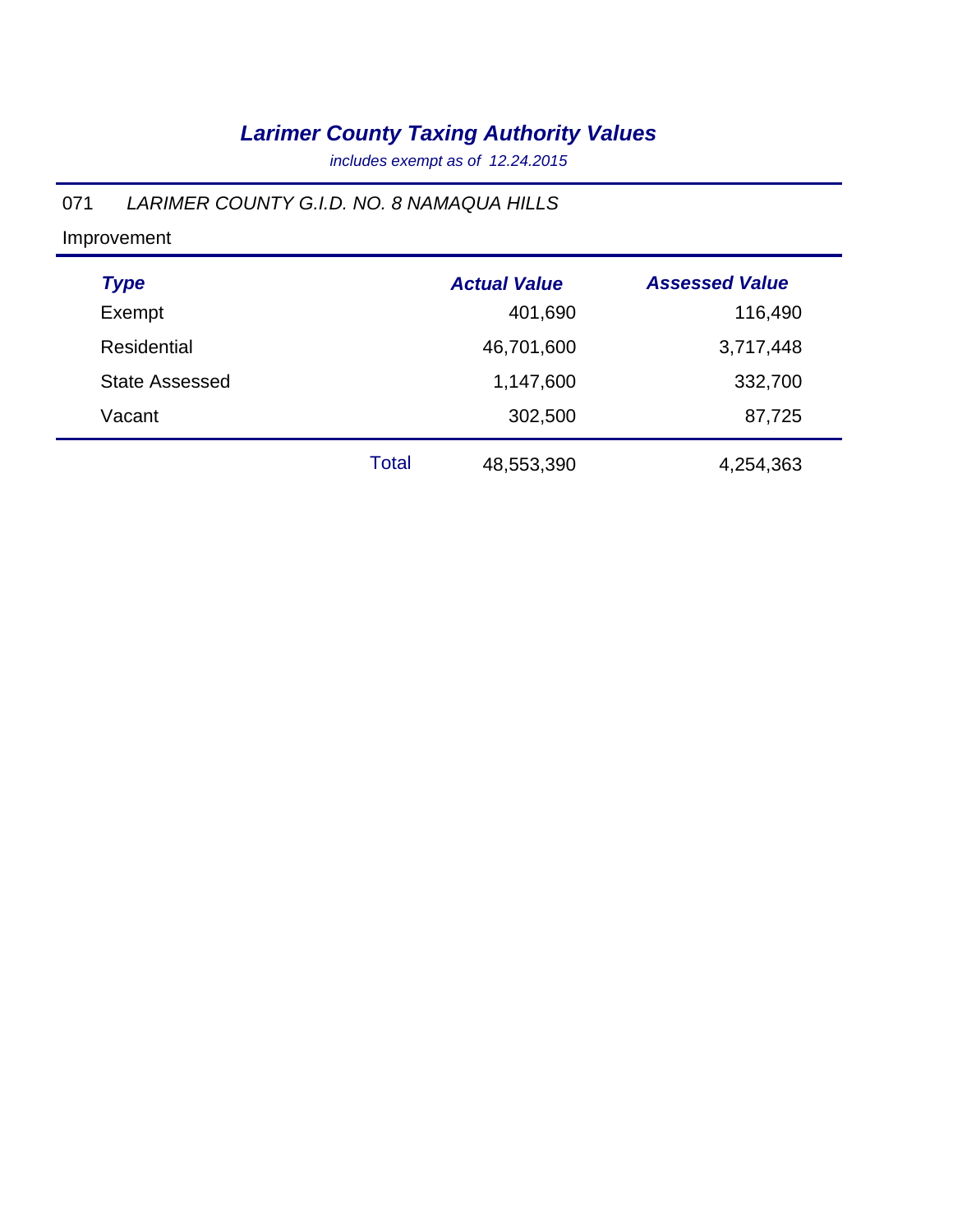*includes exempt as of 12.24.2015*

#### 072 *LARIMER COUNTY G.I.D. NO. 10 HOMESTEAD ESTATES*

| <b>Type</b>           |       | <b>Actual Value</b> | <b>Assessed Value</b> |
|-----------------------|-------|---------------------|-----------------------|
| Industrial            |       | 53,420              | 15,492                |
| Residential           |       | 13,692,300          | 1,089,894             |
| <b>State Assessed</b> |       | 128,200             | 37,200                |
|                       | Total | 13,873,920          | 1,142,586             |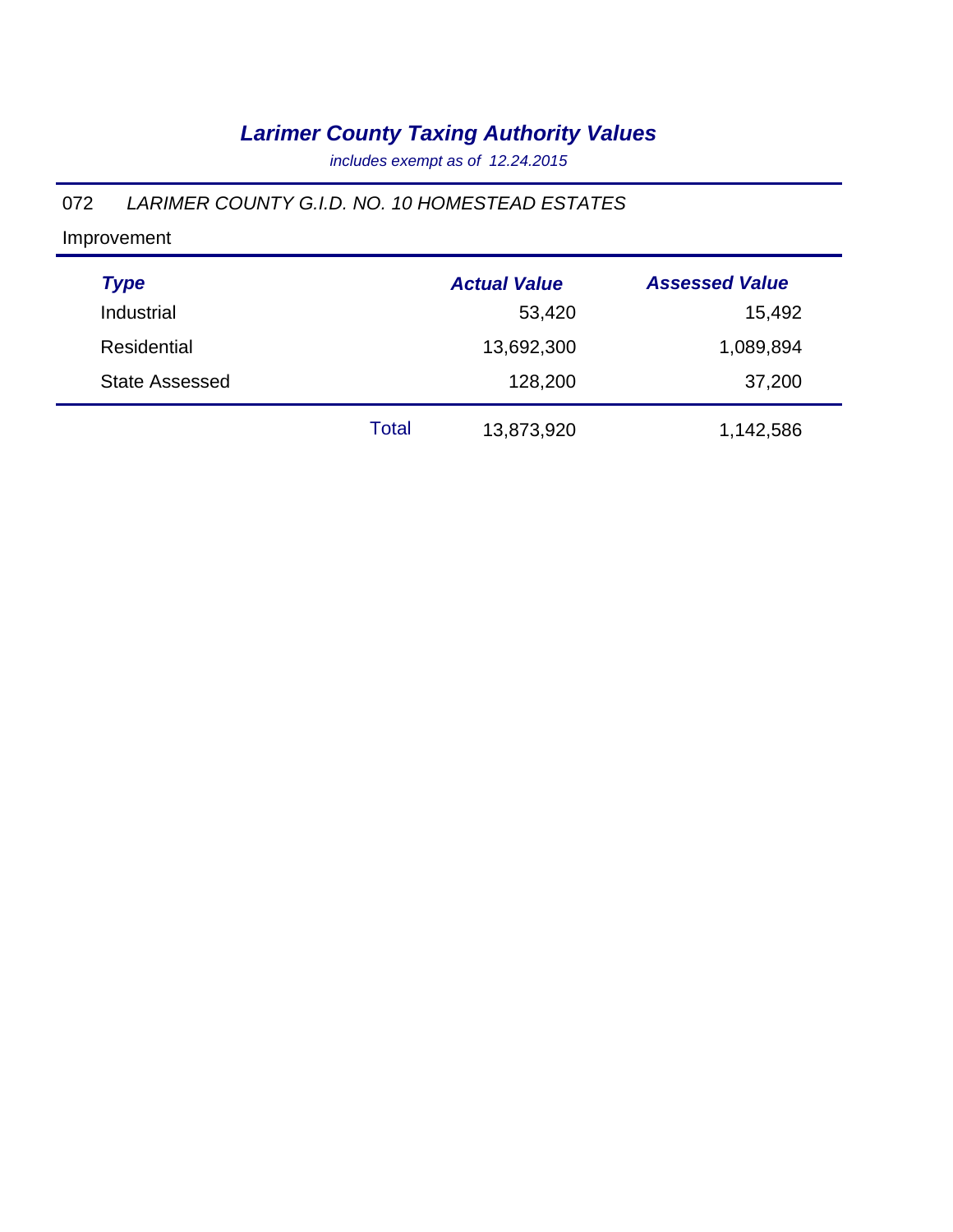*includes exempt as of 12.24.2015*

### 073 *LARIMER COUNTY G.I.D. NO. 11 MEADOWDALE HILLS*

| <b>Type</b>           |              | <b>Actual Value</b> | <b>Assessed Value</b> |
|-----------------------|--------------|---------------------|-----------------------|
| Exempt                |              | 249,000             | 19,820                |
| <b>Residential</b>    |              | 45,607,200          | 3,630,317             |
| <b>State Assessed</b> |              | 5,200               | 1,500                 |
| Vacant                |              | 2,213,500           | 641,915               |
|                       | <b>Total</b> | 48,074,900          | 4,293,552             |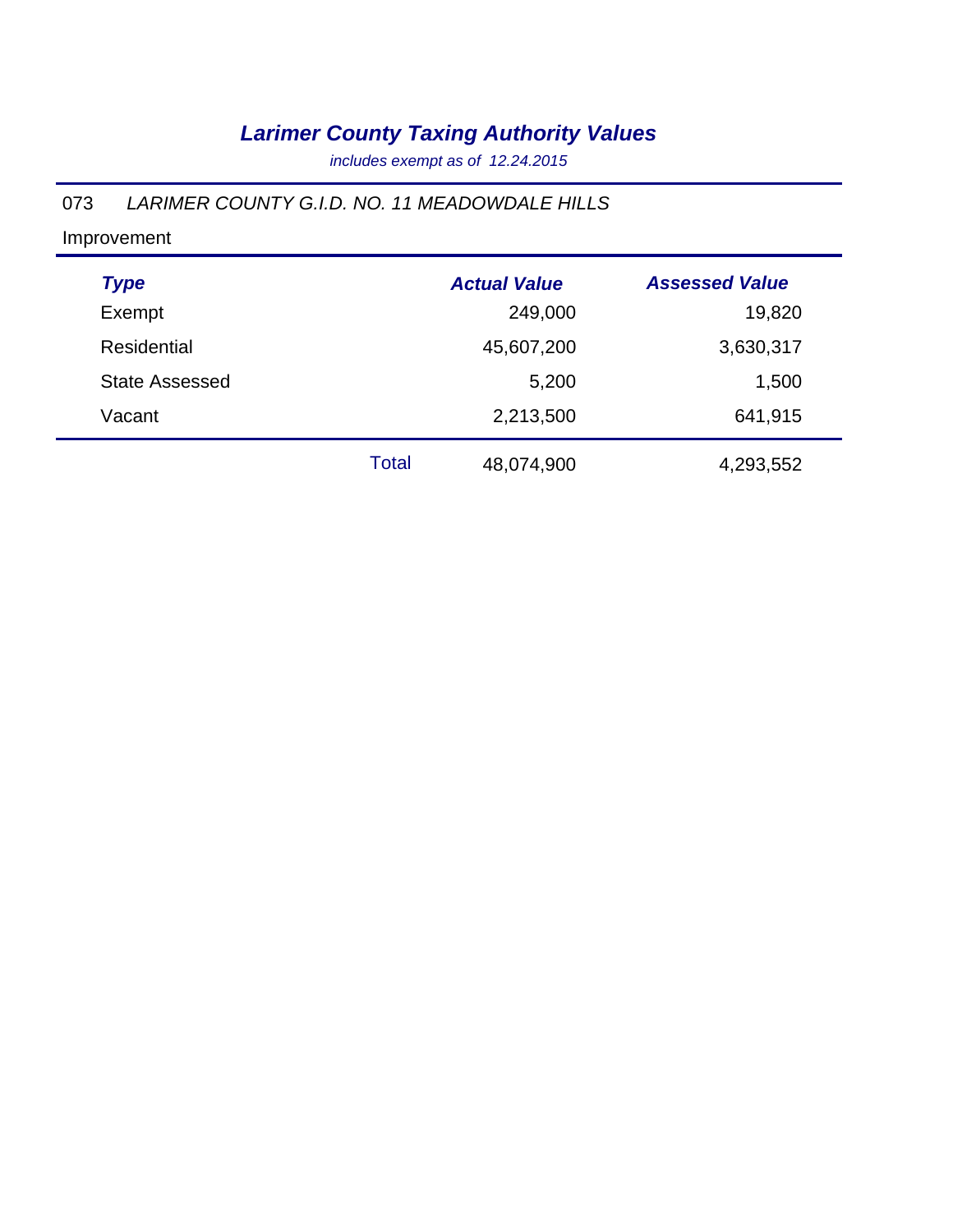*includes exempt as of 12.24.2015*

#### 074 *LARIMER COUNTY G.I.D. NO. 1991-1 ARAPAHOE PINES*

| <b>Type</b>           |       | <b>Actual Value</b> | <b>Assessed Value</b> |
|-----------------------|-------|---------------------|-----------------------|
| <b>Residential</b>    |       | 5,753,800           | 458,036               |
| <b>State Assessed</b> |       | 2,800               | 800                   |
|                       | Total | 5,756,600           | 458,836               |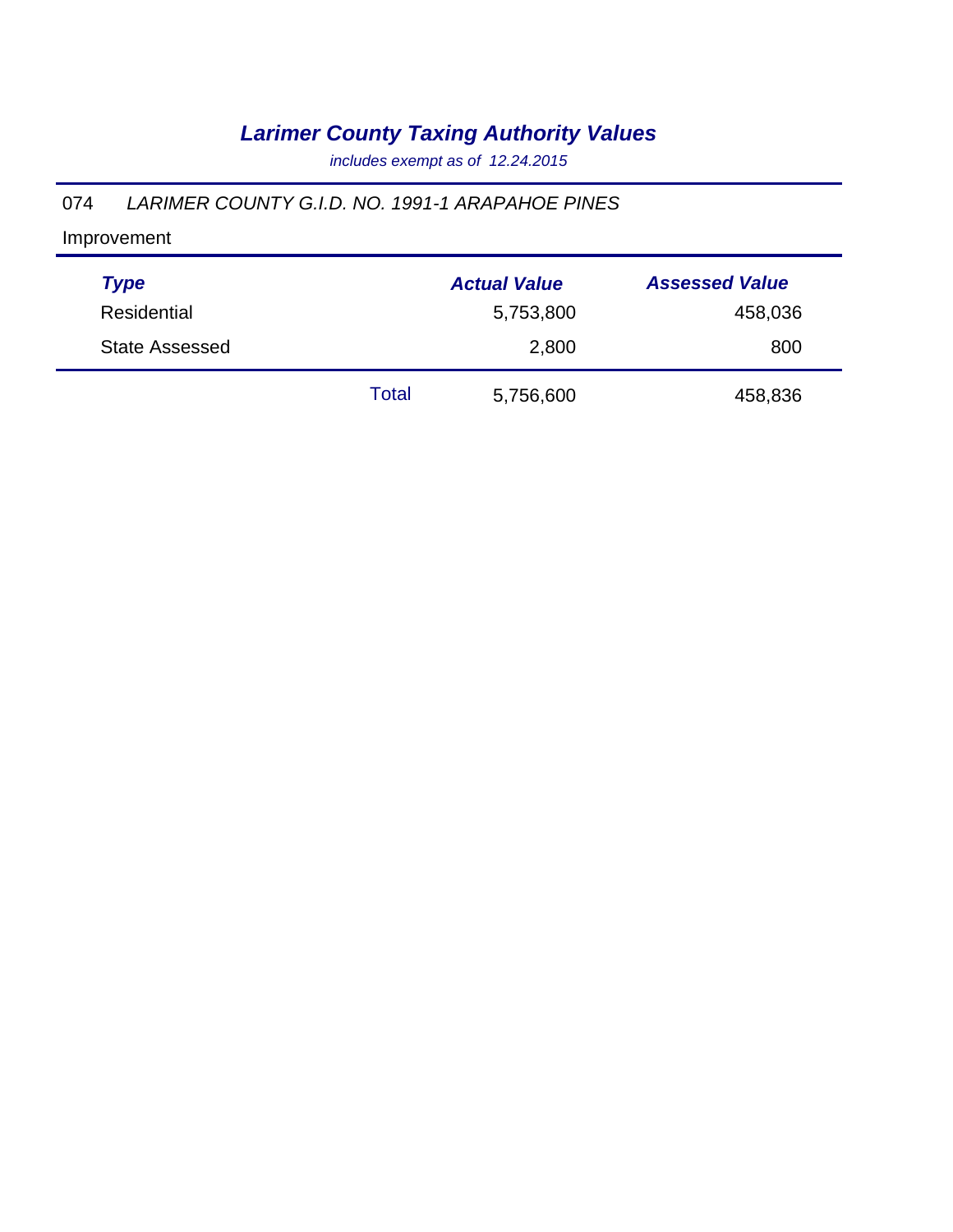*includes exempt as of 12.24.2015*

### 075 *LARIMER COUNTY G.I.D. NO. 13A RED FEATHER LAKES*

| <b>Type</b>        |       | <b>Actual Value</b> | <b>Assessed Value</b> |
|--------------------|-------|---------------------|-----------------------|
| Agricultural       |       | 10,050              | 2,915                 |
| Commercial         |       | 536,900             | 155,701               |
| Exempt             |       | 1,925,600           | 558,424               |
| <b>Residential</b> |       | 22,285,000          | 1,773,879             |
| Vacant             |       | 997,800             | 289,362               |
|                    | Total | 25,755,350          | 2,780,281             |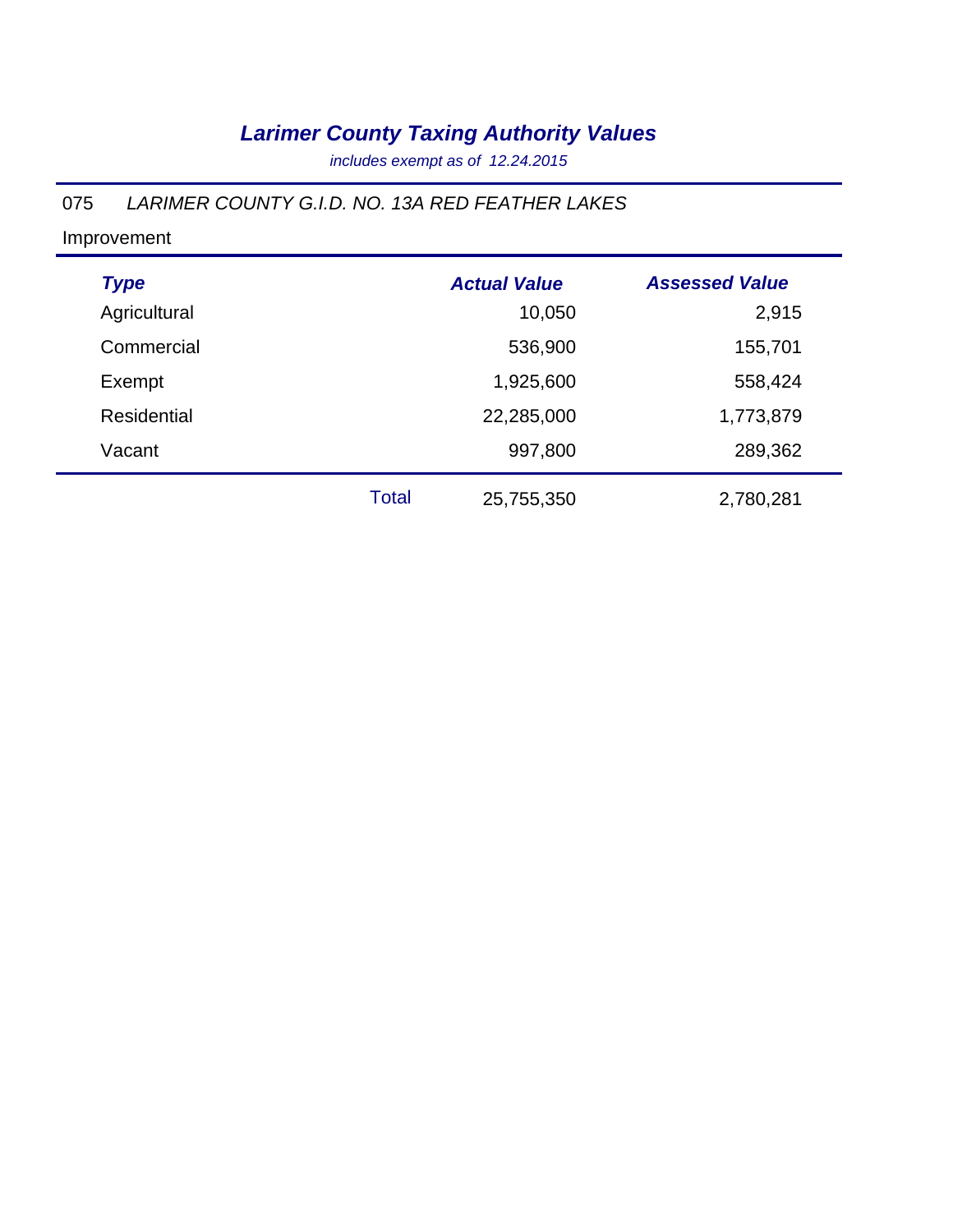*includes exempt as of 12.24.2015*

### 076 *LARIMER COUNTY G.I.D. NO. 14 LITTLE VALLEY ROAD*

Improvement

÷

| <b>Type</b>              |       | <b>Actual Value</b> | <b>Assessed Value</b> |
|--------------------------|-------|---------------------|-----------------------|
| Agricultural             |       | 11,330              | 3,286                 |
| Exempt                   |       | 844,010             | 244,763               |
| <b>Natural Resources</b> |       | 150                 | 44                    |
| <b>Residential</b>       |       | 69,252,900          | 5,512,519             |
| Vacant                   |       | 1,571,820           | 455,828               |
|                          | Total | 71,680,210          | 6,216,440             |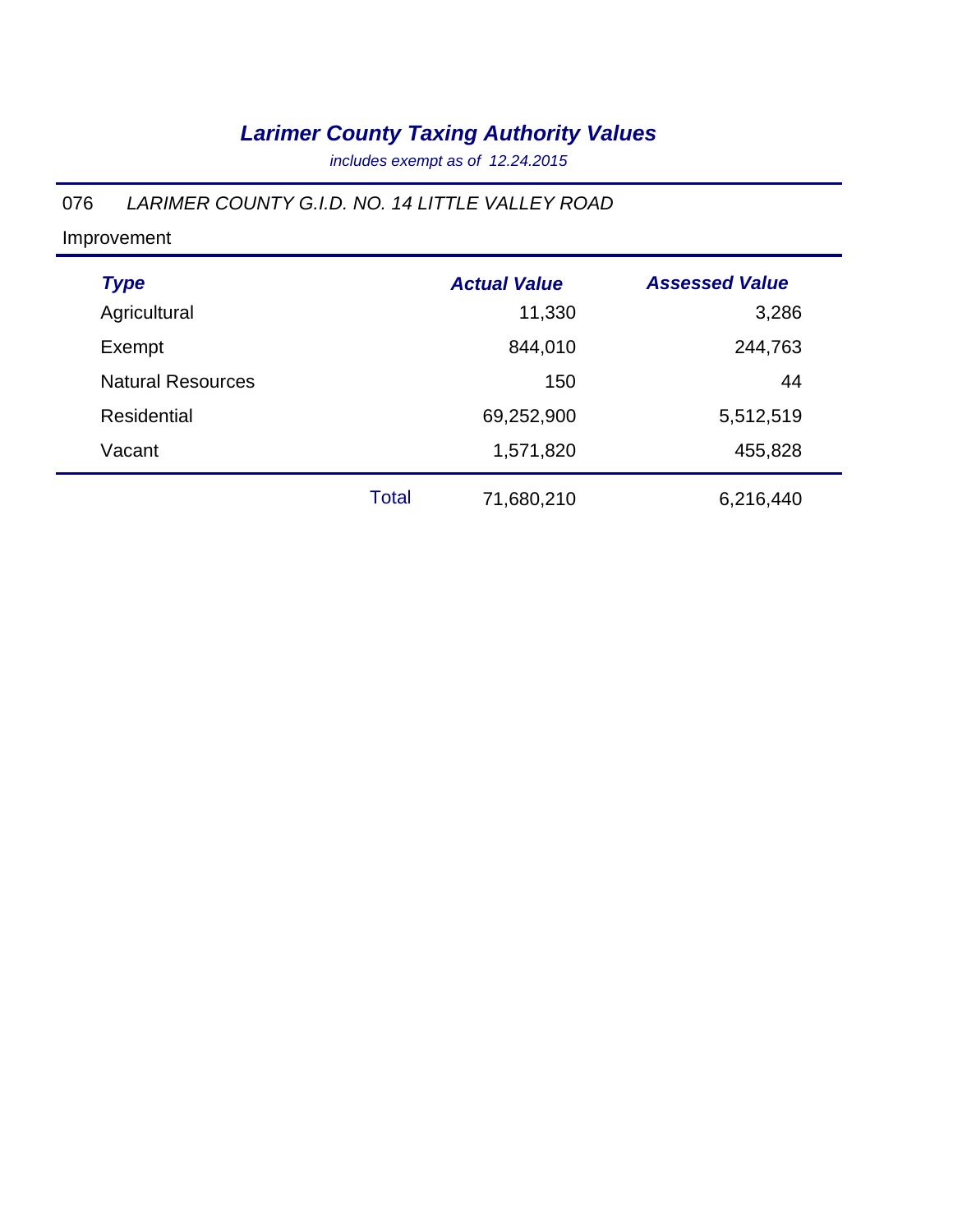*includes exempt as of 12.24.2015*

#### 077 *LARIMER COUNTY G.I.D. NO. 12 CLUB ESTATES*

| <b>Type</b>    |       | <b>Actual Value</b> | <b>Assessed Value</b> |
|----------------|-------|---------------------|-----------------------|
| Residential    |       | 13,877,500          | 1,104,645             |
| State Assessed |       | 124,500             | 36,200                |
|                | Total | 14,002,000          | 1,140,845             |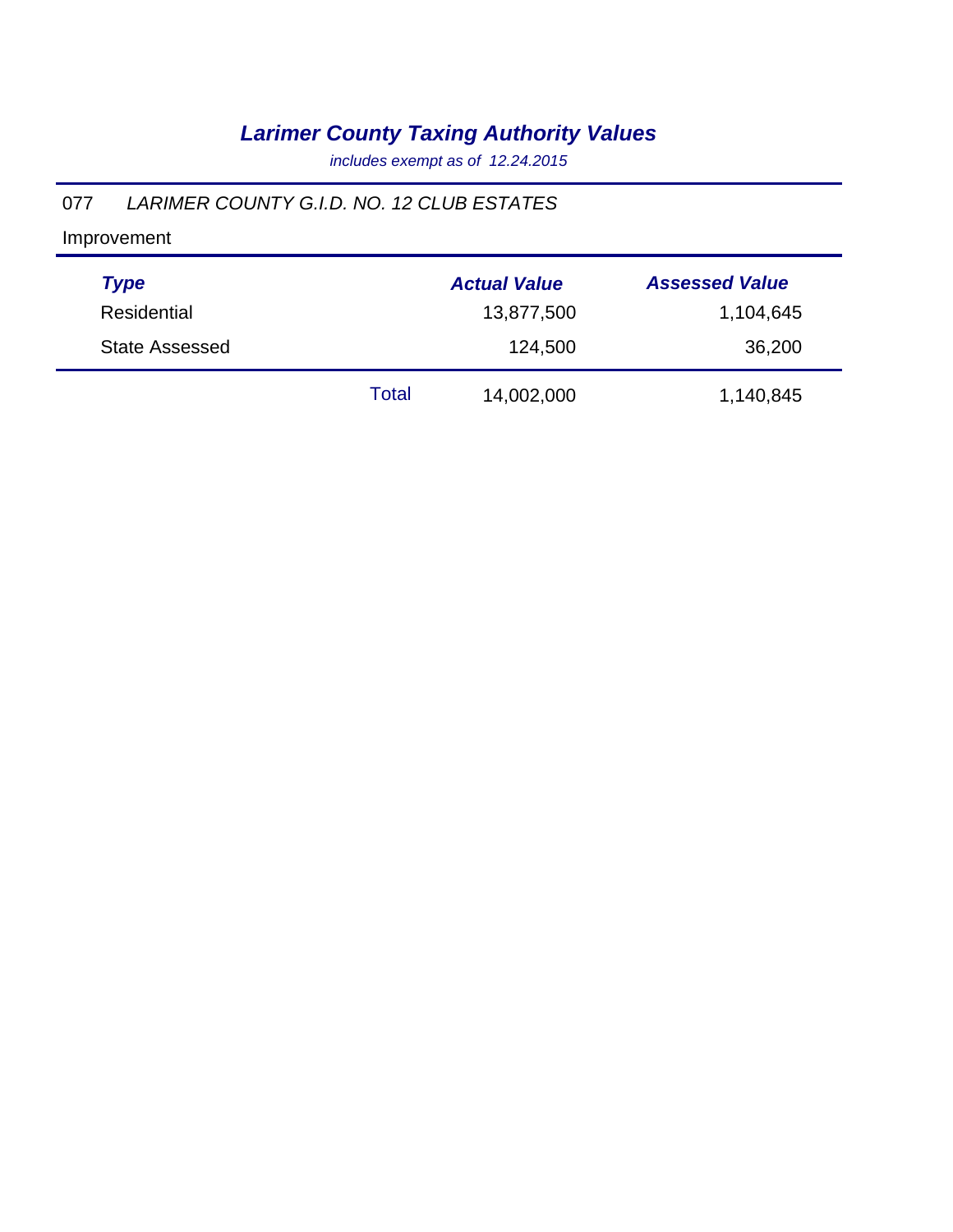*includes exempt as of 12.24.2015*

#### 078 *LARIMER COUNTY G.I.D. NO. 15 SKYVIEW SOUTH*

| <b>Type</b>           |       | <b>Actual Value</b> | <b>Assessed Value</b> |
|-----------------------|-------|---------------------|-----------------------|
| Residential           |       | 36,189,300          | 2,880,633             |
| <b>State Assessed</b> |       | 105,600             | 30,600                |
|                       | Total | 36,294,900          | 2,911,233             |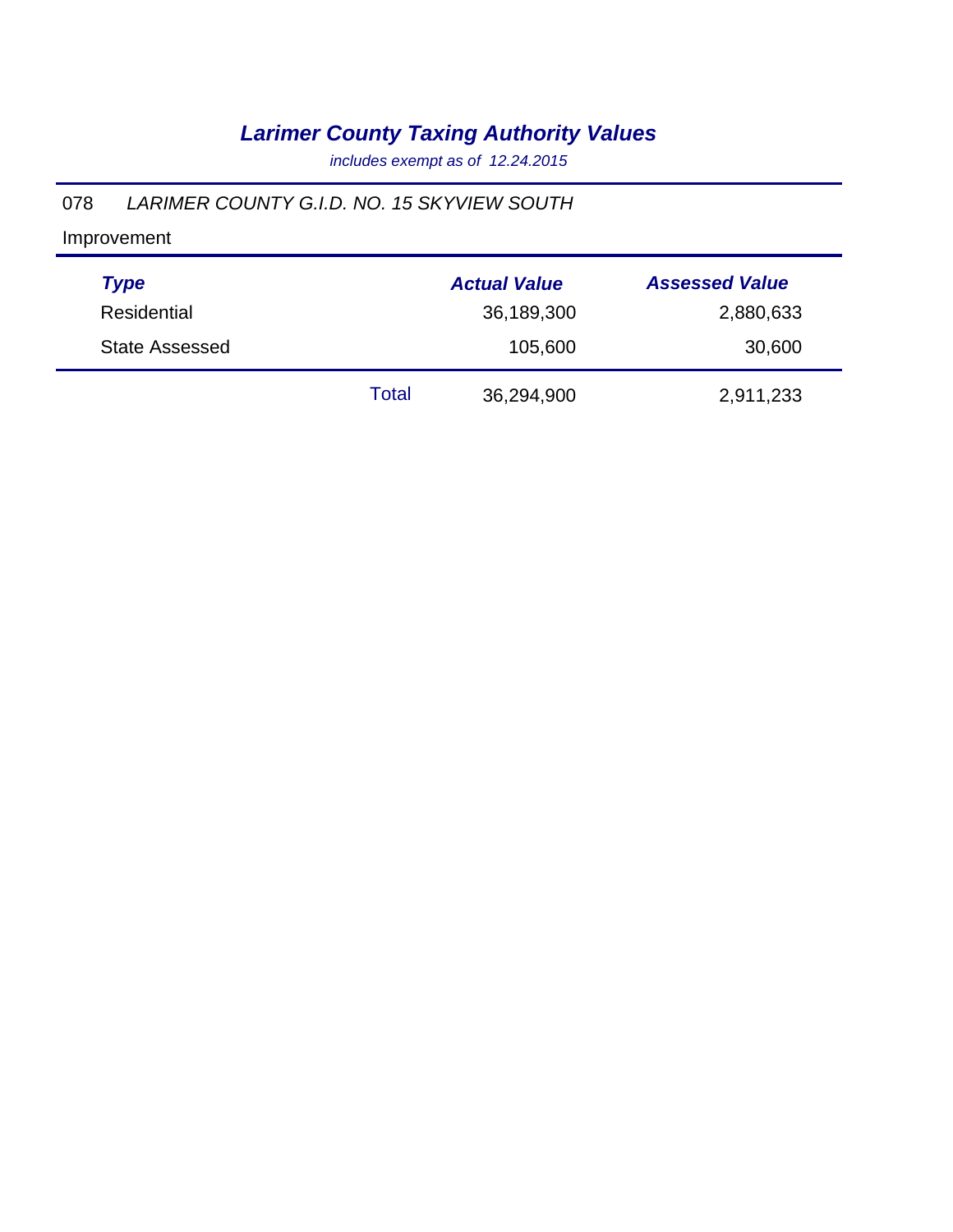*includes exempt as of 12.24.2015*

#### 079 *LARIMER COUNTY G.I.D. NO. 16 KITCHELL SUB*

| <b>Type</b>           |       | <b>Actual Value</b> | <b>Assessed Value</b> |
|-----------------------|-------|---------------------|-----------------------|
| Residential           |       | 8,219,300           | 654,255               |
| <b>State Assessed</b> |       | 22,300              | 6,500                 |
|                       | Total | 8,241,600           | 660,755               |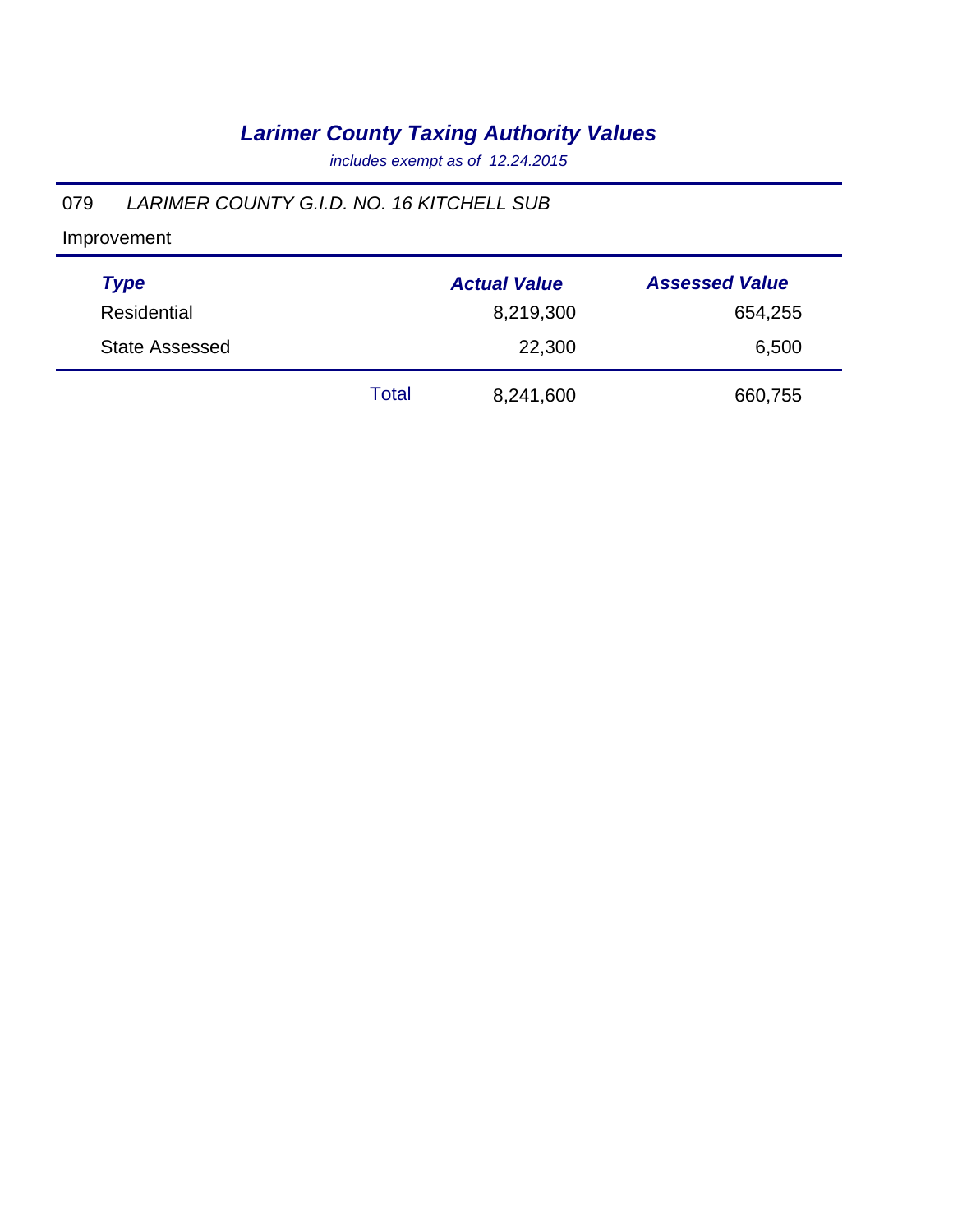*includes exempt as of 12.24.2015*

#### 080 *LARIMER COUNTY G.I.D. NO. 17 COUNTRY MEADOWS*

| <b>Type</b>           |       | <b>Actual Value</b> | <b>Assessed Value</b> |
|-----------------------|-------|---------------------|-----------------------|
| Residential           |       | 39,545,200          | 3,147,830             |
| <b>State Assessed</b> |       | 53,800              | 15,600                |
|                       | Total | 39,599,000          | 3,163,430             |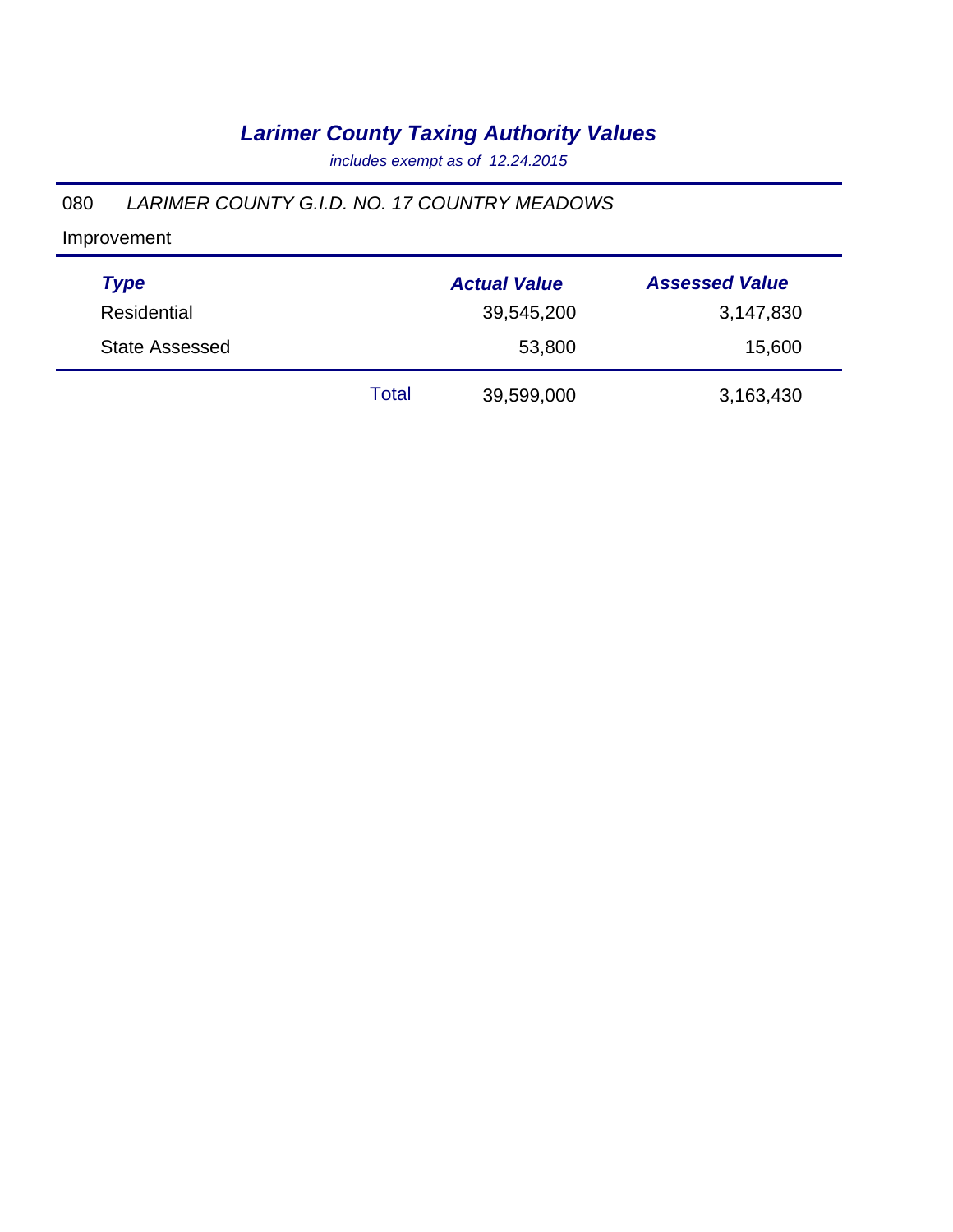*includes exempt as of 12.24.2015*

#### 081 *LARIMER COUNTY G.I.D. NO. 18 VENNER RANCH ESTATES*

| <b>Type</b> |       | <b>Actual Value</b> | <b>Assessed Value</b> |
|-------------|-------|---------------------|-----------------------|
| Residential |       | 17,700,600          | 1,408,974             |
| Vacant      |       | 897,000             | 260,130               |
|             | Total | 18,597,600          | 1,669,104             |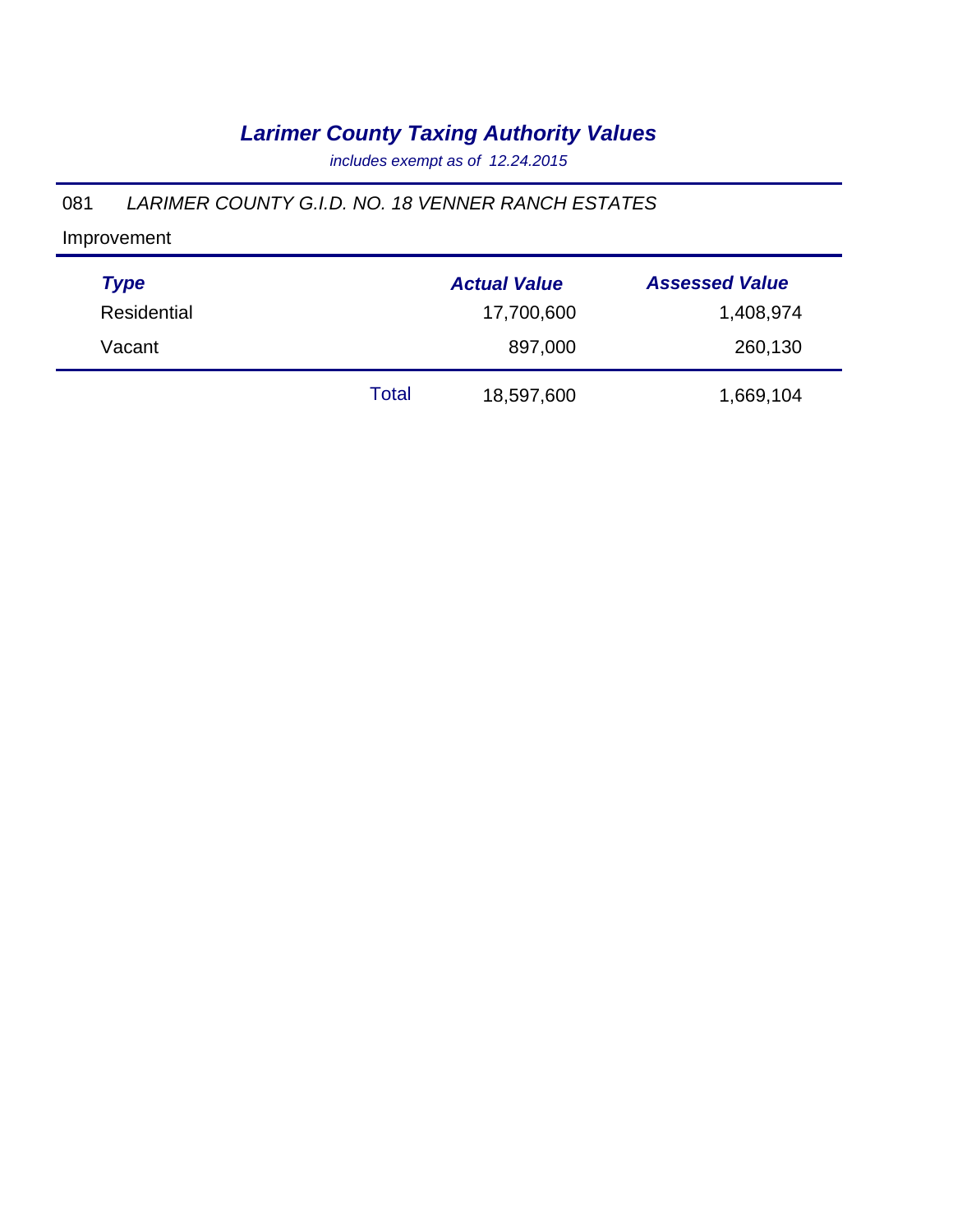*includes exempt as of 12.24.2015*

#### 083 *LOVELAND GENERAL IMPROVEMENT DISTRICT 1*

| <b>Type</b>           |              | <b>Actual Value</b> | <b>Assessed Value</b> |
|-----------------------|--------------|---------------------|-----------------------|
| Commercial            |              | 36,908,070          | 10,703,341            |
| Exempt                |              | 16,459,150          | 4,752,530             |
| Industrial            |              | 1,555,730           | 451,162               |
| <b>Residential</b>    |              | 52,418,100          | 4,172,480             |
| <b>State Assessed</b> |              | 13,295,800          | 3,855,800             |
|                       | <b>Total</b> | 120,636,850         | 23,935,313            |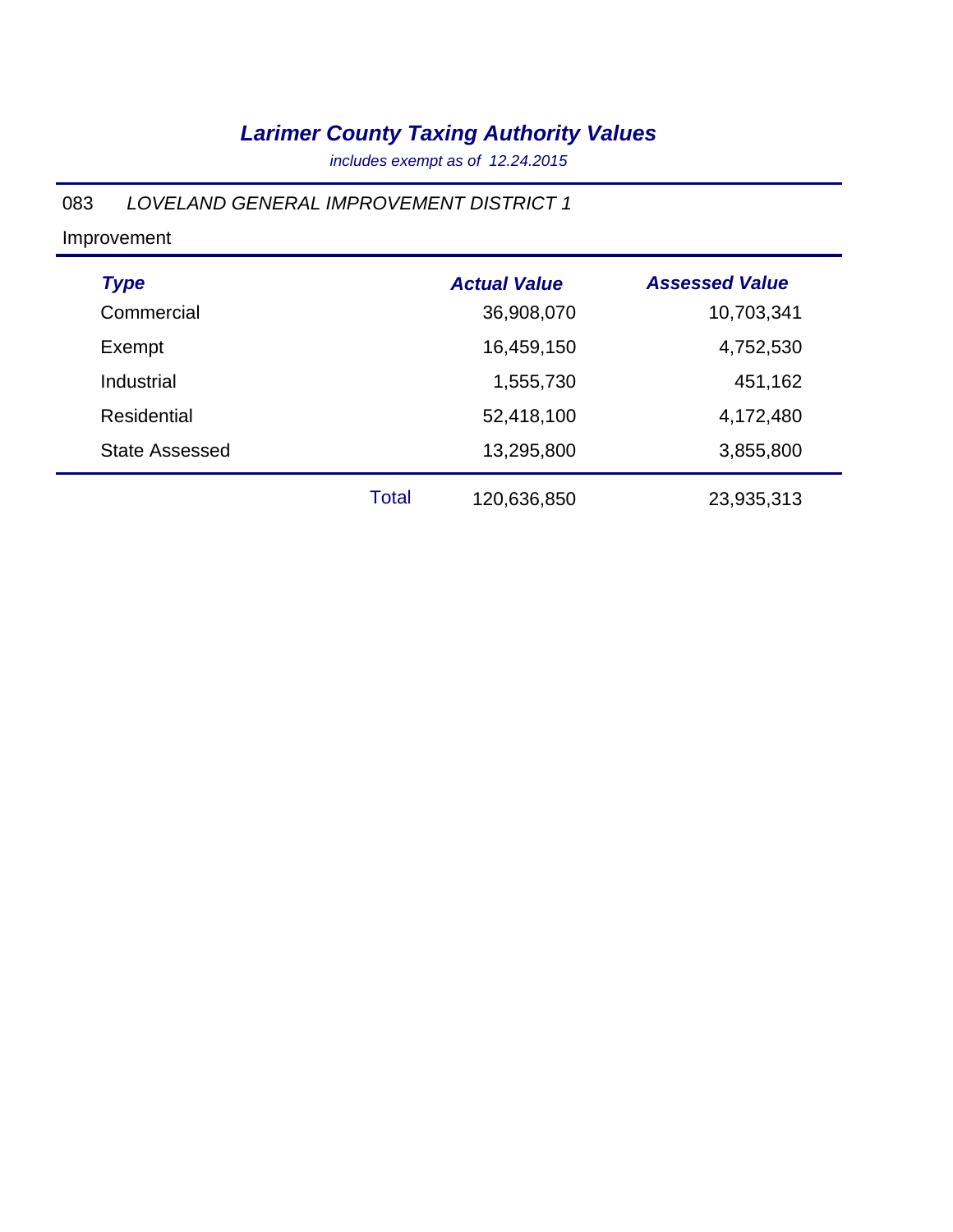*includes exempt as of 12.24.2015*

#### 084 *LARIMER COUNTY P.I.D. NO. 19 HIGHLAND HILLS*

| <b>Type</b>           |       | <b>Actual Value</b> | <b>Assessed Value</b> |
|-----------------------|-------|---------------------|-----------------------|
| Residential           |       | 75,600,200          | 6,017,776             |
| <b>State Assessed</b> |       | 89,700              | 26,000                |
| Vacant                |       | 210,000             | 60,900                |
|                       | Total | 75,899,900          | 6,104,676             |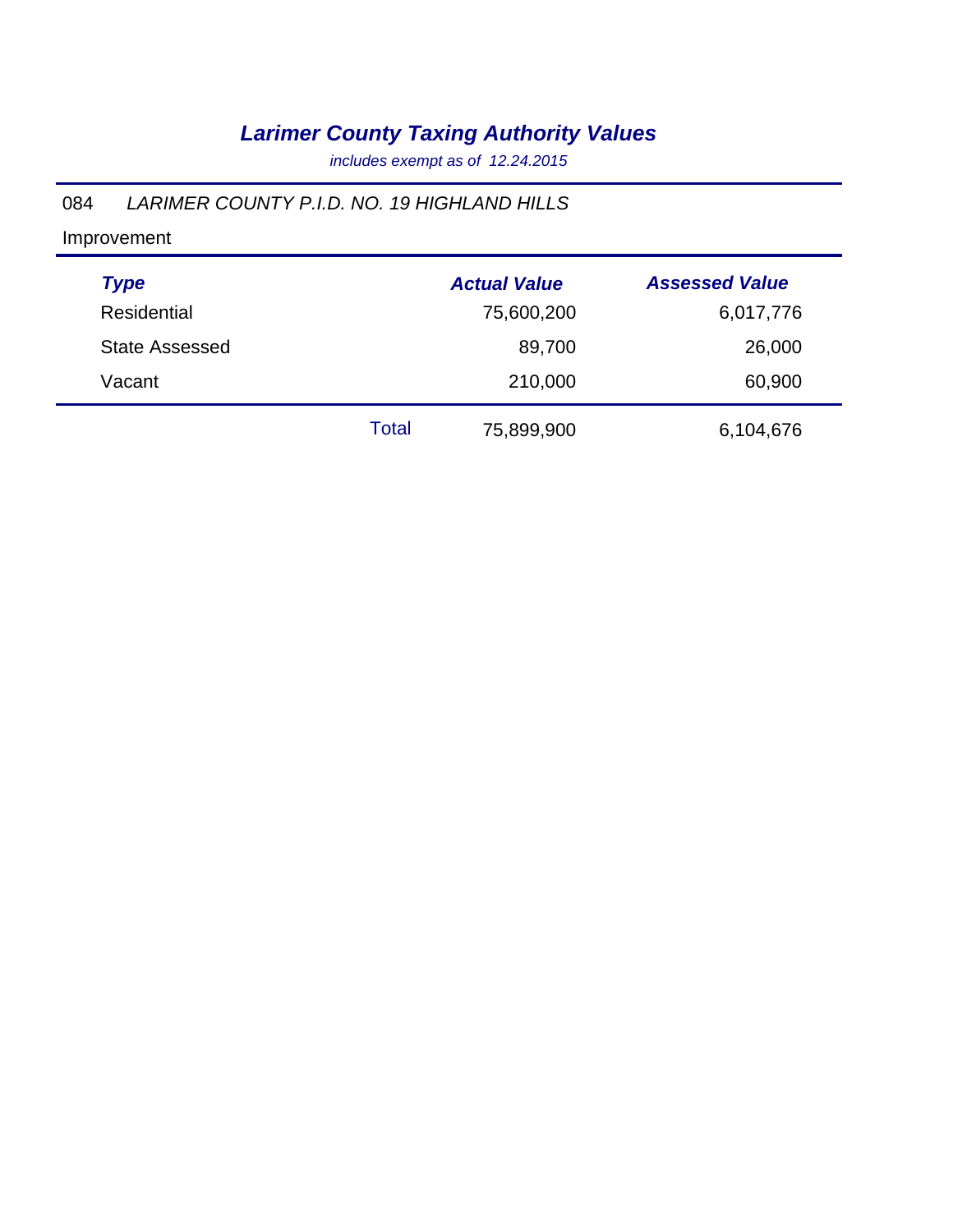*includes exempt as of 12.24.2015*

#### 085 *LARIMER COUNTY P.I.D. NO. 20 PTARMIGAN*

| <b>Type</b>           |              | <b>Actual Value</b> | <b>Assessed Value</b> |
|-----------------------|--------------|---------------------|-----------------------|
| Commercial            |              | 3,710,480           | 1,076,039             |
| <b>Residential</b>    |              | 159,433,800         | 12,690,948            |
| <b>State Assessed</b> |              | 273,300             | 79,300                |
| Vacant                |              | 200,500             | 58,145                |
|                       | <b>Total</b> | 163,618,080         | 13,904,432            |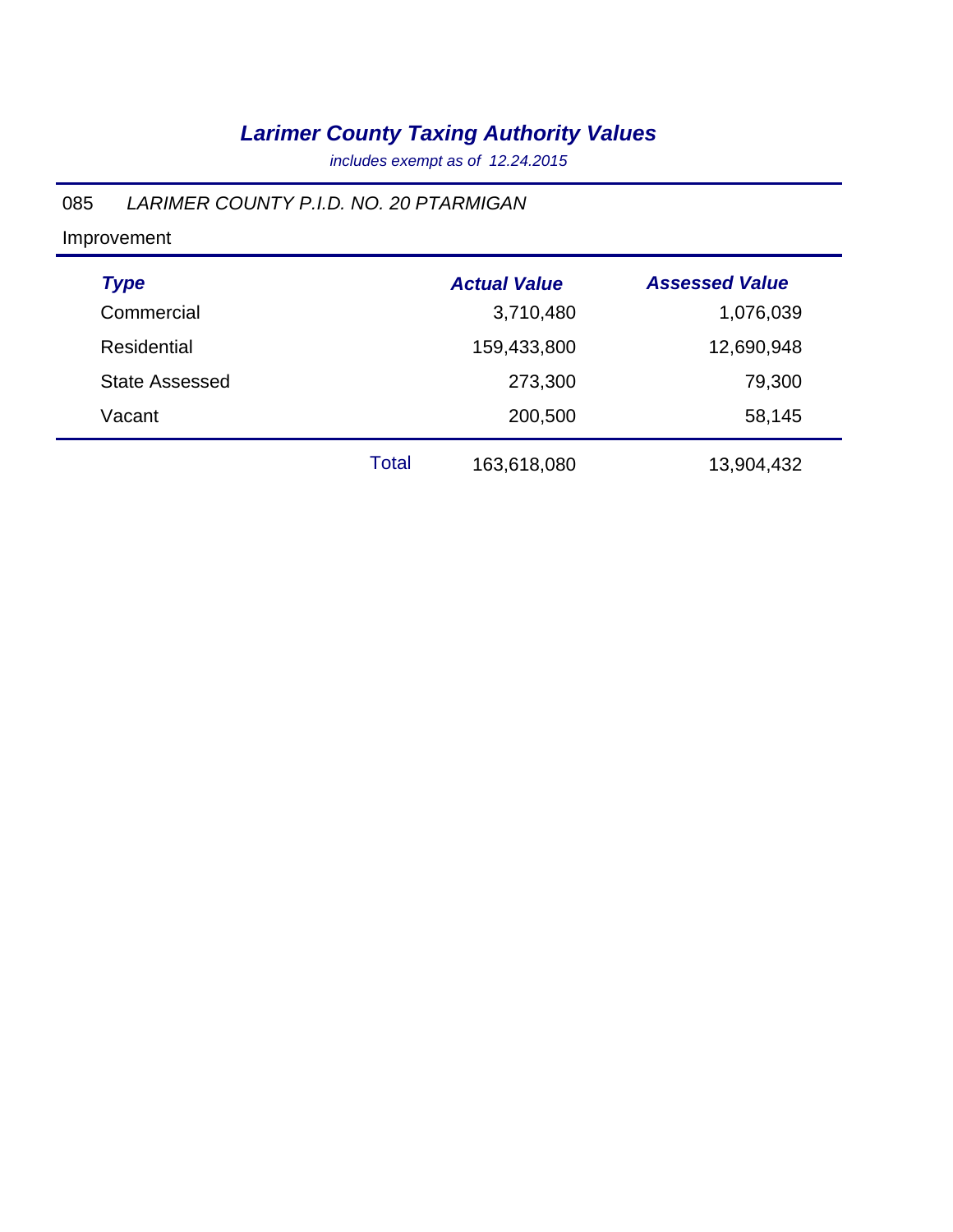*includes exempt as of 12.24.2015*

#### 086 *LARIMER COUNTY P.I.D. NO. 21 SOLAR RIDGE*

| <b>Type</b>           |       | <b>Actual Value</b> | <b>Assessed Value</b> |
|-----------------------|-------|---------------------|-----------------------|
| Residential           |       | 30,916,200          | 2,460,943             |
| <b>State Assessed</b> |       | 101,600             | 29,400                |
|                       | Total | 31,017,800          | 2,490,343             |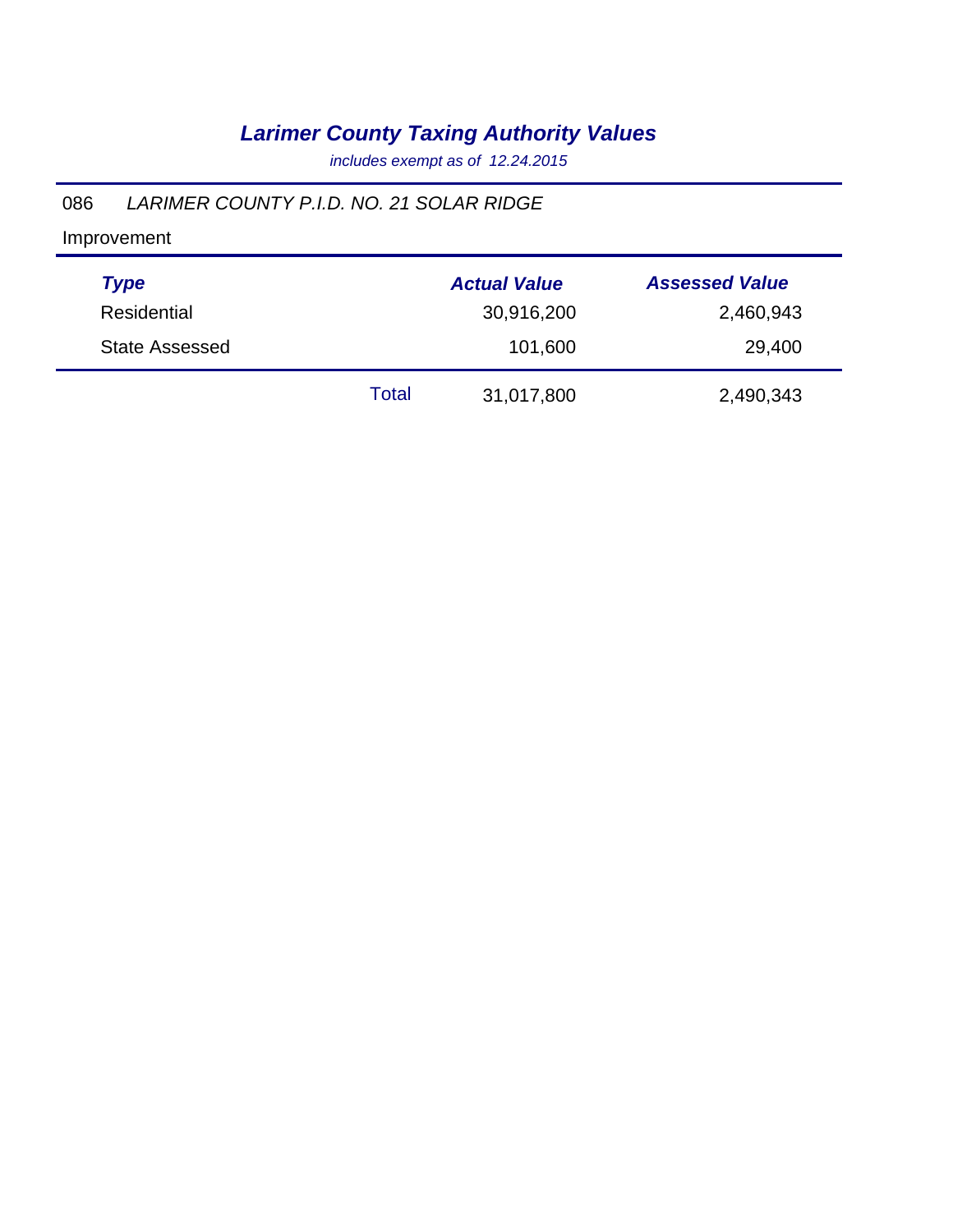*includes exempt as of 12.24.2015*

#### 087 *LARIMER COUNTY P.I.D. NO. 22 SADDLEBACK*

| <b>Type</b>           |       | <b>Actual Value</b> | <b>Assessed Value</b> |
|-----------------------|-------|---------------------|-----------------------|
| Residential           |       | 10,877,400          | 865,840               |
| <b>State Assessed</b> |       | 29,300              | 8,500                 |
|                       | Total | 10,906,700          | 874,340               |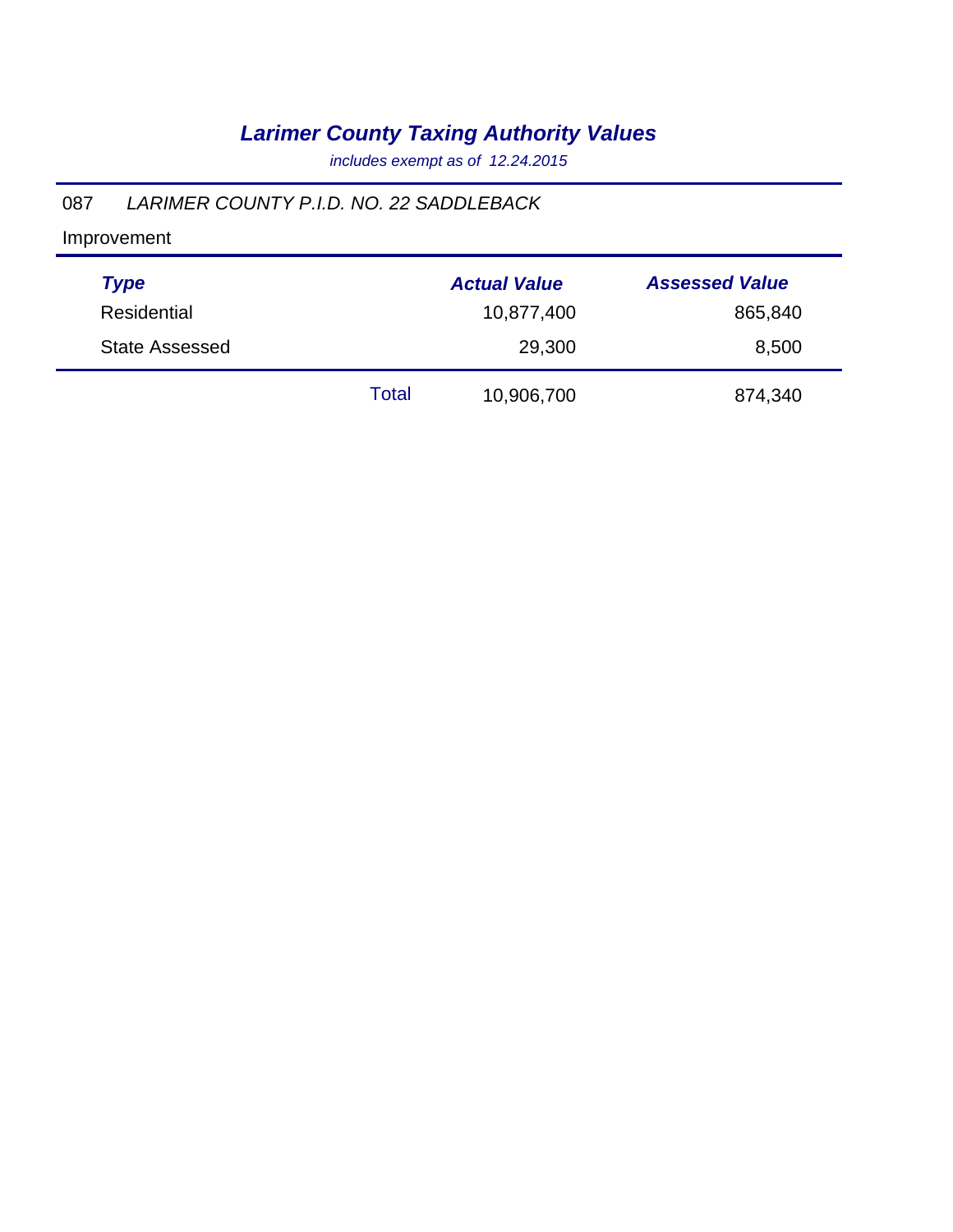*includes exempt as of 12.24.2015*

#### 088 *LOVELAND URBAN RENEWAL AUTHORITY*

| <b>Type</b>           |              | <b>Actual Value</b> | <b>Assessed Value</b> |
|-----------------------|--------------|---------------------|-----------------------|
| Commercial            |              | 82,411,540          | 23,899,350            |
| Exempt                |              | 29,986,930          | 8,500,650             |
| Industrial            |              | 1,745,500           | 506,196               |
| Residential           |              | 58,750,300          | 4,676,508             |
| <b>State Assessed</b> |              | 2,970,200           | 860,800               |
| Vacant                |              | 555,640             | 161,137               |
|                       | <b>Total</b> | 176,420,110         | 38,604,641            |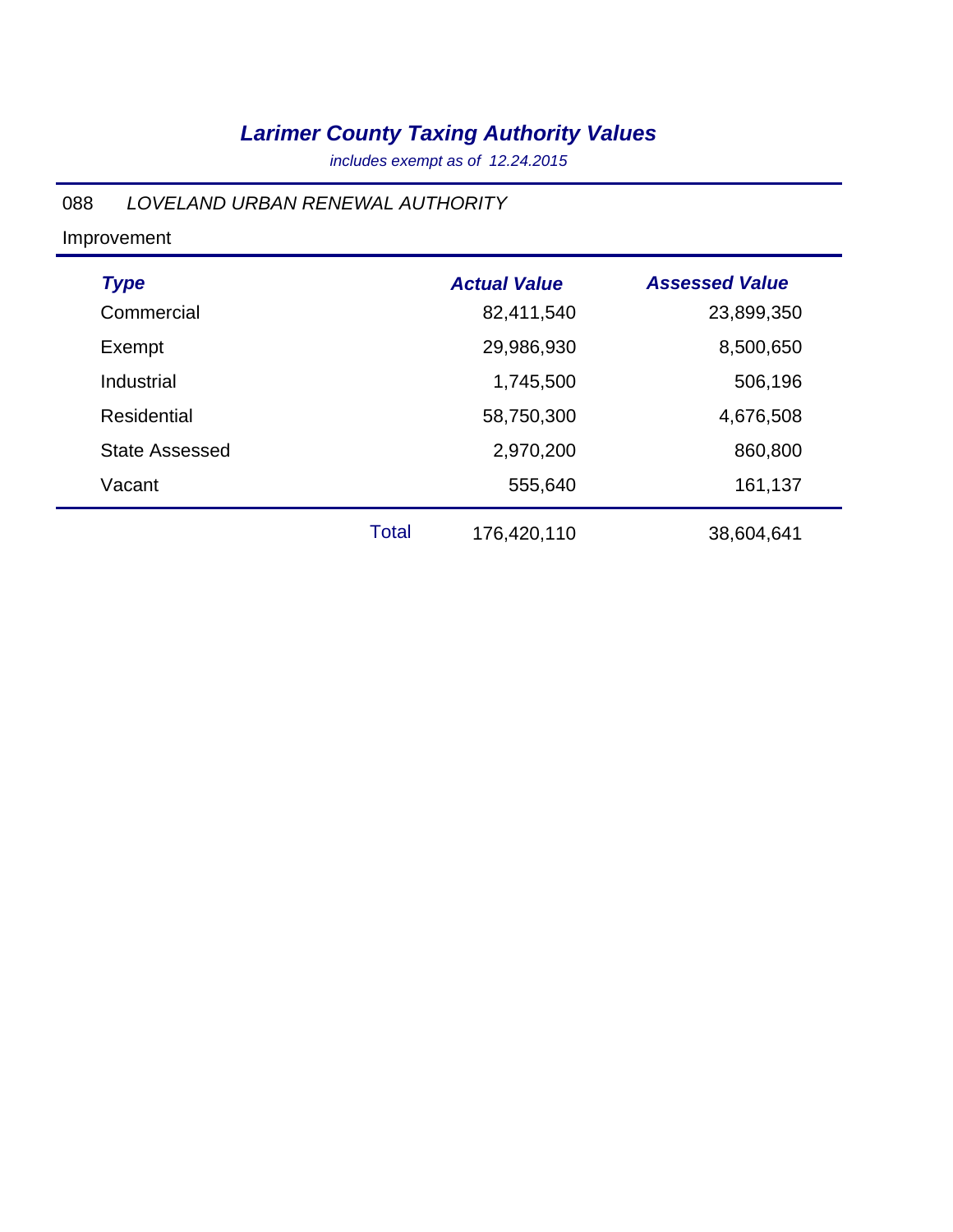*includes exempt as of 12.24.2015*

#### 090 *ESTES VALLEY PUBLIC LIBRARY DISTRICT*

Library

| <b>Type</b><br>Agricultural |              | <b>Actual Value</b><br>580,960 | <b>Assessed Value</b><br>168,489 |
|-----------------------------|--------------|--------------------------------|----------------------------------|
| Commercial                  |              | 319,890,230                    | 92,768,176                       |
| Exempt                      |              | 274,338,490                    | 74,395,372                       |
| Industrial                  |              | 886,770                        | 257,163                          |
| <b>Natural Resources</b>    |              | 40,970                         | 11,882                           |
| Residential                 |              | 2,676,305,800                  | 213,033,978                      |
| <b>State Assessed</b>       |              | 13,815,200                     | 4,006,400                        |
| Vacant                      |              | 96,516,040                     | 27,989,656                       |
|                             | <b>Total</b> | 3,382,374,460                  | 412,631,116                      |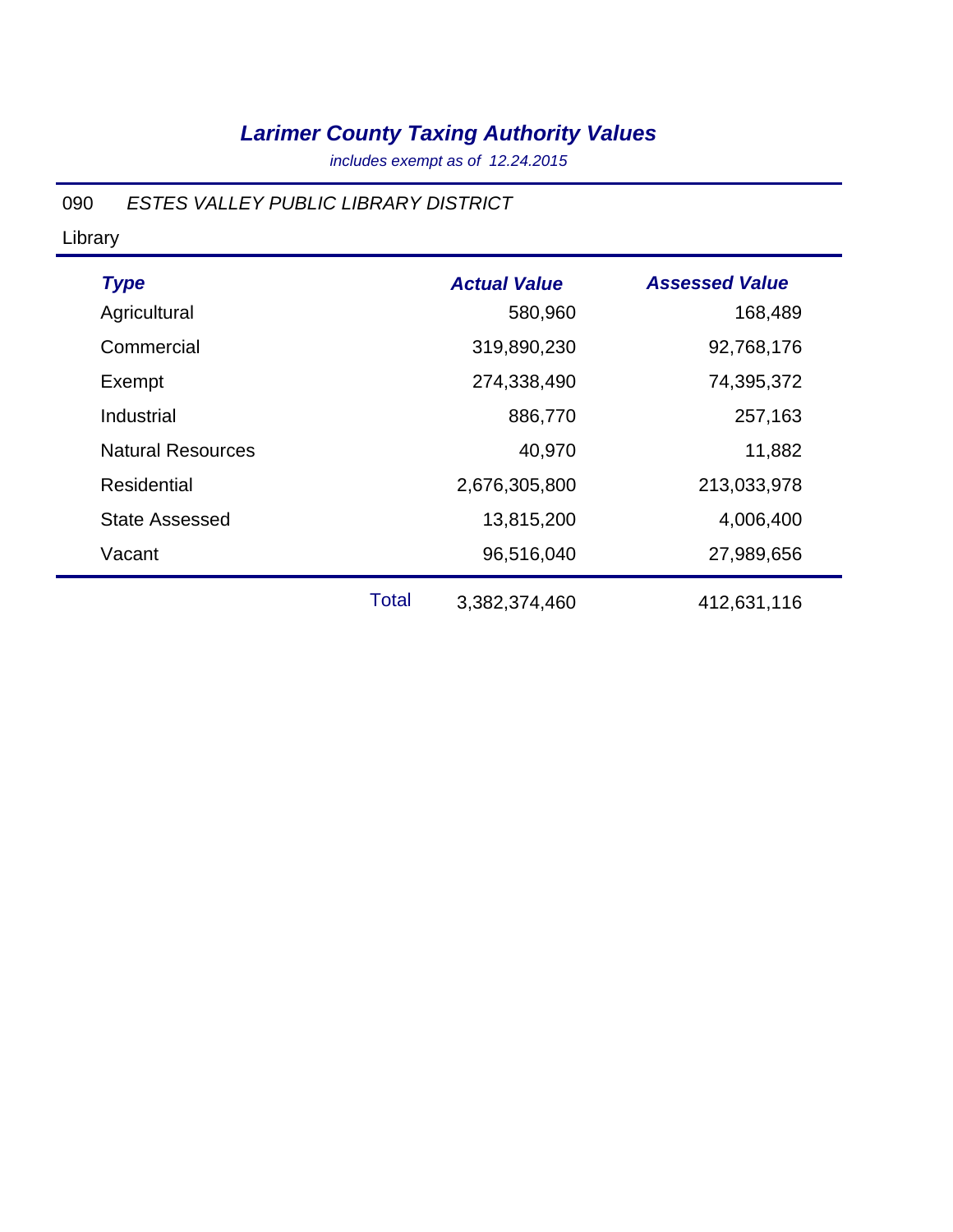*includes exempt as of 12.24.2015*

#### 091 *ESTES VALLEY RECREATION AND PARK*

Recreation

| <b>Type</b>              |              | <b>Actual Value</b> | <b>Assessed Value</b> |
|--------------------------|--------------|---------------------|-----------------------|
| Agricultural             |              | 798,290             | 231,522               |
| Commercial               |              | 320,024,900         | 92,807,230            |
| Exempt                   |              | 265,404,820         | 71,804,605            |
| Industrial               |              | 860,910             | 249,663               |
| <b>Natural Resources</b> |              | 17,140              | 4,970                 |
| <b>Residential</b>       |              | 2,666,487,600       | 212,252,525           |
| <b>State Assessed</b>    |              | 12,849,200          | 3,726,400             |
| Vacant                   |              | 98,593,280          | 28,592,056            |
|                          | <b>Total</b> | 3,365,036,140       | 409,668,971           |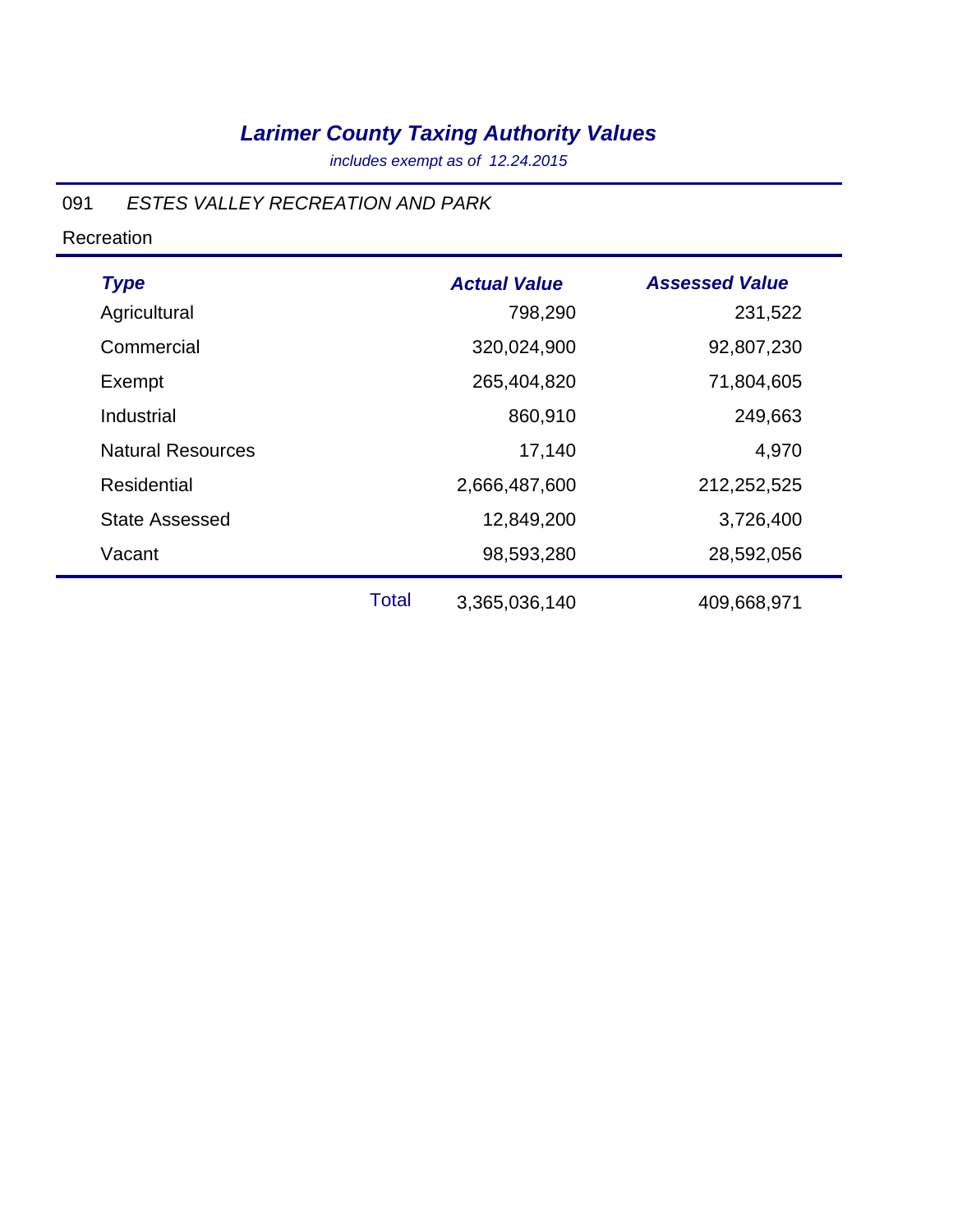*includes exempt as of 12.24.2015*

#### 093 *RED FEATHER MOUNTAIN LIBRARY*

Library

| <b>Type</b>              |              | <b>Actual Value</b> | <b>Assessed Value</b> |
|--------------------------|--------------|---------------------|-----------------------|
| Agricultural             |              | 831,780             | 241,247               |
| Commercial               |              | 5,643,610           | 1,636,648             |
| Exempt                   |              | 51,608,720          | 14,699,305            |
| <b>Natural Resources</b> |              | 10,570              | 3,065                 |
| <b>Residential</b>       |              | 489,860,100         | 38,992,913            |
| <b>State Assessed</b>    |              | 619,400             | 179,600               |
| Vacant                   |              | 41,724,810          | 12,100,195            |
|                          | <b>Total</b> | 590,298,990         | 67,852,973            |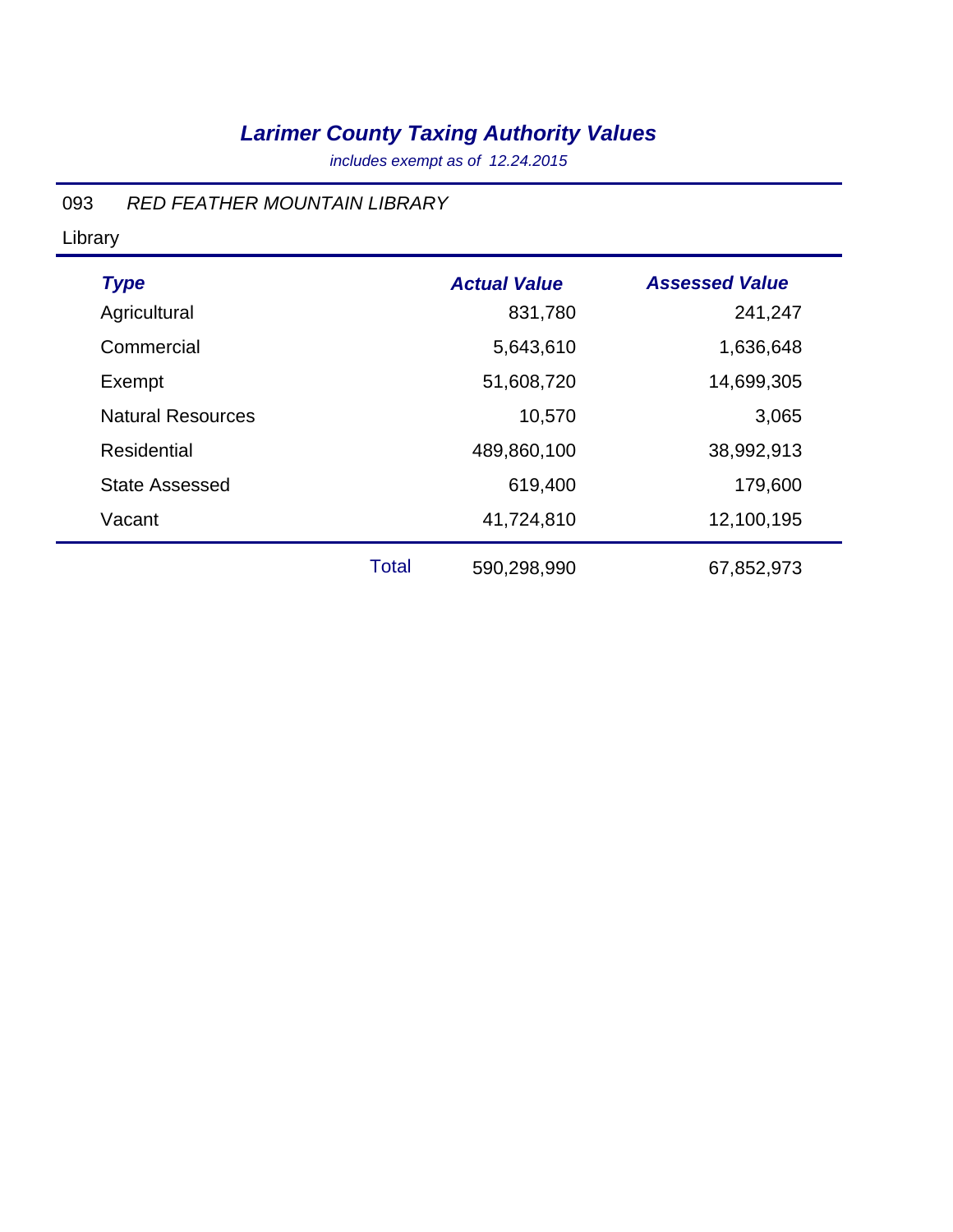*includes exempt as of 12.24.2015*

#### 094 *US 34/CROSSROADS CORRIDOR RENEWAL PLAN*

| <b>Type</b><br>Agricultural |              | <b>Actual Value</b><br>271,500 | <b>Assessed Value</b><br>78,745 |
|-----------------------------|--------------|--------------------------------|---------------------------------|
| Commercial                  |              | 341,454,370                    | 99,021,779                      |
| Exempt                      |              | 277,530,890                    | 80,483,750                      |
| Industrial                  |              | 4,773,840                      | 1,384,413                       |
| Oil & Gas                   |              | 36,577                         | 19,011                          |
| Residential                 |              | 49,222,500                     | 3,918,112                       |
| <b>State Assessed</b>       |              | 31,500                         | 9,100                           |
| Vacant                      |              | 9,849,660                      | 2,856,402                       |
|                             | <b>Total</b> | 683,170,837                    | 187,771,312                     |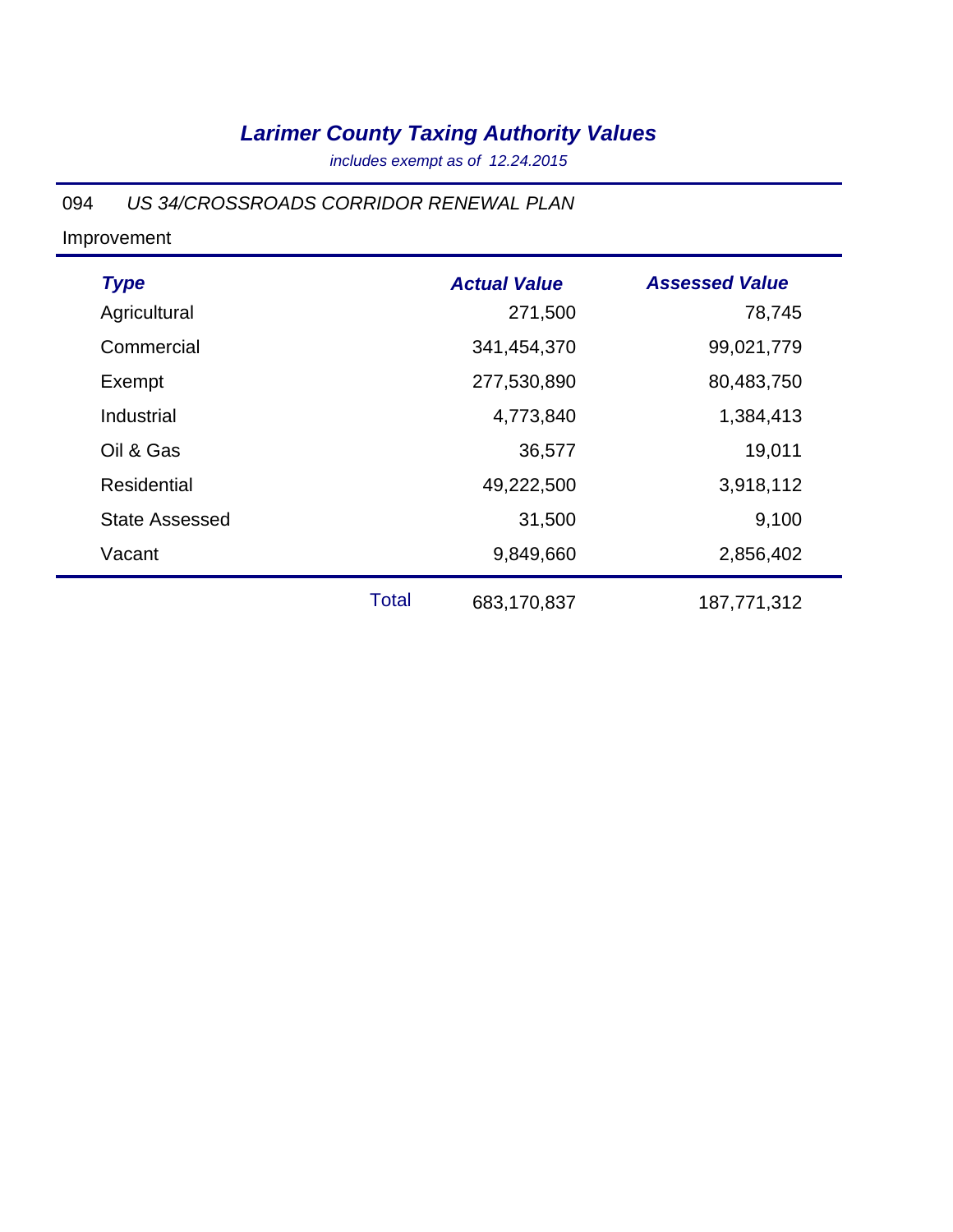*includes exempt as of 12.24.2015*

#### 095 *BOXELDER SANITATION DISTRICT*

**Sanitation** 

| <b>Type</b>              |              | <b>Actual Value</b> | <b>Assessed Value</b> |
|--------------------------|--------------|---------------------|-----------------------|
| Agricultural             |              | 2,783,430           | 807,282               |
| Commercial               |              | 304,383,800         | 88,271,312            |
| Exempt                   |              | 18,789,840          | 5,445,698             |
| Industrial               |              | 89,141,530          | 25,851,042            |
| <b>Natural Resources</b> |              | 2,970               | 861                   |
| Oil & Gas                |              | 1,251,854           | 825,796               |
| <b>Residential</b>       |              | 941,361,600         | 74,932,529            |
| <b>State Assessed</b>    |              | 3,271,000           | 948,700               |
| Vacant                   |              | 25,159,990          | 7,296,401             |
|                          | <b>Total</b> | 1,386,146,014       | 204,379,621           |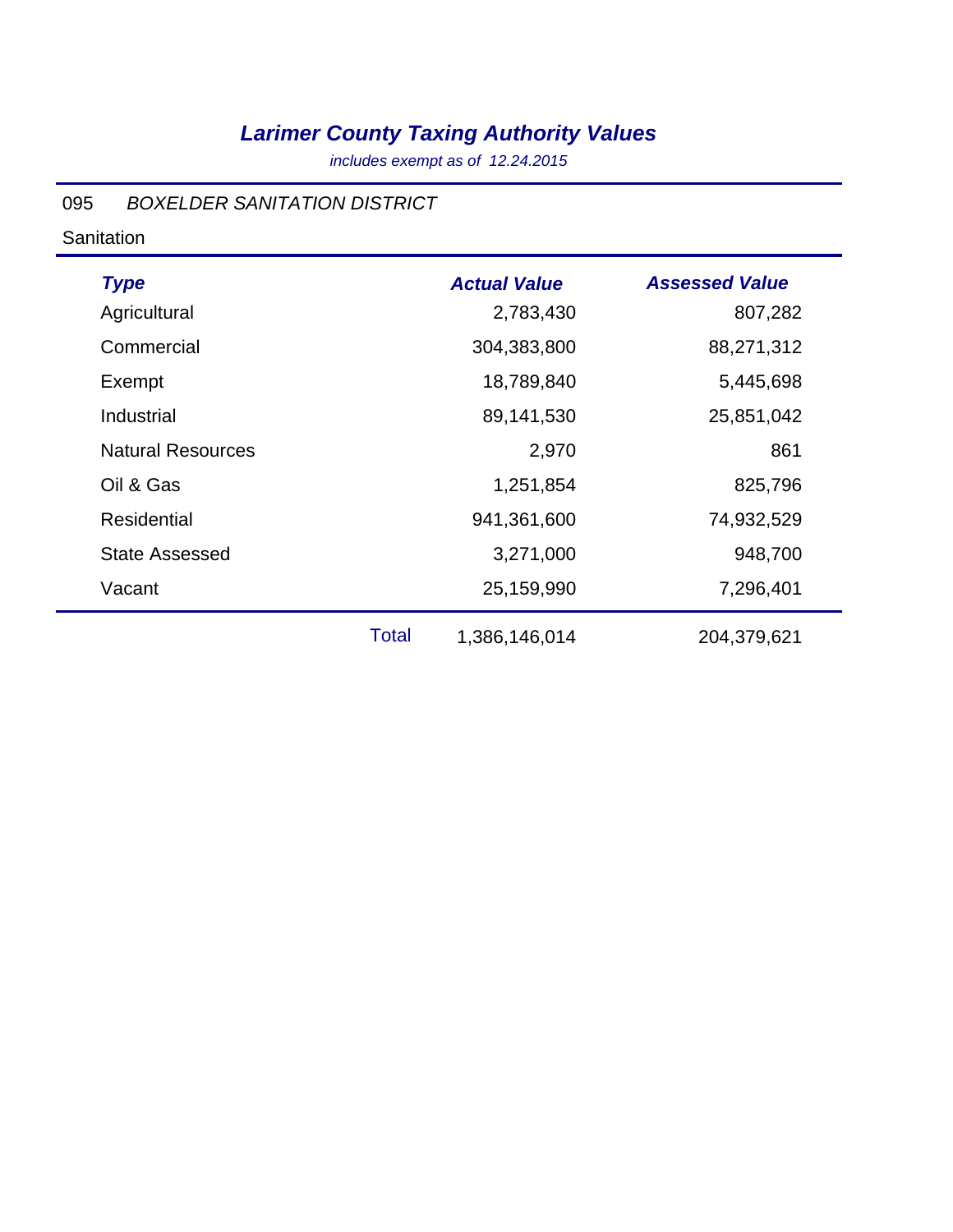*includes exempt as of 12.24.2015*

#### 096 *CHERRY HILLS SANITATION DISTRICT*

**Sanitation** 

| <b>Type</b>           |              | <b>Actual Value</b> | <b>Assessed Value</b> |
|-----------------------|--------------|---------------------|-----------------------|
| Agricultural          |              | 18,370              | 5,327                 |
| Commercial            |              | 6,302,170           | 1,827,629             |
| Exempt                |              | 9,930,760           | 2,879,922             |
| Oil & Gas             |              | 239,284             | 179,463               |
| Residential           |              | 645,391,800         | 51,373,143            |
| <b>State Assessed</b> |              | 5,090,900           | 1,476,400             |
| Vacant                |              | 2,656,320           | 770,325               |
|                       | <b>Total</b> | 669,629,604         | 58,512,209            |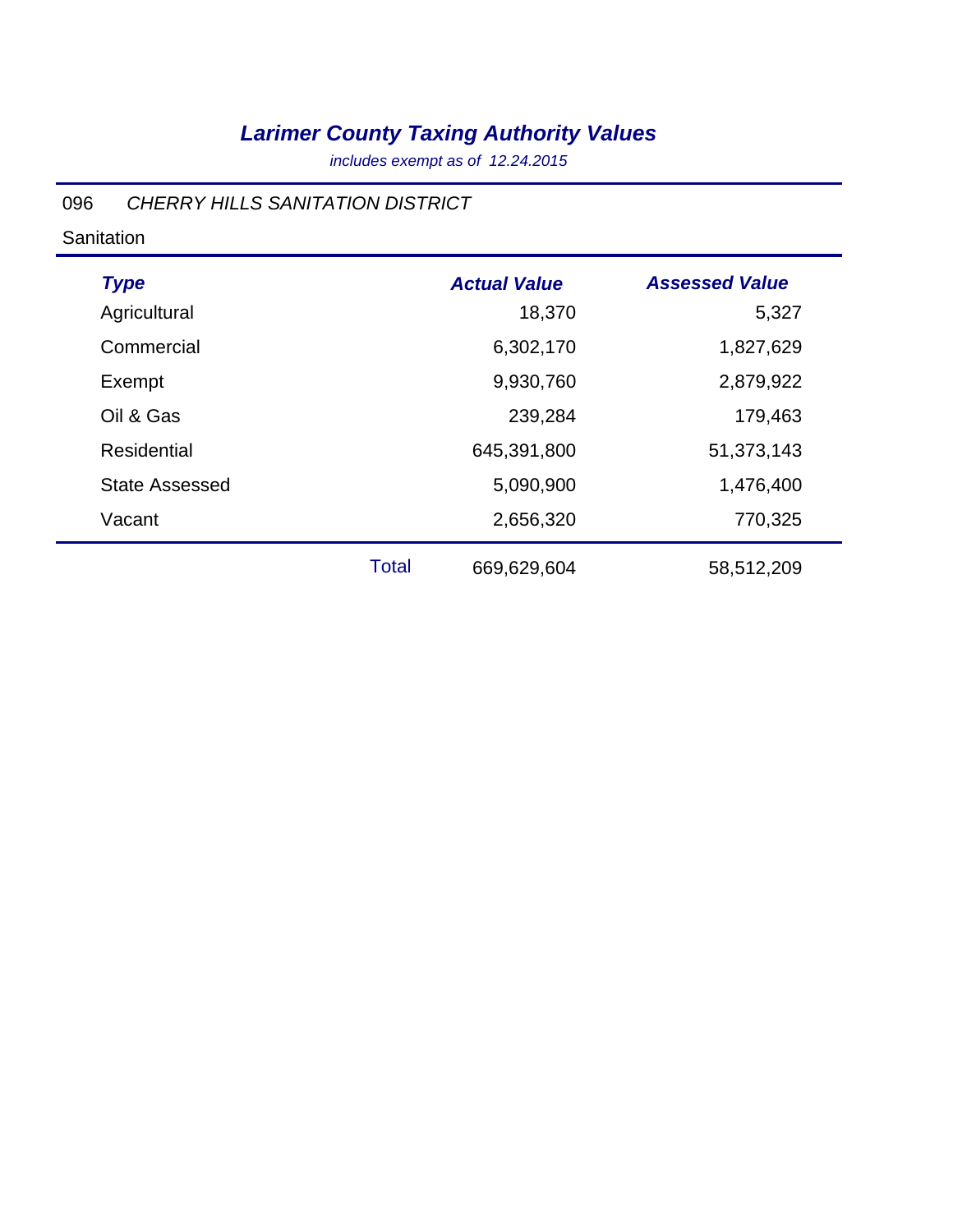*includes exempt as of 12.24.2015*

#### 097 *ESTES PARK SANITATION DISTRICT*

**Sanitation** 

| <b>Type</b>           |              | <b>Actual Value</b> | <b>Assessed Value</b> |
|-----------------------|--------------|---------------------|-----------------------|
| Commercial            |              | 177,598,210         | 51,503,487            |
| Exempt                |              | 32,982,810          | 9,336,920             |
| Industrial            |              | 151,430             | 43,915                |
| <b>Residential</b>    |              | 504,436,800         | 40,153,271            |
| <b>State Assessed</b> |              | 8,786,100           | 2,548,000             |
| Vacant                |              | 13,959,010          | 4,048,113             |
|                       | <b>Total</b> | 737,914,360         | 107,633,706           |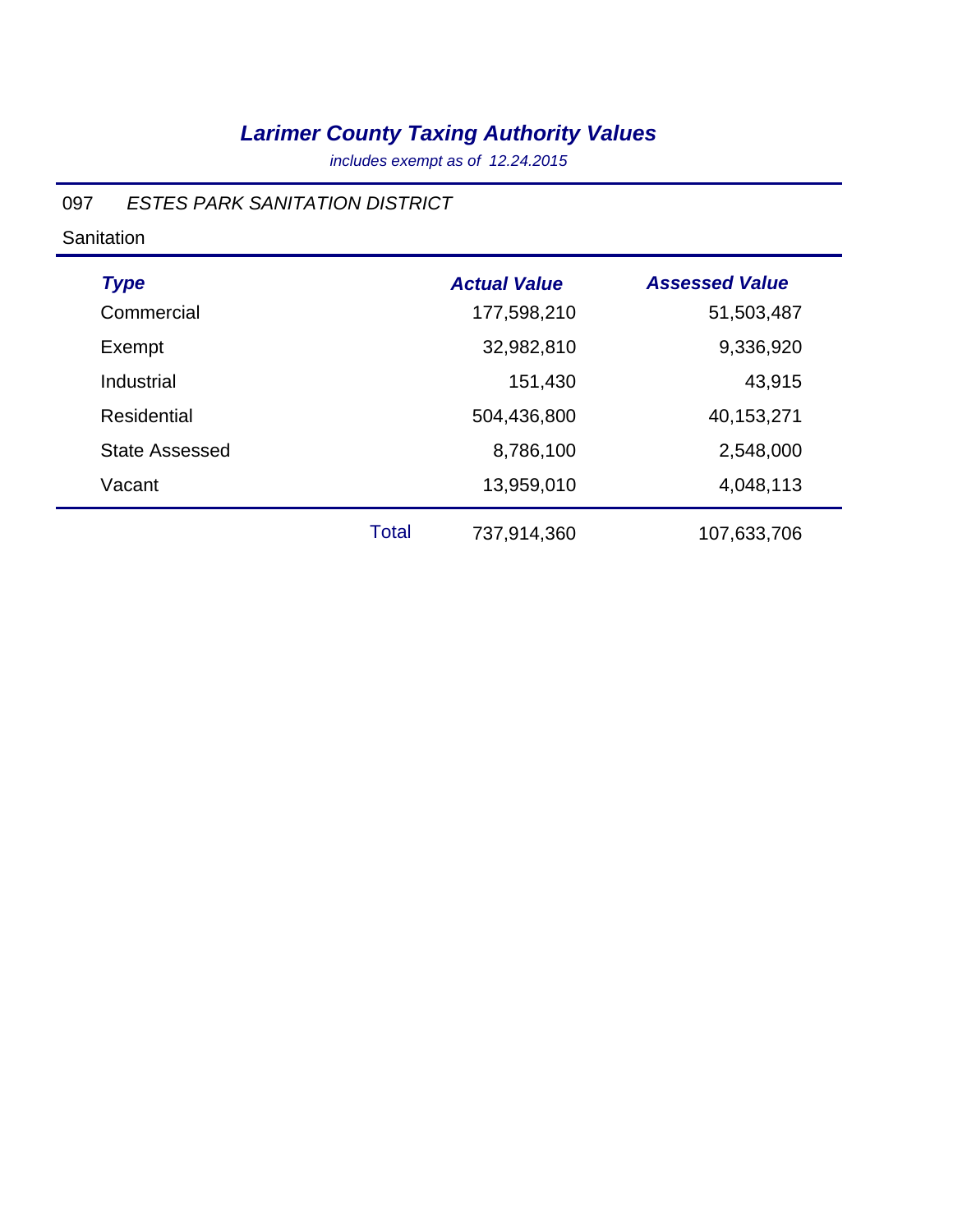*includes exempt as of 12.24.2015*

### 100 *LARIMER COUNTY P.I.D. NO. 24 WESTRIDGE*

Improvement

| <b>Type</b>           |       | <b>Actual Value</b> | <b>Assessed Value</b> |
|-----------------------|-------|---------------------|-----------------------|
| Residential           |       | 32,443,000          | 2,582,456             |
| <b>State Assessed</b> |       | 36,000              | 10,400                |
| Vacant                |       | 768,000             | 222,720               |
|                       | Total | 33,247,000          | 2,815,576             |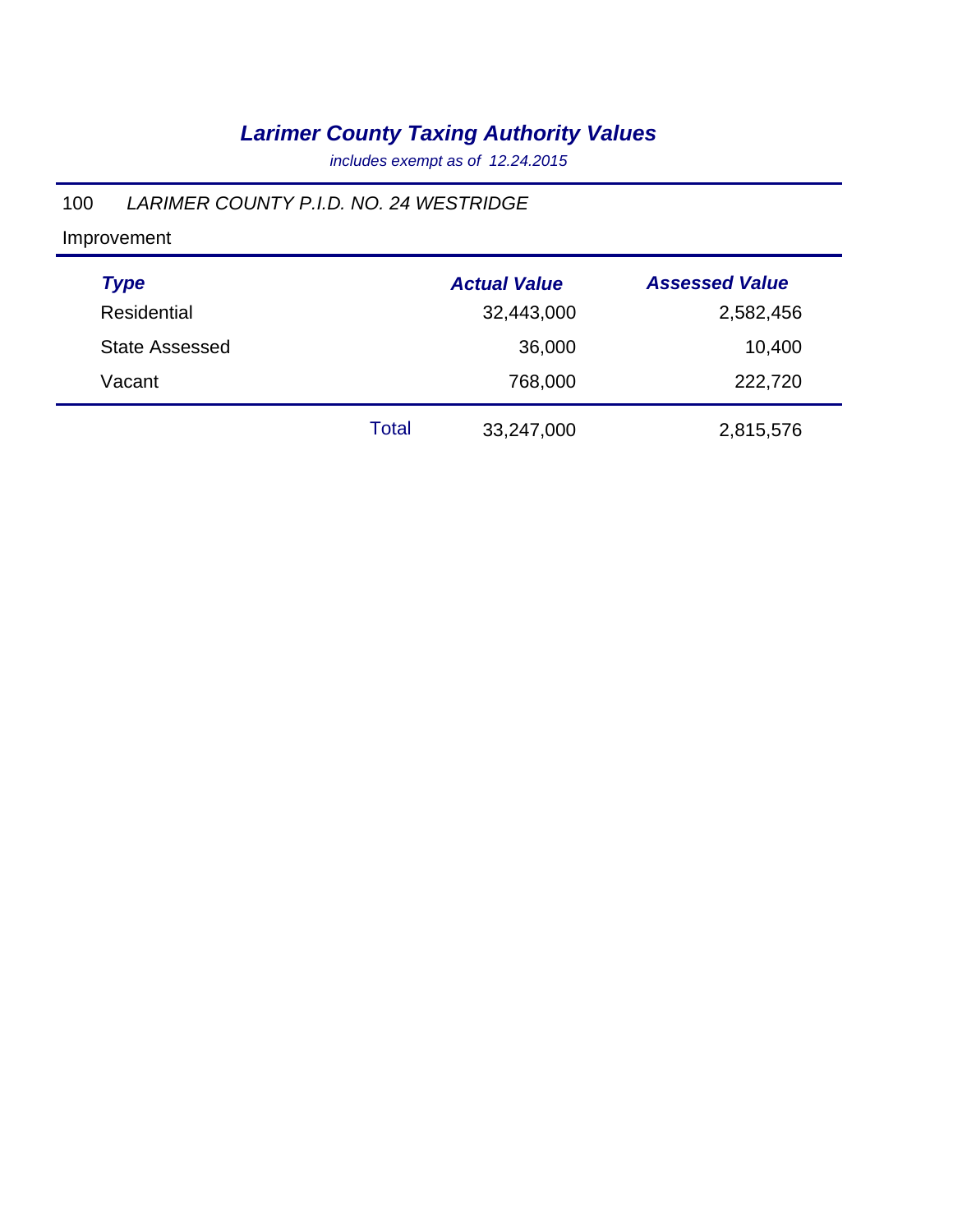*includes exempt as of 12.24.2015*

### 101 *LARIMER COUNTY P.I.D. NO. 28 TROTWOOD*

Improvement

| <b>Type</b>           |       | <b>Actual Value</b> | <b>Assessed Value</b> |
|-----------------------|-------|---------------------|-----------------------|
| Residential           |       | 11,016,000          | 876,872               |
| <b>State Assessed</b> |       | 21,500              | 6,200                 |
|                       | Total | 11,037,500          | 883,072               |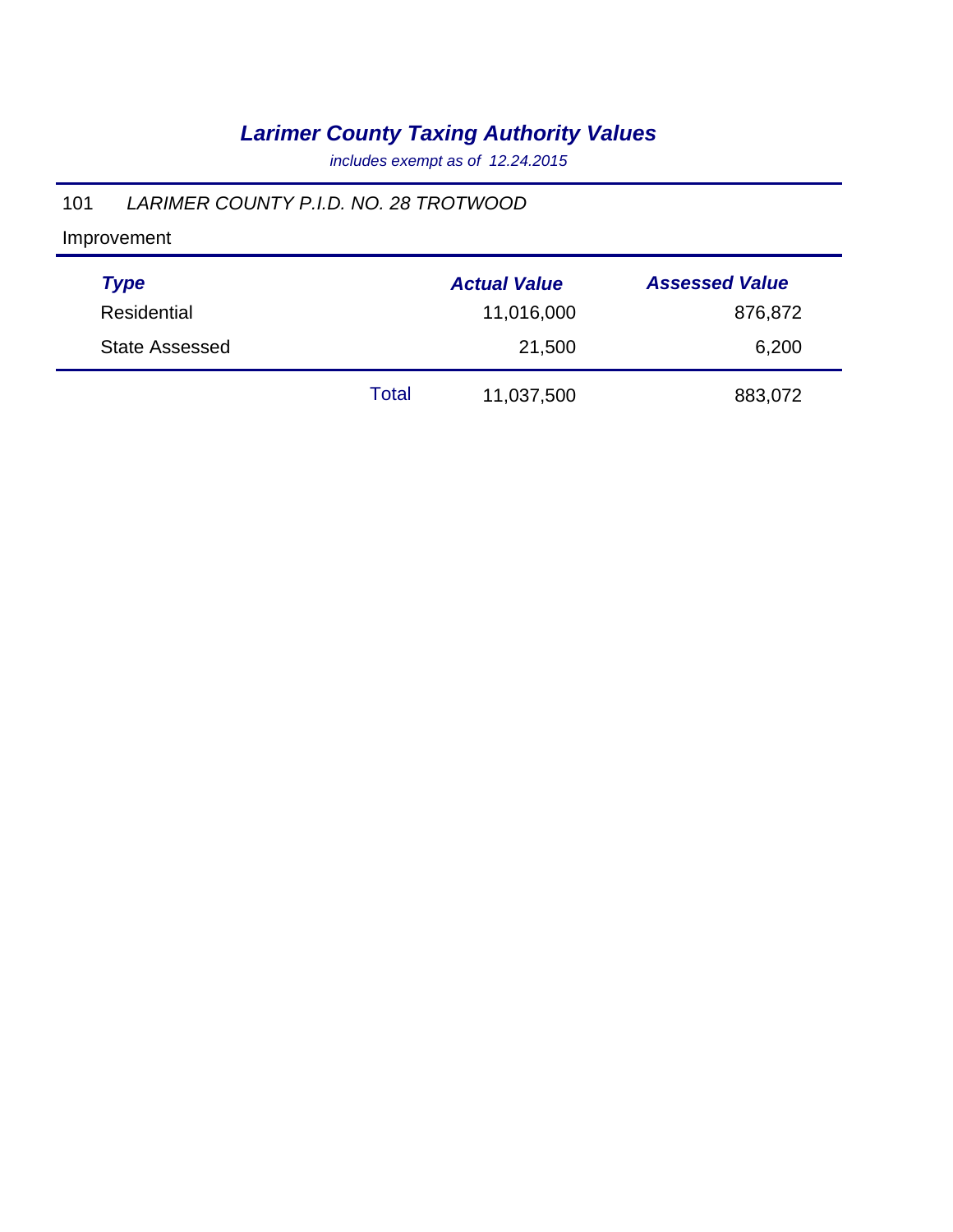*includes exempt as of 12.24.2015*

### 102 *LARIMER COUNTY P.I.D. NO. 29 VINE DRIVE*

Improvement

| <b>Type</b>           |              | <b>Actual Value</b> | <b>Assessed Value</b> |
|-----------------------|--------------|---------------------|-----------------------|
| Residential           |              | 7,169,600           | 570,688               |
| <b>State Assessed</b> |              | 105,900             | 30,700                |
| Vacant                |              | 200,400             | 58,116                |
|                       | <b>Total</b> | 7,475,900           | 659,504               |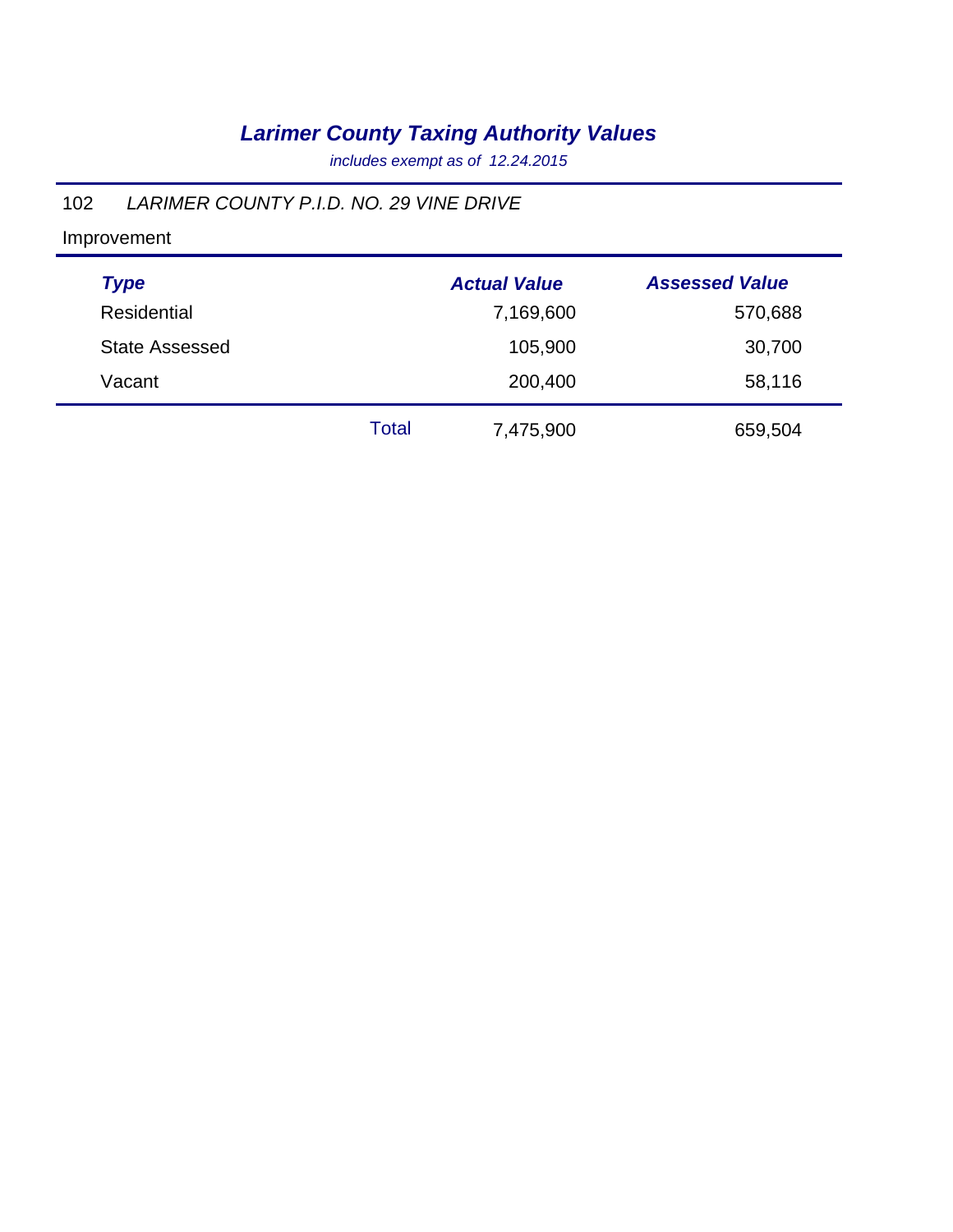*includes exempt as of 12.24.2015*

#### 103 *SOUTH FORT COLLINS SANITATION DISTRICT*

#### **Sanitation**

| <b>Type</b>              |              | <b>Actual Value</b> | <b>Assessed Value</b> |
|--------------------------|--------------|---------------------|-----------------------|
| Agricultural             |              | 1,941,440           | 563,049               |
| Commercial               |              | 673,253,820         | 195,243,621           |
| Exempt                   |              | 286,061,940         | 78,102,234            |
| Industrial               |              | 84,525,520          | 24,512,407            |
| <b>Natural Resources</b> |              | 2,450               | 712                   |
| Oil & Gas                |              | 89,235              | 25,878                |
| Residential              |              | 5,536,179,300       | 440,680,290           |
| <b>State Assessed</b>    |              | 32,707,800          | 9,485,200             |
| Vacant                   |              | 158,512,220         | 45,968,587            |
|                          | <b>Total</b> | 6,773,273,725       | 794,581,978           |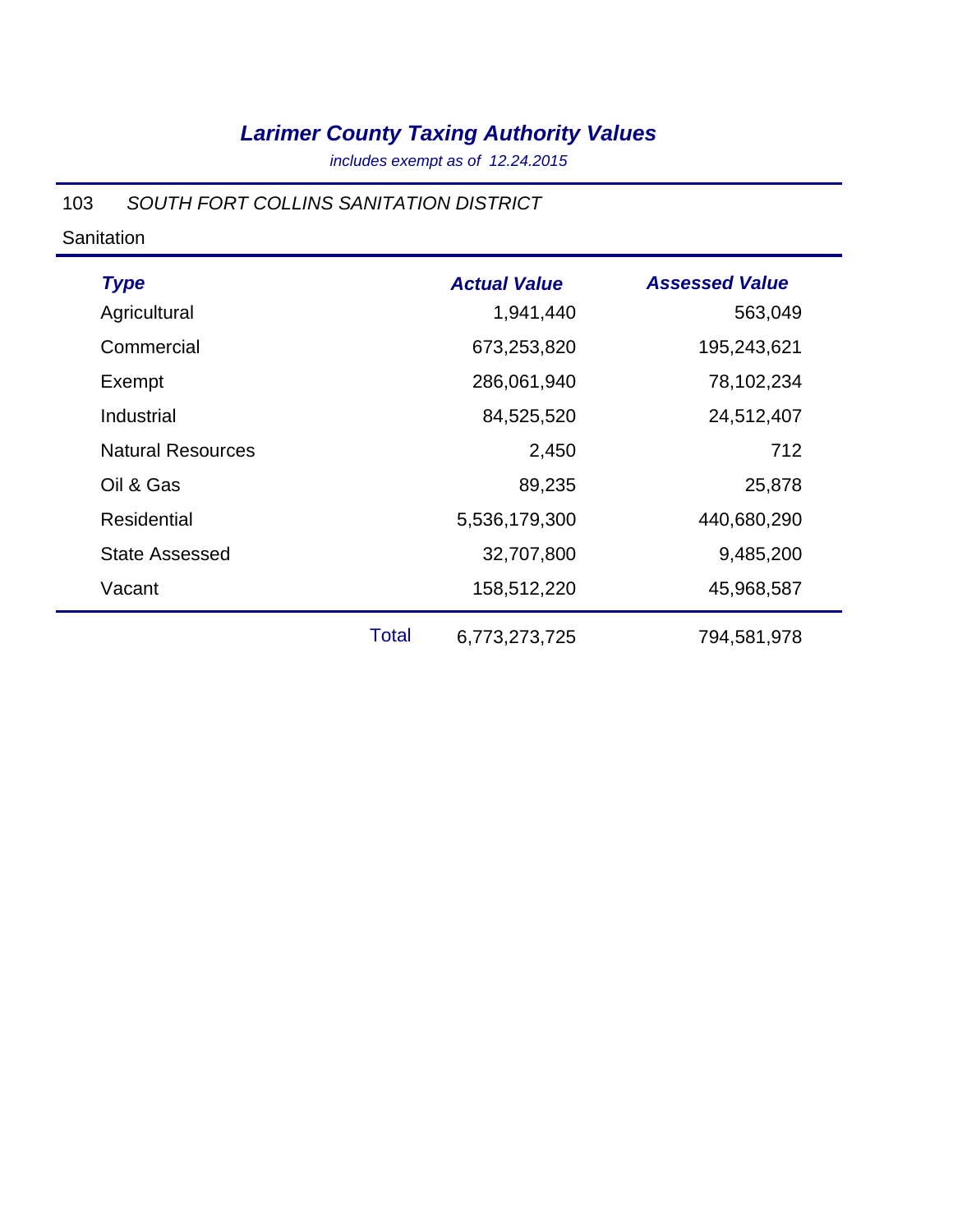*includes exempt as of 12.24.2015*

#### 104 *LARIMER COUNTY P.I.D. NO. 30 POUDRE OVERLOOK*

Improvement

| <b>Type</b>           |       | <b>Actual Value</b> | <b>Assessed Value</b> |
|-----------------------|-------|---------------------|-----------------------|
| Residential           |       | 37,403,900          | 2,977,367             |
| <b>State Assessed</b> |       | 135,500             | 39,300                |
|                       | Total | 37,539,400          | 3,016,667             |

÷,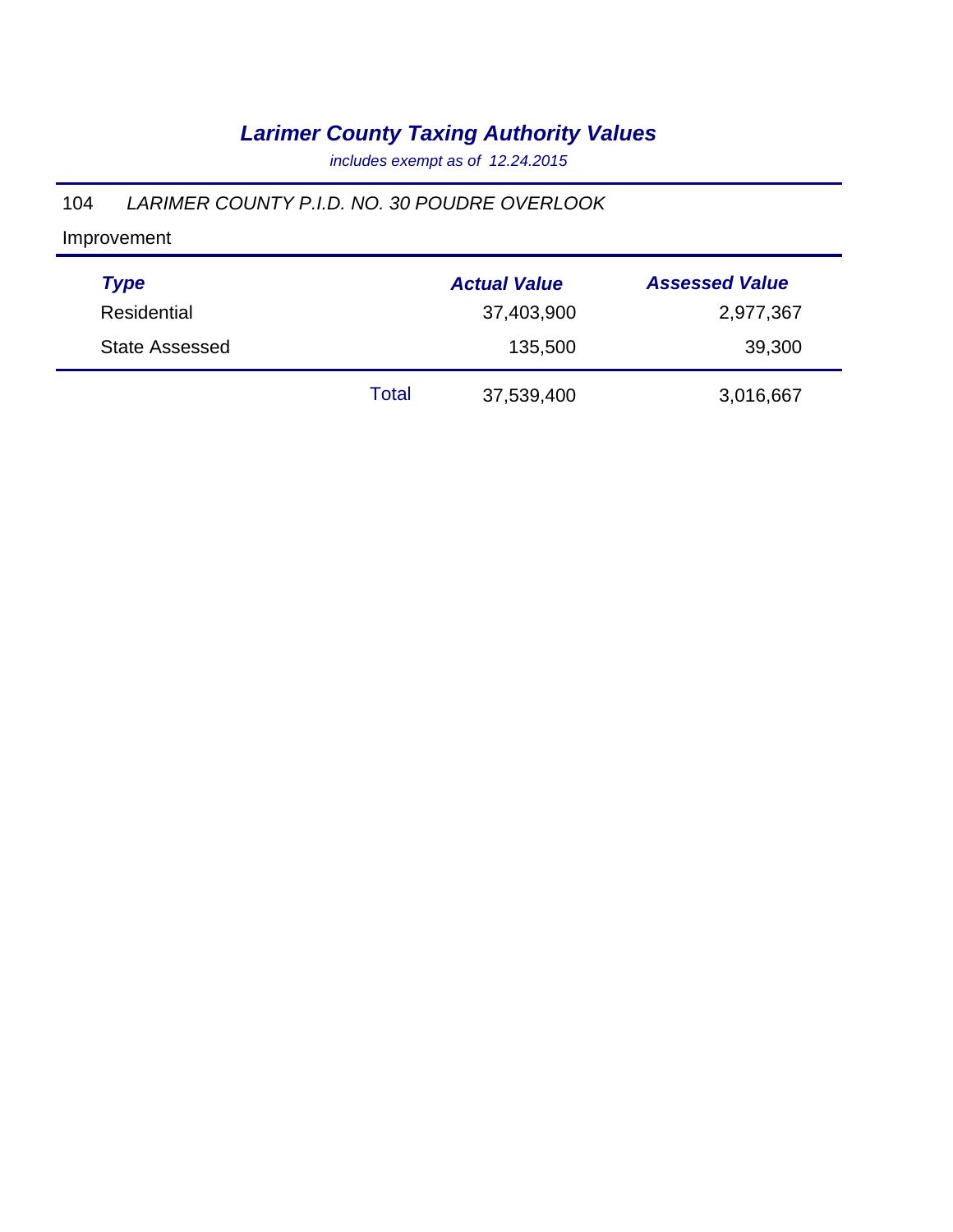*includes exempt as of 12.24.2015*

#### 105 *UPPER THOMPSON SANITATION DISTRICT*

#### **Sanitation**

| <b>Type</b>              |              | <b>Actual Value</b> | <b>Assessed Value</b> |
|--------------------------|--------------|---------------------|-----------------------|
| Agricultural             |              | 136,290             | 39,524                |
| Commercial               |              | 125,250,940         | 36,322,774            |
| Exempt                   |              | 64,881,260          | 14,369,285            |
| Industrial               |              | 709,480             | 205,748               |
| <b>Natural Resources</b> |              | 0                   | 0                     |
| Residential              |              | 1,647,266,500       | 131, 122, 431         |
| <b>State Assessed</b>    |              | 2,355,500           | 683,200               |
| Vacant                   |              | 54,405,150          | 15,777,498            |
|                          | <b>Total</b> | 1,895,005,120       | 198,520,460           |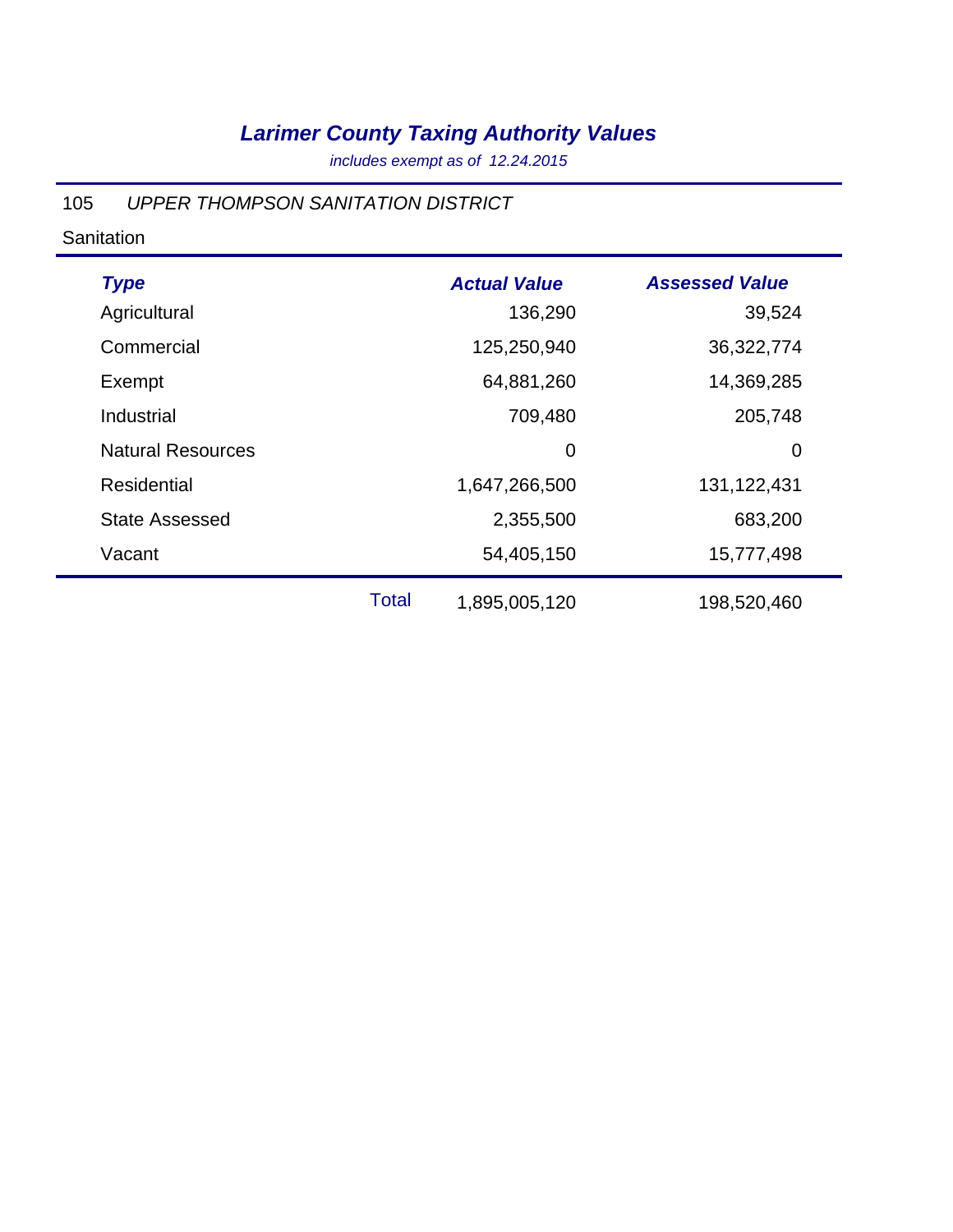*includes exempt as of 12.24.2015*

### 107 *BERTHOUD COMMUNITY LIBRARY DISTRICT*

Library

| <b>Type</b>              |              | <b>Actual Value</b> | <b>Assessed Value</b> |
|--------------------------|--------------|---------------------|-----------------------|
| Agricultural             |              | 7,680,600           | 2,228,165             |
| Commercial               |              | 67,496,760          | 19,574,068            |
| Exempt                   |              | 72,908,850          | 21,034,068            |
| Industrial               |              | 16,223,900          | 4,704,935             |
| <b>Natural Resources</b> |              | 118,130             | 34,274                |
| Oil & Gas                |              | 506,465             | 157,821               |
| <b>Residential</b>       |              | 1,282,572,700       | 102,092,920           |
| <b>State Assessed</b>    |              | 15, 157, 500        | 4,395,300             |
| Vacant                   |              | 27,856,380          | 8,078,358             |
|                          | <b>Total</b> | 1,490,521,285       | 162,299,909           |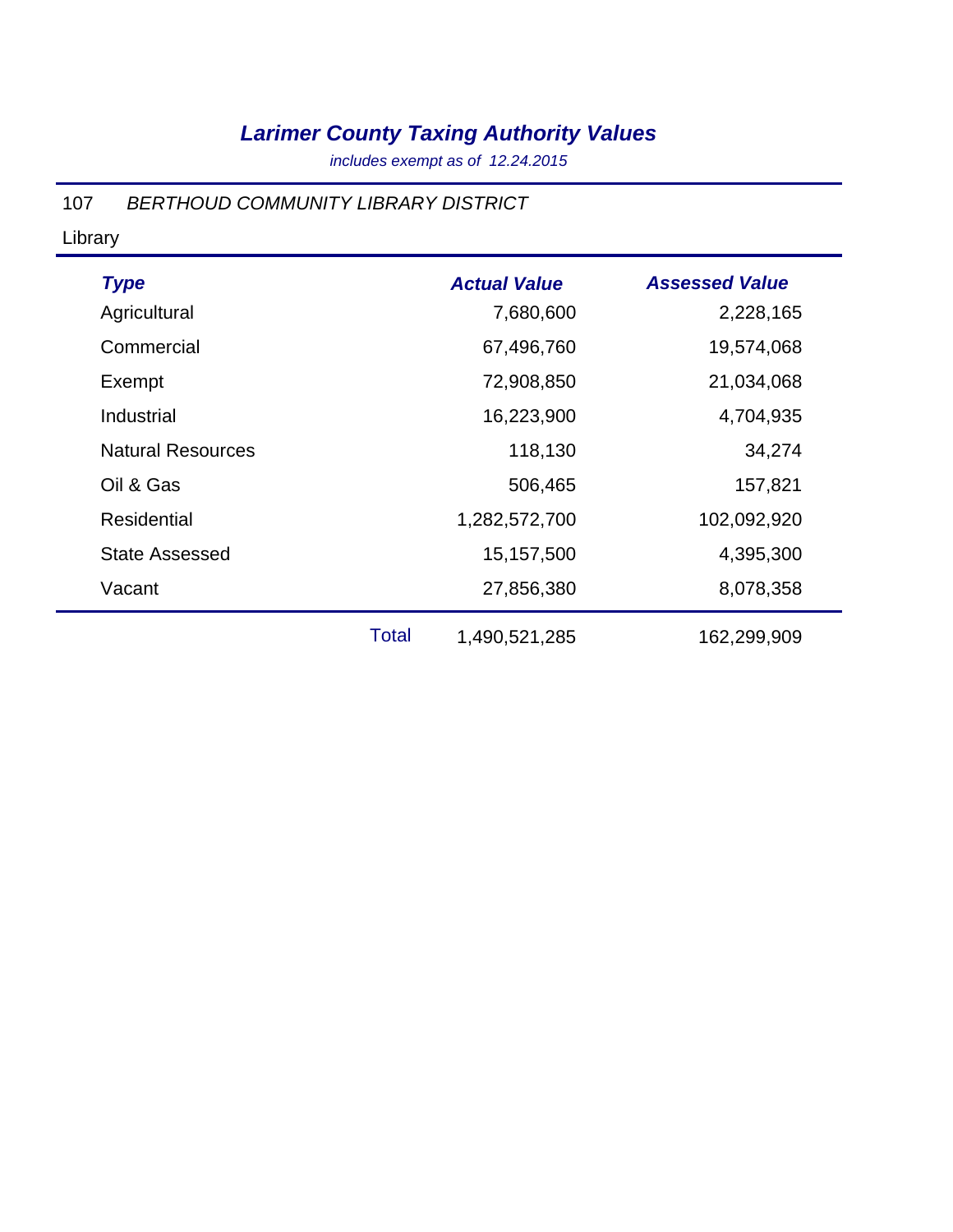*includes exempt as of 12.24.2015*

#### 108 *ANHEUSER BUSCH PARK AND RECREATION DIST*

Recreation

| <b>Type</b> |       | <b>Actual Value</b> | <b>Assessed Value</b> |
|-------------|-------|---------------------|-----------------------|
| Vacant      |       | 279,670             | 81,104                |
|             | Total | 279,670             | 81,104                |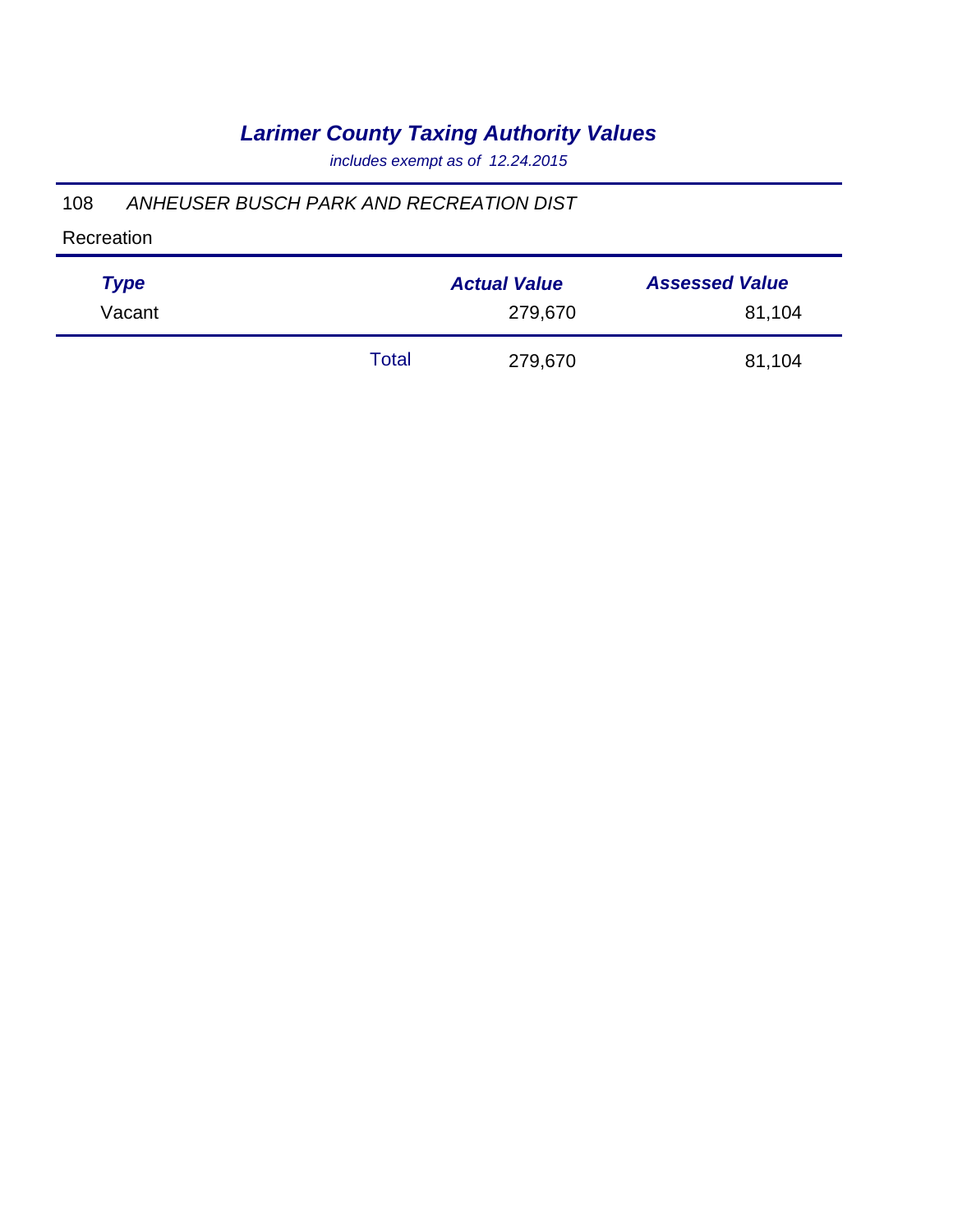*includes exempt as of 12.24.2015*

#### 110 *EAST LARIMER COUNTY WATER DISTRICT*

| <b>Type</b>              |              | <b>Actual Value</b> | <b>Assessed Value</b> |
|--------------------------|--------------|---------------------|-----------------------|
| Agricultural             |              | 10,160,810          | 2,946,799             |
| Commercial               |              | 382,361,680         | 110,884,899           |
| Exempt                   |              | 119,464,660         | 34,438,837            |
| Industrial               |              | 353,768,250         | 102,592,790           |
| <b>Natural Resources</b> |              | 144,200             | 41,830                |
| Oil & Gas                |              | 3,759,679           | 2,488,359             |
| Residential              |              | 2,031,162,100       | 161,680,626           |
| <b>State Assessed</b>    |              | 21,412,900          | 6,209,700             |
| Vacant                   |              | 36,793,390          | 10,670,086            |
|                          | <b>Total</b> | 2,959,027,669       | 431,953,926           |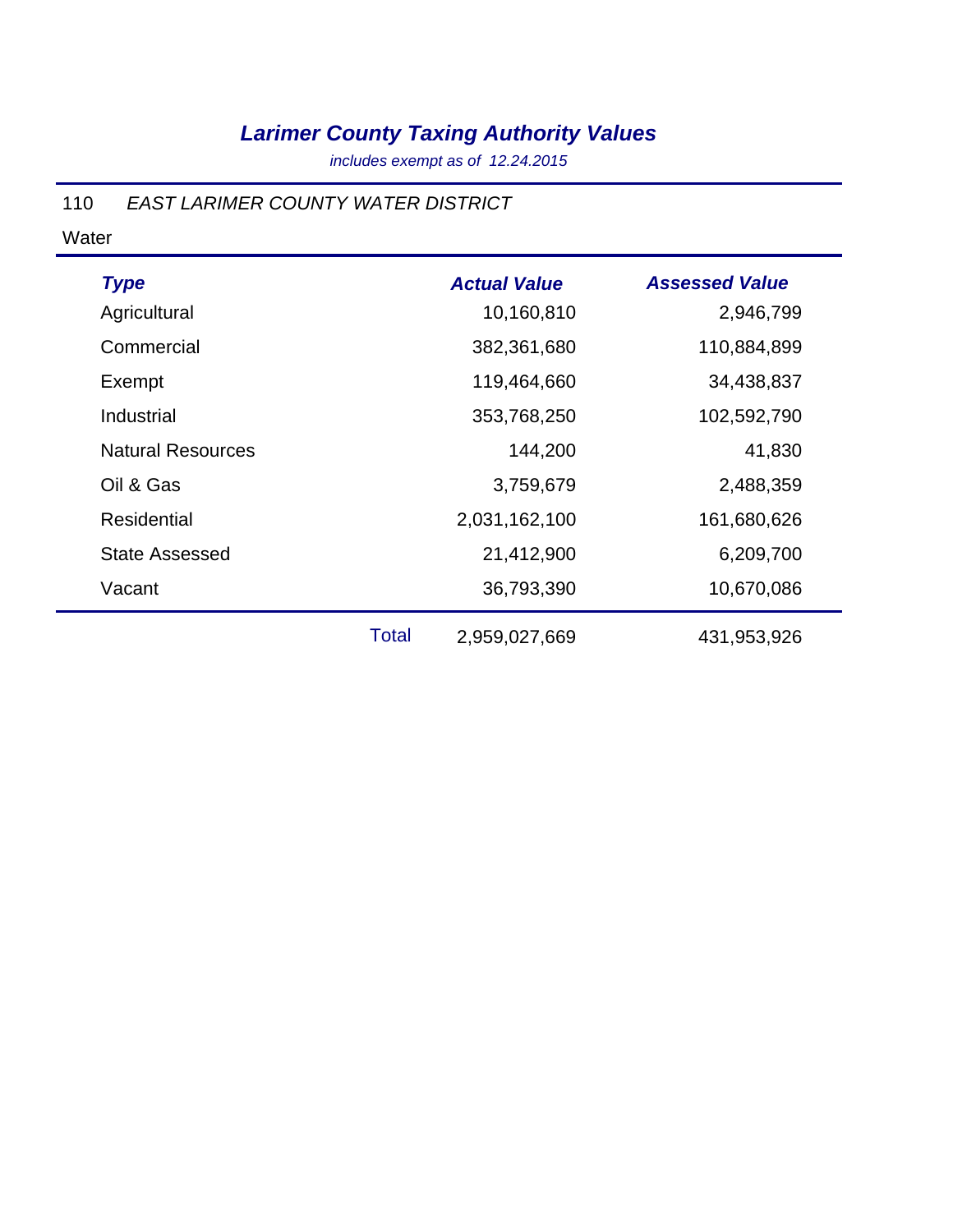*includes exempt as of 12.24.2015*

### 111 *FORT COLLINS - LOVELAND WATER DISTRICT*

| <b>Type</b>              |       | <b>Actual Value</b> | <b>Assessed Value</b> |
|--------------------------|-------|---------------------|-----------------------|
| Agricultural             |       | 4,997,110           | 1,449,245             |
| Commercial               |       | 544,140,650         | 157,800,798           |
| Exempt                   |       | 505,596,800         | 141,226,258           |
| Industrial               |       | 90,127,100          | 26,136,865            |
| <b>Natural Resources</b> |       | 2,727,760           | 791,050               |
| Oil & Gas                |       | 884,158             | 566,548               |
| Residential              |       | 6,217,678,700       | 494,927,578           |
| <b>State Assessed</b>    |       | 35,150,100          | 10,193,600            |
| Vacant                   |       | 162,286,350         | 47,063,077            |
|                          | Total | 7,563,588,728       | 880,155,019           |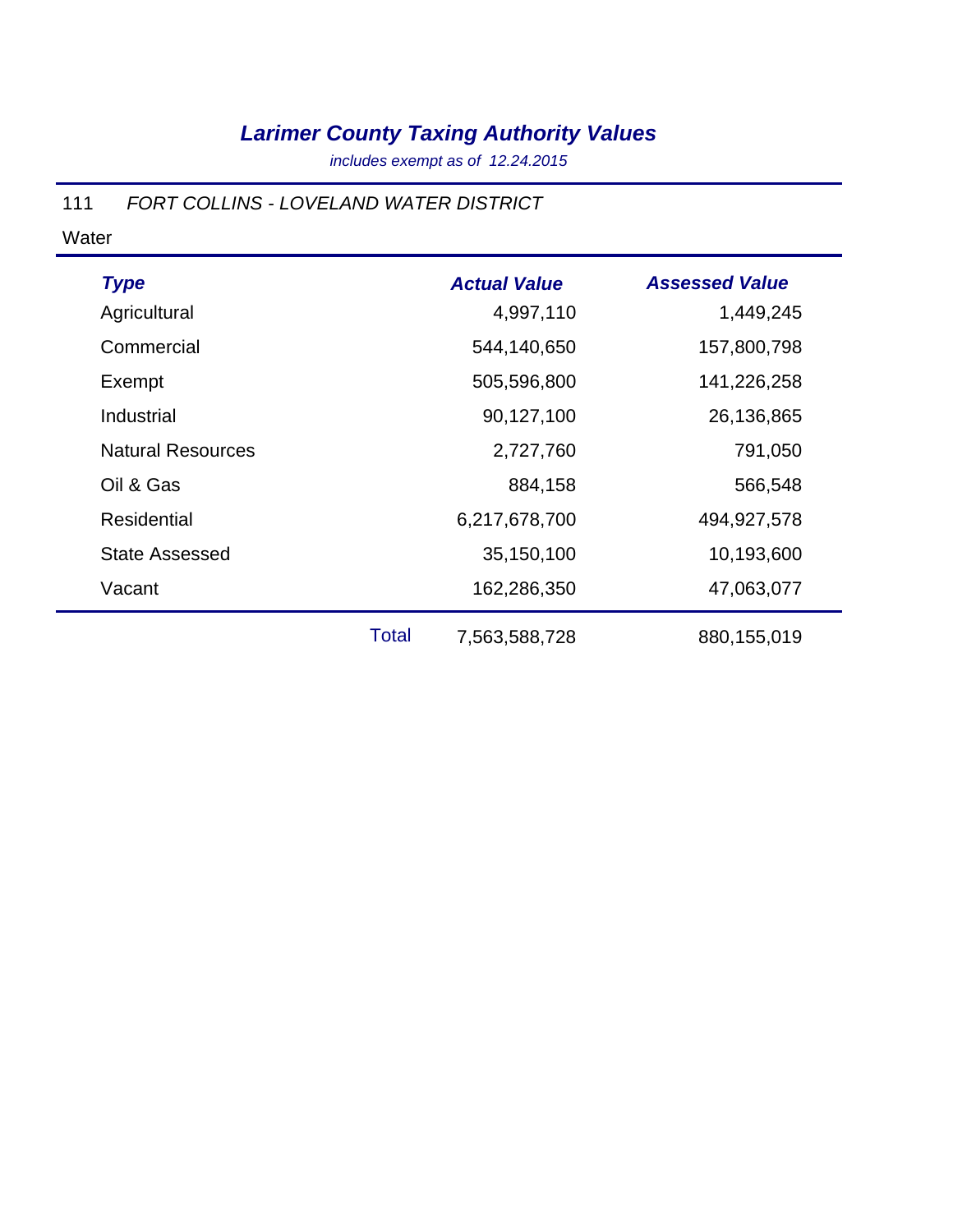*includes exempt as of 12.24.2015*

#### 112 *POUDRE RIVER PUBLIC LIBRARY DISTRICT*

#### Library

| <b>Type</b>              |              | <b>Actual Value</b> | <b>Assessed Value</b> |
|--------------------------|--------------|---------------------|-----------------------|
| Agricultural             |              | 52,714,260          | 15,288,135            |
| Commercial               |              | 2,951,959,910       | 856,068,490           |
| Exempt                   |              | 3,166,427,450       | 888,993,984           |
| Industrial               |              | 1,001,221,170       | 290, 354, 151         |
| <b>Natural Resources</b> |              | 16,073,890          | 4,661,390             |
| Oil & Gas                |              | 6,975,182           | 4,649,858             |
| <b>Residential</b>       |              | 19,843,040,300      | 1,579,507,292         |
| <b>State Assessed</b>    |              | 273,712,800         | 79,377,300            |
| Vacant                   |              | 297,277,990         | 86,210,679            |
|                          | <b>Total</b> | 27,609,402,952      | 3,805,111,279         |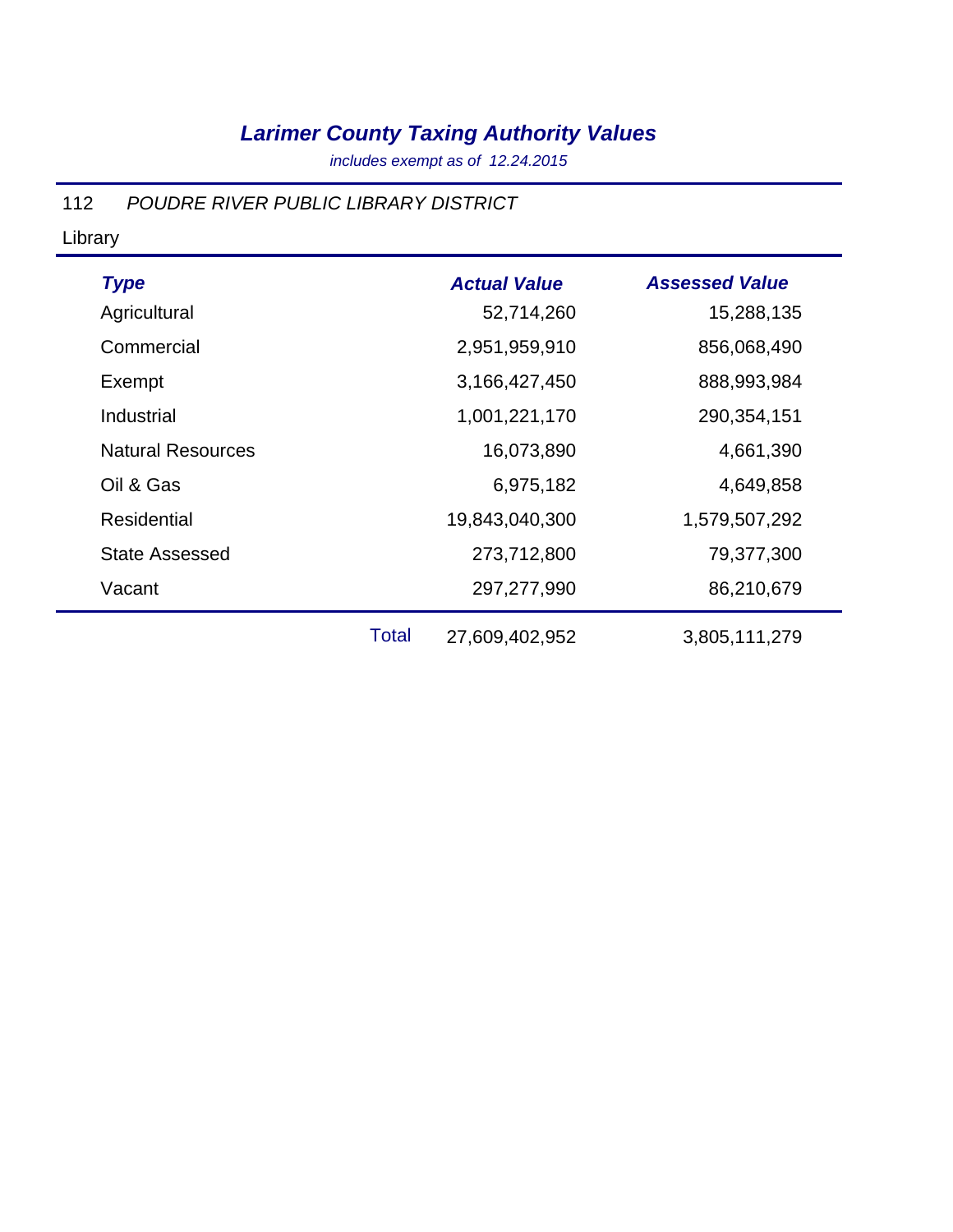*includes exempt as of 12.24.2015*

### 114 *LITTLE THOMPSON WATER DISTRICT*

| <b>Type</b>              |       | <b>Actual Value</b> | <b>Assessed Value</b> |
|--------------------------|-------|---------------------|-----------------------|
| Agricultural             |       | 17,713,840          | 5,137,324             |
| Commercial               |       | 565,691,770         | 164,050,635           |
| Exempt                   |       | 356,868,470         | 102,139,265           |
| Industrial               |       | 48,421,560          | 14,042,255            |
| <b>Natural Resources</b> |       | 2,689,270           | 779,911               |
| Oil & Gas                |       | 4,393,037           | 3,041,223             |
| Residential              |       | 2,611,271,400       | 207,857,459           |
| <b>State Assessed</b>    |       | 3,332,300           | 966,400               |
| Vacant                   |       | 67,127,880          | 19,467,098            |
|                          | Total | 3,677,509,527       | 517,481,570           |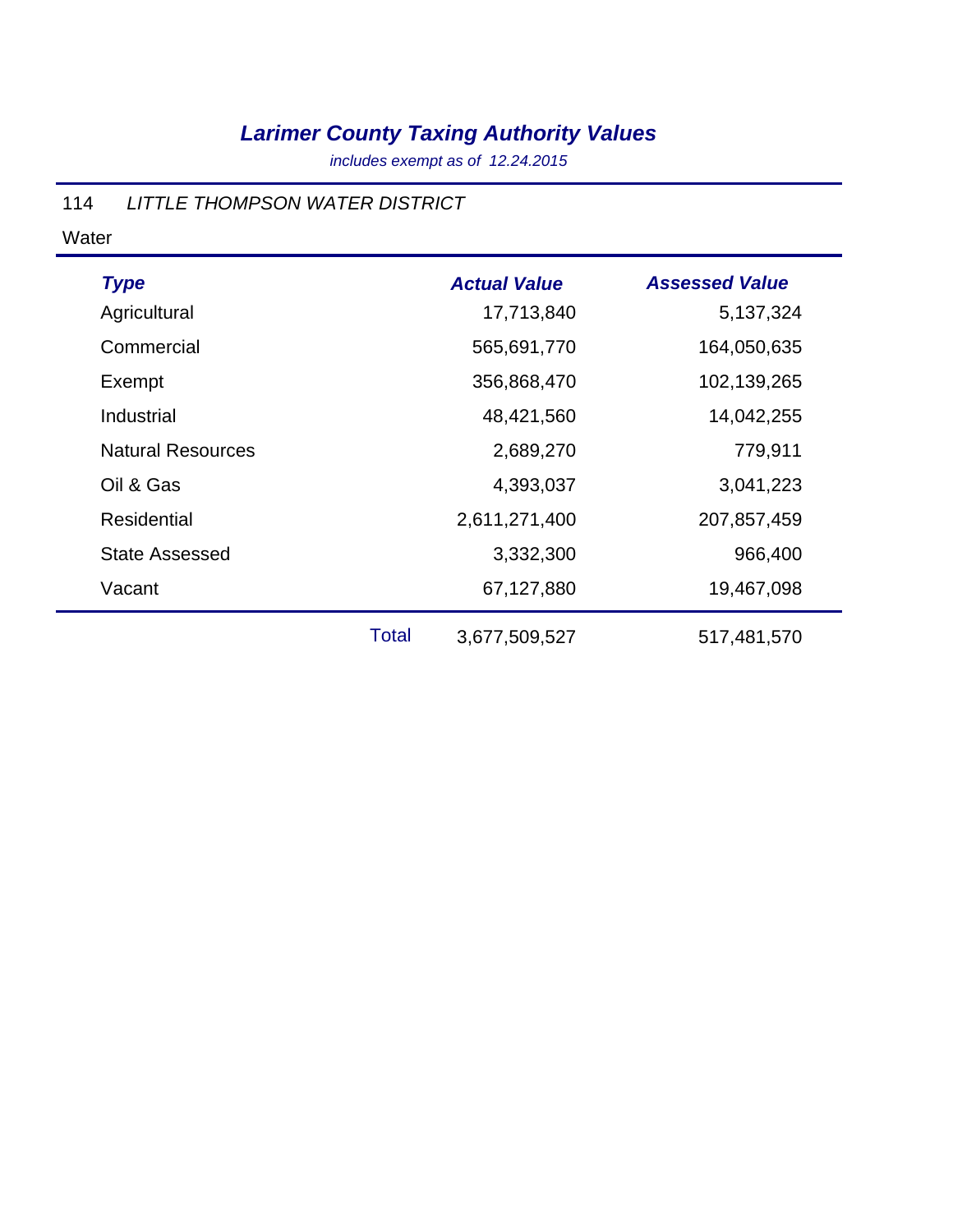*includes exempt as of 12.24.2015*

### 115 *NORTH CARTER LAKE WATER DISTRICT*

| <b>Type</b>           |              | <b>Actual Value</b> | <b>Assessed Value</b> |  |
|-----------------------|--------------|---------------------|-----------------------|--|
| Agricultural          |              | 67,580              | 19,606                |  |
| Commercial            |              | 397,800             | 115,362               |  |
| Exempt                |              | 5,149,250           | 1,493,283             |  |
| <b>Residential</b>    |              | 44,338,600          | 3,529,338             |  |
| <b>State Assessed</b> |              | 129,700             | 37,600                |  |
| Vacant                |              | 712,900             | 206,741               |  |
|                       | <b>Total</b> | 50,795,830          | 5,401,930             |  |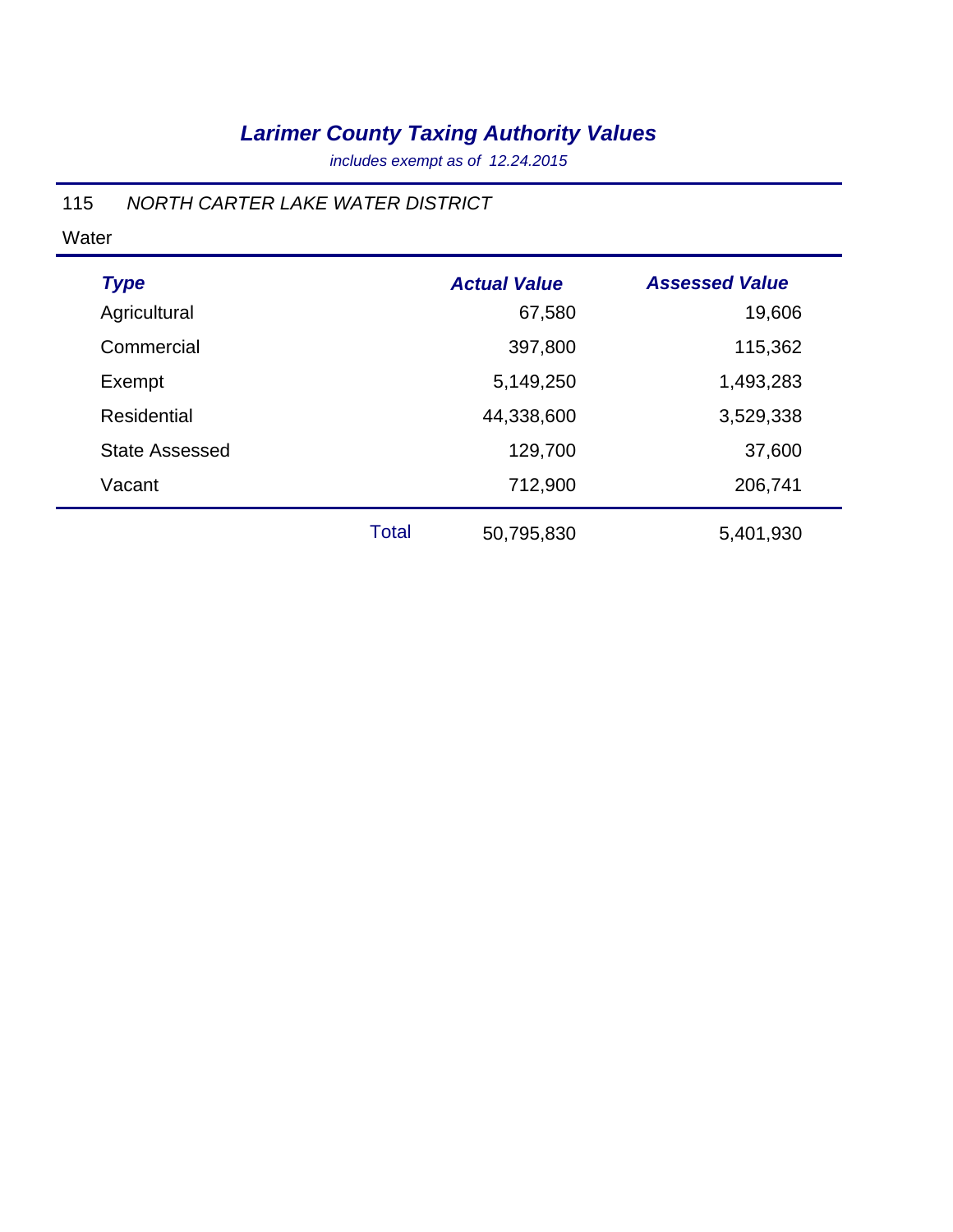*includes exempt as of 12.24.2015*

#### 116 *NORTH WELD COUNTY WATER DISTRICT*

| <b>Type</b>              |              | <b>Actual Value</b> | <b>Assessed Value</b> |
|--------------------------|--------------|---------------------|-----------------------|
| Agricultural             |              | 1,855,760           | 538,179               |
| Commercial               |              | 254,600             | 73,834                |
| Exempt                   |              | 466,510             | 131,929               |
| Industrial               |              | 93,380              | 27,080                |
| <b>Natural Resources</b> |              | 5,800               | 1,682                 |
| Residential              |              | 110,806,900         | 8,820,243             |
| <b>State Assessed</b>    |              | 116,000             | 33,600                |
| Vacant                   |              | 9,888,300           | 2,867,607             |
|                          | <b>Total</b> | 123,487,250         | 12,494,154            |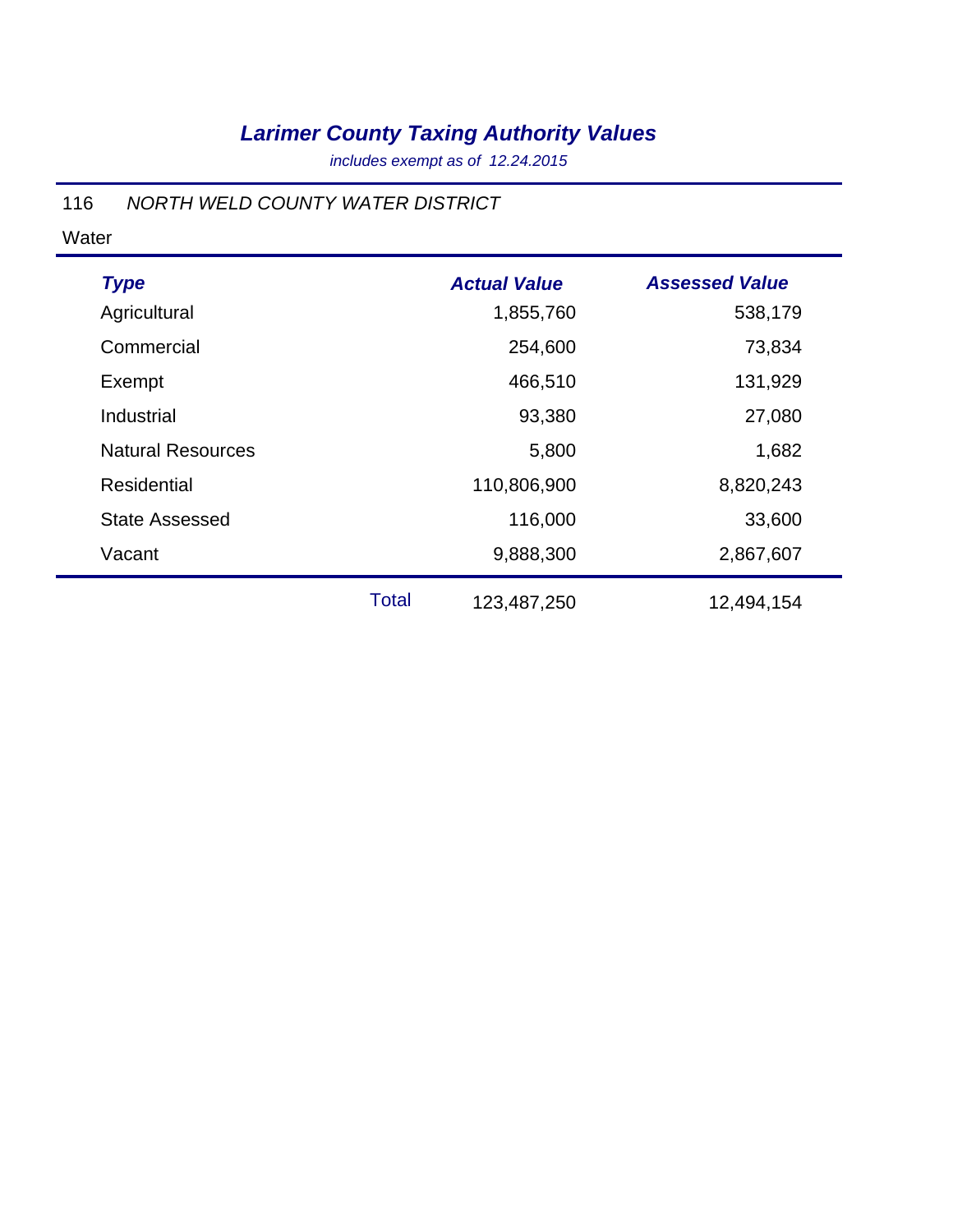*includes exempt as of 12.24.2015*

#### 117 *NORTHERN COLORADO WATER CONS DISTRICT*

| <b>Type</b>              |       | <b>Actual Value</b> | <b>Assessed Value</b> |
|--------------------------|-------|---------------------|-----------------------|
| Agricultural             |       | 65,502,150          | 18,998,385            |
| Commercial               |       | 5,079,438,870       | 1,473,037,458         |
| Exempt                   |       | 3,885,898,170       | 1,079,255,283         |
| Industrial               |       | 1,268,854,210       | 367,967,749           |
| <b>Natural Resources</b> |       | 12,334,720          | 3,577,116             |
| Oil & Gas                |       | 31,398,817          | 24,202,290            |
| <b>Residential</b>       |       | 32,324,233,100      | 2,573,011,545         |
| <b>State Assessed</b>    |       | 360,814,700         | 104,637,500           |
| Vacant                   |       | 562,263,490         | 163,056,524           |
|                          | Total | 43,590,738,227      | 5,807,743,850         |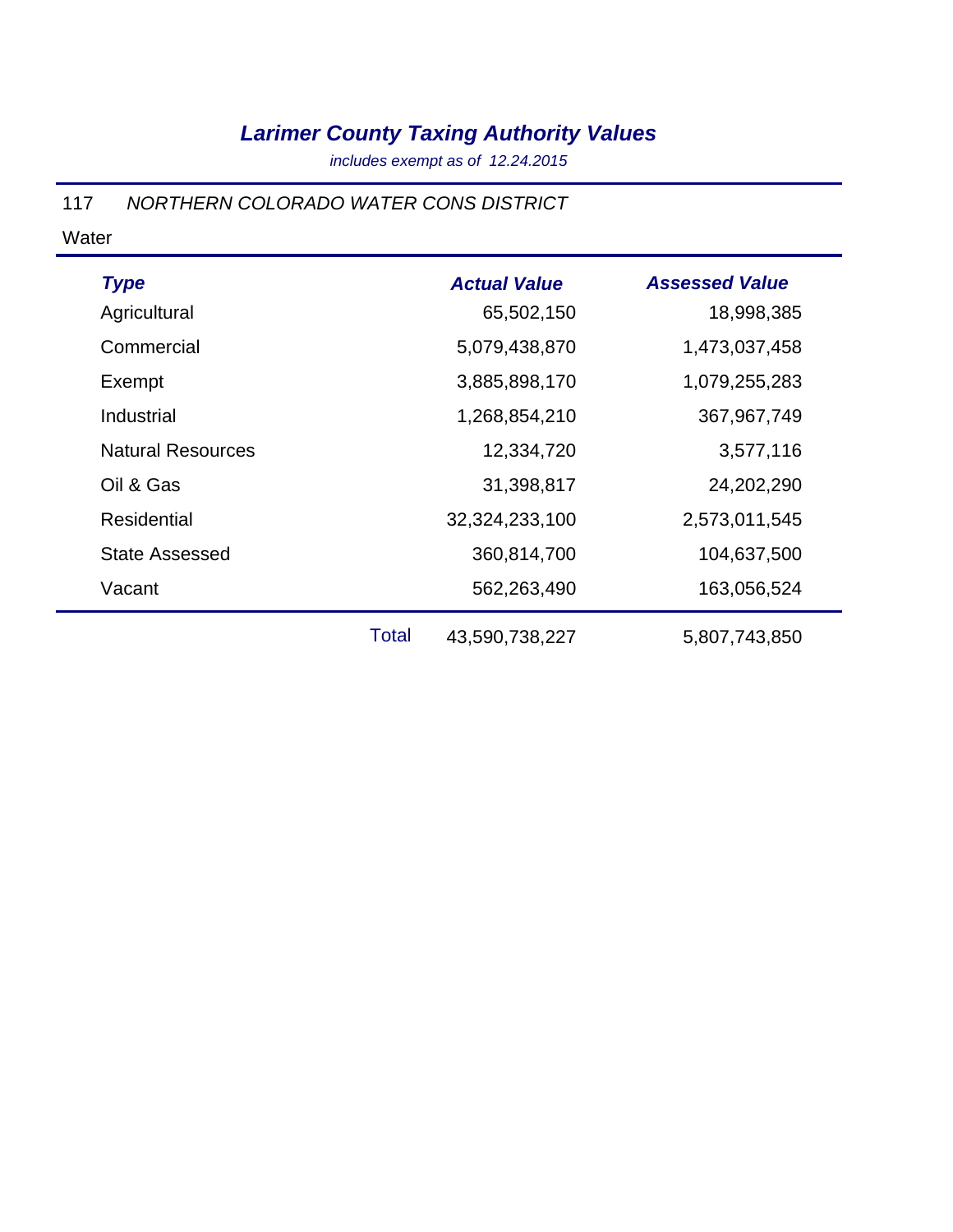*includes exempt as of 12.24.2015*

### 118 *PINEWOOD SPRINGS WATER DISTRICT*

| <b>Type</b>           |              | <b>Actual Value</b> | <b>Assessed Value</b> |
|-----------------------|--------------|---------------------|-----------------------|
| Commercial            |              | 384,050             | 111,375               |
| Exempt                |              | 444,730             | 128,974               |
| Industrial            |              | 10,740              | 3,115                 |
| Residential           |              | 82,353,500          | 6,555,300             |
| <b>State Assessed</b> |              | 673,700             | 195,400               |
| Vacant                |              | 1,626,500           | 471,685               |
|                       | <b>Total</b> | 85,493,220          | 7,465,849             |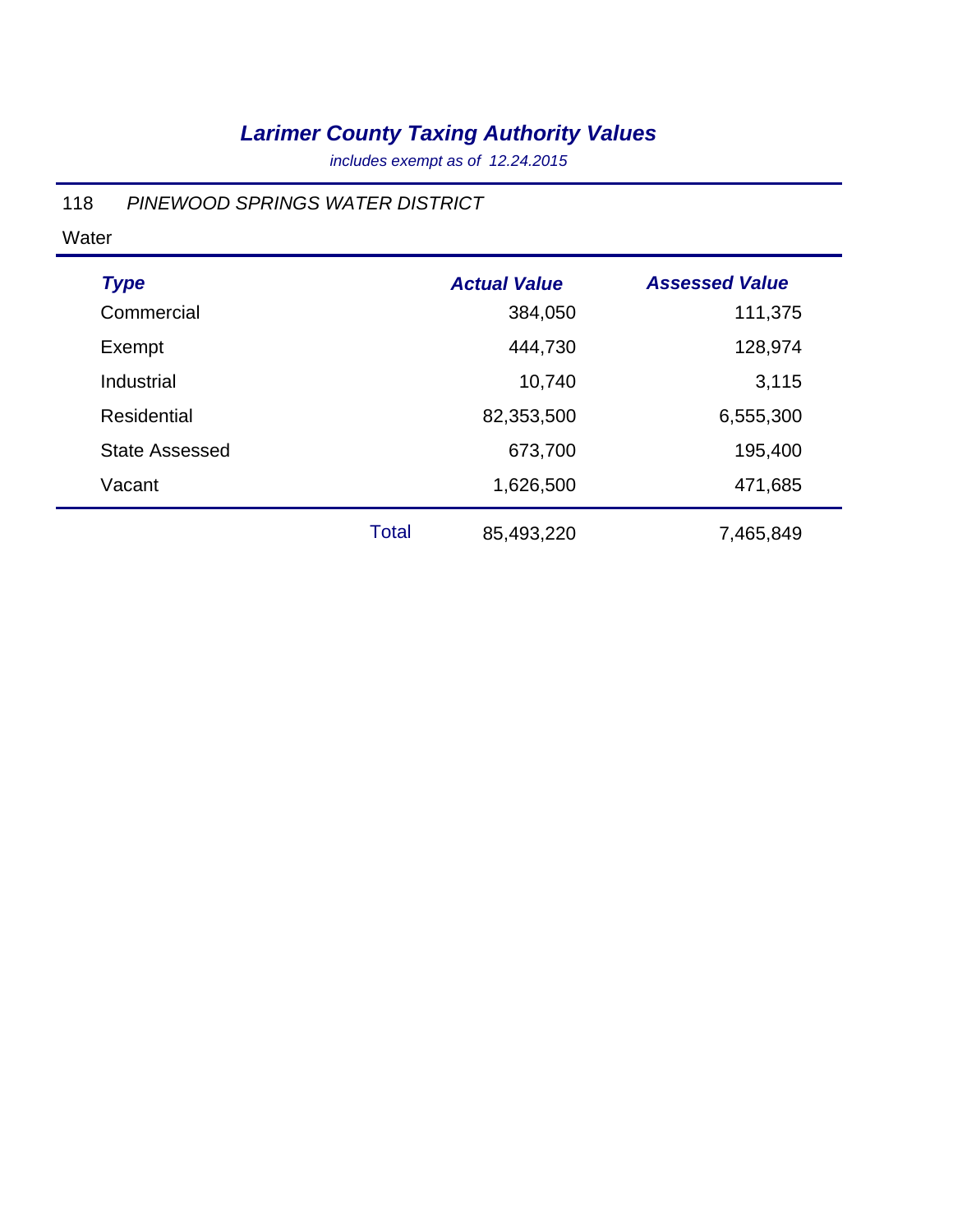*includes exempt as of 12.24.2015*

### 119 *SPRING CANYON WATER & SANITATION DISTRICT*

| <b>Type</b>           |       | <b>Actual Value</b> | <b>Assessed Value</b> |
|-----------------------|-------|---------------------|-----------------------|
| Agricultural          |       | 18,980              | 5,506                 |
| Commercial            |       | 1,524,440           | 442,087               |
| Exempt                |       | 2,216,900           | 638,802               |
| <b>Residential</b>    |       | 157,321,400         | 12,522,753            |
| <b>State Assessed</b> |       | 1,959,800           | 568,400               |
| Vacant                |       | 4,662,000           | 1,351,980             |
|                       | Total | 167,703,520         | 15,529,528            |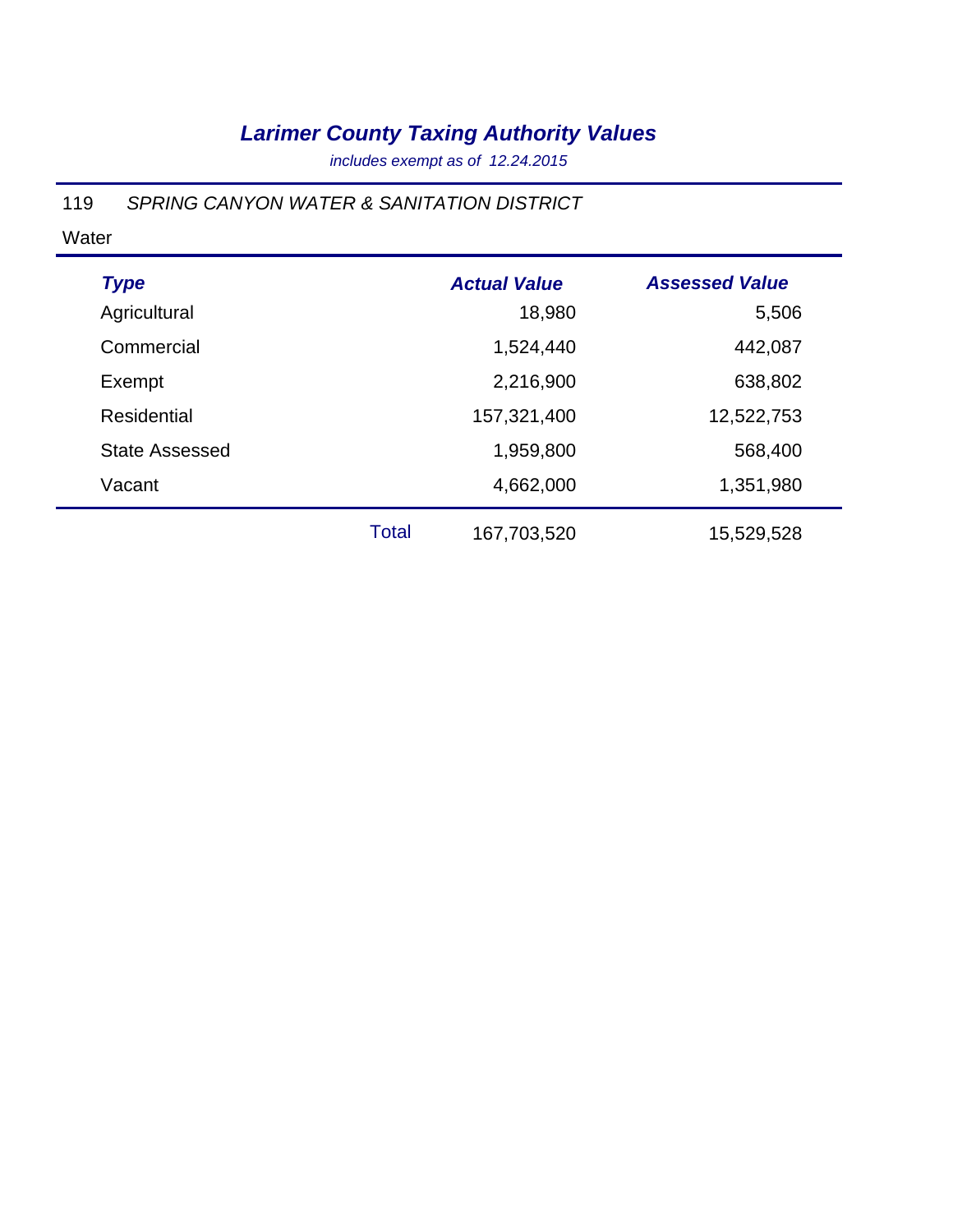*includes exempt as of 12.24.2015*

### 120 *ST. VRAIN & LEFT HAND WATER CONS DISTRICT*

| <b>Type</b>           |              | <b>Actual Value</b> | <b>Assessed Value</b> |
|-----------------------|--------------|---------------------|-----------------------|
| Agricultural          |              | 81,770              | 23,714                |
| Commercial            |              | 1,270,500           | 368,445               |
| Exempt                |              | 3,525,510           | 1,022,399             |
| Residential           |              | 44,430,200          | 3,536,640             |
| <b>State Assessed</b> |              | 32,800              | 9,500                 |
| Vacant                |              | 1,747,300           | 506,717               |
|                       | <b>Total</b> | 51,088,080          | 5,467,415             |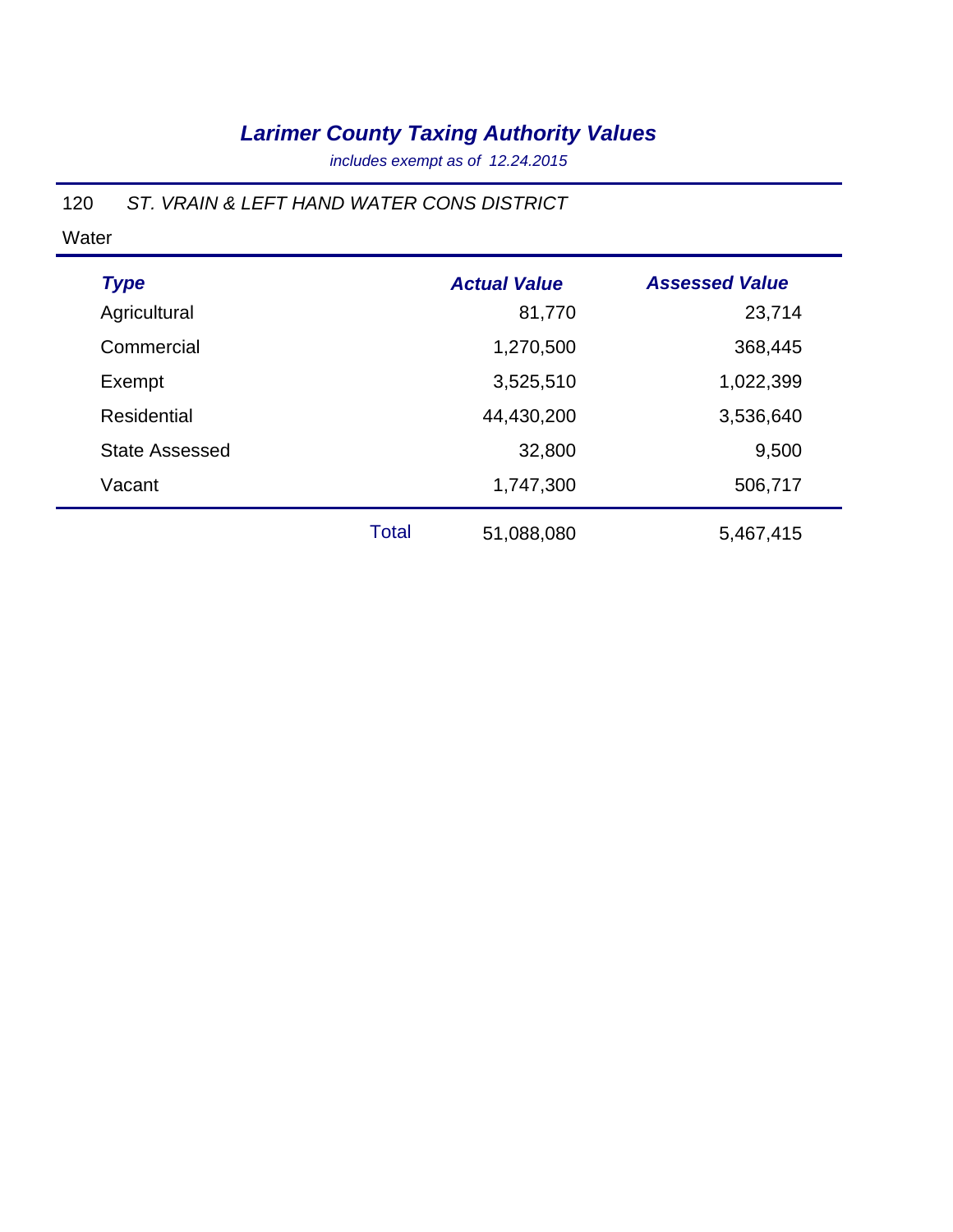*includes exempt as of 12.24.2015*

#### 121 *SUNSET WATER DISTRICT*

| <b>Type</b>           |              | <b>Actual Value</b> | <b>Assessed Value</b> |
|-----------------------|--------------|---------------------|-----------------------|
| Agricultural          |              | 11,410              | 3,309                 |
| Commercial            |              | 809,360             | 234,715               |
| Exempt                |              | 407,080             | 70,314                |
| Industrial            |              | 131,540             | 38,147                |
| Residential           |              | 39,831,100          | 3,170,584             |
| <b>State Assessed</b> |              | 677,200             | 196,400               |
| Vacant                |              | 235,000             | 68,151                |
|                       | <b>Total</b> | 42,102,690          | 3,781,620             |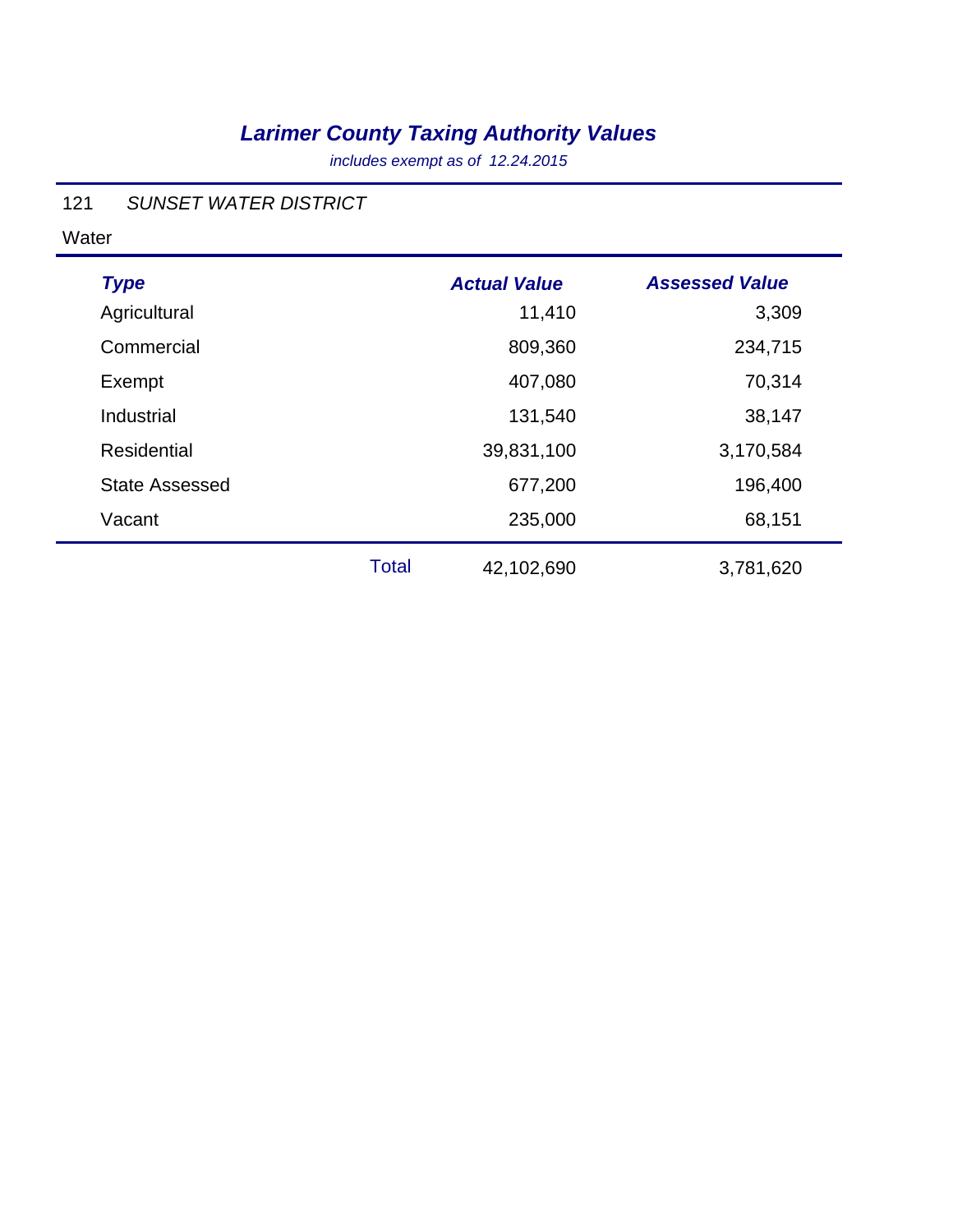*includes exempt as of 12.24.2015*

### 122 *WEST FORT COLLINS WATER DISTRICT*

Water

| <b>Type</b>              |              | <b>Actual Value</b> | <b>Assessed Value</b> |
|--------------------------|--------------|---------------------|-----------------------|
| Agricultural             |              | 3,104,390           | 900,339               |
| Commercial               |              | 24,709,560          | 7,165,774             |
| Exempt                   |              | 21,936,030          | 6,361,450             |
| Industrial               |              | 8,942,040           | 2,593,192             |
| <b>Natural Resources</b> |              | 2,318,600           | 672,396               |
| <b>Residential</b>       |              | 301,999,800         | 24,039,157            |
| <b>State Assessed</b>    |              | 4,422,100           | 1,282,400             |
| Vacant                   |              | 2,773,440           | 804,297               |
|                          | <b>Total</b> | 370,205,960         | 43,819,005            |

÷,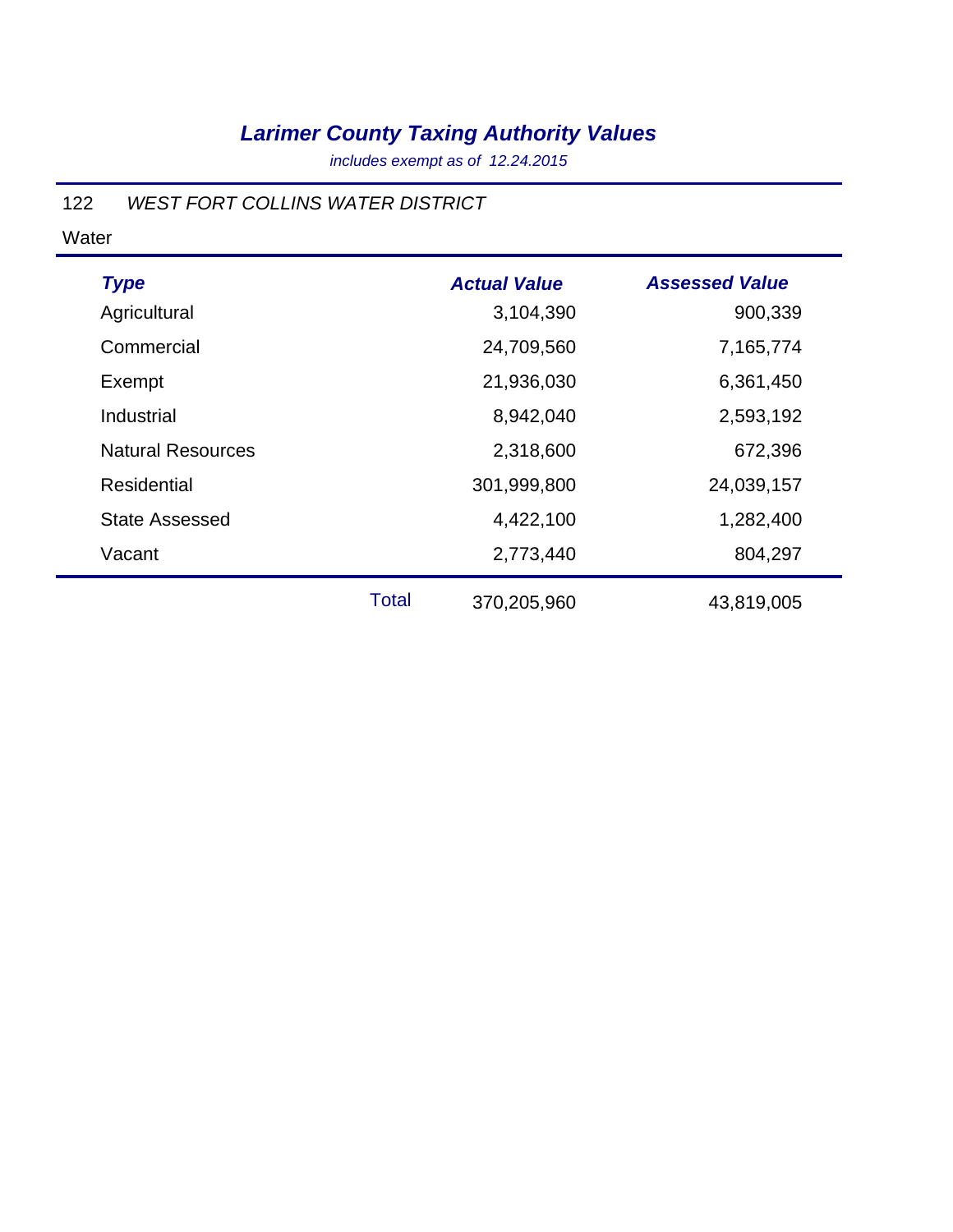*includes exempt as of 12.24.2015*

#### 124 *THOMPSON CROSSING METROPOLITAN DISTRICT NO. 1*

| <b>Type</b> |       | <b>Actual Value</b> | <b>Assessed Value</b> |
|-------------|-------|---------------------|-----------------------|
| Vacant      |       | 500                 | 145                   |
|             | Total | 500                 | 145                   |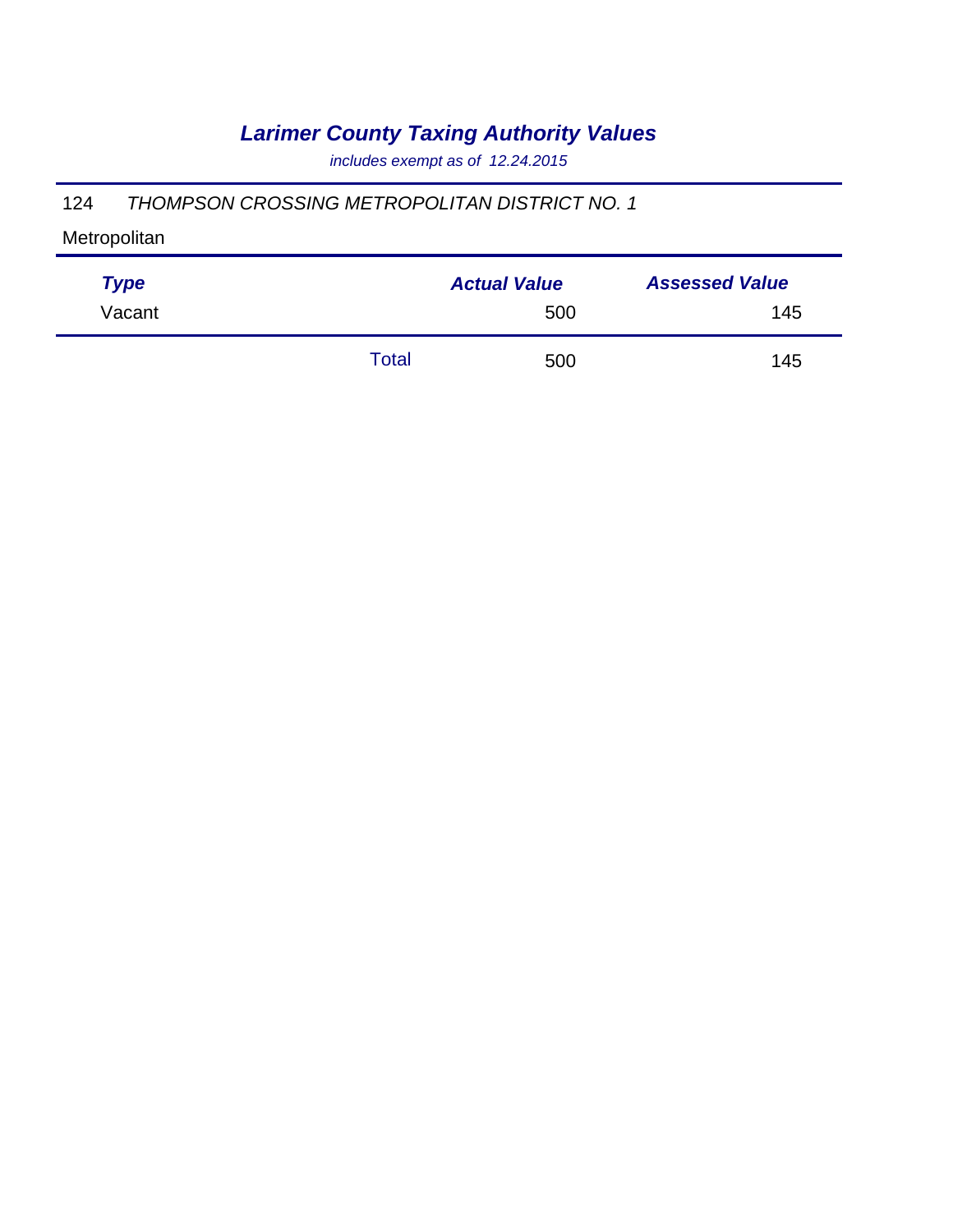*includes exempt as of 12.24.2015*

#### 125 *THOMPSON CROSSING METROPOLITAN DISTRICT NO. 2*

| <b>Type</b>              |       | <b>Actual Value</b> | <b>Assessed Value</b> |
|--------------------------|-------|---------------------|-----------------------|
| Agricultural             |       | 30,730              | 8,915                 |
| Commercial               |       | 56,142,540          | 16,281,336            |
| Exempt                   |       | 5,500               | 545                   |
| <b>Natural Resources</b> |       | 40                  | 12                    |
| <b>Residential</b>       |       | 1,424,300           | 113,374               |
| <b>State Assessed</b>    |       | 56,200              | 16,200                |
| Vacant                   |       | 6,857,290           | 1,988,615             |
|                          | Total | 64,516,600          | 18,408,997            |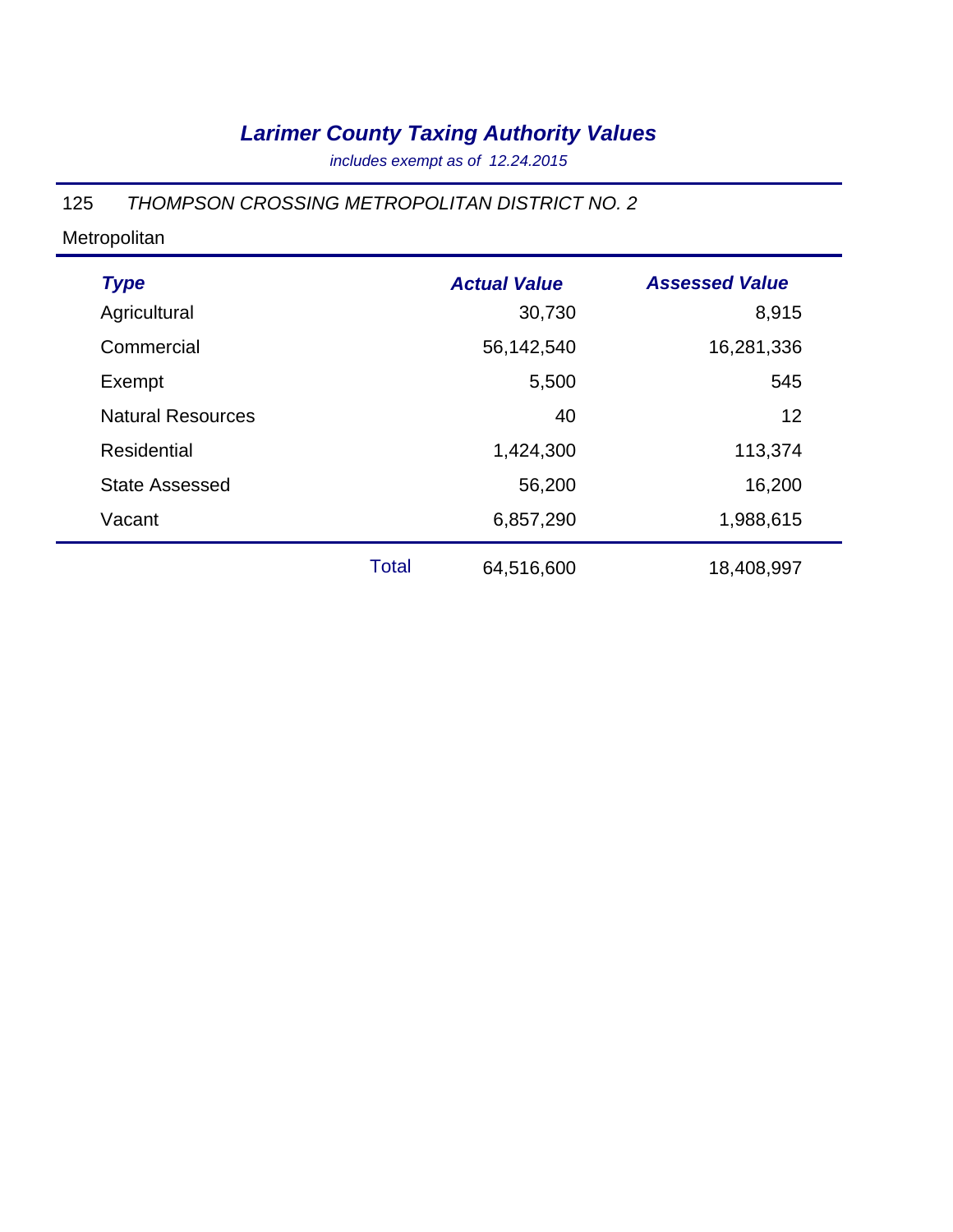*includes exempt as of 12.24.2015*

#### 126 *THOMPSON CROSSING METROPOLITAN DISTRICT NO. 3*

| <b>Type</b>              |       | <b>Actual Value</b> | <b>Assessed Value</b> |
|--------------------------|-------|---------------------|-----------------------|
| <b>Natural Resources</b> |       | 4,180               | 1,212                 |
| Vacant                   |       | 500                 | 145                   |
|                          | Total | 4,680               | 1,357                 |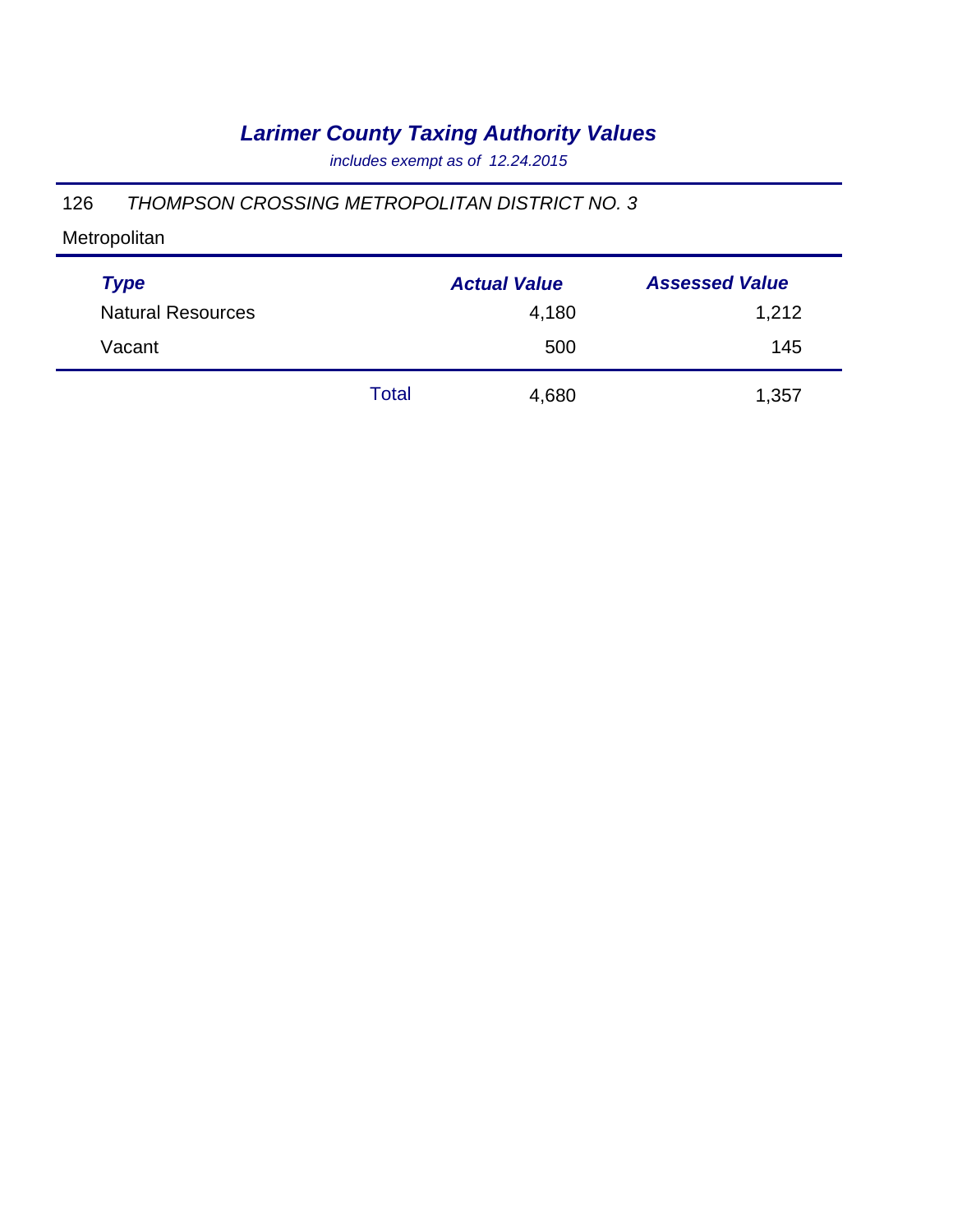*includes exempt as of 12.24.2015*

### 127 *VAN DE WATER METROPOLITAN DISTRICT NO. 1*

| <b>Type</b>  |       | <b>Actual Value</b> | <b>Assessed Value</b> |
|--------------|-------|---------------------|-----------------------|
| Agricultural |       | 60                  | 17                    |
| Exempt       |       | 500                 | 145                   |
|              | Total | 560                 | 162                   |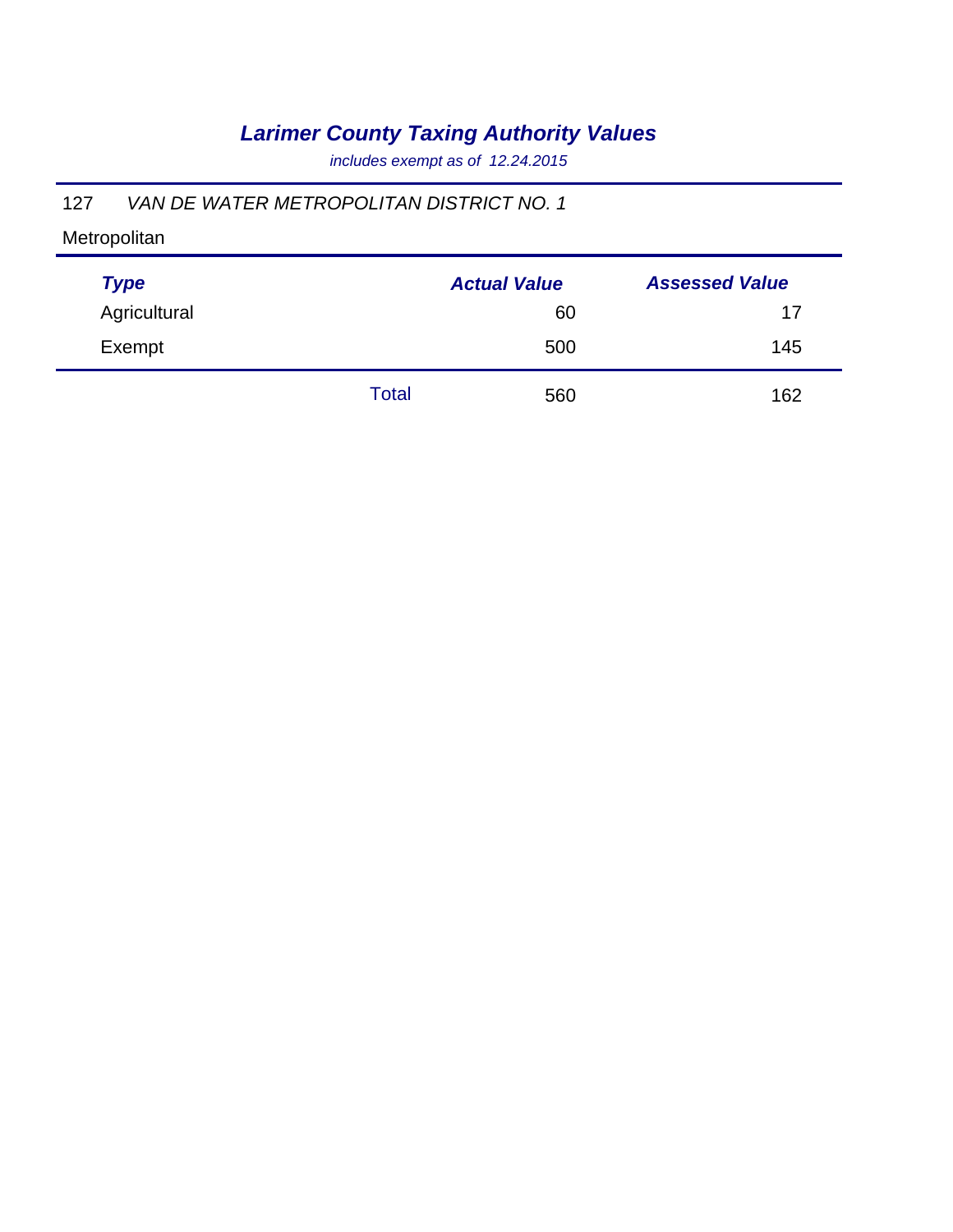*includes exempt as of 12.24.2015*

#### 128 *VAN DE WATER METROPOLITAN DISTRICT NO. 2*

| <b>Type</b>              |              | <b>Actual Value</b> | <b>Assessed Value</b> |
|--------------------------|--------------|---------------------|-----------------------|
| Agricultural             |              | 770                 | 224                   |
| Commercial               |              | 769,500             | 223,155               |
| Exempt                   |              | 1,476,450           | 428,171               |
| <b>Natural Resources</b> |              | 4,150               | 1,204                 |
| <b>Residential</b>       |              | 117,799,400         | 9,376,868             |
| <b>State Assessed</b>    |              | 2,300               | 700                   |
| Vacant                   |              | 4,535,900           | 1,315,411             |
|                          | <b>Total</b> | 124,588,470         | 11,345,733            |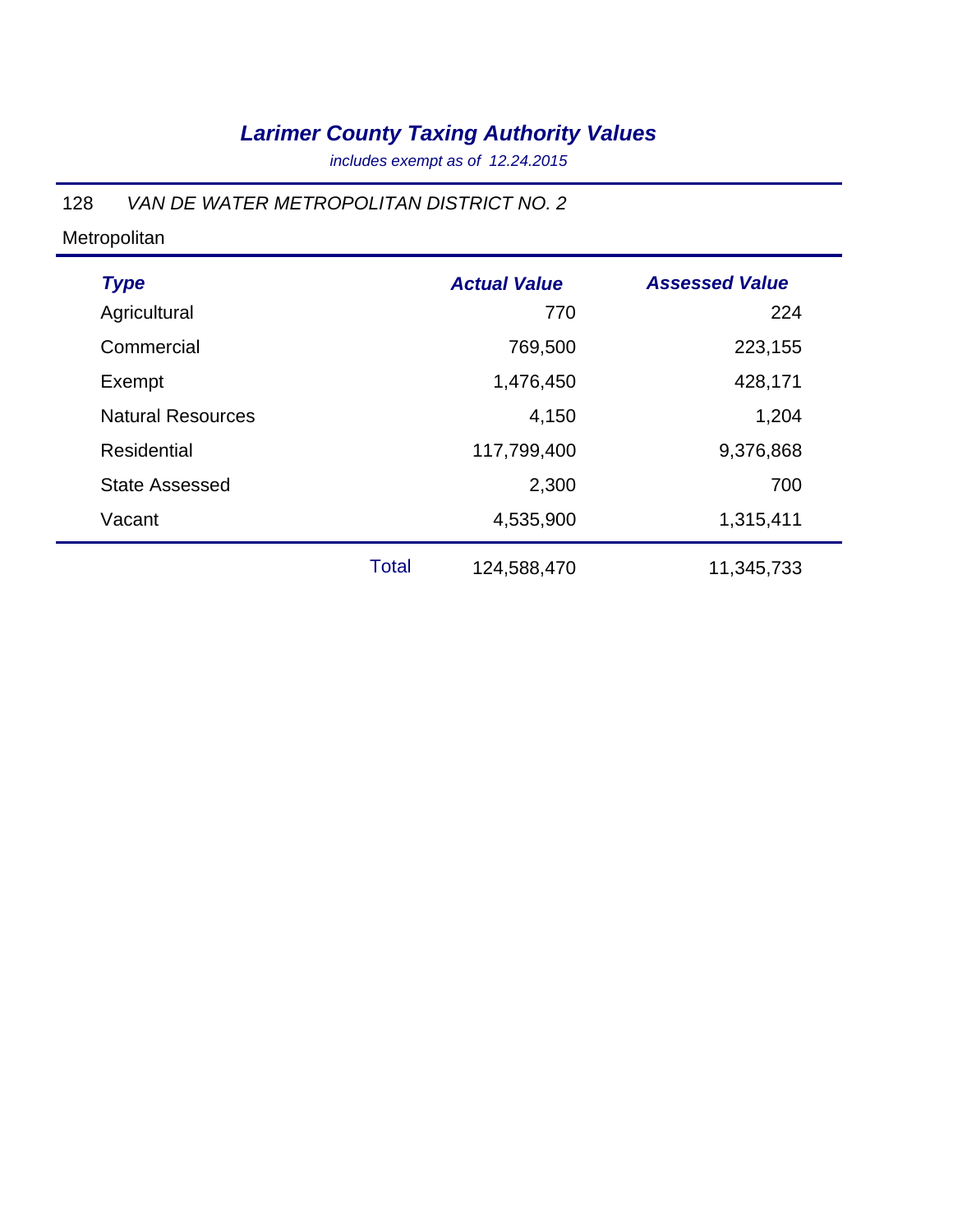*includes exempt as of 12.24.2015*

### 129 *VAN DE WATER METROPOLITAN DISTRICT NO. 3*

| <b>Type</b>           |              | <b>Actual Value</b> | <b>Assessed Value</b> |  |
|-----------------------|--------------|---------------------|-----------------------|--|
| Agricultural          |              | 1,150               | 334                   |  |
| Commercial            |              | 20,816,160          | 6,036,686             |  |
| <b>State Assessed</b> |              | 2,300               | 700                   |  |
| Vacant                |              | 839,030             | 243,318               |  |
|                       | <b>Total</b> | 21,658,640          | 6,281,038             |  |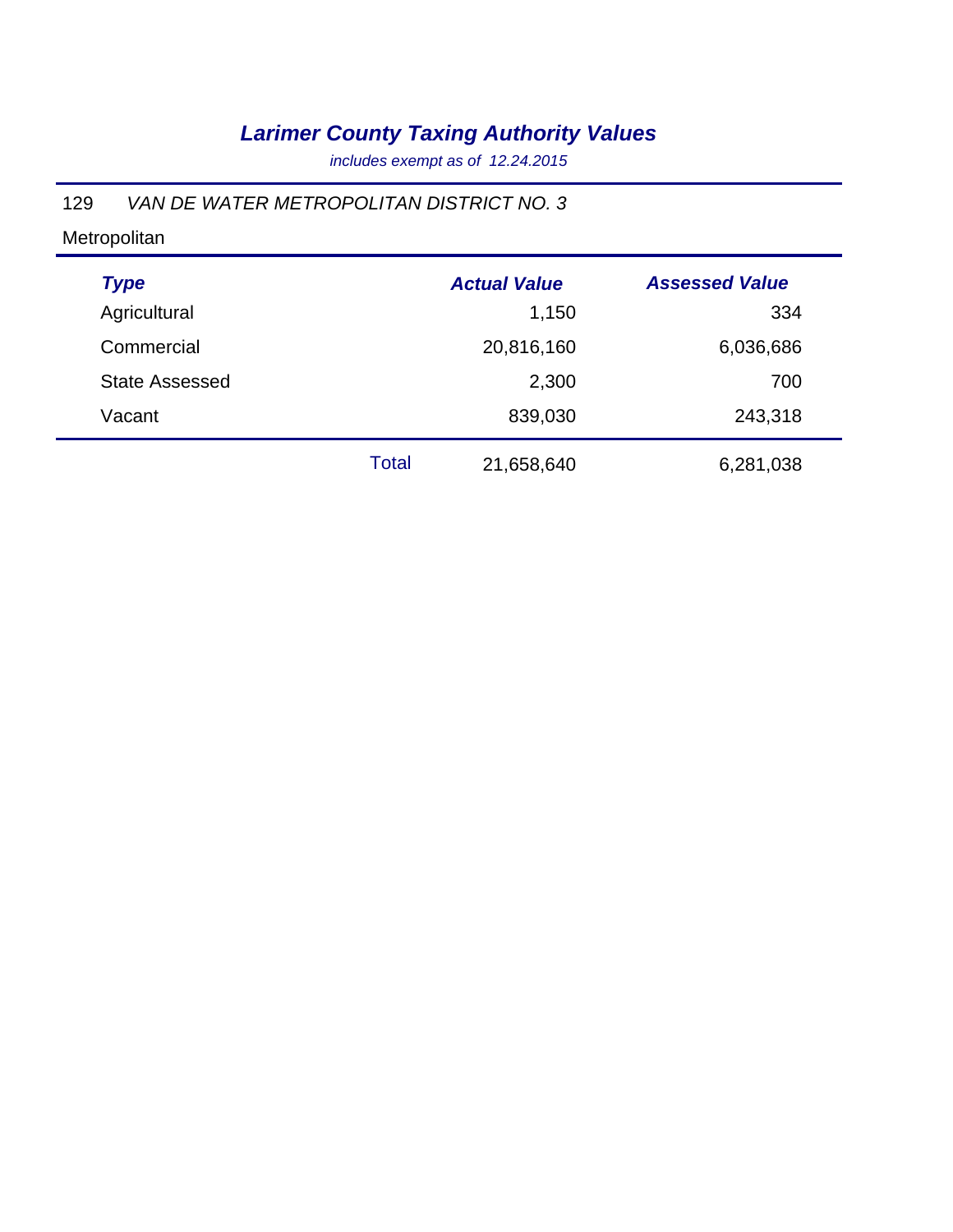*includes exempt as of 12.24.2015*

### 130 *WINDSOR HIGHLANDS METROPOLITAN DISTRICT NO. 1*

| <b>Type</b>           |              | <b>Actual Value</b> | <b>Assessed Value</b> |
|-----------------------|--------------|---------------------|-----------------------|
| Exempt                |              | 2,000               | 265                   |
| <b>Residential</b>    |              | 77,940,500          | 6,204,044             |
| <b>State Assessed</b> |              | 116,700             | 33,900                |
| Vacant                |              | 53,400              | 15,486                |
|                       | <b>Total</b> | 78,112,600          | 6,253,695             |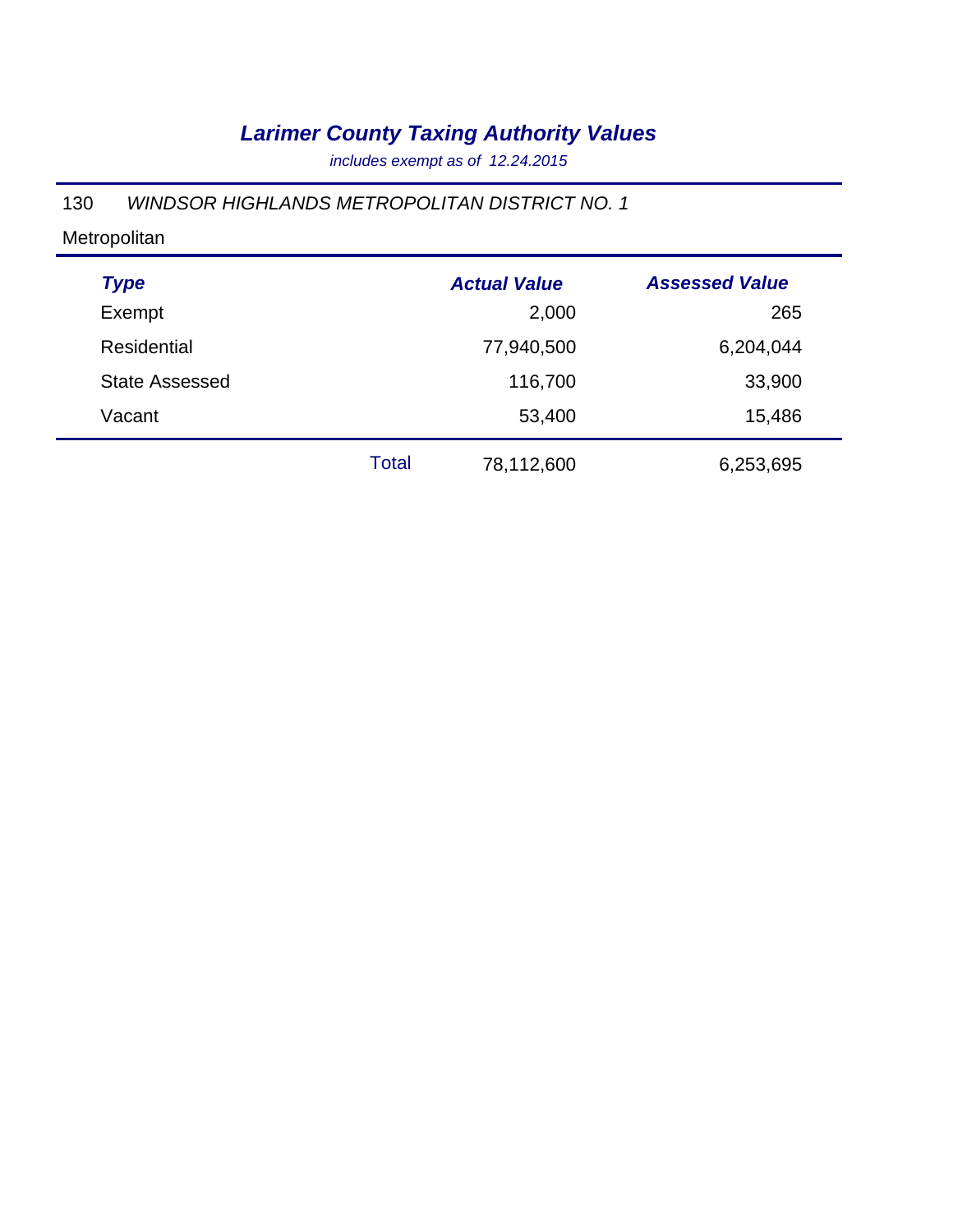*includes exempt as of 12.24.2015*

#### 131 *WINDSOR HIGHLANDS METROPOLITAN DISTRICT NO. 2*

| <b>Type</b>           |              | <b>Actual Value</b> | <b>Assessed Value</b> |
|-----------------------|--------------|---------------------|-----------------------|
| <b>Residential</b>    |              | 85,714,000          | 6,822,812             |
| <b>State Assessed</b> |              | 25,500              | 7,300                 |
| Vacant                |              | 53,400              | 15,486                |
|                       | <b>Total</b> | 85,792,900          | 6,845,598             |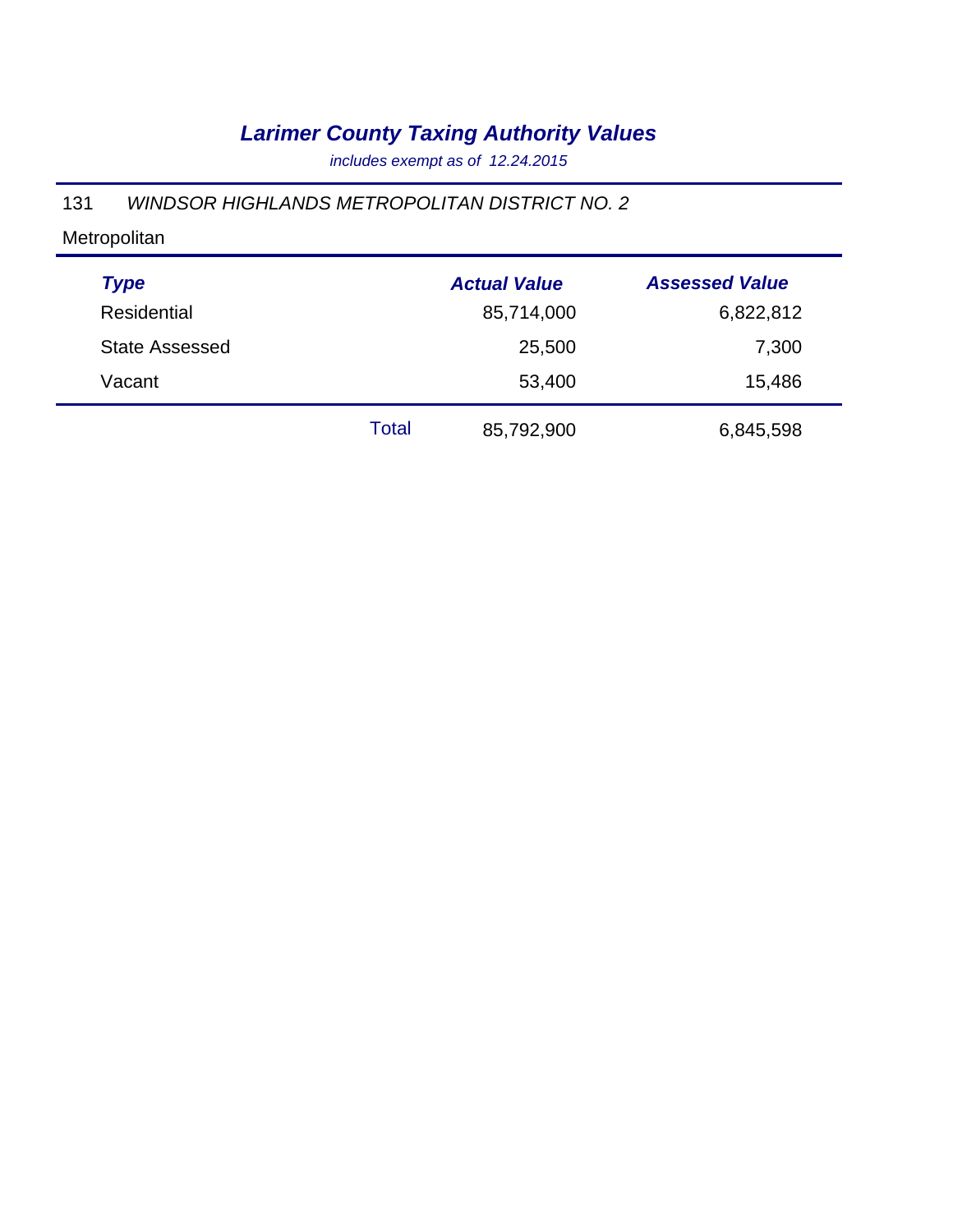*includes exempt as of 12.24.2015*

### 132 *WINDSOR HIGHLANDS METROPOLITAN DISTRICT NO. 3*

| <b>Type</b>           |       | <b>Actual Value</b> | <b>Assessed Value</b> |
|-----------------------|-------|---------------------|-----------------------|
| Commercial            |       | 10,210              | 2,961                 |
| Exempt                |       | 1,000               | 80                    |
| Residential           |       | 49,430,700          | 3,934,678             |
| <b>State Assessed</b> |       | 3,900               | 1,100                 |
| Vacant                |       | 3,958,900           | 1,148,081             |
|                       | Total | 53,404,710          | 5,086,900             |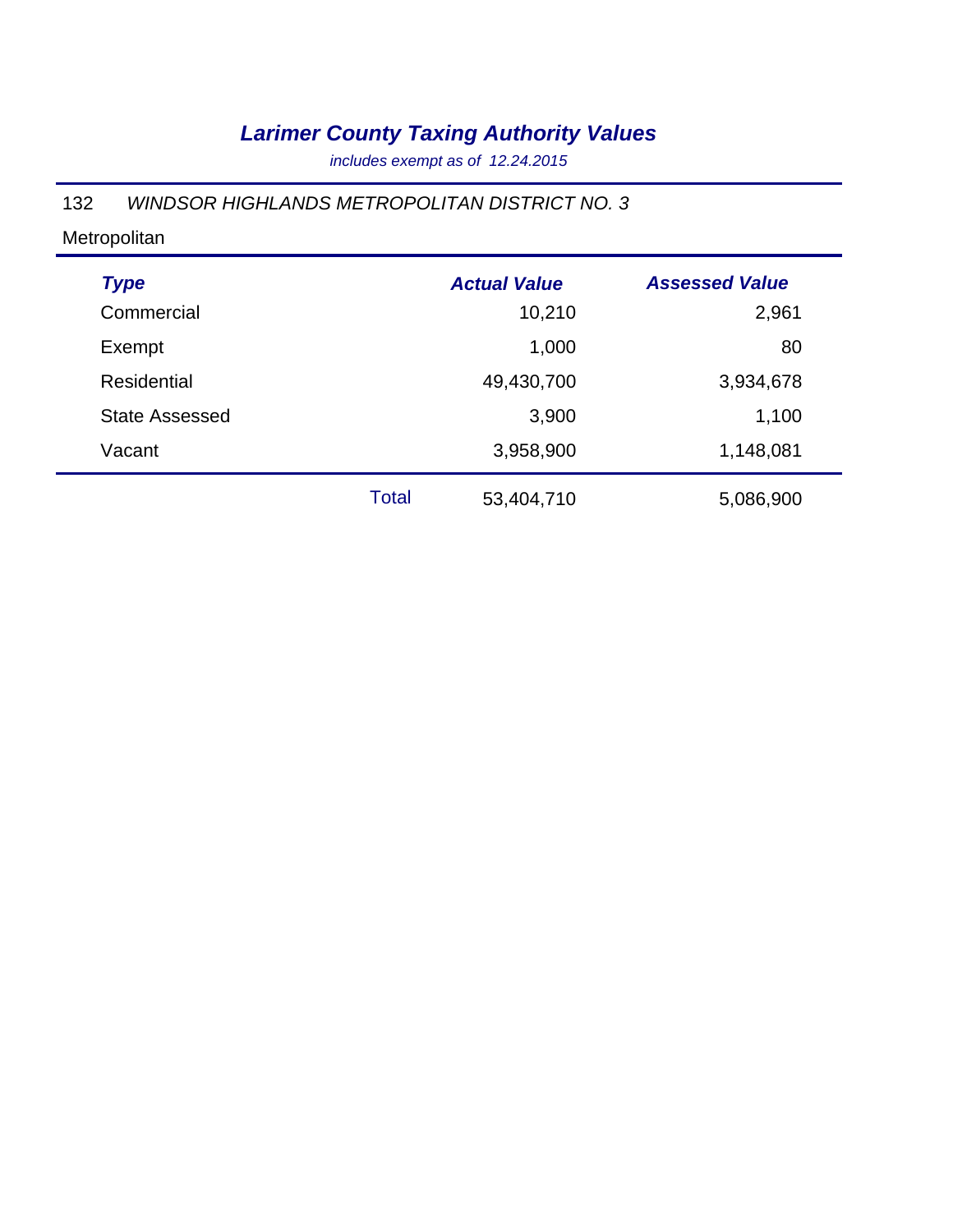*includes exempt as of 12.24.2015*

### 133 *WINDSOR HIGHLANDS METROPOLITAN DISTRICT NO. 4*

| <b>Type</b>           |       | <b>Actual Value</b> | <b>Assessed Value</b> |
|-----------------------|-------|---------------------|-----------------------|
| Commercial            |       | 657,550             | 190,690               |
| Exempt                |       | 970,050             | 281,105               |
| Residential           |       | 39,200,700          | 3,120,368             |
| <b>State Assessed</b> |       | 4,600               | 1,300                 |
| Vacant                |       | 5,629,350           | 1,632,516             |
|                       | Total | 46,462,250          | 5,225,979             |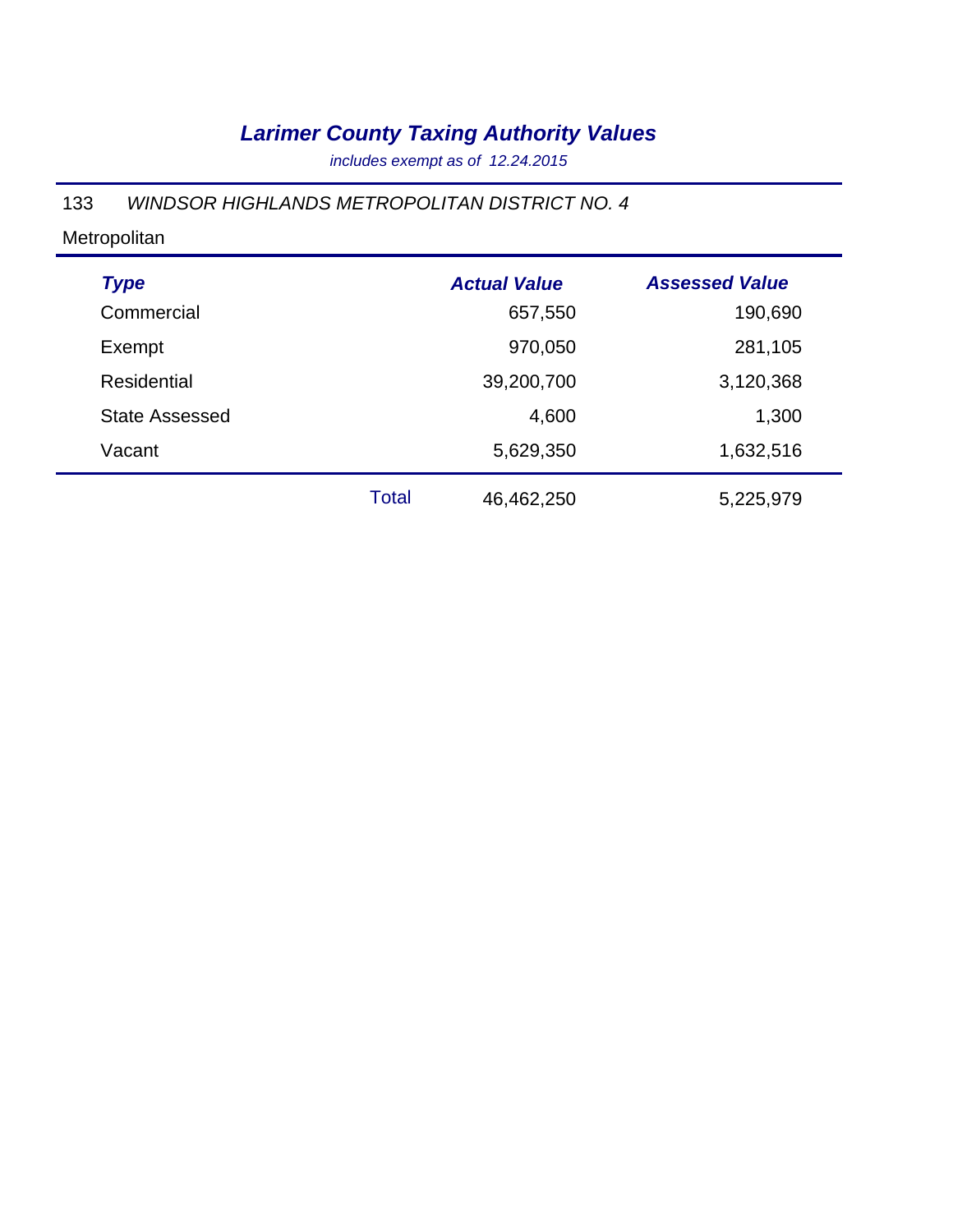*includes exempt as of 12.24.2015*

#### 134 *WINDSOR HIGHLANDS METROPOLITAN DISTRICT NO. 5*

| <b>Type</b>           |       | <b>Actual Value</b> | <b>Assessed Value</b> |
|-----------------------|-------|---------------------|-----------------------|
| <b>State Assessed</b> |       | 1,500               | 400                   |
| Vacant                |       | 500                 | 145                   |
|                       | Total | 2,000               | 545                   |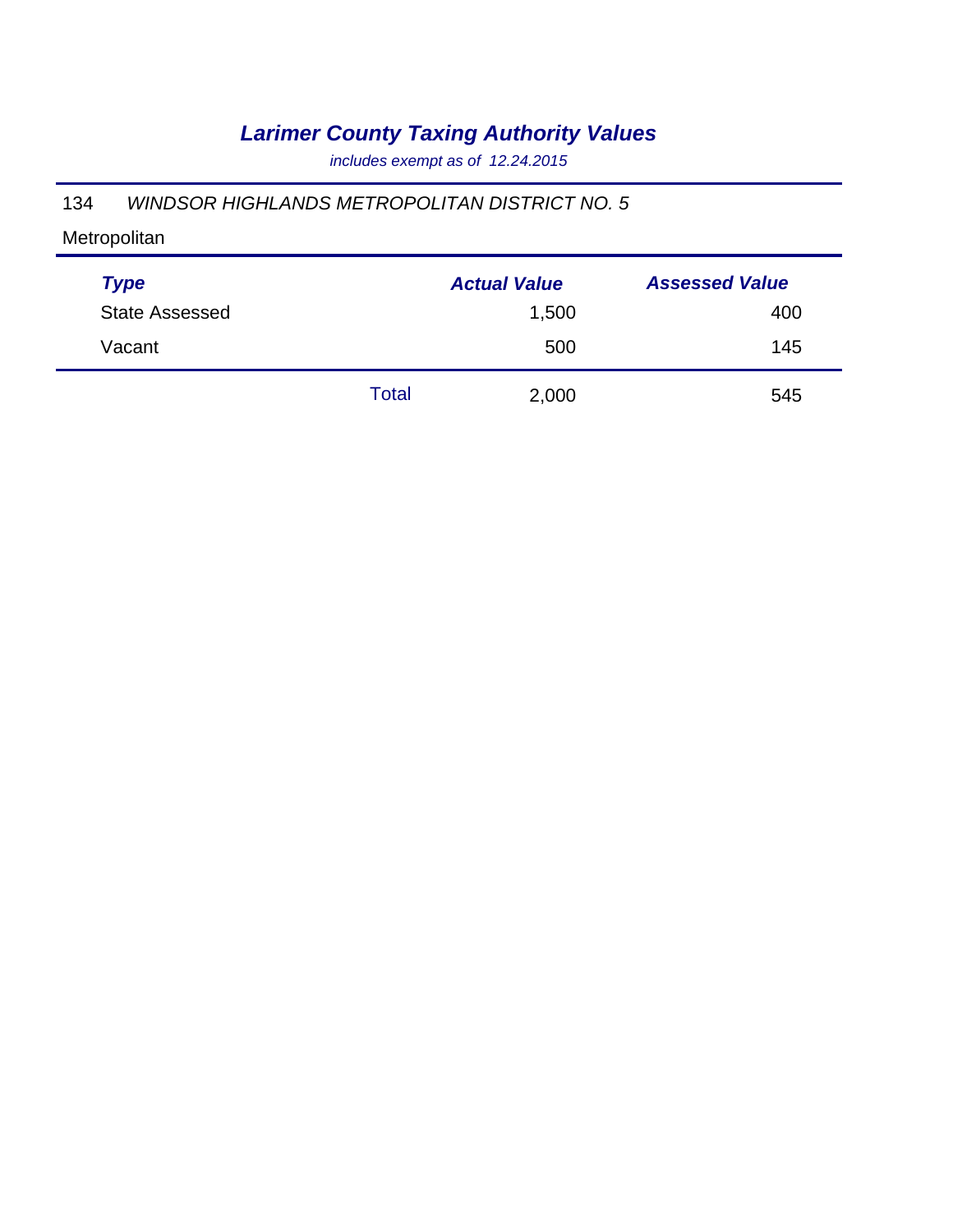*includes exempt as of 12.24.2015*

### 135 *CENTERRA METROPOLITAN DISTRICT NO. 1*

| <b>Type</b>  |       | <b>Actual Value</b> | <b>Assessed Value</b> |
|--------------|-------|---------------------|-----------------------|
| Agricultural |       | 4,550               | 1,320                 |
| Vacant       |       | 18,000              | 5,220                 |
|              | Total | 22,550              | 6,540                 |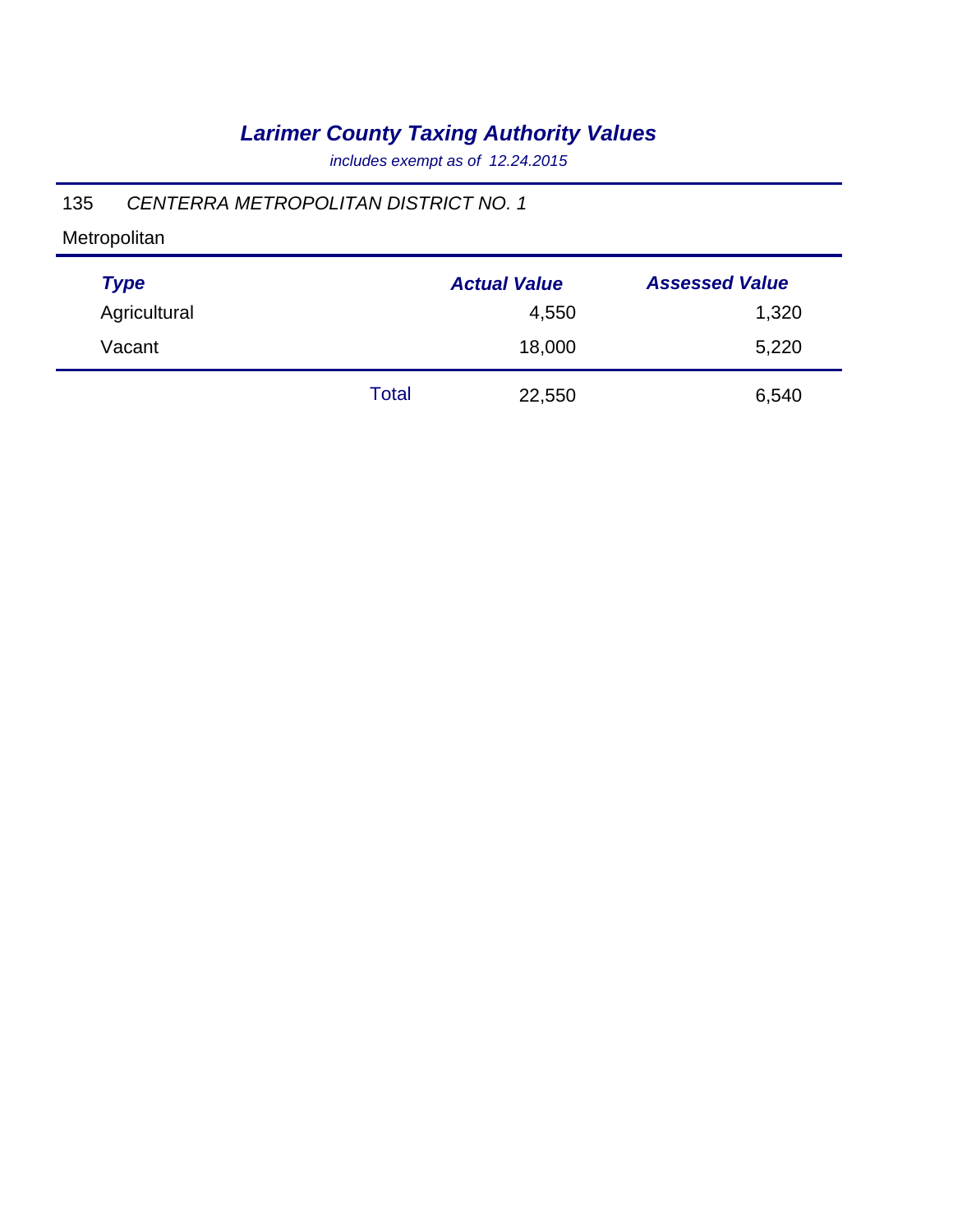*includes exempt as of 12.24.2015*

### 136 *CENTERRA METROPOLITAN DISTRICT NO. 2*

| <b>Type</b>           |              | <b>Actual Value</b> | <b>Assessed Value</b> |
|-----------------------|--------------|---------------------|-----------------------|
| Agricultural          |              | 129,600             | 37,592                |
| Commercial            |              | 340,464,970         | 98,734,853            |
| Exempt                |              | 224,332,990         | 65,056,463            |
| Industrial            |              | 4,773,840           | 1,384,413             |
| <b>State Assessed</b> |              | 212,900             | 61,800                |
| Vacant                |              | 8,490,660           | 2,462,292             |
|                       | <b>Total</b> | 578,404,960         | 167,737,413           |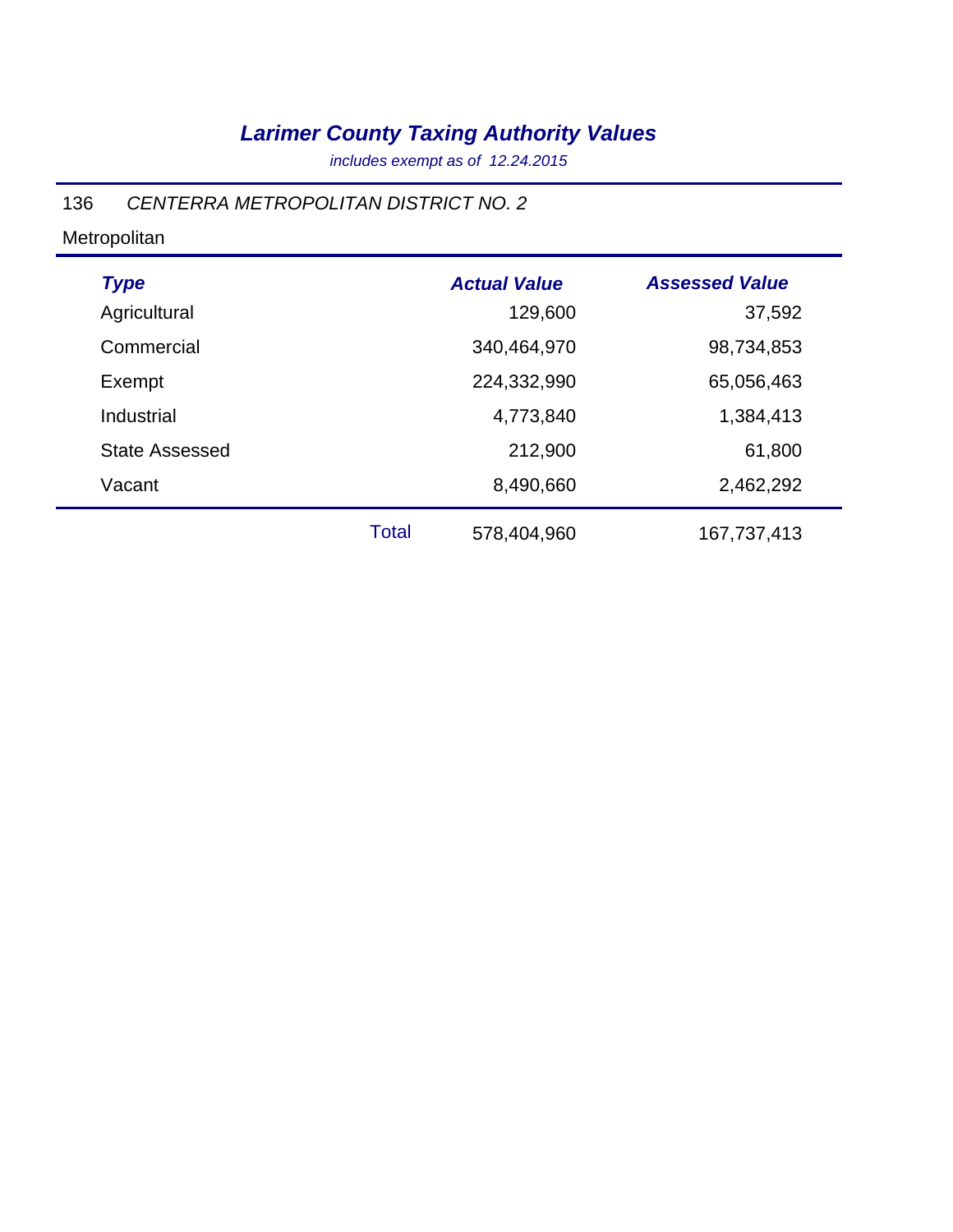*includes exempt as of 12.24.2015*

### 137 *CENTERRA METROPOLITAN DISTRICT NO. 3*

| <b>Type</b>  |       | <b>Actual Value</b> | <b>Assessed Value</b> |
|--------------|-------|---------------------|-----------------------|
| Agricultural |       | 35,370              | 10,259                |
| Oil & Gas    |       | 91,301              | 50,436                |
|              | Total | 126,671             | 60,695                |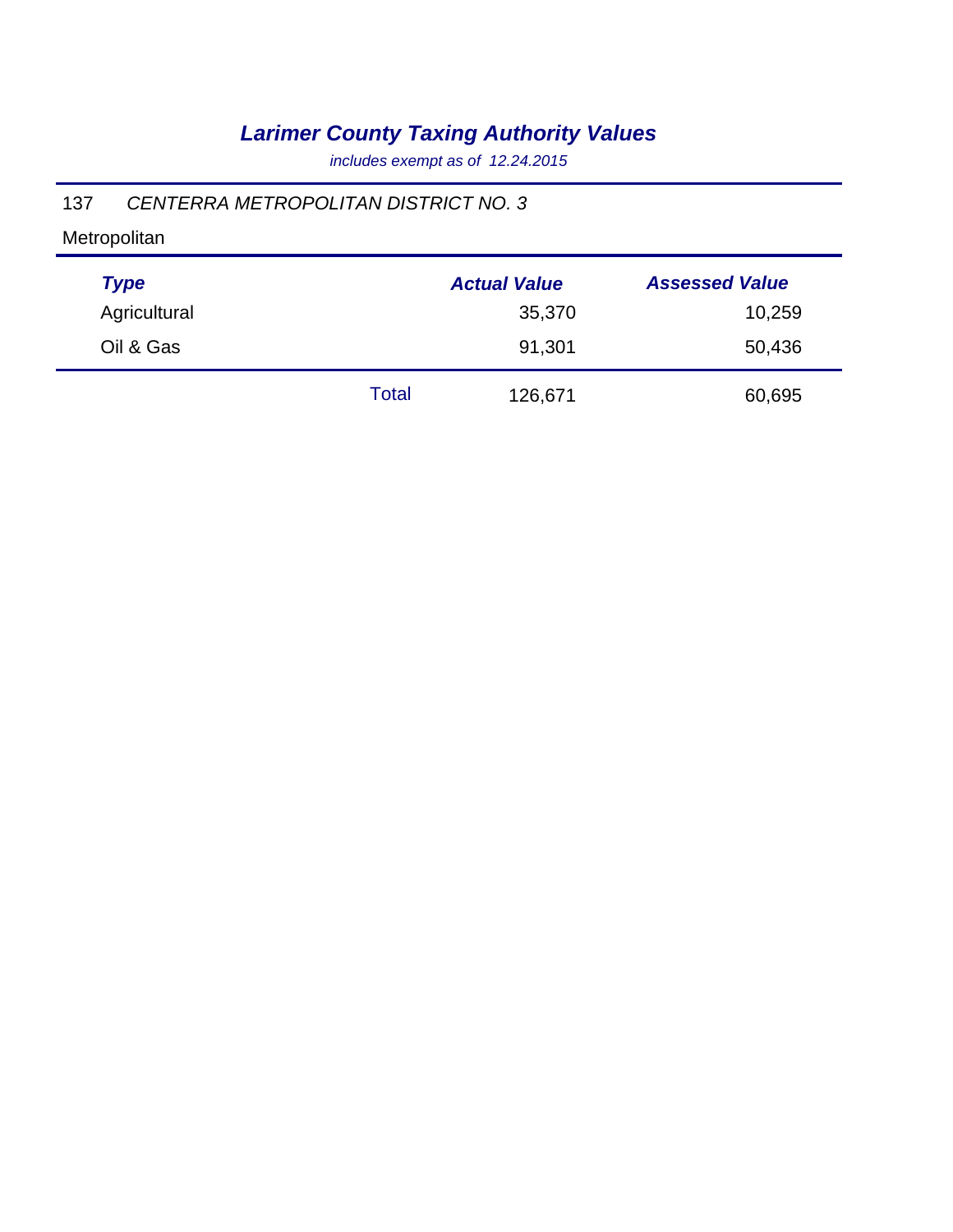*includes exempt as of 12.24.2015*

### 138 *CENTERRA METROPOLITAN DISTRICT NO. 4*

| <b>Type</b>  |              | <b>Actual Value</b> | <b>Assessed Value</b> |
|--------------|--------------|---------------------|-----------------------|
| Agricultural |              | 129,600             | 37,592                |
| Commercial   |              | 340,464,970         | 98,734,853            |
| Exempt       |              | 224,332,990         | 65,056,463            |
| Industrial   |              | 4,773,840           | 1,384,413             |
| Vacant       |              | 8,490,660           | 2,462,292             |
|              | <b>Total</b> | 578,192,060         | 167,675,613           |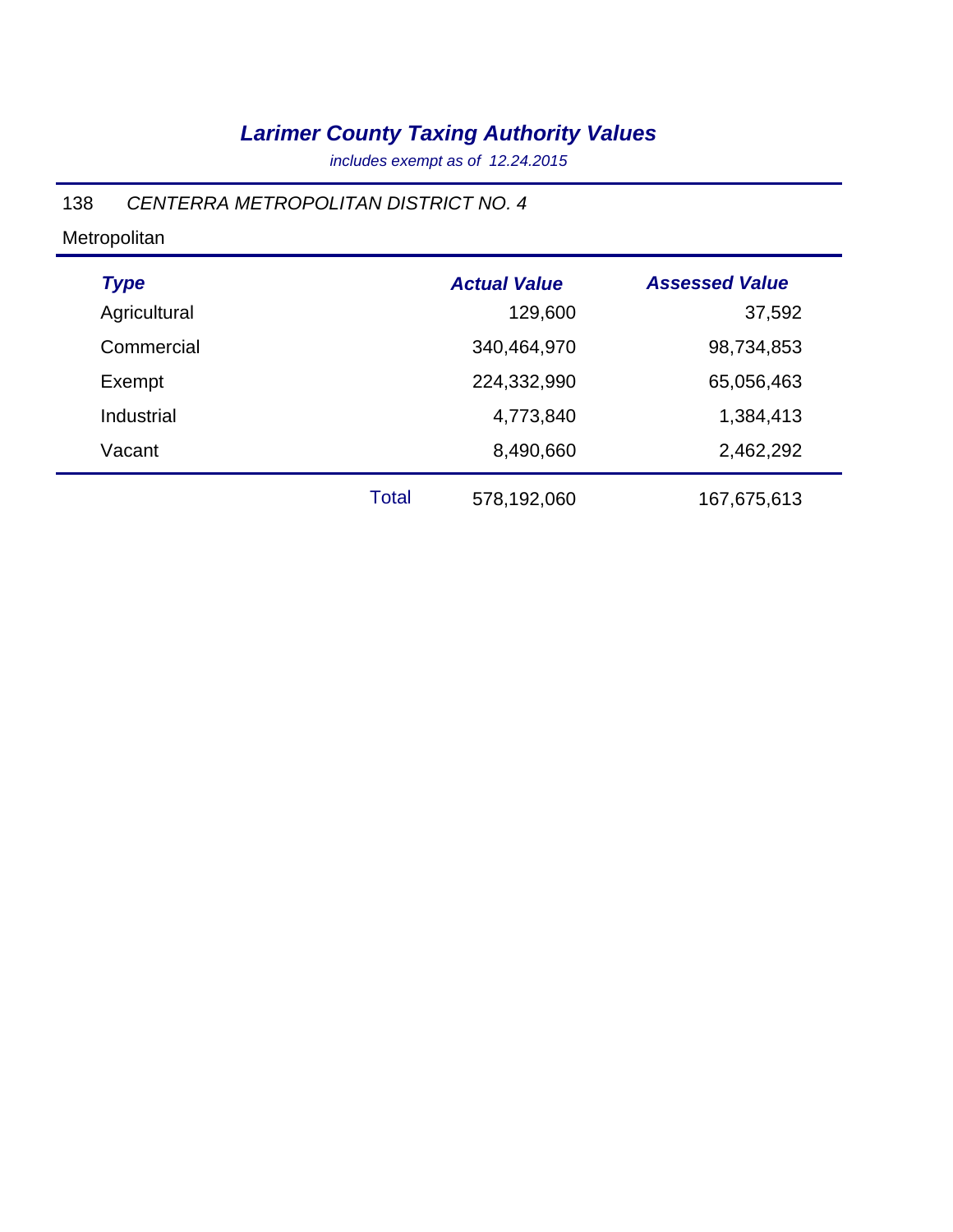*includes exempt as of 12.24.2015*

#### 139 *WATERFRONT METROPOLITAN DISTRICT*

| <b>Type</b>           |              | <b>Actual Value</b> | <b>Assessed Value</b> |
|-----------------------|--------------|---------------------|-----------------------|
| Agricultural          |              | 1,810               | 525                   |
| <b>Residential</b>    |              | 86,480,900          | 6,883,931             |
| <b>State Assessed</b> |              | 208,700             | 60,500                |
| Vacant                |              | 1,679,540           | 487,067               |
|                       | <b>Total</b> | 88,370,950          | 7,432,023             |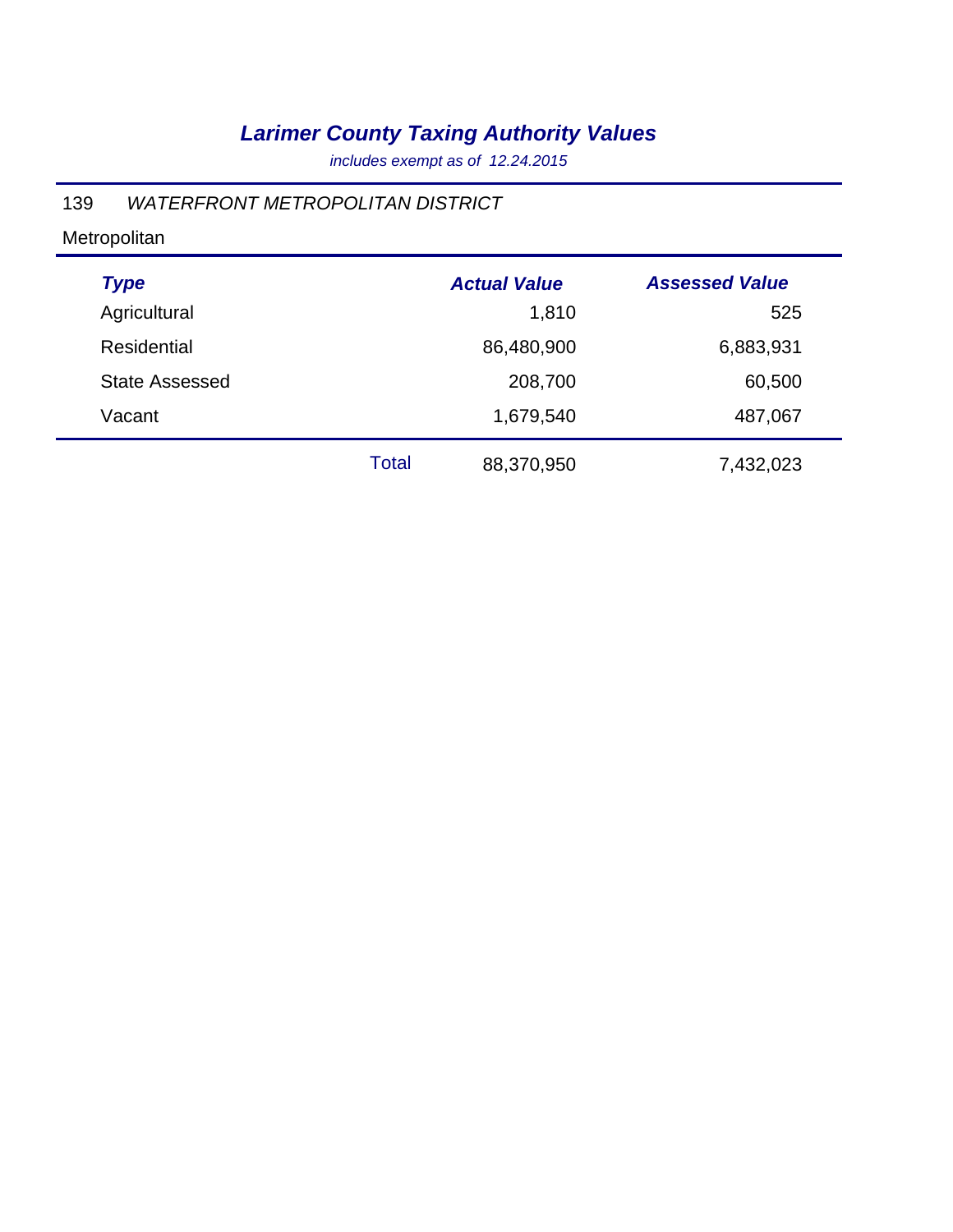*includes exempt as of 12.24.2015*

### 141 *LOVELAND MIDTOWN METROPOLITAN DISTRICT*

| <b>Type</b>           |       | <b>Actual Value</b> | <b>Assessed Value</b> |  |
|-----------------------|-------|---------------------|-----------------------|--|
| Exempt                |       | 3,780               | 1,103                 |  |
| <b>Residential</b>    |       | 48,493,600          | 3,860,120             |  |
| <b>State Assessed</b> |       | 53,800              | 15,600                |  |
| Vacant                |       | 500                 | 145                   |  |
|                       | Total | 48,551,680          | 3,876,968             |  |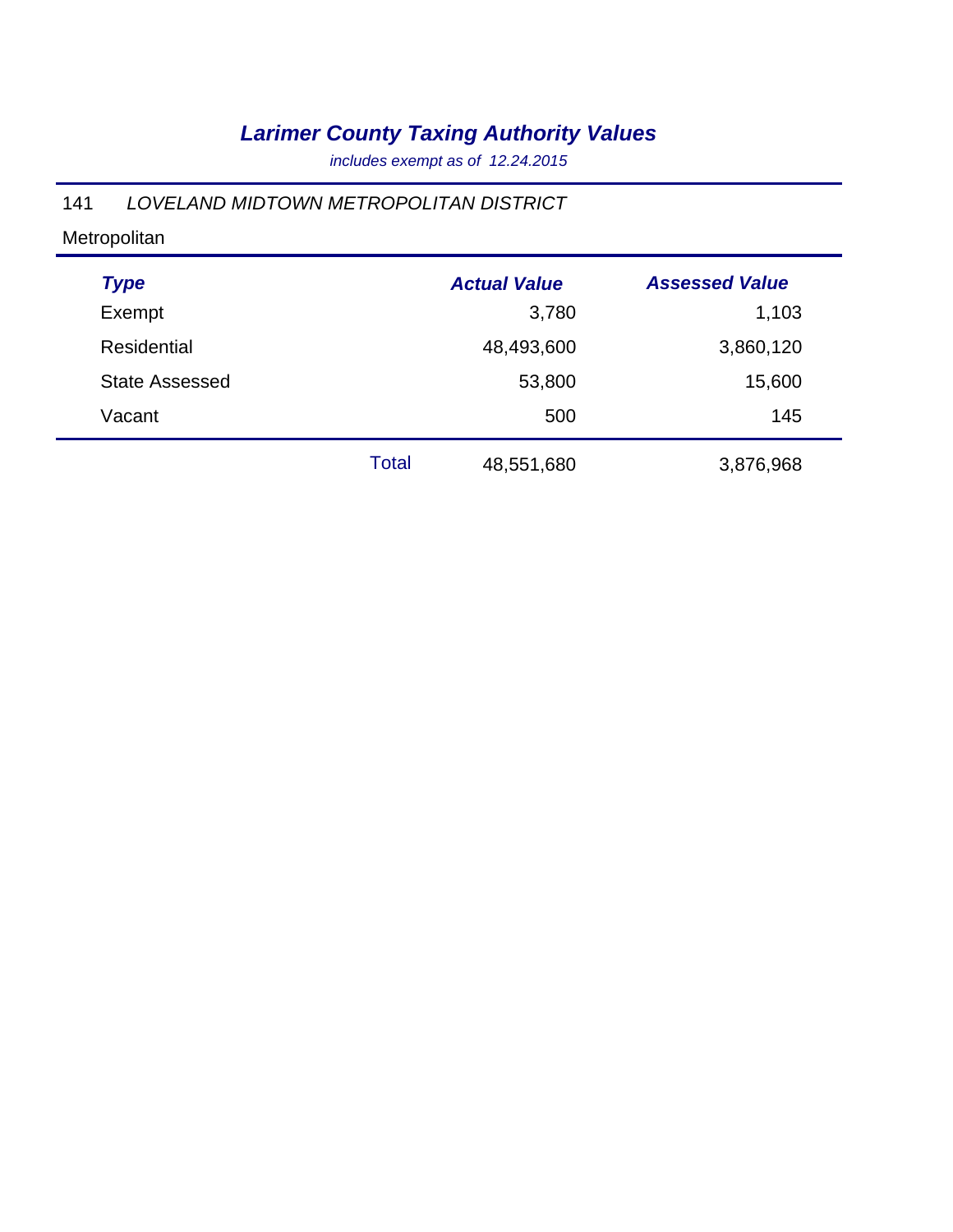*includes exempt as of 12.24.2015*

### 145 *CENTERRA METROPOLITAN DISTRICT NO. 5*

| <b>Type</b>  |       | <b>Actual Value</b> | <b>Assessed Value</b> |
|--------------|-------|---------------------|-----------------------|
| Agricultural |       | 10,310              | 2,991                 |
| Commercial   |       | 88,600              | 25,694                |
| Residential  |       | 120,000             | 9,552                 |
| Vacant       |       | 1,357,000           | 393,530               |
|              | Total | 1,575,910           | 431,767               |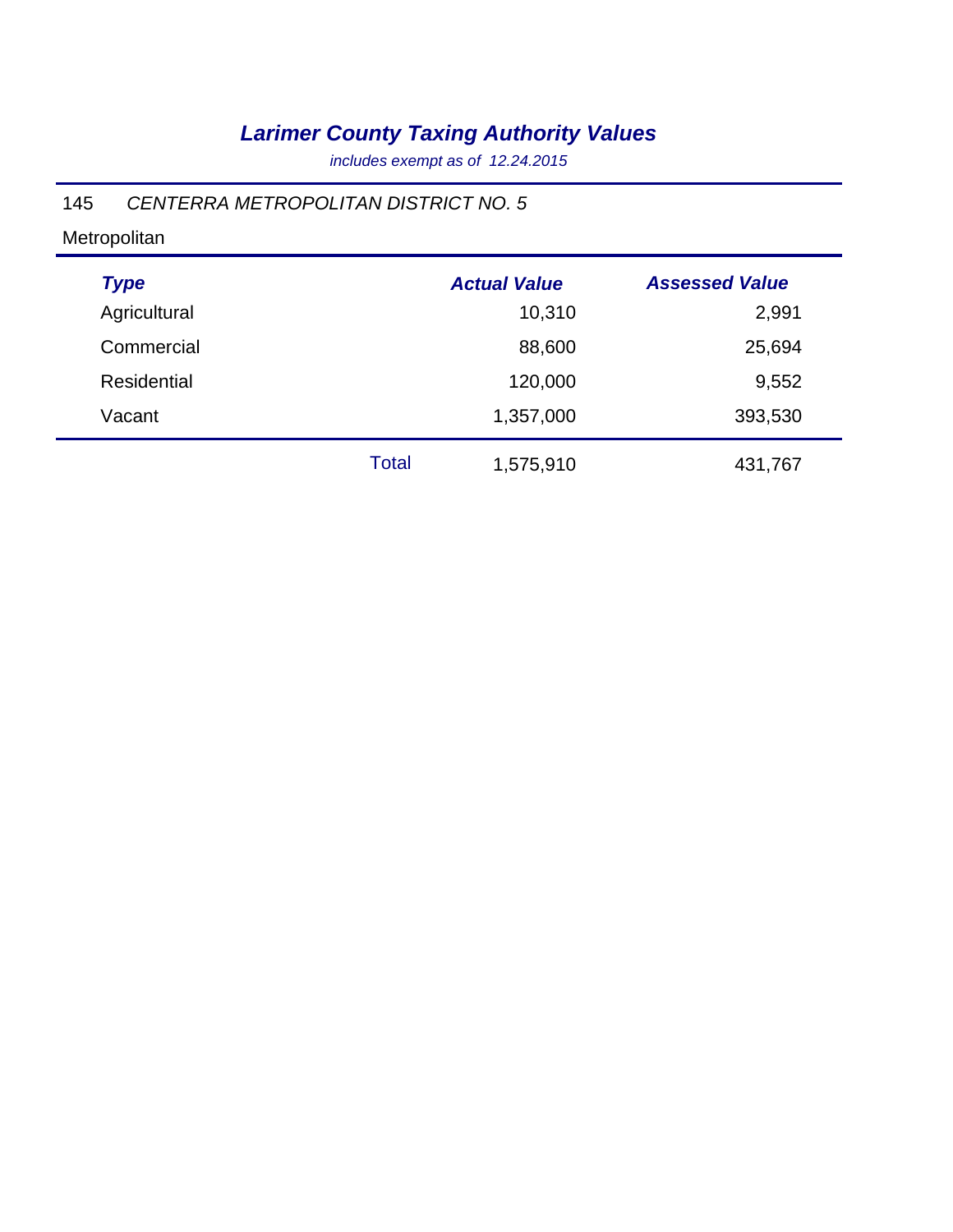*includes exempt as of 12.24.2015*

### 146 *LARIMER COUNTY P.I.D. NO. 23 EAGLE ROCK RANCHES*

| <b>Type</b>           |       | <b>Actual Value</b> | <b>Assessed Value</b> |  |
|-----------------------|-------|---------------------|-----------------------|--|
| Agricultural          |       | 1,270               | 368                   |  |
| <b>Residential</b>    |       | 8,576,100           | 682,652               |  |
| <b>State Assessed</b> |       | 1,500               | 400                   |  |
| Vacant                |       | 364,000             | 105,560               |  |
|                       | Total | 8,942,870           | 788,980               |  |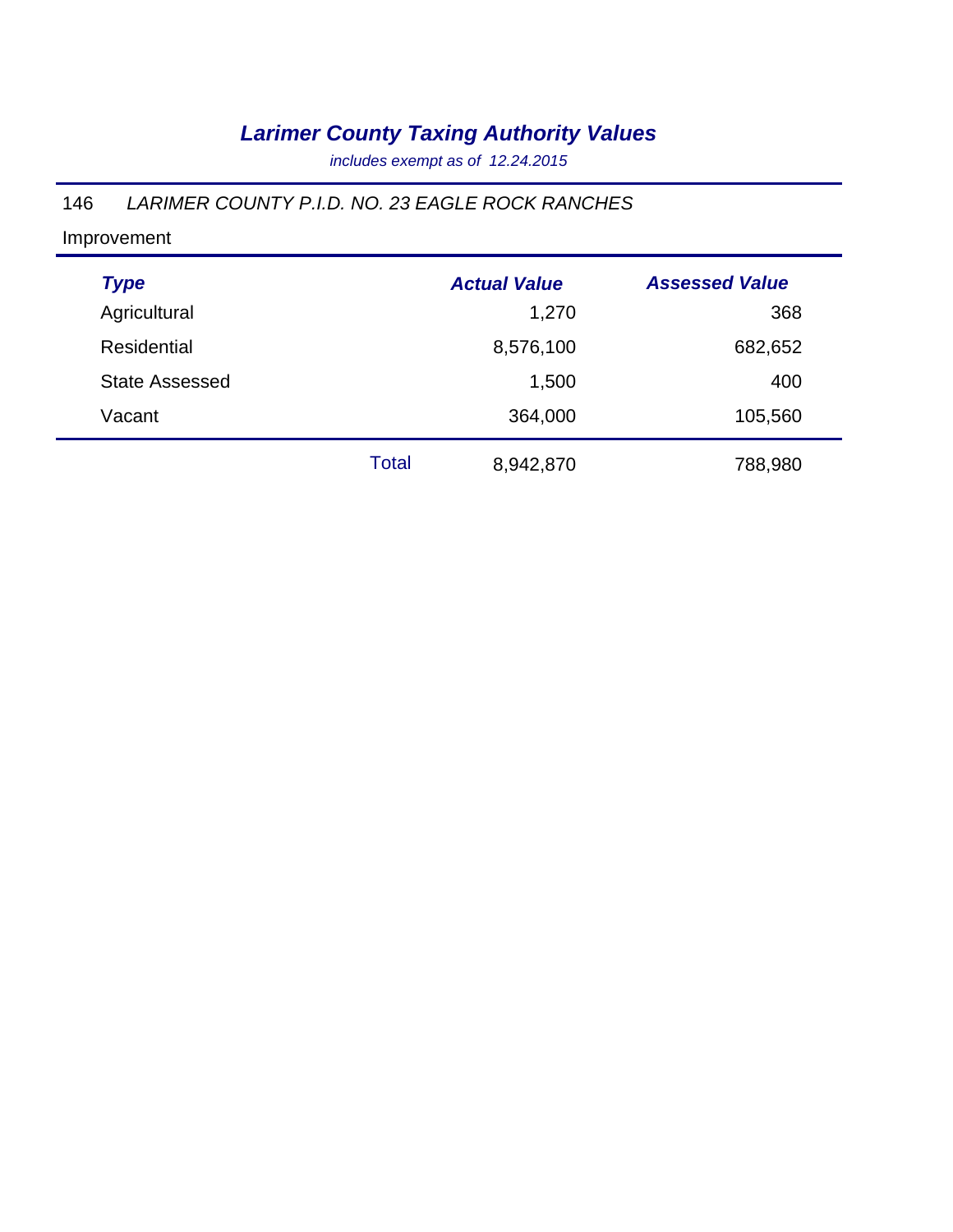*includes exempt as of 12.24.2015*

### 147 *LARIMER COUNTY P.I.D. NO. 25 ESTES PARK ESTATES*

| <b>Type</b>        |       | <b>Actual Value</b> | <b>Assessed Value</b> |
|--------------------|-------|---------------------|-----------------------|
| Agricultural       |       | 720                 | 209                   |
| <b>Residential</b> |       | 12,222,400          | 972,884               |
| Vacant             |       | 634,000             | 183,860               |
|                    | Total | 12,857,120          | 1,156,953             |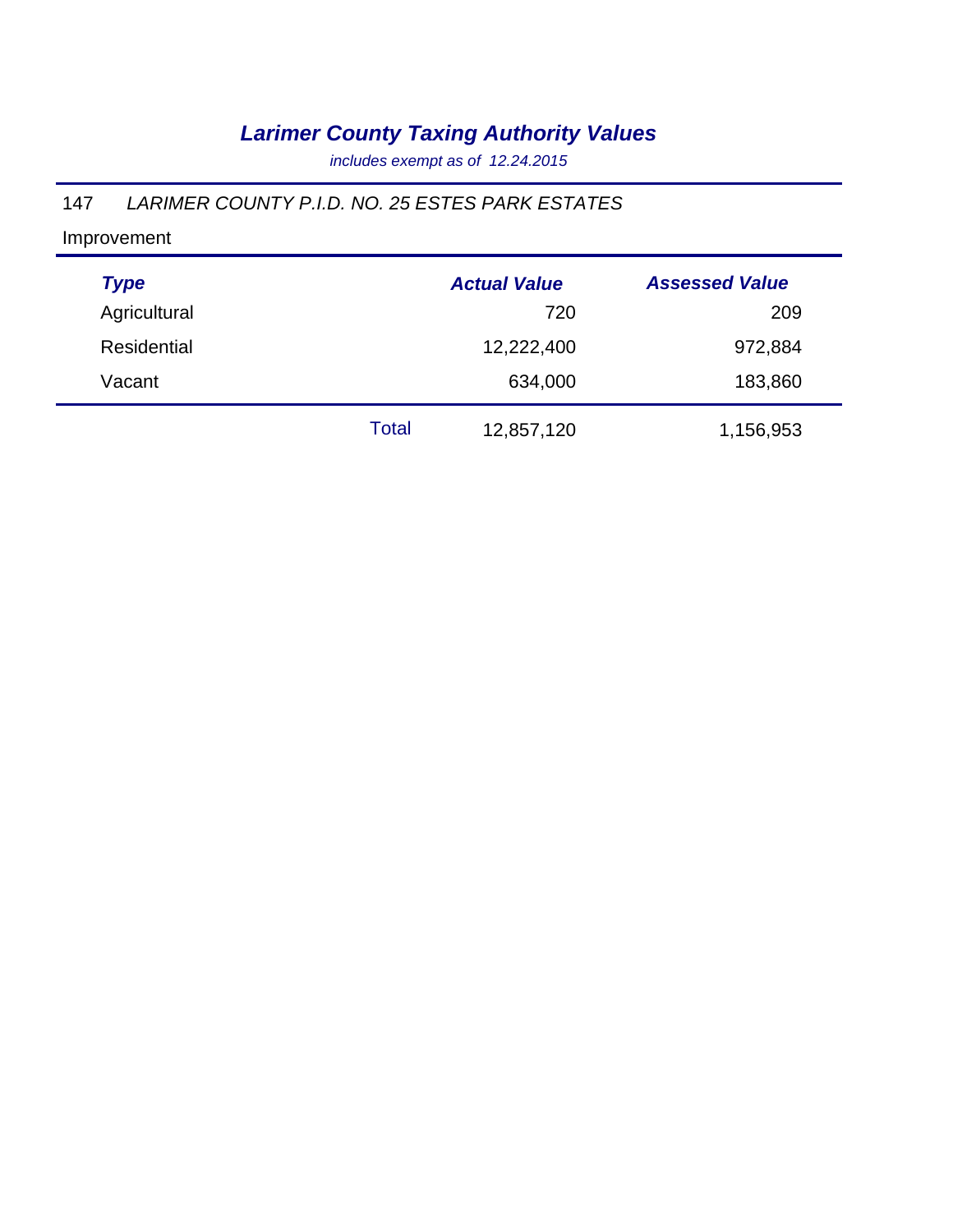*includes exempt as of 12.24.2015*

#### 148 *LARIMER COUNTY P.I.D. NO. 26 EAGLE RANCH ESTATES*

| <b>Type</b>           |       | <b>Actual Value</b> | <b>Assessed Value</b> |
|-----------------------|-------|---------------------|-----------------------|
| Residential           |       | 106,359,000         | 8,466,175             |
| <b>State Assessed</b> |       | 83,900              | 24,300                |
| Vacant                |       | 130,000             | 37,700                |
|                       | Total | 106,572,900         | 8,528,175             |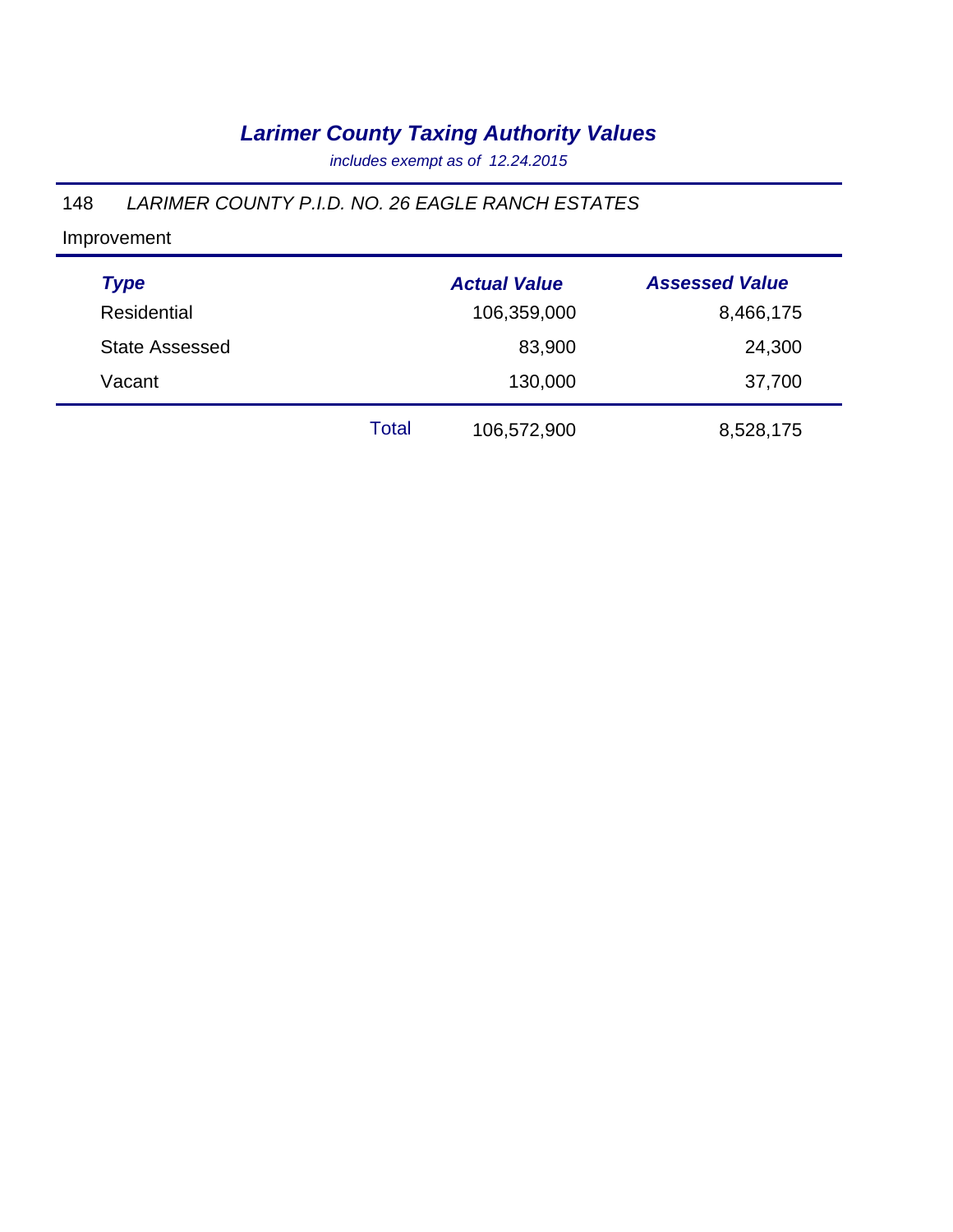*includes exempt as of 12.24.2015*

#### 149 *LARIMER COUNTY P.I.D. NO. 31 FOOTHILLS SHADOW*

| <b>Type</b>           |       | <b>Actual Value</b> | <b>Assessed Value</b> |
|-----------------------|-------|---------------------|-----------------------|
| Residential           |       | 7,875,400           | 626,879               |
| <b>State Assessed</b> |       | 15,900              | 4,600                 |
|                       | Total | 7,891,300           | 631,479               |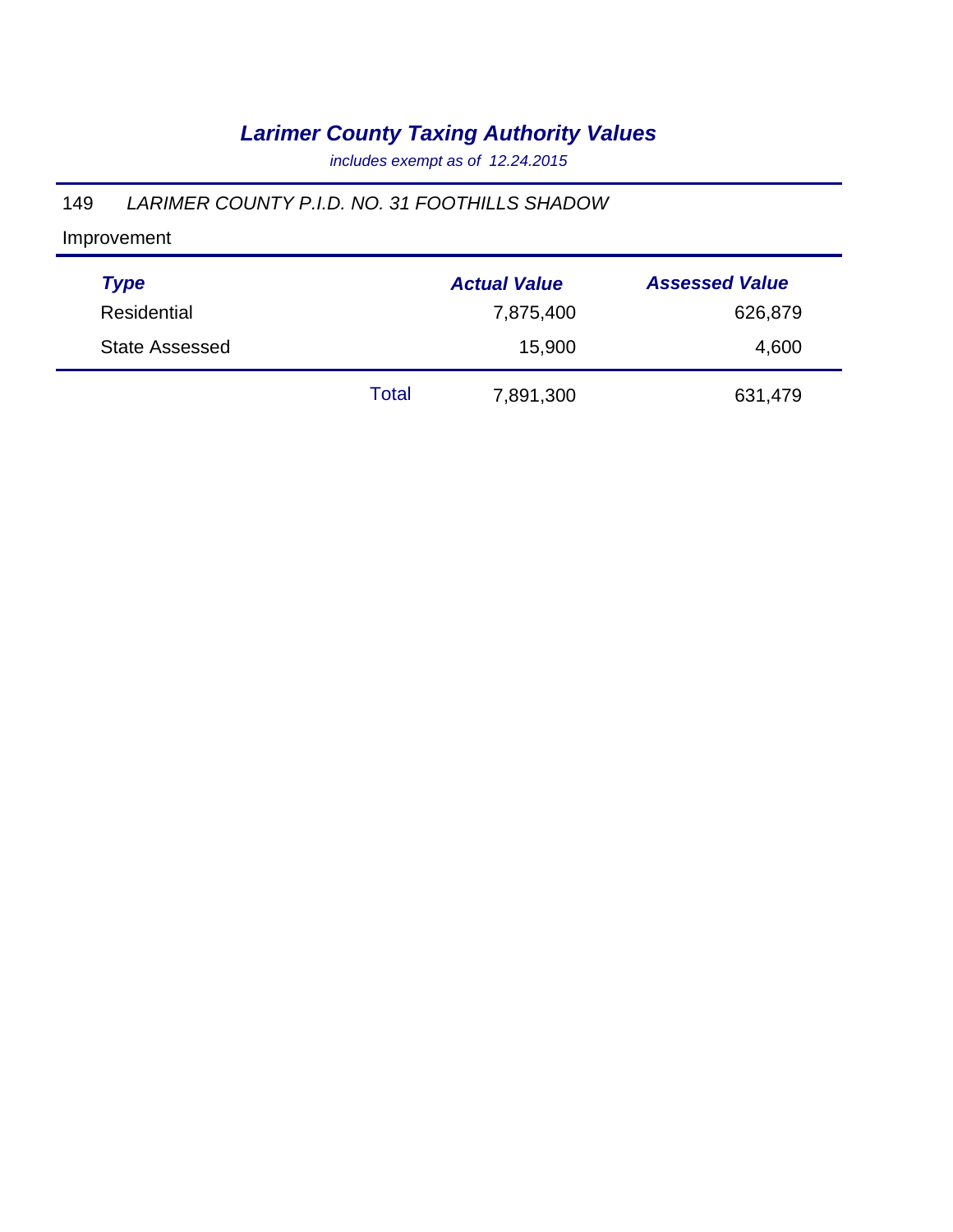*includes exempt as of 12.24.2015*

#### 150 *THOMPSON CROSSING METROPOLITAN DISTRICT NO. 4*

| <b>Type</b>           |              | <b>Actual Value</b> | <b>Assessed Value</b> |
|-----------------------|--------------|---------------------|-----------------------|
| Agricultural          |              | 206,750             | 59,962                |
| Commercial            |              | 351,260             | 101,867               |
| Exempt                |              | 567,170             | 45,151                |
| Residential           |              | 158,559,100         | 12,621,290            |
| <b>State Assessed</b> |              | 117,500             | 34,100                |
| Vacant                |              | 1,993,130           | 578,008               |
|                       | <b>Total</b> | 161,794,910         | 13,440,378            |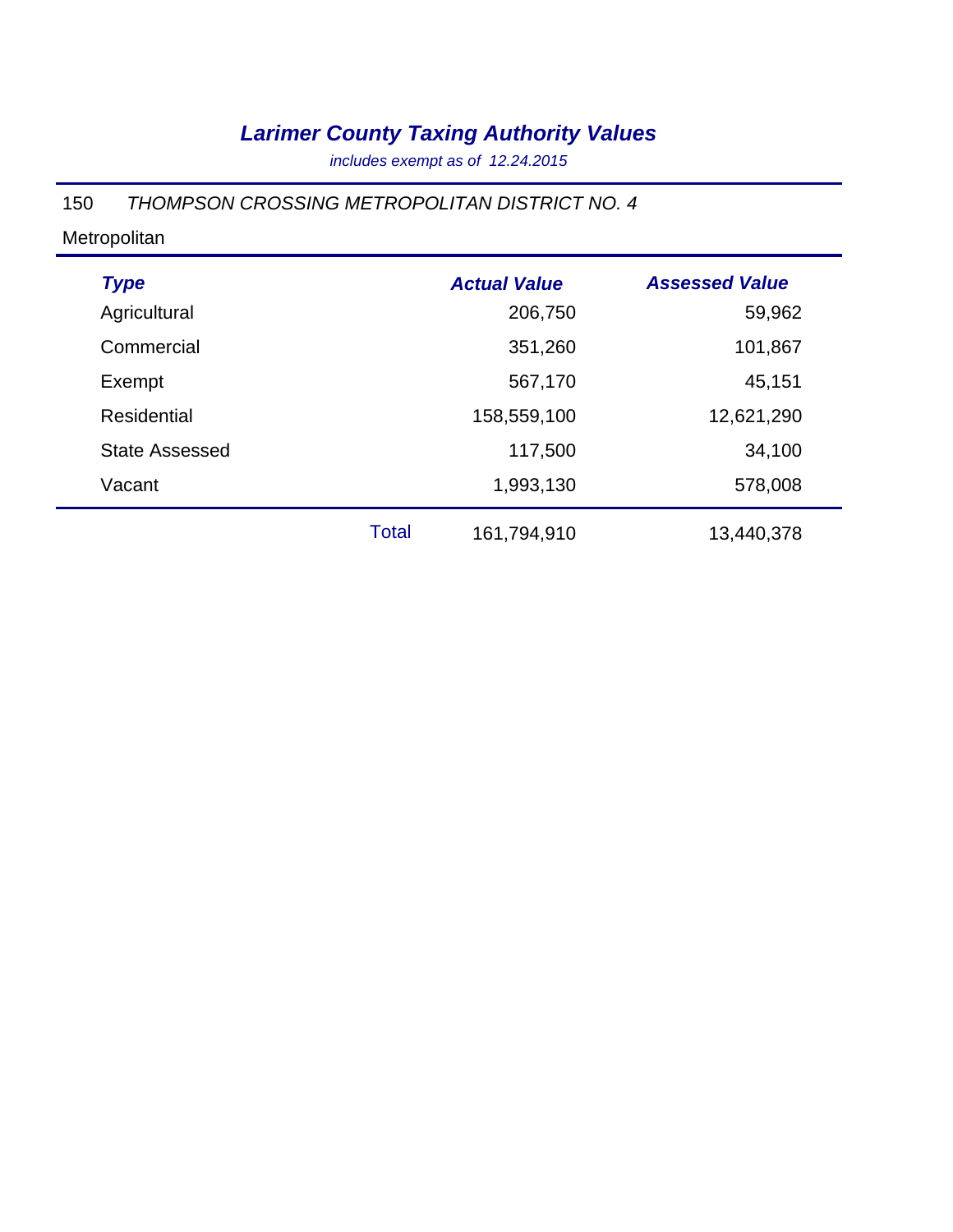*includes exempt as of 12.24.2015*

#### 151 *THOMPSON CROSSING METROPOLITAN DISTRICT NO. 5*

| <b>Type</b> |       | <b>Actual Value</b> | <b>Assessed Value</b> |
|-------------|-------|---------------------|-----------------------|
| Exempt      |       | 150,000             | 43,500                |
| Vacant      |       | 517,920             | 150,197               |
|             | Total | 667,920             | 193,697               |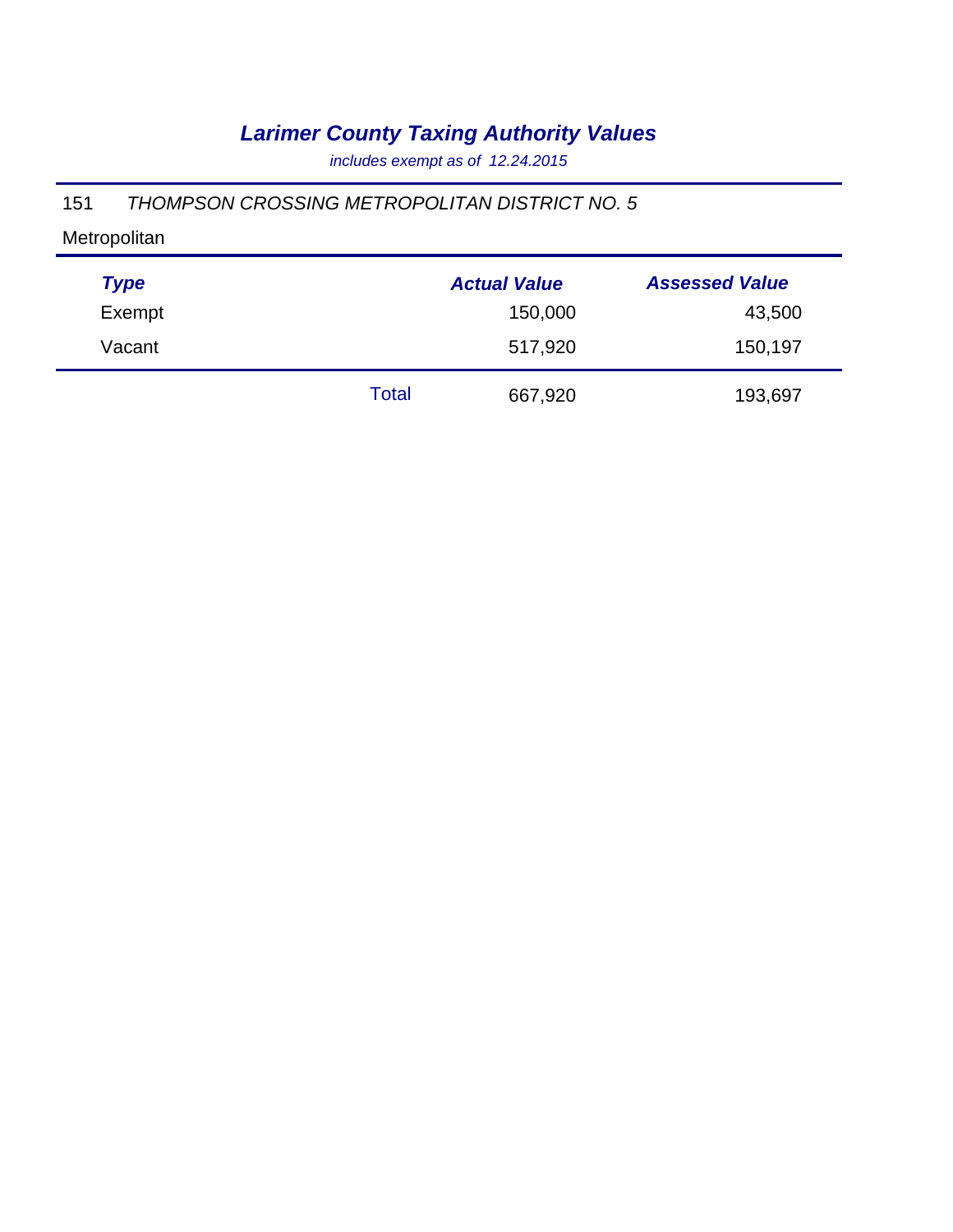*includes exempt as of 12.24.2015*

#### 152 *THOMPSON CROSSING METROPOLITAN DISTRICT NO. 6*

| <b>Type</b> |       | <b>Actual Value</b> | <b>Assessed Value</b> |
|-------------|-------|---------------------|-----------------------|
| Residential |       | 2,054,600           | 163,548               |
| Vacant      |       | 2,730,770           | 791,917               |
|             | Total | 4,785,370           | 955,465               |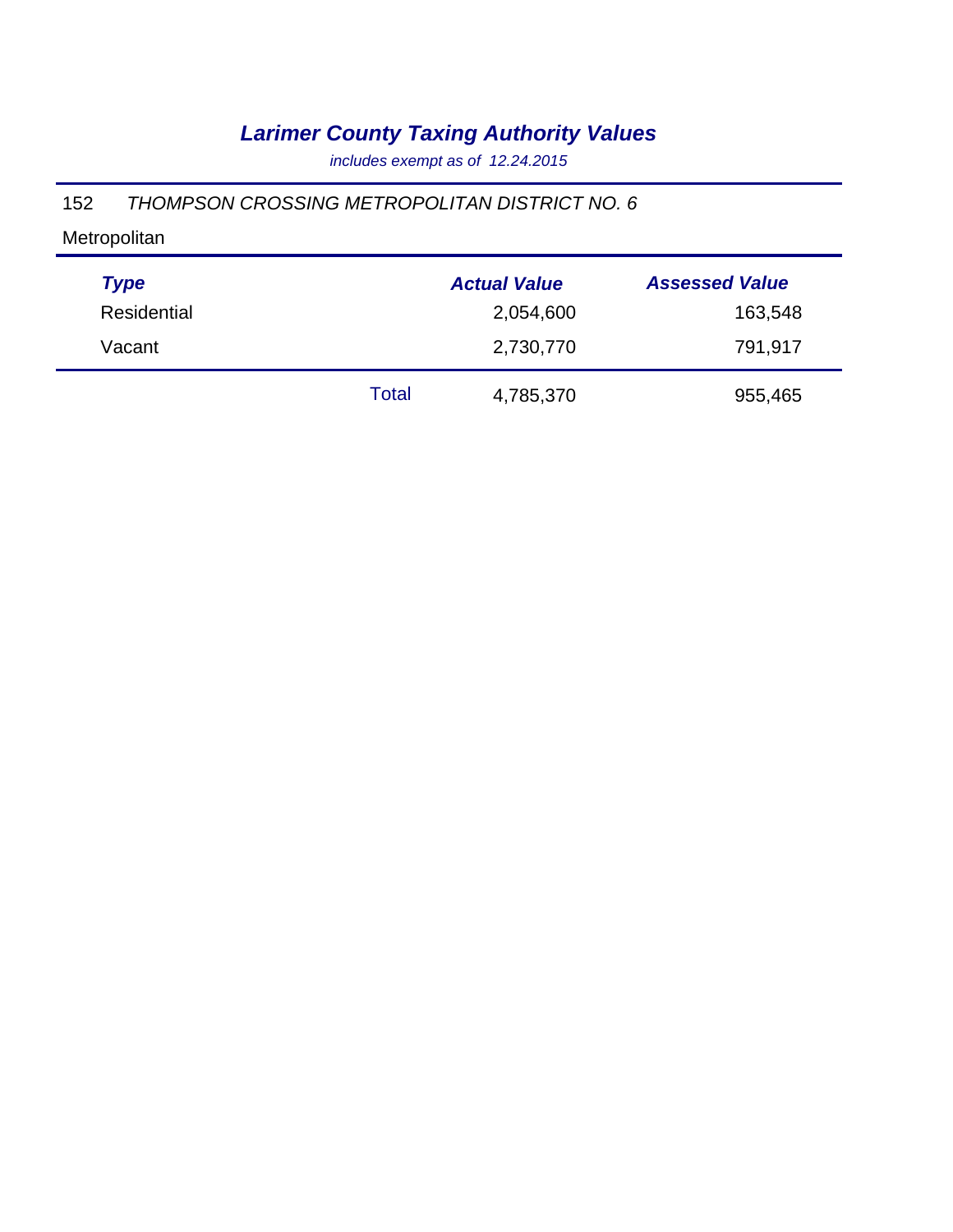*includes exempt as of 12.24.2015*

### 153 *HIGHPOINTE VISTA METROPOLITAN DISTRICT NO. 1*

| <b>Type</b> |       | <b>Actual Value</b> | <b>Assessed Value</b> |
|-------------|-------|---------------------|-----------------------|
| Vacant      |       | 500                 | 145                   |
|             | Total | 500                 | 145                   |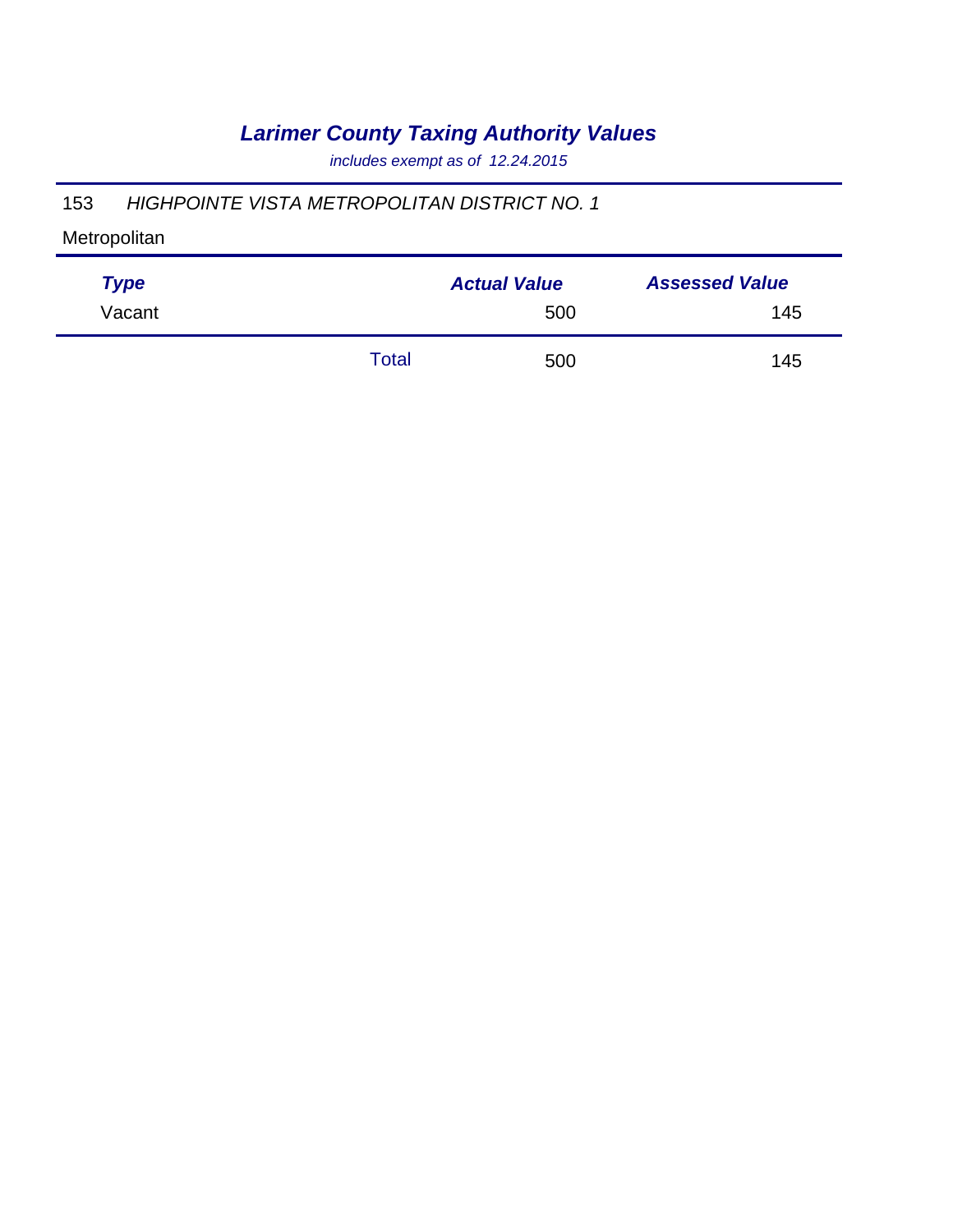*includes exempt as of 12.24.2015*

### 154 *HIGHPOINTE VISTA METROPOLITAN DISTRICT NO. 2*

| <b>Type</b> |       | <b>Actual Value</b> | <b>Assessed Value</b> |
|-------------|-------|---------------------|-----------------------|
| Exempt      |       | 20,600              | 1,642                 |
| Residential |       | 107,429,100         | 8,551,314             |
| Vacant      |       | 9,518,500           | 2,760,365             |
|             | Total | 116,968,200         | 11,313,321            |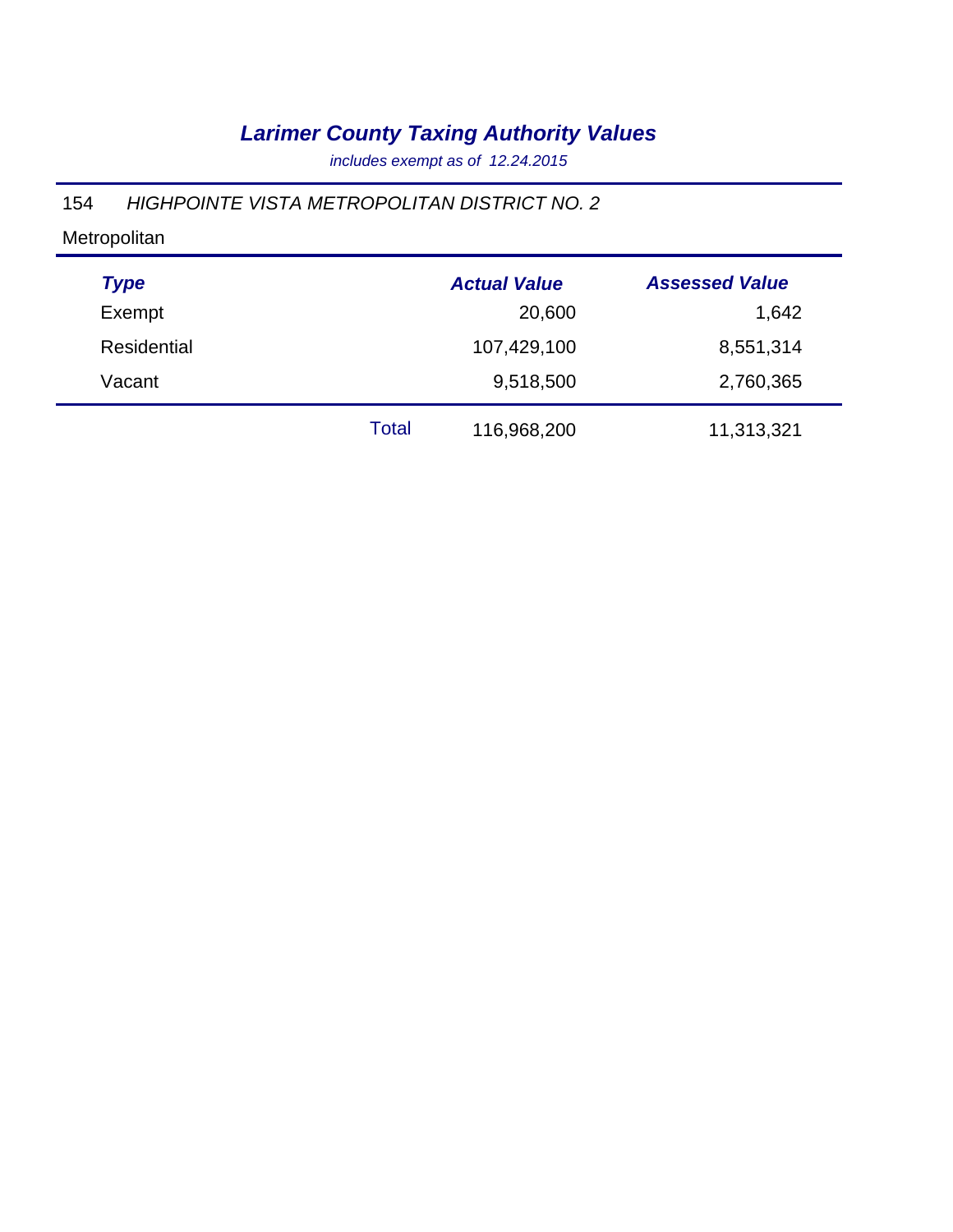*includes exempt as of 12.24.2015*

### 155 *DEER MEADOWS METROPOLITAN DISTRICT*

| <b>Type</b>           |       | <b>Actual Value</b> | <b>Assessed Value</b> |
|-----------------------|-------|---------------------|-----------------------|
| Exempt                |       | 8,220               | 2,286                 |
| Industrial            |       | 228,120             | 66,155                |
| <b>Residential</b>    |       | 4,271,400           | 340,003               |
| <b>State Assessed</b> |       | 1,500               | 400                   |
| Vacant                |       | 1,130,200           | 327,758               |
|                       | Total | 5,639,440           | 736,602               |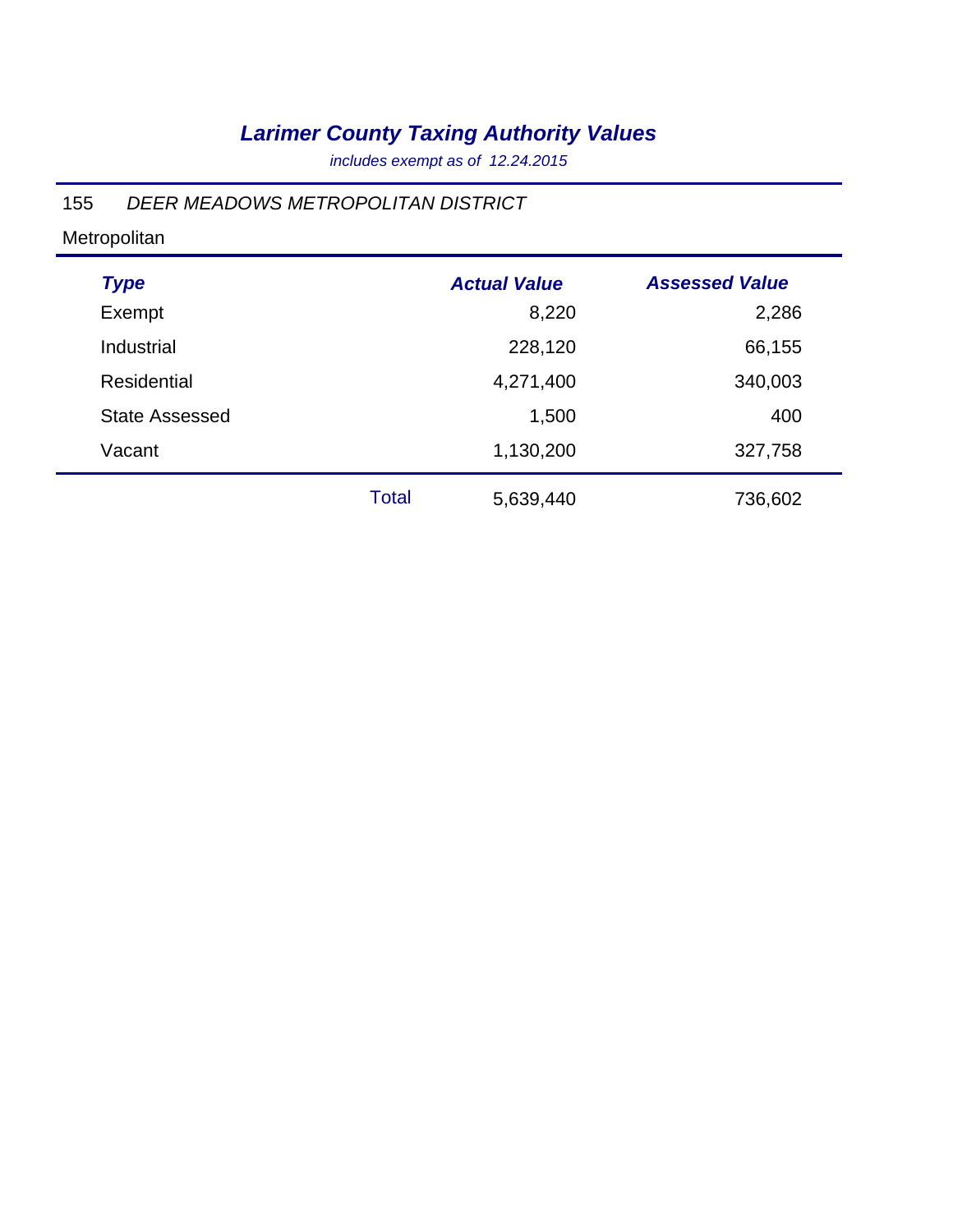*includes exempt as of 12.24.2015*

### 156 *GROVE METROPOLITAN DISTRICT NO. 1*

| <b>Type</b>  |       | <b>Actual Value</b> | <b>Assessed Value</b> |
|--------------|-------|---------------------|-----------------------|
| Agricultural |       | 90                  | 26                    |
|              | Total | 90                  | 26                    |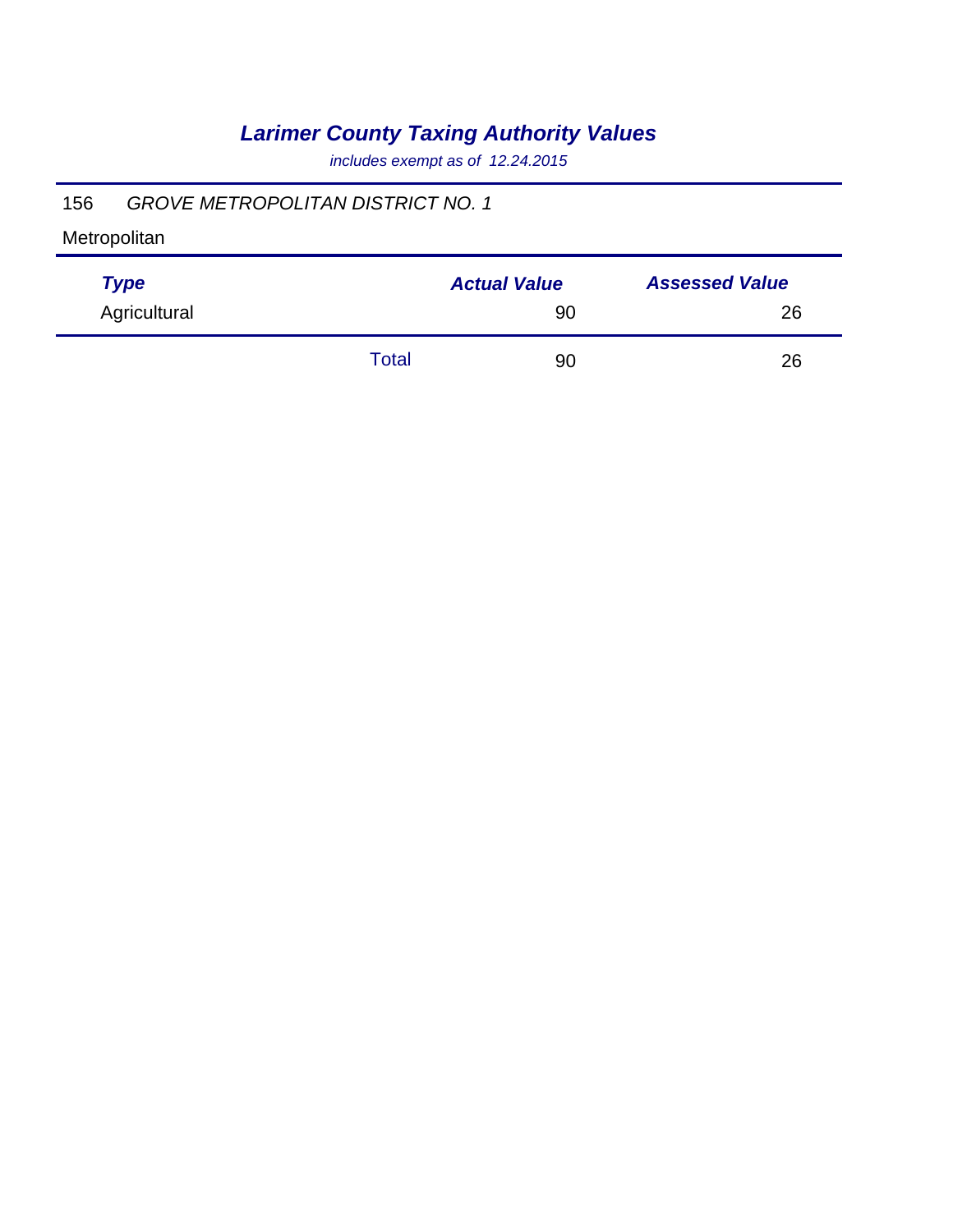*includes exempt as of 12.24.2015*

### 157 *GROVE METROPOLITAN DISTRICT NO. 2*

| <b>Type</b>  |       | <b>Actual Value</b> | <b>Assessed Value</b> |
|--------------|-------|---------------------|-----------------------|
| Agricultural |       | 2,070               | 600                   |
| Commercial   |       | 11,650              | 3,379                 |
|              | Total | 13,720              | 3,979                 |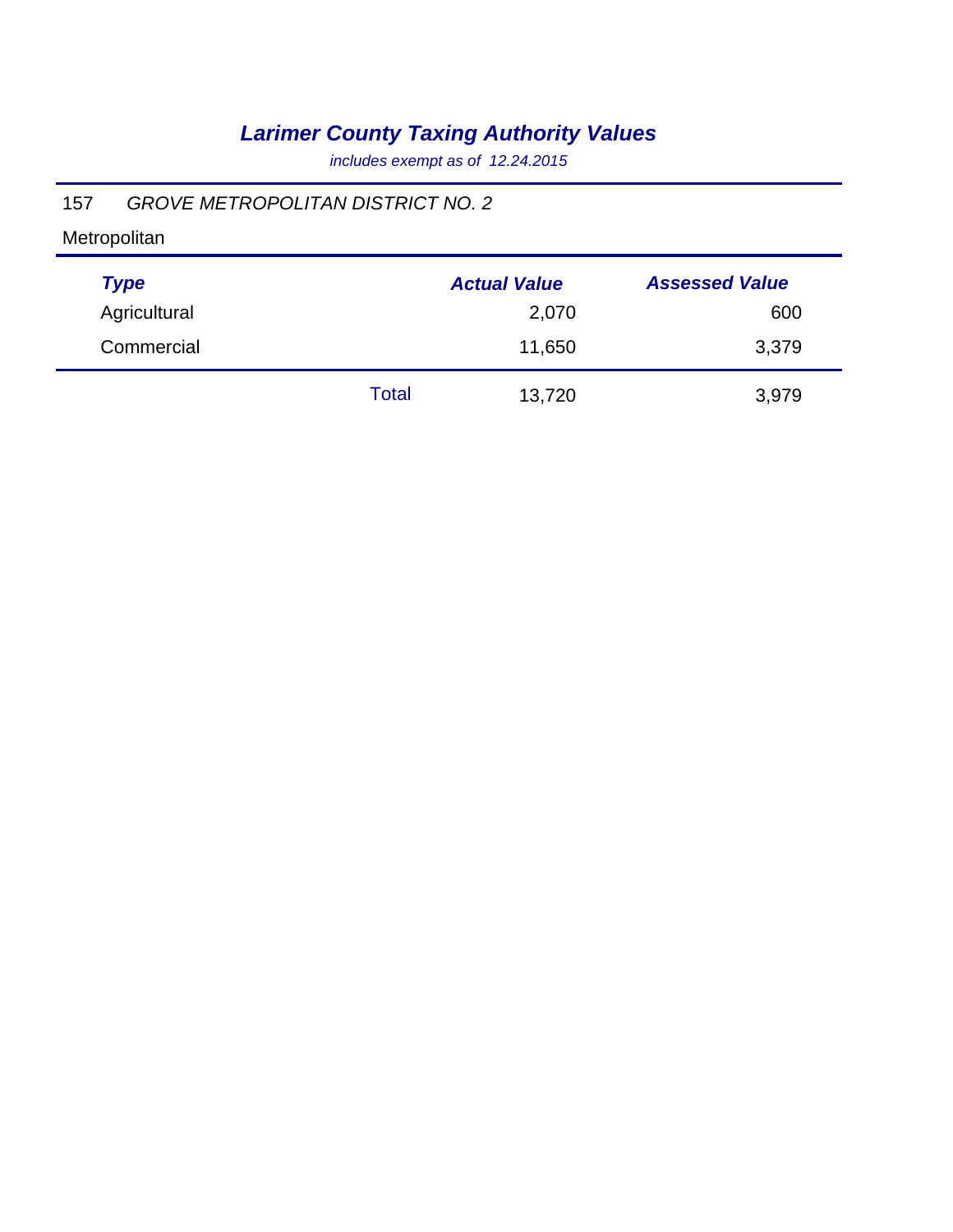*includes exempt as of 12.24.2015*

### 158 *GROVE METROPOLITAN DISTRICT NO. 3*

| <b>Type</b>  |       | <b>Actual Value</b> | <b>Assessed Value</b> |
|--------------|-------|---------------------|-----------------------|
| Agricultural |       | 24,970              | 7,241                 |
|              | Total | 24,970              | 7,241                 |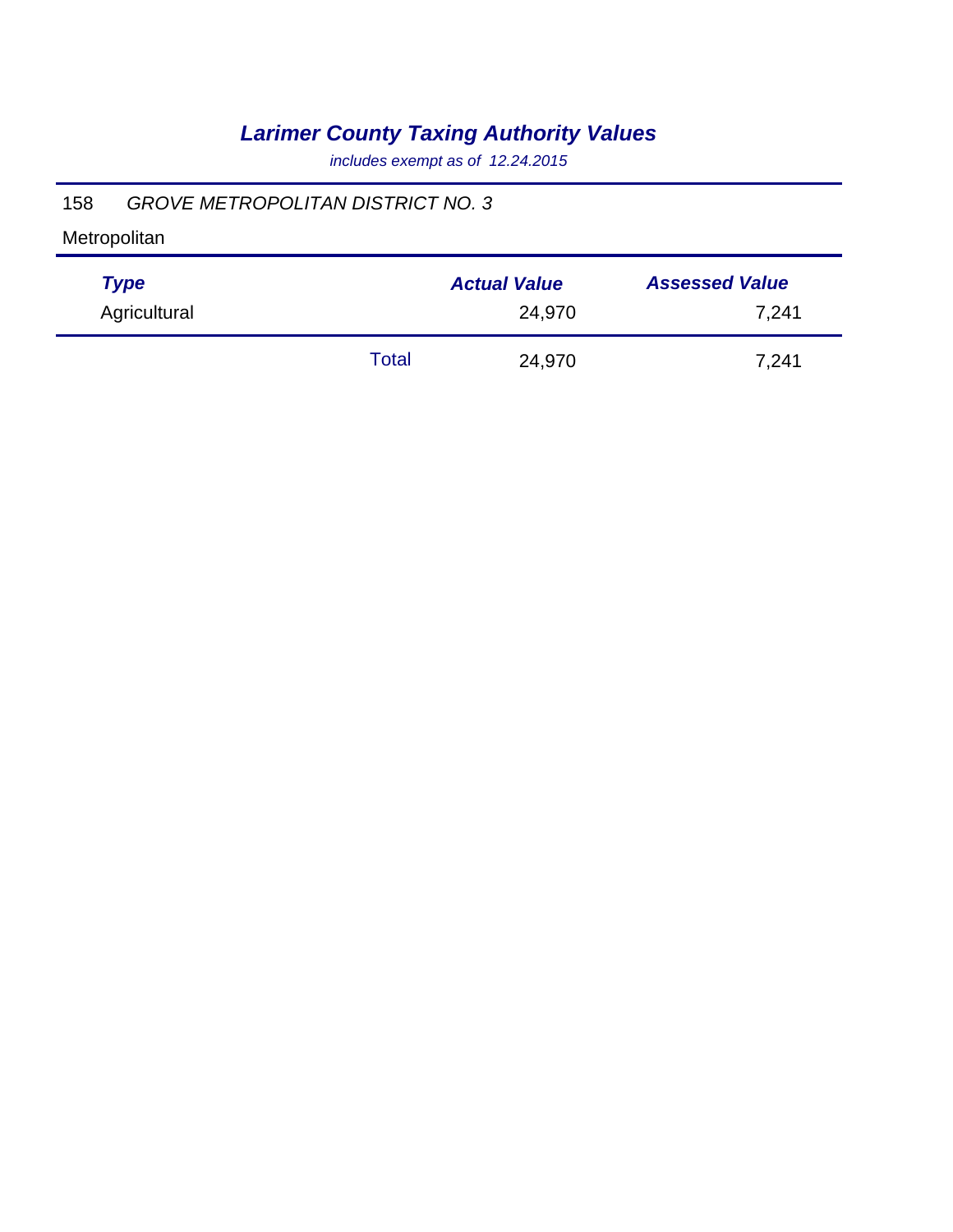*includes exempt as of 12.24.2015*

### 159 *TIMNATH FARMS NORTH METROPOLITAN DISTRICT NO. 1*

| <b>Type</b>  |       | <b>Actual Value</b> | <b>Assessed Value</b> |
|--------------|-------|---------------------|-----------------------|
| Agricultural |       | 60,990              | 17,688                |
| Residential  |       | 97,800              | 7,785                 |
|              | Total | 158,790             | 25,473                |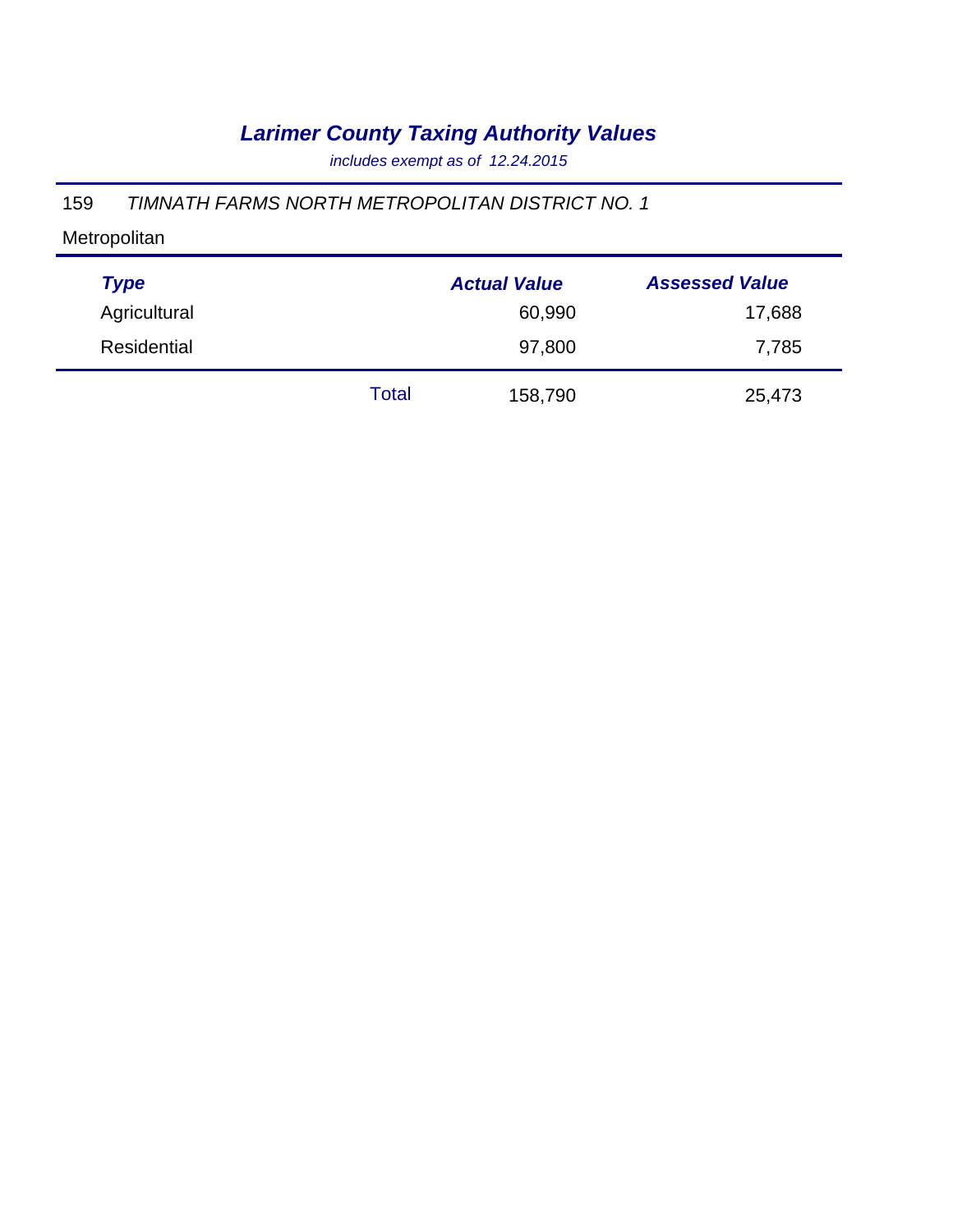*includes exempt as of 12.24.2015*

#### 160 *TIMNATH FARMS NORTH METROPOLITAN DISTRICT NO. 2*

| <b>Type</b>  |       | <b>Actual Value</b> | <b>Assessed Value</b> |  |
|--------------|-------|---------------------|-----------------------|--|
| Agricultural |       | 640                 | 186                   |  |
|              | Total | 640                 | 186                   |  |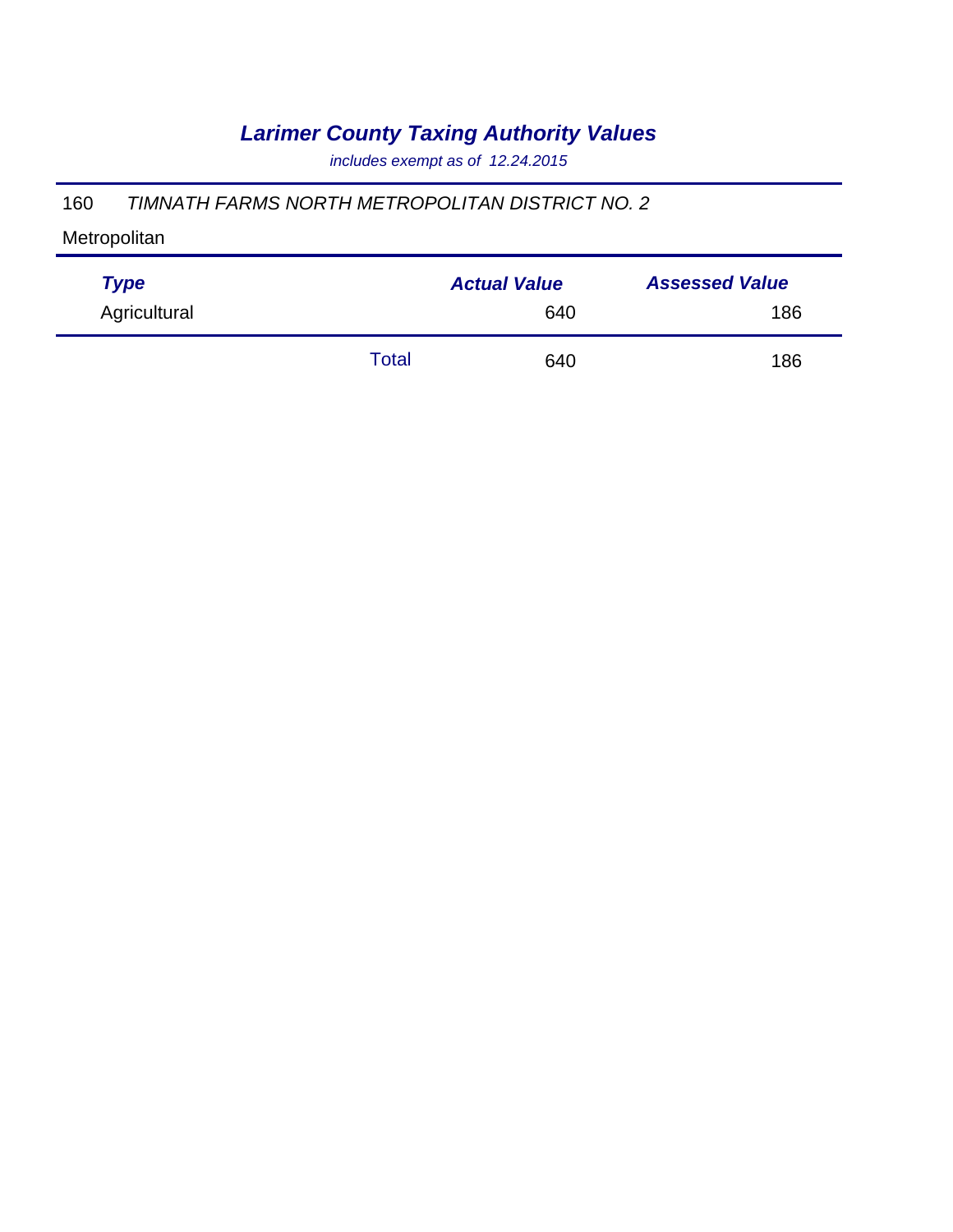*includes exempt as of 12.24.2015*

#### 161 *TIMNATH FARMS NORTH METROPOLITAN DISTRICT NO. 3*

| <b>Type</b>  |       | <b>Actual Value</b> | <b>Assessed Value</b> |  |
|--------------|-------|---------------------|-----------------------|--|
| Agricultural |       | 640                 | 186                   |  |
|              | Total | 640                 | 186                   |  |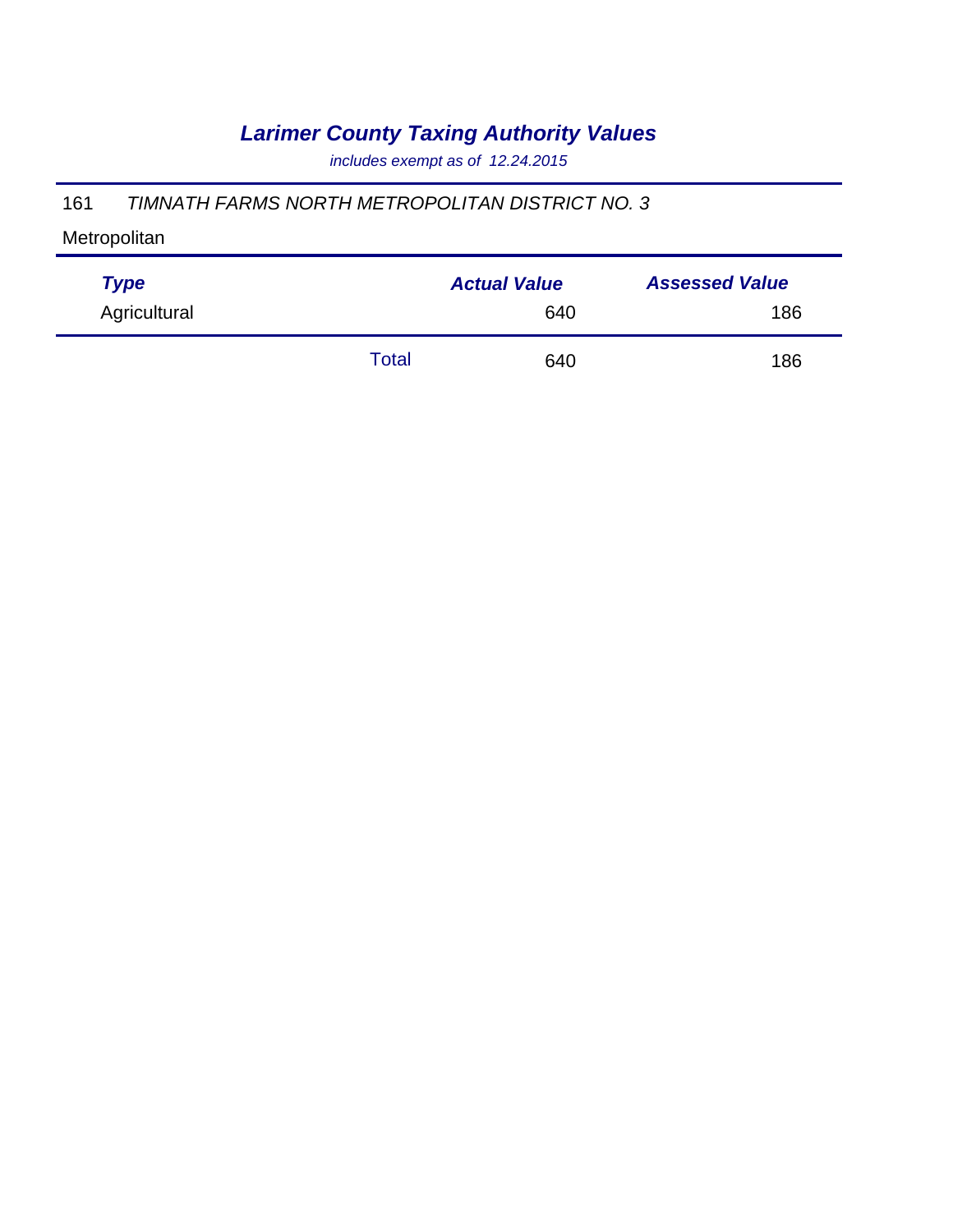*includes exempt as of 12.24.2015*

### 162 *SERRATOGA FALLS METROPOLITAN DISTRICT NO. 1*

| <b>Type</b>  |       | <b>Actual Value</b> | <b>Assessed Value</b> |
|--------------|-------|---------------------|-----------------------|
| Agricultural |       | 30                  | 10                    |
| Vacant       |       | 66,200              | 19,198                |
|              | Total | 66,230              | 19,208                |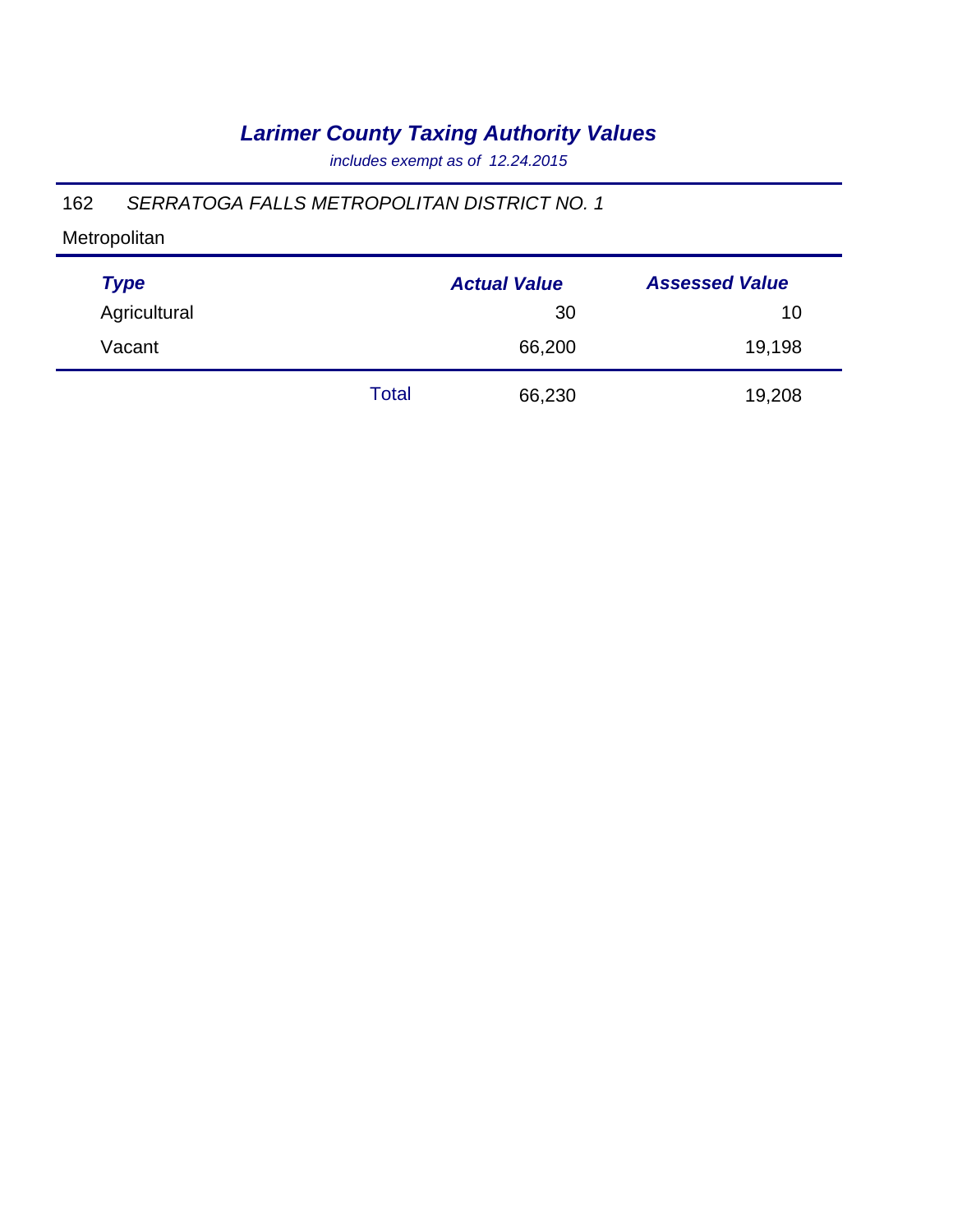*includes exempt as of 12.24.2015*

### 163 *SERRATOGA FALLS METROPOLITAN DISTRICT NO. 2*

| <b>Type</b>           |       | <b>Actual Value</b> | <b>Assessed Value</b> |
|-----------------------|-------|---------------------|-----------------------|
| Agricultural          |       | 90,520              | 26,253                |
| Residential           |       | 15,193,800          | 1,209,434             |
| <b>State Assessed</b> |       | 6,700               | 1,900                 |
| Vacant                |       | 3,643,500           | 1,056,615             |
|                       | Total | 18,934,520          | 2,294,202             |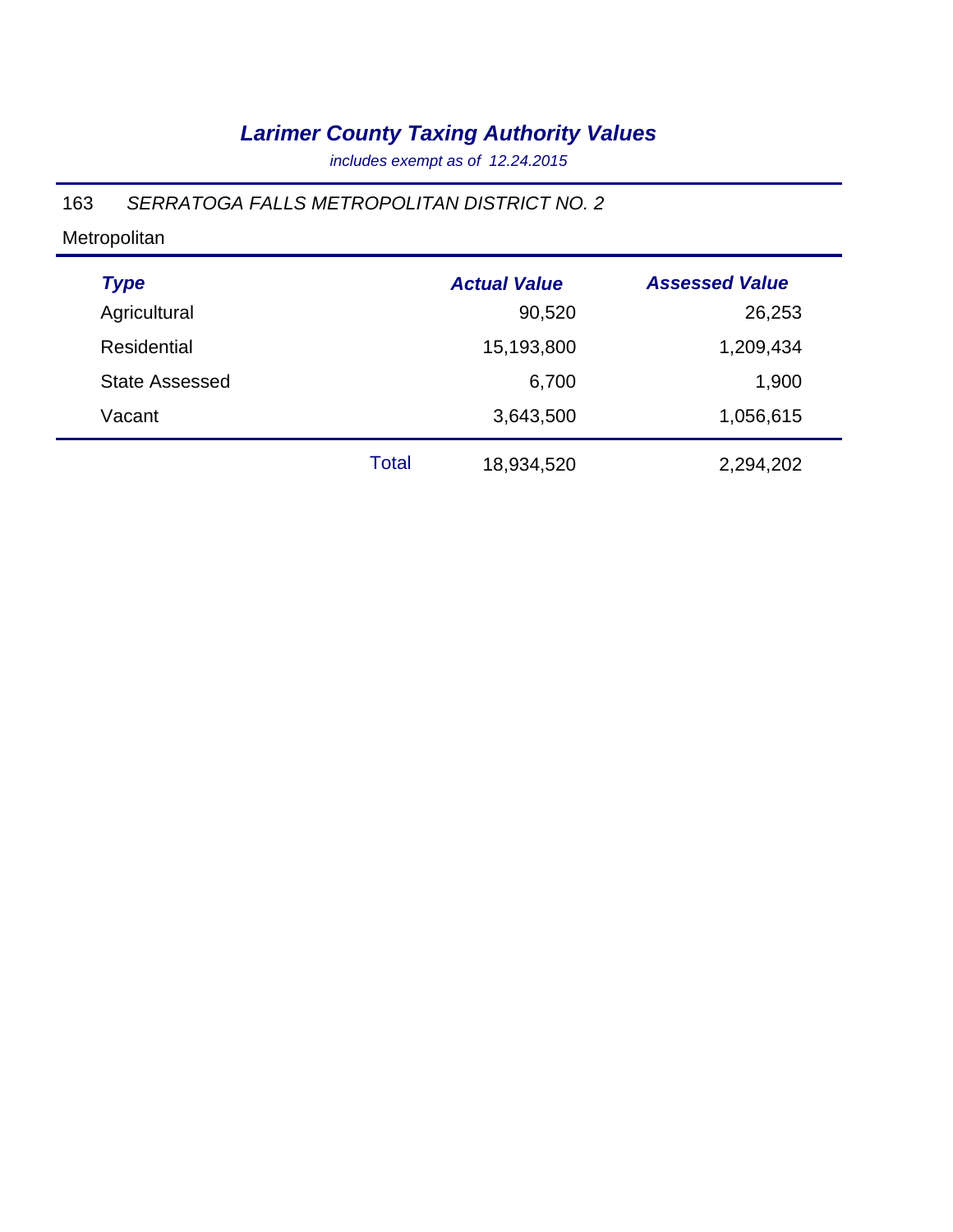*includes exempt as of 12.24.2015*

### 164 *SERRATOGA FALLS METROPOLITAN DISTRICT NO. 3*

| <b>Type</b>  |       | <b>Actual Value</b> | <b>Assessed Value</b> |
|--------------|-------|---------------------|-----------------------|
| Agricultural |       | 7.790               | 2,260                 |
|              | Total | 7,790               | 2,260                 |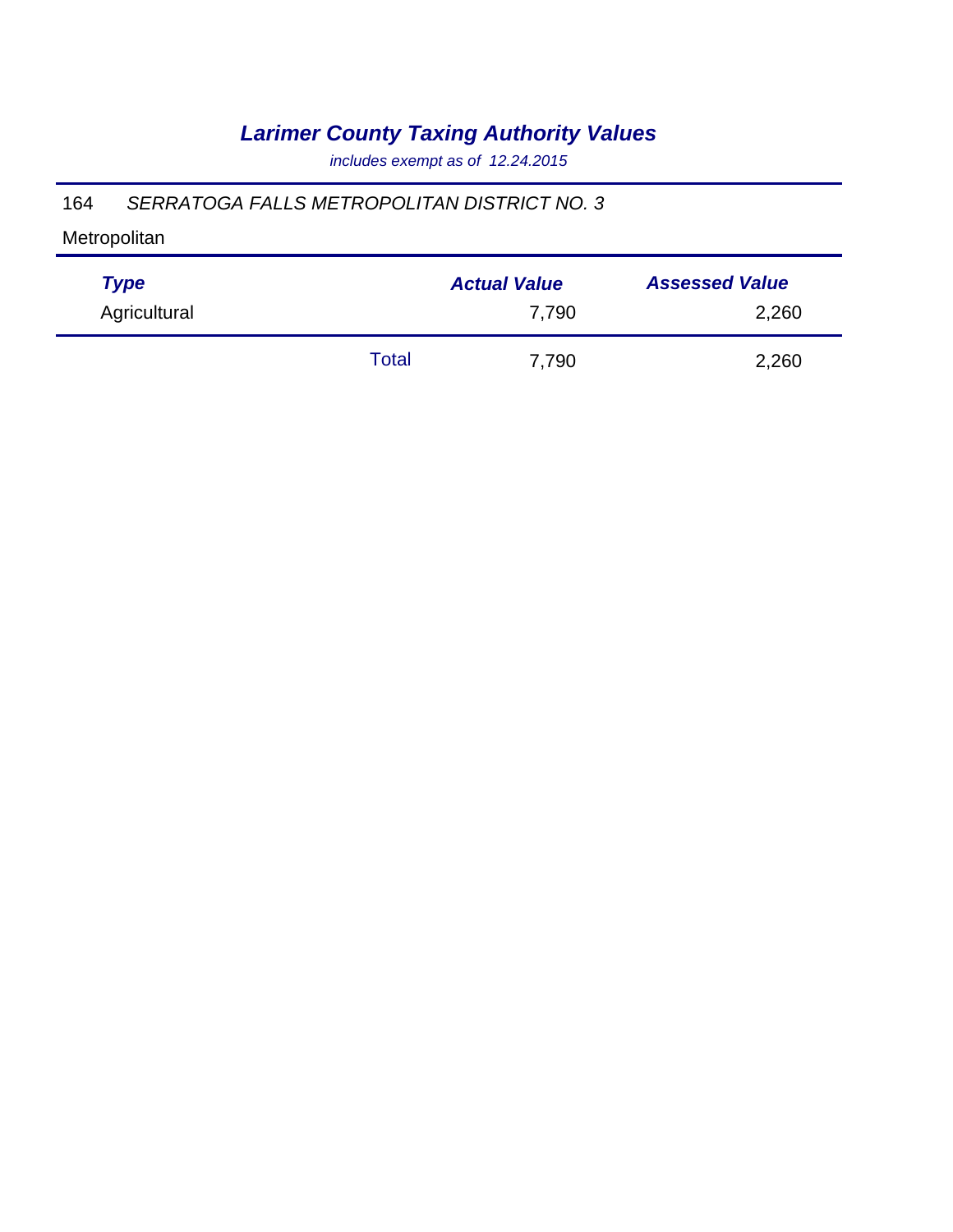*includes exempt as of 12.24.2015*

### 165 *SOUTH TIMNATH METROPOLITAN DISTRICT NO. 1*

| <b>Type</b> |       | <b>Actual Value</b> | <b>Assessed Value</b> |
|-------------|-------|---------------------|-----------------------|
| Vacant      |       | 500                 | 145                   |
|             | Total | 500                 | 145                   |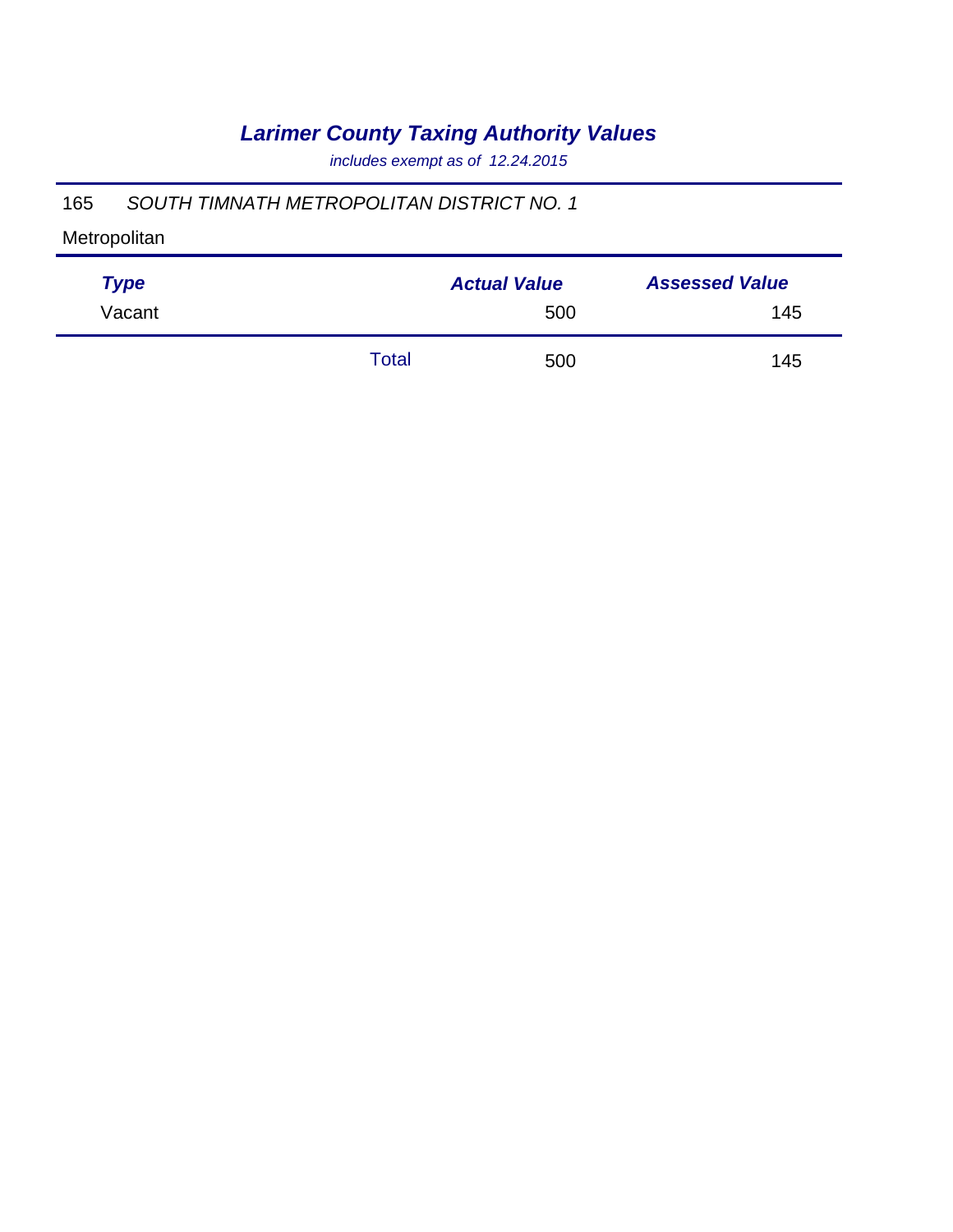*includes exempt as of 12.24.2015*

#### 166 *SOUTH TIMNATH METROPOLITAN DISTRICT NO. 2*

| <b>Type</b>           |              | <b>Actual Value</b> | <b>Assessed Value</b> |  |
|-----------------------|--------------|---------------------|-----------------------|--|
| Agricultural          |              | 66,690              | 19,349                |  |
| Commercial            |              | 54,490              | 15,802                |  |
| Exempt                |              | 16,890              | 2,359                 |  |
| <b>Residential</b>    |              | 180,877,000         | 14,397,639            |  |
| <b>State Assessed</b> |              | 257,000             | 74,500                |  |
| Vacant                |              | 5,110,400           | 1,482,016             |  |
|                       | <b>Total</b> | 186,382,470         | 15,991,665            |  |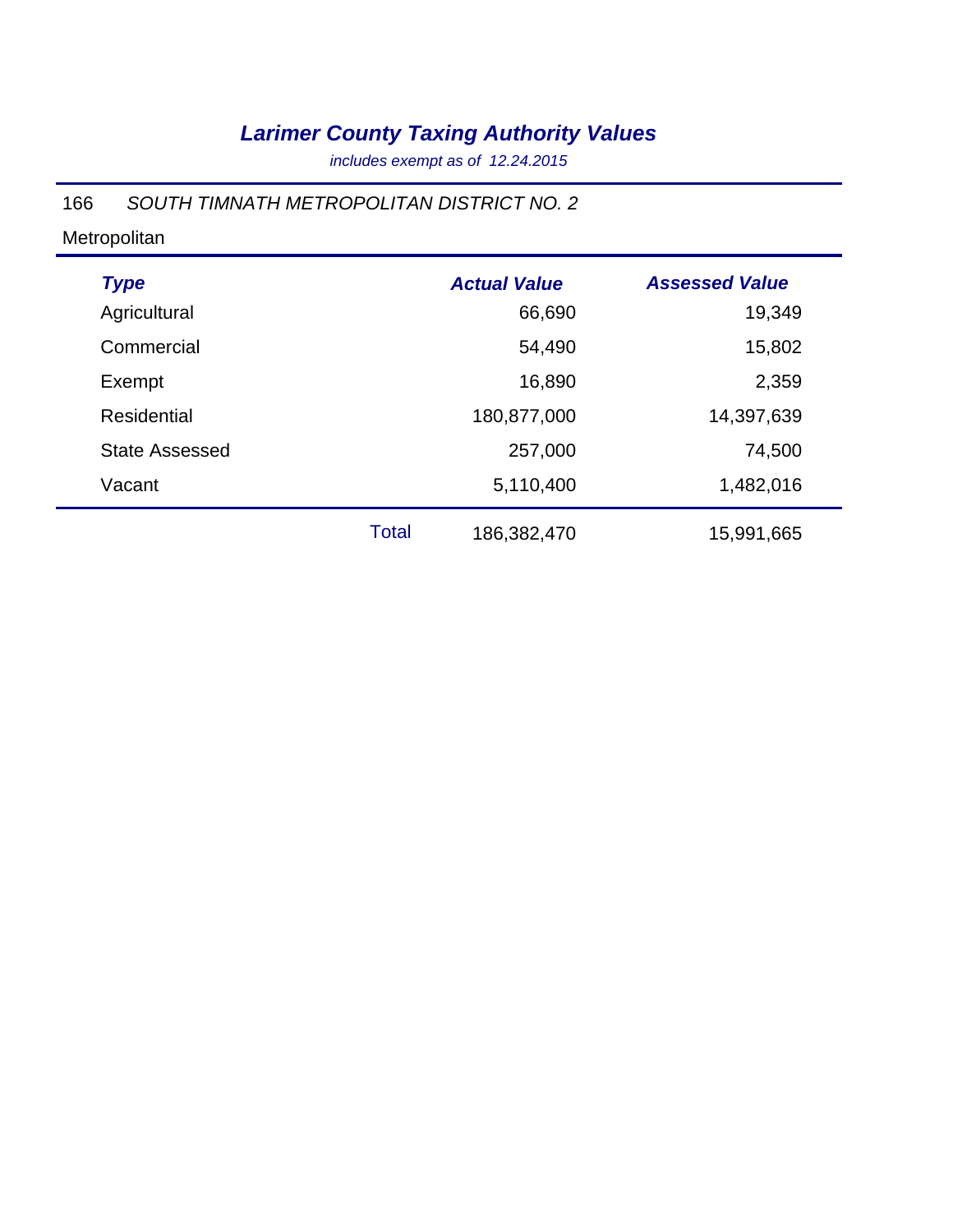*includes exempt as of 12.24.2015*

### 168 *THOMPSON RIVERS PARK AND RECREATION DISTRICT*

#### Recreation

| <b>Type</b>              |       | <b>Actual Value</b> | <b>Assessed Value</b> |
|--------------------------|-------|---------------------|-----------------------|
| Agricultural             |       | 81,540              | 23,659                |
| <b>Natural Resources</b> |       | 1,090               | 316                   |
| <b>State Assessed</b>    |       | 0                   | 0                     |
|                          | Total | 82,630              | 23,975                |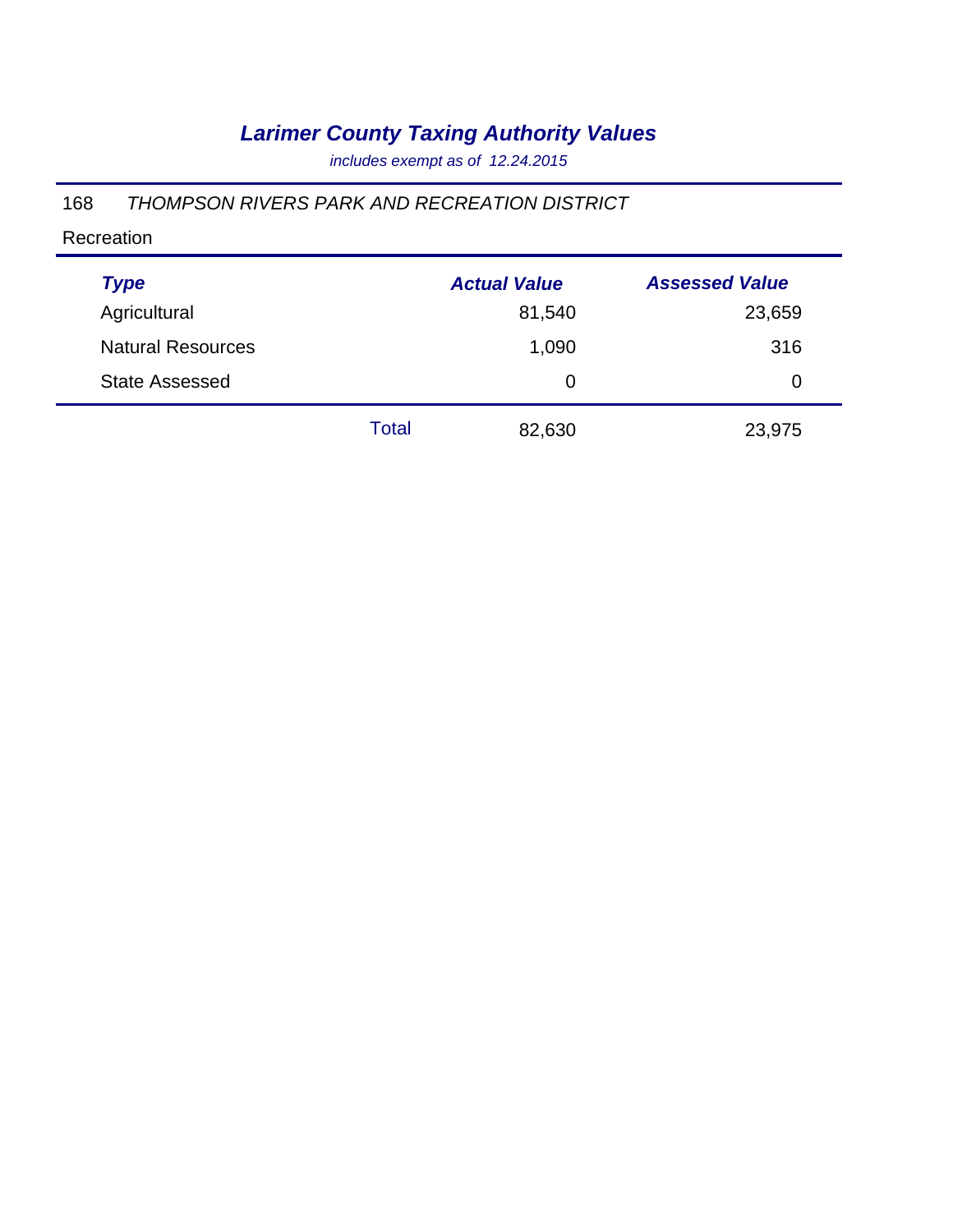*includes exempt as of 12.24.2015*

### 169 *JOHNSTOWN NORTH METROPOLITAN DISTRICT NO. 1*

| <b>Type</b>  |       | <b>Actual Value</b> | <b>Assessed Value</b> |  |
|--------------|-------|---------------------|-----------------------|--|
| Agricultural |       | 80                  | 25                    |  |
|              | Total | 80                  | 25                    |  |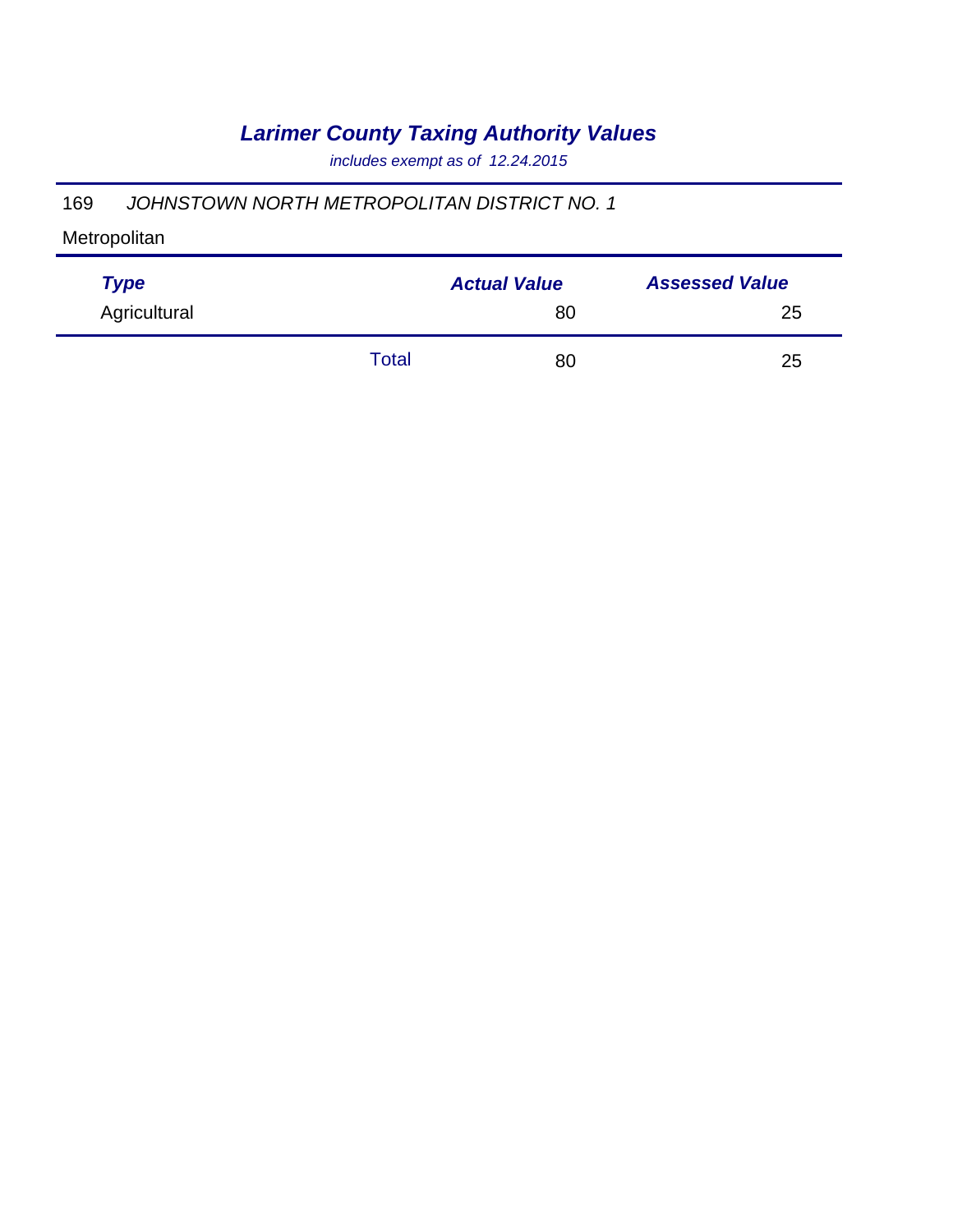*includes exempt as of 12.24.2015*

### 170 *JOHNSTOWN NORTH METROPOLITAN DISTRICT NO. 2*

| <b>Type</b>  |              | <b>Actual Value</b> | <b>Assessed Value</b> |
|--------------|--------------|---------------------|-----------------------|
| Agricultural |              | 52,120              | 15,115                |
| Commercial   |              | 13,350,120          | 3,871,535             |
| Industrial   |              | 25,938,840          | 7,522,263             |
| Vacant       |              | 1,500               | 435                   |
|              | <b>Total</b> | 39,342,580          | 11,409,348            |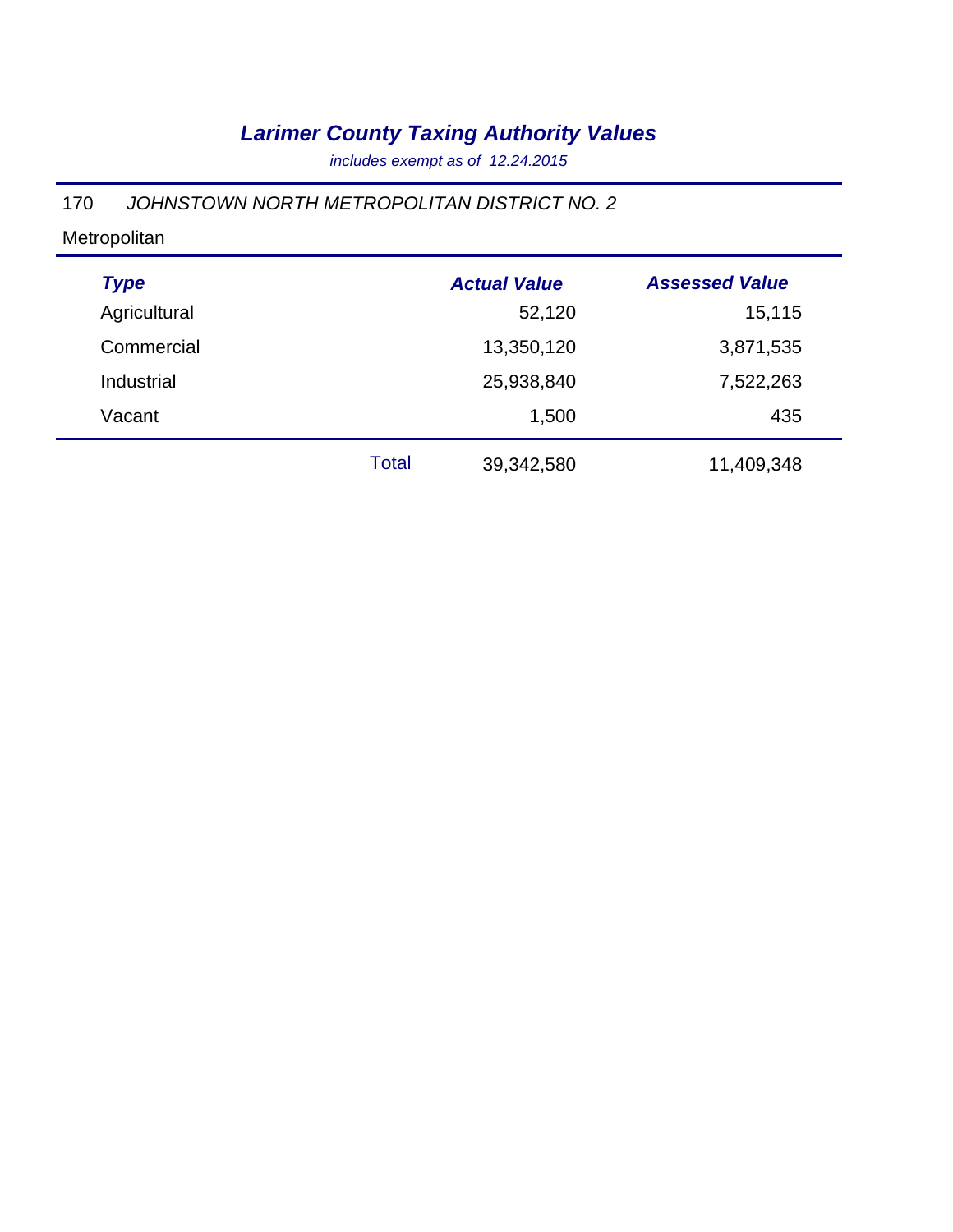*includes exempt as of 12.24.2015*

### 171 *JOHNSTOWN NORTH METROPOLITAN DISTRICT NO. 3*

| <b>Type</b>  |       | <b>Actual Value</b> | <b>Assessed Value</b> |
|--------------|-------|---------------------|-----------------------|
| Agricultural |       | 19,850              | 5,759                 |
|              | Total | 19,850              | 5,759                 |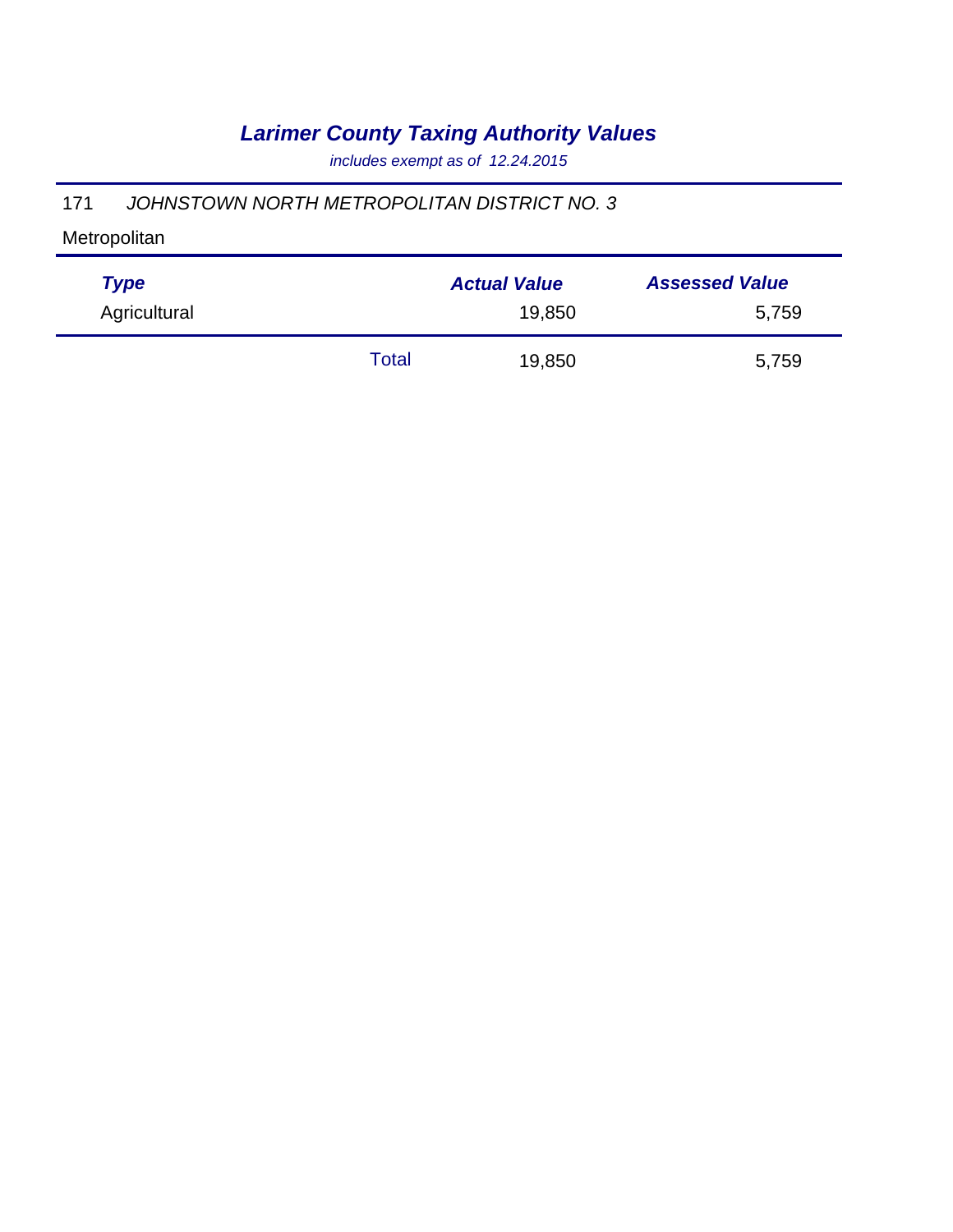*includes exempt as of 12.24.2015*

### 172 *LARIMER COUNTY P.I.D. NO. 33 PRAIRIE TRAILS*

| <b>Type</b> |       | <b>Actual Value</b> | <b>Assessed Value</b> |
|-------------|-------|---------------------|-----------------------|
| Commercial  |       | 29,620              | 8,590                 |
| Residential |       | 26,126,700          | 2,079,695             |
| Vacant      |       | 183,000             | 53,070                |
|             | Total | 26,339,320          | 2,141,355             |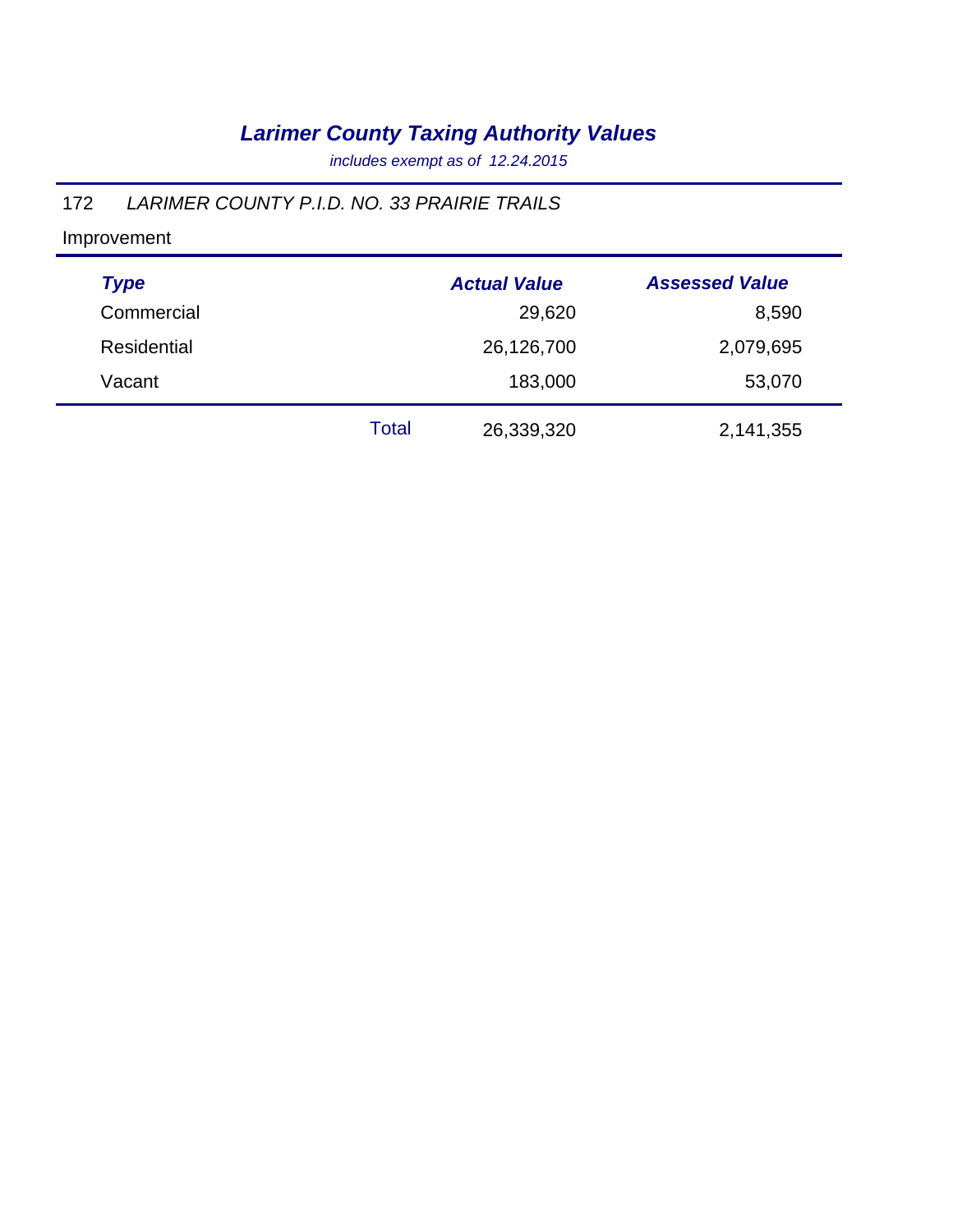*includes exempt as of 12.24.2015*

#### 173 *LARIMER COUNTY P.I.D. NO. 34 MTN RANGE SHADOWS*

| <b>Type</b> |       | <b>Actual Value</b> | <b>Assessed Value</b> |
|-------------|-------|---------------------|-----------------------|
| Residential |       | 36,579,100          | 2,911,789             |
| Vacant      |       | 104,500             | 30,305                |
|             | Total | 36,683,600          | 2,942,094             |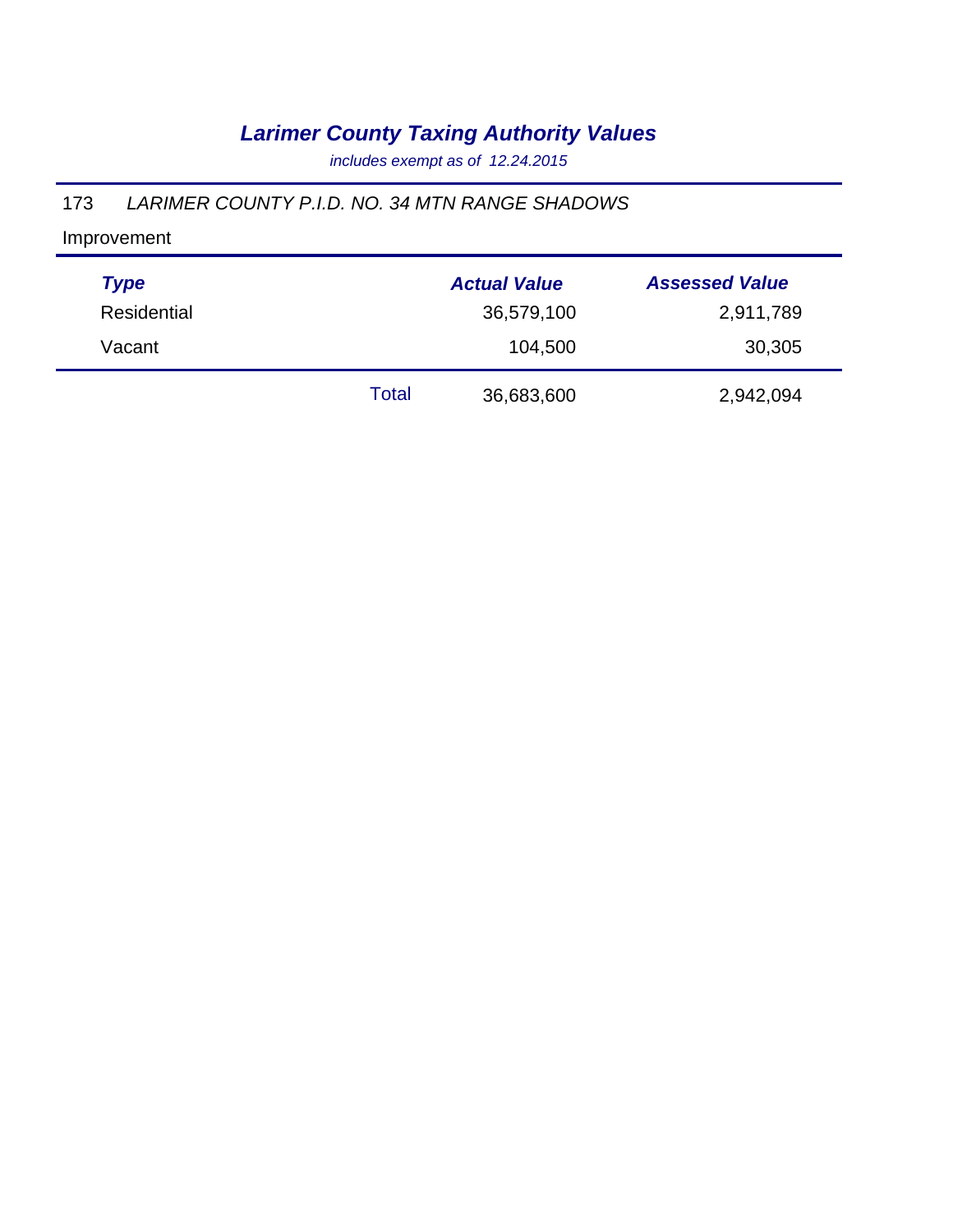*includes exempt as of 12.24.2015*

### 174 *LARIMER COUNTY P.I.D. NO. 38 CENTRO BUSINESS PARK*

| <b>Type</b>        |              | <b>Actual Value</b> | <b>Assessed Value</b> |
|--------------------|--------------|---------------------|-----------------------|
| Commercial         |              | 28,936,380          | 8,391,552             |
| Industrial         |              | 303,660             | 88,061                |
| <b>Residential</b> |              | 1,122,700           | 89,366                |
| Vacant             |              | 1,076,590           | 312,210               |
|                    | <b>Total</b> | 31,439,330          | 8,881,189             |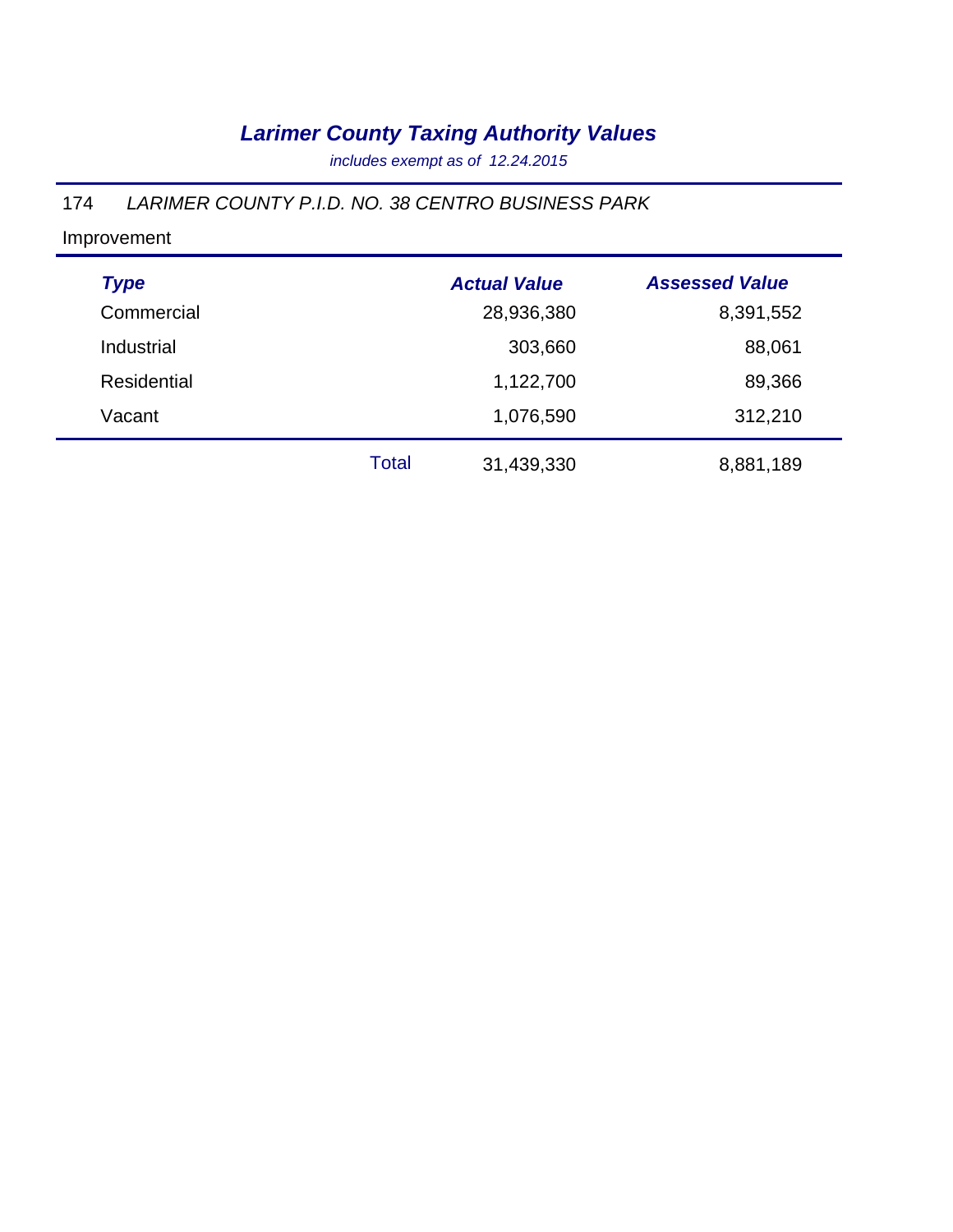*includes exempt as of 12.24.2015*

### 175 *LARIMER COUNTY P.I.D. NO. 40 PARAGON ESTATES*

| <b>Type</b> | <b>Actual Value</b> |            | <b>Assessed Value</b> |  |
|-------------|---------------------|------------|-----------------------|--|
| Residential | 15,714,800          |            | 1,250,897             |  |
|             | Total               | 15,714,800 | 1,250,897             |  |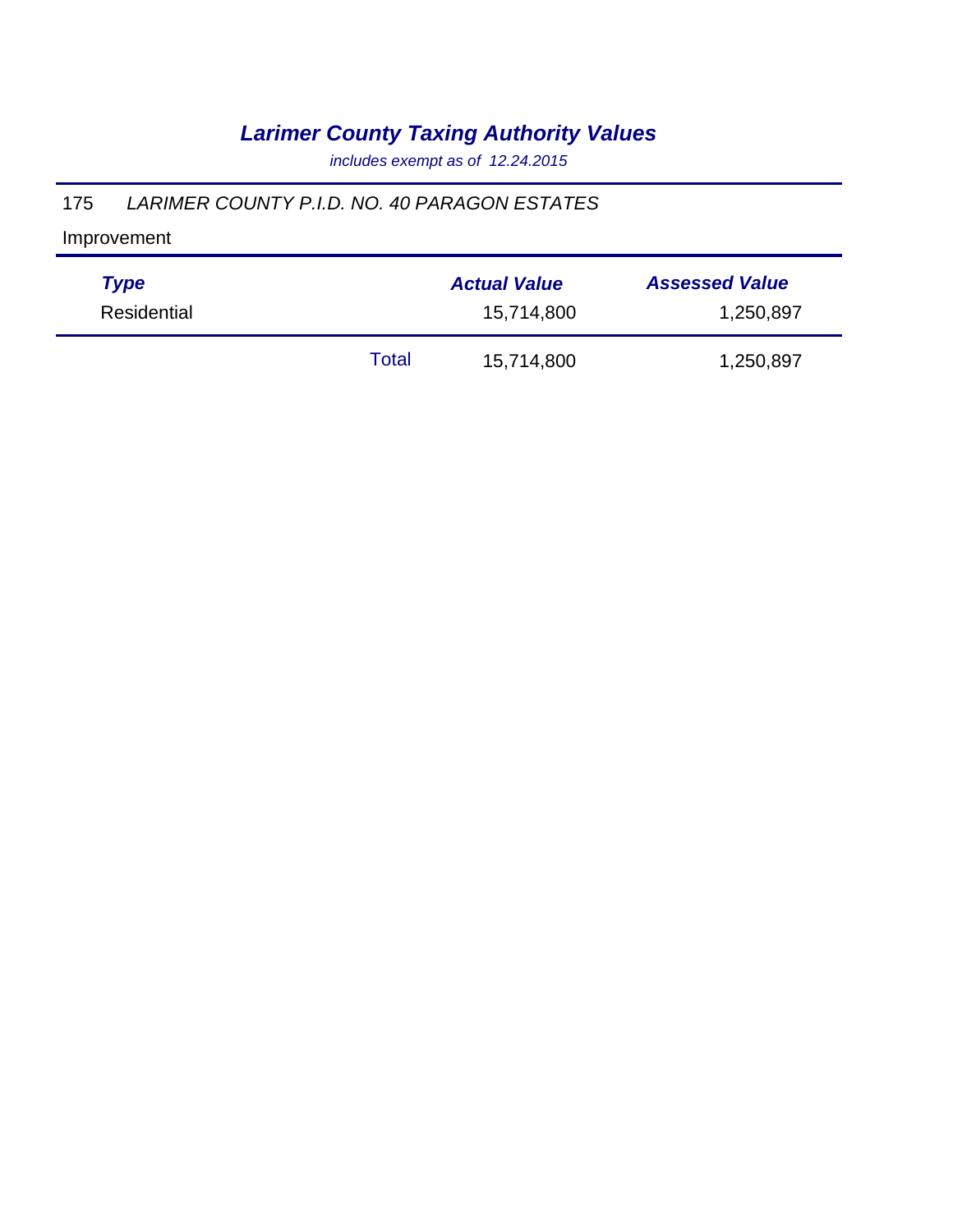*includes exempt as of 12.24.2015*

### 176 *TIMNATH RANCH METROPOLITAN DISTRICT NO. 1*

| <b>Type</b>  |       | <b>Actual Value</b> | <b>Assessed Value</b> |
|--------------|-------|---------------------|-----------------------|
| Agricultural |       | 310                 | 90                    |
| Exempt       |       | 500                 | 40                    |
|              | Total | 810                 | 130                   |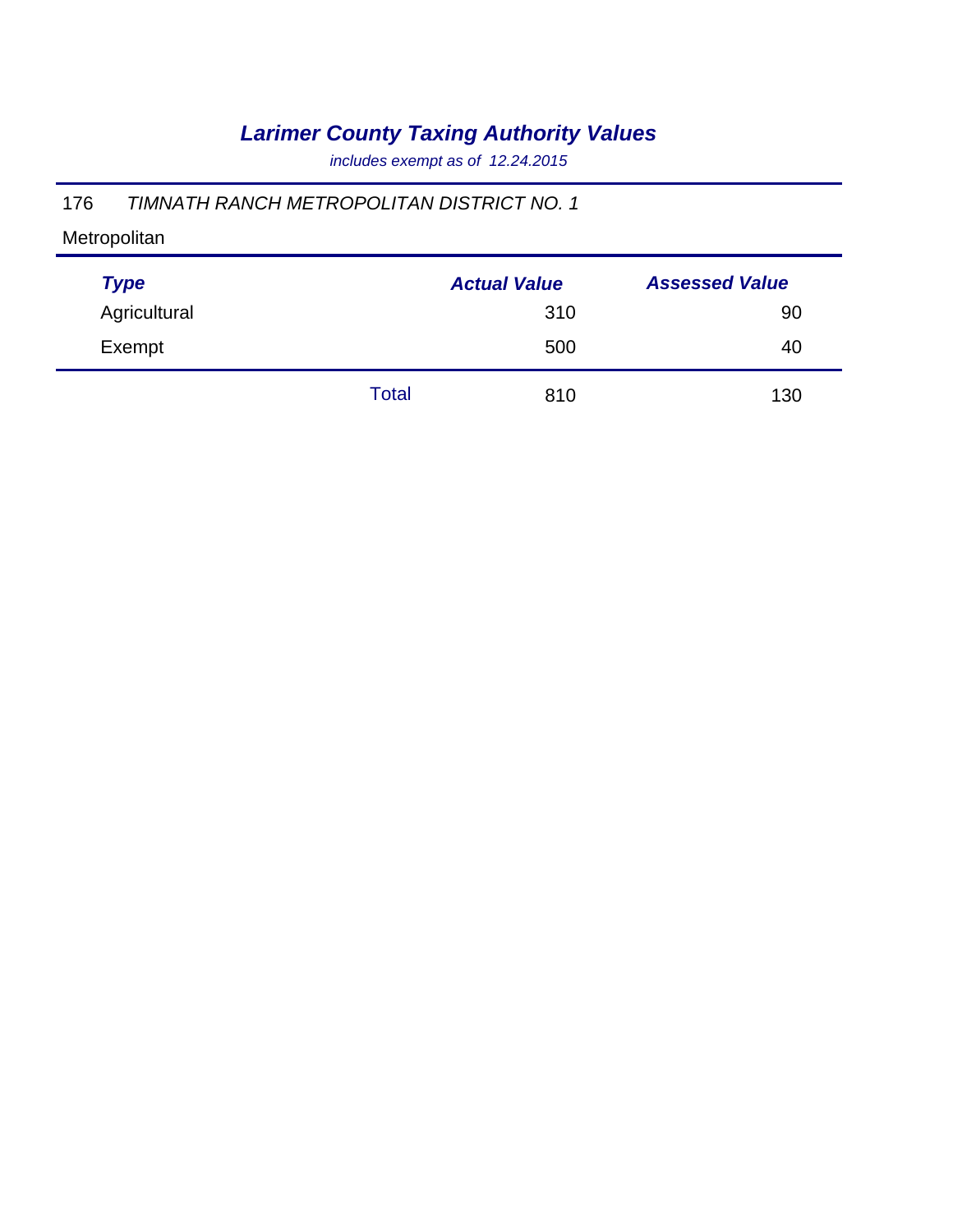*includes exempt as of 12.24.2015*

### 177 *TIMNATH RANCH METROPOLITAN DISTRICT NO. 2*

| <b>Type</b>        |              | <b>Actual Value</b> | <b>Assessed Value</b> |
|--------------------|--------------|---------------------|-----------------------|
| Agricultural       |              | 118,180             | 34,272                |
| Commercial         |              | 203,670             | 59,064                |
| Exempt             |              | 718,000             | 206,855               |
| <b>Residential</b> |              | 50,459,300          | 4,016,513             |
| Vacant             |              | 14,885,290          | 4,316,768             |
|                    | <b>Total</b> | 66,384,440          | 8,633,472             |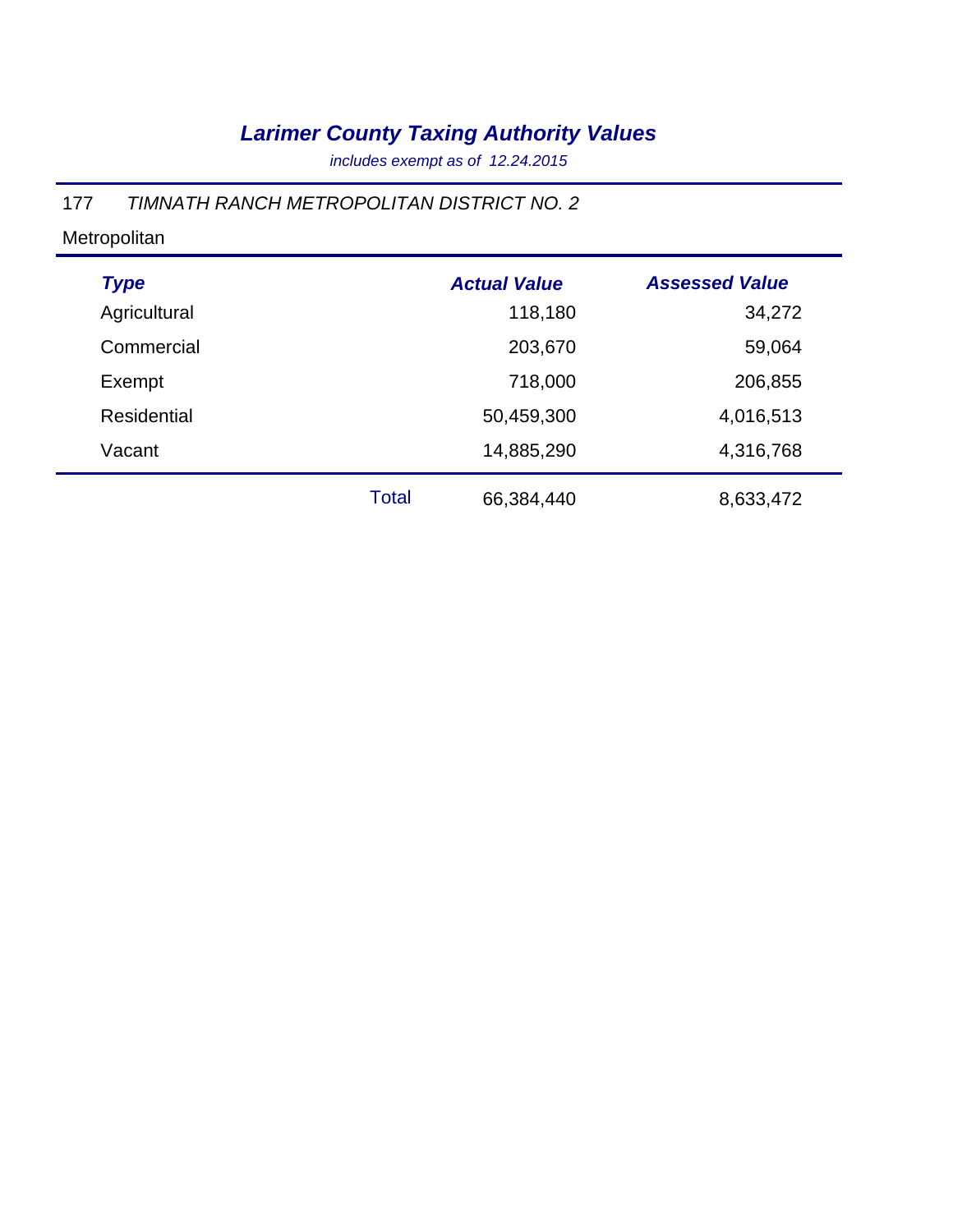*includes exempt as of 12.24.2015*

### 178 *TIMNATH RANCH METROPOLITAN DISTRICT NO. 3*

| <b>Type</b>  |       | <b>Actual Value</b> | <b>Assessed Value</b> |
|--------------|-------|---------------------|-----------------------|
| Agricultural |       | 18,230              | 5,287                 |
| Exempt       |       | 500                 | 40                    |
|              | Total | 18,730              | 5,327                 |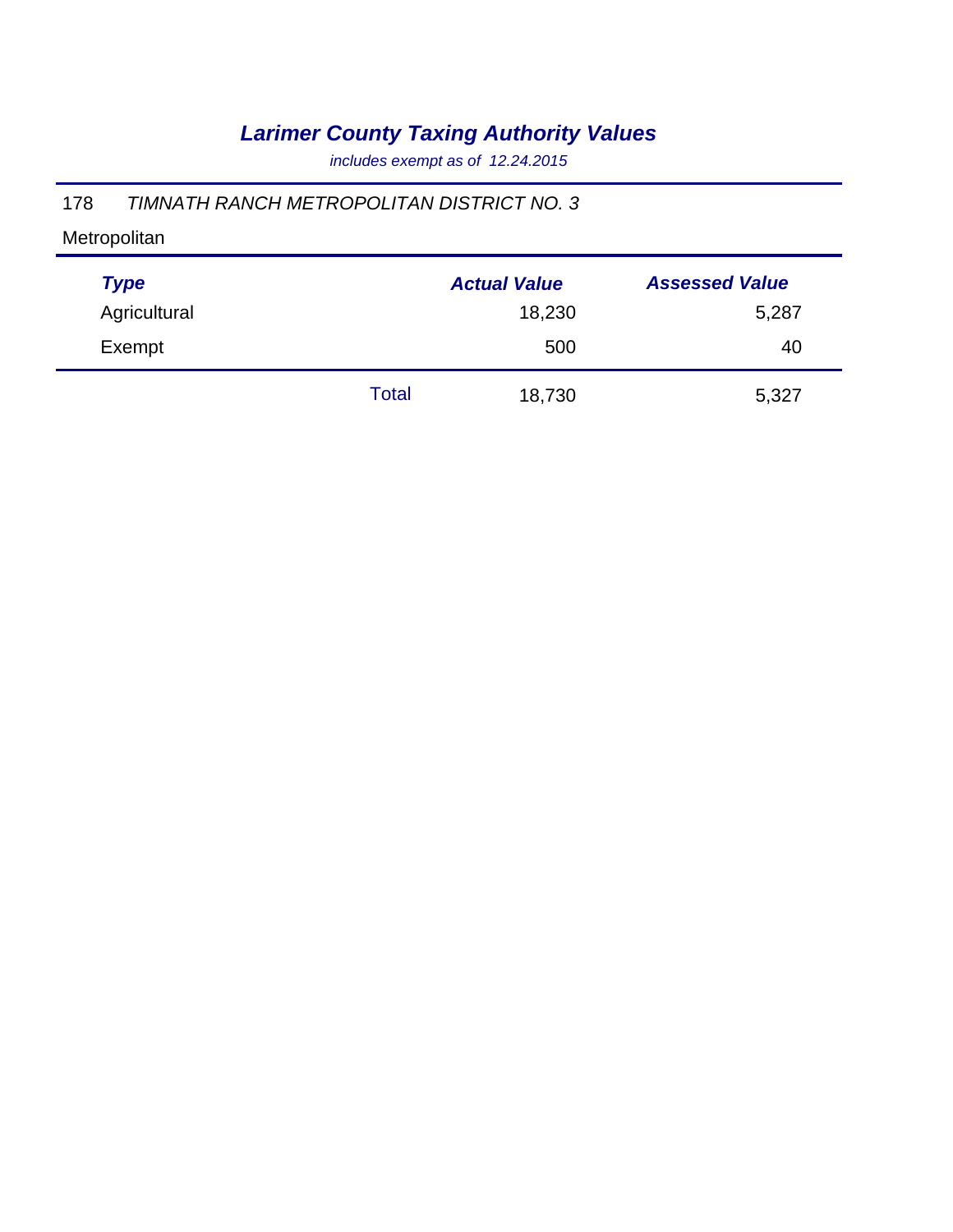*includes exempt as of 12.24.2015*

### 179 *TIMNATH RANCH METROPOLITAN DISTRICT NO. 4*

| <b>Type</b> |              | <b>Actual Value</b> | <b>Assessed Value</b> |
|-------------|--------------|---------------------|-----------------------|
| Commercial  |              | 2,758,180           | 799,873               |
| Exempt      |              | 880,070             | 255,115               |
| Industrial  |              | 7,890               | 2,288                 |
| Vacant      |              | 555,820             | 161,189               |
|             | <b>Total</b> | 4,201,960           | 1,218,465             |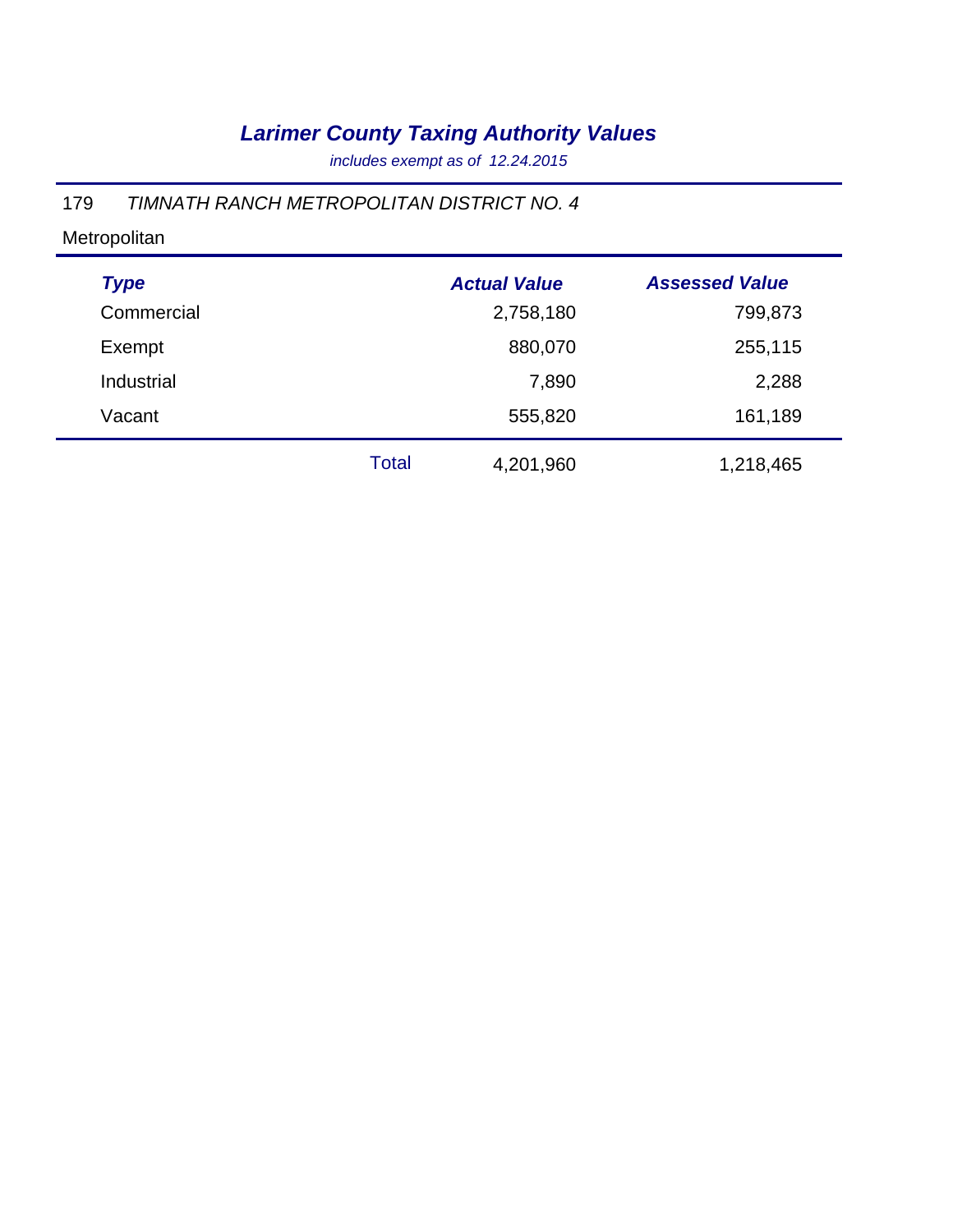*includes exempt as of 12.24.2015*

#### 180 *CENTERRA METROPOLITAN DISTRICT NO. 2 BOND*

Metropolitan

| <b>Type</b>        |       | <b>Actual Value</b> | <b>Assessed Value</b> |
|--------------------|-------|---------------------|-----------------------|
| <b>Residential</b> |       | 20,103,000          | 1,600,167             |
| Vacant             |       | 2,000               | 580                   |
|                    | Total | 20,105,000          | 1,600,747             |

÷,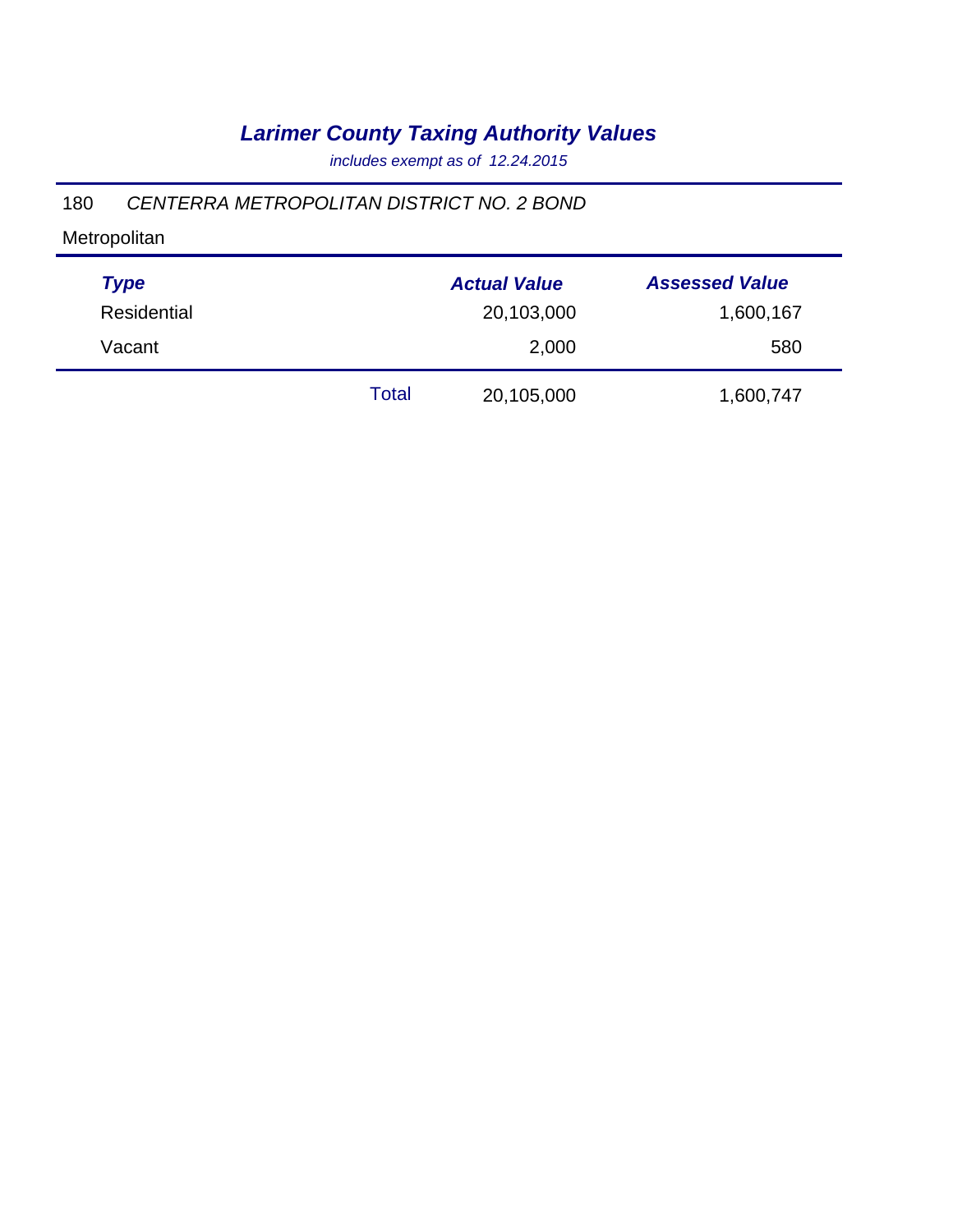*includes exempt as of 12.24.2015*

### 181 *SUNDANCE AT DAUBERT FARM METROPOLITAN DISTRICT*

| <b>Type</b>  |       | <b>Actual Value</b> | <b>Assessed Value</b> |
|--------------|-------|---------------------|-----------------------|
| Agricultural |       | 31,140              | 9,068                 |
| Vacant       |       | 8,500               | 2,465                 |
|              | Total | 39,640              | 11,533                |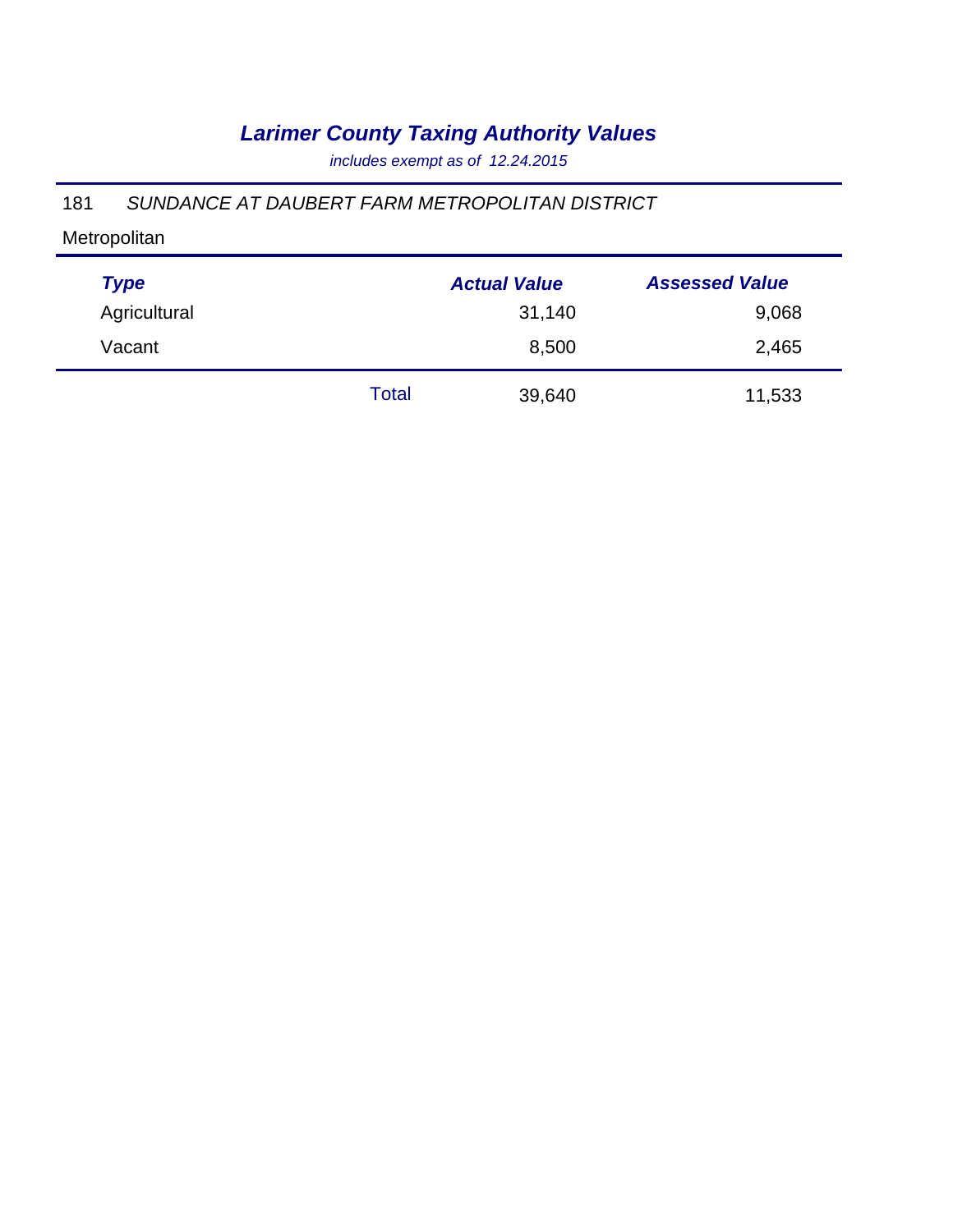*includes exempt as of 12.24.2015*

### 182 *THE LAKES AT CENTERRA METROPOLITAN DISTRICT NO. 1*

| <b>Type</b> |       | <b>Actual Value</b> | <b>Assessed Value</b> |
|-------------|-------|---------------------|-----------------------|
| Vacant      |       | 17,500              | 5,075                 |
|             | Total | 17,500              | 5,075                 |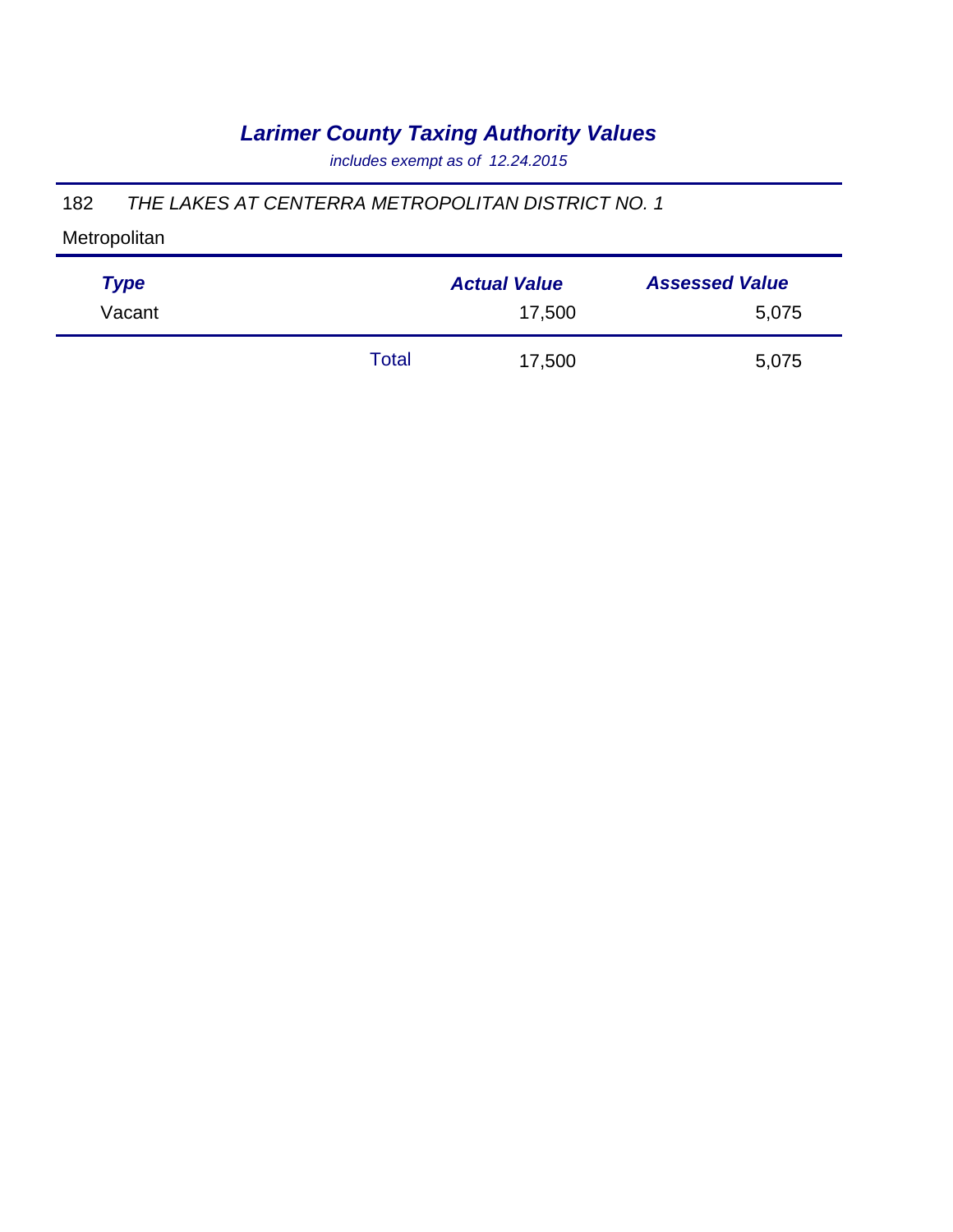*includes exempt as of 12.24.2015*

### 183 *THE LAKES AT CENTERRA METROPOLITAN DISTRICT NO. 2*

| <b>Type</b>  |              | <b>Actual Value</b> | <b>Assessed Value</b> |
|--------------|--------------|---------------------|-----------------------|
| Agricultural |              | 25,840              | 7,518                 |
| Commercial   |              | 1,044,790           | 302,989               |
| Exempt       |              | 7,560               | 2,193                 |
| Residential  |              | 11,345,400          | 903,093               |
| Vacant       |              | 4,007,370           | 1,162,138             |
|              | <b>Total</b> | 16,430,960          | 2,377,931             |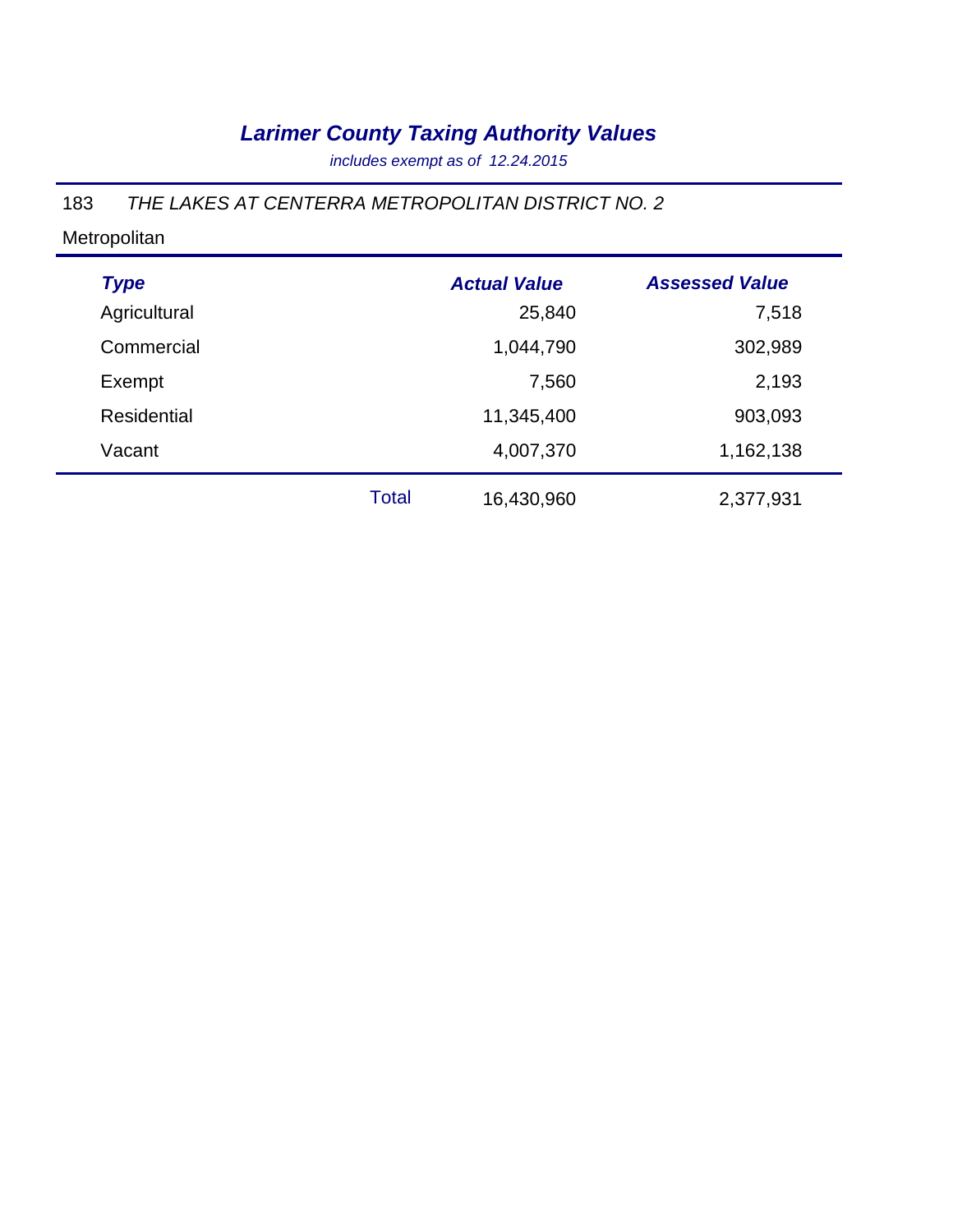*includes exempt as of 12.24.2015*

### 184 *THE LAKES AT CENTERRA METROPOLITAN DISTRICT NO. 3*

| <b>Type</b>  |       | <b>Actual Value</b> | <b>Assessed Value</b> |
|--------------|-------|---------------------|-----------------------|
| Agricultural |       | 37,380              | 10,841                |
|              | Total | 37,380              | 10,841                |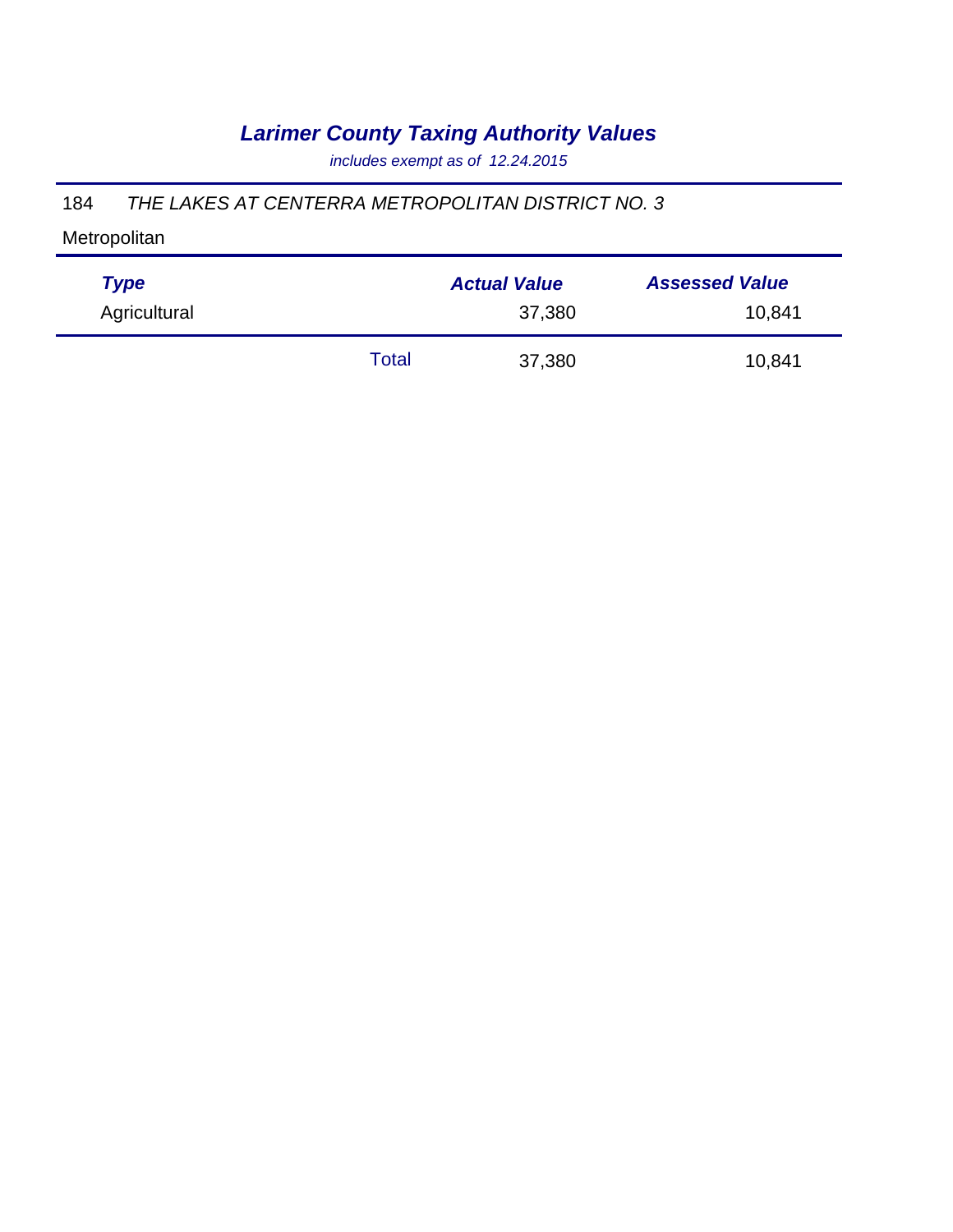*includes exempt as of 12.24.2015*

### 185 *WILDWING METROPOLITAN DISTRICT NO. 1*

| <b>Type</b>  |              | <b>Actual Value</b> | <b>Assessed Value</b> |
|--------------|--------------|---------------------|-----------------------|
| Agricultural |              | 36,460              | 10,577                |
| Exempt       |              | 152,810             | 41,061                |
| Residential  |              | 30,021,900          | 2,389,741             |
| Vacant       |              | 6,010,000           | 1,742,900             |
|              | <b>Total</b> | 36,221,170          | 4,184,279             |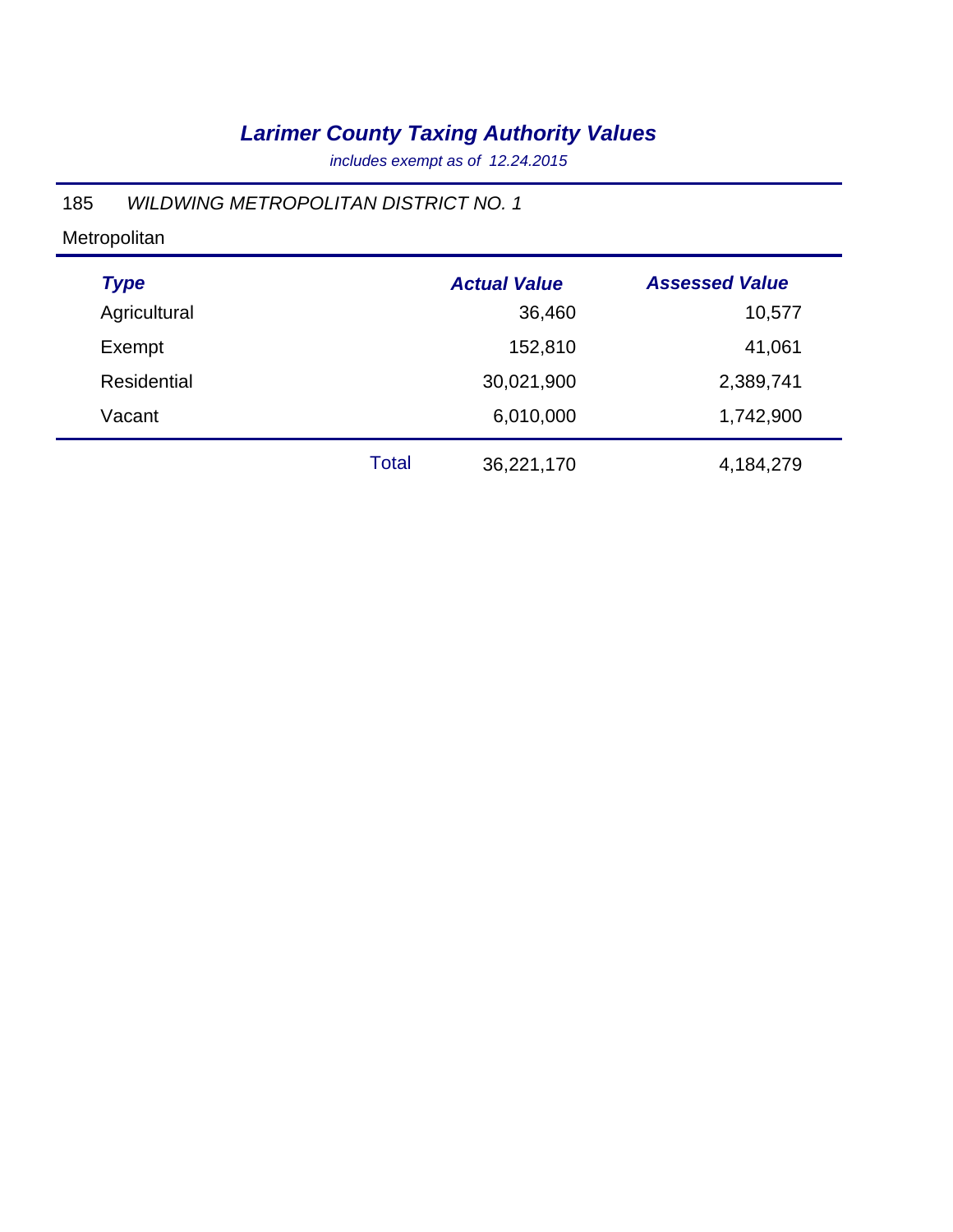*includes exempt as of 12.24.2015*

### 186 *WILDWING METROPOLITAN DISTRICT NO. 2*

| <b>Type</b> | <b>Actual Value</b> |        | <b>Assessed Value</b> |
|-------------|---------------------|--------|-----------------------|
| Exempt      |                     | 500    | 40                    |
| Vacant      |                     | 61,900 | 17,951                |
|             | Total               | 62,400 | 17,991                |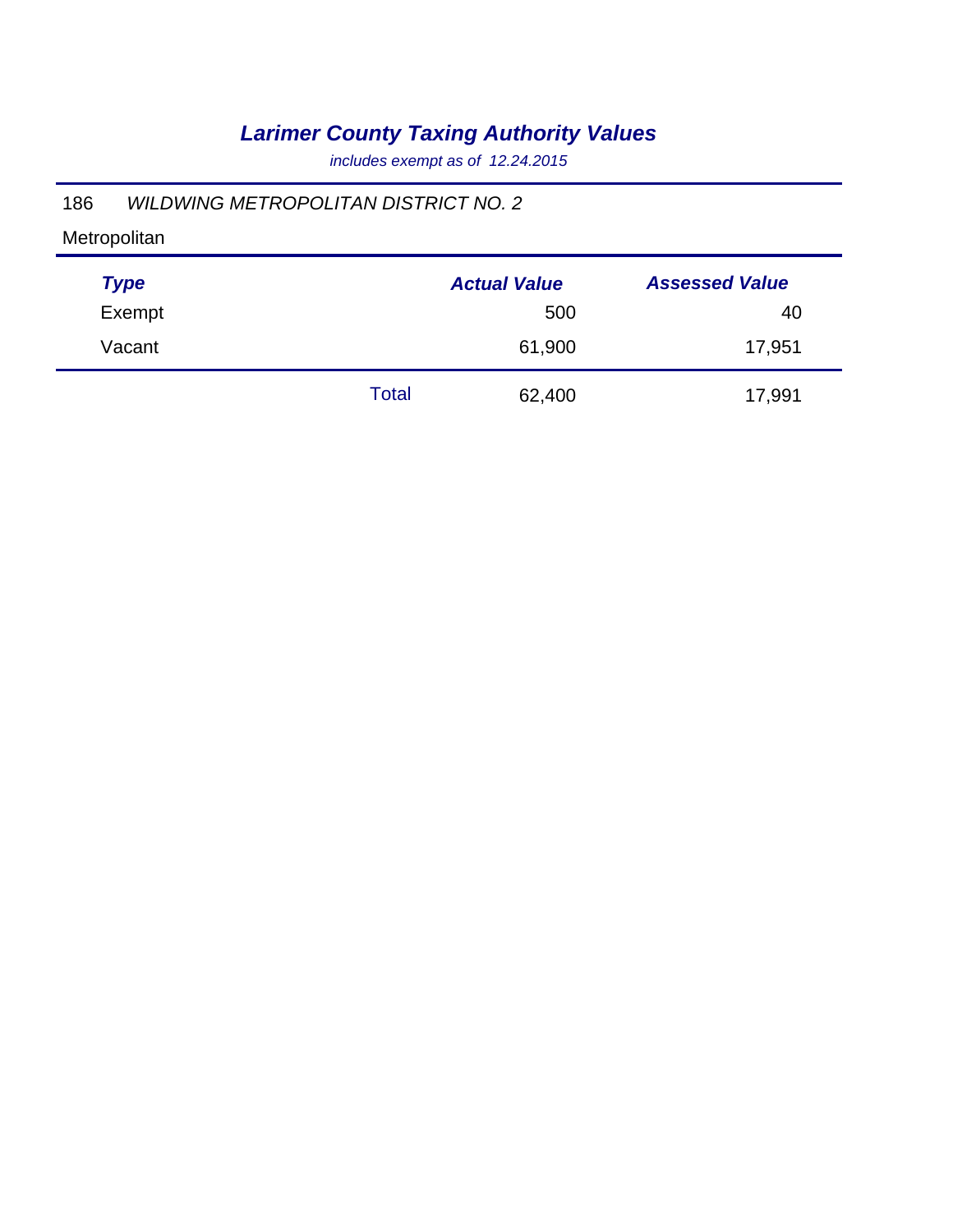*includes exempt as of 12.24.2015*

### 187 *CASCADE RIDGE METROPOLITAN DISTRICT*

| <b>Type</b>  |       | <b>Actual Value</b> | <b>Assessed Value</b> |
|--------------|-------|---------------------|-----------------------|
| Agricultural |       | 17,760              | 5,153                 |
|              | Total | 17,760              | 5,153                 |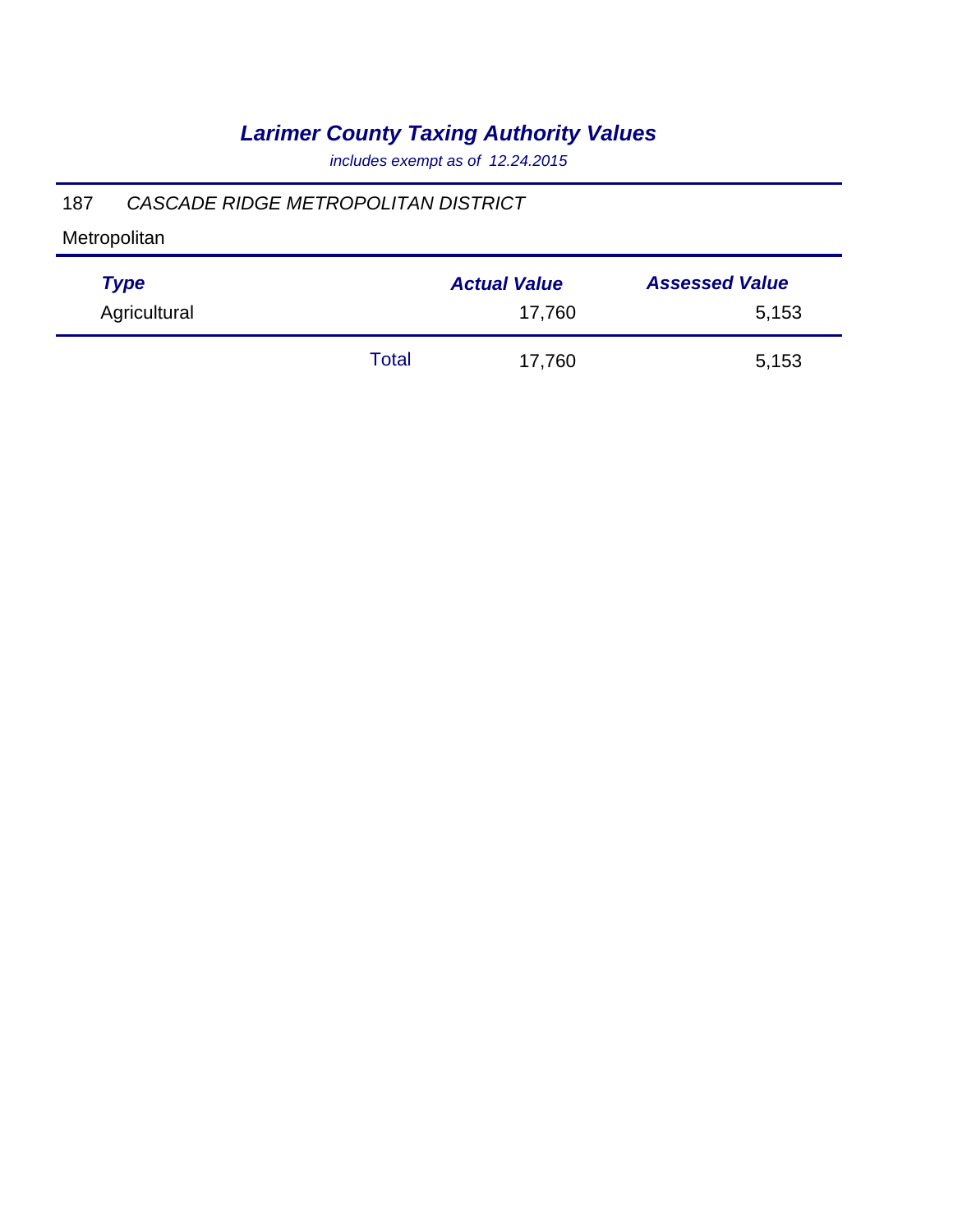*includes exempt as of 12.24.2015*

### 188 *WATERFALL METROPOLITAN DISTRICT NO. 1*

| <b>Type</b> |       | <b>Actual Value</b> | <b>Assessed Value</b> |
|-------------|-------|---------------------|-----------------------|
| Commercial  |       | 12,896,600          | 3,740,014             |
| Exempt      |       | 1,469,880           | 426,265               |
| Vacant      |       | 1,020,530           | 295,955               |
|             | Total | 15,387,010          | 4,462,234             |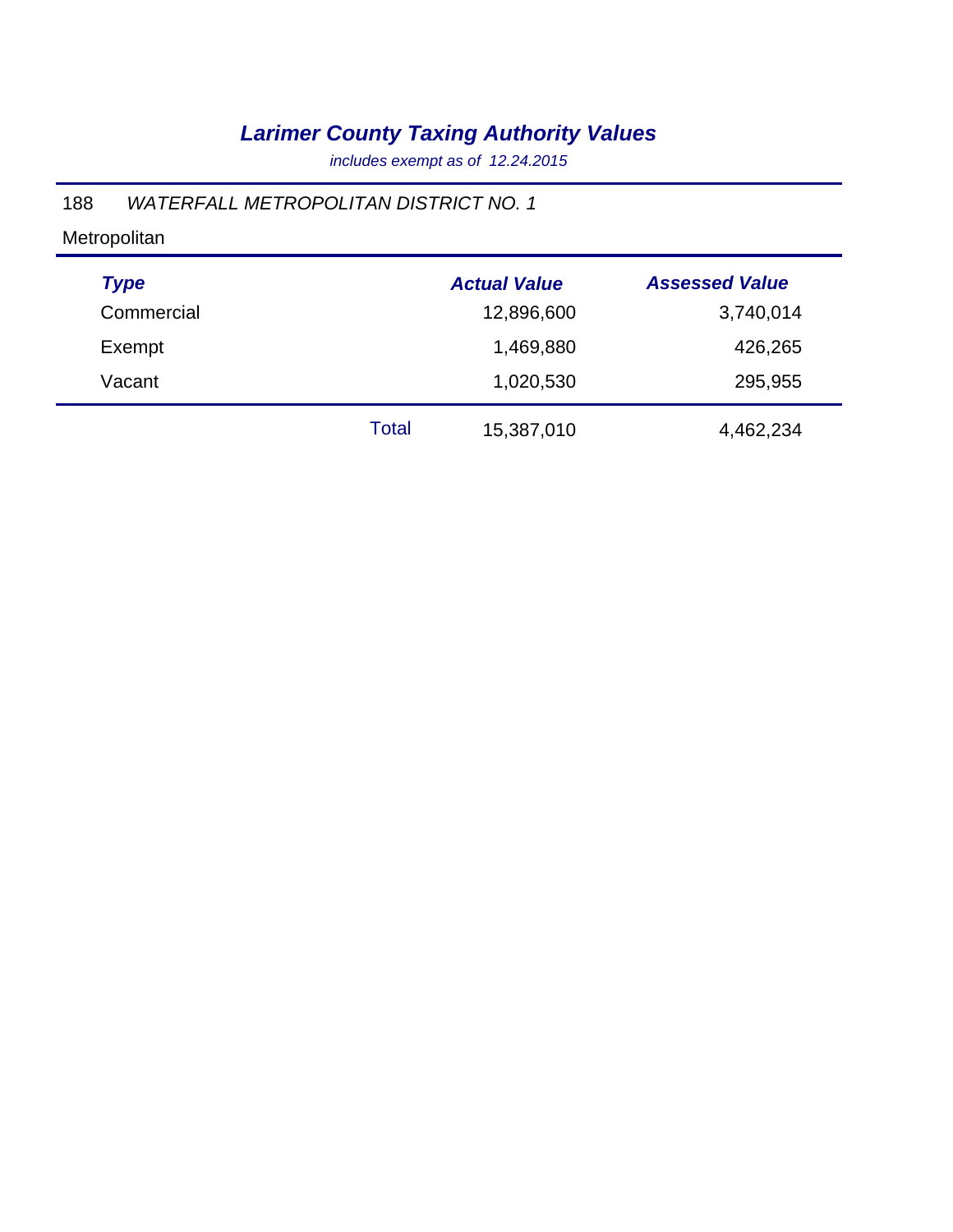*includes exempt as of 12.24.2015*

### 189 *WATERFALL METROPOLITAN DISTRICT NO. 2*

| <b>Type</b> |       | <b>Actual Value</b> | <b>Assessed Value</b> |
|-------------|-------|---------------------|-----------------------|
| Vacant      |       | 470,000             | 136,300               |
|             | Total | 470,000             | 136,300               |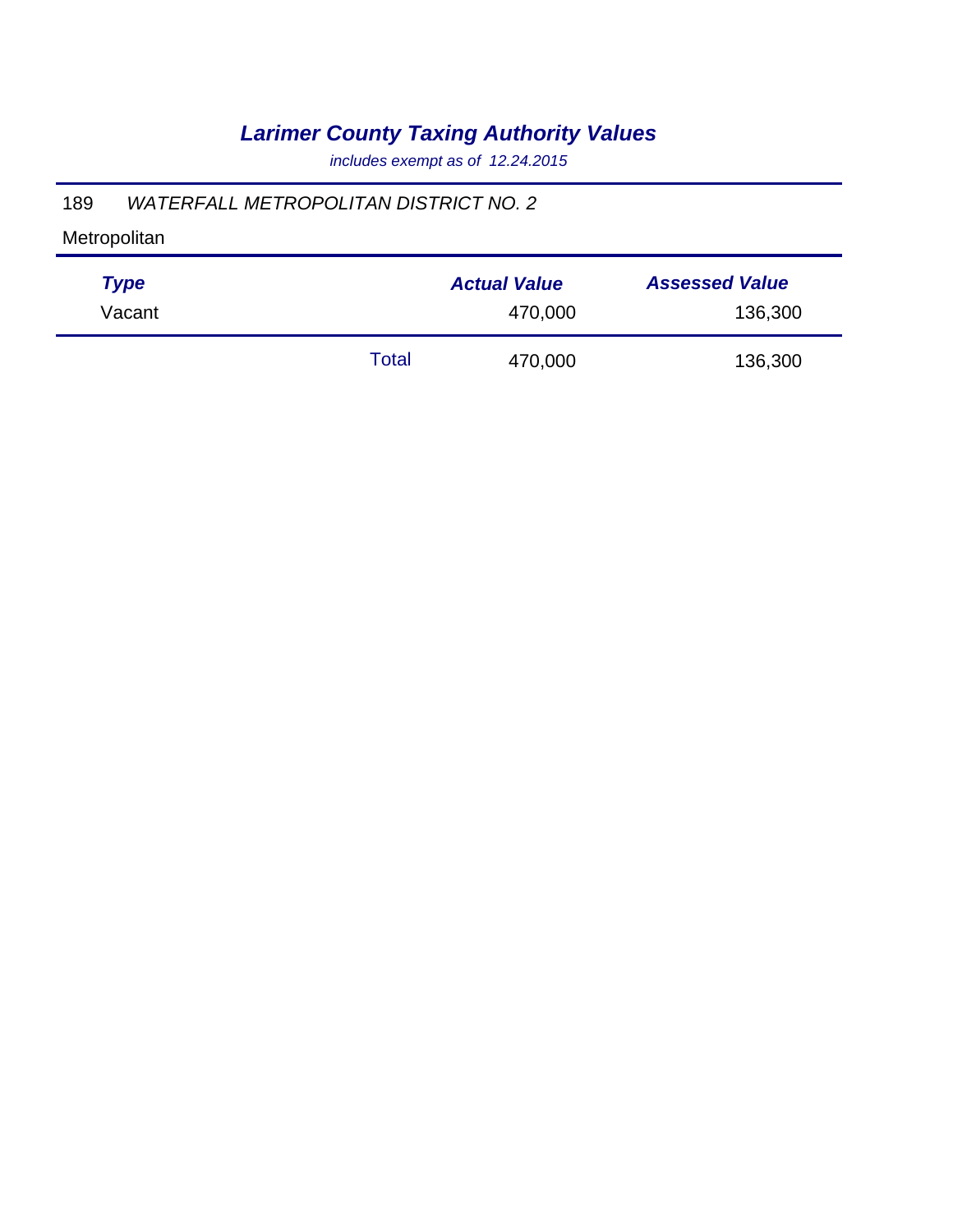*includes exempt as of 12.24.2015*

### 190 *LARIMER COUNTY P.I.D. NO. 37 TERRY COVE*

| Type        |       | <b>Actual Value</b> | <b>Assessed Value</b> |
|-------------|-------|---------------------|-----------------------|
| Residential |       | 10,929,100          | 869,957               |
|             | Total | 10,929,100          | 869,957               |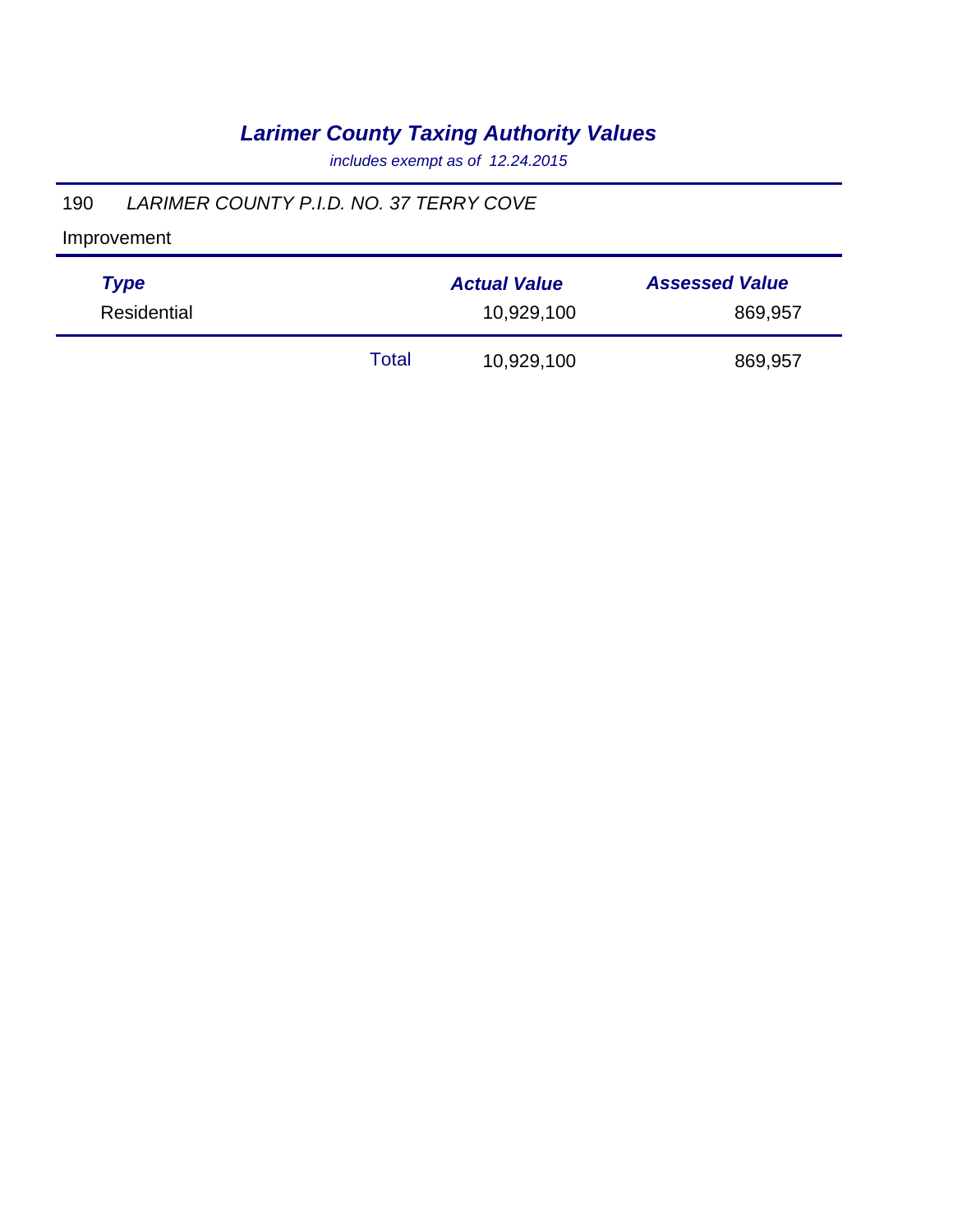*includes exempt as of 12.24.2015*

### 191 *LARIMER COUNTY P.I.D. NO. 41 THE BLUFFS*

| <b>Type</b>  |              | <b>Actual Value</b> | <b>Assessed Value</b> |
|--------------|--------------|---------------------|-----------------------|
| Agricultural |              | 48,260              | 13,995                |
| Residential  |              | 9,078,700           | 722,662               |
|              | <b>Total</b> | 9,126,960           | 736,657               |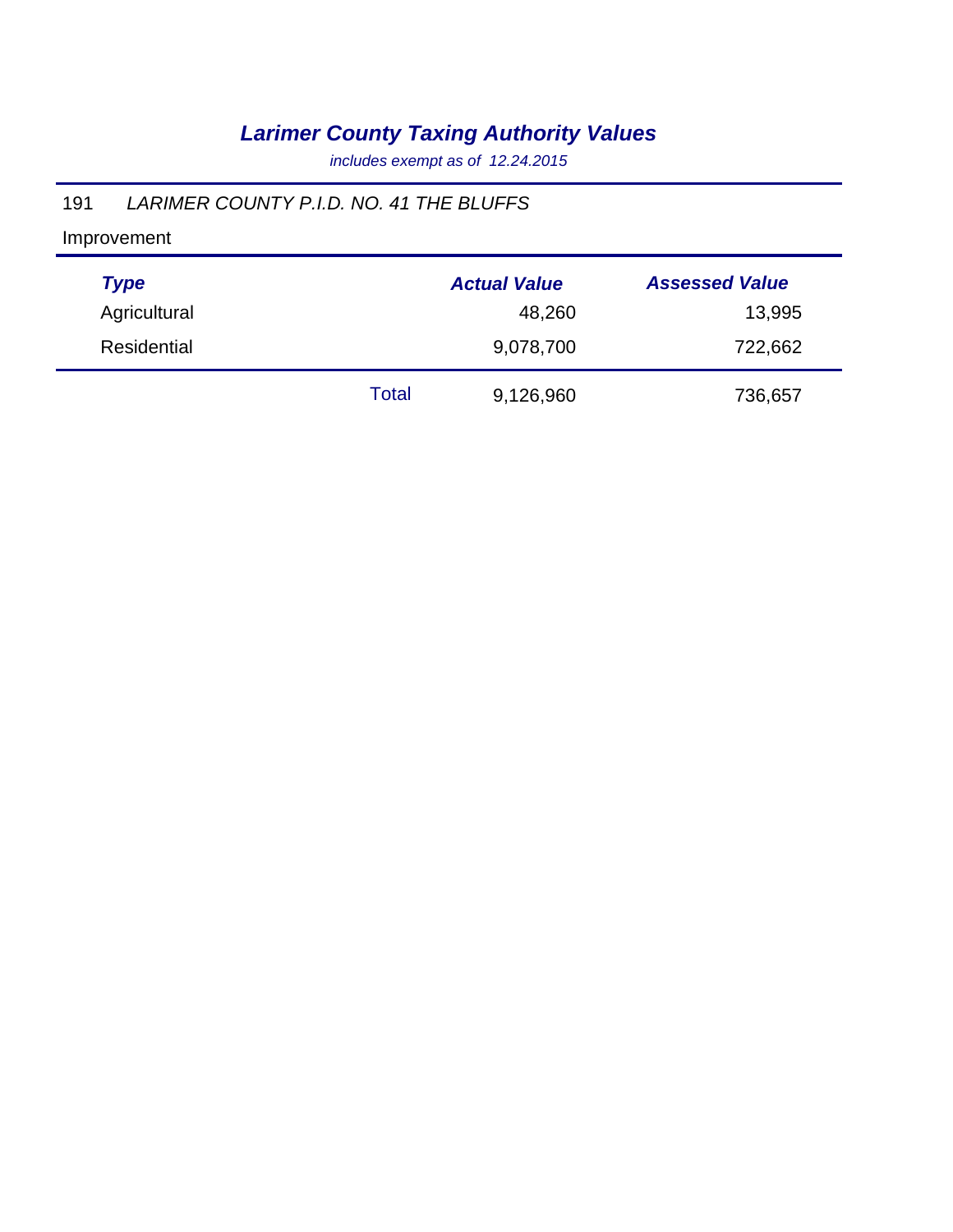*includes exempt as of 12.24.2015*

### 192 *LARIMER COUNTY P.I.D. NO. 42 COTTONWOOD SHORES*

| <b>Type</b>        |       | <b>Actual Value</b> | <b>Assessed Value</b> |
|--------------------|-------|---------------------|-----------------------|
| Agricultural       |       | 20,650              | 5,988                 |
| <b>Residential</b> |       | 15,760,600          | 1,254,538             |
| Vacant             |       | 1,570,000           | 455,300               |
|                    | Total | 17,351,250          | 1,715,826             |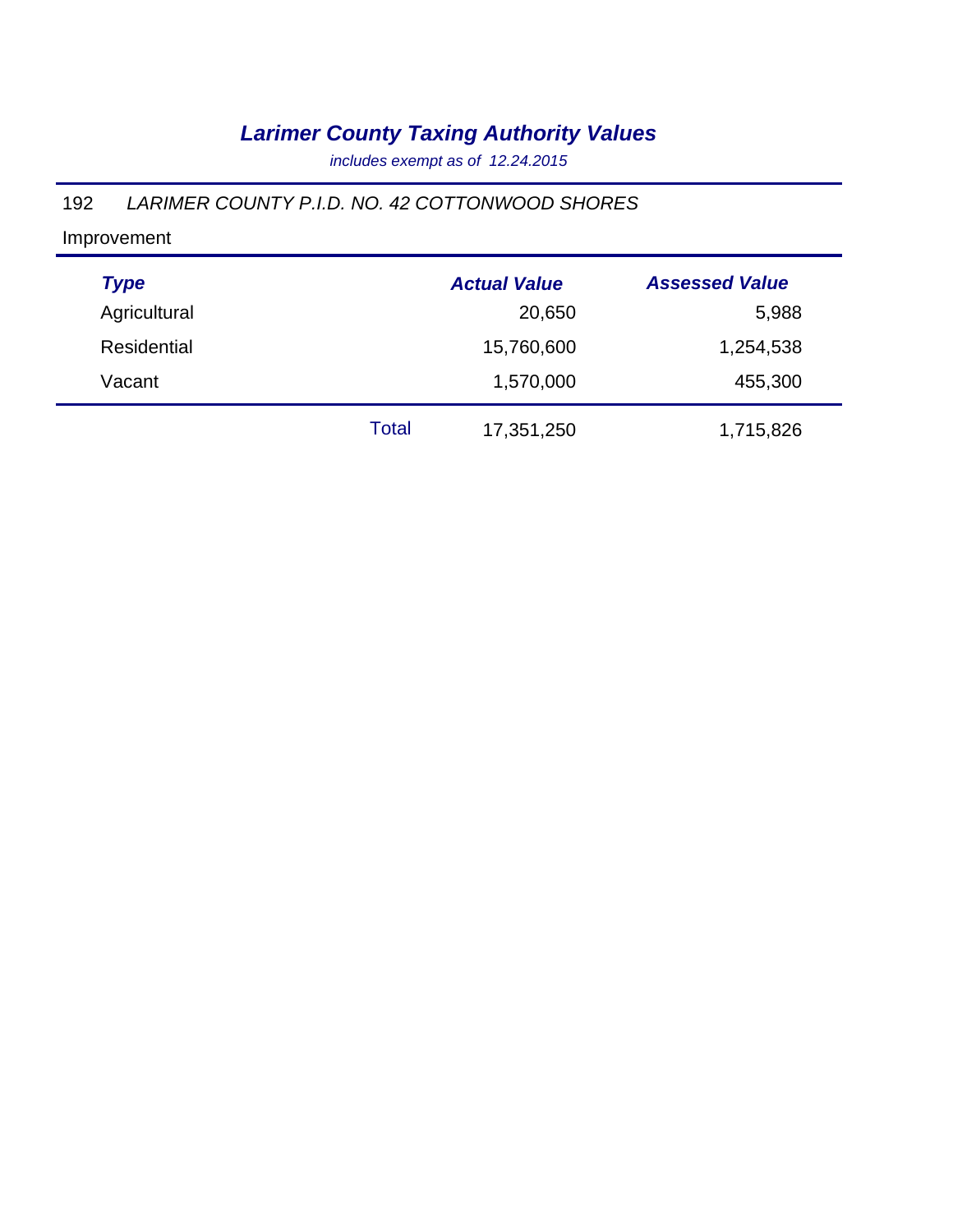*includes exempt as of 12.24.2015*

#### 193 *BERTHOUD-HERITAGE METROPOLITAN DISTRICT NO. 1*

| <b>Type</b>  |       | <b>Actual Value</b> | <b>Assessed Value</b> |  |
|--------------|-------|---------------------|-----------------------|--|
| Agricultural |       | 30                  | 10                    |  |
|              | Total | 30                  | 10                    |  |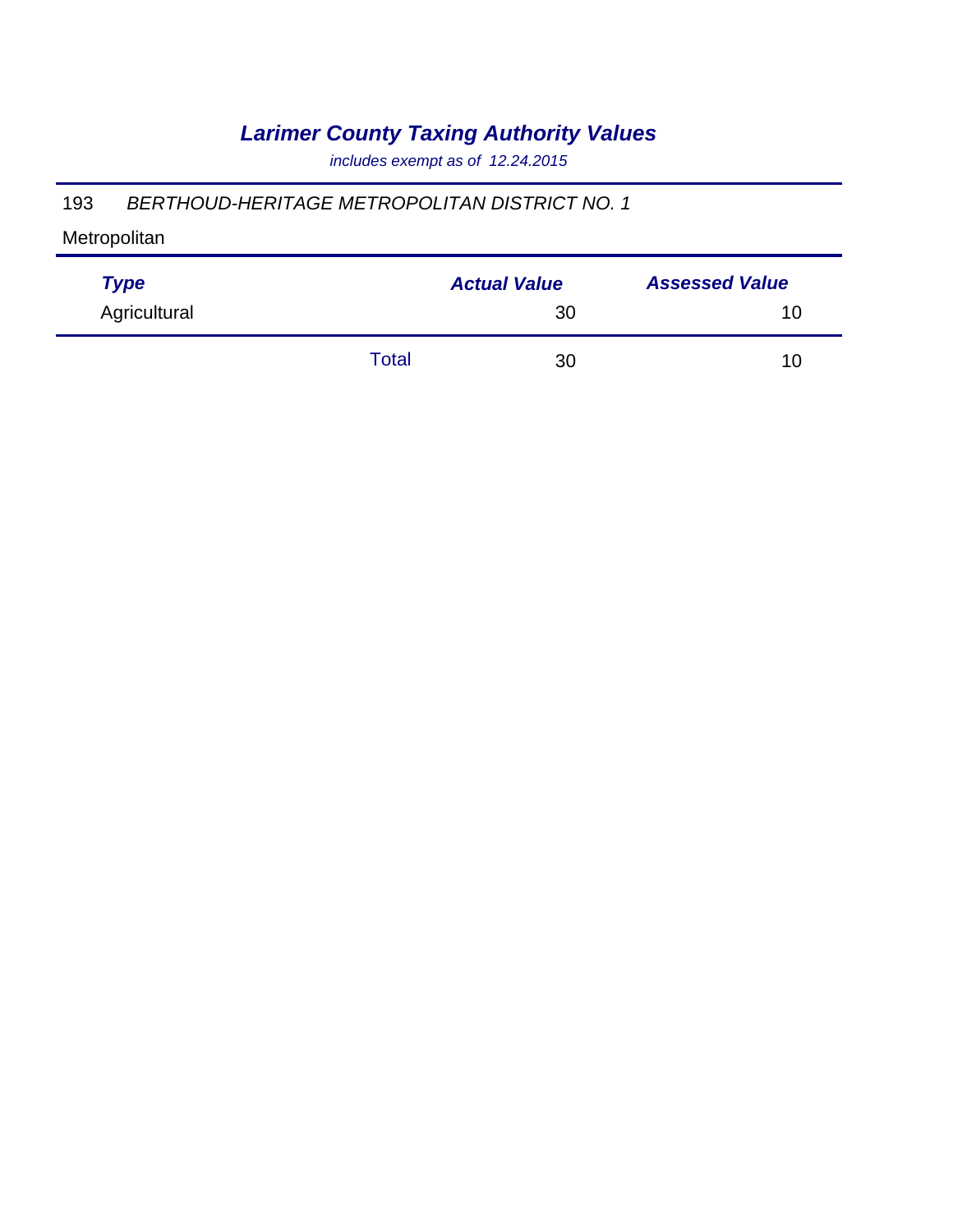*includes exempt as of 12.24.2015*

### 194 *BERTHOUD-HERITAGE METROPOLITAN DISTRICT NO. 2*

| <b>Type</b>  |              | <b>Actual Value</b> | <b>Assessed Value</b> |
|--------------|--------------|---------------------|-----------------------|
| Agricultural |              | 76,090              | 22,731                |
| Exempt       |              | 390                 | 113                   |
| Residential  |              | 166,900             | 13,285                |
|              | <b>Total</b> | 243,380             | 36,129                |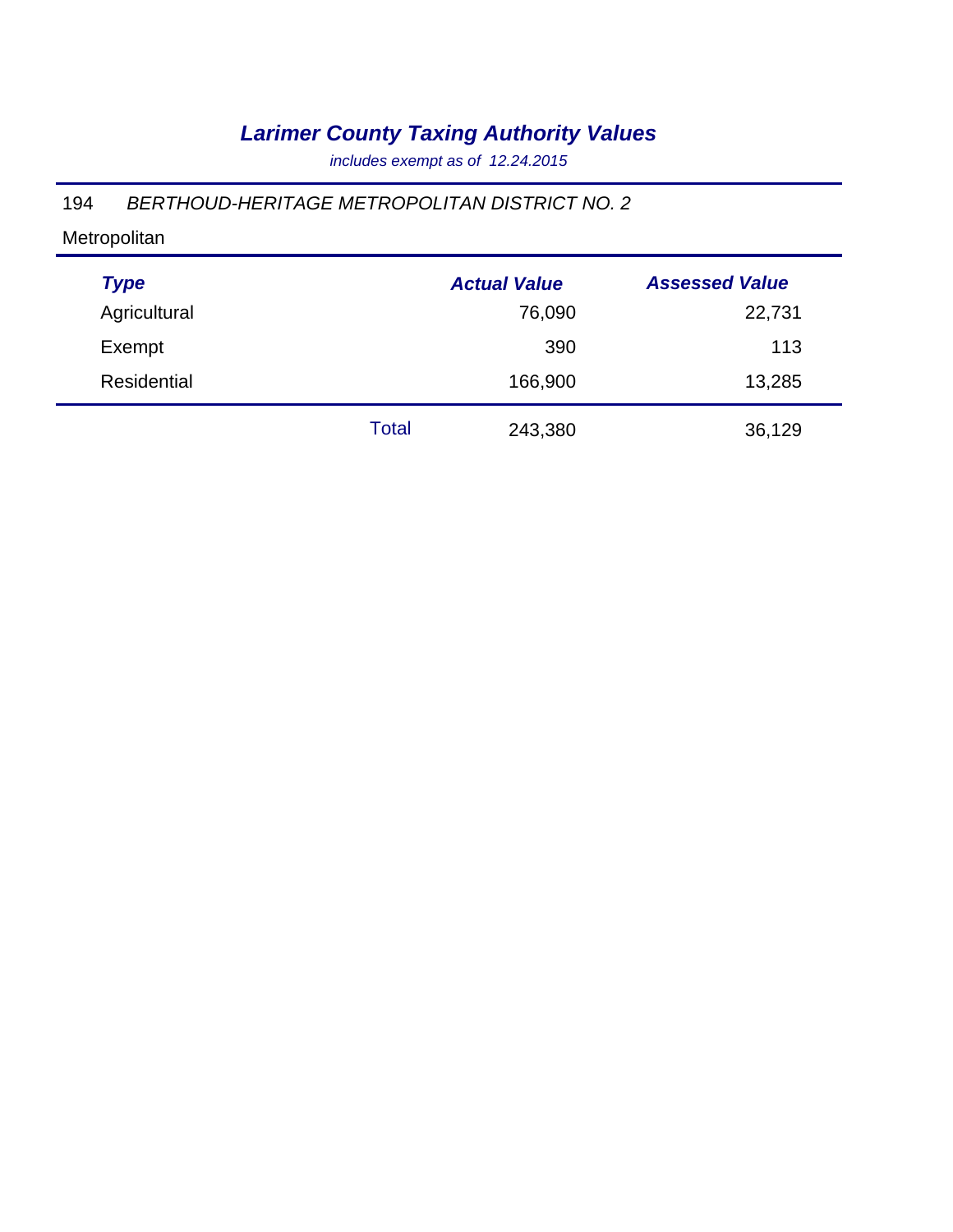*includes exempt as of 12.24.2015*

#### 195 *BERTHOUD-HERITAGE METROPOLITAN DISTRICT NO. 3*

| <b>Type</b>  |       | <b>Actual Value</b> | <b>Assessed Value</b> |
|--------------|-------|---------------------|-----------------------|
| Agricultural |       | 2,400               | 699                   |
|              | Total | 2,400               | 699                   |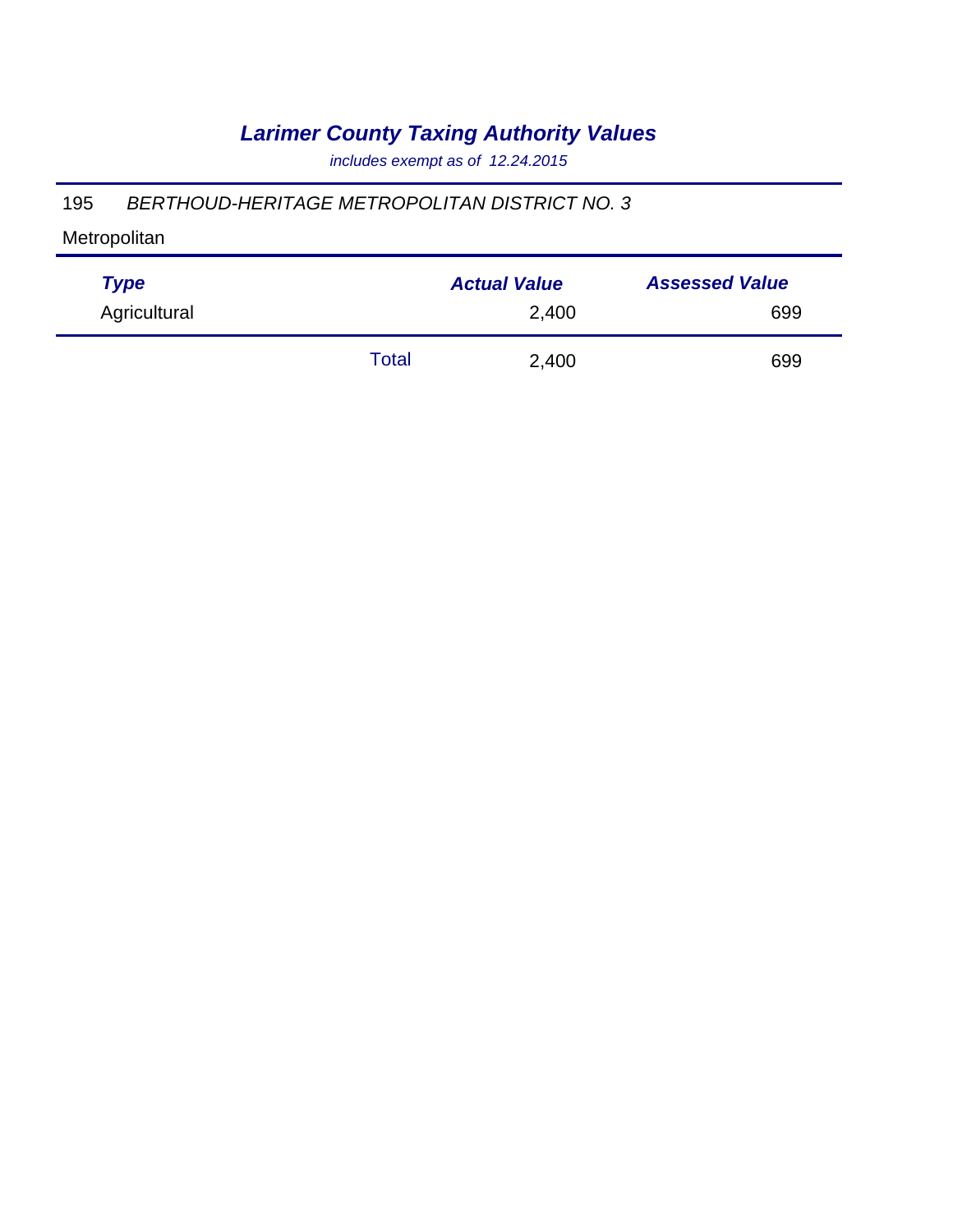*includes exempt as of 12.24.2015*

### 196 *BERTHOUD-HERITAGE METROPOLITAN DISTRICT NO. 4*

| <b>Type</b>  |       | <b>Actual Value</b> | <b>Assessed Value</b> |
|--------------|-------|---------------------|-----------------------|
| Agricultural |       | 89,870              | 26,064                |
| Residential  |       | 152,400             | 12,131                |
|              | Total | 242,270             | 38,195                |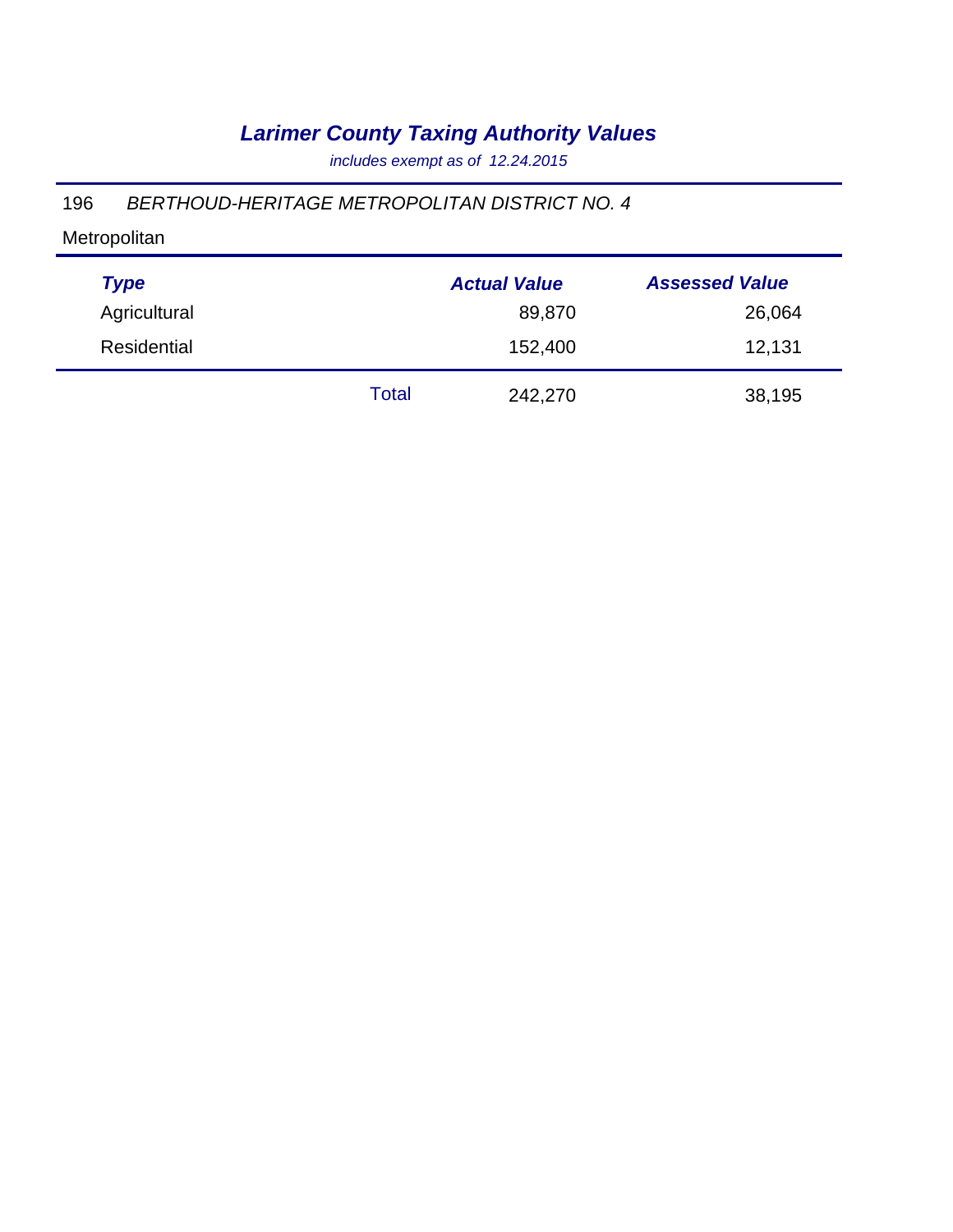*includes exempt as of 12.24.2015*

#### 197 *BERTHOUD-HERITAGE METROPOLITAN DISTRICT NO. 5*

| <b>Type</b>  |       | <b>Actual Value</b> | <b>Assessed Value</b> |
|--------------|-------|---------------------|-----------------------|
| Agricultural |       | 65,520              | 19,002                |
| Residential  |       | 152,400             | 12,131                |
|              | Total | 217,920             | 31,133                |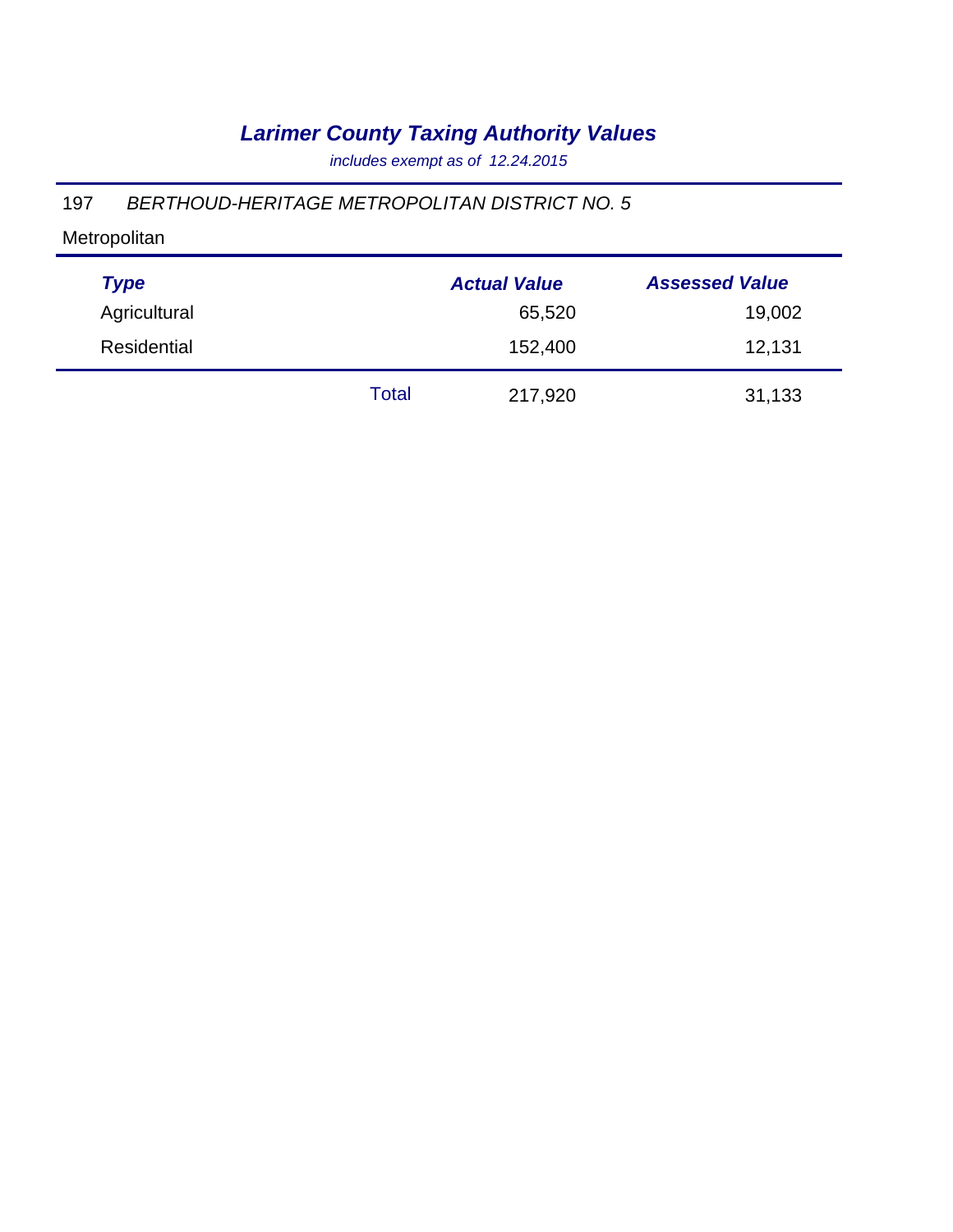*includes exempt as of 12.24.2015*

#### 198 *BERTHOUD-HERITAGE METROPOLITAN DISTRICT NO. 6*

| <b>Type</b>  |       | <b>Actual Value</b> | <b>Assessed Value</b> |
|--------------|-------|---------------------|-----------------------|
| Agricultural |       | 9,700               | 2,814                 |
|              | Total | 9,700               | 2,814                 |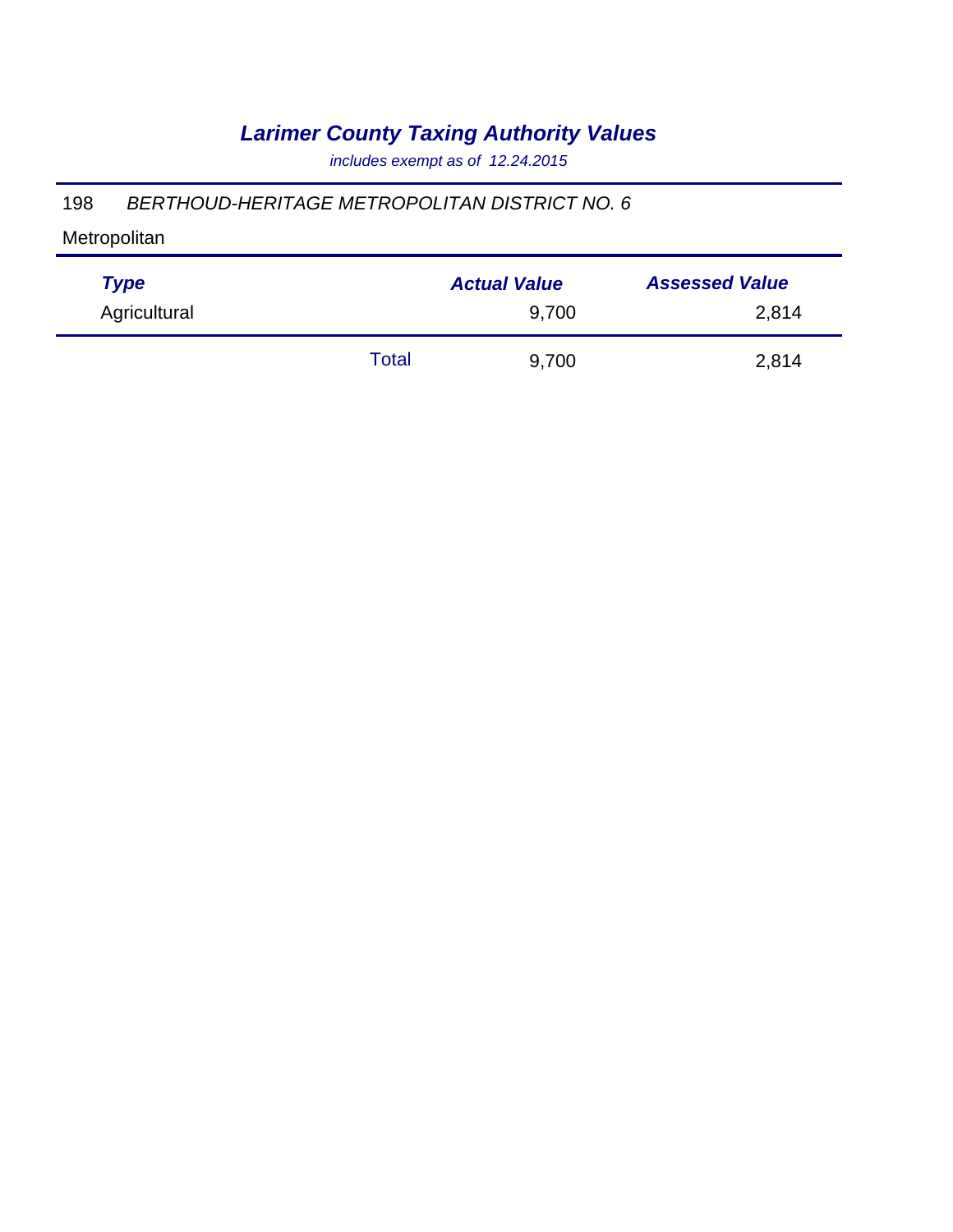*includes exempt as of 12.24.2015*

#### 199 *BERTHOUD-HERITAGE METROPOLITAN DISTRICT NO. 7*

| <b>Type</b>  |       | <b>Actual Value</b> | <b>Assessed Value</b> |
|--------------|-------|---------------------|-----------------------|
| Agricultural |       | 2,690               | 781                   |
|              | Total | 2,690               | 781                   |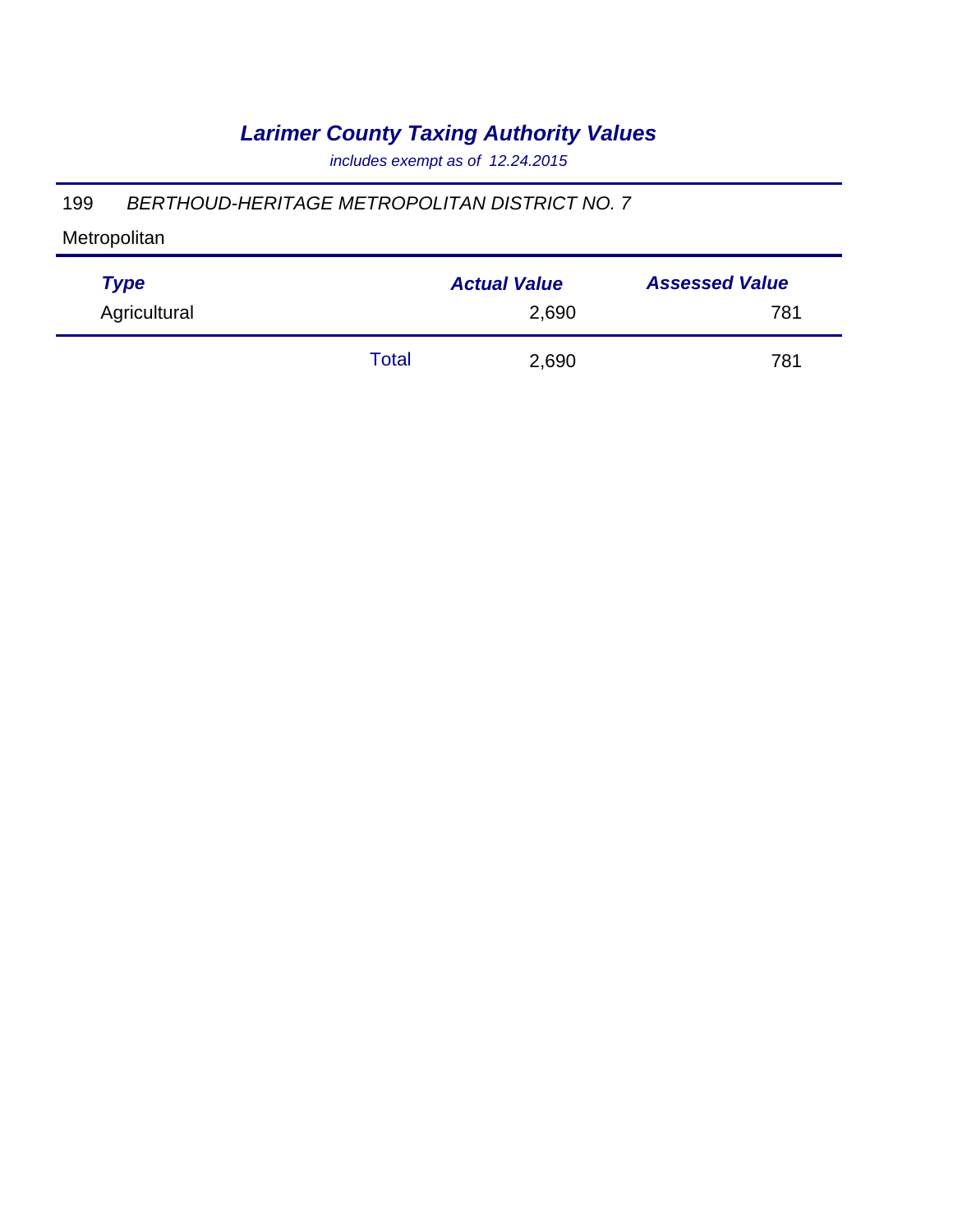*includes exempt as of 12.24.2015*

#### 200 *BERTHOUD-HERITAGE METROPOLITAN DISTRICT NO. 8*

| <b>Type</b>  |       | <b>Actual Value</b> | <b>Assessed Value</b> |
|--------------|-------|---------------------|-----------------------|
| Agricultural |       | 30                  | 10                    |
|              | Total | 30                  | 10                    |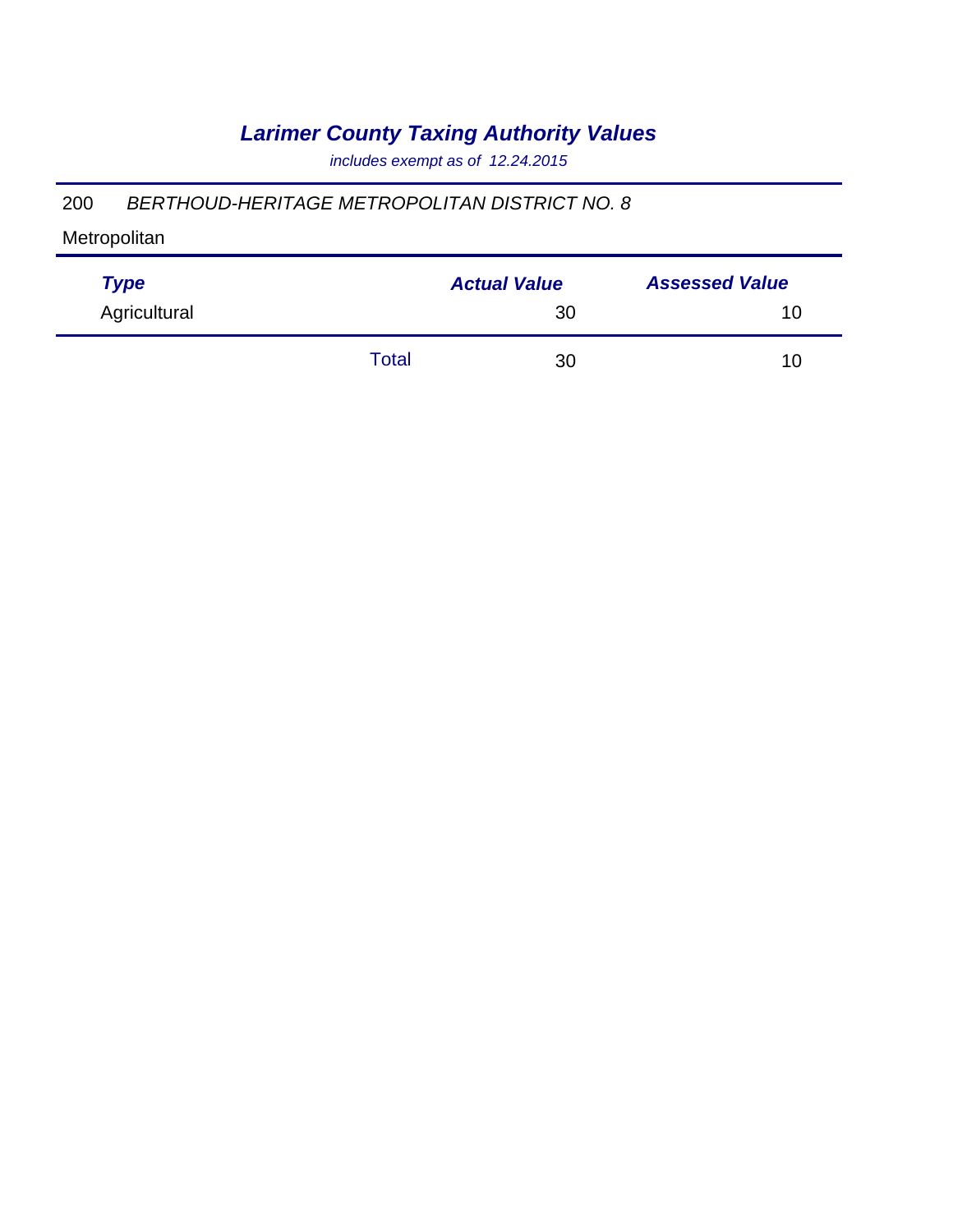*includes exempt as of 12.24.2015*

#### 201 *BERTHOUD-HERITAGE METROPOLITAN DISTRICT NO. 9*

| <b>Type</b>  |       | <b>Actual Value</b> | <b>Assessed Value</b> |  |
|--------------|-------|---------------------|-----------------------|--|
| Agricultural |       | 30                  | 10                    |  |
|              | Total | 30                  | 10                    |  |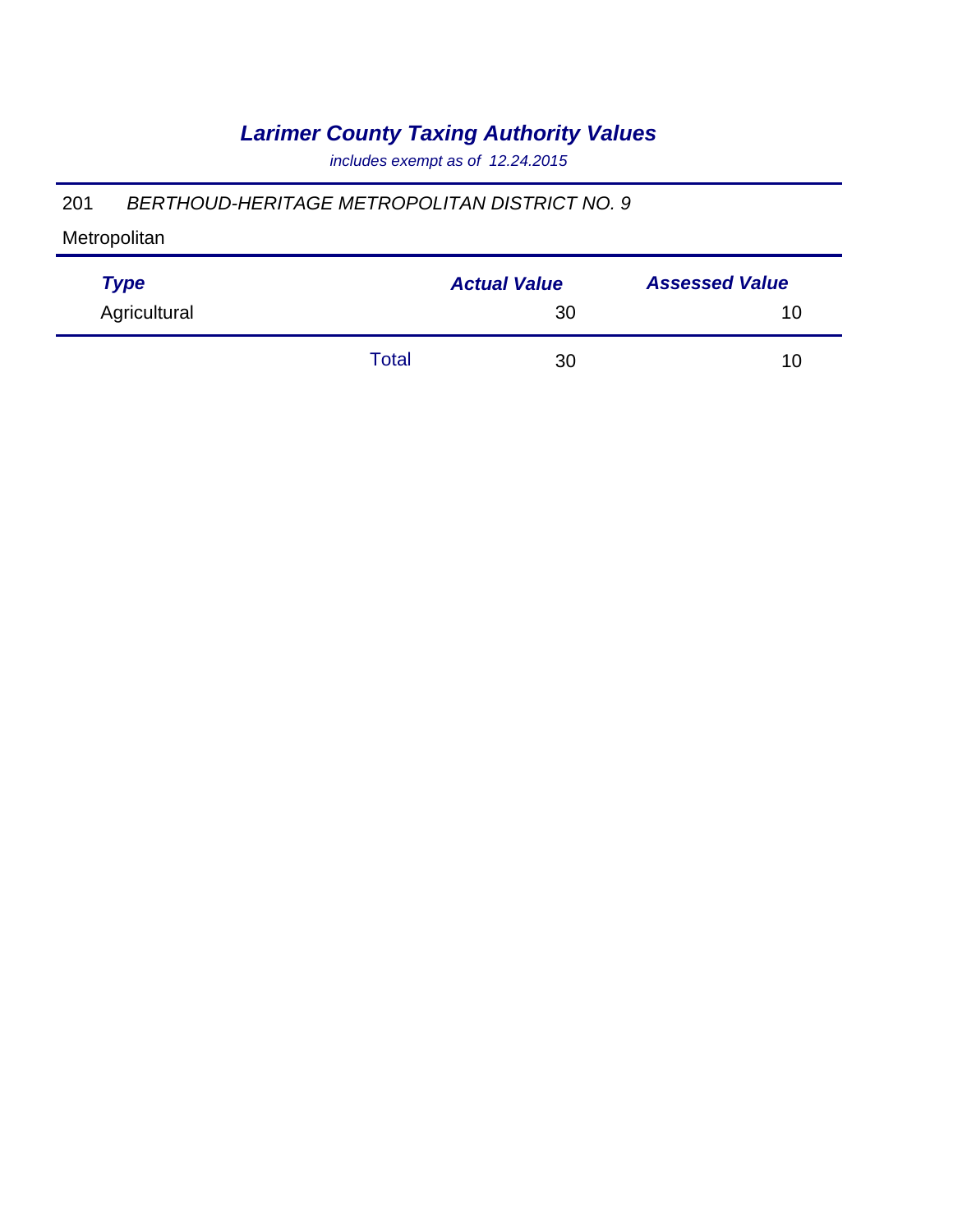*includes exempt as of 12.24.2015*

#### 202 *WINDSOR HIGHLANDS METROPOLITAN DISTRICT NO. 6*

| <b>Type</b> |       | <b>Actual Value</b> | <b>Assessed Value</b> |
|-------------|-------|---------------------|-----------------------|
| Vacant      |       | 936,880             | 271,716               |
|             | Total | 936,880             | 271,716               |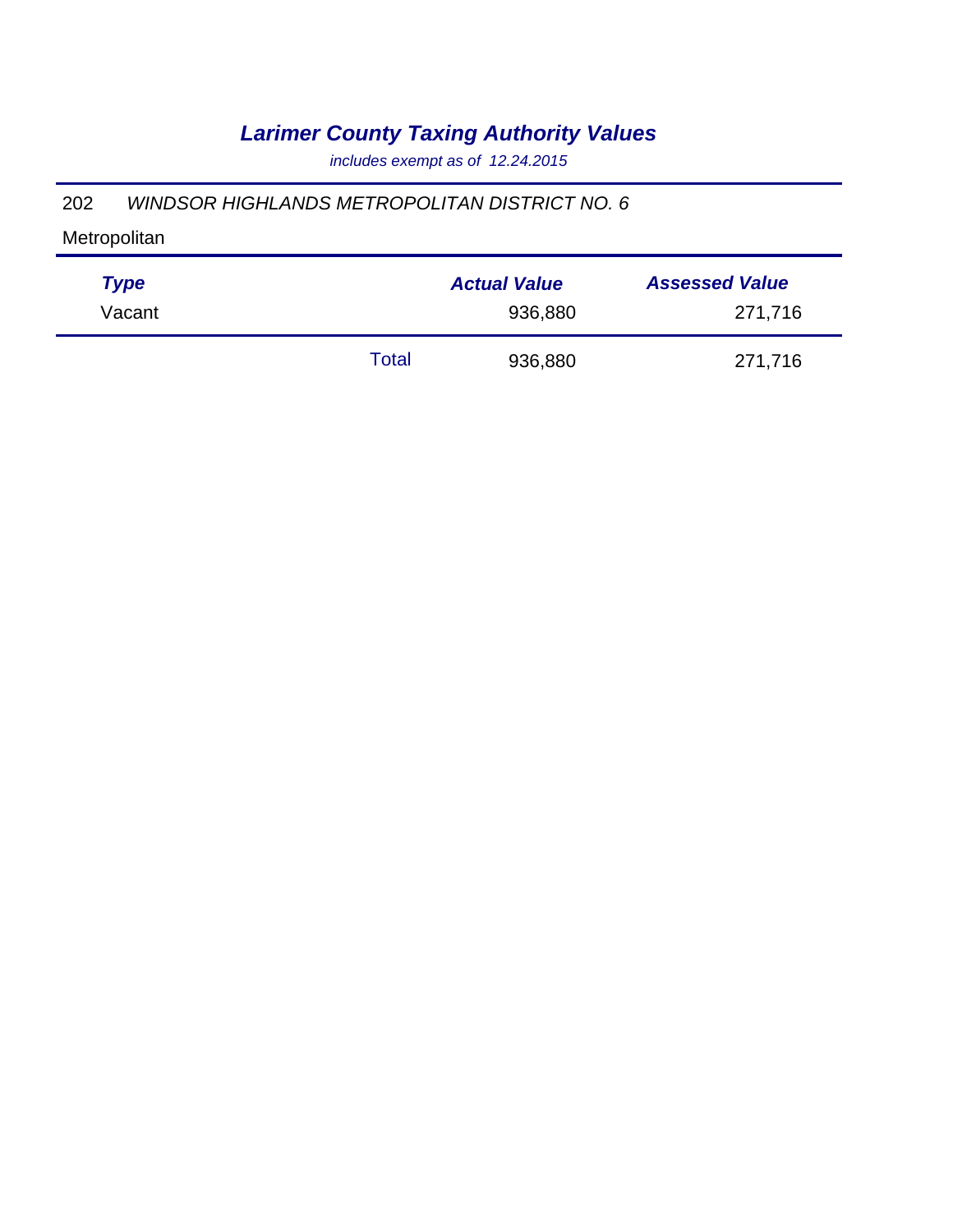*includes exempt as of 12.24.2015*

### 203 *LAKEVIEW METROPOLITAN DISTRICT*

| <b>Type</b> |       | <b>Actual Value</b> | <b>Assessed Value</b> |
|-------------|-------|---------------------|-----------------------|
| Vacant      |       | 605,300             | 175,537               |
|             | Total | 605,300             | 175,537               |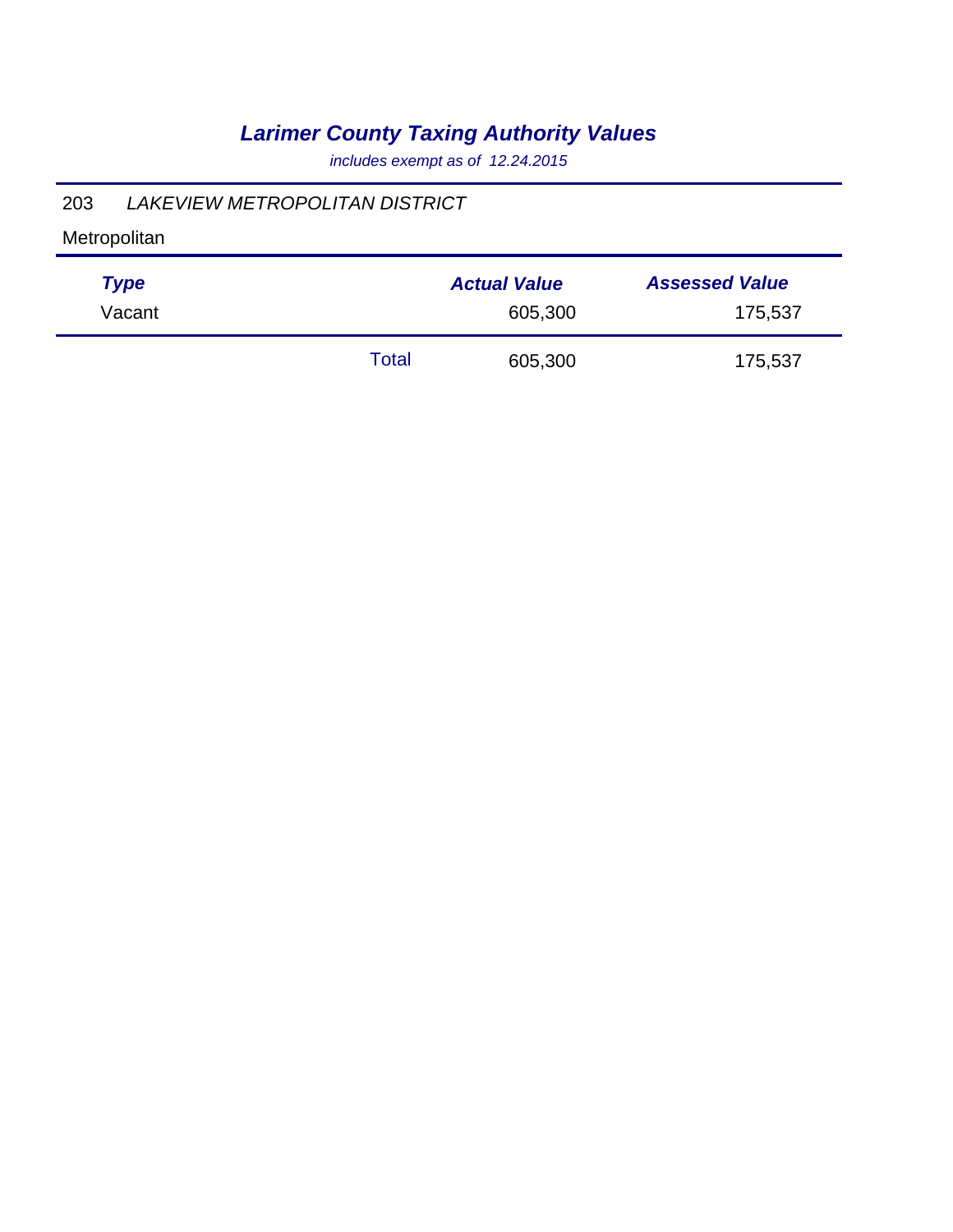*includes exempt as of 12.24.2015*

### 204 *HARMONY TECHNOLOGY PARK METRO DIST NO. 1*

| <b>Type</b> |       | <b>Actual Value</b> | <b>Assessed Value</b> |
|-------------|-------|---------------------|-----------------------|
| Vacant      |       | 500                 | 145                   |
|             | Total | 500                 | 145                   |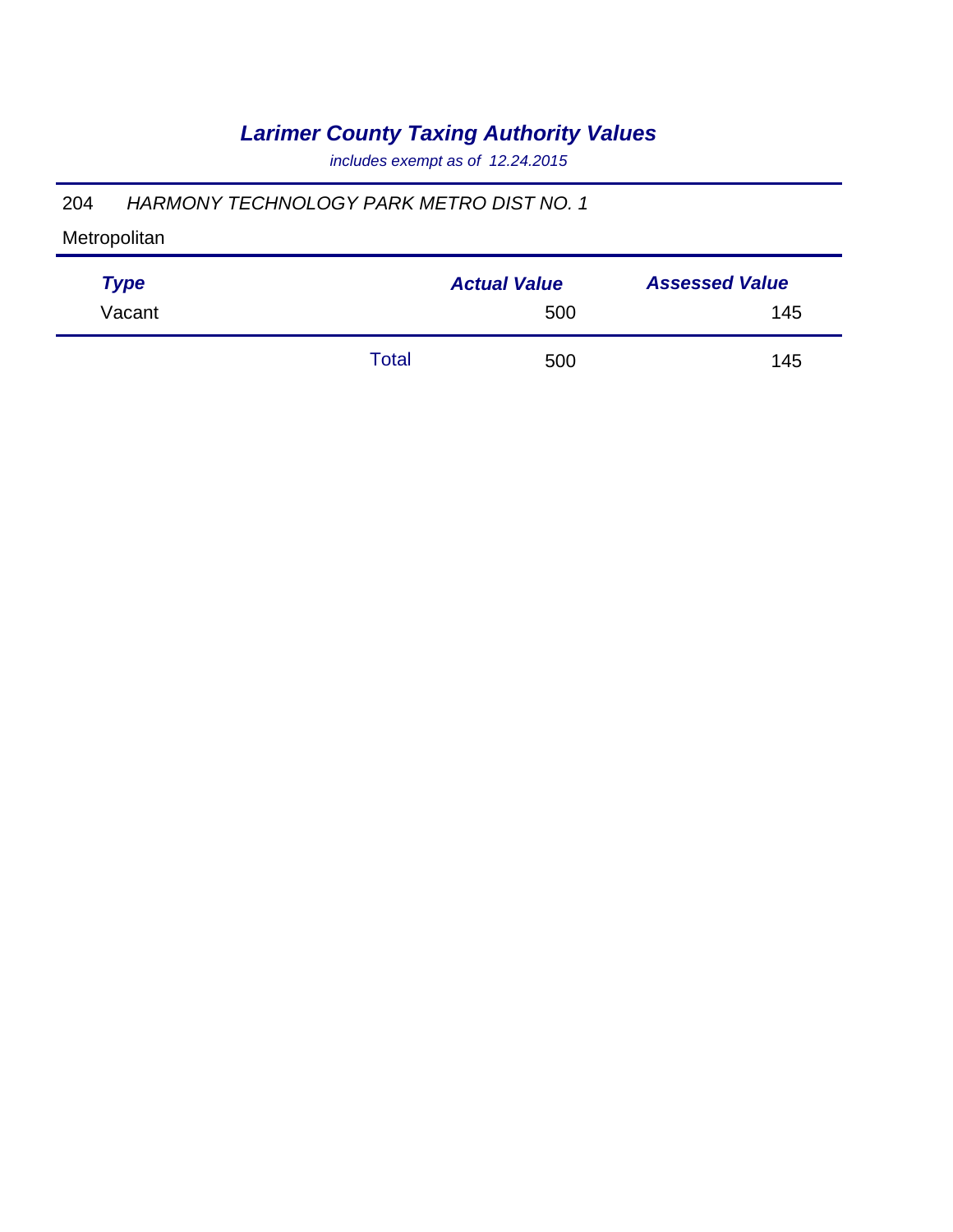*includes exempt as of 12.24.2015*

### 205 *HARMONY TECHNOLOGY PARK METRO DIST NO. 2*

| <b>Type</b>  |       | <b>Actual Value</b> | <b>Assessed Value</b> |
|--------------|-------|---------------------|-----------------------|
| Agricultural |       | 61,440              | 17,817                |
| Commercial   |       | 6,207,690           | 1,800,231             |
| Industrial   |       | 9,347,150           | 2,710,673             |
|              | Total | 15,616,280          | 4,528,721             |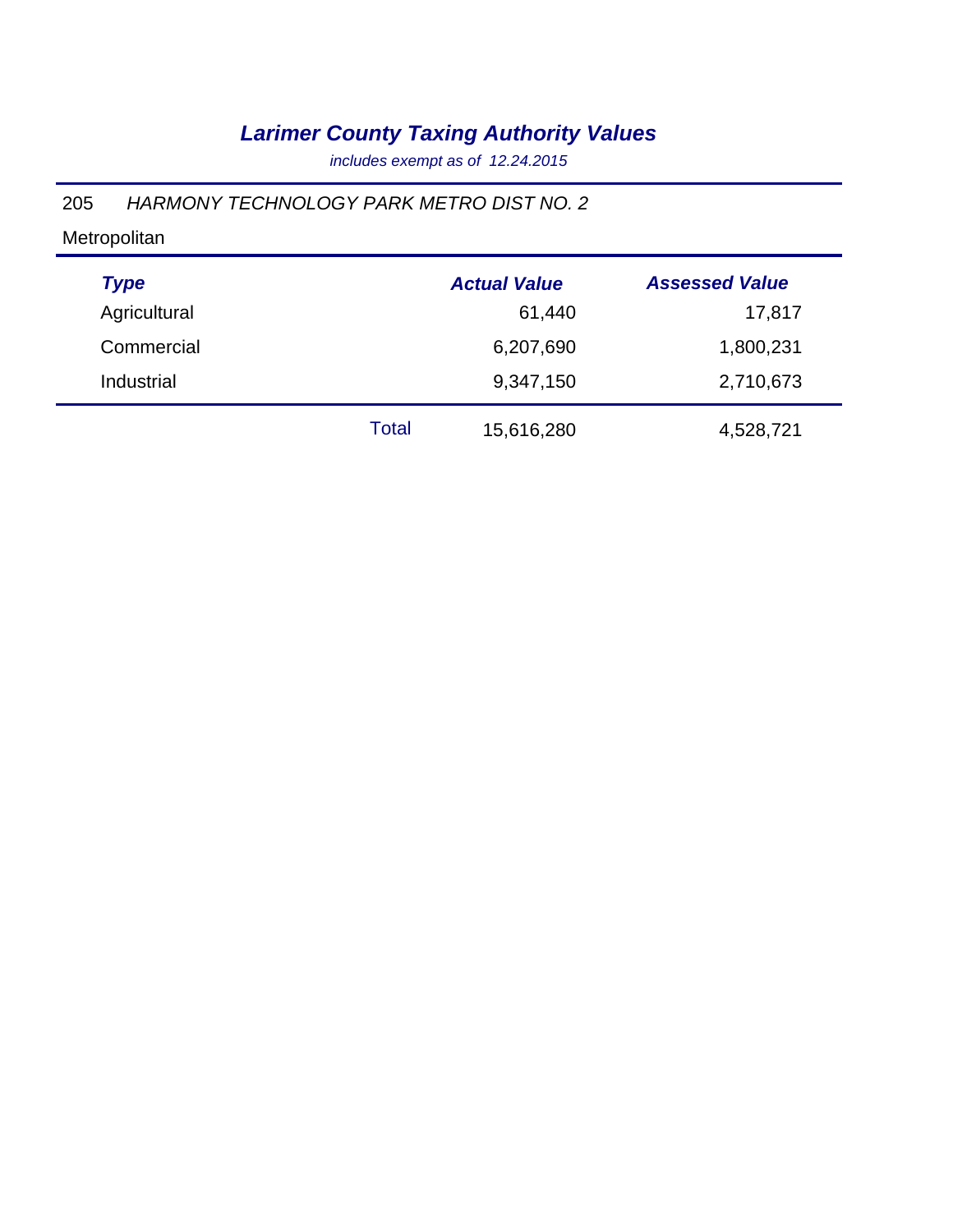*includes exempt as of 12.24.2015*

### 206 *HARMONY TECHNOLOGY PARK METRO DIST NO. 3*

| <b>Type</b> |       | <b>Actual Value</b> | <b>Assessed Value</b> |
|-------------|-------|---------------------|-----------------------|
| Vacant      |       | 500                 | 145                   |
|             | Total | 500                 | 145                   |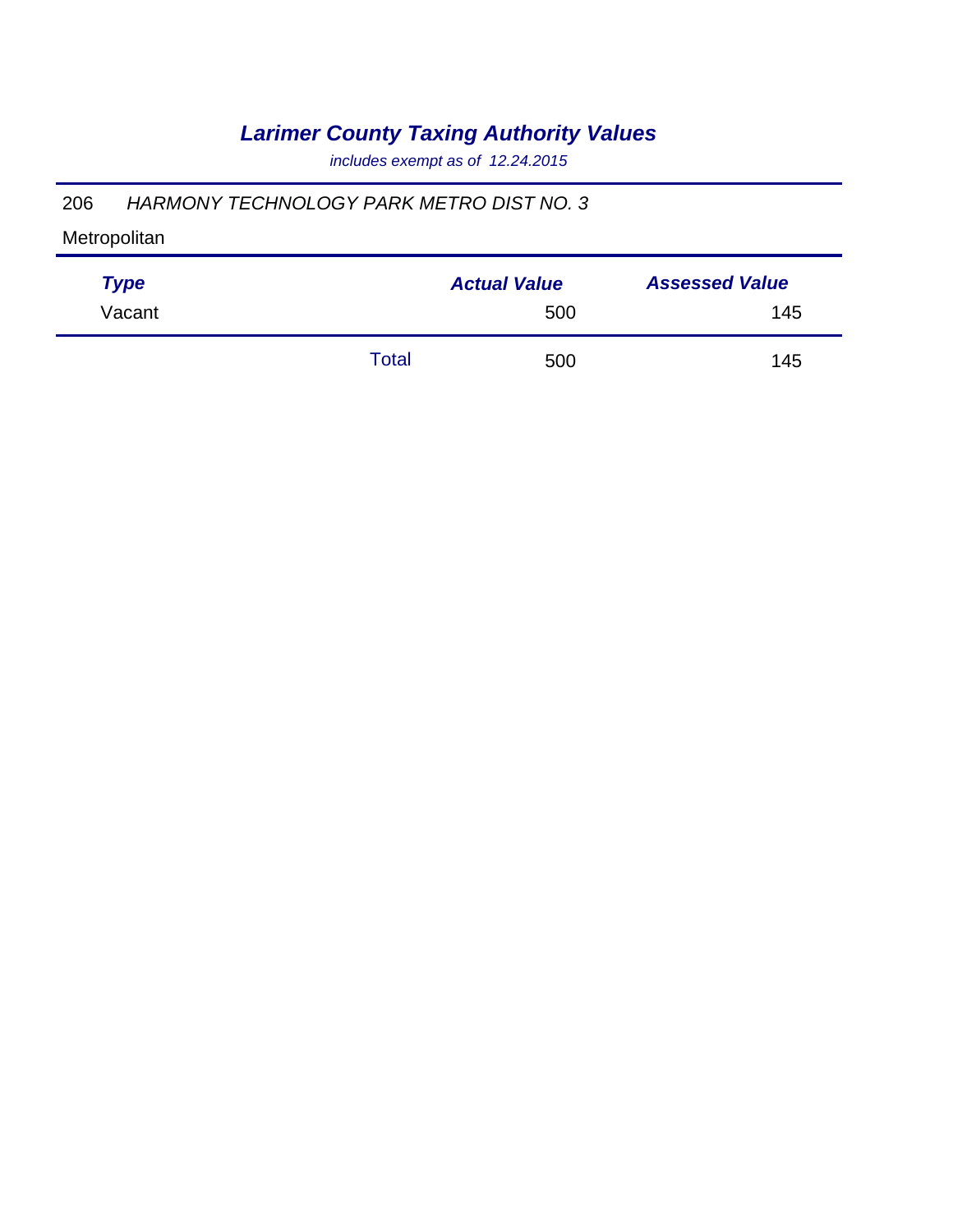*includes exempt as of 12.24.2015*

### 207 *CENTERRA METROPOLITAN DISTRICT NO. 2 RES DEBT*

| <b>Type</b>        |       | <b>Actual Value</b> | <b>Assessed Value</b> |
|--------------------|-------|---------------------|-----------------------|
| Commercial         |       | 900,800             | 261,232               |
| Exempt             |       | 10,000,020          | 2,900,006             |
| <b>Residential</b> |       | 48,999,700          | 3,900,377             |
|                    | Total | 59,900,520          | 7,061,615             |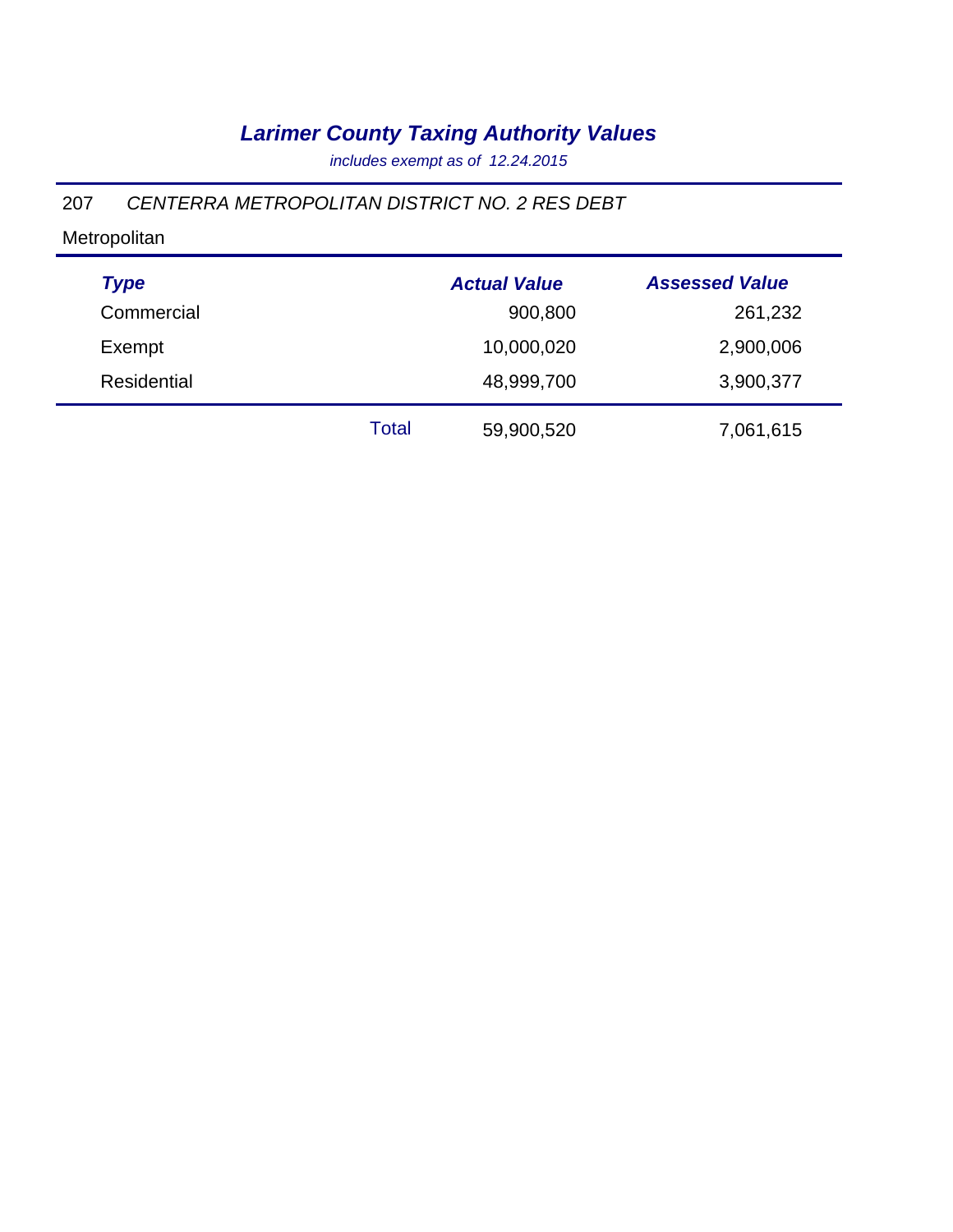*includes exempt as of 12.24.2015*

### 208 *LARIMER COUNTY P.I.D. NO. 39 RAINBOW LAKES ESTATES*

| <b>Type</b> |       | <b>Actual Value</b> | <b>Assessed Value</b> |
|-------------|-------|---------------------|-----------------------|
| Residential |       | 35,547,100          | 2,829,523             |
| Vacant      |       | 1,168,000           | 338,720               |
|             | Total | 36,715,100          | 3,168,243             |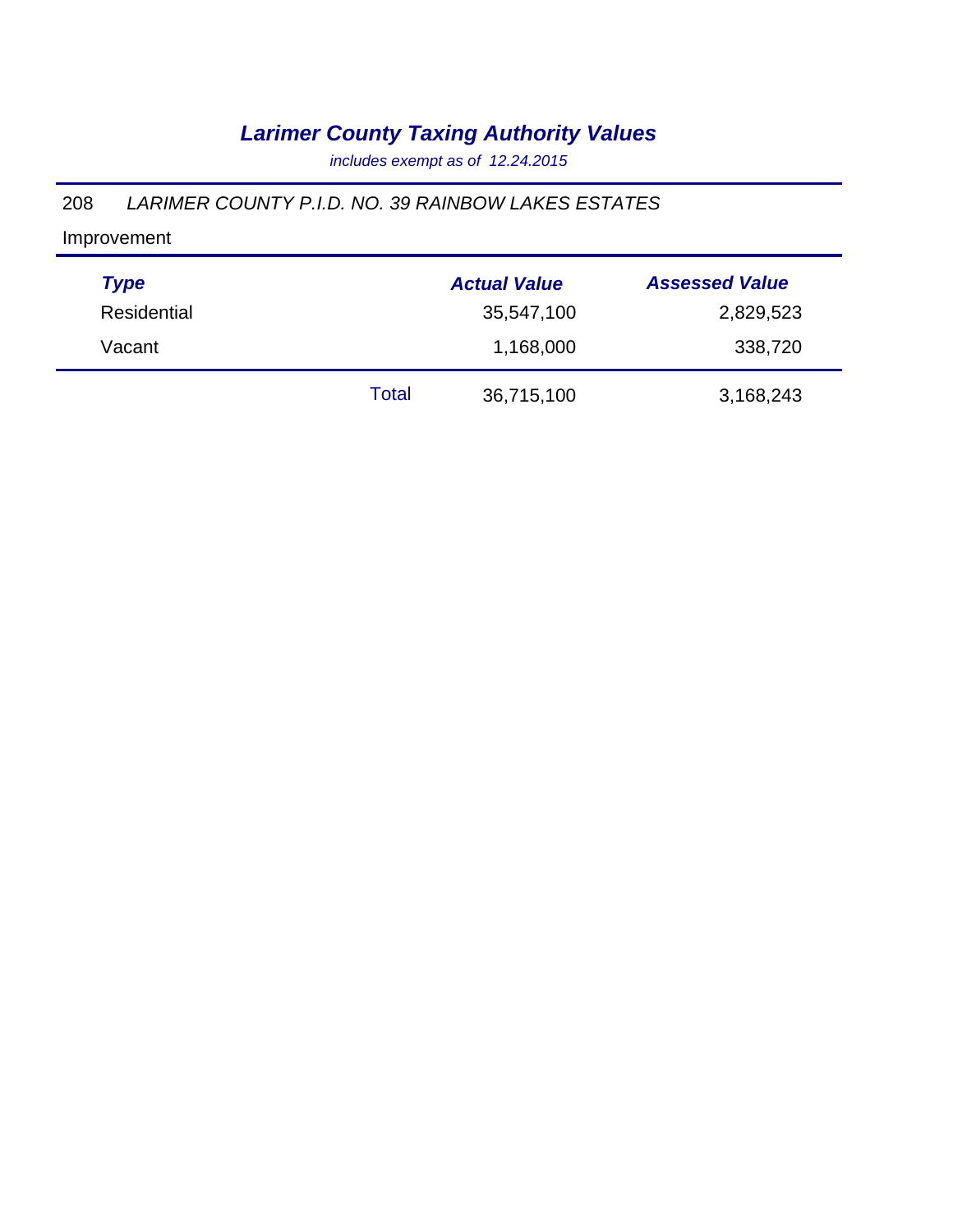*includes exempt as of 12.24.2015*

### 209 *LARIMER COUNTY P.I.D. NO. 43 GRAYHAWK KNOLLS*

| <b>Type</b> |       | <b>Actual Value</b> | <b>Assessed Value</b> |
|-------------|-------|---------------------|-----------------------|
| Residential |       | 13,177,600          | 1,048,937             |
|             | Total | 13,177,600          | 1,048,937             |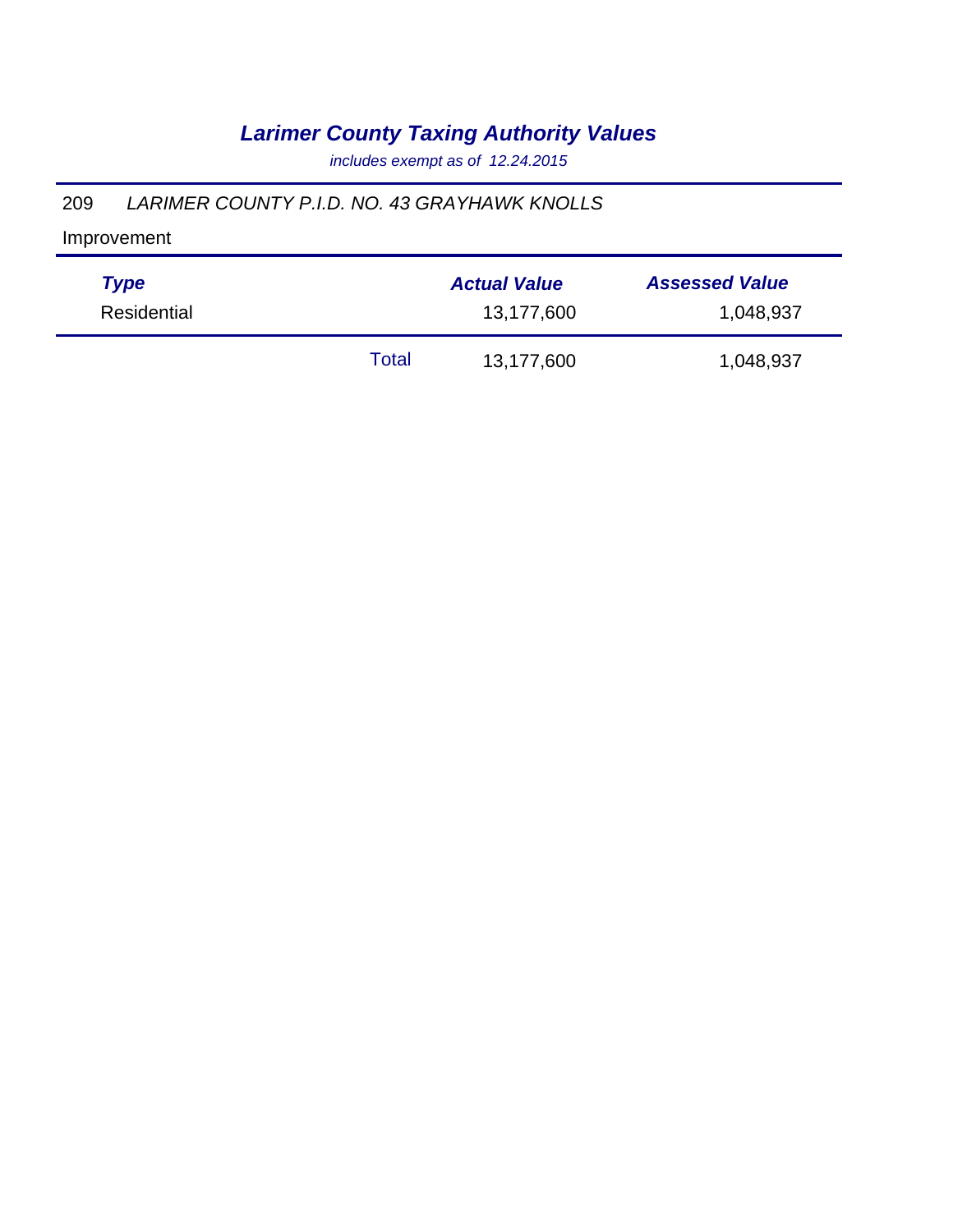*includes exempt as of 12.24.2015*

### 210 *LARIMER COUNTY P.I.D. NO. 46 KORAL HEIGHTS*

| <b>Type</b> |       | <b>Actual Value</b> | <b>Assessed Value</b> |
|-------------|-------|---------------------|-----------------------|
| Residential |       | 13,359,200          | 1,063,392             |
| Vacant      |       | 205,000             | 59,450                |
|             | Total | 13,564,200          | 1,122,842             |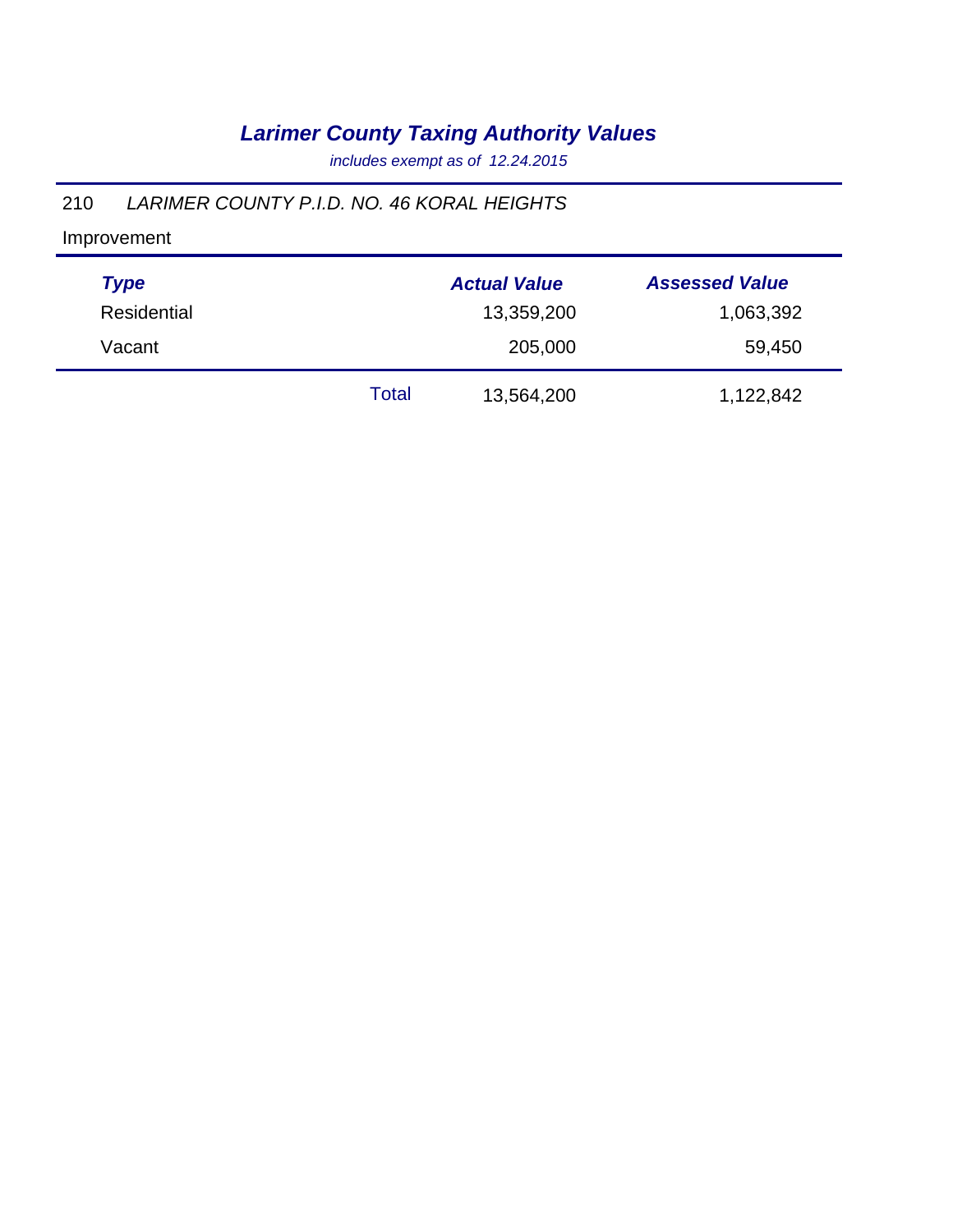*includes exempt as of 12.24.2015*

### 211 *LARIMER COUNTY P.I.D. NO. 47 PARK HILL*

| <b>Type</b>        |              | <b>Actual Value</b> | <b>Assessed Value</b> |
|--------------------|--------------|---------------------|-----------------------|
| Agricultural       |              | 9,200               | 2,668                 |
| Exempt             |              | 84,000              | 24,360                |
| <b>Residential</b> |              | 2,845,900           | 226,533               |
| Vacant             |              | 90,000              | 26,100                |
|                    | <b>Total</b> | 3,029,100           | 279,661               |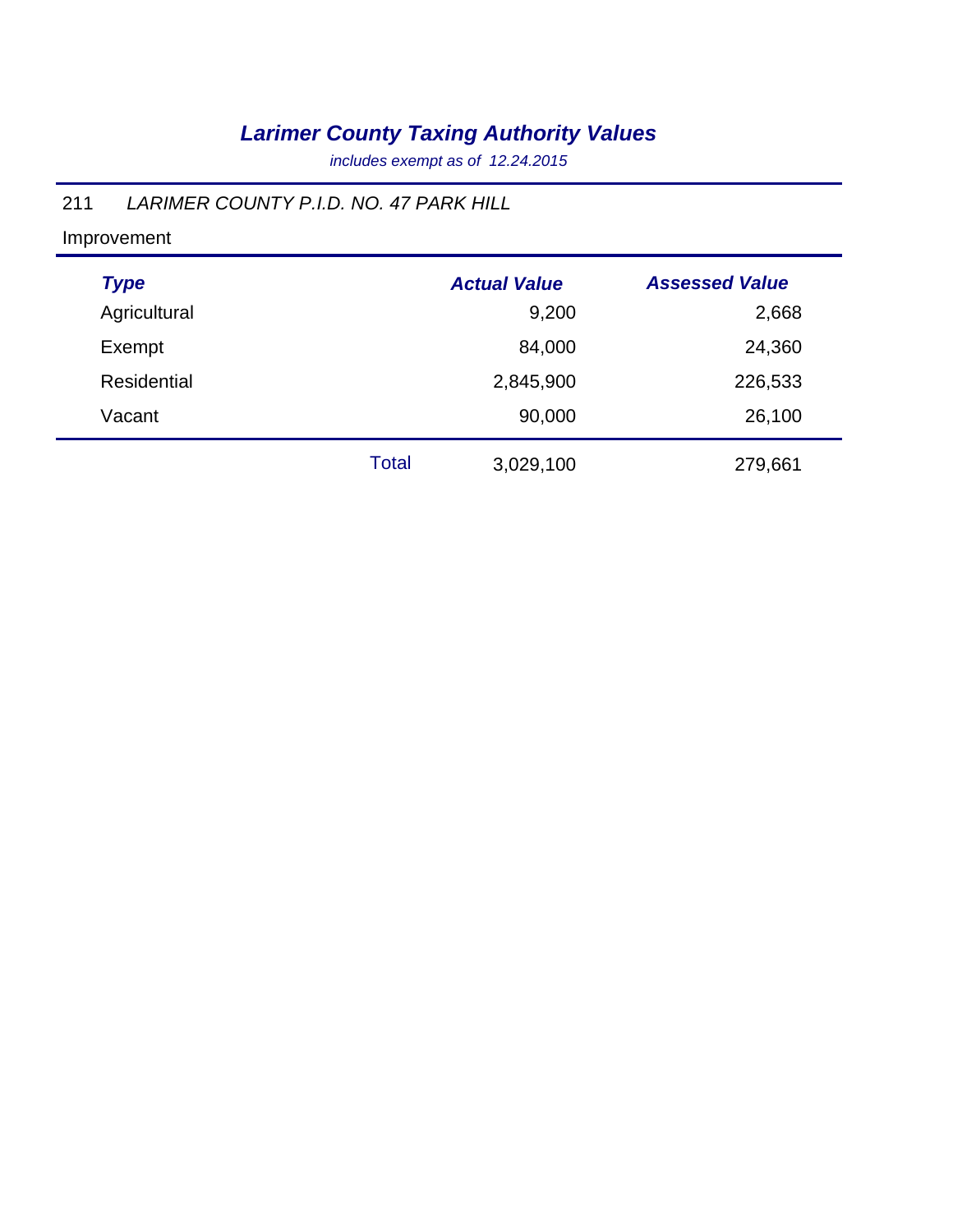*includes exempt as of 12.24.2015*

### 212 *LARIMER COUNTY P.I.D. NO. 48 PUEBLA VISTA ESTATES*

| <b>Type</b> |       | <b>Actual Value</b> | <b>Assessed Value</b> |
|-------------|-------|---------------------|-----------------------|
| Residential |       | 6,885,300           | 548,070               |
|             | Total | 6,885,300           | 548,070               |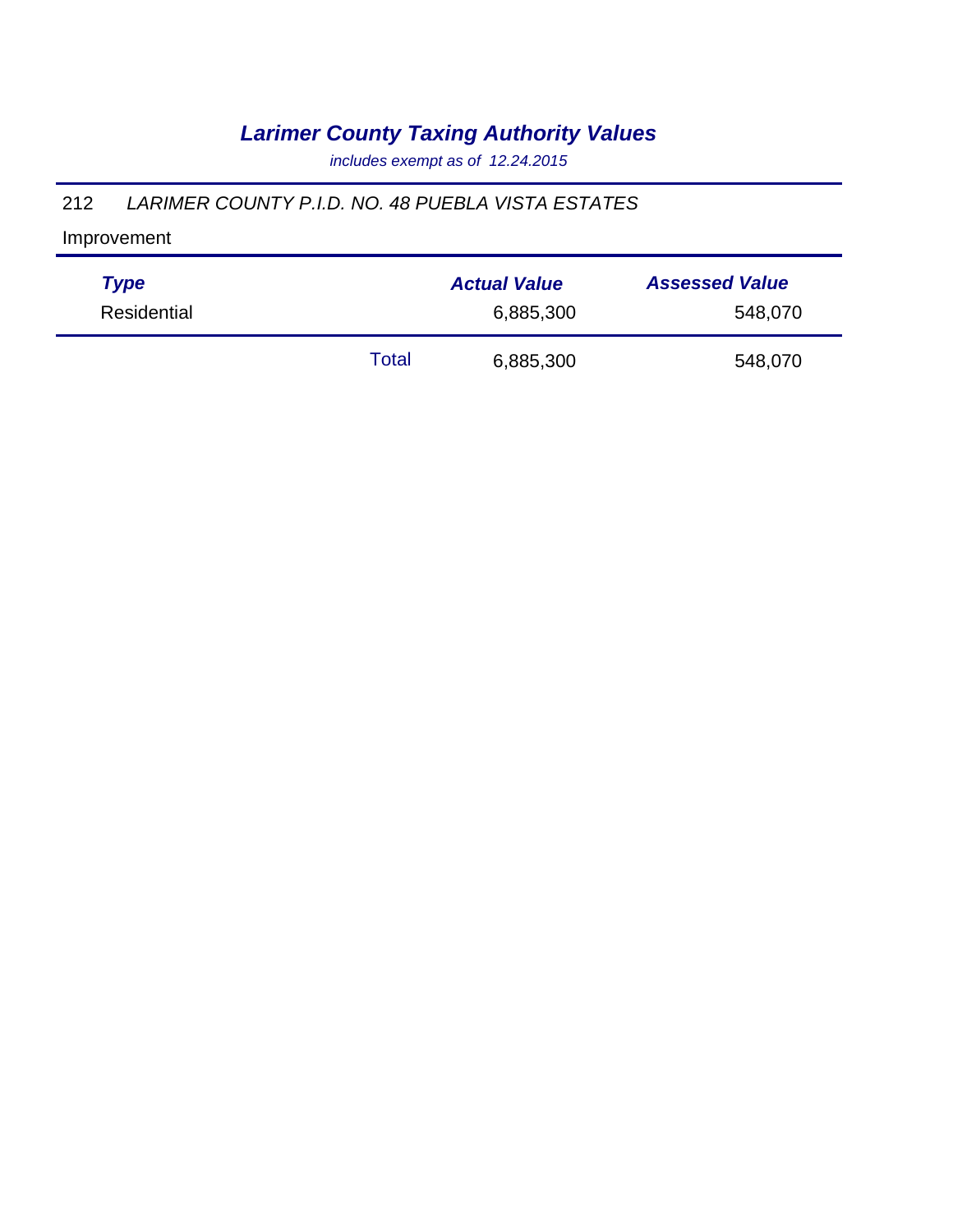*includes exempt as of 12.24.2015*

### 213 *LARIMER COUNTY P.I.D. NO. 49 WAGON WHEEL*

| <b>Type</b> | <b>Actual Value</b> |           | <b>Assessed Value</b> |  |
|-------------|---------------------|-----------|-----------------------|--|
| Residential | 2,953,900           |           | 235,131               |  |
|             | Total               | 2,953,900 | 235,131               |  |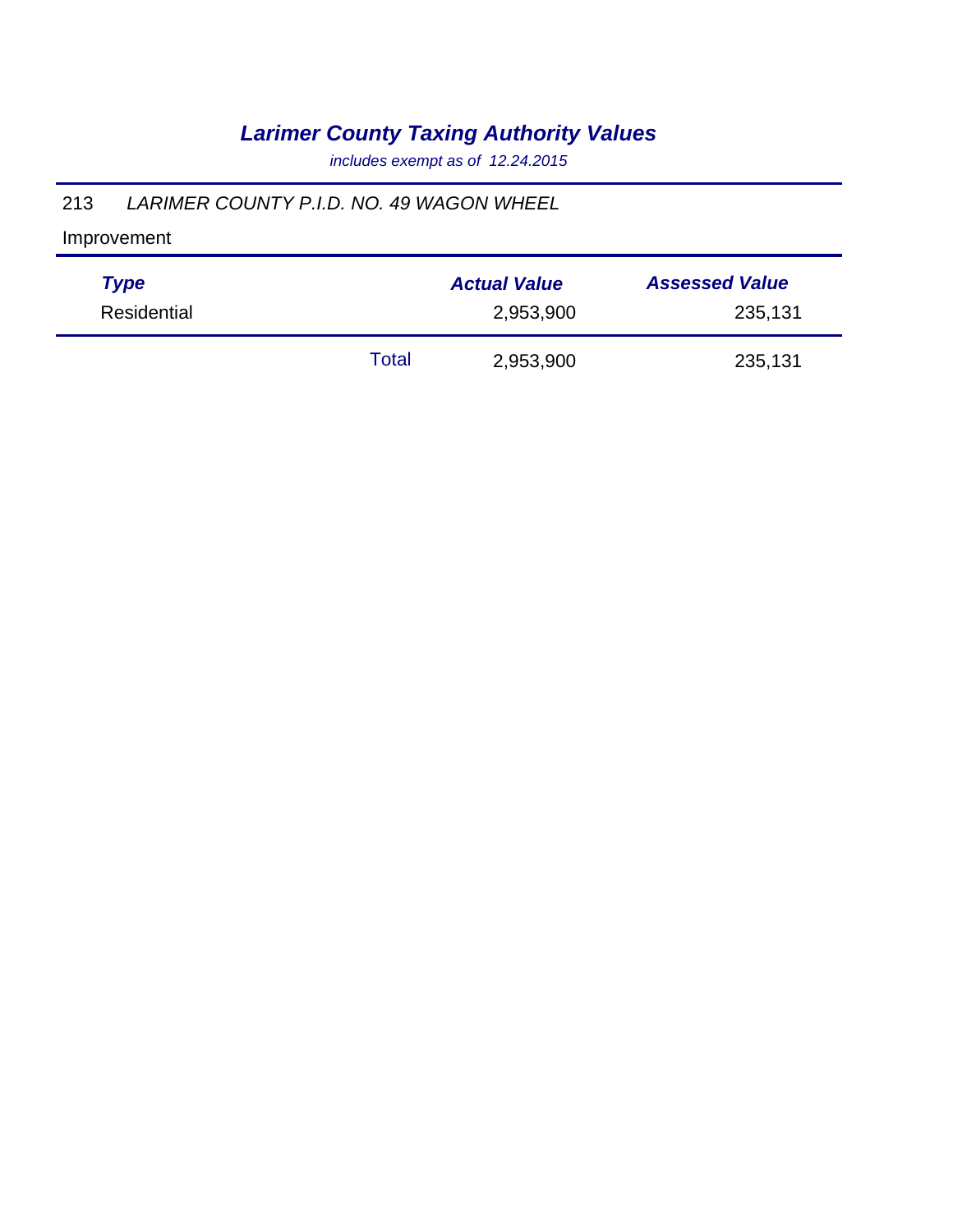*includes exempt as of 12.24.2015*

### 214 *PRAIRIESTAR METROPOLITAN DISTRICT NO. 1*

| <b>Type</b>  |              | <b>Actual Value</b> | <b>Assessed Value</b> |
|--------------|--------------|---------------------|-----------------------|
| Agricultural |              | 30                  | 10                    |
|              | <b>Total</b> | 30                  | 10                    |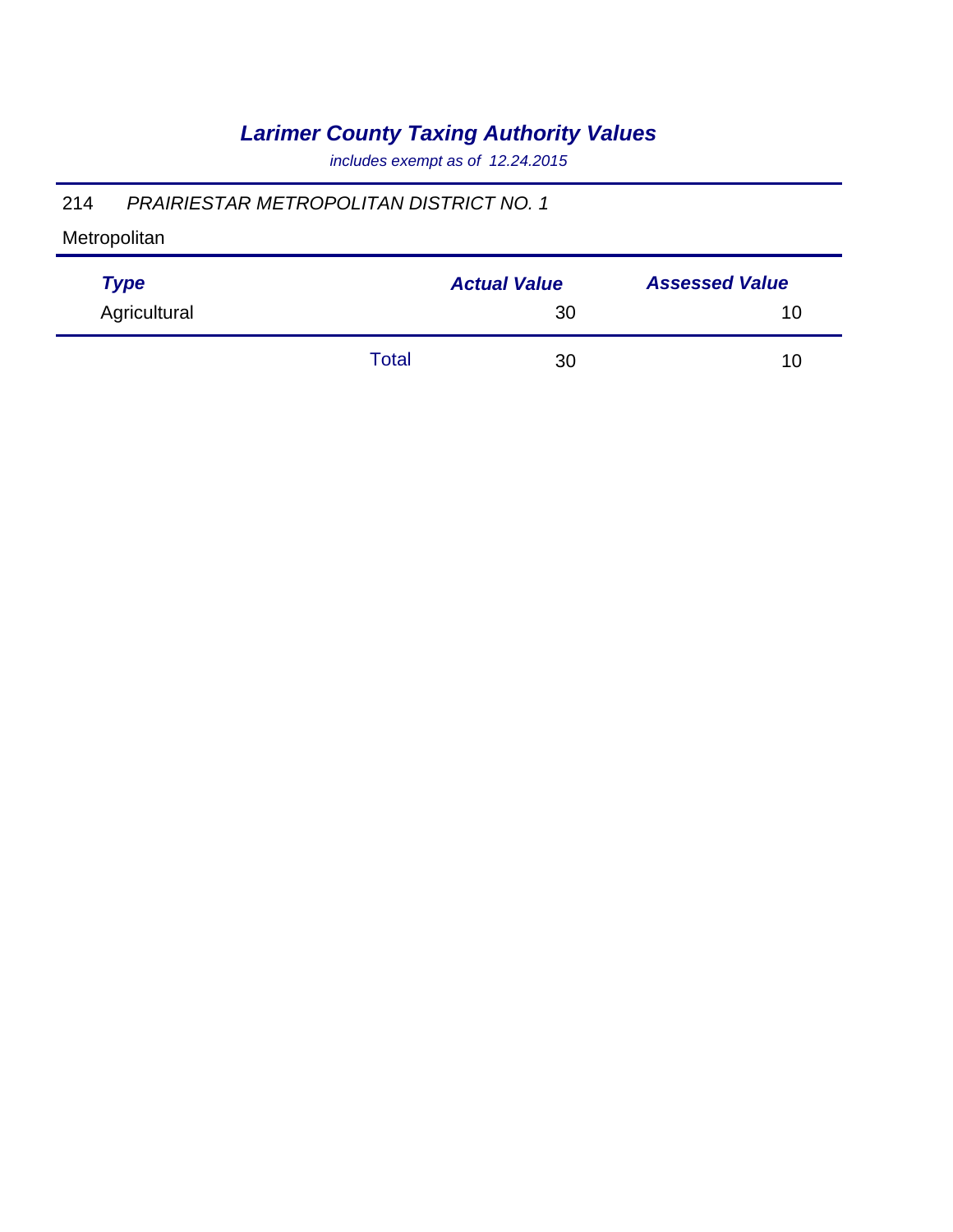*includes exempt as of 12.24.2015*

### 215 *PRAIRIESTAR METROPOLITAN DISTRICT NO. 2*

| <b>Type</b>  |       | <b>Actual Value</b> | <b>Assessed Value</b> |
|--------------|-------|---------------------|-----------------------|
| Agricultural |       | 30                  | 10                    |
| Vacant       |       | 2,690,400           | 780,216               |
|              | Total | 2,690,430           | 780,226               |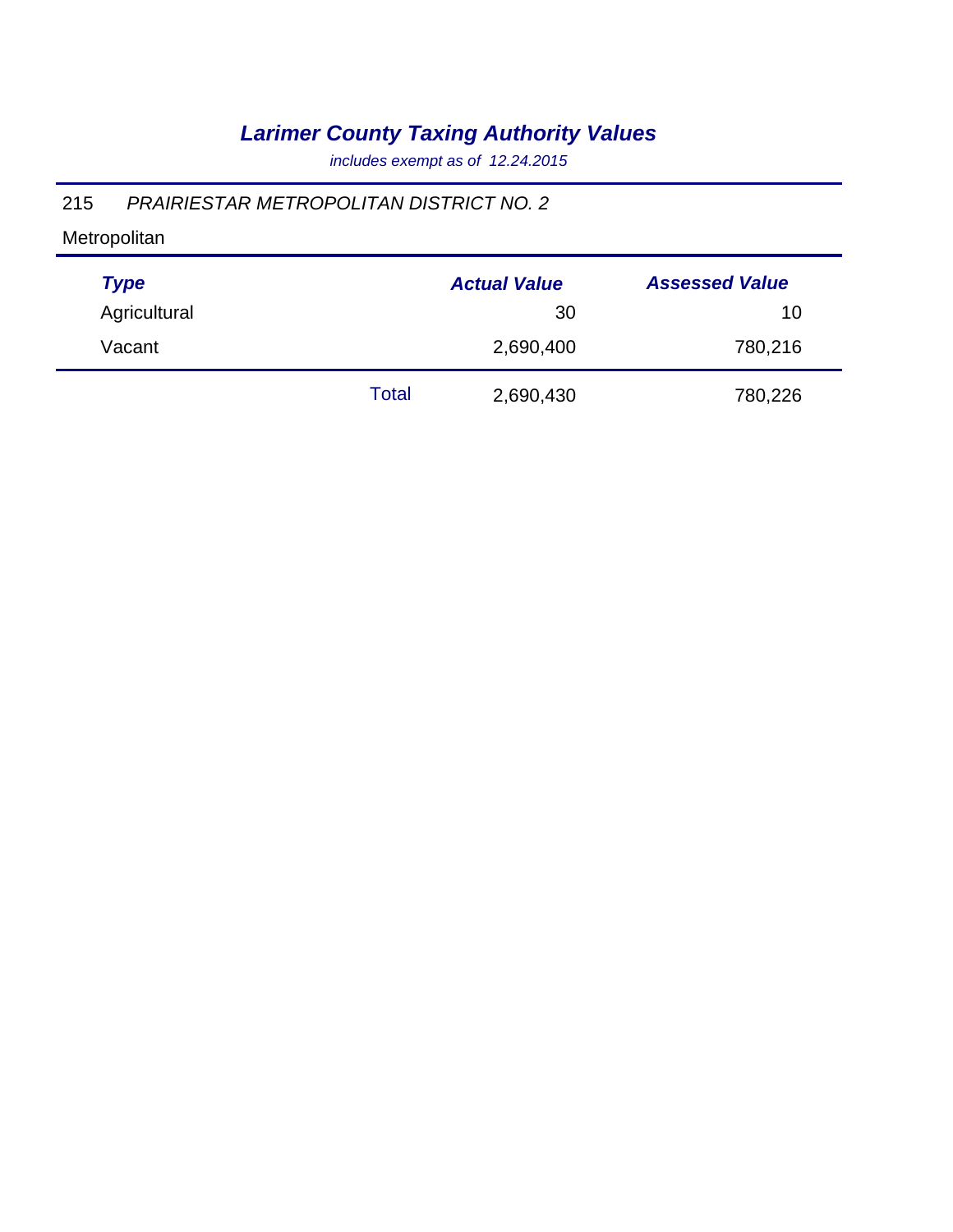*includes exempt as of 12.24.2015*

### 216 *PRAIRIESTAR METROPOLITAN DISTRICT NO. 3*

| <b>Type</b>  |       | <b>Actual Value</b> | <b>Assessed Value</b> |  |
|--------------|-------|---------------------|-----------------------|--|
| Agricultural |       | 30                  | 10                    |  |
|              | Total | 30                  | 10                    |  |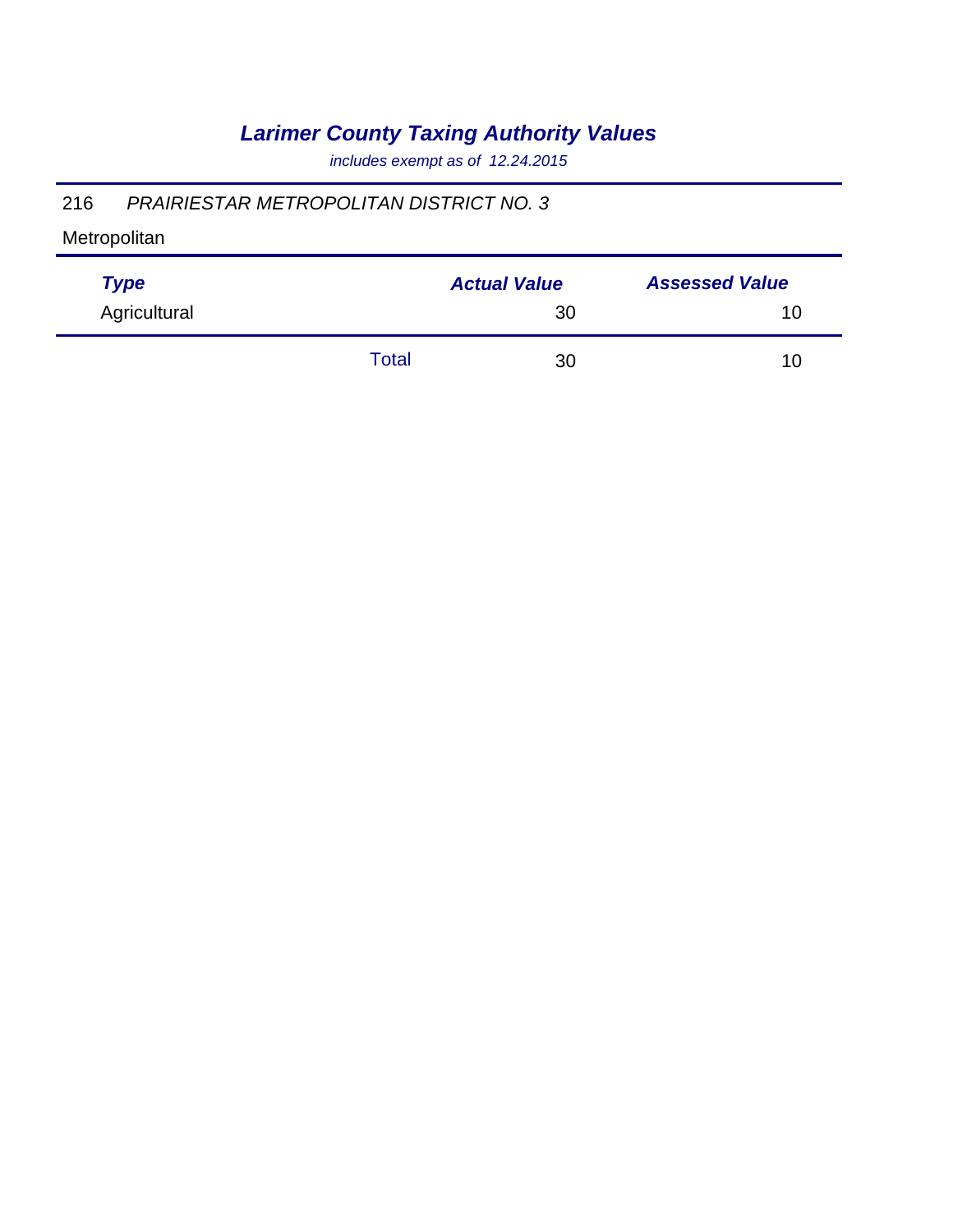*includes exempt as of 12.24.2015*

### 217 *PRAIRIESTAR METROPOLITAN DISTRICT NO. 4*

| <b>Type</b>  |              | <b>Actual Value</b> | <b>Assessed Value</b> |
|--------------|--------------|---------------------|-----------------------|
| Agricultural |              | 30                  | 10                    |
|              | <b>Total</b> | 30                  | 10                    |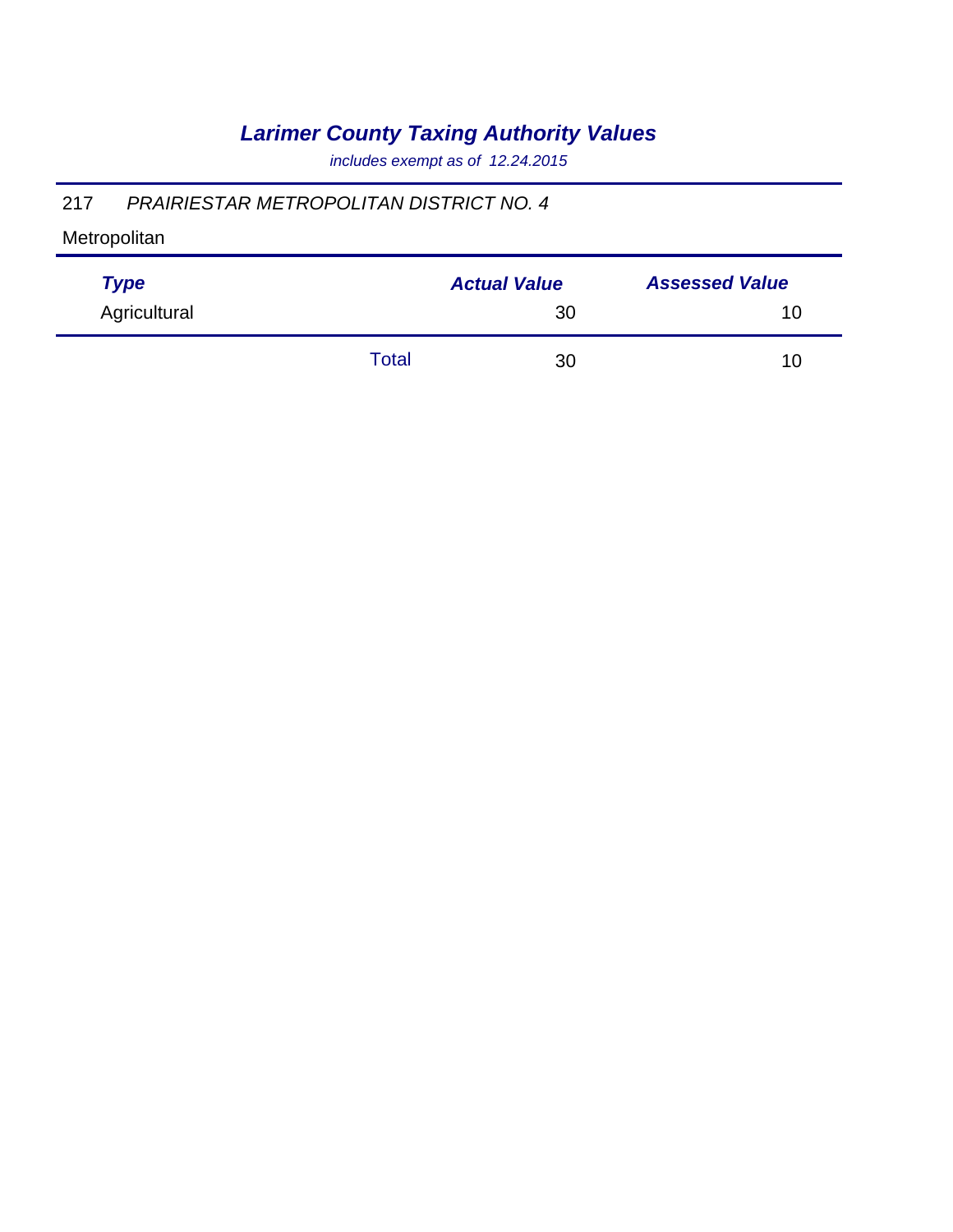*includes exempt as of 12.24.2015*

#### 218 *MIDTOWN URA PROSPECT SOUTH*

| <b>Type</b>           |              | <b>Actual Value</b> | <b>Assessed Value</b> |
|-----------------------|--------------|---------------------|-----------------------|
| Commercial            |              | 34,837,570          | 10,102,896            |
| Exempt                |              | 2,918,240           | 607,066               |
| Industrial            |              | 383,580             | 111,238               |
| Residential           |              | 42,386,900          | 3,373,999             |
| <b>State Assessed</b> |              | 581,500             | 168,600               |
| Vacant                |              | 358,390             | 103,934               |
|                       | <b>Total</b> | 81,466,180          | 14,467,733            |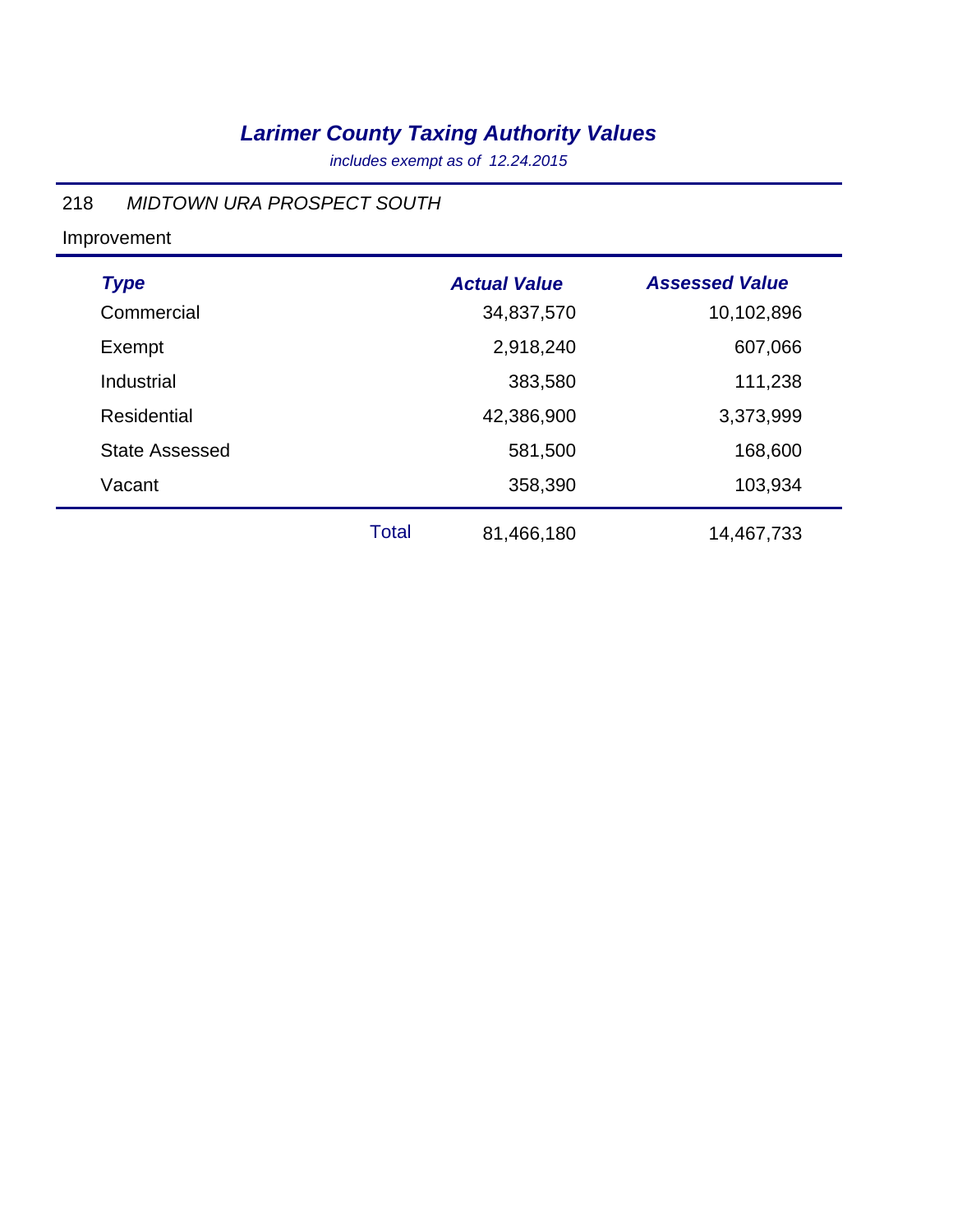*includes exempt as of 12.24.2015*

### 219 *LARIMER COUNTY P.I.D. 50 CLYDESDALE PARK*

| <b>Type</b> |       | <b>Actual Value</b> | <b>Assessed Value</b> |
|-------------|-------|---------------------|-----------------------|
| Industrial  |       | 62,250              | 18,053                |
| Residential |       | 75,579,900          | 6,016,154             |
| Vacant      |       | 77,000              | 22,330                |
|             | Total | 75,719,150          | 6,056,537             |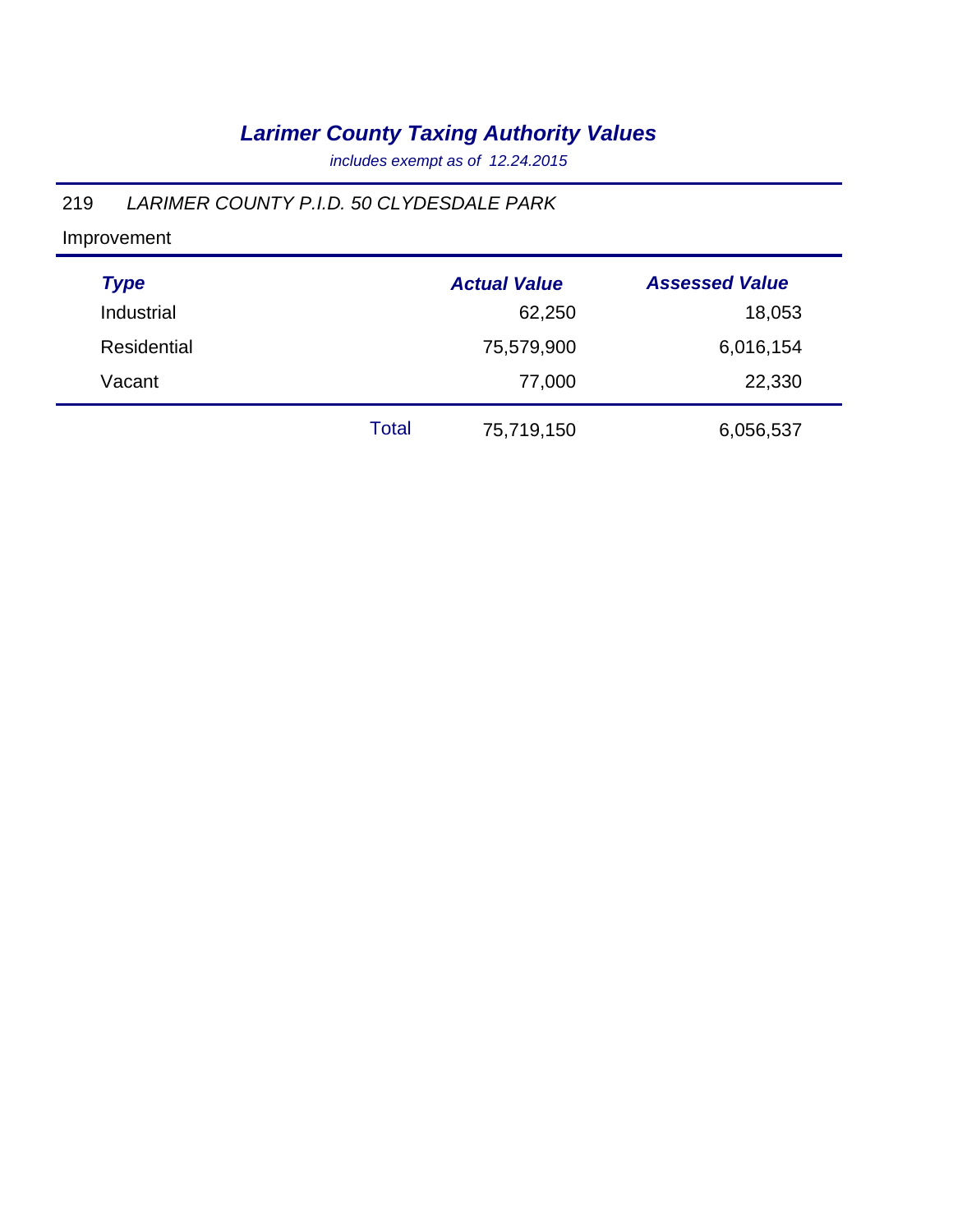*includes exempt as of 12.24.2015*

### 220 *LARIMER COUNTY P.I.D. 51 CLYDESDALE ESTATES*

| <b>Type</b> |              | <b>Actual Value</b> | <b>Assessed Value</b> |
|-------------|--------------|---------------------|-----------------------|
| Residential |              | 24,770,700          | 1,971,747             |
| Vacant      |              | 70,000              | 20,300                |
|             | <b>Total</b> | 24,840,700          | 1,992,047             |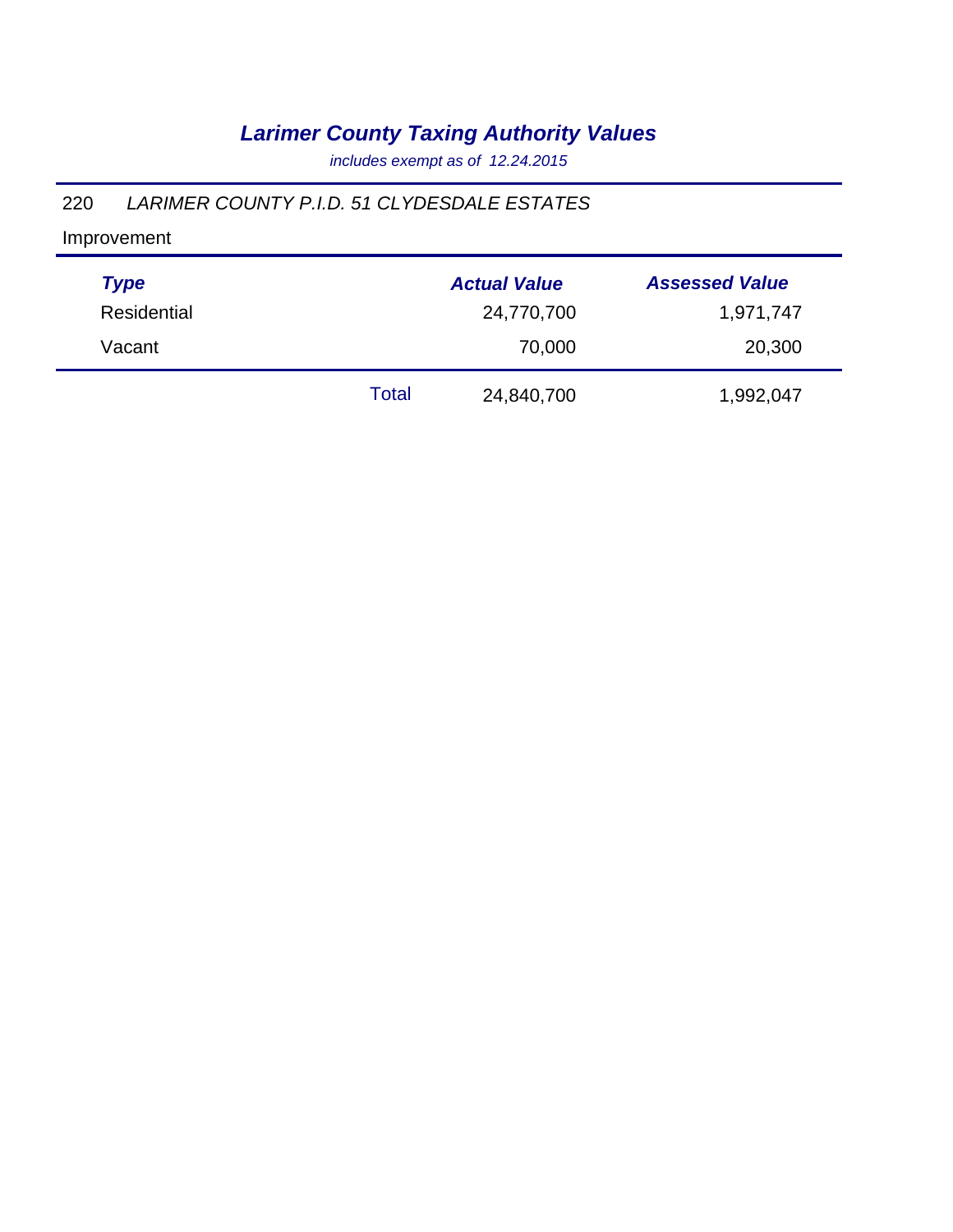*includes exempt as of 12.24.2015*

#### 221 *LARIMER COUNTY P.I.D. 44 HORSESHOE VIEW EST SOUTH*

| <b>Type</b> |       | <b>Actual Value</b> | <b>Assessed Value</b> |
|-------------|-------|---------------------|-----------------------|
| Residential |       | 16,694,200          | 1,328,871             |
|             | Total | 16,694,200          | 1,328,871             |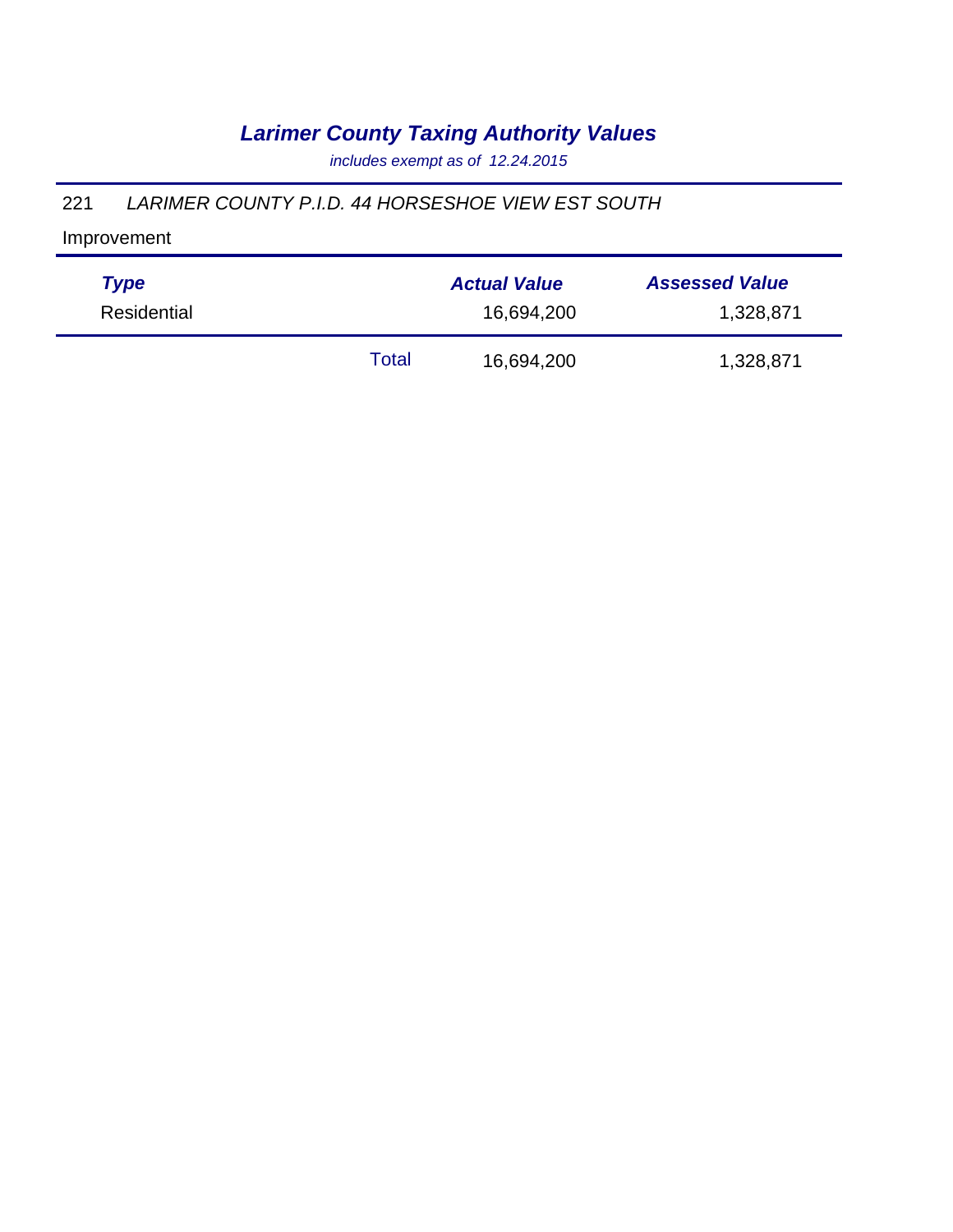*includes exempt as of 12.24.2015*

#### 222 *LARIMER COUNTY P.I.D. 52 SOLDIER CANYON ESTATES*

| <b>Type</b> |       | <b>Actual Value</b> | <b>Assessed Value</b> |
|-------------|-------|---------------------|-----------------------|
| Residential |       | 9,361,100           | 745,147               |
|             | Total | 9,361,100           | 745,147               |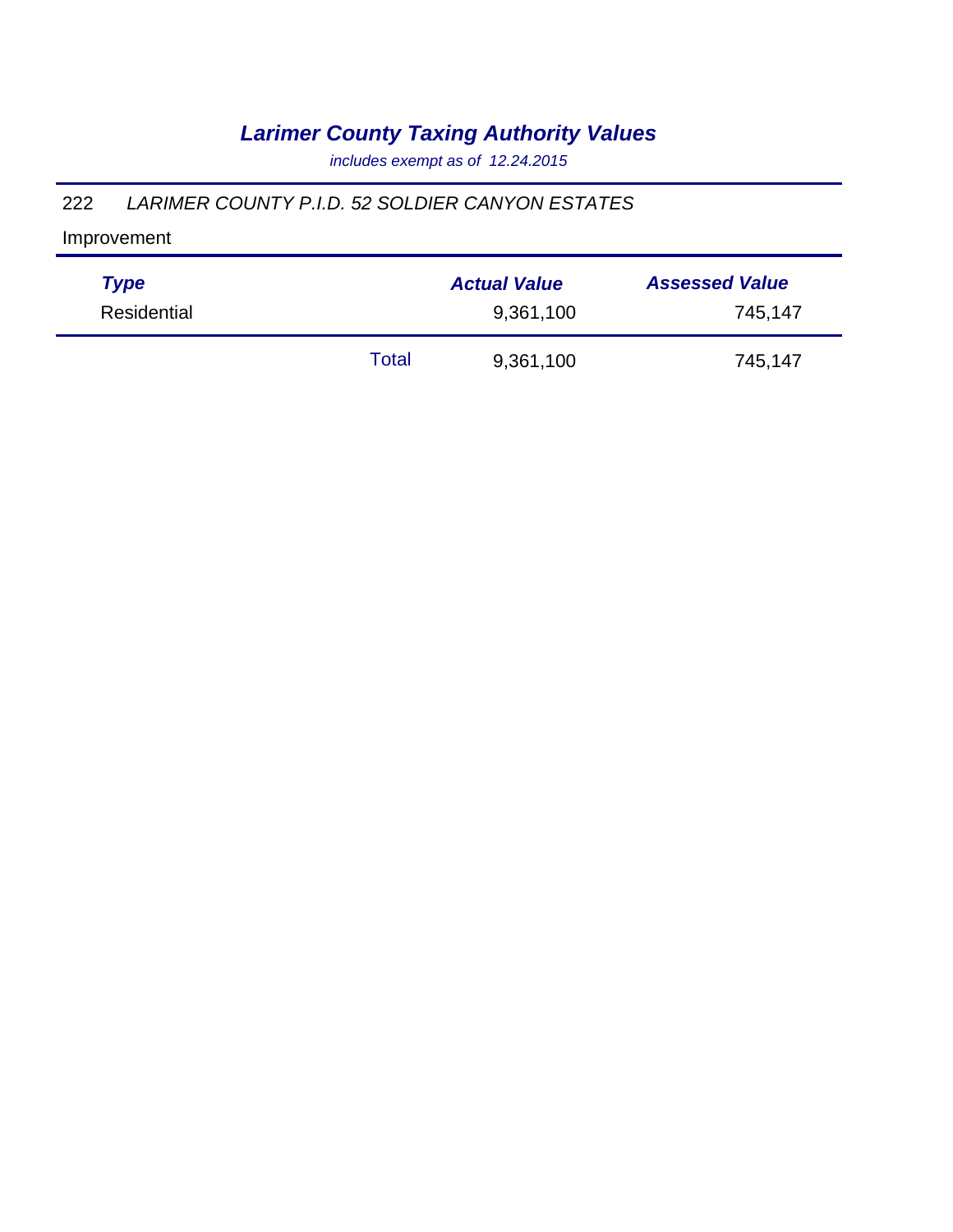*includes exempt as of 12.24.2015*

#### 223 *LARIMER COUNTY P.I.D. 53 HORSESHOE VIEW EST NORTH*

| <b>Type</b> |       | <b>Actual Value</b> | <b>Assessed Value</b> |
|-------------|-------|---------------------|-----------------------|
| Residential |       | 20,423,100          | 1,625,676             |
|             | Total | 20,423,100          | 1,625,676             |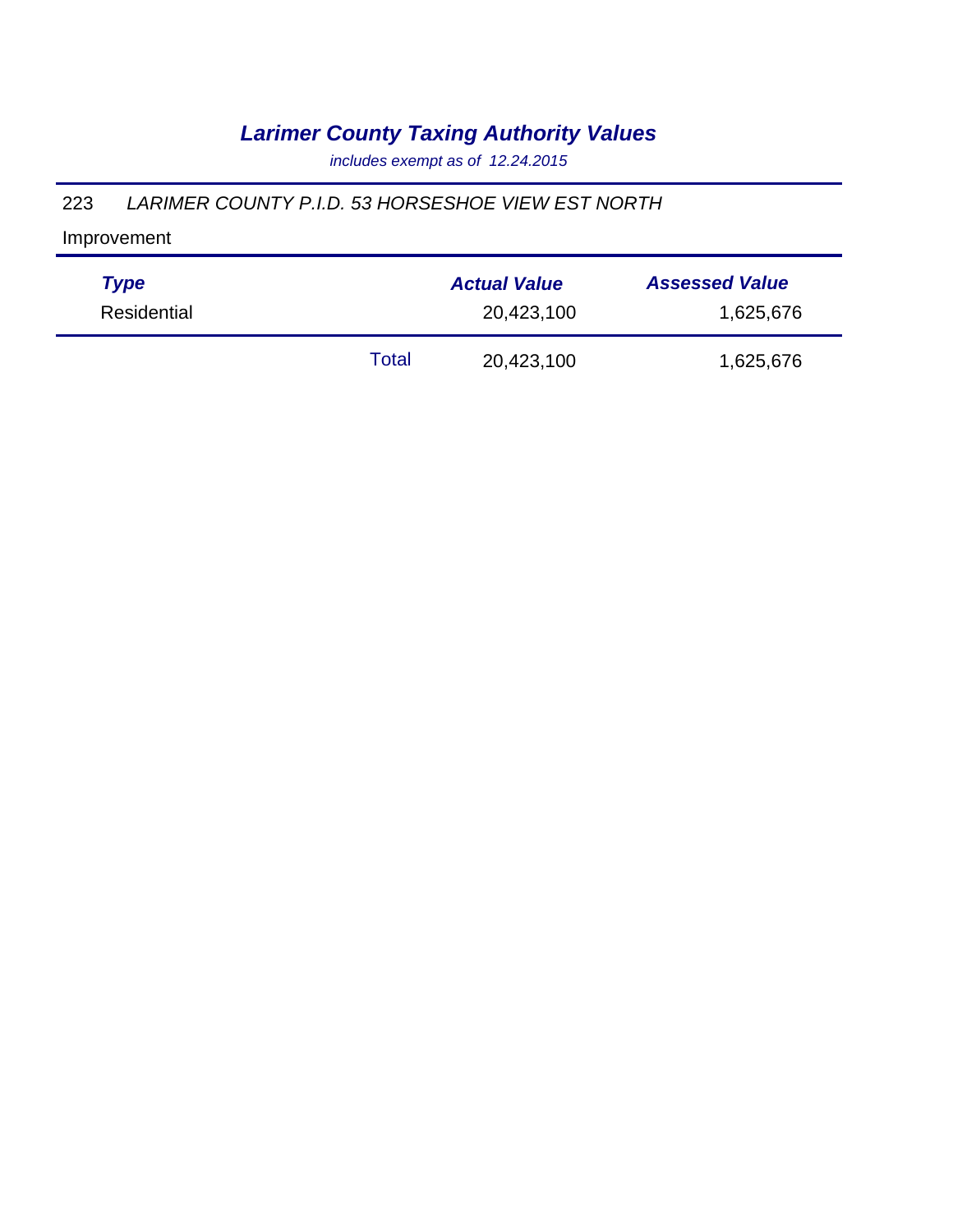*includes exempt as of 12.24.2015*

### 224 *LARIMER COUNTY P.I.D. 54 TERRY SHORES*

| <b>Type</b> |       | <b>Actual Value</b> | <b>Assessed Value</b> |
|-------------|-------|---------------------|-----------------------|
| Residential |       | 44,741,800          | 3,561,456             |
| Vacant      |       | 103,000             | 29,870                |
|             | Total | 44,844,800          | 3,591,326             |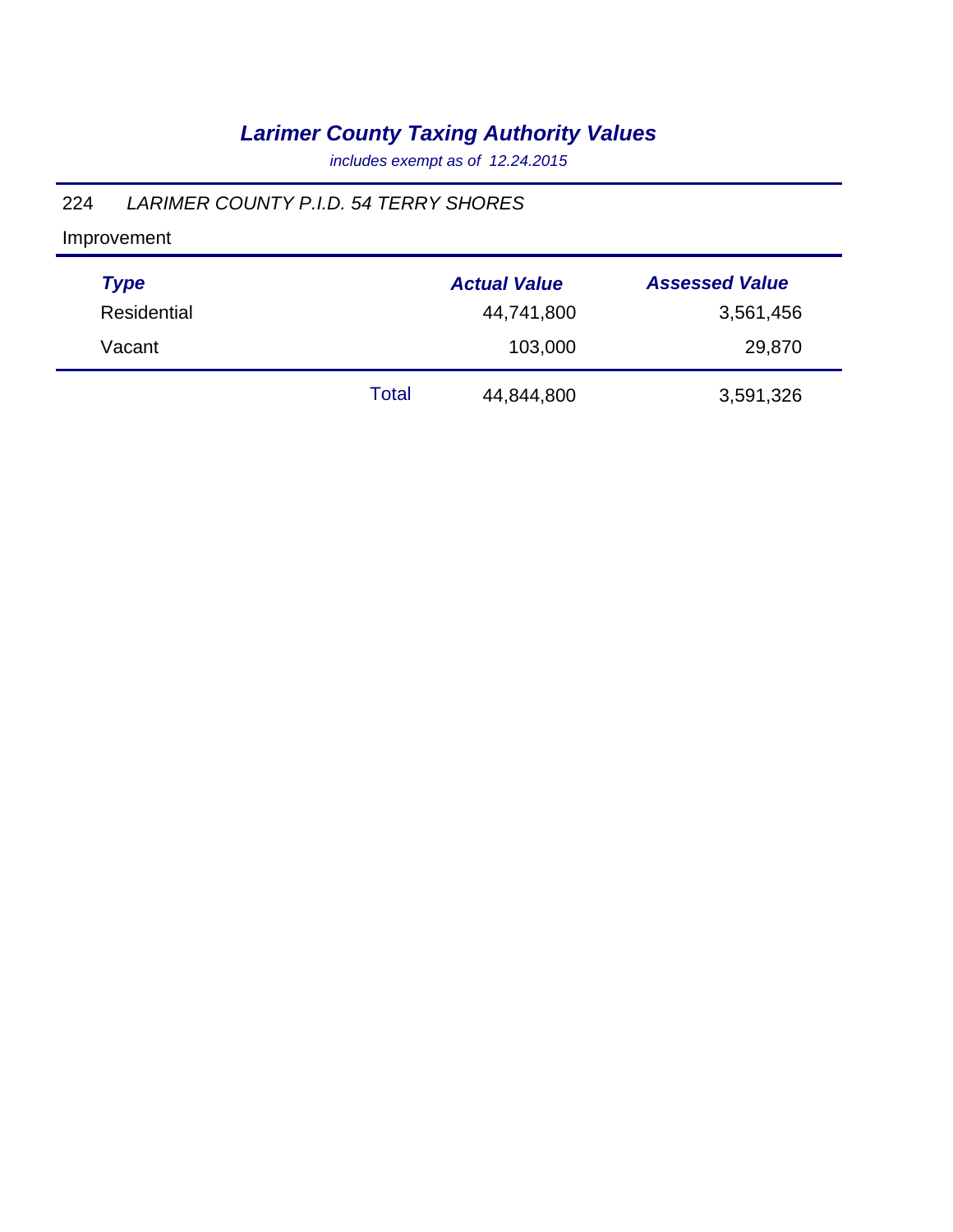*includes exempt as of 12.24.2015*

### 225 *FOOTHILLS METROPOLITAN DISTRICT*

| <b>Type</b>           |       | <b>Actual Value</b> | <b>Assessed Value</b> |
|-----------------------|-------|---------------------|-----------------------|
| Commercial            |       | 38,210,960          | 11,081,180            |
| <b>State Assessed</b> |       | 781,600             | 226,700               |
| Vacant                |       | 3,723,960           | 1,079,950             |
|                       | Total | 42,716,520          | 12,387,830            |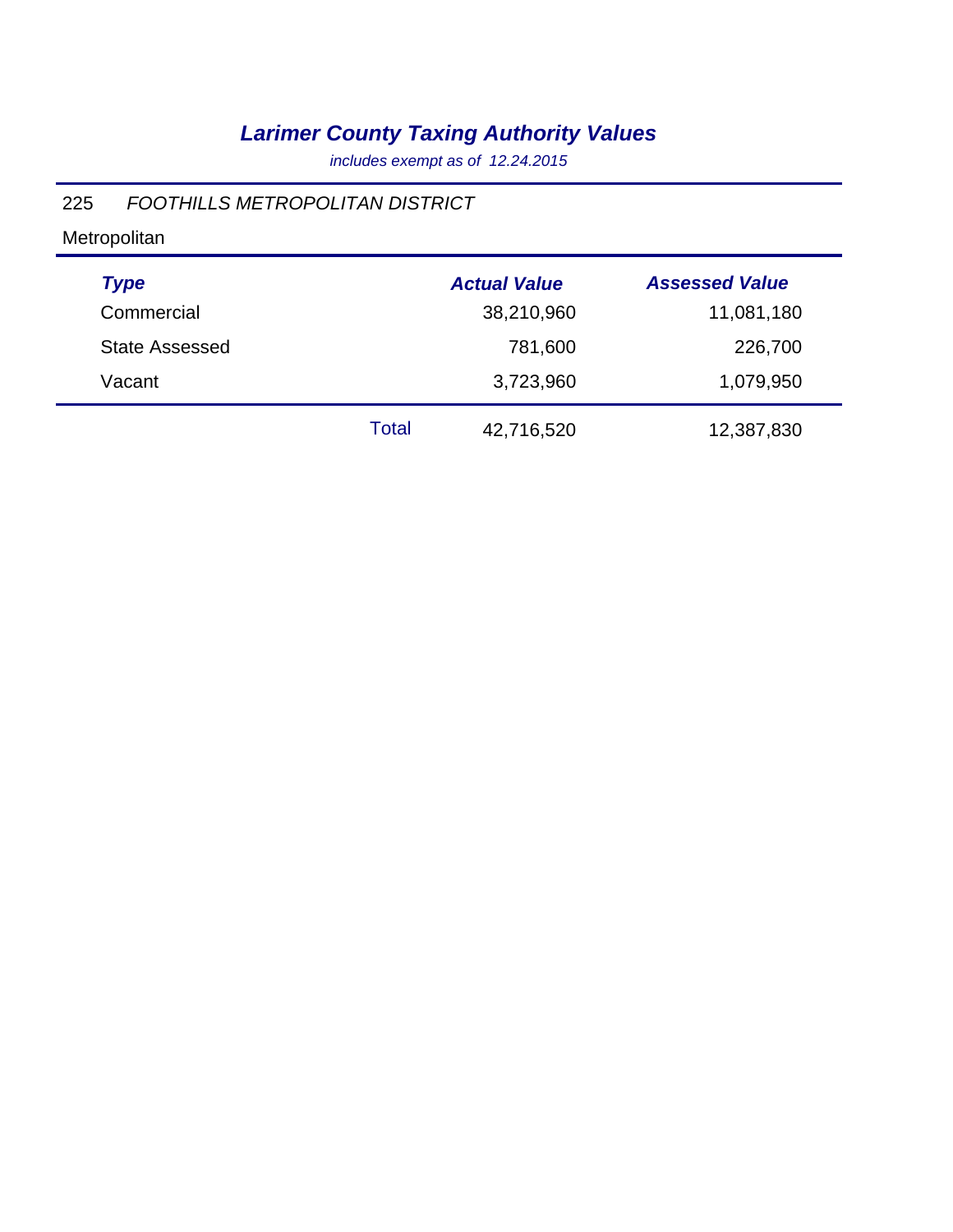*includes exempt as of 12.24.2015*

### 226 *MIDTOWN URA FOOTHILLS MALL*

| <b>Type</b>           | <b>Actual Value</b>        | <b>Assessed Value</b> |
|-----------------------|----------------------------|-----------------------|
| Commercial            | 42,803,780                 | 12,413,098            |
| Exempt                | 750                        | 218                   |
| <b>State Assessed</b> | 947,500                    | 274,800               |
| Vacant                | 3,529,050                  | 1,023,426             |
|                       | <b>Total</b><br>47,281,080 | 13,711,542            |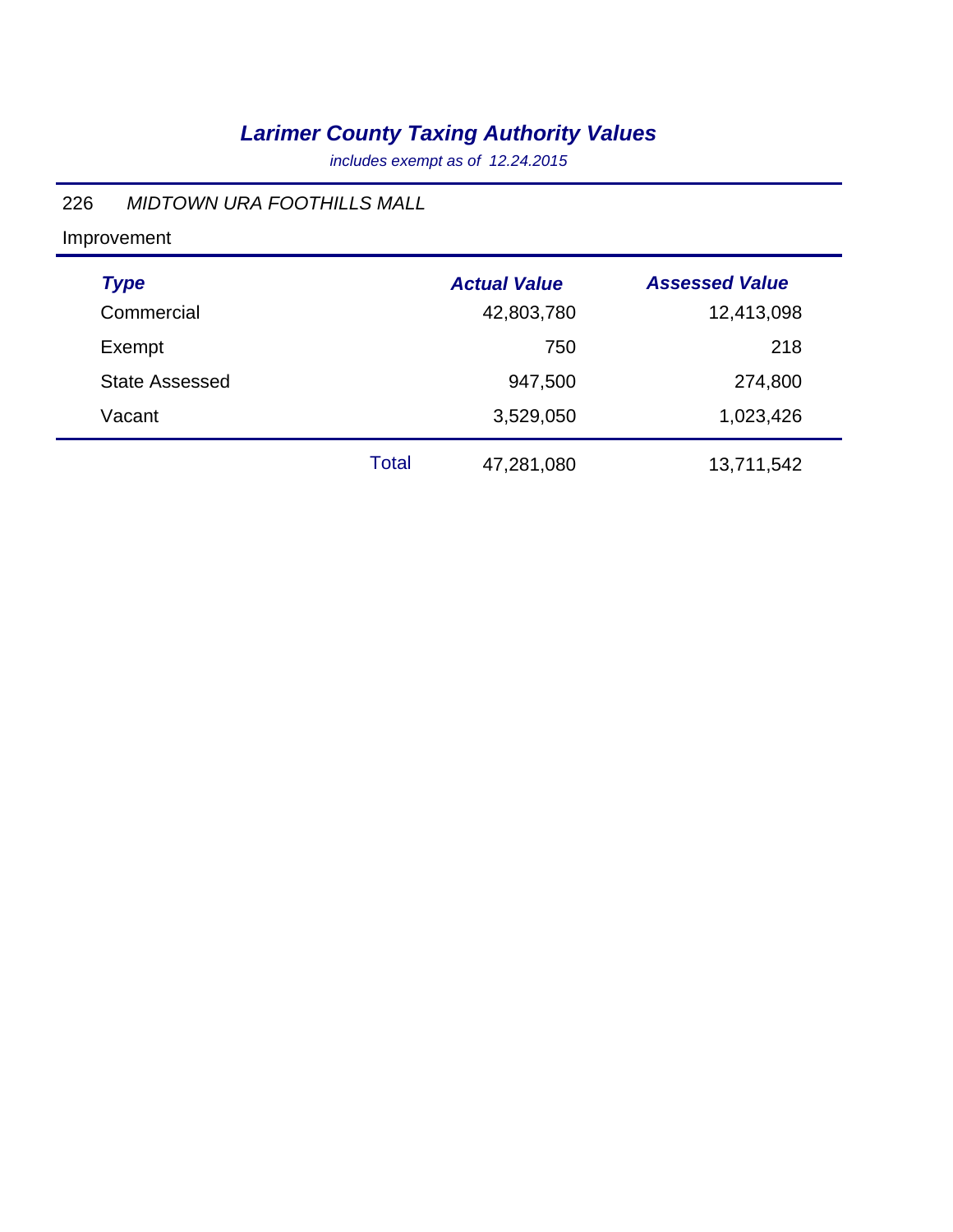*includes exempt as of 12.24.2015*

### 227 *LARIMER COUNTY P.I.D. 45 WILLOWS*

| <b>Type</b>        |              | <b>Actual Value</b> | <b>Assessed Value</b> |
|--------------------|--------------|---------------------|-----------------------|
| Agricultural       |              | 51,180              | 14,843                |
| <b>Residential</b> |              | 7,010,800           | 558,061               |
| Vacant             |              | 655,500             | 190,095               |
|                    | <b>Total</b> | 7,717,480           | 762,999               |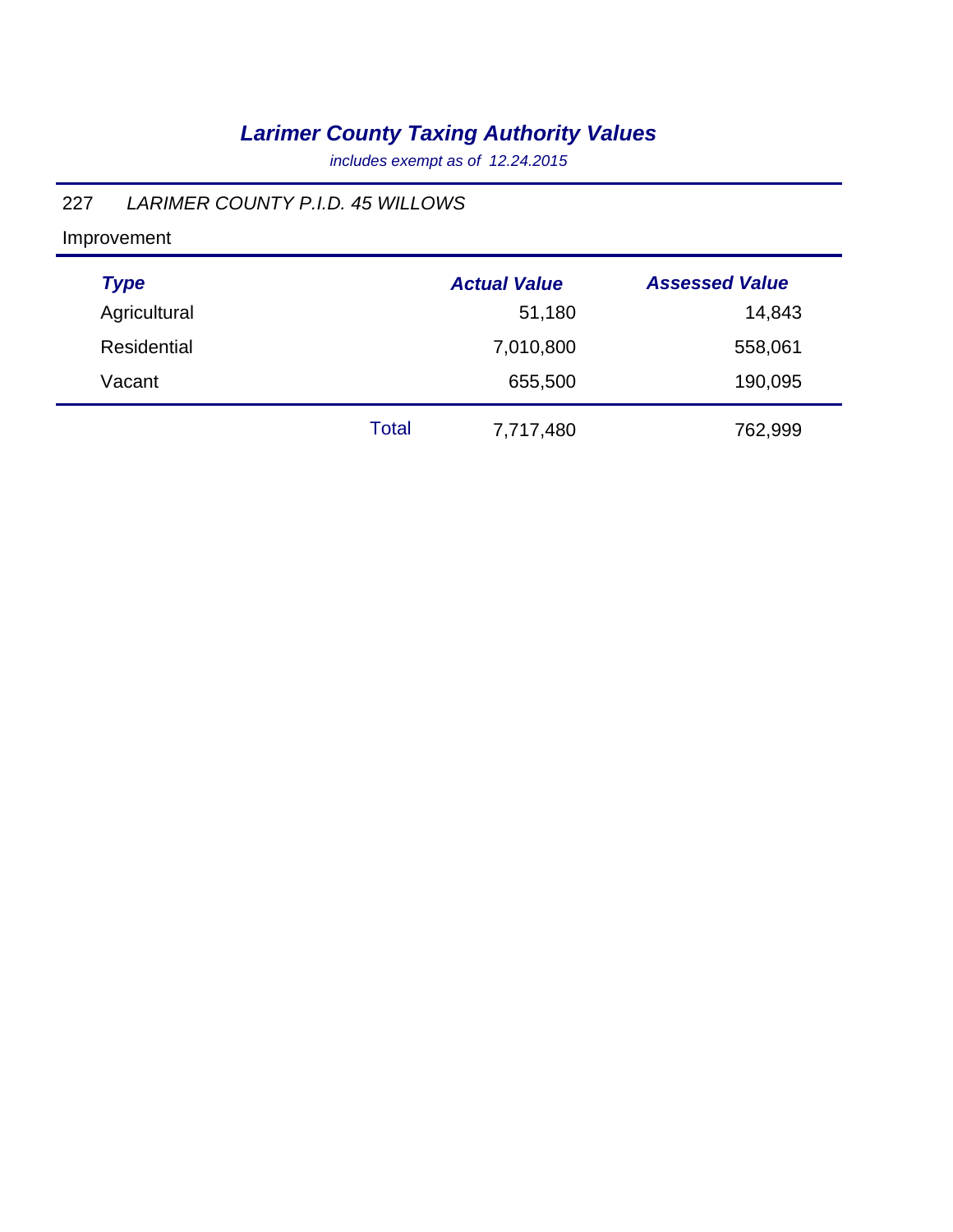*includes exempt as of 12.24.2015*

### 228 *LARIMER COUNTY P.I.D. 55 STORM MOUNTAIN*

| <b>Type</b>  |              | <b>Actual Value</b> | <b>Assessed Value</b> |  |
|--------------|--------------|---------------------|-----------------------|--|
| Agricultural |              | 52,450              | 15,213                |  |
| Exempt       |              | 33,500              | 9,715                 |  |
| Residential  |              | 65,686,600          | 5,228,674             |  |
| Vacant       |              | 7,815,300           | 2,266,437             |  |
|              | <b>Total</b> | 73,587,850          | 7,520,039             |  |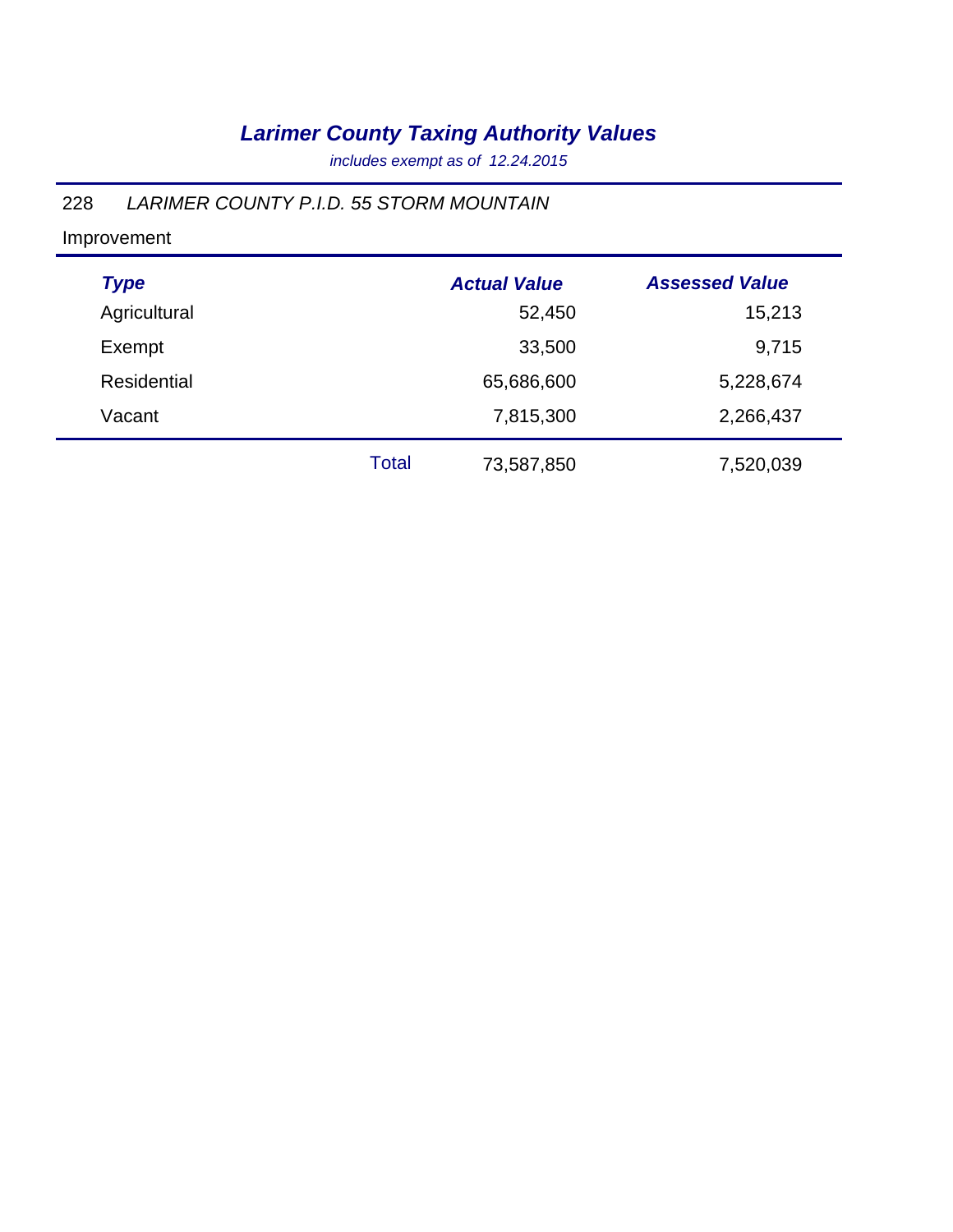*includes exempt as of 12.24.2015*

### 229 *LARIMER COUNTY P.I.D. 56 BOYDS WEST*

| <b>Type</b> | <b>Actual Value</b> |           | <b>Assessed Value</b> |
|-------------|---------------------|-----------|-----------------------|
| Residential | 2,015,800           |           | 160,459               |
|             | Total               | 2,015,800 | 160,459               |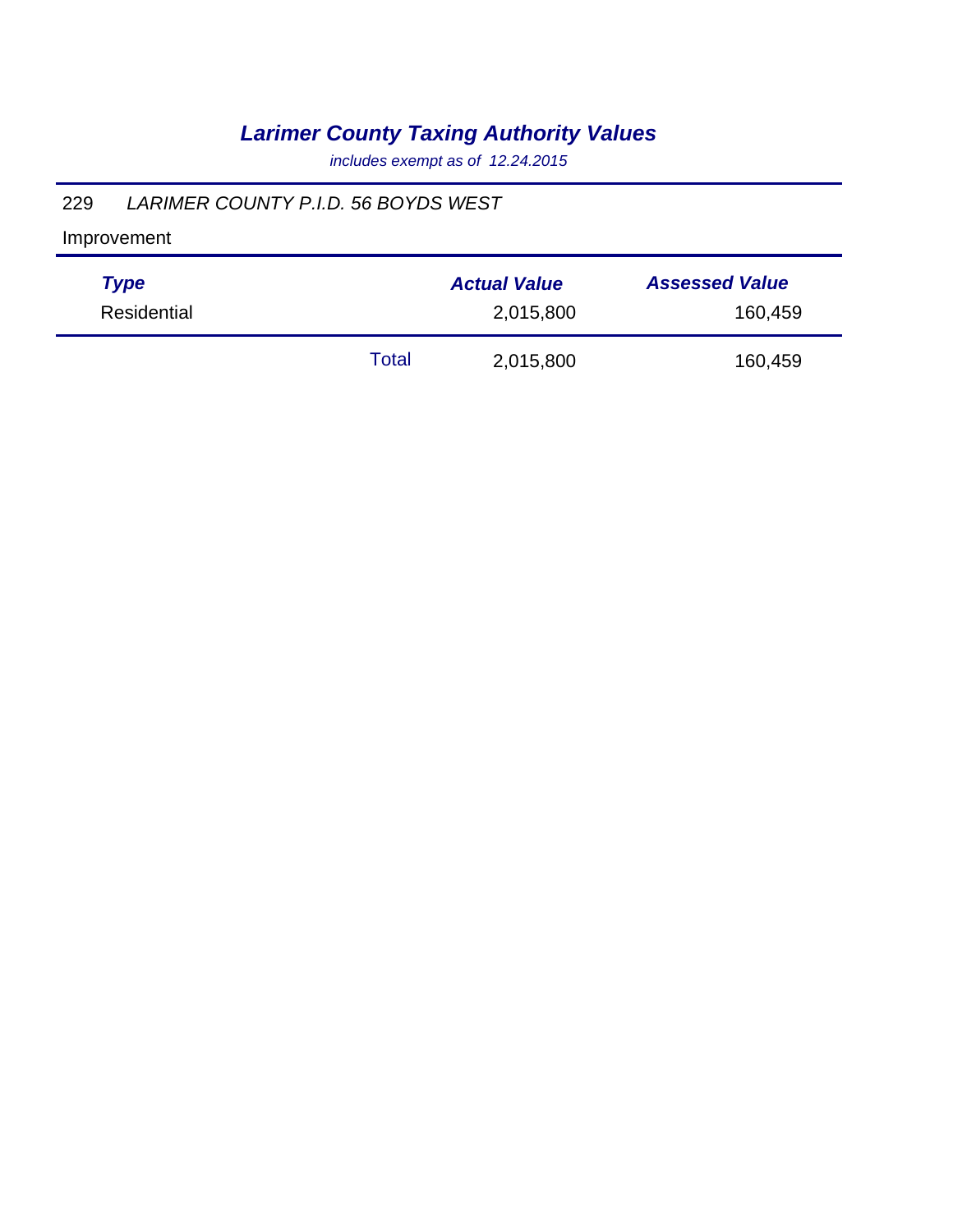*includes exempt as of 12.24.2015*

### 230 *LYONS REGIONAL LIBRARY DISTRICT*

Library

| <b>Type</b>              |       | <b>Actual Value</b> | <b>Assessed Value</b> |
|--------------------------|-------|---------------------|-----------------------|
| Agricultural             |       | 307,910             | 89,302                |
| Exempt                   |       | 2,842,070           | 824,200               |
| Industrial               |       | 7,670               | 2,224                 |
| <b>Natural Resources</b> |       | 1,080,390           | 313,312               |
| Residential              |       | 125,868,400         | 10,019,157            |
| Vacant                   |       | 5,038,500           | 1,461,165             |
|                          | Total | 135,144,940         | 12,709,360            |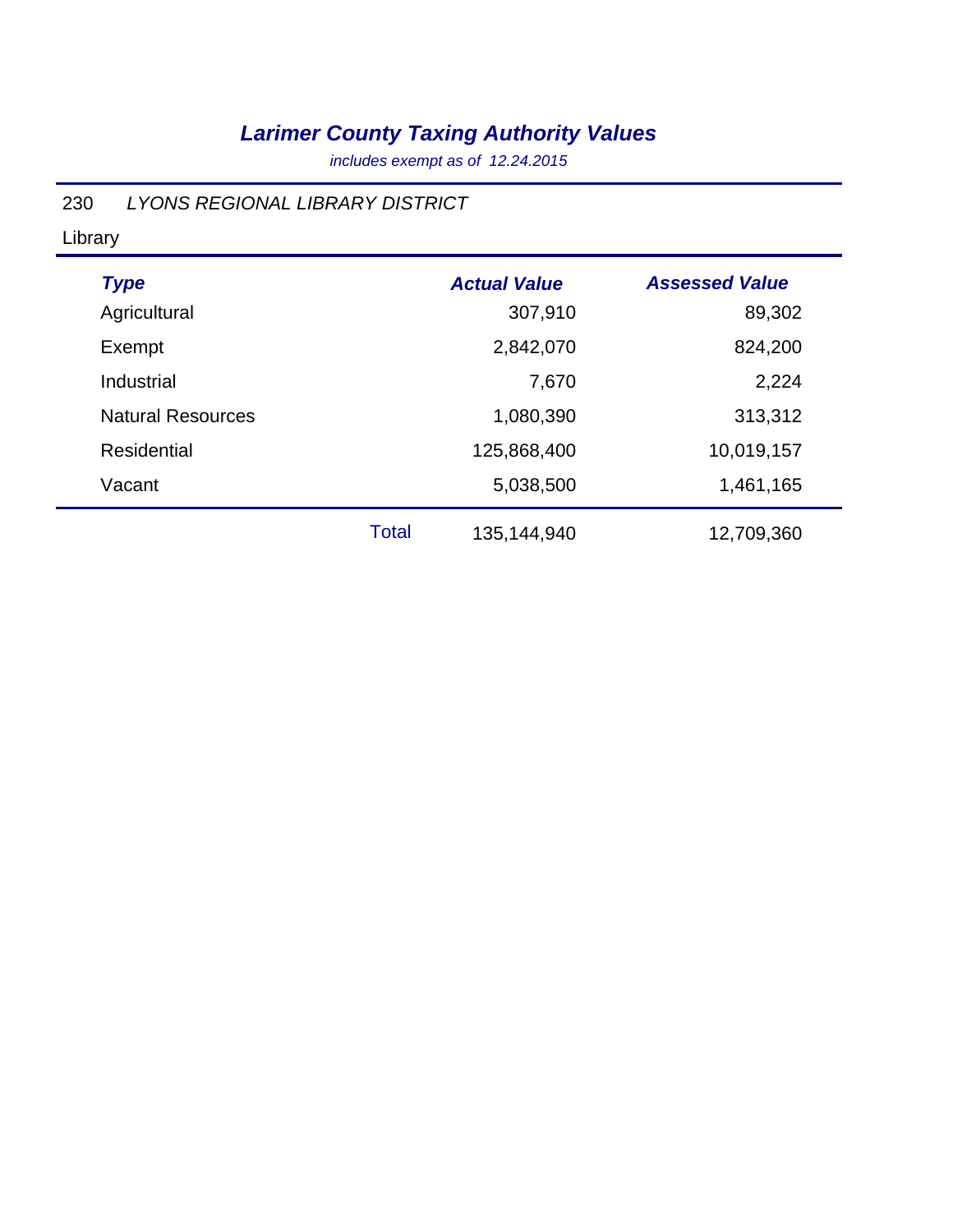*includes exempt as of 12.24.2015*

### 231 *LARIMER COUNTY P.I.D. 57 COBBLESTONE FARMS*

| <b>Type</b> |       | <b>Actual Value</b> | <b>Assessed Value</b> |
|-------------|-------|---------------------|-----------------------|
| Residential |       | 5,326,900           | 424,020               |
| Vacant      |       | 160,000             | 46,400                |
|             | Total | 5,486,900           | 470,420               |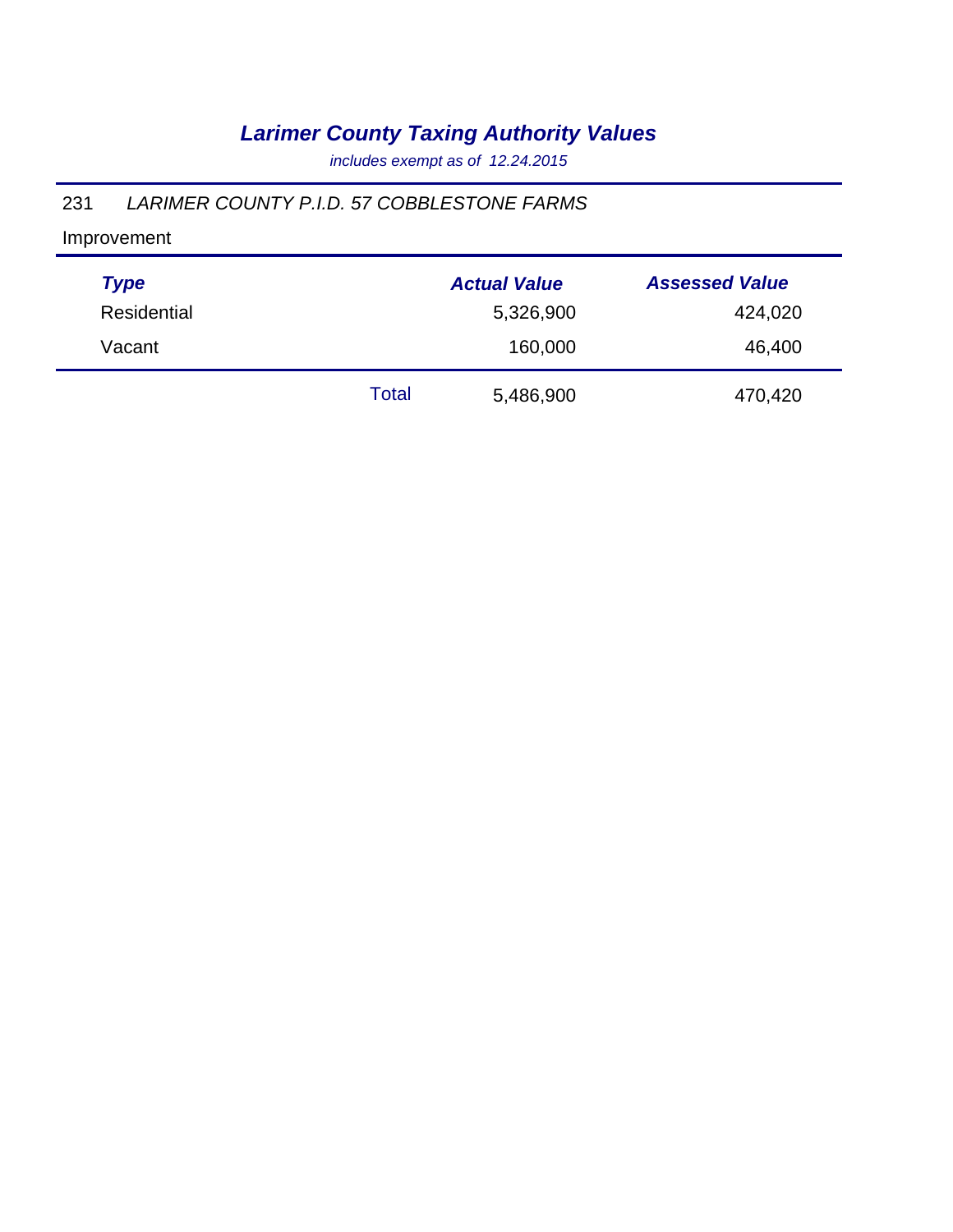*includes exempt as of 12.24.2015*

### 232 *LARIMER COUNTY P.I.D. 58 MISTY CREEK*

| <b>Type</b> |       | <b>Actual Value</b> | <b>Assessed Value</b> |
|-------------|-------|---------------------|-----------------------|
| Residential |       | 5,270,500           | 419,531               |
| Vacant      |       | 190,000             | 55,100                |
|             | Total | 5,460,500           | 474,631               |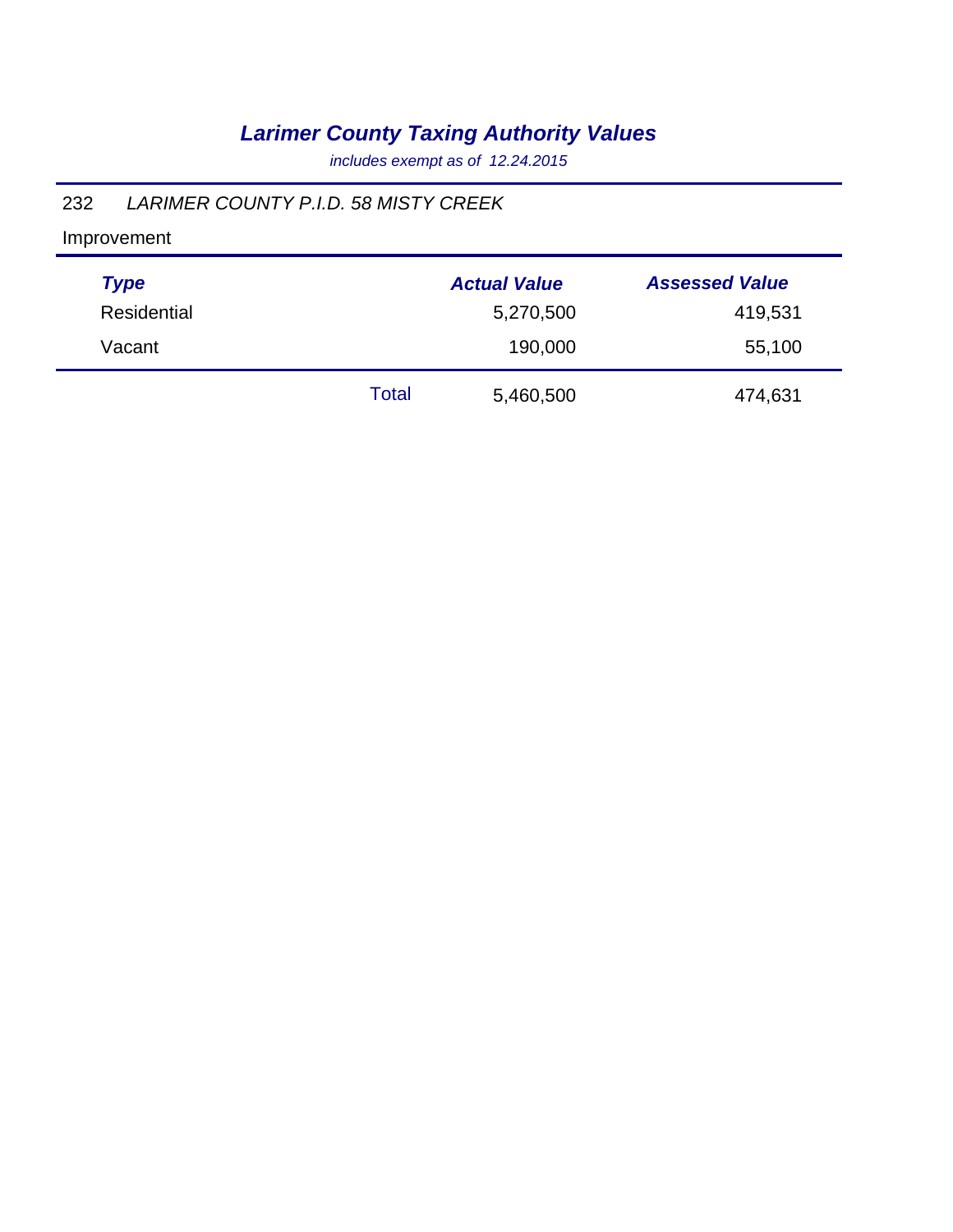*includes exempt as of 12.24.2015*

### 233 *LARIMER COUNTY P.I.D. 59 GRASSLANDS*

| <b>Type</b> |       | <b>Actual Value</b> | <b>Assessed Value</b> |
|-------------|-------|---------------------|-----------------------|
| Residential |       | 26,484,900          | 2,108,199             |
| Vacant      |       | 75,000              | 21,750                |
|             | Total | 26,559,900          | 2,129,949             |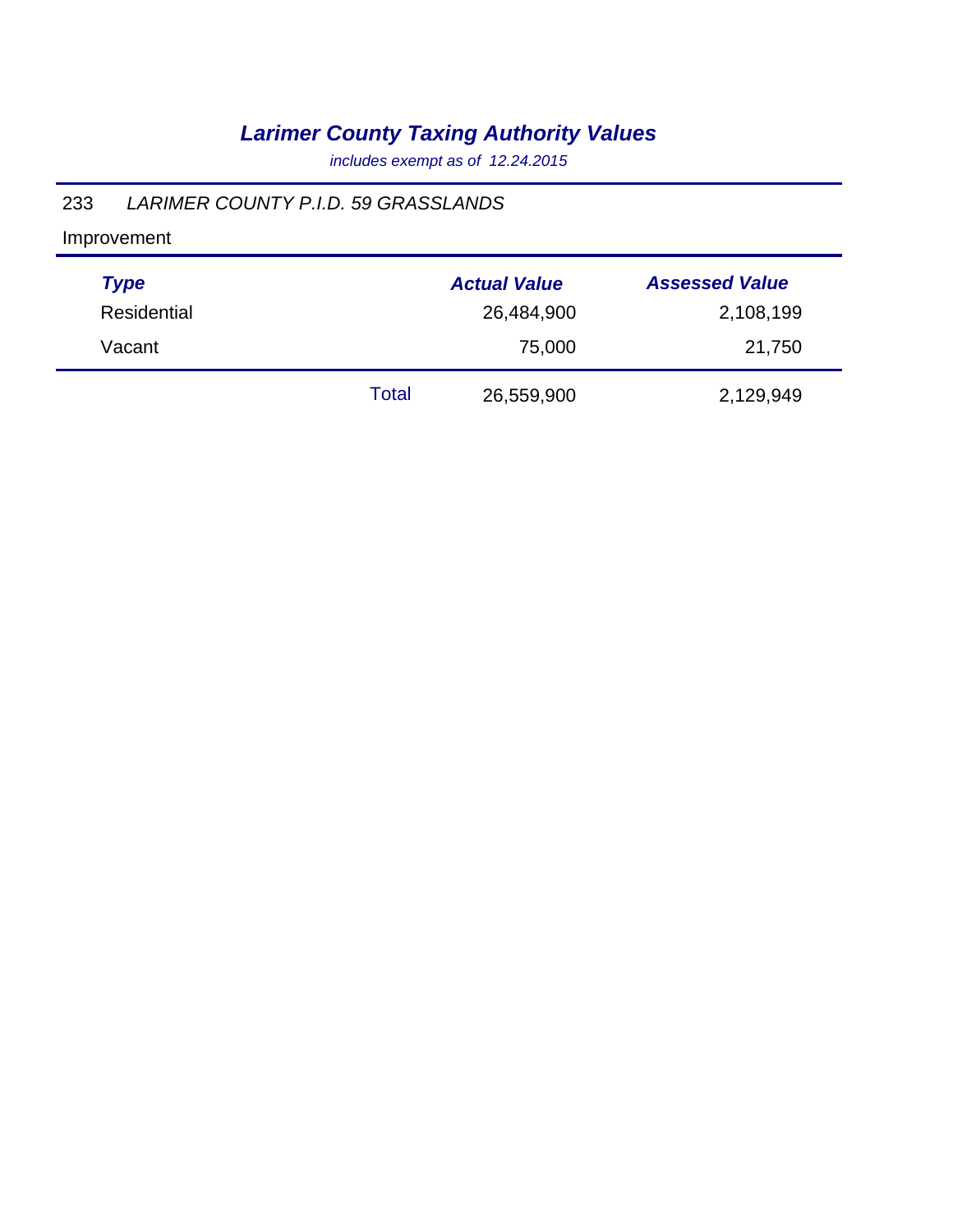*includes exempt as of 12.24.2015*

### 234 *ENCORE ON 34 METROPOLITAN DISTRICT NO. 1*

| <b>Type</b>  |       | <b>Actual Value</b> | <b>Assessed Value</b> |
|--------------|-------|---------------------|-----------------------|
| Agricultural |       | 30                  | 10                    |
|              | Total | 30                  | 10                    |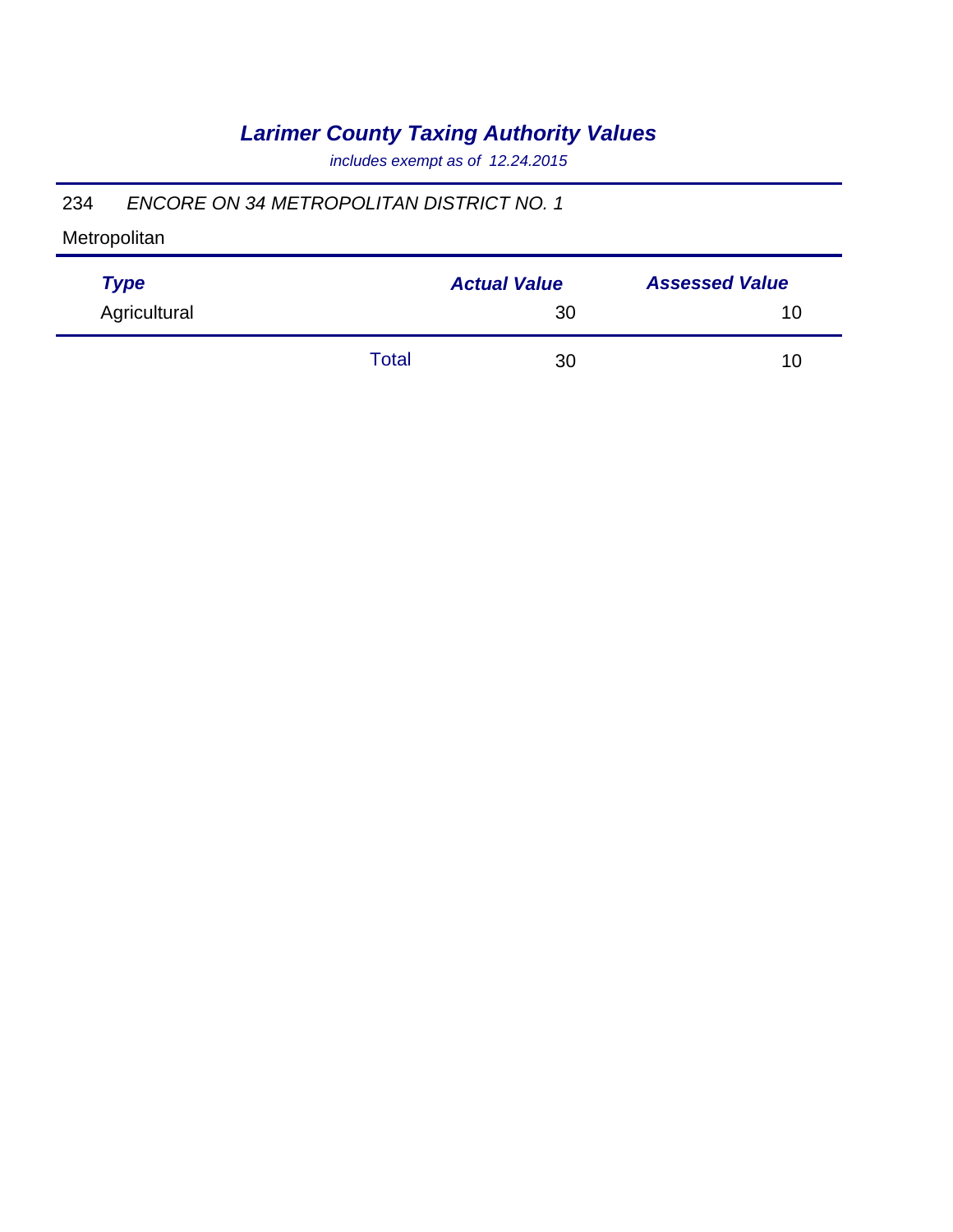*includes exempt as of 12.24.2015*

### 235 *ENCORE ON 34 METROPOLITAN DISTRICT NO. 2*

| <b>Type</b>        |       | <b>Actual Value</b> | <b>Assessed Value</b> |
|--------------------|-------|---------------------|-----------------------|
| Agricultural       |       | 83,240              | 24,142                |
| Industrial         |       | 190,200             | 55,158                |
| Oil & Gas          |       | 17,541,644          | 14,801,108            |
| <b>Residential</b> |       | 279,500             | 22,248                |
|                    | Total | 18,094,584          | 14,902,656            |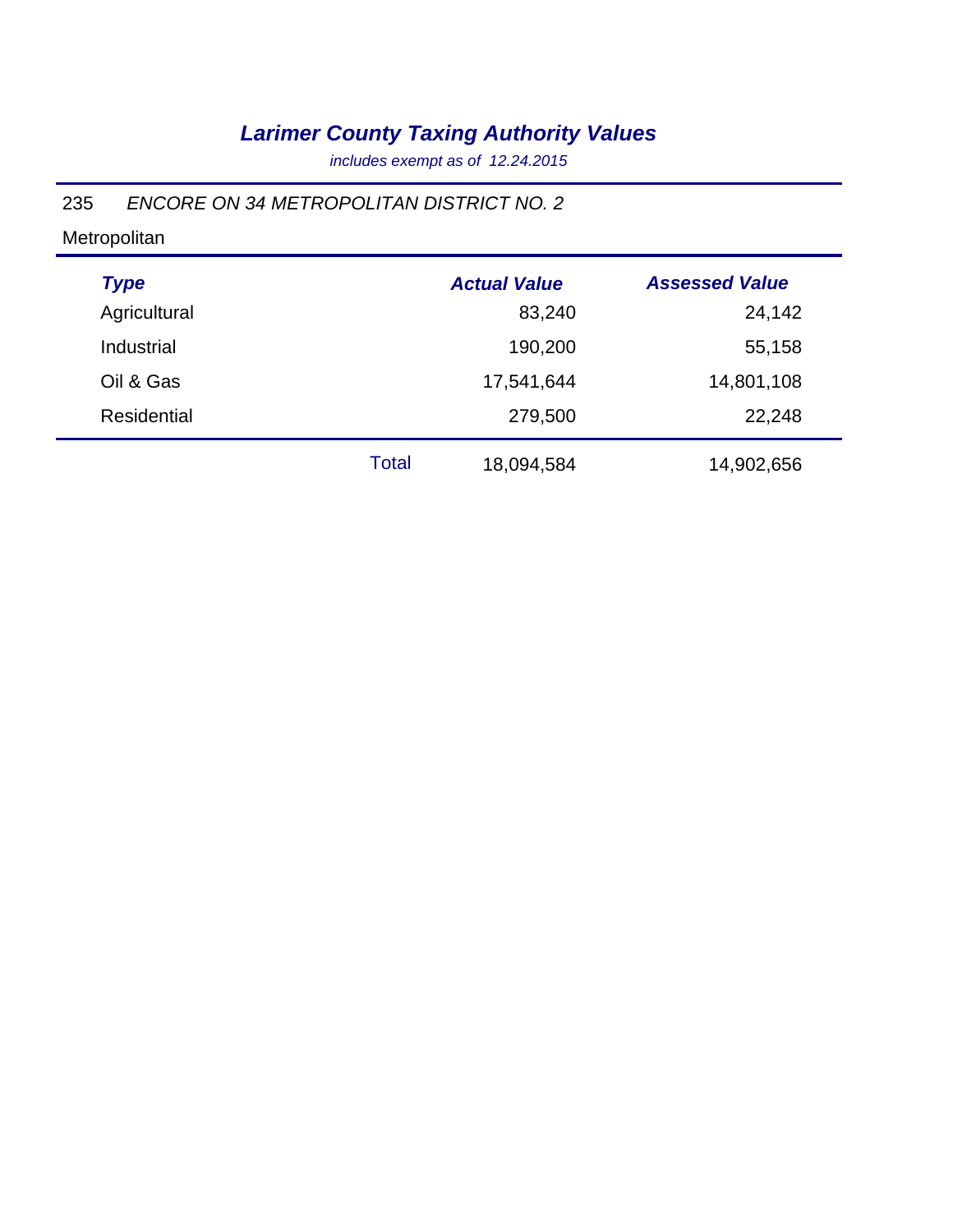*includes exempt as of 12.24.2015*

### 236 *ENCORE ON 34 METROPOLITAN DISTRICT NO. 3*

| <b>Type</b>  |       | <b>Actual Value</b> | <b>Assessed Value</b> |
|--------------|-------|---------------------|-----------------------|
| Agricultural |       | 65,600              | 19,025                |
|              | Total | 65,600              | 19,025                |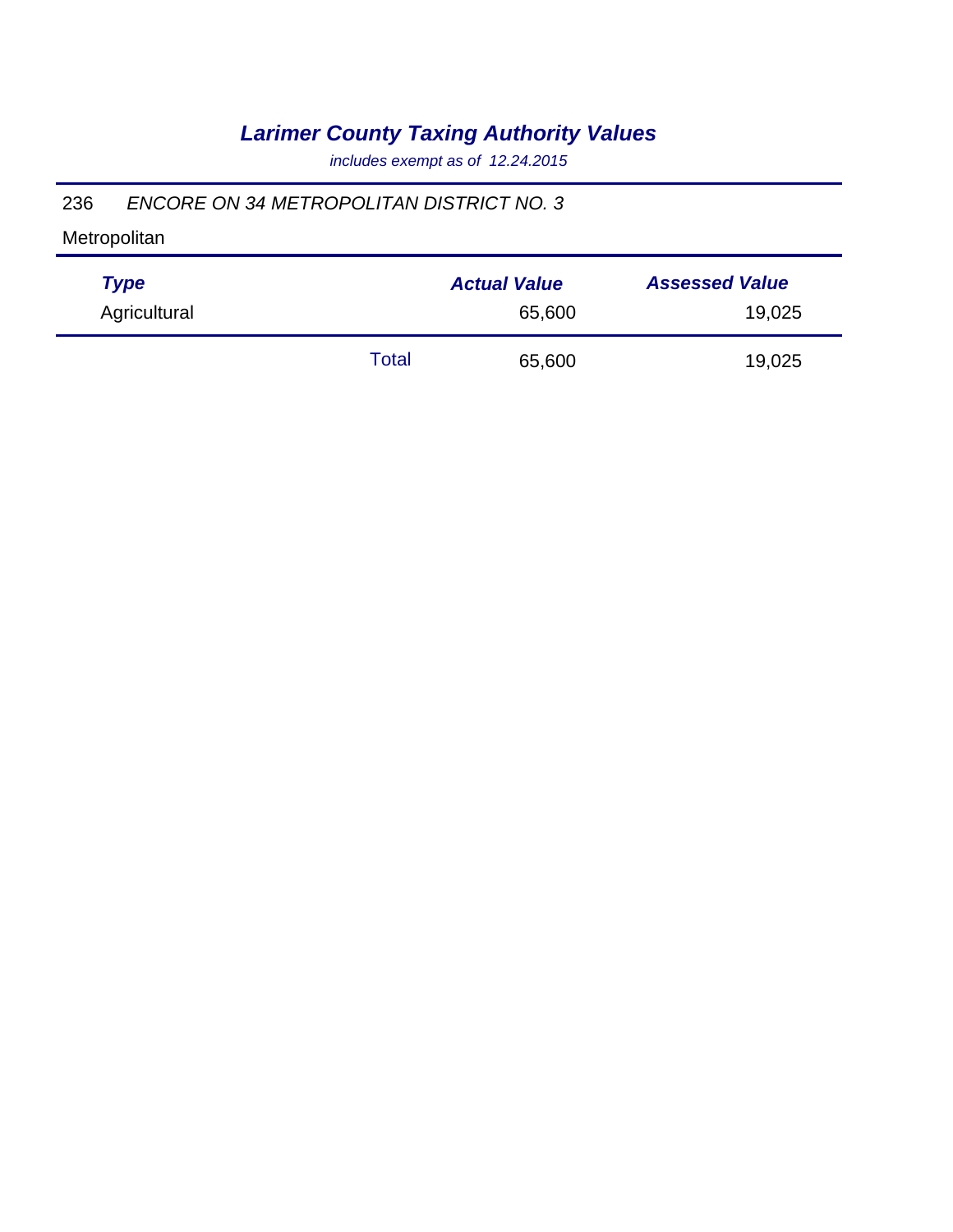*includes exempt as of 12.24.2015*

### 237 *SOUTHWEST TIMNATH METROPOLITAN DISTRICT NO. 1*

| <b>Type</b> |       | <b>Actual Value</b> | <b>Assessed Value</b> |
|-------------|-------|---------------------|-----------------------|
| Vacant      |       | 500                 | 145                   |
|             | Total | 500                 | 145                   |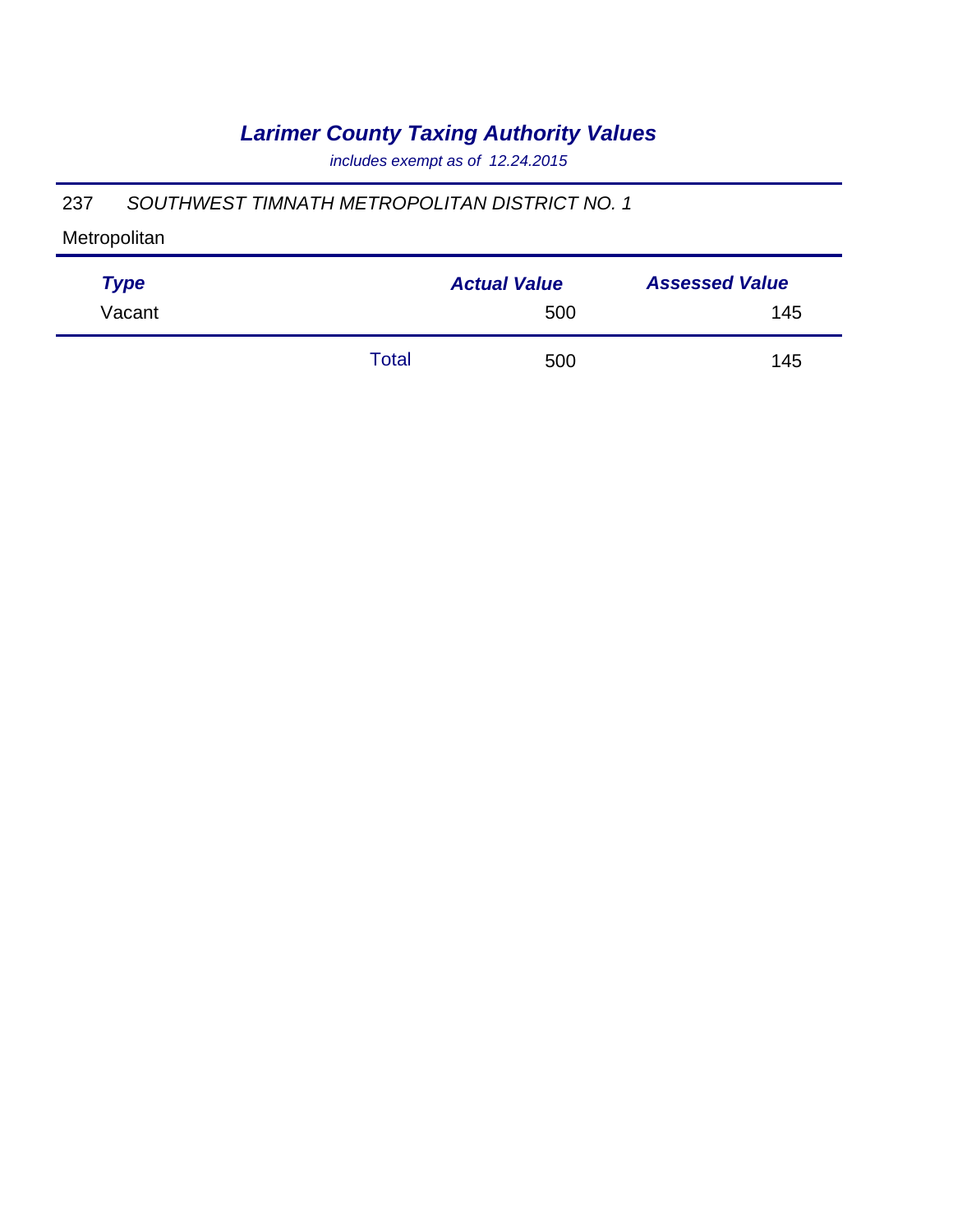*includes exempt as of 12.24.2015*

### 238 *SOUTHWEST TIMNATH METROPOLITAN DISTRICT NO. 2*

| <b>Type</b> |       | <b>Actual Value</b> | <b>Assessed Value</b> |
|-------------|-------|---------------------|-----------------------|
| Vacant      |       | 2,932,000           | 850,280               |
|             | Total | 2,932,000           | 850,280               |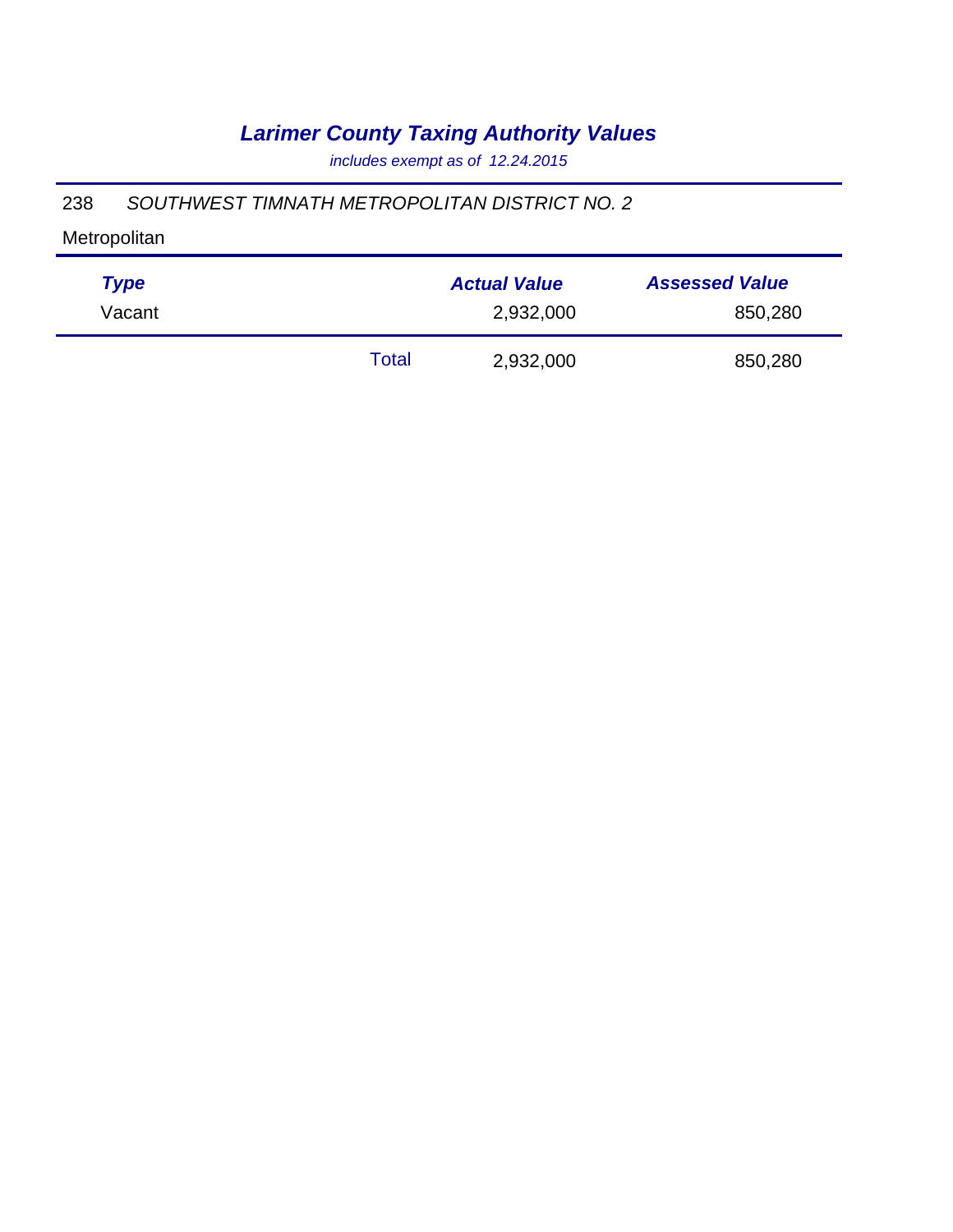*includes exempt as of 12.24.2015*

### 239 *SOUTHWEST TIMNATH METROPOLITAN DISTRICT NO. 3*

| <b>Type</b> |       | <b>Actual Value</b> | <b>Assessed Value</b> |
|-------------|-------|---------------------|-----------------------|
| Vacant      |       | 790,780             | 229,317               |
|             | Total | 790,780             | 229,317               |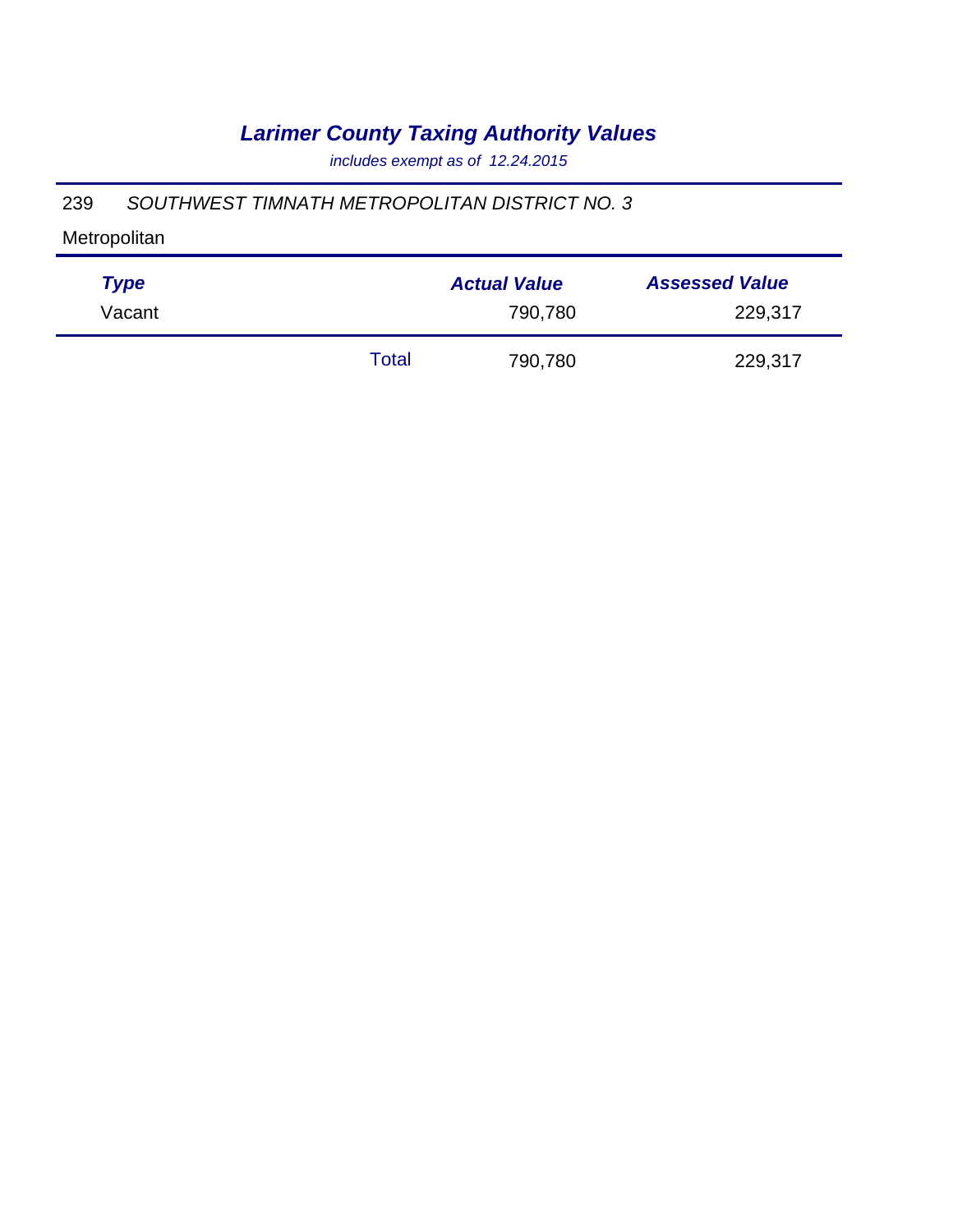*includes exempt as of 12.24.2015*

### 240 *SOUTHWEST TIMNATH METROPOLITAN DISTRICT NO. 4*

| <b>Type</b> |       | <b>Actual Value</b> | <b>Assessed Value</b> |
|-------------|-------|---------------------|-----------------------|
| Vacant      |       | 945,400             | 274,155               |
|             | Total | 945,400             | 274,155               |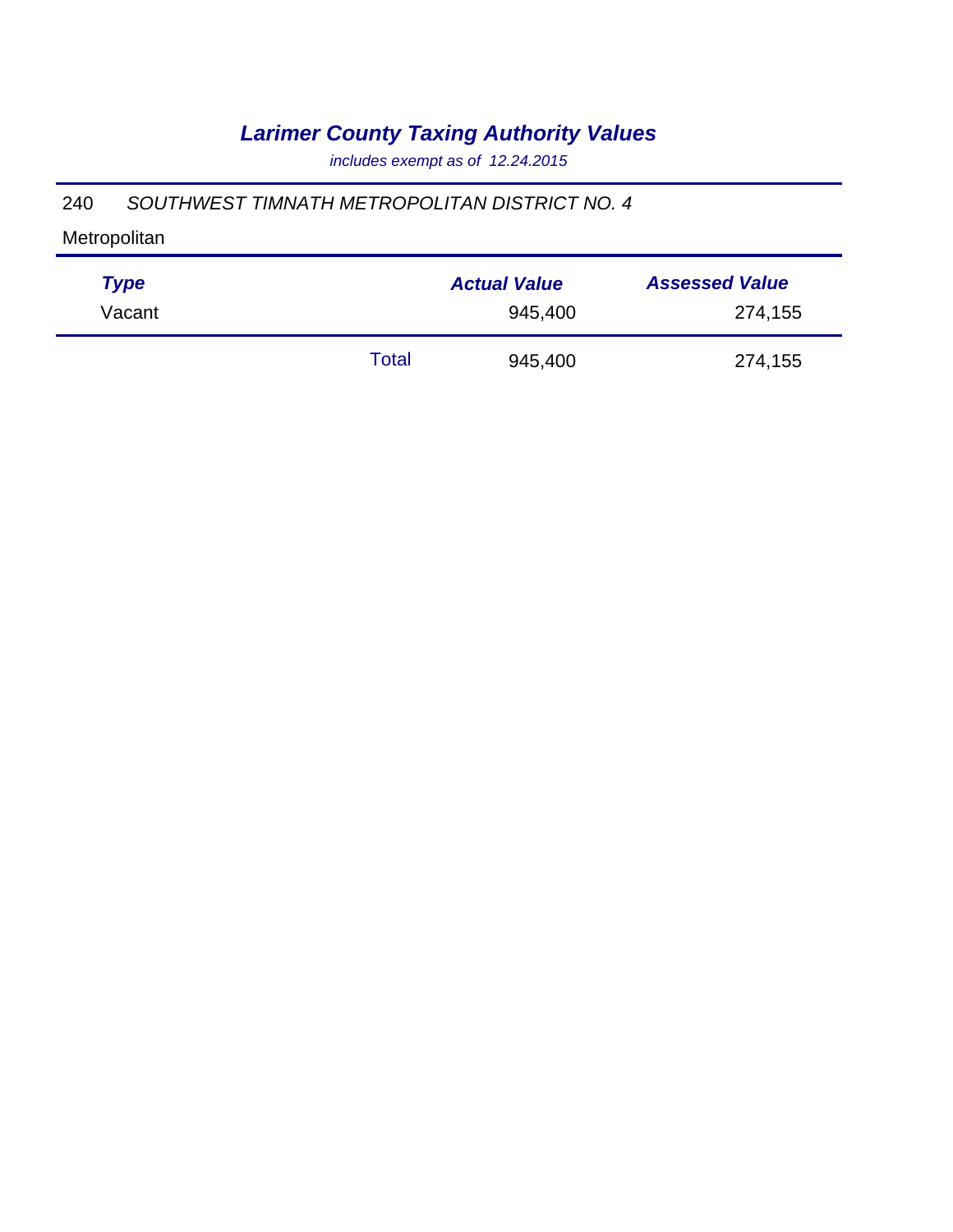*includes exempt as of 12.24.2015*

### 241 *LONGMONT SOIL CONSERVATION DISTRICT*

Soil

| <b>Type</b>              |              | <b>Actual Value</b> | <b>Assessed Value</b> |
|--------------------------|--------------|---------------------|-----------------------|
| Agricultural             |              | 38,370              | 11,127                |
| Commercial               |              | 120,350             | 34,902                |
| <b>Natural Resources</b> |              | 5,480               | 1,589                 |
| <b>Residential</b>       |              | 16,402,100          | 1,305,607             |
| Vacant                   |              | 500                 | 145                   |
|                          | <b>Total</b> | 16,566,800          | 1,353,370             |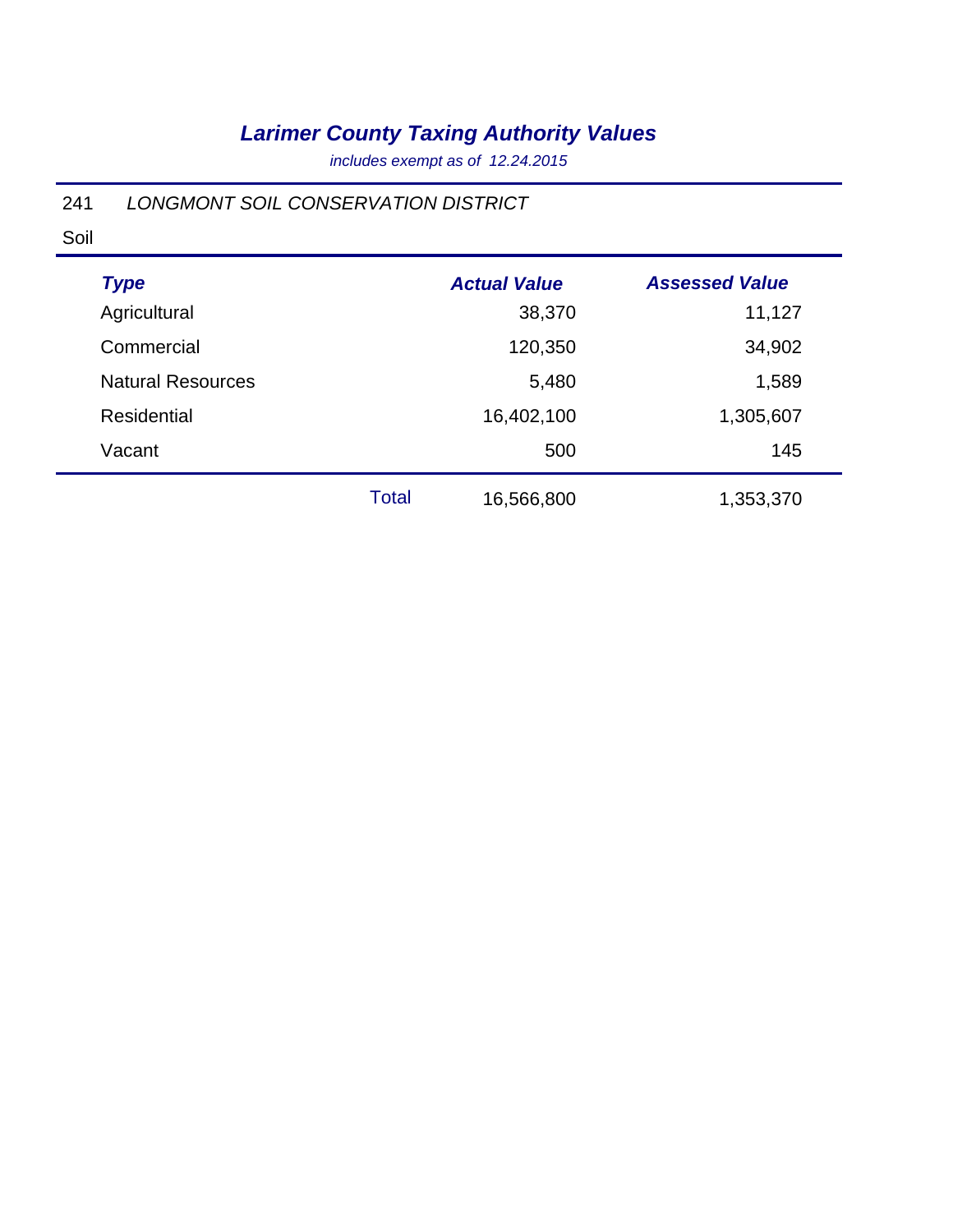*includes exempt as of 12.24.2015*

#### 242 *EAGLE CROSSING LOVELAND METROPOLITAN DIST NO. 1*

| <b>Type</b>  |       | <b>Actual Value</b> | <b>Assessed Value</b> |  |
|--------------|-------|---------------------|-----------------------|--|
| Agricultural |       | 30                  | 10                    |  |
|              | Total | 30                  | 10                    |  |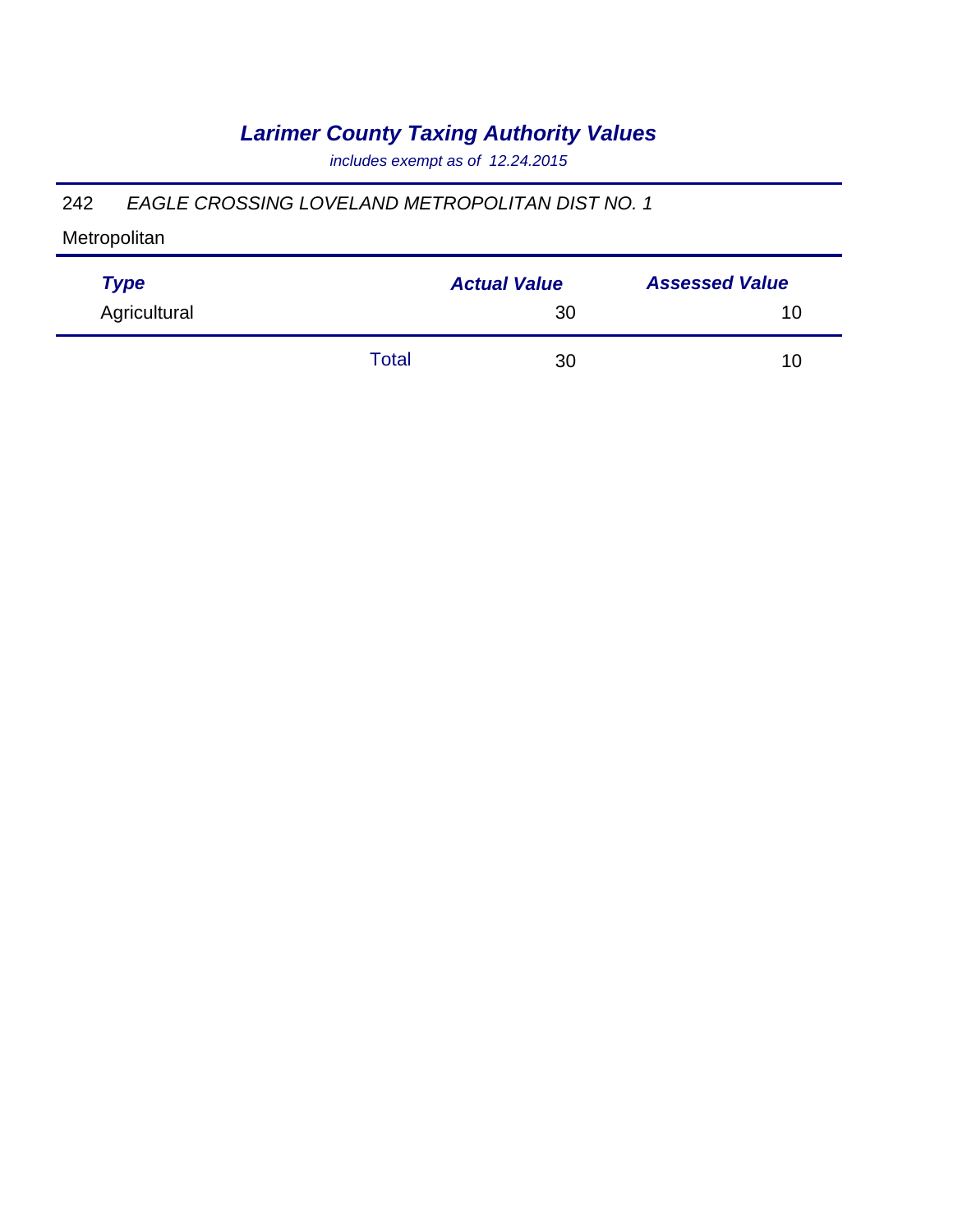*includes exempt as of 12.24.2015*

#### 243 *EAGLE CROSSING LOVELAND METROPOLITAN DIST NO. 2*

| <b>Type</b>  |       | <b>Actual Value</b> | <b>Assessed Value</b> |
|--------------|-------|---------------------|-----------------------|
| Agricultural |       | 30                  | 10                    |
|              | Total | 30                  | 10                    |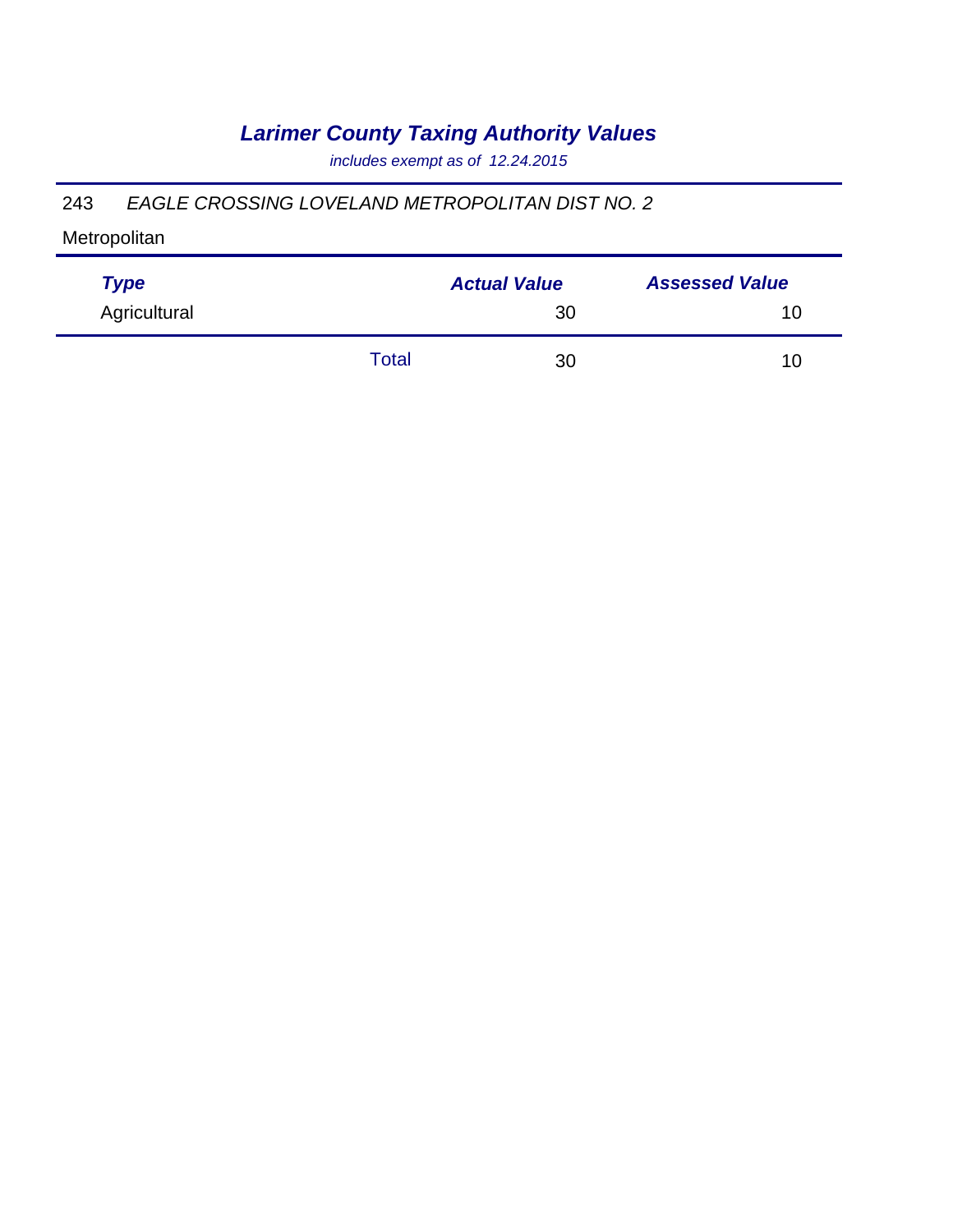*includes exempt as of 12.24.2015*

#### 244 *EAGLE CROSSING LOVELAND METROPOLITAN DIST NO. 3*

| <b>Type</b>  |       | <b>Actual Value</b> | <b>Assessed Value</b> |  |
|--------------|-------|---------------------|-----------------------|--|
| Agricultural |       | 30                  | 10                    |  |
|              | Total | 30                  | 10                    |  |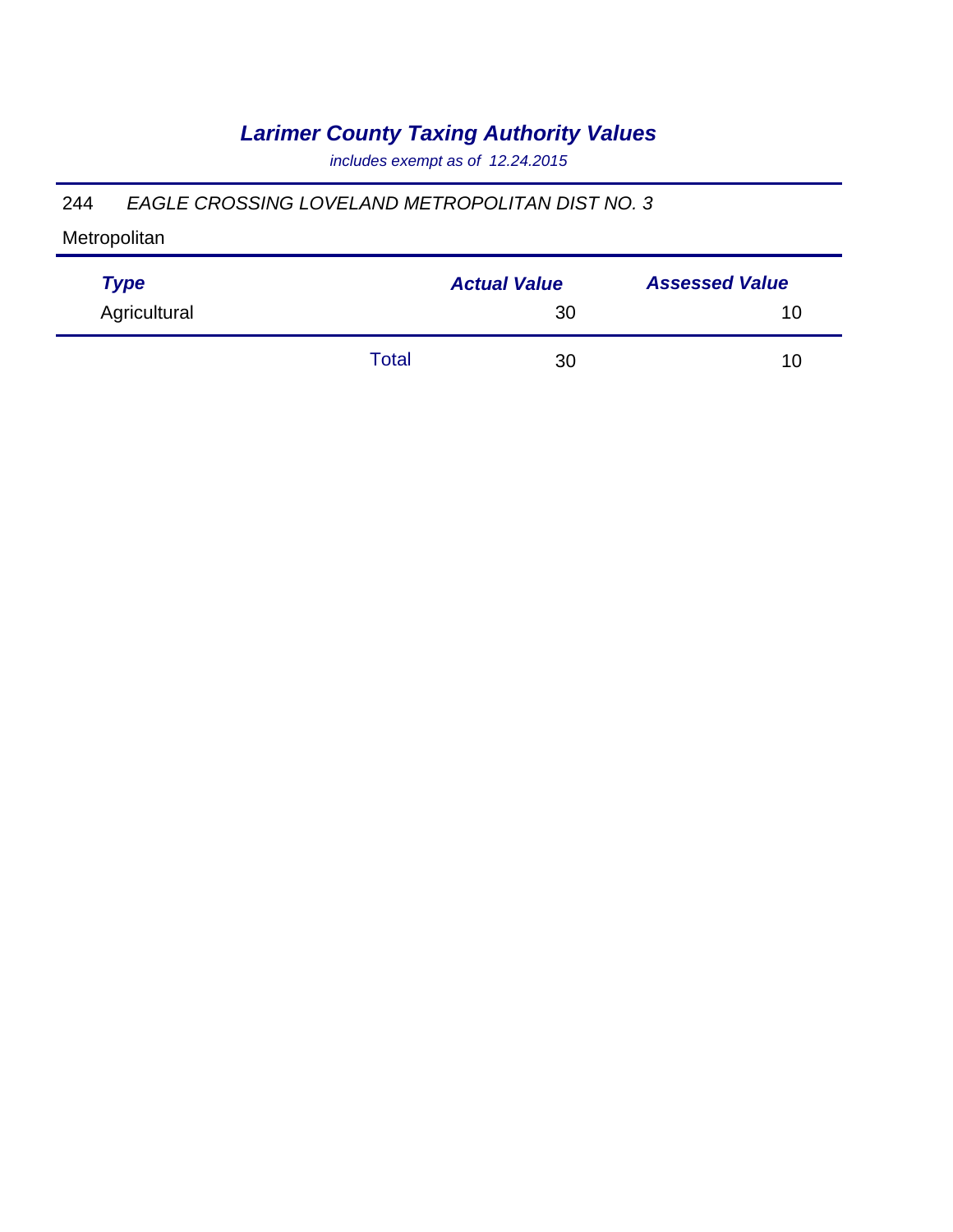*includes exempt as of 12.24.2015*

#### 245 *EAGLE CROSSING LOVELAND METROPOLITAN DIST NO. 4*

| <b>Type</b>  |       | <b>Actual Value</b> | <b>Assessed Value</b> |  |
|--------------|-------|---------------------|-----------------------|--|
| Agricultural |       | 30                  | 10                    |  |
|              | Total | 30                  | 10                    |  |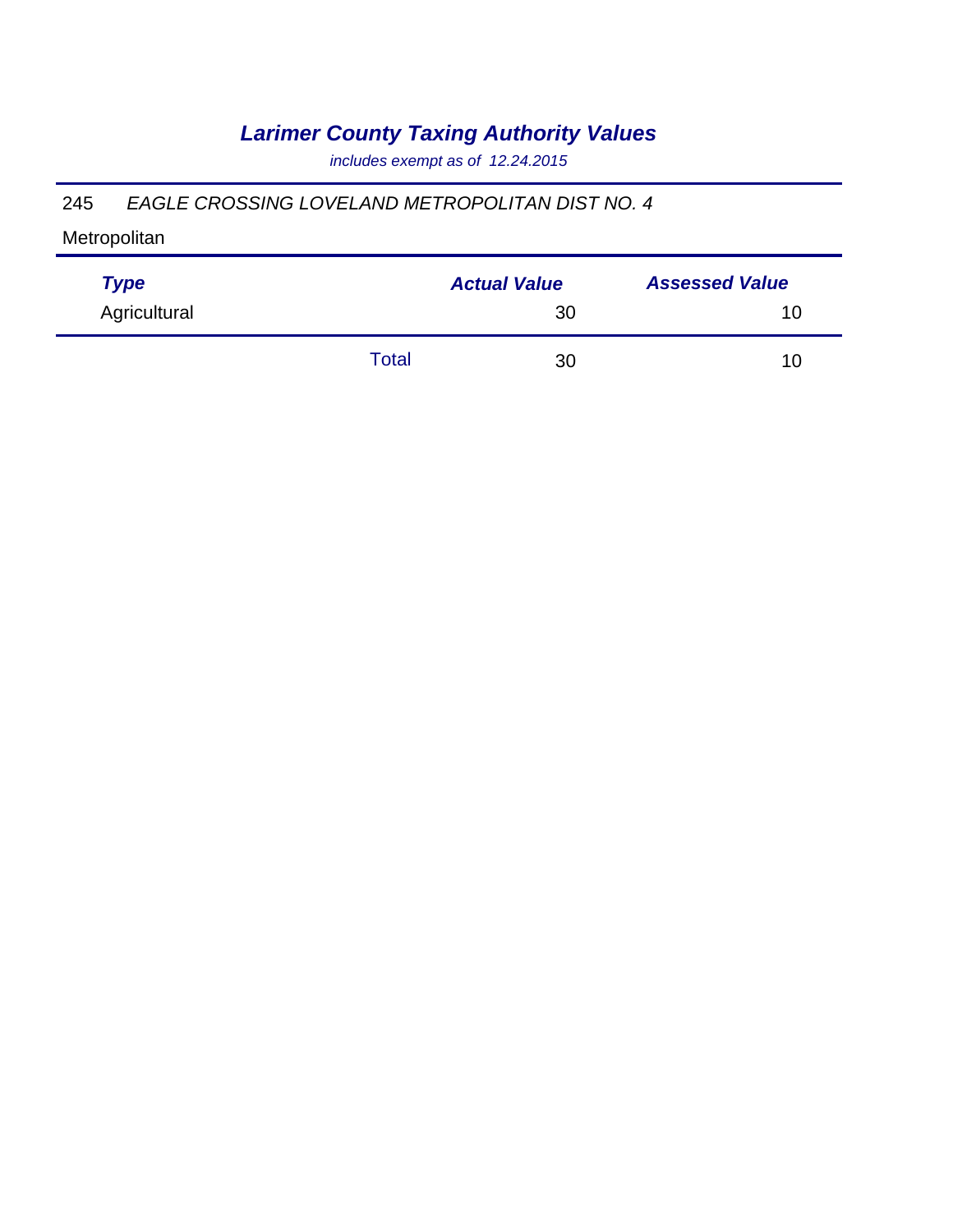*includes exempt as of 12.24.2015*

#### 246 *EAGLE CROSSING WINDSOR METROPOLITAN DIST NO. 1*

| <b>Type</b>  |       | <b>Actual Value</b> | <b>Assessed Value</b> |  |
|--------------|-------|---------------------|-----------------------|--|
| Agricultural |       | 50                  | 15                    |  |
|              | Total | 50                  | 15                    |  |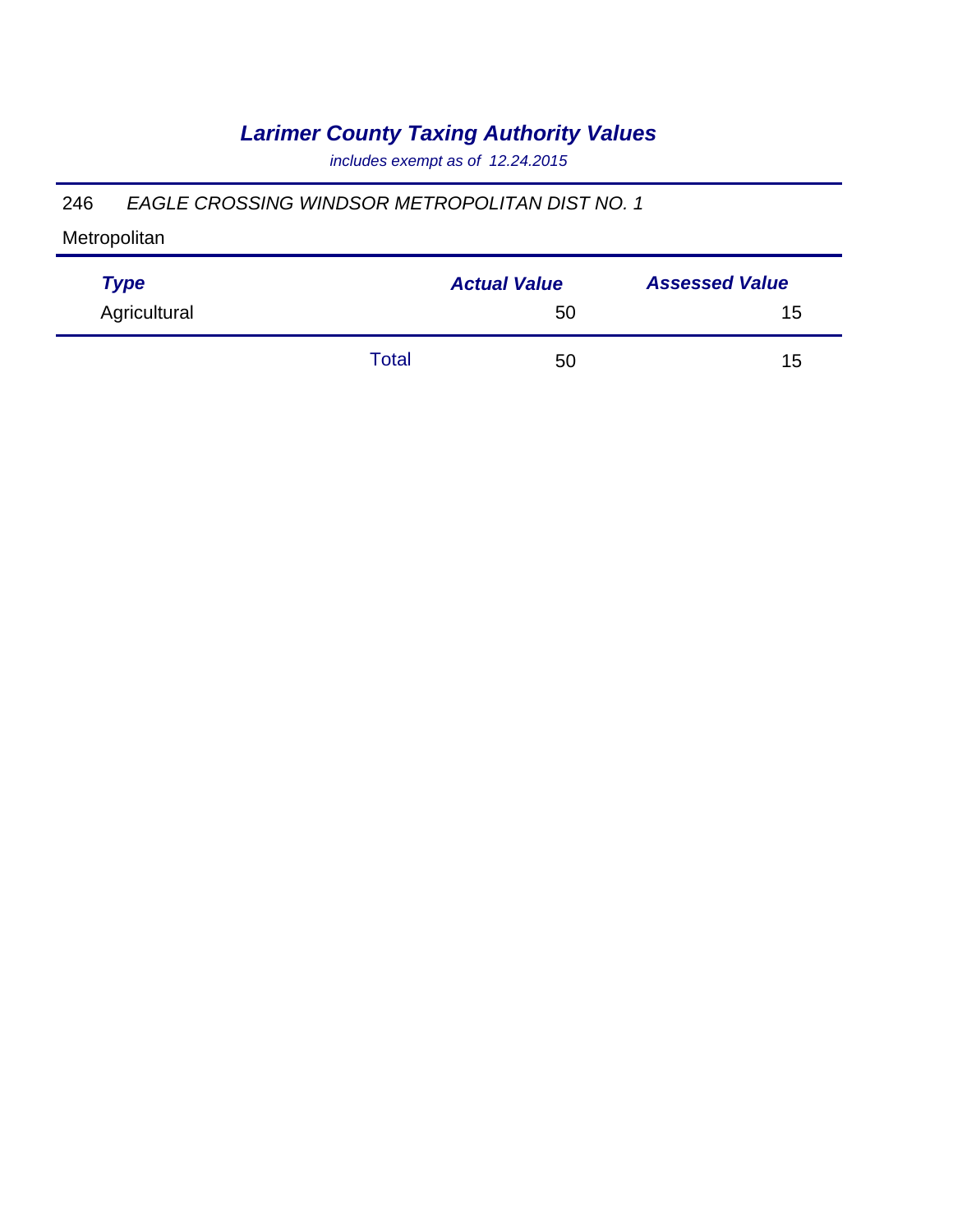*includes exempt as of 12.24.2015*

#### 247 *EAGLE CROSSING WINDSOR METROPOLITAN DIST NO. 2*

| <b>Type</b>  |       | <b>Actual Value</b> | <b>Assessed Value</b> |
|--------------|-------|---------------------|-----------------------|
| Agricultural |       | 3,930               | 1,141                 |
|              | Total | 3,930               | 1,141                 |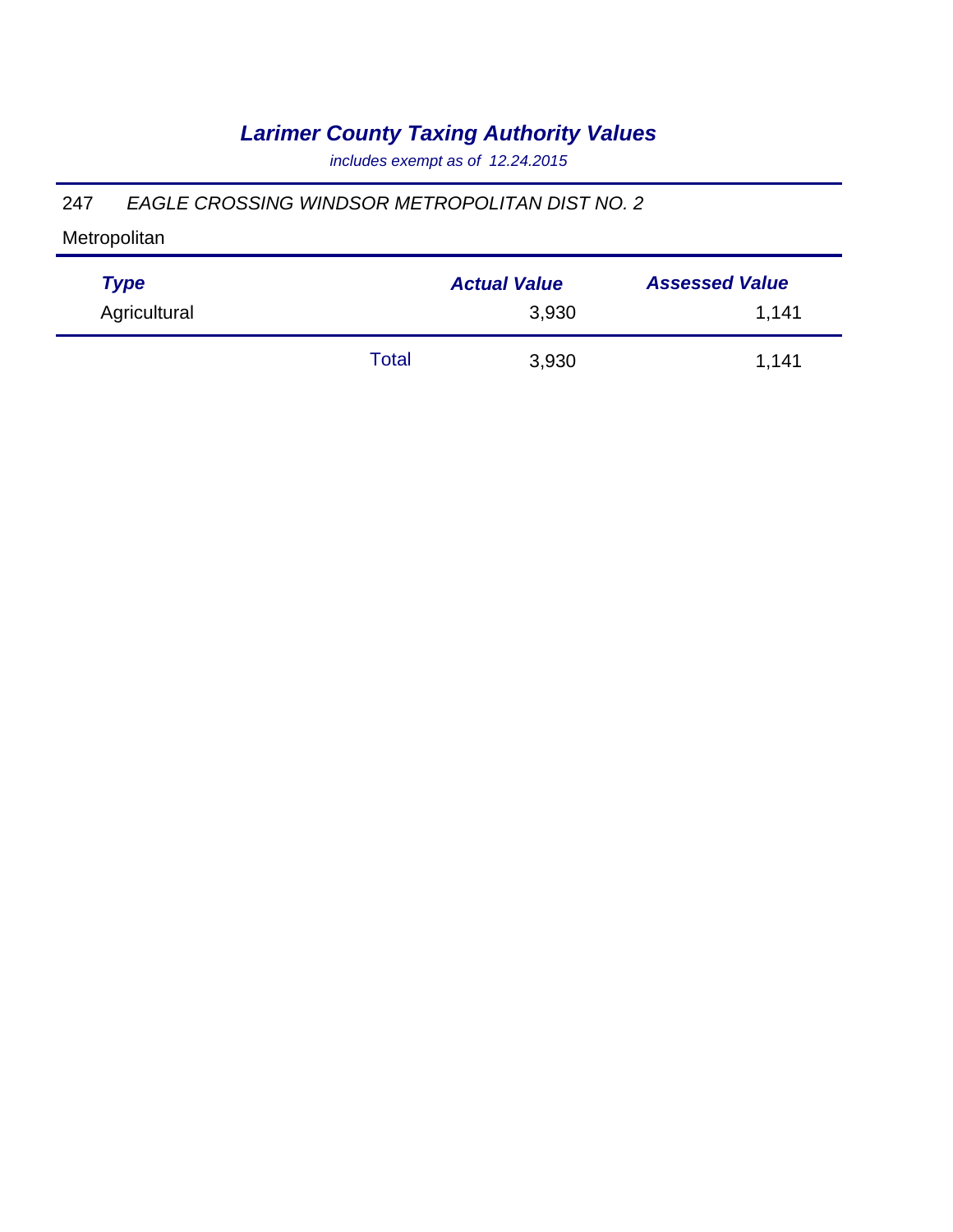*includes exempt as of 12.24.2015*

#### 248 *EAGLE CROSSING WINDSOR METROPOLITAN DIST NO. 3*

| <b>Type</b>  |       | <b>Actual Value</b> | <b>Assessed Value</b> |
|--------------|-------|---------------------|-----------------------|
| Agricultural |       | 2,860               | 830                   |
|              | Total | 2,860               | 830                   |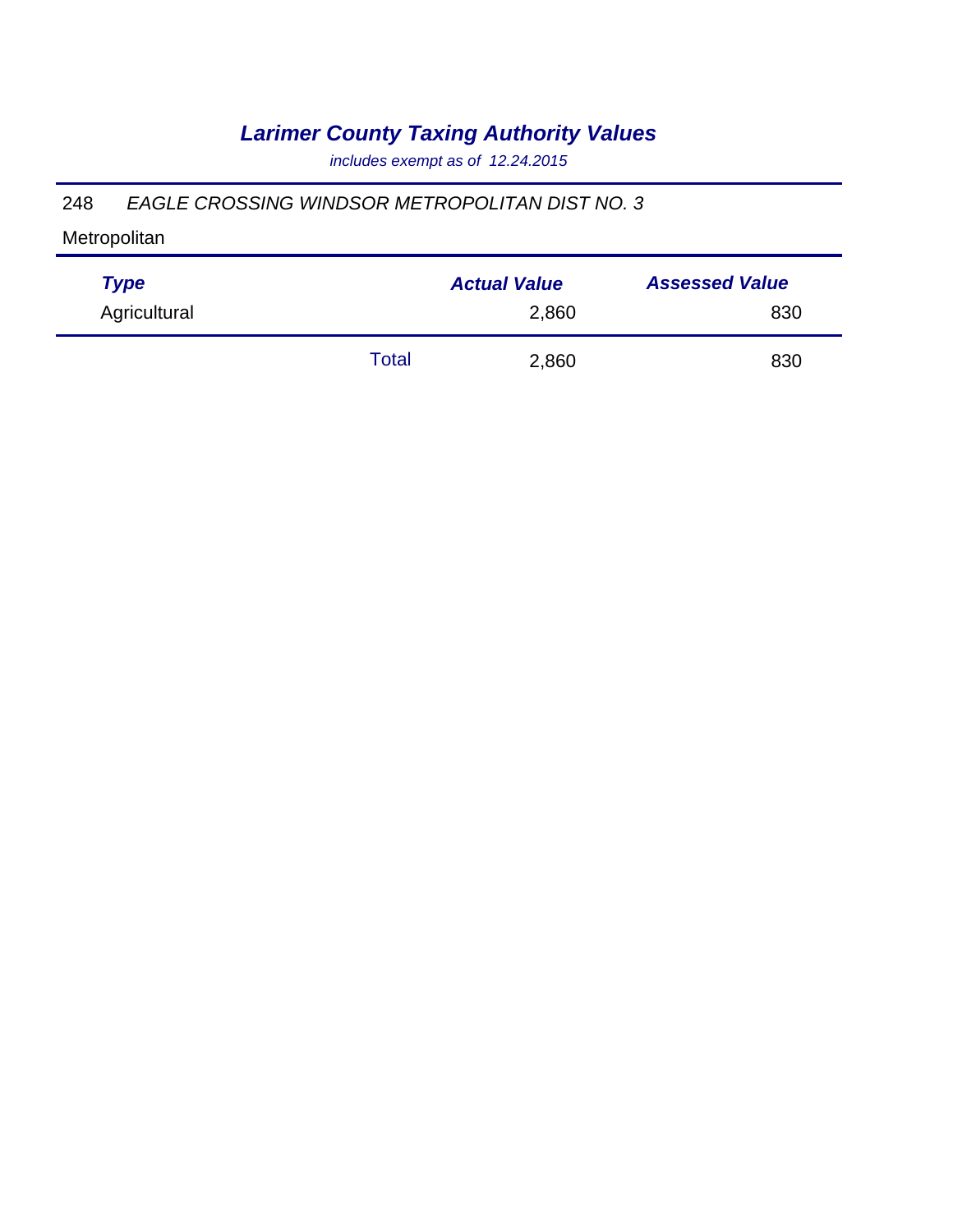*includes exempt as of 12.24.2015*

#### 249 *EAGLE CROSSING WINDSOR METROPOLITAN DIST NO. 4*

| <b>Type</b>  |       | <b>Actual Value</b> | <b>Assessed Value</b> |
|--------------|-------|---------------------|-----------------------|
| Agricultural |       | 1,560               | 452                   |
| Exempt       |       | 1,000               | 290                   |
| Vacant       |       | 1,563,590           | 453,441               |
|              | Total | 1,566,150           | 454,183               |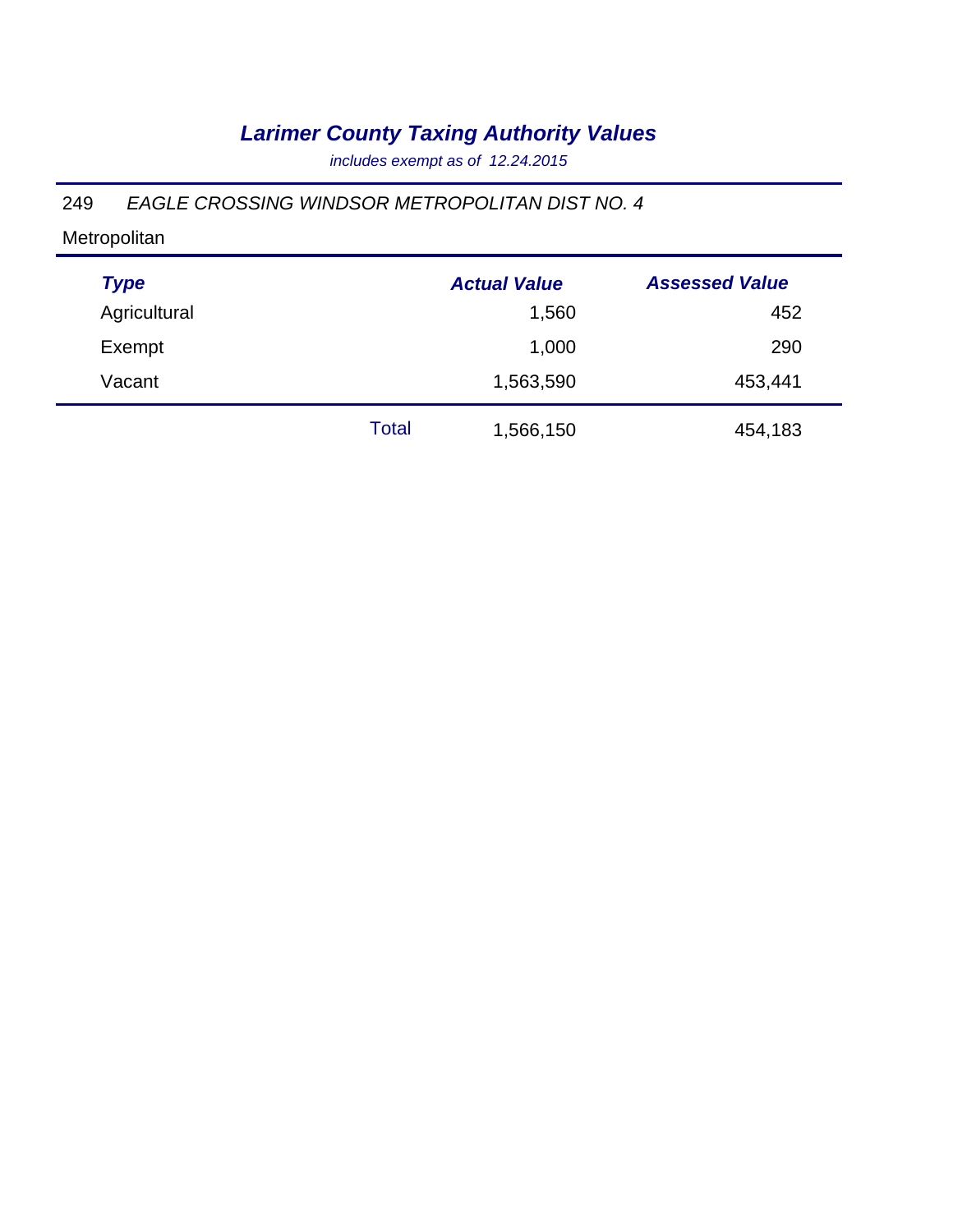*includes exempt as of 12.24.2015*

### 250 *LOVELAND DOWNTOWN DEV. AUTH*

| <b>Type</b>           |              | <b>Actual Value</b> | <b>Assessed Value</b> |
|-----------------------|--------------|---------------------|-----------------------|
| Commercial            |              | 96,281,220          | 27,921,557            |
| Exempt                |              | 30,099,390          | 8,533,264             |
| Industrial            |              | 1,745,500           | 506,196               |
| Residential           |              | 63,776,400          | 5,076,584             |
| <b>State Assessed</b> |              | 2,970,200           | 860,900               |
| Vacant                |              | 854,470             | 247,798               |
|                       | <b>Total</b> | 195,727,180         | 43,146,299            |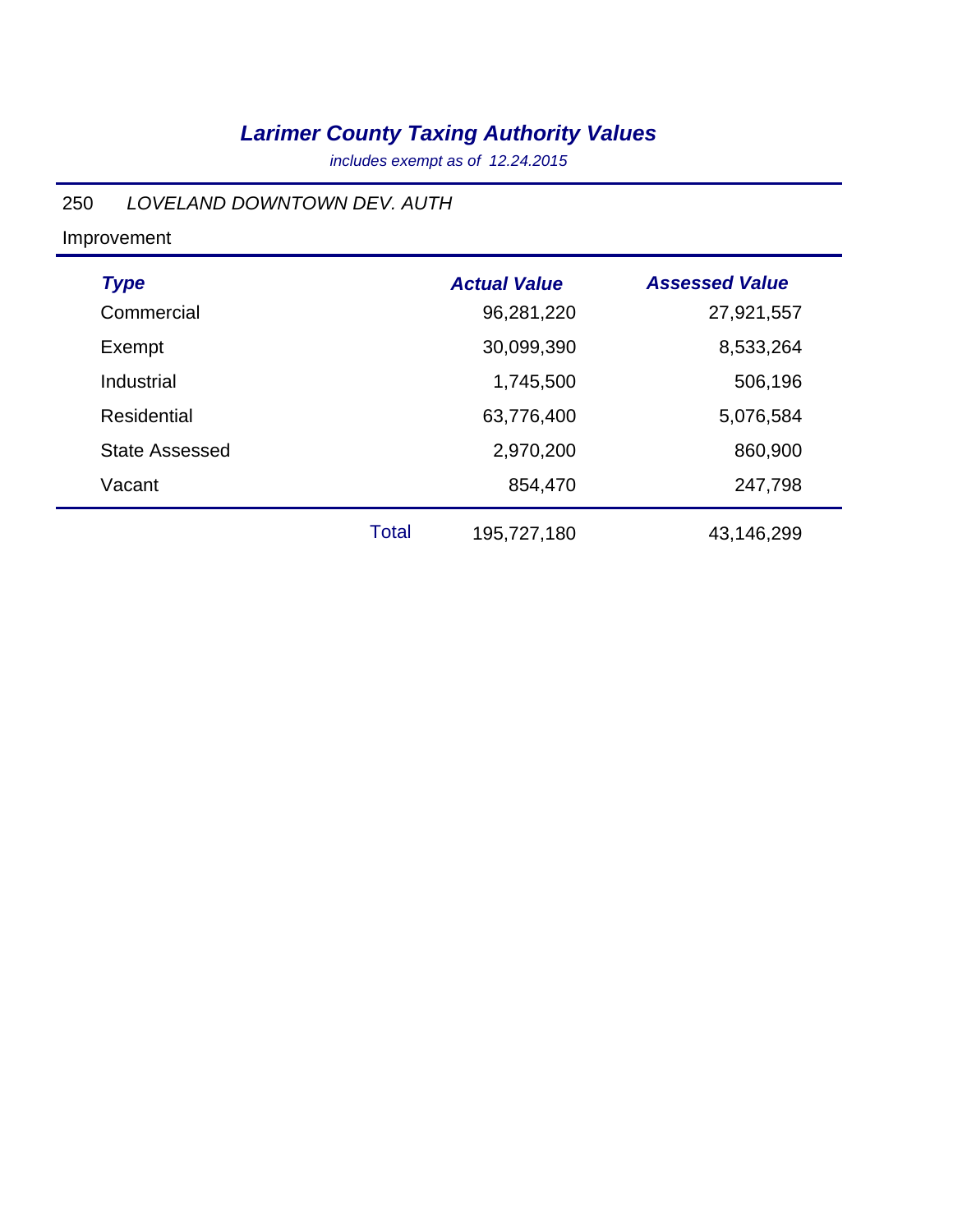*includes exempt as of 12.24.2015*

### 251 *LARIMER COUNTY P.I.D. 60 SMITHFIELD*

| <b>Type</b> |       | <b>Actual Value</b> | <b>Assessed Value</b> |
|-------------|-------|---------------------|-----------------------|
| Commercial  |       | 36,579,480          | 10,608,048            |
| Industrial  |       | 12,875,030          | 3,733,758             |
| Vacant      |       | 551,860             | 160,039               |
|             | Total | 50,006,370          | 14,501,845            |